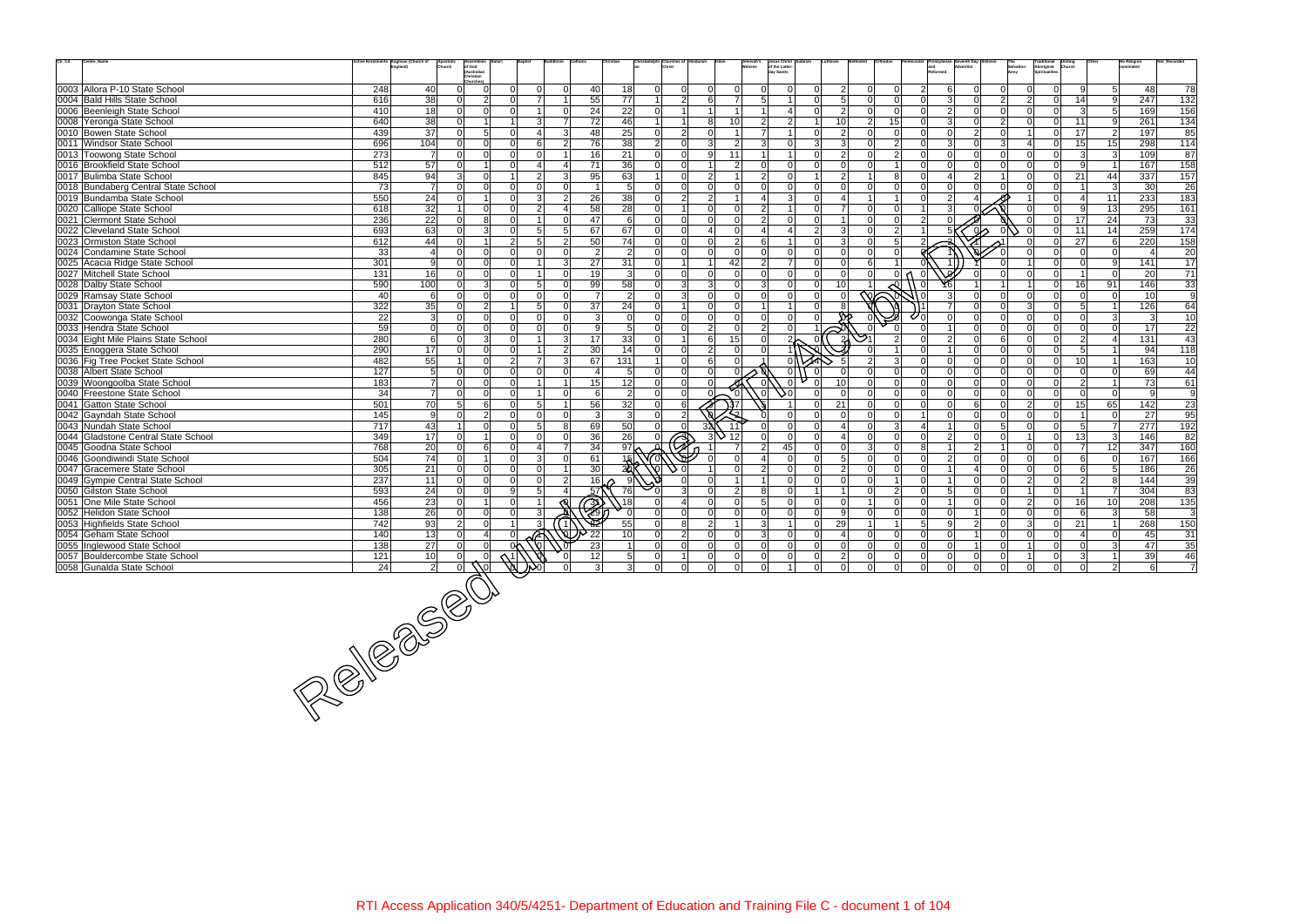| $\mathrm{Ctr}\_ \mathrm{Cd}$<br>Centre_Name              |                 | ctive Enrolments Anglican (Church of<br>Apostoli<br>Church | Assemblies<br>of God<br>(Australian |              |                |                     |                                               | ristadelphi Churches of |                            |                            | Jehovah's<br>Witness             | Jesus Christ<br>of the Latter-<br>dav Saints |                            |                           |                         |                            |                     |                            | Salvation<br>Army          | Traditional<br>Aboriginal<br>Spiritualities | <b>Uniting</b><br>Church | No Religion                 |                | Not Recorde             |
|----------------------------------------------------------|-----------------|------------------------------------------------------------|-------------------------------------|--------------|----------------|---------------------|-----------------------------------------------|-------------------------|----------------------------|----------------------------|----------------------------------|----------------------------------------------|----------------------------|---------------------------|-------------------------|----------------------------|---------------------|----------------------------|----------------------------|---------------------------------------------|--------------------------|-----------------------------|----------------|-------------------------|
|                                                          |                 |                                                            | Christian<br>Churches)              |              |                |                     |                                               |                         |                            |                            |                                  |                                              |                            |                           |                         |                            |                     |                            |                            |                                             |                          |                             |                |                         |
| 0059 Ipswich Central State School                        | 710             | 43                                                         | $\overline{2}$<br>4                 |              | $\overline{2}$ | Δ                   | 74<br>66                                      | $\overline{0}$          |                            |                            |                                  |                                              | 13                         | $\Omega$                  | $\Omega$                |                            | $5\overline{)}$     | $\Omega$                   |                            |                                             | <sub>9</sub>             | 4                           | 264            | 206                     |
| 0060 Craigslea State School                              | 559             | 17                                                         | $\Omega$<br>4                       |              | 5              | $\overline{2}$      | 74<br>58                                      | $\overline{2}$          | 0                          | 8                          | 9 <sup>1</sup>                   | 5 <sup>1</sup><br>$\Omega$                   | ΩI                         |                           | $\overline{\mathbf{A}}$ |                            | .5                  |                            | 2                          |                                             |                          | 5 <sup>1</sup>              | 88             | 257                     |
| 0061   Ipswich North State School                        | 268             | 12                                                         | $\Omega$                            | <sup>n</sup> | 2              | <sup>0</sup>        | 16<br>36                                      | $\overline{0}$          | $\Omega$                   | $\Omega$                   | $\Omega$                         | 0l                                           | $\Omega$                   | 2<br>$\Omega$             | $\Omega$                | $\Omega$                   | $\Omega$            |                            | - Ol<br>∩                  | $\Omega$                                    | -61                      | $\vert$ 1                   | 134            | 56                      |
| 0062 Sunnybank State School                              | $\frac{1}{334}$ | $\overline{3}$                                             | $\Omega$                            |              |                | 9                   | 32<br>26                                      | $\Omega$                | 11                         | 41                         | 33                               | $\Omega$<br>$\Omega$                         | ΩI                         |                           | 5                       |                            |                     |                            | $\overline{2}$             |                                             | $\overline{2}$           | $\overline{3}$              | 81             | 126                     |
| 0063 Isisford State School                               | 12              | $\Omega$                                                   | 0<br>$\Omega$                       |              |                | <sup>0</sup>        | 3<br>6                                        | $\Omega$                | 0                          | $\Omega$                   | $\Omega$                         | $\Omega$<br>$\Omega$                         | $\Omega$<br>$\Omega$       |                           | $\Omega$                | $\Omega$                   | $\Omega$            | $\Omega$                   | $\Omega$<br>n              | $\Omega$                                    | $\Omega$                 | $\overline{0}$              |                | $\overline{\mathbf{c}}$ |
| 0064 Jondaryan State School                              | 47              | $\overline{1}$                                             | $\Omega$<br>$\Omega$                | ΩI           | $\Omega$       | $\Omega$            | 8<br>$\boldsymbol{\Delta}$                    | $\Omega$                | $\Omega$                   | $\Omega$                   | $\Omega$                         | 0l<br>$\Omega$                               | $\Omega$<br>6              |                           | $\Omega$                | $\Omega$                   | $\Omega$            | $\Omega$                   | $\Omega$                   | $\Omega$                                    | $\overline{2}$           | $\overline{4}$              | $\mathcal{R}$  | 19                      |
| 0065 Biggera Waters State School                         | 857             | 45                                                         | $\Omega$                            | ΩI           | 5              | $\lambda$           | 50<br>62                                      | $\Omega$                | 0                          | $\overline{3}$             | 10 <sup>1</sup>                  | $\Omega$                                     | ΩI                         |                           | $\overline{7}$          | $\mathcal{E}$              | $\overline{2}$      |                            | $\overline{2}$<br>∩I       | n l                                         | 12                       | 13                          | 378            | 254                     |
| 0067 Lakes Creek State School                            | 101             | 8                                                          | 0<br>$\Omega$                       |              |                | $\Omega$            | 10 <sup>1</sup><br>3                          | $\Omega$                | $\Omega$                   | $\Omega$                   | $\Omega$                         | $\Omega$                                     | $\Omega$                   |                           | $\Omega$                |                            | $\Omega$            |                            | $\Omega$                   | $\cap$                                      |                          | $\overline{3}$              | 45             | 28                      |
| 0068 Leyburn State School                                | 40              | 6                                                          | $\Omega$<br>$\Omega$                | ΩI           |                | $\Omega$            | $\mathbf 0$<br>$\vert$ 1                      |                         | $\Omega$                   | $\Omega$                   | $\Omega$                         | $\Omega$                                     | $\Omega$                   | $\Omega$                  | $\Omega$                | ΩI                         | $\Omega$            | $\Omega$                   | $\Omega$                   | $\Omega$                                    |                          | $\Omega$                    | 15             | 15                      |
| 0069 Logan Reserve State School                          | 513             | 17                                                         | 0<br>$\Omega$                       |              | 5              | $\Omega$            | 42<br>23                                      | $\Omega$                | -ol                        | 2 <sup>1</sup>             | 8                                | 5 <sup>1</sup><br>10 <sup>1</sup>            |                            |                           | $\mathcal{P}$           |                            | $\Omega$            | 2                          |                            | $\Omega$                                    | $\Omega$                 | 9                           | 240            | 142                     |
| 0070 Loganholme State School                             | 545             | 24                                                         | $\Omega$                            |              |                | $\mathfrak{p}$      | $\overline{37}$<br>31                         | $\Omega$                | $\Omega$                   | $\Omega$                   | $\overline{2}$                   | $\mathcal{P}$                                |                            |                           | 3                       |                            | 3                   |                            |                            |                                             | $\Omega$                 | $6 \overline{6}$            | 292            | 134                     |
| 0071 Mackay Central State School                         | 178             | 13                                                         | $\overline{7}$<br>$\Omega$          |              |                |                     | 55<br>10                                      | $\overline{0}$          | 9                          | 11                         | $\overline{2}$                   | $\overline{2}$                               |                            |                           | $\Omega$                |                            | $\Omega$            |                            |                            |                                             | $\overline{2}$           | $\mathbf{3}$                | 61             | 6                       |
| 0072 Maryborough Central State School                    | 310             | 8                                                          | $\overline{2}$<br>0                 | <sup>n</sup> | $\Omega$       | $\Omega$            | 12<br><b>7</b>                                | $\Omega$                | 3 <sup>l</sup>             | $\Omega$                   | $\Omega$                         | $\Omega$<br>$\mathbf{3}$                     | $\Omega$                   |                           | $\Omega$                |                            |                     |                            |                            |                                             | $\Omega$                 | $\mathbf{3}$                | 109            | 159                     |
| 0073 Moggill State School                                | 731             | 59                                                         | $\Omega$                            |              |                | $6 \sqrt{2}$        | $\overline{90}$<br>94                         | $\Omega$                | 0                          | 14                         | 5 <sup>1</sup>                   | $\mathcal{R}$                                | ΩI                         | $\mathcal{R}$             | 6                       |                            |                     | $2\triangle$               |                            | $\Omega$                                    | 20                       | $\overline{7}$              | 304            | 102                     |
| 0074 Osborne State School                                | 19              | $\overline{0}$                                             | $\Omega$<br>$\Omega$                |              |                | $\Omega$            | 3<br>$\Omega$                                 | $\Omega$                | $\Omega$                   | $\Omega$                   | $\Omega$                         | $\Omega$<br>$\Omega$                         | $\Omega$                   | $\Omega$                  | $\Omega$                |                            |                     |                            |                            |                                             |                          | $\overline{0}$              | $\overline{7}$ | 8                       |
| 0075 Mount Perry State School                            | 67              | $\overline{1}$                                             | $\Omega$<br>$\Omega$                | ΩI           |                | $\Omega$            | 6<br>3                                        | $\Omega$                | $\Omega$                   | $\Omega$                   | $\Omega$                         | $\Omega$<br>- Ol                             | ΩI                         |                           | $\Omega$                |                            |                     |                            |                            |                                             | $\Omega$                 | $\vert$ 1                   | 16             | 40                      |
| 0076 Murphy's Creek State School                         | 56              | $\mathbf 0$                                                | $\Omega$<br>$\Omega$                |              |                | $\Omega$            | 8<br>6                                        | $\Omega$                | 4                          | $\Omega$                   | $\Omega$                         | $\overline{2}$<br>$\Omega$                   | ΩI<br>$\Omega$             |                           |                         |                            | $\Omega$            |                            |                            | $\Omega$                                    | $\Omega$                 | $\overline{0}$              | $\mathbf{Q}$   | 27                      |
| 0077 Nanango State School                                | 440             | 33                                                         | $\overline{0}$<br>$\Omega$          | $\Omega$     | 5              | <sup>0</sup>        | 34<br>20                                      |                         | 0                          | $\Omega$                   | $\Omega$                         |                                              | $\Omega$                   | 0                         |                         |                            |                     |                            | $\overline{2}$             | $\Omega$                                    | 13                       | $\mathbf{3}$                | 213            | 104                     |
| 0078 Sherwood State School                               | 586             | 75                                                         | 2 <sup>1</sup>                      |              |                | 10                  | 69<br>44                                      | $\overline{1}$          | $1\vert$                   | 8                          | 5 <sub>5</sub>                   | 0l                                           | $\Omega$                   |                           |                         |                            |                     |                            | 3                          | $\Omega$                                    | 15                       | 13                          | 230            | 87                      |
| 0079 Oxley State School                                  | 490             | 19                                                         | $\Omega$                            |              |                | 19                  | 32<br>48                                      | $\overline{0}$          | 0                          | $\overline{7}$             | 11                               | $\Omega$<br>6                                | $\Omega$                   | $\Omega$                  | $\overline{\text{S}}$   |                            |                     | $\Omega$                   | $\overline{2}$<br>∩        | $\Omega$                                    | 20                       | 6                           | 181            | 126                     |
| 0080 Petrie Terrace State School                         | 235             | $\overline{5}$                                             | $\Omega$<br>$\Omega$                |              |                |                     | 22<br>8                                       |                         | $\Omega$                   | 3 <sup>1</sup>             | $\overline{2}$                   | $\Omega$<br>$\overline{0}$                   | ΩI                         |                           |                         |                            |                     |                            | $\Omega$                   | $\Omega$                                    |                          | $\overline{2}$              | 40             | 146                     |
| 0081 Pimpama State School                                | 634             | 25                                                         | $\Omega$<br>0                       |              |                |                     | 55<br>46                                      | $\Omega$                | 1 <sup>1</sup>             | $\Omega$                   | $\overline{2}$                   | 6 <br>13                                     | ΩI                         |                           |                         |                            |                     |                            | $\mathcal{P}$              | $\Omega$                                    | 8                        | 19                          | 321            | 123                     |
| 0082 Western Cape College - Mapoon                       | 46              | $\overline{1}$                                             | $\overline{3}$<br>$\Omega$          | $\Omega$     |                | $\Omega$            | -ol<br>5                                      | $\overline{0}$          | 0                          | $\Omega$                   | $\Omega$                         | -ol<br>$\Omega$                              | $\Omega$                   |                           |                         |                            |                     | $\Omega$                   | -OI<br>ΩI                  | $\Omega$                                    | <sup>0</sup>             | $\overline{2}$              | 31             | 3                       |
| 0084 Gabbinbar State School                              | 390             | 32                                                         | $\Omega$<br>$\Omega$                |              |                |                     | 73<br>57                                      | $\overline{0}$          | $\overline{2}$             | 6                          | $\overline{2}$                   | $\Omega$                                     | $\frac{\Delta p}{1}$       |                           |                         |                            | 3                   | $\Omega$                   | U                          | $\Omega$                                    | 6                        | 12                          | 146            | 29                      |
| 0086 Peak Crossing State School                          | 235             | 17                                                         | $\Omega$<br>0                       |              |                | $\Omega$            | 35<br>$\overline{2}$                          | $\Omega$                |                            | $\Omega$                   | $\Omega$                         |                                              |                            |                           |                         |                            | $\Omega$            | 2                          | $\Omega$                   | $\Omega$                                    | 6                        | $\Omega$                    | 15             | 134                     |
| 0088 Redbank Plains State School                         | 730             | 18                                                         | 2 <sup>1</sup><br>$\Omega$          | ΩI           |                | $\mathcal{E}$       | 82<br>38                                      | $\Omega$                | 1                          | $\Omega$                   | 5 <sup>1</sup>                   | 18                                           |                            |                           |                         | $\mathcal{P}$              | $\overline{2}$      | $\overline{3}$             | $\overline{2}$<br>વ        | $\Omega$                                    | 5 <sup>1</sup>           | 13                          | 335            | 186                     |
| 0092 Rolleston State School                              | 64              | $\overline{7}$                                             | $\Omega$<br><sup>n</sup>            | $\cap$       |                | $\Omega$            | 6<br>$\Omega$                                 | $\overline{0}$          | 0                          | $\Omega$                   | ∩                                | 0                                            | - Ol                       |                           | $\Omega$                |                            | $\Omega$            | $\Omega$                   | $\Omega$                   | $\cap$                                      |                          | $\Omega$                    | 8              | 42                      |
| 0094 Samford State School                                | 865             | 76                                                         | $\Omega$                            | 11           | $\mathfrak{p}$ |                     | 78<br>78                                      |                         | $\Omega$                   |                            |                                  |                                              |                            |                           |                         |                            | 3                   | $\mathcal{P}$              | $\Omega$                   | $\Omega$                                    | 13                       | 5 <sup>1</sup>              | 324            | 256                     |
| 0097 Dysart State School                                 | 354             | 23                                                         | 3 <sup>l</sup><br>$\overline{0}$    | $\Omega$     |                | $\Omega$            | 59<br>15                                      | $\overline{0}$          | 0                          |                            | $\overline{3}$                   | . Ol<br>J٥                                   | $\Omega$                   |                           | $\Omega$                | $\Omega$                   | $\overline{0}$      |                            |                            | $\Omega$                                    | -91                      | 6                           | 131            | 101                     |
| 0099 Daisy Hill State School                             | 210             | $\overline{2}$                                             | $\Omega$<br>0                       | $\Omega$     |                | Δ                   | 20<br>16                                      | $\overline{0}$          | $\overline{0}$             | $\frac{9}{9}$              | 2                                |                                              |                            |                           | $\Omega$                |                            | $\Omega$            | $\Omega$                   | <sup>n</sup>               | $\Omega$                                    |                          | 5 <sup>1</sup>              | 91             | 63                      |
| 0102 Springsure State School                             | 156             | 16                                                         | $\Omega$                            |              |                | $\Omega$            | 3<br>14                                       | $\Omega$                | $\Omega$                   |                            |                                  |                                              |                            |                           | $\Omega$                |                            | $\Omega$            |                            | $\Omega$                   | $\Omega$                                    |                          | $\overline{1}$              | 24             |                         |
| 0103 St Lawrence State School                            | $\overline{7}$  | $\overline{1}$                                             | $\Omega$<br>0                       |              |                | U                   | -ol<br>$\overline{1}$                         | $\Omega$                | $\Omega$                   |                            |                                  | $\Omega$                                     | ΩI                         | $\Omega$                  | $\Omega$                | ΩI                         | $\Omega$            | $\Omega$                   | $\Omega$                   |                                             | $\Omega$                 | $\overline{0}$              | $\Omega$       | 93<br>5                 |
|                                                          | 151             |                                                            | 0<br>$\overline{1}$                 | $\cap$       |                | $\Omega$            |                                               |                         |                            |                            |                                  |                                              | nΙ                         |                           | $\Omega$                |                            | $\Omega$            |                            | $\Omega$                   |                                             | $\overline{7}$           | $\overline{2}$              |                |                         |
| 0105 Taroom State School                                 |                 | $\overline{21}$                                            | Δ                                   |              |                | $\Omega$            | 25<br>$\overline{2}$<br>$\boldsymbol{\Delta}$ |                         | $\bigcirc$                 |                            |                                  | $\Omega$                                     | $\Omega$                   |                           | $\Omega$                |                            | $\Omega$            |                            | $\Omega$                   |                                             | $\Omega$                 |                             | 23             | 69                      |
| 0106 Tent Hill Lower State School                        | 65              | $\overline{2}$                                             | $\Omega$                            |              |                | $\Omega$            |                                               |                         |                            |                            | $\Omega$                         | $\Omega$                                     | 10<br>$\Omega$<br>$\Omega$ |                           | $\Omega$                |                            |                     |                            | $\Omega$                   |                                             |                          | $\overline{2}$              | 23             | 18<br>$\overline{9}$    |
| 0107 Tiaro State School                                  | 30              | $\overline{3}$                                             | $\overline{0}$<br>0                 | $\Omega$     | $\Omega$       |                     | $\vert$ 2<br>10 <sub>z</sub>                  |                         | ۰n۱                        |                            |                                  | $\Omega$                                     | 3                          |                           |                         |                            | $\Omega$            | $\Omega$                   | ΩI                         | $\Omega$                                    | $\Omega$                 | $\overline{2}$              | 13             |                         |
| 0108 Ironside State School                               | 1100            | 55<br>17                                                   | $\Omega$<br>$\Omega$<br>$\Omega$    | $\Omega$     | $\mathcal{P}$  | 50<br>118<br>$\cap$ |                                               |                         |                            | 35 <sup>1</sup><br>$\cap$  | 75<br>$\Omega$                   | $\Omega$<br>$\overline{1}$                   | ΩI                         | $\mathcal{P}$<br>$\Omega$ | 3<br>$\Omega$           |                            |                     |                            | $\overline{2}$<br>$\Omega$ | $\cap$                                      | 18<br>$\Omega$           | 8                           | 340            | 282                     |
| 0110 Toowoomba North State School                        | 145             |                                                            | $\overline{2}$                      |              |                |                     | 12 <sup>1</sup>                               |                         |                            | $\Omega$                   |                                  |                                              |                            |                           |                         |                            |                     |                            | $\Omega$                   |                                             |                          | $6 \overline{6}$            | 39             | 53                      |
| 0111 Goombungee State School                             | 112             | 14                                                         | $\Omega$<br>0                       |              |                |                     | 16ľ                                           |                         |                            | 1 <sup>1</sup>             | $\Omega$                         | 2 <sup>1</sup><br>$\Omega$                   | 30<br>$\Omega$<br>$\Omega$ |                           | $\Omega$                |                            | $\Omega$            | $\Omega$                   | ΩI                         | $\Omega$<br>$\Omega$                        | 11<br>$\overline{7}$     | $\Omega$                    | 25             | 12                      |
| 0113 Townsville Central State School                     | 237             | 12                                                         | 3 <sup>l</sup><br>$\Omega$          |              |                | $\mathcal{O}$       |                                               | $\Omega$                | $\Omega$<br>$\Omega$       | $\Omega$                   | $\overline{0}$<br>$\overline{0}$ | 2 <sup>1</sup><br>0l<br>$\Omega$<br>$\Omega$ | $\Omega$<br>$\Omega$       | $\Omega$                  | $\Omega$                | 2 <sup>1</sup><br>$\Omega$ | $\overline{2}$      | $\overline{2}$<br>$\Omega$ | $\overline{2}$<br>$\Omega$ | $\Omega$                                    | $\overline{4}$           | $\overline{7}$<br>$\vert$ 1 | 68             | 95                      |
| 0114 Haigslea State School                               | 58              | $\overline{5}$                                             | $\overline{2}$                      |              |                |                     |                                               |                         |                            | ΔI                         | $\Omega$                         | $\Omega$                                     | $\Omega$                   | $\Omega$                  | $\Omega$                | 5 <sup>5</sup>             | $\overline{0}$<br>5 |                            | $\Omega$                   | $\Omega$                                    |                          |                             | 23             | 11                      |
| 0115 Amberley District State School                      | 807<br>281      | 84                                                         | 6 <sup>1</sup><br>$\Omega$          |              |                | $^{^{\prime}2)}$    | 42<br>26                                      |                         | 6                          |                            | $\overline{0}$                   | $\Omega$                                     | 14<br>$\Omega$             |                           | $\Omega$                | $5\overline{5}$            | $\Omega$            |                            | $\Omega$                   | $\Omega$                                    | 17                       | 5 <sup>5</sup>              | 430            | 64                      |
| 0116 Warwick Central State School                        |                 | $\overline{22}$<br>5 <sup>1</sup>                          | $\Omega$<br>ΩI<br>$\Omega$          |              |                |                     | $\Delta$                                      | n.                      | $\overline{0}$<br>$\Omega$ | $\overline{0}$<br>$\Omega$ | $\Omega$                         | $\mathcal{E}$                                |                            |                           | $\Omega$                | $\cap$                     | $\Omega$            | $\Omega$                   |                            | $\Omega$                                    | 11<br>$\Omega$           | $\overline{2}$<br>11        | 146            | $\overline{32}$         |
| 0117 Cordalba State School                               | 69              |                                                            |                                     | 0٨           |                |                     |                                               |                         |                            |                            |                                  |                                              | $\Omega$                   | $\Omega$<br>$\Omega$      |                         |                            |                     |                            |                            |                                             |                          |                             | 12             | 39                      |
| 0119 Westwood State School<br>0122 Woodhill State School | 13              |                                                            |                                     |              |                |                     | $\frac{0}{21}$                                |                         |                            | $\frac{0}{0}$              | $\overline{0}$                   | $\overline{0}$                               |                            |                           |                         |                            |                     |                            |                            |                                             | 11                       | 0                           | 3              | 5                       |
|                                                          | 225             | 12                                                         |                                     |              |                |                     | 13                                            |                         |                            |                            |                                  |                                              |                            |                           |                         |                            | $\overline{2}$      |                            | $\overline{0}$             | $\overline{0}$                              |                          | $\overline{1}$              | 107            | 50                      |
|                                                          |                 |                                                            |                                     |              |                |                     |                                               |                         |                            |                            |                                  |                                              |                            |                           |                         |                            |                     |                            |                            |                                             |                          |                             |                |                         |
|                                                          |                 |                                                            |                                     |              |                |                     |                                               |                         |                            |                            |                                  |                                              |                            |                           |                         |                            |                     |                            |                            |                                             |                          |                             |                |                         |
|                                                          |                 |                                                            |                                     |              |                |                     |                                               |                         |                            |                            |                                  |                                              |                            |                           |                         |                            |                     |                            |                            |                                             |                          |                             |                |                         |
|                                                          |                 |                                                            |                                     |              |                |                     |                                               |                         |                            |                            |                                  |                                              |                            |                           |                         |                            |                     |                            |                            |                                             |                          |                             |                |                         |
|                                                          |                 |                                                            |                                     |              |                |                     |                                               |                         |                            |                            |                                  |                                              |                            |                           |                         |                            |                     |                            |                            |                                             |                          |                             |                |                         |
|                                                          |                 |                                                            |                                     |              |                |                     |                                               |                         |                            |                            |                                  |                                              |                            |                           |                         |                            |                     |                            |                            |                                             |                          |                             |                |                         |
|                                                          |                 |                                                            |                                     |              |                |                     |                                               |                         |                            |                            |                                  |                                              |                            |                           |                         |                            |                     |                            |                            |                                             |                          |                             |                |                         |
|                                                          |                 |                                                            |                                     |              |                |                     |                                               |                         |                            |                            |                                  |                                              |                            |                           |                         |                            |                     |                            |                            |                                             |                          |                             |                |                         |
|                                                          |                 |                                                            |                                     |              |                |                     |                                               |                         |                            |                            |                                  |                                              |                            |                           |                         |                            |                     |                            |                            |                                             |                          |                             |                |                         |
|                                                          |                 |                                                            |                                     |              |                |                     |                                               |                         |                            |                            |                                  |                                              |                            |                           |                         |                            |                     |                            |                            |                                             |                          |                             |                |                         |
|                                                          |                 |                                                            |                                     |              |                |                     |                                               |                         |                            |                            |                                  |                                              |                            |                           |                         |                            |                     |                            |                            |                                             |                          |                             |                |                         |
|                                                          |                 |                                                            |                                     |              |                |                     |                                               |                         |                            |                            |                                  |                                              |                            |                           |                         |                            |                     |                            |                            |                                             |                          |                             |                |                         |
|                                                          |                 |                                                            |                                     |              |                |                     |                                               |                         |                            |                            |                                  |                                              |                            |                           |                         |                            |                     |                            |                            |                                             |                          |                             |                |                         |
|                                                          |                 |                                                            |                                     |              |                |                     |                                               |                         |                            |                            |                                  |                                              |                            |                           |                         |                            |                     |                            |                            |                                             |                          |                             |                |                         |

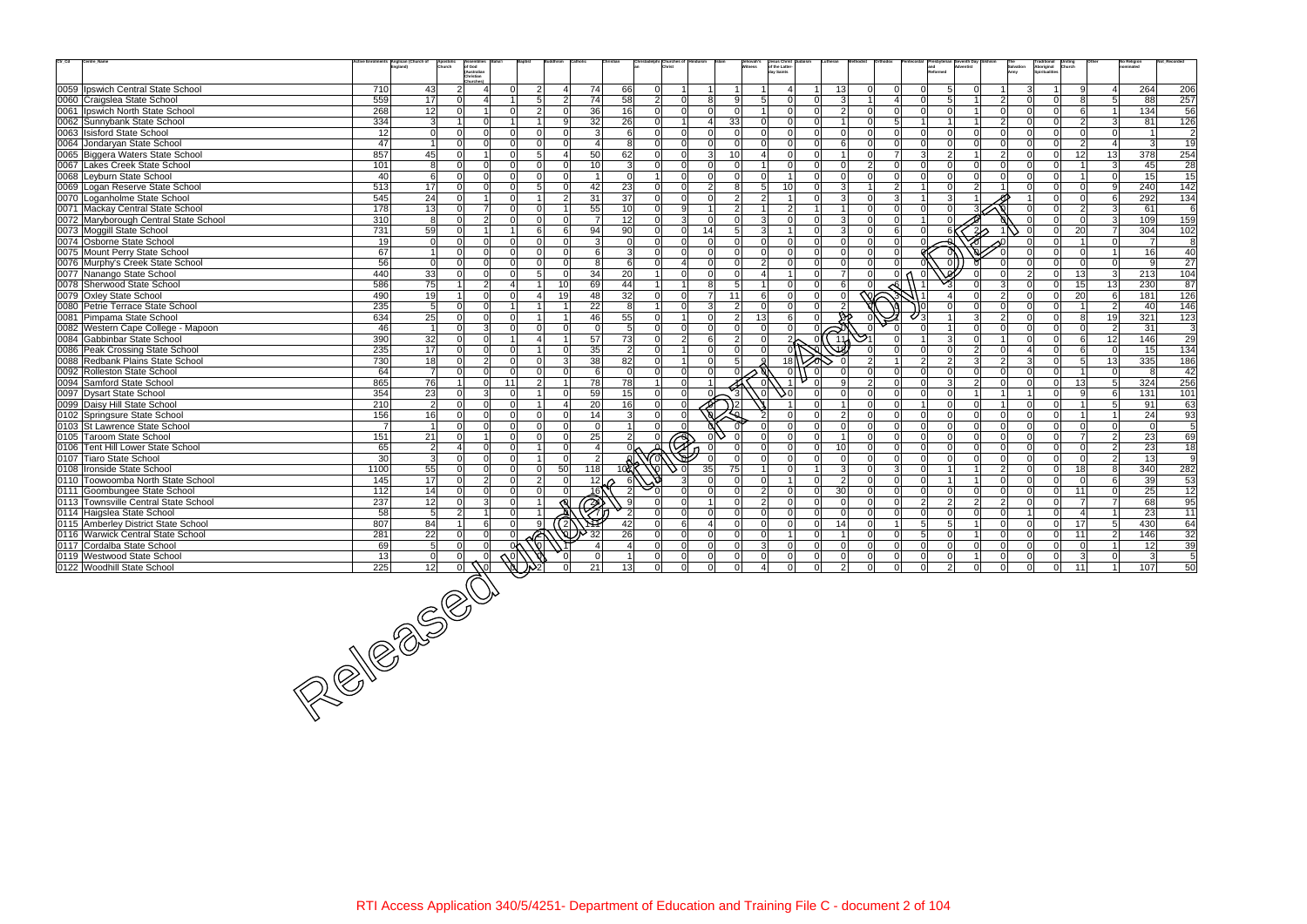| 0123 Logan Village State School                                      | 793                                            |                         | .<br>Christian                       |                |                 |                     |                           |                          |                                              |                                        |                      |                                |                                 |                                 |                           |                      |                |                       |                                              |                |                |                |                                |                 |                  |
|----------------------------------------------------------------------|------------------------------------------------|-------------------------|--------------------------------------|----------------|-----------------|---------------------|---------------------------|--------------------------|----------------------------------------------|----------------------------------------|----------------------|--------------------------------|---------------------------------|---------------------------------|---------------------------|----------------------|----------------|-----------------------|----------------------------------------------|----------------|----------------|----------------|--------------------------------|-----------------|------------------|
|                                                                      |                                                |                         |                                      |                |                 |                     |                           |                          |                                              |                                        |                      |                                |                                 |                                 |                           |                      |                |                       |                                              |                |                |                |                                |                 |                  |
|                                                                      |                                                | 17 <sup>1</sup>         | $\Omega$<br>$\Omega$<br><sup>n</sup> |                | 5               | U                   | 40                        | 34                       | $\Omega$<br>$\Omega$                         | $\Omega$                               | $\Omega$<br>$\Omega$ | $\overline{5}$<br>$\mathbf{B}$ | 5<br>ΩI                         |                                 | $\Omega$<br>$\mathcal{P}$ | $\Omega$             | $\mathcal{P}$  | $\Omega$              | $\Omega$<br>$\Omega$                         |                | $\Omega$       | $\mathcal{R}$  | 19                             | 117             | 539              |
| 0124 Coomera State School<br>0125 Morayfield State School            | 777<br>549                                     | 43<br>13                | 2<br>$\Omega$<br>ΩI                  |                |                 | $\Omega$            | 78<br>20                  | 64<br>21                 | $\overline{0}$<br> 0                         | 5 <sup>1</sup><br>$\Omega$<br>$\Omega$ | $\Omega$             |                                | 7<br>$\overline{2}$<br>$\Omega$ | $\overline{2}$<br>$\mathcal{P}$ |                           |                      | $\Omega$       | $\mathbf{3}$          | 5<br>$\Omega$                                |                |                | $\vert$ 4      | 6<br>17                        | 334<br>331      | 221<br>125       |
| 0126 Glenvale State School                                           | 762                                            | 65                      | $\overline{2}$                       |                |                 | 8                   | 106                       | 66                       | $\overline{4}$                               | $\Omega$                               |                      |                                | ΩI                              | 23                              |                           |                      | 5              | $\mathbf{3}$          | $\mathcal{P}$<br>$\Omega$                    |                | $\Omega$       | 16             | 8                              | $\overline{92}$ | 342              |
| 0127 Tingalpa State School                                           | 399                                            | 27                      | $\overline{2}$<br>$\Omega$           |                |                 | $\mathcal{P}$       | 53                        | 29                       | 3<br>$\mathbf{1}$                            | 6                                      |                      |                                | $\Omega$<br>ΩI                  |                                 |                           |                      |                | $\Omega$              |                                              |                |                |                | 3                              | 217             | $\overline{32}$  |
| 0128 Upper Mount Gravatt State School                                | 474                                            | 16                      | $\Omega$                             |                |                 | $\mathsf{R}$        | 34                        | 37                       | 0 <br>$\Omega$                               | 8                                      | 19                   | $\mathcal{R}$                  | $\overline{1}$<br>ΩI            |                                 |                           | 5                    | 4              | $\Omega$              |                                              |                | $\Omega$       | 5              | 6                              | 160             | 159              |
| 0129 Stanwell State School                                           | 36                                             | $\mathbf{3}$            | $\Omega$<br>0                        | $\cap$         | $\Omega$        | $\Omega$            | -1                        | $\Omega$                 | $\Omega$<br>$\Omega$                         | $\Omega$                               | $\Omega$             |                                | $\Omega$<br>ΩI                  |                                 |                           | $\Omega$             |                | $\Omega$              | $\Omega$<br>$\Omega$                         |                |                |                | $\overline{1}$                 | -8              | 22               |
| 0130 Waterford State School                                          | 670                                            | 25                      | $\Omega$                             |                | $\mathcal{D}$   | $\mathcal{P}$       | 40                        | 33                       | $\Omega$<br>11                               | 2 <sup>1</sup>                         | 16                   |                                | 5 <sup>1</sup><br>ΩI            |                                 |                           | $\mathcal{R}$        |                |                       | 5 <sup>1</sup><br>$\mathcal{P}$              |                |                |                | $\overline{7}$                 | 346             | 164              |
| 0131 Rosewood State School                                           | 284                                            | 16                      | $\Omega$<br>ΩI                       |                |                 | $\Omega$            | 17                        | 11                       | 3 <sup>l</sup><br>$\Omega$                   | $\Omega$                               | $\mathbf 0$          | $\Omega$                       | $\Omega$<br>ΩI                  |                                 |                           | $\Omega$             |                |                       | $\Omega$                                     |                |                |                | $\overline{2}$                 | 100             | 128              |
| 0132 Stanthorpe State School                                         | 314                                            | 39                      | $\boldsymbol{\Delta}$<br>0           |                | 5               | $\Omega$            | 34                        | 38                       | $\Omega$<br>$\Omega$                         | 2 <sup>1</sup>                         | $\mathcal{P}$        |                                | $\overline{2}$<br>ΩI            | 3                               |                           | $\Omega$             |                |                       |                                              |                | $\Omega$       | 16             | $\overline{3}$                 | 150             | 8                |
| 0134 St George State School                                          | 243                                            | 46                      | $\Omega$                             | $\cap$         |                 | $\Omega$            | 33                        | 78                       | $\Omega$<br>$\Omega$                         | $\Omega$                               | $\Omega$             | $\Omega$                       | $\Omega$<br>ΩI                  | $\Omega$                        | $\Omega$                  | $\Omega$             | ∩              | ᄀ                     |                                              |                | $\Omega$       |                | $\Omega$                       | 59              | $\overline{13}$  |
| 0135 Cawarral State School                                           | 90 <sub>l</sub>                                | $\overline{4}$          | $\Omega$<br>0                        |                |                 | $\overline{2}$      | 10 <sup>1</sup>           | $\overline{\mathcal{A}}$ | $\Omega$<br>$\Omega$                         | $\Omega$                               | $\Omega$             | $\Omega$                       | $\Omega$<br>$\Omega$            |                                 |                           | $\Omega$             |                |                       |                                              |                |                |                | $\mathbf{3}$                   | 43              | 22               |
| 0136 Cardwell State School                                           | 112                                            | 9                       | $\Omega$<br>$\overline{7}$           | $\cap$         |                 |                     | 6                         | 6                        | 0 <br>$\Omega$                               | $\Omega$                               | $\Omega$             | $\Omega$                       | $\Omega$<br>ΩI                  |                                 |                           | $\Omega$             |                |                       |                                              |                |                |                | $\Omega$                       | 37              | 43               |
| 0140 Pullenvale State School                                         | 440                                            | $\overline{71}$         | $\Omega$<br>$\Omega$                 |                |                 | $\Omega$            | 71                        | $\overline{55}$          | $\Omega$<br>$\Omega$                         | 2 <sup>1</sup>                         | $\mathbf{3}$         | $\mathcal{R}$                  | $\Omega$<br>ΩI                  |                                 | $\Omega$                  |                      |                |                       | ഗ                                            |                | $\Omega$       | 24             | 5 <sup>1</sup>                 | 140             | 53               |
| 0141 Ravenswood State School                                         | 16                                             | $\mathbf 0$             | $\Omega$<br>0                        |                |                 | $\Omega$            | $\vert$ 3                 | $\Omega$                 | $\Omega$<br>$\Omega$                         | $\Omega$                               | $\Omega$             | $\Omega$                       | $\Omega$<br>$\Omega$            |                                 |                           |                      |                |                       |                                              |                |                | $\Omega$       | $\overline{0}$                 | 6               | $\overline{7}$   |
| 0142 Surat State School                                              | 87                                             | 10                      | $\Omega$                             |                |                 | $\Omega$            | 23                        | $\overline{7}$           | $\Omega$<br>$\Omega$                         | $\Omega$                               | $\Omega$             | $\Omega$                       | - Ol<br>ΩI                      | $\Omega$                        |                           | $\Omega$             |                |                       |                                              |                |                |                | 21                             | 10              | 13               |
| 0143 Mansfield State School                                          | 1044                                           | 41                      | 18<br>$\Omega$                       |                | 15 <sup>1</sup> | 54                  | 89                        | 177                      | $\Omega$                                     | 3 <sup>l</sup><br>20                   | 30                   | $\Omega$                       | $\overline{7}$<br>$\Omega$      | 8                               | $\Omega$                  | 34                   |                | $\overline{2}$        | 5                                            |                | $\Omega$       | 18             | 13                             | 201             | 305              |
| 0145 Grandchester State School                                       | 37                                             | $\overline{\mathbf{4}}$ | $\Omega$<br>$\Omega$                 |                |                 | $\Omega$            | $\overline{7}$            |                          | $\Omega$<br>$\Omega$                         | $\Omega$                               | $\Omega$             | $\cap$                         | $\Omega$<br>ΩI                  |                                 |                           |                      |                |                       |                                              |                |                | $\mathcal{P}$  | $\overline{1}$                 | 11              | 10               |
| 0149 Glamorgan Vale State School                                     | 68                                             | 3                       | $\overline{2}$<br>$\Omega$           |                | $\mathcal{P}$   |                     | 3                         | 3                        | $\Omega$<br> 0                               | $\Omega$                               | $\Omega$             | $\Omega$                       | $\Omega$<br>ΩI                  |                                 |                           |                      |                |                       |                                              |                |                |                | $\Omega$                       | 22              | 29               |
| 0150 Tambo State School                                              | 83                                             | $\overline{4}$          | $\Omega$<br>$\Omega$                 | ΩI             | ∩               | $\Omega$            | 15                        | $\overline{1}$           | $\Omega$<br>$\Omega$                         | $\Omega$                               | $\Omega$             | $\Omega$                       | - Ol<br>$\Omega$                | $\Omega$                        |                           |                      |                |                       | $\Omega$<br>∩                                |                | $\Omega$       | $\Omega$       | $\overline{1}$                 | 12              | 50               |
| 0151 Yangan State School                                             | 90                                             | 27                      | $\Omega$<br>$\Omega$                 | $\Omega$       |                 | $\Omega$            | 19                        | 6                        | 0 <br>$\Omega$                               | $\Omega$                               | $\Omega$             | $\Omega$                       | -Ol<br>ΩI                       |                                 |                           |                      |                | 3                     | $\Omega$                                     |                | $\Omega$       | $\mathcal{R}$  | 4                              | 21              | $\overline{7}$   |
| 0152 Mutdapilly State School                                         | 26                                             | $\overline{3}$          | $\Omega$<br><sup>n</sup>             | $\cap$         |                 | ∩                   |                           | $\mathbf{3}$             | $\Omega$<br>$\Omega$                         | $\Omega$                               | $\Omega$             | ΩI                             | 0 <br>ΩI                        |                                 |                           |                      |                |                       | $\Omega$                                     |                | $\Omega$       |                |                                |                 | $\overline{13}$  |
| 0153 Sandgate State School                                           | 417                                            | 25                      | 3 <sup>1</sup><br>$\Omega$           |                | 5               | $\mathcal{E}$       | 63                        | 32                       | 0 <br>$\overline{0}$                         | 3 <sup>1</sup>                         | $\mathbf{1}$         | $\Omega$                       | $\Omega$<br>ΩI                  |                                 |                           |                      |                | $\overline{4}$        | $\Omega$                                     | n              | $\Omega$       |                | 6                              | 169             | 98               |
| 0154 Emu Creek State School                                          | 28                                             | $\overline{4}$          | $\Omega$<br><sup>n</sup>             |                |                 | $\Omega$            | 5                         |                          | $\Omega$<br>$\Omega$                         | $\Omega$                               | $\Omega$             |                                |                                 |                                 |                           |                      |                | $\mathcal{P}$         | $\Omega$<br>$\Omega$                         |                | $\Omega$       | $\Omega$       | $\Omega$                       |                 | $\overline{12}$  |
| 0155 Allenstown State School                                         | 367                                            | 27                      | $\Omega$                             |                | 2               |                     | 41                        | 13                       | $\Omega$<br>$\Omega$                         |                                        | $\overline{2}$       |                                |                                 |                                 |                           |                      |                | 6                     | $\Omega$                                     |                |                | 6              | 9                              | 152             | 105              |
| 0157 Millchester State School                                        | 177                                            | 15                      | $\Omega$<br>$\Omega$                 | $\cap$         | $\Omega$        | $\Omega$            | 13                        | $\overline{2}$           | $\Omega$<br> 0                               | $\Omega$                               | $\Omega$             |                                | $\Omega$                        |                                 |                           | $\Omega$             | $\cap$         | $\Omega$              | $\Omega$<br>$\Omega$                         | ΩI             | $\Omega$       | $\overline{4}$ | 5 <sup>1</sup>                 | 55              | 80               |
| 0158 Beaudesert State School                                         | 643                                            | 74                      | $6 \mid$<br>0                        | ΩI             | 19              |                     | 96                        | 13                       | 3 <sup>l</sup><br>$\Omega$                   | $\Omega$                               |                      |                                | $\vert$ 2<br>$\Omega$           |                                 |                           | 3                    | 3              | $\boldsymbol{\Delta}$ | $\overline{2}$<br>$\Omega$                   | $\overline{2}$ | $\overline{2}$ | 14             | 9                              | 352             | 20               |
| 0159 Mudgeeraba Creek State School                                   | 709                                            | $\overline{54}$         | $\overline{2}$                       |                |                 | $\mathfrak{p}$      | 94                        | $\overline{77}$          | $\Omega$                                     |                                        |                      |                                | $\mathcal{P}$                   |                                 |                           | 3                    |                | $\overline{2}$        |                                              |                |                | 12             | 8                              | 305             | 140              |
| 0160 Cedar Creek State School                                        | 246                                            | 14                      | $\Omega$                             |                | $\mathcal{P}$   | $\Omega$            | -91                       | 8                        | 0 <br>$\overline{0}$                         |                                        |                      |                                | 0د<br>ΩI                        |                                 | $\Omega$                  | $\Omega$<br>$\Omega$ |                | $\Omega$              | $\Omega$<br>$\Omega$<br>$\Omega$<br>$\Omega$ |                | $\Omega$       | -31            | $\mathbf{3}$<br>$\overline{7}$ | 64              | $\frac{137}{2}$  |
| 0161 Bundaberg North State School                                    | 371<br>475                                     | $\overline{21}$<br>25   | $\Omega$<br>$\Omega$<br>4            | ΩI             | $\mathcal{B}$   | 6<br>$\overline{2}$ | 22<br>47                  | $\overline{25}$<br>91    | $\overline{2}$<br>$\Omega$<br>-ol            |                                        |                      |                                | $\Omega$<br>ΩI                  | 3                               | $\Omega$                  |                      |                |                       | 2<br>$\Omega$                                |                | $\Omega$       | 5 <sup>1</sup> | 6                              | 140<br>221      | 135              |
| 0162 Clontarf Beach State School<br>0163 Killarney P-10 State School | 156                                            | 17                      | 3 <sup>l</sup><br>$\Omega$           |                |                 | $\Omega$            | 22                        | 11                       | $\overline{0}$<br>$\overline{0}$<br>$\Omega$ |                                        |                      |                                | $\Omega$<br>$\Omega$            | $\Omega$                        | $\Omega$                  | $\Omega$             | Ωl             | 2<br>$\Omega$         | $\Omega$                                     |                | $\Omega$       | 12             | $\mathbf{3}$                   | 64              | 60<br>21         |
| 0164 Humpybong State School                                          | 752                                            | 34                      | 3 <sup>1</sup><br>0                  | $\cap$         |                 | $\overline{2}$      | 60                        | 67                       | $\Omega$                                     |                                        |                      |                                | $\mathcal{E}$<br>ΩI             | $\Omega$                        |                           | 3                    |                | 3                     | $\mathcal{P}$<br>$\Omega$                    | $\mathcal{P}$  | $\Omega$       | 5 <sup>1</sup> | 16                             | 362             | 173              |
| 0165 Croydon State School                                            | 40                                             | $\overline{0}$          | $\Omega$<br>$\Omega$                 |                |                 | $\Omega$            | $\overline{1}$            |                          | ᢓ                                            |                                        | $\cap$               |                                | $\cap$<br>ΩI                    | $\Omega$                        | $\Omega$                  | $\Omega$             |                | $\Omega$              | $\Omega$<br>$\Omega$                         |                | $\Omega$       | $\Omega$       | $\Omega$                       |                 | 34               |
| 0166 Oakey State School                                              | 380                                            | 33                      | 0                                    |                |                 | 2                   | 46                        | 18                       |                                              |                                        |                      |                                | $\Omega$                        | 16                              |                           | $\Omega$             |                | 3                     | $\Omega$<br>$\Omega$                         |                |                | $6 \mid$       | 13                             | 120             | 120              |
| 0167 Mossman State School                                            | 211                                            | 14                      | 11<br>$\Omega$                       | $\overline{3}$ | $\mathfrak{p}$  | $\Omega$            | 20                        | 1ই                       |                                              | $\cap$                                 | $\Omega$             |                                | - Ol<br>ΩI                      |                                 |                           | $\Omega$             |                | $\overline{2}$        | q<br>$\Omega$                                |                | $\Omega$       |                | 4                              | 109             | 15               |
| 0168 Kilkivan State School                                           | 104                                            | $\overline{3}$          | 0l<br>$\Omega$                       | ΩI             | $\cap$          | $\Omega$            | 5 <sup>1</sup>            |                          |                                              | $\Omega$                               | $\Omega$             | $\overline{3}$                 | 0l<br>$\Omega$                  | $\Omega$                        | ി                         | $\Omega$             | ΩI             | $\Omega$              | $\Omega$<br>$\Omega$                         |                | $\Omega$       | -31            | 5 <sup>1</sup>                 | 34              | 44               |
| 0170 Fernvale State School                                           | 550                                            | 45                      | 2 <br>$\overline{3}$                 | $\Omega$       |                 | $\overline{2}$      | 65                        | 39                       |                                              | $\Omega$                               | $\Omega$             | $\mathcal{P}$                  | $\overline{2}$<br>$\Omega$      | 17                              | $\Omega$                  | $\Omega$             |                | $\Omega$              | $\Omega$<br>$\Omega$                         |                | $\Omega$       | 15             | $\overline{4}$                 | 127             | $\overline{221}$ |
| 0171 Clare State School                                              | 22                                             | $\mathbf 0$             | $\Omega$<br>$\Omega$                 |                |                 |                     |                           |                          |                                              | $\Omega$                               | $\overline{0}$       | $\Omega$                       | $\Omega$<br>ΩI                  | $\Omega$                        |                           | $\Omega$             |                |                       | $\Omega$<br>$\Omega$                         |                | $\Omega$       |                | $\Omega$                       |                 | 3                |
| 0172 Clinton State School                                            | 920                                            | 26                      | $\overline{2}$<br>$\Omega$           | 31             | 5               |                     | $\widehat{\mathscr{B}}_0$ | 77                       | 3 <sup>l</sup><br>$\Omega$                   | 5 <sup>1</sup>                         | $\overline{7}$       |                                | $\Omega$<br>$\overline{1}$      | -5                              | $\Omega$                  | $\Omega$             | വ              | $\overline{2}$        | $\Omega$<br>$\Omega$                         | વા             | $\Omega$       | -91            | 9                              | 423             | 273              |
| 0173 Comet State School                                              | 30                                             | $\overline{1}$          | $\Omega$<br>$\Omega$                 |                |                 | $\alpha$            |                           |                          | $\Omega$                                     | $\Omega$                               | $\Omega$             |                                | $\cap$<br>ΩI                    |                                 |                           | $\Omega$             |                | $\Omega$              |                                              |                | $\Omega$       |                | $\Omega$                       | 2               | $\overline{22}$  |
| 0175 Noosaville State School                                         | 497                                            | 36                      | 4<br>$\Omega$                        |                |                 |                     | 47                        | 23                       | $\Omega$<br>$\overline{0}$                   | $\Omega$                               | $\Omega$             | $\Omega$                       | $\overline{2}$<br>$\Omega$      | $\mathbf{Q}$                    |                           | $\Omega$             |                | $\overline{2}$        | ∩<br><sup>n</sup>                            |                |                |                | 33                             | 270             | 66               |
| 0176 Millmerran State School                                         | 296                                            | 21                      | $\Omega$                             | 0٨             |                 |                     | 34                        | 11                       | $\Omega$<br>$\Omega$                         | $\Omega$                               | $\Omega$             | $\Omega$                       | $\Omega$                        | $\overline{7}$                  | $\Omega$                  | $\Omega$             | 5              | 2                     | $\Omega$                                     |                | $\Omega$       | 5              | 30 <sup>1</sup>                | 91              | 77               |
| 0177 Cooktown State School                                           | 380                                            | 13                      |                                      |                |                 |                     | 22                        | 6                        | 0 <br>0                                      | $\overline{0}$                         | 0                    | 10 <sup>1</sup>                | Οl<br> 0                        | 35                              | $\Omega$                  | 0                    |                | $\mathbf 0$           | $\overline{2}$<br>-OI                        |                | $\Omega$       |                | 4 <sup>1</sup>                 | 159             | 97               |
| 0178 Georgetown State School                                         | 39                                             |                         |                                      |                |                 |                     | $\overline{1}$            | $\overline{0}$           | 0 <br>$\overline{0}$                         | 0                                      | 0                    | -ol                            | 0 <br>$\overline{0}$            | $\mathbf 0$                     | $\overline{0}$            | 0                    |                | $\mathbf 0$           | $\mathbf 0$<br>$\mathbf 0$                   |                |                | $\Omega$       | $\mathbf 0$                    | 11              | 24               |
| 0179 Meringandan State School                                        | 232                                            | $\frac{31}{38}$         |                                      |                |                 | $\Omega$            | 26                        | 26                       | $\overline{0}$<br>$\overline{0}$             | $\overline{0}$                         | $\overline{0}$       | 5 <sub>l</sub>                 | 0 <br>$\overline{0}$            | 10                              | $\overline{0}$            | $\overline{0}$       | $\overline{0}$ | $\overline{1}$        | $\overline{0}$<br> 0                         | $\overline{0}$ | 0              | 5 <sub>l</sub> | $\overline{0}$                 | 100             | 28               |
| 0180 Jinibara State School                                           |                                                |                         |                                      |                |                 |                     | 73                        | 54                       | 0 <br>$\overline{0}$                         | $2^{\mid}$                             | $\Omega$             |                                | $\overline{2}$<br>$\Omega$      |                                 |                           |                      | $\Omega$       | $\overline{7}$        | -Ol<br>4                                     | $\Omega$       | <sup>ol</sup>  | $\overline{7}$ | $\overline{2}$                 | 463             | 73               |
|                                                                      | $\frac{2}{146}$ $\frac{38}{38}$ $\frac{1}{20}$ |                         |                                      |                |                 |                     |                           |                          |                                              |                                        |                      |                                |                                 |                                 |                           |                      |                |                       |                                              |                |                |                |                                |                 |                  |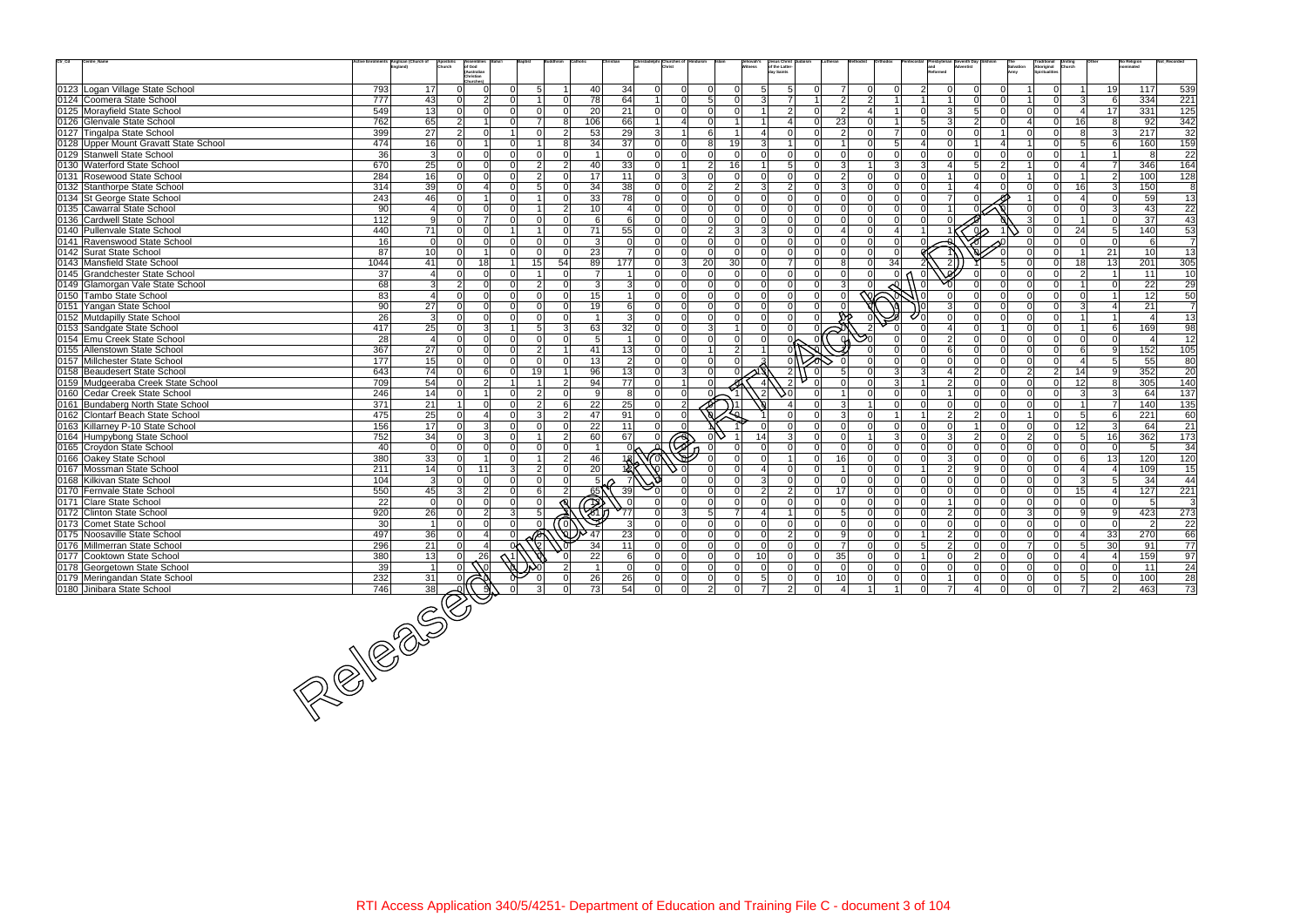| $\mathrm{Ctr}\_ \mathrm{Cd}$ | Centre_Name                                                                                                                                                                                                                                                                                                                                                                                                                                                                          |                  | Anglican (Church of | Assemblies<br>Apostolic<br>Church   |                                  |     |                             |                         | hristadelphi Churches of         |                            |                             | Jehovah's<br>Witness | Jesus Christ<br>of the Latter-<br>Lutheran |                     |                       |                               |                 |                                  |                   | Traditional<br>Aboriginal<br><b>Uniting</b><br>Church |                                  | No Religion      | Not Recorde     |
|------------------------------|--------------------------------------------------------------------------------------------------------------------------------------------------------------------------------------------------------------------------------------------------------------------------------------------------------------------------------------------------------------------------------------------------------------------------------------------------------------------------------------|------------------|---------------------|-------------------------------------|----------------------------------|-----|-----------------------------|-------------------------|----------------------------------|----------------------------|-----------------------------|----------------------|--------------------------------------------|---------------------|-----------------------|-------------------------------|-----------------|----------------------------------|-------------------|-------------------------------------------------------|----------------------------------|------------------|-----------------|
|                              |                                                                                                                                                                                                                                                                                                                                                                                                                                                                                      |                  |                     | of God<br>(Australian<br>Christian  |                                  |     |                             |                         |                                  |                            |                             |                      | dav Saints                                 |                     |                       |                               |                 |                                  | Salvation<br>Army | <b>Spiritualities</b>                                 |                                  |                  |                 |
|                              |                                                                                                                                                                                                                                                                                                                                                                                                                                                                                      |                  |                     | Churches <sup>®</sup>               |                                  |     |                             |                         |                                  |                            |                             |                      |                                            |                     |                       |                               |                 |                                  |                   |                                                       |                                  |                  |                 |
|                              | 0181 Tewantin State School                                                                                                                                                                                                                                                                                                                                                                                                                                                           | 610              | 34                  | $\Omega$                            | $\Omega$<br>$\Omega$             |     | $\overline{7}$<br>58        | 41                      | $\Omega$<br>$\Omega$             |                            |                             | 2 <sup>1</sup>       | $\Omega$                                   | $\Omega$            | 3                     | 2                             | $\Omega$        | $\Omega$                         |                   | $\overline{0}$                                        | 17<br>8                          | 344              | 90              |
|                              | 0182 Wallumbilla State School                                                                                                                                                                                                                                                                                                                                                                                                                                                        | 109              | 10                  | $\Omega$<br>$\Omega$                | ΩI<br><sup>n</sup>               |     | 9<br>$\Omega$               | $\overline{2}$          | $\Omega$<br>$\overline{0}$       | $\Omega$                   | $\Omega$                    | ΩI                   | $\Omega$<br>ΩI                             | U                   | $\Omega$              |                               | $\Omega$        | $\Omega$<br>$\Omega$             | $\mathcal{P}$     | $\overline{0}$                                        | 5 <sup>1</sup><br>$\Omega$       | 10               | 70              |
|                              | 0183 Petrie State School                                                                                                                                                                                                                                                                                                                                                                                                                                                             | 571              | 46                  | $\Omega$<br>-1                      | 7<br>$\Omega$                    |     | 62<br>$\Omega$              | 59                      | $\Omega$<br>71                   | 3 <sup>l</sup>             | $\mathbf{3}$                |                      | $\overline{7}$<br>$\overline{2}$<br>1      | $\overline{3}$      | $\Omega$              | 4                             | -1              | $\Omega$<br>$\overline{2}$       |                   | $\overline{0}$                                        | 12<br><b>7</b>                   | 324              | 15              |
|                              | 0184 Nebo State School                                                                                                                                                                                                                                                                                                                                                                                                                                                               | 71               | $\overline{0}$      | $\Omega$<br>$\Omega$                | $\Omega$<br>$\Omega$             |     | 6<br>U                      | 5                       | $\Omega$                         | $\overline{0}$             | $\Omega$                    | $\Omega$             | $\Omega$<br>ΩI                             |                     |                       |                               | $\Omega$        | $\Omega$                         |                   | $\Omega$                                              | 3<br>$\Omega$                    | 22               | $\overline{29}$ |
|                              | 0185 Charleville State School                                                                                                                                                                                                                                                                                                                                                                                                                                                        | 234              | 18                  | $\Omega$                            | $\Omega$                         |     | 14<br>O                     | 5                       | $\Omega$<br>$\overline{0}$       | $\Omega$                   | $\Omega$                    | 6 <sup>1</sup>       | $\Omega$<br>ΩI<br>$\Omega$                 |                     | $\Omega$              | $\Omega$                      |                 | $\Omega$<br>$\Omega$             |                   | $\overline{0}$                                        | 3                                | 74               | 110             |
|                              | 0186 Ashgrove State School                                                                                                                                                                                                                                                                                                                                                                                                                                                           | 788              | 79                  | $\Omega$                            | $5\overline{5}$<br>ΩI            |     | 143 <br>5 <sup>1</sup>      | 57                      | $\Omega$<br>$\mathbf 1$          | $\overline{3}$             | 2                           | $\Omega$             | $\overline{7}$<br>$\mathbf 1$              |                     |                       |                               |                 | $\Omega$<br>$\Omega$             | $\mathcal{P}$     | $\Omega$                                              | 19<br>$\vert$ 4                  | 262              | 193             |
|                              | 0187 Begonia State School                                                                                                                                                                                                                                                                                                                                                                                                                                                            | 11               | $\Omega$            | $\Omega$<br>$\Omega$                | $\Omega$<br>$\Omega$             |     | $\overline{2}$<br>$\Omega$  | $\overline{\mathbf{1}}$ | $\Omega$<br>$\overline{0}$       | $\Omega$                   | $\Omega$                    | $\Omega$             | $\Omega$<br>ΩI<br>$\Omega$                 |                     | $\Omega$              |                               | $\Omega$        | $\Omega$<br>$\cap$               | ΩI                | $\Omega$                                              | 0 <br>$\Omega$                   |                  | 6               |
|                              | 0190 Albany Creek State School                                                                                                                                                                                                                                                                                                                                                                                                                                                       | 845              | 91                  | $\Omega$                            | 11<br>$\Omega$                   |     | 100<br>$\overline{7}$       | 63                      | $\Omega$                         | 6                          | $\mathbf{3}$                | 10 <sup>1</sup>      | $\Omega$                                   |                     | $\Omega$              |                               | $\overline{7}$  | $\mathcal{P}$                    |                   | $\overline{0}$                                        | 23<br>11                         | 331              | 172             |
|                              | 0191 Dayboro State School                                                                                                                                                                                                                                                                                                                                                                                                                                                            | 380              | 36                  | $\Omega$<br>$\overline{1}$          | ΩI<br>0                          |     | 36<br>$\Omega$              | 30                      | $\Omega$<br>$\overline{2}$       | $\Omega$                   | $\Omega$                    |                      | $\Omega$<br>$\Omega$<br>8                  | $\Omega$            | $\overline{1}$        | $\Omega$                      |                 | $\Omega$<br>$\Omega$             |                   | $\overline{0}$                                        | - 6 I<br>$\overline{7}$          | 209              | 39              |
|                              | 0192 MacGregor State School                                                                                                                                                                                                                                                                                                                                                                                                                                                          | 1340             | $\mathbf{3}$        | $\Omega$<br>$\Omega$                | ΩI<br>$\Omega$                   | 169 | 31                          | 422                     | $\Omega$<br>$\Omega$             | 32 <sup>°</sup>            | 10                          | $\Omega$             | ΩI                                         |                     | 4                     | $\overline{2}$                |                 | $\alpha$                         |                   | $\Omega$                                              | 24                               | 603              | $\overline{25}$ |
|                              | 0193 Granville State School                                                                                                                                                                                                                                                                                                                                                                                                                                                          | 268              | 16                  | $\Omega$<br>$\Omega$                | ΩI<br>$\Omega$                   |     | 20                          | 16                      | $\Omega$                         | $\Omega$<br>ΩI             | $\Omega$                    | $\Omega$             | $\Omega$<br>ΩI                             |                     | $\Omega$              |                               | $\overline{2}$  |                                  |                   | $\Omega$                                              | $\vert$ 4                        | 103              | 95              |
|                              | 0195 Robina State High School                                                                                                                                                                                                                                                                                                                                                                                                                                                        | 1397             | $\overline{76}$     | $\overline{2}$                      | $\overline{2}$<br>$\overline{7}$ | 13  | 114                         | $\overline{131}$        | $\overline{0}$<br>$\overline{0}$ | 2                          | $\overline{2}$              | 6                    | 25                                         |                     | 6                     | $\mathcal{P}$                 | 3               |                                  |                   | $\overline{0}$                                        | 32<br>21                         | 851              | 96              |
|                              | 0196 Cambooya State School                                                                                                                                                                                                                                                                                                                                                                                                                                                           | 135              | 18                  | $\Omega$<br>0                       | $\Omega$<br>$\Omega$             |     | 15<br>$\Omega$              | 5                       | $\Omega$<br>$\Omega$             | $\Omega$                   | $\Omega$                    | $\Omega$             | 0l<br>$\Omega$                             |                     | $\Omega$              | $\Omega$                      |                 |                                  |                   | $\Omega$                                              | $\overline{1}$<br>$\overline{1}$ | 39               | 53              |
|                              | 0198 Mount Gravatt State School                                                                                                                                                                                                                                                                                                                                                                                                                                                      | 229              | $5\phantom{.0}$     | $\overline{3}$<br>$\Omega$          | ΩI<br>$\Omega$                   |     | 15<br>3 <sup>1</sup>        | 18                      | $\Omega$<br>$\Omega$             | $\overline{4}$             | 38                          |                      | $\Omega$<br>ΩI                             |                     |                       |                               |                 | ω۸                               |                   | $\overline{0}$                                        | $\overline{2}$<br>$\overline{1}$ | 76               | 59              |
|                              | 0199 Esk State School                                                                                                                                                                                                                                                                                                                                                                                                                                                                | $\overline{173}$ | 12                  | $\Omega$                            | $\Omega$                         |     | 9                           | 9                       | $\Omega$                         | $\overline{0}$<br>$\Omega$ | $\Omega$                    | $\Omega$             | 0 <br>$\Omega$                             |                     | $\Omega$              |                               |                 |                                  |                   | $\mathbf 0$                                           | $\overline{2}$<br>$\overline{1}$ | 44               | 92              |
|                              | 0201 Tallebudgera State School                                                                                                                                                                                                                                                                                                                                                                                                                                                       | 781              | 71                  | $\Omega$<br>$\Omega$                | 25<br>3 <sup>l</sup>             |     | 80                          | 170                     | $\Omega$<br>$\Omega$             | $\Omega$                   | $\Omega$                    | 12                   | 0l<br>$\mathcal{P}$<br>3                   |                     | $\boldsymbol{\Delta}$ |                               |                 |                                  |                   | $\Omega$                                              | 16<br>8l                         | 302              | 77              |
|                              | 0202 Lakeland State School                                                                                                                                                                                                                                                                                                                                                                                                                                                           | 16               | - 0                 | $\Omega$<br>$\Omega$                | $\Omega$<br>$\Omega$             |     | $\mathbf{3}$<br>$\Omega$    | $\Omega$                | $\overline{0}$<br>$\Omega$       | $\Omega$                   | $\Omega$                    | $\Omega$             | $\Omega$<br>ΩI                             |                     |                       |                               | $\Omega$        |                                  |                   | $\Omega$                                              | $\Omega$<br>$\Omega$             | $\overline{2}$   | 11              |
|                              | 0206 Jericho State School                                                                                                                                                                                                                                                                                                                                                                                                                                                            | 11               |                     | $\Omega$                            |                                  |     | $\overline{0}$<br>O         | $\mathbf 0$             | $\Omega$                         | $\overline{0}$<br>$\Omega$ | $\Omega$                    | $\Omega$             | $\Omega$<br>$\Omega$                       |                     |                       |                               |                 |                                  |                   | $\Omega$                                              | $\overline{0}$<br><sup>0</sup>   | $\overline{2}$   | 5               |
|                              | 0207 Brisbane Central State School                                                                                                                                                                                                                                                                                                                                                                                                                                                   | 298              | $\overline{2}$      | $\Omega$<br>$\Omega$                | $\Omega$<br>ΩI                   |     | 41<br>3                     | 18                      | 0 <br> 0                         | 25                         | 14                          | $\Omega$             | 0l<br>ΩI                                   |                     |                       |                               |                 |                                  |                   | $\Omega$                                              | $\Omega$<br>$\overline{1}$       | 67               | 124             |
|                              | 0208 Port Curtis Road State School                                                                                                                                                                                                                                                                                                                                                                                                                                                   | 53               | $\overline{2}$      | $\Omega$<br>$\Omega$                | $\Omega$                         |     | $5\overline{)}$<br>$\Omega$ | $\overline{1}$          | $\Omega$<br>$\Omega$             | $\Omega$                   | $\Omega$                    | -ol                  | $\Omega$<br>$\overline{2}$                 | $\overline{\infty}$ |                       |                               |                 | $\Omega$<br>$\cap$               |                   | $\Omega$                                              | $\overline{2}$<br>$\overline{1}$ | 27               |                 |
|                              |                                                                                                                                                                                                                                                                                                                                                                                                                                                                                      | 749              | $\overline{31}$     | 5 <sup>1</sup><br>$\Omega$          | $\Omega$<br>$\Omega$             |     |                             |                         | $\Omega$                         | $\overline{0}$<br>$\Omega$ | 3                           | $\overline{7}$       |                                            |                     |                       |                               |                 | $\Omega$<br>3                    |                   | $\Omega$                                              | 8 <sup>1</sup><br><sup>6</sup>   | $\overline{213}$ | 10<br>404       |
|                              | 0211 Northern Beaches State High School                                                                                                                                                                                                                                                                                                                                                                                                                                              |                  |                     |                                     |                                  |     | 53                          | 12                      |                                  |                            |                             |                      | 0                                          |                     |                       |                               |                 | $\Omega$                         | $\cap$            |                                                       |                                  |                  |                 |
|                              | 0212 West End State School                                                                                                                                                                                                                                                                                                                                                                                                                                                           | 973              | 26                  | $\Omega$<br>$\Omega$                | $\Delta$<br>$\Omega$             | 87  | 110                         | 78                      | $\Omega$                         | 35<br> 0                   | 37                          |                      | $\overline{0}$                             |                     |                       |                               |                 | $\overline{2}$                   |                   | $\overline{0}$                                        | $\overline{2}$<br>64             | 331              | 150             |
|                              | 0213 Halifax State School                                                                                                                                                                                                                                                                                                                                                                                                                                                            | 22               | $\Omega$            | $\Omega$<br>$\Omega$                | $\Omega$<br>$\Omega$             |     | $\mathbf{3}$<br>$\Omega$    | $\overline{\mathbf{1}}$ | $\overline{0}$<br>$\Omega$       | $\Omega$                   | $\Omega$                    | $\overline{1}$       | $\Omega$<br>$\Omega$<br>$\approx$          |                     |                       |                               | $\Omega$        | $\Omega$<br>$\Omega$             | $\Omega$          | $\overline{0}$                                        | $\Omega$<br>$\overline{1}$       | - 71             | 9               |
|                              | 0215 Charters Towers Central State School                                                                                                                                                                                                                                                                                                                                                                                                                                            | 211              | $\overline{0}$      | $\overline{2}$<br>$\Omega$          | $\Omega$<br>$\Omega$             |     | 5 <sup>1</sup><br>$\Omega$  | 6                       | $\Omega$<br>$\Omega$             | $\Omega$                   | $\Omega$                    | $\Omega$             | ଦା<br>∿<br>$\Omega$                        | $\mathcal{S}^0$     |                       | 2                             | $\Omega$        | $\Omega$<br>$\Omega$             | $\overline{2}$    | $\overline{0}$                                        | $\overline{2}$<br>$\overline{1}$ | 51               | 140             |
|                              | 0216 Tinana State School                                                                                                                                                                                                                                                                                                                                                                                                                                                             | 478              | 36                  | $\overline{\mathbf{A}}$<br>$\Omega$ | $\overline{2}$<br>ΩI             |     | 50<br>0                     | 34                      | $\Omega$                         | $\overline{0}$<br>$\Omega$ | $\Omega$                    | 8                    |                                            |                     |                       |                               | $\Omega$        | $\Omega$<br>$\Omega$             | $\Omega$          | $\overline{0}$                                        | 13<br>-91                        | 239              | 77              |
|                              | 0217 Mungar State School                                                                                                                                                                                                                                                                                                                                                                                                                                                             | 44               | $\overline{0}$      | $\Omega$<br>$\Omega$                | $\Omega$<br>$\Omega$             |     | $\Omega$<br>$\Omega$        | $\overline{2}$          | $\Omega$<br>$\Omega$             | $\Omega$                   | $\Omega$                    |                      | $\Omega$                                   |                     | $\Omega$              |                               | $\Omega$        | $\Omega$<br>$\Omega$             |                   | $\Omega$                                              | 0 <br>$\overline{1}$             | 8                | 33              |
|                              | 0218 Nerang State School                                                                                                                                                                                                                                                                                                                                                                                                                                                             | 328              | 10                  | 11<br>$\Omega$                      | $\Omega$<br>$\Omega$             |     | 24                          | 50                      | $\Omega$<br>$\Omega$             | $\cap$                     |                             |                      | 3 <br>$\Omega$                             |                     | 3                     |                               | $\Omega$        | 2 <sup>1</sup><br>$\Delta$       |                   | $\Omega$                                              | $\overline{2}$<br>4              | 174              | $\overline{36}$ |
|                              | 0219 Coorparoo State School                                                                                                                                                                                                                                                                                                                                                                                                                                                          | 814              | 79                  |                                     | <sup>n</sup>                     |     | 134<br>9                    | 64                      | $\Omega$<br>41                   | 33                         |                             |                      | $\Omega$                                   |                     | 11                    |                               | 6               | $\Omega$<br>8                    |                   | $\overline{0}$                                        | 22<br>-91                        | 322              | 82              |
|                              | 0222 Eulo State School                                                                                                                                                                                                                                                                                                                                                                                                                                                               | - 9              | $\mathbf{3}$        | $\Omega$<br>$\Omega$                | $\Omega$<br>$\Omega$             |     | $\mathbf{3}$<br>$\Omega$    | $\Omega$                | $\overline{0}$<br>$\Omega$       |                            | $\Omega$                    | ا0 ،                 | J٥<br>$\Omega$<br>$\Omega$                 | $\Omega$            | $\mathbf 0$           | $\Omega$                      | $\Omega$        | 0 <br>$\Omega$                   | $\Omega$          | $\overline{0}$                                        | 0 <br>$\Omega$                   | $\overline{2}$   | $\overline{1}$  |
|                              | 0223 Buderim Mountain State School                                                                                                                                                                                                                                                                                                                                                                                                                                                   | 1051             | 116                 | $\overline{2}$<br>$\Omega$          | 9 <sup>1</sup><br>$\Omega$       | 12  | 69                          | 107                     | $\Omega$                         |                            |                             |                      | 9<br>14<br>$\Omega$                        |                     | $\overline{2}$        | 2 <sup>1</sup>                | 8               | $\Omega$                         | $\Omega$          | $\overline{0}$                                        | 16<br>16                         | 522              | 134             |
|                              | 0224 Tivoli State School                                                                                                                                                                                                                                                                                                                                                                                                                                                             | 126              | $\overline{4}$      | $\Omega$                            |                                  |     | $\Omega$                    | 6                       | $\Omega$                         |                            |                             |                      | $\Omega$                                   |                     | $\Omega$              |                               | $\Omega$        | $\Omega$<br>$\Omega$             |                   | $\Omega$                                              | $\overline{2}$                   | 25               | 83              |
|                              | 0225 Warwick East State School                                                                                                                                                                                                                                                                                                                                                                                                                                                       | 217              | 29                  | $\Omega$<br>$\overline{1}$          | $\Omega$                         |     | 27<br>$\Omega$              | 18                      | $\Omega$<br>$\Omega$             |                            |                             |                      | $\Omega$<br>$\Omega$                       | $\Omega$            | $\Omega$              | $\Omega$                      |                 | $\Omega$                         | $\mathcal{P}$     | $\overline{0}$                                        | 8<br>$\overline{1}$              | 87               | 36              |
|                              | 0226 Belmont State School                                                                                                                                                                                                                                                                                                                                                                                                                                                            | 930              | 49                  | $\Omega$<br>∩                       | $\overline{2}$<br>$\overline{2}$ |     | 94<br>$\mathbf{Q}$          | 78                      | €                                | 17                         |                             |                      | 3<br>5                                     |                     | 20                    |                               | $\overline{1}$  | $\Omega$<br>$\Omega$             |                   | $\Omega$                                              | 21<br>8                          | 266              | 339             |
|                              | 0227 Ferny Grove State School                                                                                                                                                                                                                                                                                                                                                                                                                                                        | 831              | $\overline{74}$     | $\Omega$<br>$\Omega$                | ΩI<br>9 <sup>1</sup>             |     | 118                         | 100                     |                                  |                            |                             |                      | $\Omega$<br>6                              |                     | 2                     |                               |                 | $\Omega$                         |                   | $\overline{0}$                                        | 30 <sup>1</sup><br>109           | 350              | 17              |
|                              | 0228 Newmarket State School                                                                                                                                                                                                                                                                                                                                                                                                                                                          | 262              | 18                  | $\Omega$<br>$\Omega$                | $\Omega$<br>$\Omega$             |     | 21<br>$\overline{2}$        |                         |                                  |                            | 5                           | $\Omega$             | -Ol<br>$\Omega$<br>$\Omega$                | $\Omega$            |                       |                               |                 | $\Omega$                         |                   | $\overline{0}$                                        | $\overline{2}$<br>$\overline{1}$ | 89               | 105             |
|                              | 0229 Redland Bay State School                                                                                                                                                                                                                                                                                                                                                                                                                                                        | 878              | 43                  | $\Omega$<br>$\Omega$                | ΩI                               |     | 78<br>$\overline{2}$        |                         |                                  |                            | $\Omega$                    |                      | $\overline{2}$<br>ΩI<br>10                 |                     | $\Omega$              |                               | $\mathbf{3}$    |                                  |                   | $\overline{0}$                                        | 10 <sup>1</sup><br>21            | 272              | 390             |
|                              | 0231 Tannum Sands State High School                                                                                                                                                                                                                                                                                                                                                                                                                                                  | 1058             | 72                  | $\Omega$<br>-1                      |                                  |     | 113<br>$\Omega$             | 52                      |                                  | $\overline{2}$             | $\Omega$                    |                      | $\overline{2}$<br>10<br>$\Omega$           |                     |                       |                               |                 | $\Omega$                         |                   | 0                                                     | 16 <sup>1</sup><br>$\vert$ 4     | 510              | 262             |
|                              | 0232 Healy State School                                                                                                                                                                                                                                                                                                                                                                                                                                                              | 138              | $\vert$ 2           | $\Omega$<br>∩                       | 0                                |     | 16)                         |                         |                                  | ΩI                         | $\Omega$                    | $\Omega$             | $\Omega$<br>n١<br>$\Omega$                 |                     | 0                     |                               | $\Omega$        | $\Omega$<br>$\Omega$             |                   | $\overline{0}$                                        | $\overline{2}$                   | 31               | 76              |
|                              | 0234 Victoria Point State High School                                                                                                                                                                                                                                                                                                                                                                                                                                                | 1144             | 42                  | 2 <sup>1</sup><br>$\overline{1}$    | $\overline{2}$<br>$\Omega$       |     |                             | 34                      | $\Omega$                         | $\Omega$                   | $\Omega$                    | $6 \mid$             | 3 <sup>1</sup><br>$\Omega$<br>3            |                     | 3                     | $\Omega$                      |                 | $\overline{2}$<br>$\Omega$       |                   | $\overline{0}$                                        | 26<br>11                         | 157              | 784             |
|                              | 0235 Edge Hill State School                                                                                                                                                                                                                                                                                                                                                                                                                                                          | 1155             | 60                  | $\Omega$<br>$\Omega$                | $\overline{2}$<br>101            |     | $\binom{3}{2}$              | $Y_{02}$                | $\overline{2}$<br>$\Omega$       | 5 <sup>1</sup>             | 5 <sup>5</sup>              | 81                   | 5 <sup>1</sup><br>$\Omega$<br>.5           | $\Omega$            | $\overline{3}$        | 6                             | $5\overline{)}$ | 2 <sup>1</sup><br>$\Omega$       |                   | 31<br>$\overline{0}$                                  | 23                               | 488              | 250             |
|                              | 0236 St Helens State School                                                                                                                                                                                                                                                                                                                                                                                                                                                          | 314              | 10                  | $\overline{3}$                      |                                  |     |                             | 23                      |                                  | $\Omega$                   | $\Omega$                    | $\overline{7}$       | $\Omega$                                   |                     |                       |                               | $\Omega$        | $\Omega$<br>$\Omega$             |                   | $\overline{0}$                                        | $\vert$ 3 $\vert$<br>$\Delta$    | 141              | 102             |
|                              | 0237 Deception Bay State School                                                                                                                                                                                                                                                                                                                                                                                                                                                      |                  |                     |                                     |                                  |     | 12                          | 15                      | 11                               | $\Omega$                   | $\overline{0}$              | 8                    | ΩI                                         |                     | $\Omega$              |                               | $\Omega$        | $\Omega$                         |                   | $\overline{0}$                                        | $\vert$ 3 $\vert$<br>-1          | 151              | $\frac{175}{2}$ |
|                              | 0238 Prenzlau State School<br>$\frac{1}{\frac{1}{3} \cdot \frac{1}{3} \cdot \frac{1}{3} \cdot \frac{1}{3} \cdot \frac{1}{3} \cdot \frac{1}{3} \cdot \frac{1}{3} \cdot \frac{1}{3} \cdot \frac{1}{3} \cdot \frac{1}{3} \cdot \frac{1}{3} \cdot \frac{1}{3} \cdot \frac{1}{3} \cdot \frac{1}{3} \cdot \frac{1}{3} \cdot \frac{1}{3} \cdot \frac{1}{3} \cdot \frac{1}{3} \cdot \frac{1}{3} \cdot \frac{1}{3} \cdot \frac{1}{3} \cdot \frac{1}{3} \cdot \frac{1}{3} \cdot \frac{1}{3} \$ |                  |                     |                                     |                                  |     | 6                           | $\overline{\mathbf{4}}$ | $\Omega$<br>$\Omega$             | $\Omega$                   | $\Omega$                    | $\mathbf{3}$         | 5 <sup>1</sup><br>$\Omega$                 | $\Omega$            | $\Omega$              |                               | $\Omega$        | ΩI<br>$\cap$                     |                   | $\Omega$                                              | $\Omega$<br>n.                   | 12 <sup>1</sup>  | 22              |
|                              | 0240 Palm Beach State School                                                                                                                                                                                                                                                                                                                                                                                                                                                         |                  |                     |                                     |                                  |     | $\overline{41}$             | $\overline{18}$         | $\overline{0}$ 1                 |                            | $\frac{1}{1}$ $\frac{1}{1}$ | $\overline{5}$       | $\overline{0}$<br>$\ddot{\circ}$           | $\frac{1}{1}$ 0     | $\frac{1}{1}$         | $\overline{0}$ $\overline{0}$ |                 | $\overline{0}$<br>$\overline{0}$ | $\overline{0}$    | $\overline{0}$                                        | $\frac{1}{2}$<br>$\overline{3}$  | 139              | 276             |
|                              |                                                                                                                                                                                                                                                                                                                                                                                                                                                                                      |                  |                     |                                     |                                  |     |                             |                         |                                  |                            |                             |                      |                                            |                     |                       |                               |                 |                                  |                   |                                                       |                                  |                  |                 |
|                              |                                                                                                                                                                                                                                                                                                                                                                                                                                                                                      |                  |                     |                                     |                                  |     |                             |                         |                                  |                            |                             |                      |                                            |                     |                       |                               |                 |                                  |                   |                                                       |                                  |                  |                 |
|                              |                                                                                                                                                                                                                                                                                                                                                                                                                                                                                      |                  |                     |                                     |                                  |     |                             |                         |                                  |                            |                             |                      |                                            |                     |                       |                               |                 |                                  |                   |                                                       |                                  |                  |                 |
|                              |                                                                                                                                                                                                                                                                                                                                                                                                                                                                                      |                  |                     |                                     |                                  |     |                             |                         |                                  |                            |                             |                      |                                            |                     |                       |                               |                 |                                  |                   |                                                       |                                  |                  |                 |
|                              |                                                                                                                                                                                                                                                                                                                                                                                                                                                                                      |                  |                     |                                     |                                  |     |                             |                         |                                  |                            |                             |                      |                                            |                     |                       |                               |                 |                                  |                   |                                                       |                                  |                  |                 |
|                              |                                                                                                                                                                                                                                                                                                                                                                                                                                                                                      |                  |                     |                                     |                                  |     |                             |                         |                                  |                            |                             |                      |                                            |                     |                       |                               |                 |                                  |                   |                                                       |                                  |                  |                 |
|                              |                                                                                                                                                                                                                                                                                                                                                                                                                                                                                      |                  |                     |                                     |                                  |     |                             |                         |                                  |                            |                             |                      |                                            |                     |                       |                               |                 |                                  |                   |                                                       |                                  |                  |                 |
|                              |                                                                                                                                                                                                                                                                                                                                                                                                                                                                                      |                  |                     |                                     |                                  |     |                             |                         |                                  |                            |                             |                      |                                            |                     |                       |                               |                 |                                  |                   |                                                       |                                  |                  |                 |
|                              |                                                                                                                                                                                                                                                                                                                                                                                                                                                                                      |                  |                     |                                     |                                  |     |                             |                         |                                  |                            |                             |                      |                                            |                     |                       |                               |                 |                                  |                   |                                                       |                                  |                  |                 |
|                              |                                                                                                                                                                                                                                                                                                                                                                                                                                                                                      |                  |                     |                                     |                                  |     |                             |                         |                                  |                            |                             |                      |                                            |                     |                       |                               |                 |                                  |                   |                                                       |                                  |                  |                 |
|                              |                                                                                                                                                                                                                                                                                                                                                                                                                                                                                      |                  |                     |                                     |                                  |     |                             |                         |                                  |                            |                             |                      |                                            |                     |                       |                               |                 |                                  |                   |                                                       |                                  |                  |                 |
|                              |                                                                                                                                                                                                                                                                                                                                                                                                                                                                                      |                  |                     |                                     |                                  |     |                             |                         |                                  |                            |                             |                      |                                            |                     |                       |                               |                 |                                  |                   |                                                       |                                  |                  |                 |
|                              |                                                                                                                                                                                                                                                                                                                                                                                                                                                                                      |                  |                     |                                     |                                  |     |                             |                         |                                  |                            |                             |                      |                                            |                     |                       |                               |                 |                                  |                   |                                                       |                                  |                  |                 |
|                              |                                                                                                                                                                                                                                                                                                                                                                                                                                                                                      |                  |                     |                                     |                                  |     |                             |                         |                                  |                            |                             |                      |                                            |                     |                       |                               |                 |                                  |                   |                                                       |                                  |                  |                 |
|                              |                                                                                                                                                                                                                                                                                                                                                                                                                                                                                      |                  |                     |                                     |                                  |     |                             |                         |                                  |                            |                             |                      |                                            |                     |                       |                               |                 |                                  |                   |                                                       |                                  |                  |                 |
|                              |                                                                                                                                                                                                                                                                                                                                                                                                                                                                                      |                  |                     |                                     |                                  |     |                             |                         |                                  |                            |                             |                      |                                            |                     |                       |                               |                 |                                  |                   |                                                       |                                  |                  |                 |

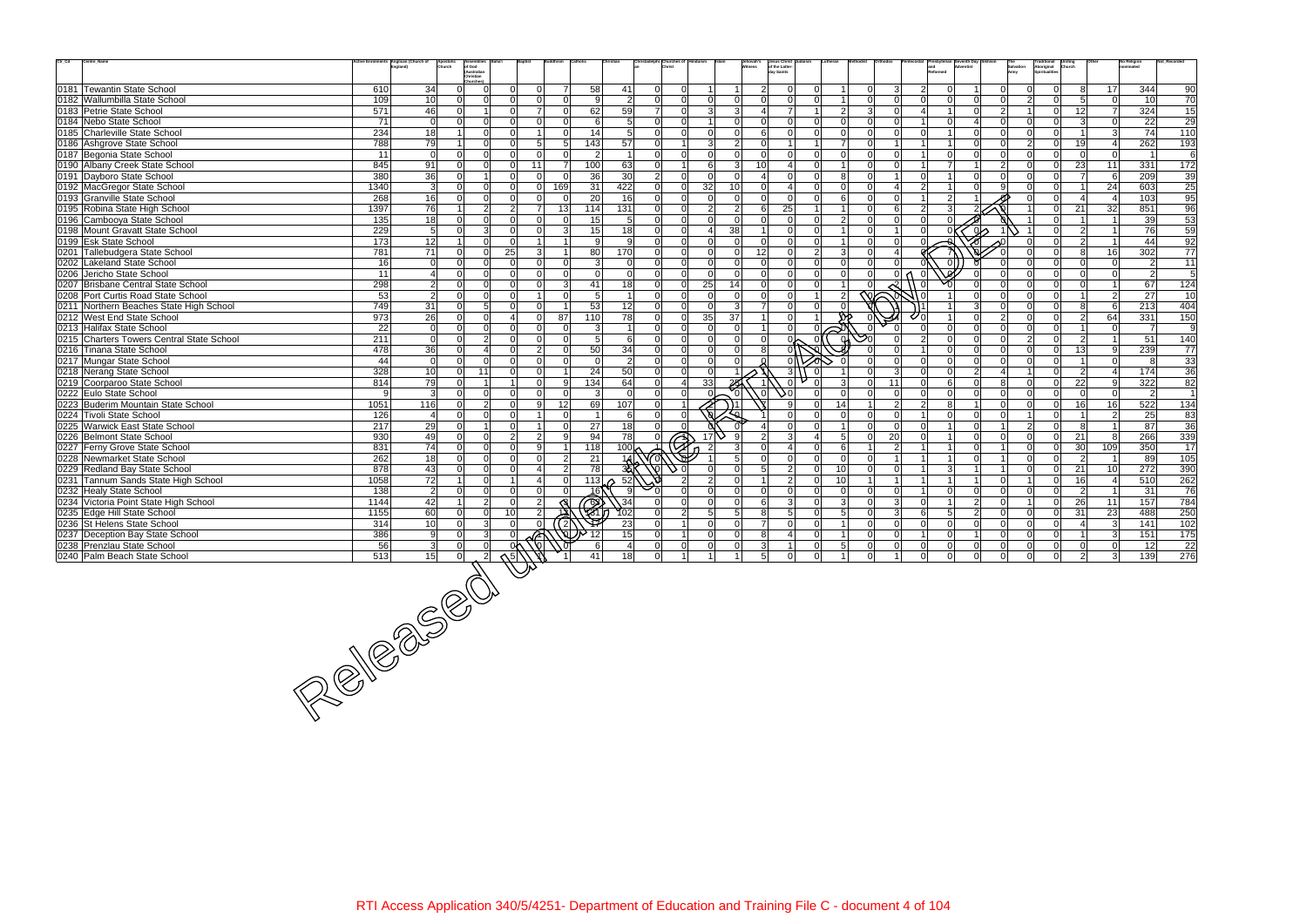| $\mathrm{Ctr}\_ \mathrm{Cd}$ | Centre_Name                         | Anglican (Church of | Apostolic<br>Church      | Assemblies                                       |                                  |                |                             |                             | hristadelphi Churches of |                |                                  | Jehovah's<br>Witness | Jesus Christ<br>of the Latter-<br>day Saints<br>Judaism | Lutheran       |                     |                |                                | and<br>and<br>Reformed |                |                | Salvation<br>Army | Traditional Uniting<br>Aboriginal Church<br>Spiritualities |                                  | <b>No Religion</b><br>ominated | Not_Recorded    |
|------------------------------|-------------------------------------|---------------------|--------------------------|--------------------------------------------------|----------------------------------|----------------|-----------------------------|-----------------------------|--------------------------|----------------|----------------------------------|----------------------|---------------------------------------------------------|----------------|---------------------|----------------|--------------------------------|------------------------|----------------|----------------|-------------------|------------------------------------------------------------|----------------------------------|--------------------------------|-----------------|
|                              |                                     |                     |                          | of God<br>(Australian<br>Christian               |                                  |                |                             |                             |                          |                |                                  |                      |                                                         |                |                     |                |                                |                        |                |                |                   |                                                            |                                  |                                |                 |
|                              | 0241 Homestead State School         | 9                   |                          | Churches)<br>$\overline{0}$<br>$\Omega$<br>0     | $\overline{0}$                   |                | $\Omega$                    | $\overline{0}$<br> 0        | $\overline{0}$           | 0              | $\Omega$<br>$\overline{0}$       | -ol                  | 0 <br>$\Omega$                                          | $\overline{0}$ | $\Omega$            | $\overline{0}$ | $\Omega$                       | $\mathbf 0$            | $\Omega$       | 0              |                   | $\overline{0}$<br>$\overline{0}$                           | 0                                |                                | $\overline{7}$  |
|                              | 0242 Lowood State School            | 273                 | 11                       | $\Omega$<br>$\overline{\mathbf{A}}$<br>$\Omega$  | 4                                |                | 19<br>$\overline{3}$        | 14                          | $\Omega$                 | $\overline{0}$ | $\Omega$<br>$\overline{0}$       | $\Omega$             | -ol<br>$\Omega$                                         |                | $\Omega$            | $\overline{0}$ |                                | $\Omega$               | $\Omega$       | $\Omega$       | $\Omega$          | $\overline{0}$                                             | $\overline{2}$<br>$\overline{2}$ | 121                            | 91              |
|                              | 0243 Hopevale Campus of CYAAA       | 125                 | $\overline{7}$           | $\overline{2}$<br>$\overline{0}$                 | $\Omega$<br>$\Omega$             |                | $\Omega$<br>$\overline{1}$  | $\overline{2}$              | $\overline{0}$           | $\overline{0}$ | $\Omega$<br>$\overline{0}$       | -Ol                  | 0 <br>$\overline{0}$                                    | 49             | $\overline{0}$      | $\overline{0}$ | $\Omega$                       | $\mathbf 0$            | 11             | 0              | $\Omega$          | $\overline{0}$<br>$\overline{0}$                           | - 0 I                            | 24                             | 39              |
|                              | 0244 Chinchilla State School        | 593                 | 74                       | $\overline{3}$<br>$\Omega$<br>$\Omega$           | $\Omega$                         |                | 76<br>$\Omega$              | 27                          | 0                        | $\overline{2}$ | $\overline{0}$<br>$\overline{4}$ | 3                    | $\overline{0}$<br>$\overline{4}$                        | 18             | $\Omega$            | $\overline{0}$ | $\Omega$                       |                        |                | 0              | $\mathcal{E}$     | 23<br>$\overline{0}$                                       | 68                               | 254                            | $\overline{32}$ |
|                              | 0245 Thornton State School          | 49                  | $\overline{2}$           | $\Omega$<br>$\Omega$<br>$\Omega$                 | 3 <sup>l</sup>                   |                | 0                           | $6 \,$<br>$\mathbf{3}$      | 0                        | $\overline{0}$ | $\Omega$<br>$\overline{0}$       | $\Omega$             | 0 <br>$\Omega$                                          | $\overline{2}$ | $\Omega$            | $\overline{0}$ | $\Omega$                       | $\mathbf 0$            | $\Omega$       | $\Omega$       | $\Omega$          | $\overline{0}$<br>$\overline{0}$                           |                                  | 15                             | 17              |
|                              | 0247 Silkstone State School         | 828                 | 52                       | $\overline{7}$<br>$\Omega$                       | 8<br>$\Omega$                    |                | 80<br>$\overline{1}$        | 67                          | $\overline{0}$           | $1\vert$       | $\overline{0}$<br>$\overline{4}$ | 10 <sup>°</sup>      | 8<br>$\Omega$                                           | 10             | $\overline{4}$      | $\overline{0}$ | 1 <sup>1</sup>                 | 8                      | 1              | $\overline{2}$ | $\overline{7}$    | $\overline{0}$<br>26                                       | 12                               | 492                            | 27              |
|                              | 0250 Ferny Hills State School       | 360                 | $\overline{26}$          | $\Omega$<br>$\overline{1}$<br>$\Omega$           |                                  |                | 28<br>$\Omega$              | 29                          | $\overline{2}$           | 0              | $\overline{0}$<br>$\overline{4}$ |                      | -Ol                                                     | $\overline{1}$ | $\Omega$            | $\overline{0}$ | $\Omega$                       | $\Omega$               | $\vert$ 1      | $\Omega$       | $\overline{2}$    | 5<br>$\overline{0}$                                        | 5 <sup>1</sup>                   | 81                             | 169             |
|                              | 0254 Herberton State School         | 174                 | 5                        | $\overline{2}$<br>$\Omega$<br>$\Omega$           | 4                                |                | 15<br>$\Omega$              | 5                           | 0                        | 0              | $\Omega$<br>$\mathbf{1}$         | $\Omega$             | 0 <br>$\overline{0}$                                    | $\Omega$       |                     | $\overline{0}$ | $\Omega$                       | $\Omega$               | $\Omega$       | $\Omega$       | $\Omega$          | $\overline{3}$                                             | $\overline{2}$                   | 56                             | 80              |
|                              | 0264 Manly West State School        | 486                 | $\overline{31}$          | $\Omega$<br>$\Omega$<br>$\Omega$                 | $\overline{2}$                   |                | 26<br>$\overline{2}$        | 29                          | $\overline{0}$           | $\overline{0}$ | 2 <br>$\vert$ 1                  | -91                  | 2 <br>$\overline{0}$                                    | 3              | $\Omega$            | $\overline{2}$ | 2 <sup>1</sup>                 | $\overline{2}$         | 1              | $\Omega$       | ΩI                | 0 <br>$\vert$ 4                                            | $\vert$ 4                        | 156                            | 208             |
|                              | 0265 Minimbah State School          | 803                 | 44                       | 11<br>$\Omega$<br>$\Omega$                       | 8                                |                | 35<br>$\Omega$              | 45                          | 0                        | $\overline{0}$ | $\Omega$<br>$\overline{0}$       | 15                   | $\vert$ 2<br>$\overline{0}$                             |                | $\Omega$            | $\overline{0}$ | 3 <sup>l</sup>                 | $\mathbf{3}$           | 11             |                | 2 <sup>1</sup>    | $\overline{0}$<br>9                                        | 16                               | 594                            | 10              |
|                              | 0266 Dingo State School             | 55                  | 6                        | $\Omega$<br>$\Omega$<br>$\Omega$                 | $\Omega$                         |                | 8<br>$\Omega$               |                             | $\Omega$                 | $\overline{0}$ | $\Omega$<br>$\Omega$             | - Ol                 | 0 <br>$\overline{0}$                                    | $\Omega$       | $\Omega$            | $\overline{0}$ |                                | $\Omega$               | ΩI             |                |                   | $\overline{0}$<br>$\overline{1}$                           | 0                                | 13                             | 26              |
|                              | 0267 Mount Crosby State School      | 703                 | 63                       | 5 <sup>1</sup><br>$\vert$ 1                      | 5 <sup>1</sup>                   |                | 74<br>$\overline{2}$        | 46                          | 0                        | 2              | 3 <sup>1</sup><br>11             | $\Omega$             | 8 <br>$\Omega$                                          | 5              |                     | $\overline{0}$ |                                | 3                      |                |                |                   | 10<br>$\overline{0}$                                       | 8                                | 362                            | 102             |
|                              | 0271 Tarampa State School           | 87                  | -9                       | $\Omega$<br>$\Omega$<br>$\Omega$                 | $\Omega$                         |                | 12<br>$\Omega$              | 6                           | 0                        | 0              | $\Omega$<br>$\Omega$             | $\Omega$             | -Ol<br>$\overline{0}$                                   | 15             | $\Omega$            | $\overline{0}$ | $\Omega$                       | $\Omega$               |                |                |                   | $\overline{0}$<br>$\overline{2}$                           | $\vert$ 1                        | 40                             | $\overline{2}$  |
|                              | 0273 Wellington Point State School  | 544                 | $\overline{38}$          | $\Omega$<br>$\Omega$<br>$\overline{1}$           | 5 <sup>1</sup>                   |                | 59<br>2                     | 44                          | 0                        | $\overline{0}$ | $\Omega$<br>$\Omega$             | $\overline{1}$       | 0 <br>$\Omega$                                          | $\overline{4}$ | $\Omega$            | $\overline{0}$ | n١                             |                        |                | $1\lambda$     |                   | $\overline{0}$<br>9                                        | 8                                | 229                            | 136             |
|                              | 0274 Aurukun State School           | 200                 | $\overline{3}$           | $\overline{0}$<br>$\mathbf{1}$<br>$\Omega$       | $\overline{0}$                   |                | $\Omega$                    | $\overline{2}$<br>5         | 0                        | 0              | $\Omega$<br>$\overline{0}$       | -ol                  | 0 <br>$\overline{0}$                                    | $\mathbf 0$    | $\Omega$            | $\mathbf 0$    |                                |                        |                |                |                   | 23<br>$\overline{0}$                                       | 6 <sup>1</sup>                   | 74                             | 85              |
|                              | 0275 Zillmere State School          | 132                 | 0                        | $\Omega$<br>$\Omega$<br>$\Omega$                 | $\overline{2}$                   | $\overline{1}$ | 17                          | 23                          | 0                        | $\Omega$       | 2 <sup>1</sup><br>$\overline{2}$ | $\Omega$             | 0 <br>$\overline{0}$                                    | $\Omega$       | $\Omega$            | $\mathbf 0$    |                                |                        |                |                |                   | $\overline{0}$<br>$\Omega$                                 | <b>7</b>                         | 42                             | 31              |
|                              | 0276 Jamboree Heights State School  | 823                 | 40                       | $\overline{2}$<br>$\overline{2}$                 | $\overline{3}$                   | 12             | 77                          | 70                          | 0                        | 11             | 6<br>$\overline{7}$              |                      | 1 <sup>1</sup><br>$\Omega$                              | 13             |                     | 6              |                                | $\overline{2}$         |                | 5 <sup>1</sup> |                   | 13<br>$\overline{0}$                                       | 11                               | 144                            | 403             |
|                              | 0277 Kalkie State School            | 241                 | 20                       | $\overline{2}$<br>$\overline{0}$<br>$\Omega$     | 5 <sup>1</sup>                   |                | 18<br>$\Omega$              | $\frac{1}{8}$               | 0                        | $\mathbf{1}$   | $\Omega$<br>$\overline{0}$       | $\Omega$             | -ol<br>$\Omega$                                         | 3              | $\Omega$            |                | $\mathbf{2}$<br>0 <sub>0</sub> |                        |                | $\Omega$       |                   | $\overline{0}$<br>$\overline{1}$                           | 11                               | 122                            | 34              |
|                              | 0278 Carbrook State School          | 447                 | 18                       | $\mathbf{3}$<br>$\blacktriangleleft$<br>$\Omega$ | 5 <sup>1</sup>                   |                | 26<br>$\Omega$              | 33                          | $\overline{2}$           | 0              | $\overline{0}$<br>1 <sup>1</sup> | $\overline{1}$       | 0 <br>$\Omega$                                          |                |                     | $\mathcal{R}$  | $\Omega$                       |                        | 3 <sup>l</sup> |                |                   | 9<br>$\overline{0}$                                        | $\vert$ 4                        | 115                            | 223             |
|                              | 0279 Kolan South State School       | 124                 | 13                       | $\overline{0}$<br>$\overline{0}$<br>$\Omega$     | $\Omega$                         |                | 17<br>$\Omega$              | $\overline{2}$              | $\overline{0}$           | $\overline{0}$ | $\Omega$<br>$\overline{0}$       | $\sim$ 1             | 0 <br>$\overline{0}$                                    | $\Omega$       | $\overline{\infty}$ |                | 11 O                           | $\Omega$               | $\overline{1}$ | 0              |                   | $\overline{0}$<br>5                                        | $\overline{2}$                   | 68                             | $\overline{14}$ |
|                              | 0281 Northgate State School         | 259                 | 10                       | $\overline{0}$<br>$\overline{0}$                 | 2                                |                | 35<br>$\overline{3}$        | 34                          | 0                        | $\overline{0}$ | 5 <sup>1</sup><br>$\overline{2}$ | -ol                  | 0 <br>$\Omega$                                          |                |                     |                |                                | $\Omega$               | 3 <sup>l</sup> |                | $\Omega$          | $\overline{0}$<br>8                                        | 3 <sup>l</sup>                   | 116                            | 31              |
|                              | 0284 Mount Cotton State School      | 627                 | 50                       | $\Omega$<br>$\Omega$<br>$\Omega$                 | $\overline{3}$                   |                | 57<br>$\Omega$              | 39                          | 0                        | 0              | $\overline{0}$<br>$\overline{0}$ | $\overline{7}$       | 0 <br>$\Omega$                                          |                |                     |                |                                |                        | $\Omega$       | 3 <sup>l</sup> | $\Omega$          | 0 <br>10 <sup>1</sup>                                      | $\overline{2}$                   | 153                            | 297             |
|                              | 0285 Walloon State School           | 232                 | 18                       | $\overline{0}$<br>$\overline{0}$<br>$\Omega$     |                                  |                | 26<br>$\Omega$              | 13                          | $\overline{0}$           | $\overline{0}$ | $\Omega$<br>$\overline{0}$       | -ol                  | 0 <br>$\Omega$                                          |                |                     |                | $\Omega$                       | -1 I                   | 0              | 0              | $\Omega$          | $\overline{0}$<br>$\overline{4}$                           | 3                                | 106                            | 58              |
|                              | 0286 Payne Road State School        | 264                 | 17                       | $\overline{0}$<br>$\Omega$                       | $\overline{0}$                   |                | 21<br>$\Omega$              | 26                          | $\overline{0}$           | $\overline{0}$ | $\overline{0}$<br>$\overline{0}$ | -ol                  | ∿0<br>$\Omega$                                          |                | $\mathcal{S}^0$     | $\overline{0}$ | $\Omega$                       | $\mathbf 0$            | $\Omega$       | $\overline{0}$ | $\Omega$          | $\overline{7}$<br>$\overline{0}$                           | $\vert$ 1                        | $\overline{123}$               | 63              |
|                              | 0287 The Willows State School       | 1005                | 88                       | $2 \vert$<br>$\Omega$<br>$\overline{0}$          |                                  |                | 165<br>$\overline{3}$       | 50                          | 0                        | 0              | $\Omega$<br>$\vert$              | 8 <sup>1</sup>       |                                                         |                |                     |                | $\overline{4}$                 | $\mathbf 0$            | 2              | $\mathbf{0}$   |                   | 25<br>$\overline{0}$                                       | 14                               | 540                            | 91              |
|                              | 0289 Cunnamulla P-12 State School   | 97                  | $\overline{4}$           | $\overline{0}$<br>$\Omega$<br>$\Omega$           | $\Omega$                         |                | 15<br>$\Omega$              | $\mathbf 0$                 | $\overline{0}$           | $\Omega$       | $\Omega$<br>$\Omega$             |                      | -Ol                                                     |                |                     | $\Omega$       |                                | $\mathbf 0$            | $\Omega$       | 0              | $\Omega$          | $\overline{2}$                                             | $\vert$ 1                        | 36                             | 37              |
|                              | 0291 Mornington Island State School | 237                 | $\overline{\mathcal{A}}$ | $\overline{0}$<br>$\Omega$<br>$\Omega$           | $\Omega$                         |                | $\Omega$                    | 5 <sub>5</sub><br>$\vert$ 2 | $\overline{0}$           | 0              | $\Omega$<br>$\Omega$             |                      | 0 <br>- Ol                                              |                | $\Omega$            | $\Omega$       | $\Omega$                       | $\mathbf{3}$           | $\Omega$       | 0              | $\Omega$          | $\overline{0}$<br>$\overline{0}$                           | $\overline{1}$                   | 40                             | 182             |
|                              | 0292 Windera State School           | 14                  | $\vert$ 2                | $\Omega$<br>$\Omega$<br>$\Omega$                 | $\Omega$                         |                | $\overline{1}$<br>O         | $\mathbf 0$                 | $\overline{0}$           | 0              |                                  |                      | $\Omega$                                                |                |                     | $\overline{0}$ | $\Omega$                       | $\mathbf 0$            | $\mathbf{1}$   | Οl             | $\Omega$          | $\overline{0}$<br>$\overline{0}$                           | 0                                | $\mathbf{3}$                   | $\overline{7}$  |
|                              | 0293 Crow's Nest State School       | 296                 | 43                       | 22<br>$\overline{0}$<br>$\overline{0}$           | $\Omega$                         |                | 51<br>$\overline{0}$        | 6                           | $\overline{0}$           | 0              | $\sim$<br>$\frac{9}{6}$          | $\sqrt{0}$           | $\gamma_0$<br>$\overline{0}$                            | 36             | $\Omega$            | $\mathbf 0$    |                                | $\mathbf 0$            | 0              | $\overline{0}$ | $\Omega$          | 38<br>$\overline{0}$                                       | 0                                | 87                             | 12              |
|                              | 0294 Minden State School            | 185                 | 5                        | $\overline{0}$<br>$\overline{0}$<br>$\Omega$     |                                  |                | 18<br>$\Omega$              | $\overline{4}$              | $\overline{0}$           | 0              | 0 (                              |                      | $\overline{0}$<br>-Ol                                   | 5              | $\overline{3}$      | $\mathbf 0$    | $\Omega$                       | $\mathbf 0$            | $\Omega$       | 0              |                   | $\overline{0}$<br>$\overline{0}$                           | 0                                | 53                             | 95              |
|                              | 0296 Ascot State School             | 758                 | 151                      | $\Omega$<br>$\Omega$<br>$\Omega$                 |                                  |                | 203<br>6                    | 55                          | $\overline{0}$           |                | ص                                |                      | $\Omega$                                                | $\overline{2}$ | $\overline{2}$      | 8              |                                |                        | $\Omega$       | 3 <sup>1</sup> | $\Omega$          | $\overline{0}$<br>16                                       | 12                               | 206                            | 79              |
|                              | 0297 Gowrie State School            | 185                 | 23                       | $\Omega$<br>$\overline{0}$<br>$\Omega$           |                                  |                | 54<br>$\Omega$              | 11                          | $\overline{0}$           | $\overline{0}$ |                                  | $\overline{2}$       | 0 <br>$\overline{0}$                                    | 12             | $\Omega$            | $\overline{1}$ | $\Omega$                       | $\overline{2}$         | 0              | $\overline{0}$ | $\Omega$          | $\overline{0}$<br>-5                                       | $\vert$ 2                        | 48                             | 24              |
|                              | 0298 Gin Gin State School           | 297                 | 8                        | $\Omega$<br>-1<br>$\Omega$                       |                                  |                | 22<br>$\overline{3}$        | 30                          |                          |                |                                  |                      | $\Omega$<br>$\blacktriangleleft$                        |                | $\Omega$            | $\overline{0}$ | $\Omega$                       | $\mathbf 0$            | $\Omega$       | $\Omega$       | $\cap$            | 6 <sup>1</sup><br>$\overline{0}$                           | 3 <sup>l</sup>                   | 162                            | 53              |
|                              | 0299 Blackall State School          | 120                 | $\overline{7}$           | $\Omega$<br>1                                    | $\overline{0}$<br>$\overline{0}$ |                | 10 <sup>1</sup><br>$\Omega$ |                             |                          | R              | $\Omega$                         | 3 <sup>1</sup>       | $\overline{0}$<br>$\Omega$                              | $\Omega$       | $\Omega$            | $\overline{0}$ | n١                             | $\mathbf 0$            | $\Omega$       | 0              |                   | $\overline{0}$                                             | $\overline{0}$<br>$\overline{1}$ | 30 <sup>°</sup>                | 65              |
|                              | 0300 Mount Larcom State School      |                     |                          |                                                  |                                  |                |                             |                             |                          |                | $\Omega$                         | $\Omega$             | $\Omega$<br>$\Omega$                                    |                |                     | $\Omega$       | $\Omega$                       | $\Omega$               | $\Omega$       | $\Omega$       | $\Omega$          | $\overline{0}$                                             | $\overline{0}$<br>$\overline{1}$ | 21                             | 35              |
|                              |                                     |                     |                          |                                                  |                                  |                |                             |                             |                          |                |                                  |                      |                                                         |                |                     |                |                                |                        |                |                |                   |                                                            |                                  |                                |                 |
|                              |                                     |                     |                          |                                                  |                                  |                |                             |                             |                          |                |                                  |                      |                                                         |                |                     |                |                                |                        |                |                |                   |                                                            |                                  |                                |                 |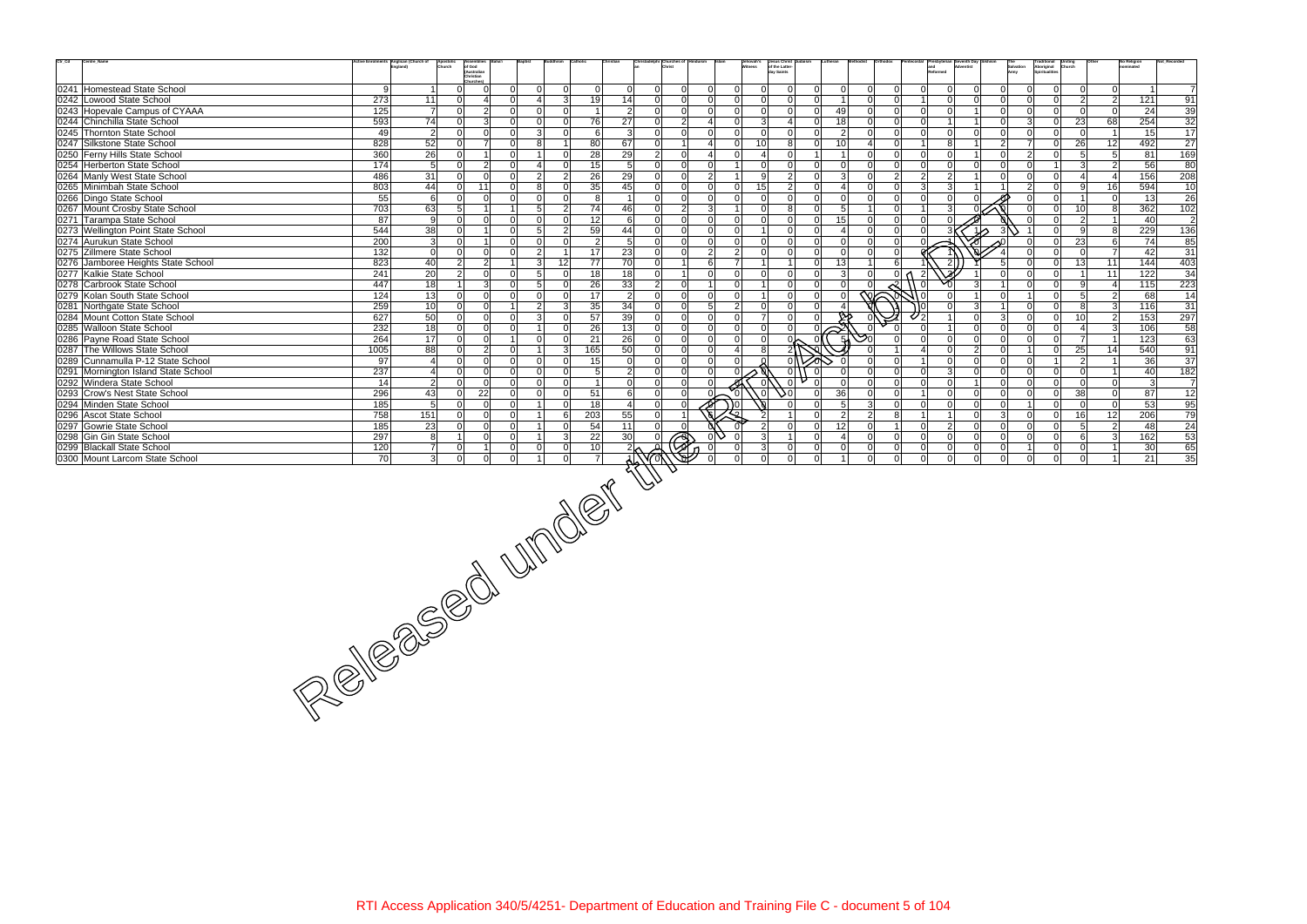| $\mathrm{Ctr}\_ \mathrm{Cd}$<br>Centre_Name                  |           | ctive Enrolments Anglican (Church of<br>Apostoli<br>Church | Assemblies                                           |                                      |                |                                                                                                     |                          | hristadelphi Churches of         |                | Jehovah's<br>Witness | Jesus Christ<br>of the Latter-<br>day Saints |                                               |                         |                            |                                  | and<br>Reformed            |                             |                                                    |                      | Traditional Uniting<br>Aboriginal Church<br>Spiritualities |                                  |                      | <b>No Religion</b><br>ominated | Not_Recorded           |
|--------------------------------------------------------------|-----------|------------------------------------------------------------|------------------------------------------------------|--------------------------------------|----------------|-----------------------------------------------------------------------------------------------------|--------------------------|----------------------------------|----------------|----------------------|----------------------------------------------|-----------------------------------------------|-------------------------|----------------------------|----------------------------------|----------------------------|-----------------------------|----------------------------------------------------|----------------------|------------------------------------------------------------|----------------------------------|----------------------|--------------------------------|------------------------|
|                                                              |           |                                                            | of God<br>(Australian<br>Christian                   |                                      |                |                                                                                                     |                          |                                  |                |                      |                                              |                                               |                         |                            |                                  |                            |                             |                                                    | Salvation<br>Army    |                                                            |                                  |                      |                                |                        |
| 0301 Edens Landing State School                              | 749       | 29                                                         | <b>Churches)</b><br>$\overline{0}$<br>5 <sup>1</sup> | 5<br>$\Omega$                        | 9              | 65                                                                                                  | 59                       | $\overline{0}$<br>$\mathbf{1}$   |                | 10 <sup>1</sup>      | 81                                           | 8                                             | 8                       | $\Omega$                   |                                  | 5 <sup>1</sup>             |                             | 0                                                  |                      | $\overline{0}$                                             | 6                                | 11                   | 376                            | 140                    |
| 0303 Townsville South State School                           | 133       | $\overline{7}$                                             | $\Omega$<br>$\Omega$                                 |                                      | $\Omega$       | 8                                                                                                   | 6                        | $\overline{0}$<br> 0             | $\overline{0}$ | -ol                  | $\Omega$                                     | ΩI<br>$\overline{1}$                          | $\Omega$                | $\Omega$                   | $\mathbf 0$                      |                            | $\Omega$                    | $\Omega$<br>$\Omega$                               | $\Omega$             | $\overline{0}$                                             | $\mathbf{1}$                     | 0                    | 46                             | 64                     |
| 0304 Muttaburra State School                                 | 15        | $\overline{0}$                                             | $\overline{0}$<br>$\overline{0}$                     | $\Omega$<br>$\Omega$                 | <sup>0</sup>   | $\vert$ 1                                                                                           | $\mathbf 0$              | 0 <br>$\overline{0}$             | $\overline{0}$ | 0l                   | $\Omega$                                     | 0 <br>$\Omega$                                | $\mathbf 0$             | $\Omega$                   | $\overline{0}$                   | $\Omega$                   | $\mathbf 0$                 | $\Omega$<br> 0                                     | $\Omega$             | $\overline{0}$                                             | $\overline{0}$                   | - Ol                 | $\overline{2}$                 | 12                     |
| 0305 Heatley State School                                    | 549       | $\overline{26}$                                            | 3 <sup>l</sup><br>$\Omega$                           | $\Omega$<br>3                        | 2              | 61                                                                                                  | $\overline{26}$          | $\overline{0}$<br> 0             | 2              | $\overline{1}$       | 2                                            | $\overline{2}$<br>$\Omega$                    | 3                       | $\Omega$                   | $\overline{0}$                   | $\overline{3}$             | $\overline{2}$              | $\overline{3}$<br> 0                               | $\Omega$             | $\overline{0}$                                             | 16                               | 10 <sup>1</sup>      | 326                            | 58                     |
| 0309 Mooloolah State School                                  | 195       | $\overline{7}$                                             | $\Omega$<br>$\Omega$                                 | 2 <sup>1</sup><br>$\Omega$           | 5 <sup>5</sup> | 11                                                                                                  | 31                       | $\overline{0}$<br>1 <sup>1</sup> | $\overline{0}$ | -ol                  | $\mathcal{P}$                                | $\Omega$<br>$\Omega$                          | $\Omega$                | $\Omega$                   | $\overline{0}$                   | $\Omega$                   | $\Omega$                    | $\Omega$<br> 0                                     | $\Omega$             | $\overline{0}$                                             | 2 <sup>1</sup>                   | 18                   | 102                            | 14                     |
| 0310 Eton State School                                       | 42        | 2                                                          | $\Omega$<br>$\Omega$                                 | ΩI<br>$\Omega$                       | $\Omega$       | 10 <sup>1</sup>                                                                                     | 3                        | $\Omega$<br> 0                   | $\Omega$       | $\Omega$             | $\Omega$                                     | $\Omega$<br>ΩI                                | $\Omega$                | $\Omega$                   | $\overline{0}$                   | $\Omega$                   | $\Omega$                    | $\overline{0}$<br>$\Omega$                         | $\Omega$             | $\overline{0}$                                             | $\overline{1}$                   | 0                    | 23                             | $\overline{3}$         |
| 0311 Brookstead State School                                 | 25        | $\overline{4}$                                             | $\Omega$<br>$\Omega$                                 | $\Omega$<br>$\Omega$                 | $\Omega$       | 4                                                                                                   | $\mathbf 0$              | 0 <br>$\overline{0}$             | $\overline{0}$ | 0                    | $\Omega$                                     | n l<br>ΩI                                     | $\Omega$                | $\Omega$                   | $\overline{0}$                   | $\Omega$                   | $\Omega$                    | $\Omega$<br>$\Omega$                               | $\Omega$             | $\overline{0}$                                             | $\Omega$                         | $\overline{1}$       | $5\overline{)}$                | $\overline{11}$        |
| 0312 Aramac State School                                     | 58        |                                                            | $\Omega$                                             | 3<br>$\Omega$                        | $\Omega$       | $\overline{7}$                                                                                      |                          | $\Omega$<br>$\Omega$             | $\Omega$       | -ol                  |                                              | $\Omega$<br>$\Omega$                          | $\Omega$                |                            | $\Omega$                         |                            | $\Omega$                    | $\Omega$<br>$\Omega$                               | n١                   | $\overline{0}$                                             | $\Omega$                         | $\Omega$             | 15                             | 30                     |
| 0313 Glenella State School                                   | 176       | 16                                                         | $\overline{0}$<br>$\Omega$                           | $\Omega$<br>$\Omega$                 | $\Omega$       | 25                                                                                                  | 12                       | $\overline{0}$<br> 0             | 1 <sup>1</sup> | $\overline{2}$       | $\Omega$                                     | $\Omega$<br>ΩI                                | $\Omega$                | $\Omega$                   | $\overline{0}$                   | ΩI                         | $\Omega$                    | $\Omega$<br>$\Omega$                               | ΩI                   | $\overline{0}$                                             | 10 <sup>1</sup>                  | 0                    | 71                             | 39                     |
| 0316 Blenheim State School                                   | 89        | $\overline{4}$                                             | $\Omega$<br>$\Omega$                                 | ΩI<br>$\Omega$                       | $\Omega$       |                                                                                                     | $\Omega$                 | 0 <br>$\Omega$                   | $\Omega$       | $\Omega$             |                                              | ΩI                                            | $\Omega$                | $\Omega$                   | $\overline{0}$                   | $\Omega$                   | $\Omega$                    | $\Omega$<br>$\Omega$                               |                      | $\overline{0}$                                             |                                  | $\overline{0}$       | 19                             | 59                     |
| 0317 Back Plains State School                                | 17        | 2                                                          | $\Omega$<br>$\Omega$                                 | ΩI                                   | $\Omega$       | 6                                                                                                   | $\mathbf 0$              | $\Omega$<br>$\Omega$             | $\Omega$       | 0                    | $\Omega$                                     | $\Omega$                                      | $\Omega$                | $\Omega$                   | $\overline{0}$                   |                            | $\Omega$                    |                                                    |                      | $\overline{0}$                                             | $\overline{0}$                   | $\overline{0}$       | $\overline{3}$                 | 6                      |
| 0318 Dalveen State School                                    | 12        | 3                                                          | $\overline{0}$<br>$\Omega$                           | $\Omega$<br>$\Omega$                 | $\Omega$       | 2                                                                                                   | $\overline{2}$           | 0 <br>$\overline{0}$             | $\overline{0}$ | 0                    | $\Omega$                                     | $\Omega$<br>ΩI                                | $\Omega$                | $\Omega$                   | $\overline{0}$                   |                            | $\Omega$                    |                                                    |                      | $\overline{0}$                                             | $\mathbf 0$                      | 11                   | $\mathbf{3}$                   | $\mathbf{1}$           |
| 0319 Burnett Heads State School                              | 142       | 8                                                          | $\Omega$<br>$\overline{0}$                           | $\Omega$<br>$\Omega$                 | $\Omega$       | 3                                                                                                   | 8                        | $\Omega$<br> 0                   | $\overline{0}$ | -ol                  |                                              | $\Omega$                                      | $\overline{1}$          | $\Omega$                   | $\overline{0}$                   | ΩI                         |                             |                                                    |                      | $\overline{0}$                                             | $\Omega$                         | $\overline{2}$       | 53                             | 64                     |
| 0320 Marburg State School                                    | 49        | $\overline{2}$                                             | $\overline{0}$<br>$\Omega$                           | ΩI                                   | $\Omega$       | $\overline{4}$                                                                                      | 2                        | $\overline{0}$<br>1 <sup>1</sup> | $\Omega$       | 0                    | $\Omega$                                     | $\Omega$<br>ΩI                                |                         | $\Omega$                   |                                  | ΩI                         |                             | $\infty$                                           |                      | $\overline{0}$                                             | $\overline{0}$                   | 0                    | 10 <sup>1</sup>                | 27                     |
| 0324 Macknade State School                                   | 34        | $\overline{3}$                                             | $\Omega$<br>$\overline{0}$                           | ΩI                                   | $\Omega$       | 9                                                                                                   | $\mathbf 0$              | $\overline{0}$<br>$\overline{0}$ | $\overline{0}$ | 0                    | $\overline{7}$                               | $\Omega$<br>$\Omega$                          | $\Omega$                | $\Omega$                   | $\mathbf 0$                      |                            |                             |                                                    |                      | $\mathbf 0$                                                | $\overline{1}$                   | 0                    | 12                             | $\overline{2}$         |
| 0329 Lawnton State School                                    | 461       | 18                                                         | $\Omega$<br>$\Omega$                                 | 6                                    | $\Omega$       | 23                                                                                                  | 19                       | 0 <br>$\Omega$                   | $\Omega$       | $\overline{1}$       | $\mathcal{P}$                                | $\Omega$<br>ΩI                                | $\Omega$                | $\Omega$                   |                                  |                            |                             | $\overline{2}$                                     |                      | $\overline{0}$                                             | 5 <sup>1</sup>                   | $\vert$ 4            | 154                            | 220                    |
| 0330 Doomadgee State School                                  | 328       | $\overline{\mathbf{1}}$                                    | $\Omega$<br>$\Omega$                                 | $\Omega$<br>6                        | $\Omega$       | 8 <sup>°</sup>                                                                                      | $\overline{2}$           | 0 <br>$\overline{0}$             | $\Omega$       | 0                    | $\Omega$                                     | $\Omega$<br>ΩI                                | $\Omega$                | $\Omega$                   | $\Omega$                         |                            | $\overline{0}$              | $\Omega$                                           |                      | $\overline{0}$                                             | $\Omega$                         | $\overline{7}$       | 28                             | 276                    |
| 0331 Oakleigh State School                                   | 501       | 49                                                         | $\overline{0}$<br>$\Omega$                           | 3 <sup>l</sup><br>$\overline{7}$     | 5 <sup>1</sup> | 73                                                                                                  | 23                       | 0 <br>$\overline{2}$             | $\Omega$       | $\overline{2}$       |                                              |                                               | $\overline{2}$          | $\Omega$                   | 0 <sub>0</sub>                   |                            |                             | $\Omega$                                           |                      | $\mathbf 0$                                                | 11                               | 3                    | 154                            | 156                    |
| 0333 Boonah State School                                     | 255       | 13                                                         | $2 \vert$<br>$\overline{0}$                          | $\Omega$<br>$\boldsymbol{\varDelta}$ | $\Omega$       | 16                                                                                                  | 15                       | 2 <br>$\overline{0}$             | $\overline{0}$ | -ol                  | 3 <sup>l</sup>                               | $\Omega$                                      |                         |                            |                                  | $\overline{2}$             |                             | $\Omega$<br>$\Omega$                               | $\mathcal{R}$        | $\overline{0}$                                             | 5 <sup>1</sup>                   | 25                   | 80                             | 76                     |
| 0334 Greenvale State School                                  | 31        | $\overline{0}$                                             | $\Omega$<br>$\Omega$                                 | $\Omega$<br>$\Omega$                 | $\Omega$       | $\Omega$                                                                                            | $\mathbf 0$              | 0 <br>$\overline{0}$             | $\overline{0}$ | 0                    | $\Omega$                                     | $\Omega$<br>$\Omega$                          | $\Omega$                | $\overline{\mathbb{Q}}$    |                                  | 1/ OI                      | $\Omega$                    | $\Omega$<br>$\Omega$                               | $\Omega$             | $\overline{0}$                                             | $\Omega$                         | $\Omega$             | 5                              | $\overline{26}$        |
| 0336 Ormeau State School                                     | 895       | $\overline{2}$                                             | $\Omega$<br>$\Omega$                                 | ΩI                                   | $\Omega$       | $\overline{2}$                                                                                      | $\overline{2}$           | 0 <br>$\overline{0}$             | $\overline{0}$ | -ol                  | 0                                            | $\Omega$                                      |                         |                            |                                  |                            |                             | 0                                                  | $\Omega$             | $\overline{0}$                                             | $\overline{0}$                   | 605                  | 252                            | 30                     |
| 0337 Glenview State School                                   | 222       | $\overline{7}$                                             | $\Omega$<br>$\Omega$                                 | 2 <sup>1</sup>                       | $\overline{2}$ | <b>7</b>                                                                                            | 12                       | $\overline{0}$<br> 0             | $\overline{0}$ | 0                    | $\Omega$                                     | $\overline{0}$                                |                         |                            |                                  |                            | $\Omega$                    | $\Omega$<br>$\Omega$                               | $\Omega$             | $\overline{0}$                                             | 11                               | 0l                   | 33                             | 157                    |
| 0339 Bray Park State School                                  | 424       | 25                                                         | $\overline{0}$<br>$1\vert$                           | $\Omega$                             | $\overline{2}$ | 34                                                                                                  | 45                       | 1<br>$\overline{0}$              | 1 <sup>1</sup> | 5 <sup>1</sup>       | $\overline{1}$                               | $\Omega$                                      | $\approx$               |                            |                                  | 3                          |                             | 0 <br>11                                           | $\Omega$             | $\overline{0}$                                             | 6 <sup>1</sup>                   | $\vert 4 \vert$      | 263                            | 28                     |
| 0341 Miles State School                                      | 214       | 23                                                         | $\Omega$<br>11                                       | $\Omega$                             | $\Omega$       | 36                                                                                                  | $\overline{11}$          | 0 <br>$\overline{0}$             | $\overline{0}$ | 0                    | $\Omega$                                     | $\Omega$                                      |                         | $\infty$                   | $\overline{0}$                   | $\Omega$                   | 3 <sup>l</sup>              | $\Omega$<br>$\overline{0}$                         | $\Omega$             | $\overline{0}$                                             | $\overline{2}$                   | 8 <sup>°</sup>       | 57                             | $\overline{71}$        |
| 0342 Duaringa State School                                   | 22        | $\overline{2}$                                             | $\overline{0}$<br>$\overline{0}$                     | $\Omega$<br>$\Omega$                 | $\Omega$       | $\overline{2}$                                                                                      |                          | $\overline{0}$<br>$\overline{0}$ | $\overline{0}$ | 0                    | $\Omega$                                     |                                               |                         |                            | $\Omega$                         |                            | $\overline{2}$              | $\Omega$<br> 0                                     | $\Omega$             | $\overline{0}$                                             | $\overline{0}$                   | $\overline{0}$       | 6                              | 8                      |
| 0343 Kalbar State School                                     | 203       | 8                                                          | 2 <sup>1</sup><br>$\Omega$                           | 5<br>$\Omega$                        | $\Omega$       | 16                                                                                                  | 9                        | $\overline{0}$<br>8 <sup>1</sup> | 1 <sup>1</sup> | $\Omega$             |                                              | $\Omega$                                      |                         |                            | $\Omega$                         | $\Omega$                   | $\Omega$                    | $\Omega$                                           | $\overline{3}$       | $\overline{0}$                                             | 5 <sup>1</sup>                   | 3                    | 27                             | 108                    |
| 0344 Bluff State School                                      | 12        | $\mathbf 0$                                                | $\overline{0}$<br>$\Omega$                           | $\Omega$<br>$\Omega$                 | $\Omega$       | -Ol                                                                                                 | $\overline{2}$           | $\overline{0}$<br> 0             | $\Omega$       | $\Omega$             |                                              | $\Omega$<br> 0                                |                         | $\Omega$                   | $\Omega$                         | ΩI                         | $\Omega$                    | $\Omega$<br>$\Omega$                               | $\Omega$             | $\overline{0}$                                             | $\Omega$                         | $\Omega$             | 5                              | 5                      |
| 0345 Howard State School                                     | 124       | $\overline{2}$                                             | $\Omega$<br>$\Omega$                                 | $\Omega$                             | $\Omega$       | 3                                                                                                   | $\mathbf{3}$             | $\overline{0}$<br>$\overline{0}$ | $\Omega$       |                      |                                              | $\Omega$                                      |                         |                            | $\Omega$                         | nl                         | $\Omega$                    | $\Omega$<br>$\Omega$                               | $\Omega$             | $\overline{0}$                                             | $\overline{3}$                   | $\overline{1}$       | 52                             | 59                     |
| 0349 Landsborough State School                               | 341       | 8                                                          | $\overline{0}$<br>$\overline{0}$                     | $\Omega$<br>$\Omega$                 | $\Omega$       | 22                                                                                                  | $\overline{12}$          | 0 <br>$\overline{0}$             | er<br>D        | 'ol                  | ៶ 2                                          | J٥l<br>$\Omega$                               |                         | $\Omega$                   | $\overline{2}$                   |                            |                             | 0 <br>$\overline{0}$                               | $\Omega$             | $\overline{0}$                                             | 5                                | $\vert 4 \vert$      | $\overline{145}$               | 136                    |
| 0350 Woongarra State School                                  | 462       | 31                                                         | 3 <sup>l</sup><br>$\Omega$                           | $\Omega$<br>-31                      |                | 23                                                                                                  | 39                       | $\overline{0}$<br>11             |                | 2                    |                                              | $\overline{2}$<br>$\Omega$                    | 12                      | $\Omega$                   | $\overline{1}$                   | $\Omega$                   | $\overline{2}$              | $\overline{0}$<br><sup>0</sup>                     | $\Omega$             | $\mathbf{O}$                                               | 10 <sup>1</sup>                  | 5 <sup>1</sup>       | 320                            | 6                      |
| 0352 Camira State School                                     | 626       | $\overline{7}$                                             | $\Omega$<br>2                                        | ΩI                                   | $\Omega$       | 14                                                                                                  | $\overline{22}$          | $\vert$ 2<br>$\overline{0}$      |                |                      |                                              |                                               | $\Omega$                |                            | $\overline{2}$                   | $\overline{2}$             | $\Omega$                    | $\overline{2}$<br>$\Omega$                         |                      | $\overline{0}$                                             | $\overline{2}$                   |                      | 73                             | 484                    |
| 0353 Walkerston State School                                 | 355       | 29                                                         | $1\vert$<br>$1\vert$                                 | $\Omega$<br>$\Omega$                 | $\Omega$       | 70                                                                                                  | 24                       | 0 <br>$\overline{0}$             |                | ିଠ                   |                                              | $\Omega$<br>$\Omega$                          | $\mathbf{3}$            | $\Omega$                   | $\overline{1}$                   |                            | $\mathbf 0$                 | $\overline{0}$                                     | $\Omega$             | $\overline{0}$                                             | 20                               | - Ol                 | 190                            | 8                      |
| 0354 Emerald State School                                    | 322       | 33                                                         | 3 <br>$\Omega$                                       | ΩI<br>$\Omega$                       |                | 29                                                                                                  | $\overline{28}$          | <b>AS</b><br>$\Omega$            | $0\vee$        | $\Omega$             |                                              | $\Omega$<br>ΩI                                | $\mathbf{3}$            | $\Omega$                   | $\overline{0}$                   | ΩI                         | $\overline{2}$              | $\overline{0}$<br>$\Omega$                         | $\Omega$             | $\overline{0}$                                             | 9                                | $\vert$ 3            | 88                             | 122                    |
| 0355 Currajong State School                                  | 573       | 45                                                         | $2 \vert$<br>11                                      | $\Omega$                             |                | 69                                                                                                  | 49 $\sim$                | $\Omega$                         |                |                      |                                              | $\overline{2}$<br>ΩI                          |                         | $\Omega$                   | $\overline{2}$                   | 71                         | 13                          | $\Omega$<br>$\Omega$                               | 2 <sup>1</sup>       | $\overline{0}$                                             | $\blacktriangleleft$             | 21                   | 325                            | 16                     |
| 0356 Mabel Park State School<br>0357 Augathella State School | 695       | $\overline{16}$                                            | 3 <sup>1</sup><br>$\overline{0}$<br>$\Omega$         | 3<br>$\Omega$<br>$\Omega$<br>0l      | $\Omega$       | 37                                                                                                  | $\overline{\mathcal{L}}$ | ∖∩l<br>N O                       | $\Omega$       | 34<br>$\Omega$       | $\overline{2}$<br>$\Omega$                   | 7 <sup>1</sup><br>$\Omega$<br> 0 <br>$\Omega$ | $\mathbf 0$<br>$\Omega$ | $\overline{1}$<br>$\Omega$ | $\overline{0}$                   | $\overline{4}$<br>$\Omega$ | $\mathbf 0$                 | 0 <br>81<br>$\Omega$                               | $\Omega$<br>$\Omega$ | $\overline{0}$                                             | 3 <sup>l</sup><br>$\overline{1}$ | 18                   | 300                            | 180<br>$\overline{31}$ |
| 0358 Springwood Road State School                            | 43<br>591 | $\mathbf{3}$<br>25                                         | $\Omega$<br>$\overline{0}$<br>1 <sup>1</sup>         | $\Omega$<br>4                        | 0              | 3 <br>27                                                                                            | 63                       |                                  | $\Omega$       |                      | 5 <sup>1</sup>                               | 8<br>$\Omega$                                 | $\overline{2}$          | $\Omega$                   | $\overline{0}$<br>$\overline{2}$ | 2 <sup>1</sup>             | $\mathbf 0$<br>$\mathbf{3}$ | $\overline{0}$<br>3 <sup>l</sup><br>3 <sup>1</sup> |                      | $\overline{0}$<br> 0                                       | 13                               | 0 <br>$\overline{7}$ | 5 <sup>5</sup><br>287          | 121                    |
| 0359 Harris Fields State School                              | 522       | 15                                                         | 3 <sup>l</sup>                                       | $\Omega$<br>$\Omega$                 | $\Omega$       |                                                                                                     | 76                       |                                  | $\overline{7}$ | 13<br>16             |                                              |                                               | $\Omega$                |                            |                                  | $6 \mid$                   | $\overline{2}$              | 10 <sup>1</sup>                                    | 2 <sup>1</sup>       | $\overline{0}$                                             |                                  | 16                   | 239                            | 90                     |
|                                                              |           |                                                            |                                                      |                                      |                | $\overline{\widehat{\mathcal{O}}}^{\overline{\mathcal{Z}}^{\text{max}}}_{\mathcal{Z}^{\text{max}}}$ |                          |                                  |                |                      |                                              |                                               |                         |                            |                                  |                            |                             |                                                    |                      |                                                            |                                  |                      |                                |                        |
|                                                              |           |                                                            |                                                      |                                      |                |                                                                                                     |                          |                                  |                |                      |                                              |                                               |                         |                            |                                  |                            |                             |                                                    |                      |                                                            |                                  |                      |                                |                        |
|                                                              |           |                                                            |                                                      |                                      |                |                                                                                                     |                          |                                  |                |                      |                                              |                                               |                         |                            |                                  |                            |                             |                                                    |                      |                                                            |                                  |                      |                                |                        |
|                                                              |           |                                                            |                                                      |                                      |                |                                                                                                     |                          |                                  |                |                      |                                              |                                               |                         |                            |                                  |                            |                             |                                                    |                      |                                                            |                                  |                      |                                |                        |
|                                                              |           |                                                            |                                                      |                                      |                |                                                                                                     |                          |                                  |                |                      |                                              |                                               |                         |                            |                                  |                            |                             |                                                    |                      |                                                            |                                  |                      |                                |                        |
|                                                              |           |                                                            |                                                      |                                      |                |                                                                                                     |                          |                                  |                |                      |                                              |                                               |                         |                            |                                  |                            |                             |                                                    |                      |                                                            |                                  |                      |                                |                        |
|                                                              |           |                                                            |                                                      |                                      |                |                                                                                                     |                          |                                  |                |                      |                                              |                                               |                         |                            |                                  |                            |                             |                                                    |                      |                                                            |                                  |                      |                                |                        |
|                                                              |           |                                                            |                                                      |                                      |                |                                                                                                     |                          |                                  |                |                      |                                              |                                               |                         |                            |                                  |                            |                             |                                                    |                      |                                                            |                                  |                      |                                |                        |
|                                                              |           |                                                            |                                                      |                                      |                |                                                                                                     |                          |                                  |                |                      |                                              |                                               |                         |                            |                                  |                            |                             |                                                    |                      |                                                            |                                  |                      |                                |                        |
|                                                              |           |                                                            |                                                      |                                      |                |                                                                                                     |                          |                                  |                |                      |                                              |                                               |                         |                            |                                  |                            |                             |                                                    |                      |                                                            |                                  |                      |                                |                        |
|                                                              |           |                                                            |                                                      |                                      |                |                                                                                                     |                          |                                  |                |                      |                                              |                                               |                         |                            |                                  |                            |                             |                                                    |                      |                                                            |                                  |                      |                                |                        |
|                                                              |           |                                                            |                                                      |                                      |                |                                                                                                     |                          |                                  |                |                      |                                              |                                               |                         |                            |                                  |                            |                             |                                                    |                      |                                                            |                                  |                      |                                |                        |
|                                                              |           |                                                            |                                                      |                                      |                |                                                                                                     |                          |                                  |                |                      |                                              |                                               |                         |                            |                                  |                            |                             |                                                    |                      |                                                            |                                  |                      |                                |                        |
|                                                              |           |                                                            |                                                      |                                      |                |                                                                                                     |                          |                                  |                |                      |                                              |                                               |                         |                            |                                  |                            |                             |                                                    |                      |                                                            |                                  |                      |                                |                        |
|                                                              |           |                                                            |                                                      |                                      |                |                                                                                                     |                          |                                  |                |                      |                                              |                                               |                         |                            |                                  |                            |                             |                                                    |                      |                                                            |                                  |                      |                                |                        |
|                                                              |           |                                                            |                                                      |                                      |                |                                                                                                     |                          |                                  |                |                      |                                              |                                               |                         |                            |                                  |                            |                             |                                                    |                      |                                                            |                                  |                      |                                |                        |
|                                                              |           |                                                            |                                                      |                                      |                |                                                                                                     |                          |                                  |                |                      |                                              |                                               |                         |                            |                                  |                            |                             |                                                    |                      |                                                            |                                  |                      |                                |                        |
|                                                              |           |                                                            |                                                      |                                      |                |                                                                                                     |                          |                                  |                |                      |                                              |                                               |                         |                            |                                  |                            |                             |                                                    |                      |                                                            |                                  |                      |                                |                        |
|                                                              |           |                                                            |                                                      |                                      |                |                                                                                                     |                          |                                  |                |                      |                                              |                                               |                         |                            |                                  |                            |                             |                                                    |                      |                                                            |                                  |                      |                                |                        |
| REAGES CONTINUES                                             |           |                                                            |                                                      |                                      |                |                                                                                                     |                          |                                  |                |                      |                                              |                                               |                         |                            |                                  |                            |                             |                                                    |                      |                                                            |                                  |                      |                                |                        |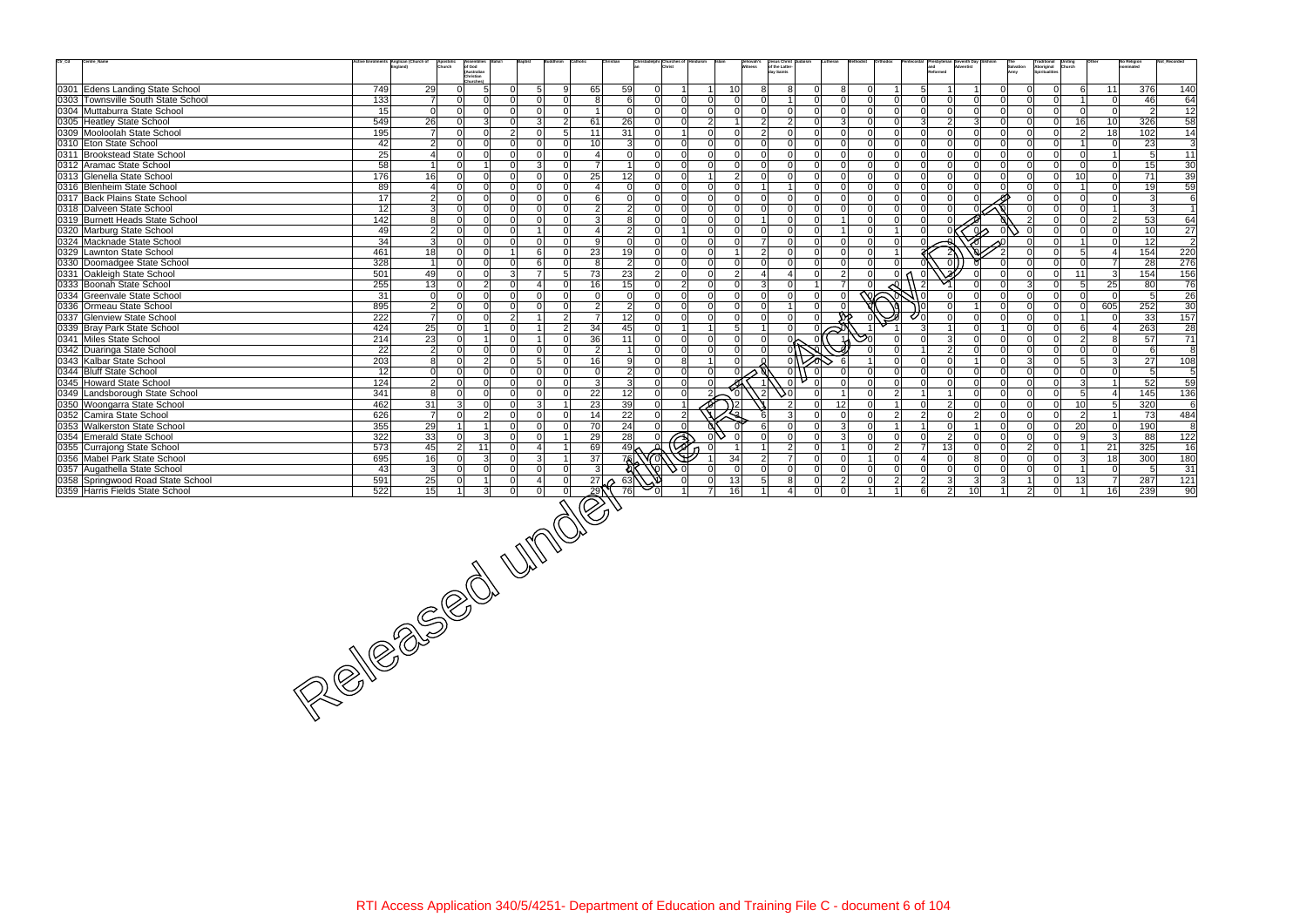| $\text{Ctr}\_ \text{Cd}$<br>Centre_Name                         |                 | tive Enrolments Anglican (Church of | Apostoli<br>Church       | <b>Assemblies</b>                                              |                                       |    |                            |                                                  |                          | hristadelphi Churches of |                |                                   | Jehovah's<br>Witness | Jesus Christ<br>of the Latter-<br>day Saints |                |                                        |                            |                                      |                | and<br>Reformed            |                         |                         | Salvation<br>Army    |                            | Traditional Uniting<br>Aboriginal Church<br>Spiritualities |                 | <b>No Religion</b><br>ominated | Not_Recorded    |
|-----------------------------------------------------------------|-----------------|-------------------------------------|--------------------------|----------------------------------------------------------------|---------------------------------------|----|----------------------------|--------------------------------------------------|--------------------------|--------------------------|----------------|-----------------------------------|----------------------|----------------------------------------------|----------------|----------------------------------------|----------------------------|--------------------------------------|----------------|----------------------------|-------------------------|-------------------------|----------------------|----------------------------|------------------------------------------------------------|-----------------|--------------------------------|-----------------|
|                                                                 |                 |                                     |                          | of God<br>(Australian<br>Christian<br><b>Churches)</b>         |                                       |    |                            |                                                  |                          |                          |                |                                   |                      |                                              |                |                                        |                            |                                      |                |                            |                         |                         |                      |                            |                                                            |                 |                                |                 |
| 0360 Normanton State School                                     | 152             |                                     | $\Omega$                 | $\overline{0}$                                                 | $\Omega$<br>$\Omega$                  |    | $\Omega$                   | $\mathbf{1}$                                     | $\overline{7}$           | $\Omega$                 | 11             | $\overline{0}$                    | 0                    | $\Omega$                                     | $\Omega$       |                                        | $\mathbf 0$                | $\Omega$<br>$\overline{0}$           |                | <sup>n</sup>               | $\mathbf 0$             | $\Omega$                | $\Omega$             |                            | $\overline{0}$<br>$\overline{0}$                           | 0               | 24                             | 117             |
| 0361 Two Mile State School                                      | 81              |                                     | 3                        | $\Omega$<br>$\Omega$                                           |                                       |    | $\Omega$                   | 3                                                | $\overline{4}$           | $\Omega$                 | 0              | $\Omega$                          | -ol                  |                                              | $\Omega$       | ΩI                                     | $\Omega$                   | $\Omega$<br>$\overline{0}$           |                |                            | $\Omega$                | ΩI                      | $\Omega$             | $\Omega$                   | $\overline{0}$<br>$\overline{0}$                           | 0               | 15                             | 54              |
| 0366 Ipswich West State School                                  | 252             |                                     | 6                        | $\Omega$<br>$\overline{0}$                                     | 3<br>$\Omega$                         |    | $\overline{2}$             | 15                                               | 11                       | $\overline{0}$           | $1\vert$       | $\Omega$                          | 25<br> 0             |                                              | $\overline{7}$ | $\Omega$<br>$\overline{1}$             |                            | $\overline{0}$<br>$\Omega$           |                | U.                         | -1                      |                         | $\overline{0}$       | $\Omega$                   | $\overline{0}$<br>$\overline{2}$                           | 3               | 119                            | 55              |
| 0368 Southport State School                                     | 574             |                                     | 14                       | $\overline{2}$                                                 | ΩI<br>$\Omega$                        |    | $\overline{7}$             | 64                                               | 52                       | $\overline{0}$           | 5 <sup>1</sup> | 10 <sup>1</sup><br>$\overline{7}$ |                      |                                              | $\Omega$       |                                        |                            | $5\overline{)}$<br>$\Omega$          |                | U                          | $\mathbf{3}$            |                         | $\overline{2}$       | $\Omega$                   | $\overline{0}$<br>6                                        | 36              | 256                            | 100             |
| 0369 Caboolture State School                                    | 555             |                                     | 9                        | $\Omega$                                                       | $\overline{2}$<br>ΩI                  |    |                            | 23                                               | 14                       | $\overline{0}$           | 0              | $\overline{0}$                    | -ol                  |                                              |                | $\Omega$                               | $\Omega$                   | $\overline{0}$<br>$\Omega$           |                | $\mathcal{E}$              | $\overline{a}$          | $\overline{\mathbf{A}}$ | $\Omega$             | $\Omega$                   | $\overline{0}$                                             | 6               | 256                            | 226             |
| 0370 Woodford State School                                      | 398             |                                     | 9                        | $\Omega$<br>1 <sup>1</sup>                                     | ΩI<br>Δ                               |    | $\overline{2}$             | 16                                               | 57                       | 1                        | 0              | $\Omega$                          | $\Omega$             | $\mathcal{P}$                                |                | ΩI                                     | 3                          | $\Omega$<br>$\overline{0}$           |                | $\mathbf{3}$               | $\mathbf 1$             | 5 <sup>1</sup>          | 0                    | $\Omega$                   | $\overline{0}$<br>$\vert 4 \vert$                          | 11              | 201                            | 77              |
| 0371 Kedron State School                                        | 434             |                                     | 32                       | 2 <br>$\overline{1}$                                           | $\Omega$<br>$\overline{2}$            |    | -31                        | 53                                               | 39                       | $\overline{0}$           | 0              | 5 <sup>1</sup>                    | 6 <sup>1</sup>       | $\Omega$                                     | $\Omega$       | $\cap$                                 | $\overline{2}$             | $\overline{2}$<br>$\overline{2}$     |                | ΩI                         | $\vert$ 1               | $\Omega$                | $\overline{3}$       | $\Omega$                   | $\overline{0}$<br>$\overline{3}$                           | 10 <sup>1</sup> | 40                             | 228             |
| 0372 Yuleba State School                                        | 21              |                                     | $\overline{1}$           | $\Omega$<br>$\Omega$                                           | $\Omega$<br>$\Omega$                  |    | $\Omega$                   | $\overline{2}$                                   | $\Omega$                 | $\Omega$                 | $\Omega$       | $\Omega$                          | $\Omega$             | $\Omega$                                     | $\Omega$       | $\Omega$                               |                            | $\Omega$                             |                |                            | $\Omega$                | 2                       | $\Omega$             | $\Omega$                   | $\overline{0}$<br>$\overline{0}$                           | 0l              | $\Omega$                       | 16              |
| 0373 Pittsworth State School                                    | 315             |                                     | 33                       | $\overline{0}$<br>$1 \vert$                                    | $\Omega$                              |    | $\Omega$                   | 33                                               | 9                        | $\overline{0}$           | $\overline{2}$ | $\Omega$                          | -ol                  | $\overline{2}$                               | $\Omega$       | 12<br>ΩI                               |                            | $\overline{0}$<br>$\Omega$           |                | $\Omega$                   | $\mathbf{3}$            | $\Omega$                | $\overline{0}$       | ΩI                         | $\overline{0}$<br>$\vert$ 4                                | - 6             | 151                            | 58              |
| 0377 Mount Samson State School                                  | 313             |                                     | 20                       | $\Omega$<br>$\Omega$                                           | ΩI                                    |    | $\Omega$                   | 28                                               | 30                       | $\overline{0}$           | 0              | $\Omega$                          | $\Omega$             |                                              | $\Omega$       |                                        |                            | $\overline{0}$<br>$\Omega$           |                |                            | $\Omega$                |                         | $\Omega$             |                            | $\overline{0}$<br>9                                        | $\vert$ 2       | 123                            | $\overline{98}$ |
| 0378 McDowall State School                                      | 970             |                                     | 81                       | $\Omega$<br>1 <sup>1</sup>                                     | 2 <sup>1</sup><br>15                  |    | $\overline{7}$             | 123                                              | 99                       | 1                        | $\Omega$       | 19                                | 81                   | $5\overline{5}$                              | $\overline{2}$ | 10 <sup>1</sup>                        |                            | $\overline{2}$<br>$\overline{2}$     |                | 11<br>6                    |                         |                         |                      | $\mathcal{P}$              | $\overline{0}$<br>34                                       | 30              | 441                            | 67              |
| 0379 Bwgcolman Community School                                 | 269             |                                     | $\overline{\mathbf{1}}$  | 3 <sup>l</sup><br>$\overline{0}$                               | ΩI                                    |    | $\Omega$                   | 23                                               | $\overline{2}$           | $\overline{0}$           | 0              | $\Omega$                          | 0                    | $\Omega$                                     | $\Omega$       | ΩI                                     | $\Omega$                   | $\Omega$<br>$\overline{0}$           |                | $\mathcal{E}$              | $\Omega$                |                         |                      |                            | $\mathbf 0$<br>$\overline{0}$                              | $\vert$ 3       | 22                             | 211             |
| 0381 Mount Alford State School                                  | 46              |                                     | $\overline{2}$           | $\overline{0}$<br>$\Omega$                                     | $\Omega$<br>$\Omega$                  |    | $\Omega$                   | $\overline{7}$                                   | 6                        | $\overline{0}$           | 0              | $\overline{0}$                    | -ol                  | 3                                            | $\Omega$       | $\Omega$                               | $\overline{2}$<br>$\Omega$ | $\overline{0}$                       |                | <sup>n</sup>               |                         |                         |                      |                            | $\mathbf{3}$<br>$\overline{0}$                             | $\overline{2}$  | 21                             | 0               |
| 0383 Ma Ma Creek State School                                   | 14              |                                     |                          | $\overline{0}$<br>$\Omega$                                     | $\Omega$<br>$\Omega$                  |    | $\Omega$                   | $\Omega$                                         | $\overline{1}$           | $\Omega$                 | 1 <sup>1</sup> | $\Omega$                          | 0                    | nl                                           | $\Omega$       | ΩI                                     | $\mathbf 0$                | $\overline{0}$<br>$\Omega$           |                | n١                         |                         | $\infty$                |                      |                            | $\overline{0}$<br>$\overline{0}$                           | $\overline{0}$  | $\vert$ 4                      | $\overline{7}$  |
| 0386 Warra State School                                         | 11              |                                     | $\Omega$                 | $\Omega$<br>$\overline{0}$                                     | ΩI                                    |    | $\Omega$                   | $\Omega$                                         | $\overline{1}$           | $\overline{0}$           | $\overline{0}$ | $\overline{0}$                    | -ol                  | $\Omega$                                     | $\Omega$       | $\Omega$                               | $\overline{2}$             | $\mathbf 0$<br>$\Omega$              |                |                            |                         |                         |                      |                            | $\mathbf 0$<br>$\overline{0}$                              | 0               | $\overline{2}$                 | $\overline{6}$  |
| 0387 Bauhinia State School                                      | 27              |                                     | $\overline{4}$           | $\Omega$<br>$\Omega$                                           | ΩI<br>$\Omega$                        |    | $\Omega$                   | -ol                                              | $\mathbf 0$              | $\Omega$                 | $\Omega$       | $\Omega$                          | $\Omega$             | $\Omega$                                     | $\Omega$       | ΩI                                     | $\Omega$                   | $\overline{0}$<br>$\Omega$           |                |                            |                         |                         | $\Omega$             |                            | $\Omega$<br>$\Omega$                                       | $\overline{0}$  | 5 <sup>1</sup>                 | 18              |
| 0388 Hughenden State School                                     | 103             |                                     | $\overline{12}$          | $\overline{0}$<br>$\Omega$                                     | $\mathcal{E}$<br>ΩI                   |    | $\Omega$                   | 22                                               | $\overline{1}$           | $\overline{0}$           | 0              | $\Omega$                          | 0                    | $\Omega$                                     | $\Omega$       | ΩI                                     | $\Omega$<br>$\Omega$       | $\Omega$                             |                |                            |                         |                         | $\cap$               |                            | $\overline{0}$<br>$\Omega$                                 | $\overline{1}$  | 40                             | 22              |
| 0390 Hatton Vale State School                                   | 444             |                                     | 19                       | 3 <sup>l</sup><br>$\overline{2}$                               | $\Omega$                              |    | $\Omega$                   | 25                                               | 11                       | $\overline{0}$           | 0              | $\Omega$                          | $\overline{2}$       | 2 <sup>1</sup>                               | <sup>0</sup>   |                                        | 5                          | $\Omega$                             | 0 <sub>0</sub> |                            |                         |                         | $\Omega$             |                            | $\overline{0}$<br>6                                        | $\overline{4}$  | 55                             | 306             |
| 0392 Denison State School                                       | 496             |                                     | 52                       | 2 <br>$\Omega$                                                 | $\Omega$<br>$\Omega$                  |    |                            | 63                                               | 43                       | $\overline{0}$           | 1              | 1 <sup>1</sup>                    | 1                    | 6 <sup>1</sup>                               | $\overline{1}$ | $\Omega$                               |                            |                                      |                | $\Omega$                   |                         | $\Omega$                | $\Omega$             |                            | 15<br>$\overline{0}$                                       | 33              | 184                            | 86              |
| 0393 Benaraby State School                                      | 92              |                                     | 8                        | $\Omega$<br>$\Omega$                                           | ΩI<br>$\Omega$                        |    | $\Omega$                   | $\overline{3}$                                   | $\Omega$                 | $\overline{0}$           | 1 <sup>1</sup> | $\overline{0}$                    | 0                    | $\Omega$                                     | $\Omega$       | ΩI                                     | $\Omega$                   | $\overline{\infty}$                  | 11 U           |                            | $\Omega$                | $\Omega$                | $\Omega$             | $\cap$                     | $\overline{0}$<br>$\overline{1}$                           | $\Omega$        | 17                             | 62              |
| 0394 Wilsonton State School                                     | 516             |                                     | $\overline{38}$          | $\Omega$                                                       | $\Omega$<br>5                         |    | $\Omega$                   | 47                                               | 29                       | $\overline{0}$           | $6 \mid$       | $\overline{0}$                    | 3 <sup>l</sup>       |                                              |                |                                        |                            |                                      |                |                            | 3                       | $\Omega$                |                      |                            | $\overline{0}$<br>9 <sup>1</sup>                           | -91             | 197                            | 160             |
| 0395 Weir State School                                          | 724             |                                     | 65                       | $\overline{7}$<br>$\Omega$                                     | 3<br>$\Omega$                         |    | 3                          | 101                                              | 36                       | $\overline{0}$           | 0              | $\overline{0}$                    | 3                    | $\overline{7}$                               | 11             |                                        |                            |                                      |                |                            | $\overline{\mathbf{A}}$ | 3 <sup>l</sup>          | $\overline{0}$       | $\Delta$                   | $\overline{2}$<br>6 <sup>1</sup>                           | 12              | 392                            | 61              |
| 0396 Blackwater State School                                    | 184             |                                     | 9                        | $\overline{0}$<br>$\overline{0}$                               | $\Omega$<br>$\Omega$                  |    | $\Omega$                   | 25                                               | $\overline{\mathcal{A}}$ | $\overline{0}$           | 0              | 1 <sup>1</sup>                    | 11                   | $\overline{2}$                               | 0              | $\approx$                              |                            |                                      |                | $\Omega$                   | $\Omega$                | 2                       | $\overline{0}$       | $\Omega$                   | $\overline{0}$<br>5 <sup>1</sup>                           | $\vert$ 3       | 49                             | 80              |
| 0399 Crawford State School                                      | 27              |                                     | $\overline{\mathbf{1}}$  | $\overline{0}$<br>$\overline{0}$                               | $\Omega$<br>$\Omega$                  |    | $\Omega$                   | $\overline{1}$                                   | $\overline{4}$           | $\overline{0}$           | 1 <sup>1</sup> | $\overline{0}$                    | 0                    | $\Omega$                                     |                |                                        | ୍ୟ                         | $\overline{0}$                       |                | $\Omega$                   | $\Omega$                | n l                     | $\overline{0}$       | $\Omega$                   | $\overline{0}$<br>$\overline{0}$                           | $\overline{1}$  | 11                             | $\overline{7}$  |
| 0400 Sharon State School                                        | 151             |                                     | 15                       | $\Omega$<br>$\vert$                                            | $\Omega$<br>$\Omega$                  |    | $\Omega$                   | 11                                               | 9                        | $\overline{0}$           | 0              | $\Omega$                          | $\vert$ 2            | $\overline{2}$                               |                |                                        |                            | $\Omega$                             |                | ΩI                         | $\mathbf 0$             | $\Omega$                | 0                    | $\Omega$                   | $\overline{0}$<br>$\overline{7}$                           | $\overline{1}$  | 63                             | 35              |
| 0402 Jindalee State School                                      | 810             |                                     | 58                       | 3 <sup>l</sup><br>10 <sup>1</sup>                              | 5 <sup>1</sup><br>Δ                   | 13 |                            | 120                                              | 63                       | $\overline{0}$           | 2              | 14                                | 3                    |                                              |                |                                        |                            | 6                                    |                | 2 <sup>1</sup>             | $\overline{2}$          | $\Omega$                | $\overline{4}$       | $\Omega$                   | $\overline{0}$<br>14                                       | 39              | 237                            | 202             |
| 0403 Valkyrie State School                                      | 14              |                                     | $\overline{0}$           | $\Omega$<br>$\Omega$                                           | $\Omega$<br>$\Omega$                  |    | $\Omega$                   | -51                                              | $\Omega$                 | $\overline{0}$           | 0              | $\Omega$                          | $\Omega$             |                                              | 0 <br>$\Omega$ |                                        |                            | $\overline{0}$<br>$\Omega$           |                | $\Omega$                   | $\Omega$                | $\Omega$                | $\Omega$             | $\Omega$                   | $\overline{0}$<br>$\Omega$                                 | $\Omega$        | $\overline{2}$                 | $\overline{7}$  |
| 0405 Alexandra Hills State School                               | 188             |                                     | $\overline{4}$           | $\Omega$                                                       |                                       |    | $\Omega$                   | 13                                               | 9                        | $\overline{0}$           | $\overline{0}$ |                                   |                      |                                              |                |                                        |                            | $\Omega$                             |                | U                          | $\Omega$                | $\Omega$                |                      |                            | $\overline{0}$<br>$\overline{0}$                           | 5 <sup>1</sup>  | 75                             | 77              |
| 0407 Gooburrum State School                                     | 133             |                                     | $\overline{7}$           | $\overline{0}$<br>$\overline{0}$                               | $\overline{2}$<br>$\Omega$            |    |                            | $\overline{2}$                                   | $\overline{7}$           | $\overline{0}$           | 0              | $\overleftrightarrow{\delta}$     | 'ol                  | ol.                                          | J٥l            | $\Omega$                               | $\Omega$                   | $\mathbf 0$<br>$\Omega$              |                | $\Omega$                   | $\mathbf 0$             | 0                       | $\overline{0}$       | $\Omega$                   | $\overline{0}$<br>$\overline{3}$                           | $\overline{1}$  | 51                             | 58              |
| 0409 Thargomindah State School                                  | 25              |                                     | <sub>2</sub>             | $\Omega$<br>$\Omega$                                           | $\Omega$<br>$\Omega$                  |    | $\Omega$                   | 5 <sub>l</sub>                                   | $\overline{1}$           | $\overline{0}$           | 0              | ∽                                 | ) 이                  |                                              |                | ΩI                                     | $\Omega$<br>$\Omega$       | $\overline{0}$                       |                | $\Omega$                   | $\Omega$                | $\Omega$                | $\overline{0}$       | $\Omega$                   | $\overline{0}$<br>$\mathbf{1}$                             | 0               | $\mathbf{3}$                   | $\overline{13}$ |
| 0410 Capella State School                                       | $\frac{1}{174}$ |                                     | $\overline{16}$          | $\Omega$<br>$\Omega$                                           | $\Omega$                              |    |                            | 33                                               | 9                        | $\overline{0}$           | $\Omega$       |                                   |                      |                                              |                |                                        | $\Omega$                   | $\Omega$                             |                |                            | $\Omega$                | $\Omega$                | $\Omega$             |                            | $\overline{0}$<br>5 <sup>1</sup>                           | <sup>6</sup>    | 58                             | 39              |
| 0411 Cloncurry State School P-12                                | 281             |                                     | 8                        | $\Omega$<br>$\overline{0}$                                     | $\Omega$<br>$\Omega$                  |    | $\Omega$                   | 18                                               | $\overline{2}$           | $\overline{0}$           | 0              | ্ত                                |                      |                                              | $\Omega$       | $\Omega$                               | $\Omega$                   | $\Omega$<br>$\overline{0}$           |                | $\Omega$                   | $\mathbf 0$             |                         | $\overline{0}$       | $\Omega$                   | $\overline{0}$<br>$\overline{0}$                           | $\overline{1}$  | 93                             | 154             |
| 0414 Middle Ridge State School                                  | 831             |                                     | $\overline{32}$          | $\Omega$<br>$\Omega$                                           | ΩI                                    |    | $\overline{2}$             | 60                                               | 65                       |                          | €              | 20<br>9                           |                      |                                              | $\overline{3}$ | 10 <sup>1</sup><br>$\Omega$            |                            | $\overline{2}$                       |                | $\mathbf{3}$               | $\overline{2}$          | 3 <sup>1</sup>          | $\Omega$             |                            | 12<br>$\overline{0}$                                       | $\overline{7}$  | 220                            | 372             |
| 0415 Kioma State School                                         | 20 <sup>1</sup> |                                     | 6                        | $\overline{0}$<br>$\Omega$                                     | ΩI<br>$\Omega$                        |    | $\Omega$                   | -ol                                              |                          |                          |                |                                   | n l                  | $\Omega$                                     | $\Omega$       | ΩI                                     | $\Omega$                   | $\overline{0}$<br>$\Omega$           |                | ΩI                         | $\Omega$                | $\Omega$                | $\Omega$             | $\Omega$                   | $\overline{0}$<br>$\Omega$                                 | 0               | 8                              | 5               |
| 0416 Wondall Heights State School<br>0417 Monkland State School | 666<br>81       |                                     | 56<br>$\overline{7}$     | $\overline{0}$<br>$\overline{0}$<br>$\Omega$<br>$\overline{0}$ | $\Omega$<br>8<br>$\Omega$<br>$\Omega$ |    | $\overline{2}$<br>$\Omega$ | 70                                               | 47                       |                          | ۰n۱            | $\Omega$                          | 11<br>$\Omega$       | $\Omega$<br>$\Omega$                         | 0 <br> 0       | $\Omega$<br>$\overline{1}$<br>$\Omega$ | $\mathbf{3}$<br>$\Omega$   | $\Omega$<br>$\vert$ 1<br>$\mathbf 0$ |                | 3 <sup>l</sup><br>$\Omega$ | $\mathbf 0$<br>$\Omega$ | 0 <br>2 <sup>1</sup>    | 0 <br>$\overline{0}$ | 2 <sup>1</sup><br>$\Omega$ | $\mathbf{O}$<br>17<br>$\overline{0}$<br>$\Omega$           | 17<br> 0        | 296<br>35                      | 135<br>28       |
| 0418 Lundavra State School                                      | 9               |                                     | $\overline{\phantom{0}}$ | $\Omega$<br>$\Omega$                                           | $\Omega$<br>$\Omega$                  |    | $\Omega$                   | $\mathbf{2}$<br>$1 \vert$                        |                          |                          |                | $\Omega$                          | 0l                   | $\Omega$                                     | $\Omega$       | $\Omega$                               | $\Omega$                   | $\overline{0}$<br>$\Omega$           |                | $\Omega$                   | $\Omega$                | $\Omega$                | $\Omega$             | $\Omega$                   | $\overline{0}$<br>$\Omega$                                 | 0               | 6                              | $\overline{1}$  |
| 0419 Pialba State School                                        | 453             |                                     | 25                       | 0                                                              | $\Omega$<br>6                         |    | $\Omega$                   |                                                  | 28                       |                          |                | $\Omega$                          |                      |                                              | $\Omega$       |                                        |                            | $\overline{0}$<br>0                  |                |                            | $\overline{a}$          | 0                       | $\mathbf{0}$         |                            | $\overline{0}$                                             | 81              | 265                            | 71              |
| 0422 Pilton State School                                        | 27              |                                     | 6                        | 0 <br>$\overline{0}$                                           | 0 <br>$\Omega$                        |    |                            | $\overline{\widehat{\mathcal{O}}}^{\mathcal{E}}$ |                          |                          | $\overline{0}$ | $1\vert$                          | 0                    | $\Omega$                                     | 0              | $\Omega$                               | $\Omega$                   | $\mathbf 0$<br>$\Omega$              |                | $\overline{0}$             | $\mathbf 0$             | $\overline{0}$          | $\overline{0}$       | 0                          | $\overline{0}$<br>$\blacktriangleleft$                     | 11              | -91                            | $\,6\,$         |
|                                                                 |                 |                                     |                          |                                                                |                                       |    |                            |                                                  |                          |                          |                |                                   |                      |                                              |                |                                        |                            |                                      |                |                            |                         |                         |                      |                            |                                                            |                 |                                |                 |
| REAGES CONTINUES                                                |                 |                                     |                          |                                                                |                                       |    |                            |                                                  |                          |                          |                |                                   |                      |                                              |                |                                        |                            |                                      |                |                            |                         |                         |                      |                            |                                                            |                 |                                |                 |
|                                                                 |                 |                                     |                          |                                                                |                                       |    |                            |                                                  |                          |                          |                |                                   |                      |                                              |                |                                        |                            |                                      |                |                            |                         |                         |                      |                            |                                                            |                 |                                |                 |
|                                                                 |                 |                                     |                          |                                                                |                                       |    |                            |                                                  |                          |                          |                |                                   |                      |                                              |                |                                        |                            |                                      |                |                            |                         |                         |                      |                            |                                                            |                 |                                |                 |
|                                                                 |                 |                                     |                          |                                                                |                                       |    |                            |                                                  |                          |                          |                |                                   |                      |                                              |                |                                        |                            |                                      |                |                            |                         |                         |                      |                            |                                                            |                 |                                |                 |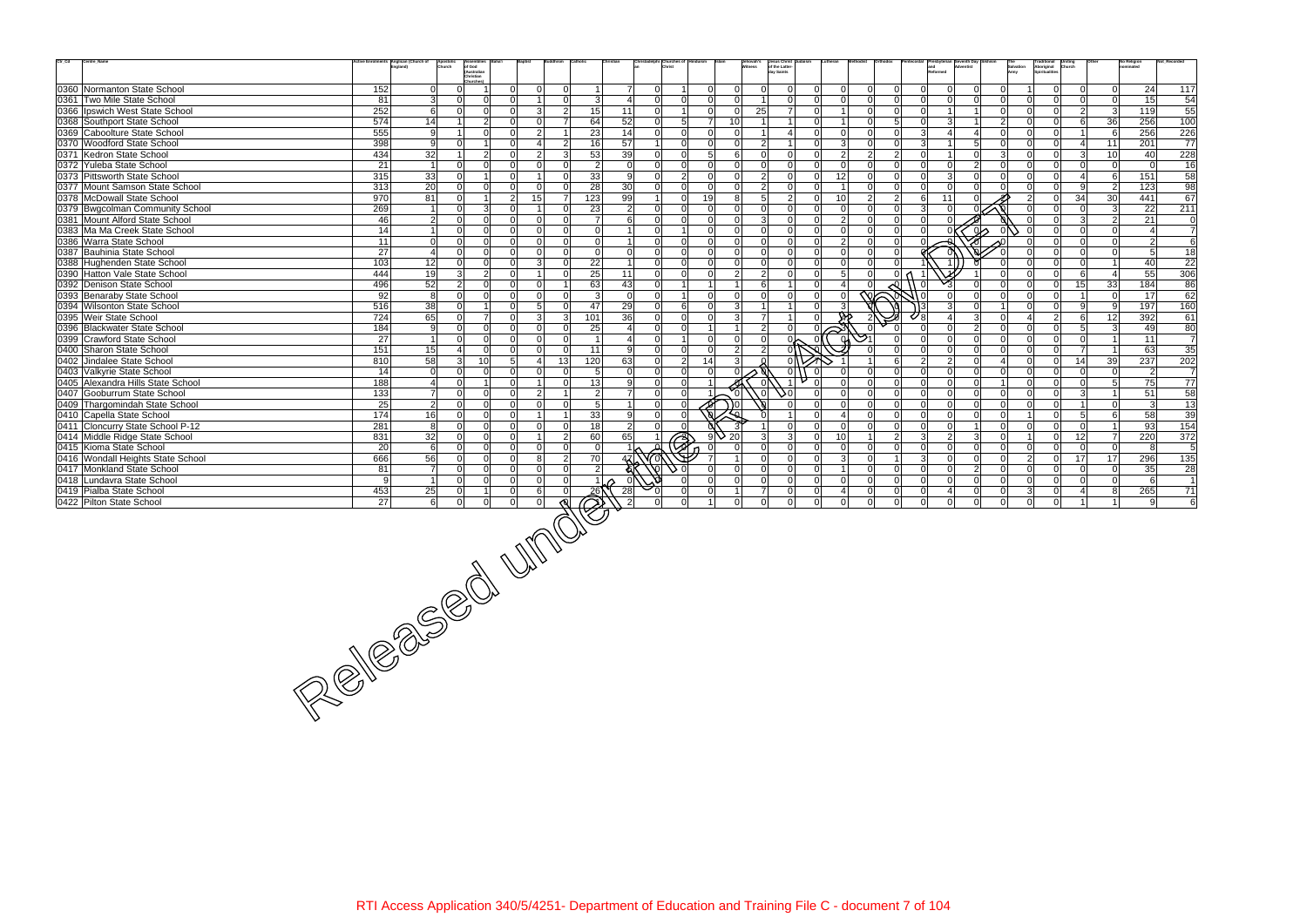| $\mathrm{Ctr}\_ \mathrm{Cd}$ | Centre_Name                                               | Anglican (Church of    | Apostolio<br>Church | <b>Assemblies</b><br>of God<br>(Australian |                                  |                         |                                  |                                   |                |                       | Jesus Christ<br>of the Latter-<br>day Saints<br>ehovah's<br>itness |                |                     |                |                |                 |                 |                   | Traditional<br>Aboriginal<br>Spiritualities<br><b>Uniting</b><br>Church |                                  | <b>No Religion</b><br>ominated | Not_Recorded     |
|------------------------------|-----------------------------------------------------------|------------------------|---------------------|--------------------------------------------|----------------------------------|-------------------------|----------------------------------|-----------------------------------|----------------|-----------------------|--------------------------------------------------------------------|----------------|---------------------|----------------|----------------|-----------------|-----------------|-------------------|-------------------------------------------------------------------------|----------------------------------|--------------------------------|------------------|
|                              |                                                           |                        |                     | Christian                                  |                                  |                         |                                  |                                   |                |                       |                                                                    |                |                     |                |                |                 |                 | Salvation<br>Army |                                                                         |                                  |                                |                  |
|                              | 0425 Bollon State School                                  | 23                     | $6 \mid$            | Churches)<br>$\Omega$                      | $\Omega$<br>$\Omega$             | $\Omega$                | 0                                | $\overline{0}$<br>$\Omega$        | $\Omega$       | $\overline{0}$        | $\Omega$<br>-Ol<br>$\overline{0}$                                  | <sup>0</sup>   | $\Omega$            | -Ol            |                |                 | $\Omega$        | $\Omega$          | $\overline{0}$                                                          | 0                                | $\overline{4}$                 | 9                |
|                              | 0430 Alloway State School                                 | 50                     | $\vert$ 1           | $\Omega$<br>$\Omega$                       | $\Omega$<br>$\Omega$             | $\Omega$                | 3<br>11                          | $\Omega$<br>$\overline{0}$        | $\Omega$       | $\overline{0}$        | $\overline{0}$<br> 0 <br>$\overline{0}$                            | $\Omega$       | $\Omega$            | $\Omega$       |                | $\overline{0}$  | $\Omega$        | $\Omega$          | $\overline{0}$                                                          | 0                                | 28                             | 16               |
|                              | 0436 Mundingburra State School                            | 55<br>688              |                     | $\overline{2}$<br>-OI                      | $\Omega$<br>$\Omega$             | $\mathbf{3}$            | 47<br>80                         | $\overline{0}$<br>1               | 2 <sup>1</sup> | 3                     | 3 <sup>l</sup><br>$\overline{2}$<br>$\overline{0}$                 | 5              |                     | $\overline{1}$ | $\Omega$       | $\overline{2}$  | -1              | $\Omega$          | $\overline{0}$<br>ΩI                                                    | 30<br>$\overline{7}$             | 313                            | 130              |
|                              | 0437 Texas P-10 State School                              | 34<br>184              |                     | $\Omega$<br>n l                            | $\Omega$<br>$\Omega$             | $\Omega$                | 23<br>$6 \mid$                   | $\Omega$<br> 0                    | $\Omega$       | $\Omega$              | 0 <br> 0 <br>$\overline{0}$                                        |                | $\Omega$            | $\Omega$       | $\Omega$       | $\mathbf 0$     |                 | $\Omega$          | $\Omega$<br>$\overline{0}$                                              | $\mathbf{3}$<br><sup>0</sup>     | 38                             | 78               |
|                              | 0439 Coningsby State School                               | 68                     | $\overline{7}$      | $\mathcal{E}$<br>n l                       | $\Omega$<br>$\Omega$             | $\Omega$                | $\overline{3}$<br>12             | $\overline{0}$<br>$\Omega$        | $\Omega$       | $\mathbf 0$           | -ol<br>$\overline{0}$<br>$\overline{0}$                            |                | $\Omega$            | $\Omega$       | $\Omega$       | $\overline{0}$  | $\Omega$        | $\Omega$          | $\Omega$<br>$\overline{0}$                                              | 5 <sub>l</sub><br>$\overline{1}$ | 36                             | $\boldsymbol{0}$ |
|                              | 0440 Annandale State School                               | 59<br>867              |                     | $\Omega$<br>$\Omega$                       | $\Omega$<br>$\overline{4}$       | 5 <sup>1</sup>          | $\frac{1}{141}$<br>84            | $\overline{2}$<br>$\Omega$        | 2 <sup>1</sup> | 8                     | 14<br> 0 <br>$\overline{4}$                                        |                |                     | 6              | 3 <sup>l</sup> | $5\overline{5}$ | $\Omega$        | $\overline{3}$    | $\overline{0}$                                                          | 22<br>10 <sup>1</sup>            | 443                            | 49               |
|                              | 0442 Yeppoon State School                                 | 30 <sup>1</sup><br>323 |                     | $\vert$ 3<br>$\Omega$                      | $\Omega$<br>$\Omega$             | $\Omega$                | 73<br>47                         | $\overline{0}$<br>$\overline{1}$  | $\Omega$       | -1                    | 12<br> 0 <br>$\overline{0}$                                        |                | U                   | $\Omega$       | $\Omega$       | $\mathbf 0$     | $\overline{2}$  | n l               | $\overline{0}$                                                          | 42<br>$6 \mid$                   | 94                             | 10               |
|                              | 0443 Labrador State School                                | 36<br>939              |                     | $\overline{3}$<br>$\Omega$                 | $\overline{2}$<br>6 <sup>1</sup> | $\overline{7}$          | 82<br>81                         | 2 <sup>1</sup><br>$\Omega$        | 8 <sup>1</sup> | 24                    | 20<br>1<br>1 <sup>1</sup>                                          | 3              |                     | 8              |                |                 | $\overline{2}$  | $\overline{2}$    | $\Omega$                                                                | 36<br>$\overline{4}$             | 395                            | 214              |
|                              | 0444 Narangba Valley State High School                    | 38<br>2050             |                     | $\overline{3}$<br>11                       | $\Omega$<br>9                    | $\overline{1}$          | 78<br>34                         | $\overline{0}$<br>$\vert$ 1       | 3 <sup>l</sup> | $\Omega$              | 10<br>17<br>$\overline{0}$                                         | 3              |                     | $\overline{1}$ | 5 <sup>1</sup> | 5               | $\overline{4}$  | $\Omega$          | $\overline{0}$                                                          | 15<br>13                         | 238                            | 1559             |
|                              | 0445 Norville State School                                | 38<br>685              |                     | $\overline{1}$                             | 11<br>$\Omega$                   | $\overline{4}$          | 67<br>33                         | $\Omega$<br>$\boldsymbol{\Delta}$ | ΩI             |                       | 0l<br>$\overline{3}$<br>1                                          | 10             | $\Omega$            | $\overline{1}$ | 4              | $\overline{4}$  | $\Omega$        |                   | $\overline{0}$                                                          | 34<br>48                         | 398                            | $\overline{18}$  |
|                              | 0449 Karumba State School                                 | 27                     | $\vert$ 1           | 0l<br>n l                                  | $\Omega$<br>$\Omega$             | $\Omega$                | $\vert$ 2                        | $\Omega$<br>$\Omega$              | $\Omega$       | $\Omega$              | $\Omega$<br> 0 <br>$\Omega$                                        |                | $\Omega$            | $\Omega$       |                | $\Omega$        |                 |                   | $\Omega$                                                                | $\overline{0}$<br> 0             | 10                             | 12               |
|                              | 0450 Ingham State School                                  | 36<br>304              |                     | -3 I<br>$\Omega$                           | 5 <sup>1</sup><br>$\Omega$       | $\Omega$                | $\overline{22}$<br>103           | $\overline{0}$<br>$\overline{0}$  | $\Omega$       | $\overline{0}$        | $\overline{2}$<br> 0 <br>$\overline{0}$                            |                | $\Omega$            | 0              | $\Omega$       | 2               |                 |                   | $\overline{0}$                                                          | 12<br> 0                         | 99                             | 16               |
|                              | 0451 Ayr State School                                     | 117                    | 6                   | 19<br>$\Omega$                             | $\Omega$<br>$\Omega$             | $\Omega$                | 10<br>$\vert$                    | $\overline{0}$<br>$\Omega$        | $\Omega$       | $\Omega$              | 0 <br>1<br>$\overline{0}$                                          | $\Omega$       | $\Omega$            | $\Omega$       |                |                 |                 |                   | $\overline{0}$                                                          | 3 <br>$\overline{1}$             | 58                             | 14               |
|                              | 0452 Bentley Park College                                 | 127 <br>1515           |                     | 23<br>$\Omega$                             | 9                                | 6                       | 151<br>96                        | $\overline{0}$<br>4               | $\Omega$       | $\mathbf{3}$          | 23<br>$\overline{0}$<br>$1\vert$                                   | 14             | n l                 | $\overline{0}$ | 23             |                 | 10 <sub>0</sub> |                   | $\overline{2}$<br>$\overline{0}$                                        | 71<br>48                         | 618                            | 276              |
|                              | 0454 Rocklea State School                                 | 38                     | 0                   | 0l<br>$\Omega$                             | $\Omega$<br>$\Omega$             | $\overline{2}$          | $\overline{5}$<br>-1             | $\overline{0}$<br>$\overline{0}$  | ΩI             | 3                     | 0 <br>$\overline{0}$<br>$\mathbf{1}$                               | $\Omega$       | $\Omega$            | 0              |                |                 |                 |                   | $\mathbf 0$                                                             | $\overline{0}$<br>$\vert$ 1      | 13                             | $\overline{12}$  |
|                              | 0455 Ithaca Creek State School                            | 549<br>73              |                     | $\Omega$<br>0l                             | $\overline{3}$<br>$\Omega$       | $\Omega$                | 79<br>36                         | $\overline{2}$<br>$\Omega$        |                | $\overline{1}$        | 0 <br>$\overline{0}$<br>1                                          | 3              | $\Omega$            | $\overline{2}$ |                |                 |                 |                   | $\overline{0}$                                                          | 12<br>11                         | $\overline{243}$               | 78               |
|                              | 0456 Woodcrest State College                              | 58<br>1664             |                     | 11                                         | $\overline{2}$<br>$\Omega$       | $\overline{7}$          | 148<br>$\frac{1}{121}$           | $\overline{0}$<br>6 <sup>1</sup>  | $\overline{7}$ | 4                     | 27<br>5 <sup>1</sup><br>$\overline{0}$                             |                | 6                   |                |                | $5\overline{)}$ |                 |                   |                                                                         | 20<br>11                         | 728                            | 471              |
|                              | 0457 Pormpuraaw State School                              | 21<br>96               |                     | <sup>0</sup><br>$\Omega$                   | $\Omega$<br>$\Omega$             | $\Omega$                | 0l<br>$\overline{\mathcal{A}}$   | $\overline{0}$<br>$\Omega$        | ΩI             | $\Omega$              | 0 <br>$\overline{0}$<br>$\overline{1}$                             |                | $\Omega$            |                |                | Â               |                 | $\Omega$          | $\Omega$                                                                | $\overline{0}$<br>$\overline{1}$ | 29                             | 40               |
|                              | 0458 Wallangarra State School                             | 69                     | 5 <sup>1</sup>      | 0l<br>$\Omega$                             | $\Omega$<br>$\Omega$             | $\overline{1}$          | 11<br>$\overline{4}$             | $\overline{0}$<br>$\Omega$        | $\Omega$       | $\overline{0}$        | 0 <br> 0 <br>$\overline{0}$                                        |                |                     |                | $\Omega$       |                 | $\Omega$        | $\Omega$          | $\overline{0}$                                                          | 6 <sup>1</sup><br>$\Omega$       | 12                             | 39               |
|                              | 0460 Kowanyama State School                               | 176<br>14              |                     | $\Omega$<br>$\Omega$                       | $\Omega$<br>$\Omega$             | $\Omega$                | $\overline{2}$<br>$\overline{0}$ | $\overline{0}$<br>$\overline{0}$  | ΩL             | $\Omega$              | 0 <br> 0 <br>$\overline{0}$                                        | $\Omega$       | $\overline{\infty}$ |                | 11 O           | $\Omega$        | $\Omega$        | $\Omega$          | $\Omega$                                                                | $\vert$ 1<br>$\overline{1}$      | 13                             | $\overline{145}$ |
|                              | 0461 Windorah State School                                | 9                      | 0                   | 0 <br> 0                                   | $\overline{0}$<br>$\Omega$       | $\Omega$                | $\overline{2}$<br>$\overline{0}$ | $\Omega$<br>$\overline{0}$        | $\Omega$       | $\mathbf 0$           | 0 <br> 0 <br>$\overline{0}$                                        |                |                     |                |                | $\Omega$        | $\Omega$        | $\Omega$          | $\overline{0}$                                                          | $\overline{0}$<br> 0             | $\Omega$                       | $\overline{7}$   |
|                              | 0462 Talara Primary College                               | 81<br>1122             |                     | $\Omega$<br>$\overline{1}$                 | $\Omega$<br>$\overline{7}$       | $\vert$                 | 123<br>123                       | 2 <sup>1</sup><br>$\Omega$        | $\Omega$       | $\overline{1}$        | $6 \mid$<br> 0 <br>$\Omega$                                        |                |                     |                |                | $\Omega$        | $\vert$ 4       | $\Omega$          | $\Omega$<br>$\overline{0}$                                              | 203<br>19                        | 364                            | 159              |
|                              | 0463 Tagai State College - Thursday Island Primary Campus | 334<br>39              |                     | 29<br><sup>0</sup>                         | $\overline{2}$<br>$\Omega$       | $\Omega$                | 35<br>15                         | $\overline{0}$<br>$\overline{0}$  | $\Omega$       | $\Omega$              | 5 <sup>1</sup><br>1<br>$\Omega$                                    |                |                     |                | 8              | $\Omega$        | $\overline{1}$  | $\Omega$          | $\overline{0}$                                                          | 33<br>$\overline{7}$             | 46                             | 112              |
|                              | 0464 Mount Sylvia State School                            | 29                     | 0                   | $\Omega$<br>0l                             | $\Omega$<br>$\Omega$             | $\Omega$                | $\overline{2}$<br> 0             | $\overline{0}$<br>$\Omega$        | $\Omega$       | $\overline{0}$        | 0 <br>ው $\sim$<br>ΟK                                               |                | $\mathcal{S}^0$     | -Ol            | $\Omega$       | $\mathbf 0$     | $\Omega$        | $\overline{0}$    | $\overline{0}$<br>$\Omega$                                              | $\Omega$<br>- Ol                 | $\Omega$                       | $\overline{26}$  |
|                              | 0465 Mary Valley State College                            | 151                    | $\overline{2}$      | $\overline{2}$<br>$\Omega$                 | $\Omega$<br>$\Omega$             | $\Omega$                | 9<br>5 <sup>2</sup>              | $\overline{0}$                    | $\Omega$       | $\Omega$              | 0 <sup>l</sup>                                                     |                |                     | $\Omega$       | $\Omega$       | $\mathbf 0$     | $\Omega$        | $\overline{0}$    | $\Omega$<br>$\mathbf 0$                                                 | $\mathbf{3}$                     | $\overline{0}$<br>64           | 63               |
|                              | 0466 Brandon State School                                 | 45                     | 11                  | $\Omega$<br>$\overline{\mathbf{4}}$        | $\Omega$<br>$\Omega$             | $\Omega$                | $\overline{2}$<br>$\mathbf{3}$   | $\overline{0}$<br>$\overline{0}$  | $\Omega$       |                       | -oľ                                                                |                |                     | $\Omega$       | $\Omega$       | $\mathbf 0$     |                 | $\Omega$          | ΩI<br>$\overline{0}$                                                    | $\overline{0}$<br>$\vert$ 1      | 17                             | 15               |
|                              | 0467 Pentland State School                                | 14                     | 0                   | $\Omega$<br>$\Omega$                       | $\Omega$<br>$\Omega$             | $\Omega$                | 0 <br>$\overline{1}$             | $\Omega$<br>$\overline{0}$        | $\Omega$       |                       | $\overline{0}$<br>- Ol                                             |                |                     | $\Omega$       | $\Omega$       | $\Omega$        | $\Omega$        | $\Omega$          | $\Omega$<br>ΩI                                                          | 0 <br>$\overline{0}$             | 11                             | $\overline{1}$   |
|                              | 0468 Wilsonton State High School                          | 63<br>678              |                     | $\overline{2}$<br>$\Omega$                 | 1<br>4                           | $\Omega$                | 86<br>30                         | 5 <sup>1</sup><br>2               |                |                       | $\mathbf 0$<br>$\Omega$                                            | 26             |                     | $\Omega$       |                | 6               |                 | $\Omega$          | $\mathbf 0$                                                             | 16<br>8 <sup>°</sup>             | 369                            | 45               |
|                              | 0469 North Arm State School                               | 403                    | 8                   | $\Omega$<br>$\Omega$                       | $\mathbf{3}$<br>$\overline{0}$   | $\overline{1}$          | 14<br>11                         | $\overline{0}$<br>$\overline{0}$  |                | 0                     | $\sqrt{5}$<br>>2∣<br>$\overline{0}$                                | $\overline{2}$ | $\Omega$            | $\overline{0}$ | $\Omega$       | $\overline{1}$  | $\vert$ 1       | -Ol               | $\Omega$<br>$\mathbf 0$                                                 | - 6  <br>6                       | 182                            | 161              |
|                              | 0470 Homebush State School                                | 52<br>10 <sup>1</sup>  |                     | $\Omega$<br>$\Omega$                       | $\Omega$<br>$\Omega$             | $\Omega$                | $\overline{0}$<br>$\overline{7}$ | $\overline{0}$<br>$\Omega$        |                | $\frac{9}{20}$<br>) 0 | $\overline{0}$<br> 0                                               | $\mathcal{P}$  |                     | 0              | $\Omega$       | $\mathbf 0$     | $\Omega$        | 0l                | $\overline{0}$<br>$\Omega$                                              | $\Omega$<br>$\overline{1}$       | 14                             | $\overline{18}$  |
|                              | 0471 Flagstone State School                               | 51<br>697              |                     | $\overline{ }$                             | $\overline{2}$                   | $\overline{2}$          | 58<br>30                         | 0                                 |                |                       | 6 <sup>1</sup><br>$\overline{0}$                                   |                |                     | $\overline{7}$ |                | $\Omega$        | $\Omega$        | $\Omega$          | $\overline{0}$                                                          | 17<br>10 <sup>1</sup>            | 361                            | $\overline{135}$ |
|                              | 0472 Runcorn Heights State School                         | 33<br>700              |                     | $\Omega$<br>$\overline{4}$                 | $\overline{2}$<br>$\Omega$       | 17                      | 115<br>49                        | 2 <sup>1</sup><br>$\overline{0}$  |                | 105                   | 5 <sup>1</sup><br>$\overline{0}$<br>6                              | $\Omega$       |                     | $\overline{7}$ | $\vert$        | $\overline{2}$  | 5 <sup>1</sup>  | 21                | $\Omega$<br>$\mathbf 0$                                                 | 6<br><b>7</b>                    | 272                            | $\overline{20}$  |
|                              | 0473 Emu Park State School                                | 37<br>504              |                     | $\Omega$<br>- 1                            | $\Omega$                         | $\overline{\mathbf{1}}$ | 78<br>16                         |                                   |                |                       | 0 <br>$\overline{0}$<br>$\Omega$                                   | 3              | $\Omega$            | $\Omega$       | $\Omega$       | 6               | $\Omega$        | 0l                | $\Omega$<br>$\Omega$                                                    | 24<br>8                          | 210                            | 119              |
|                              | 0474 Anakie State School                                  | 11<br>84               |                     | $\Omega$<br>n l                            | $\Omega$<br>$\Omega$             | $\Omega$                | 9<br>$10\sim$                    | €                                 |                |                       | 0 <br>$\overline{0}$<br>$\vert$ 1                                  | $\Omega$       | n l                 | -Ol            | $\Omega$       | $\mathbf 0$     | $\Omega$        | $\Omega$          | ΩI<br>$\overline{0}$                                                    | $\Omega$                         | 39                             | 13               |
|                              | 0475 Scottville State School                              | 38                     | $\vert$ 1           | <sup>0</sup><br>$\Omega$                   | $\Omega$<br>$\overline{0}$       | $\overline{0}$          | $\mathbf{3}$                     |                                   |                | $\mathbf{0}$          | $\overline{2}$<br> 0 <br>$\overline{0}$                            | <sup>0</sup>   | $\Omega$            | $\overline{0}$ | $\Omega$       | $\overline{0}$  | 0               | 0                 | $\Omega$<br>$\overline{0}$                                              | $\overline{0}$<br>$\vert$ 1      | 11                             | $\overline{18}$  |
|                              | 0476 Woombye State School                                 | 32<br>506              |                     | $\Omega$<br>$\overline{\mathbf{A}}$        | $\Omega$<br>8                    | $\overline{1}$          | $\frac{2}{168}$<br>46            |                                   | $\mathcal{P}$  | $\Omega$              | 8 <br>14<br>$\overline{0}$                                         | 5              | $\Omega$            | 0              | 2 <sup>1</sup> | $\overline{4}$  | $\Omega$        | 0                 | $\overline{2}$<br>$\overline{0}$                                        | 8<br>1                           | 188                            | 13               |
|                              | 0478 Winton State School                                  | 96<br>11               |                     | $\Omega$<br>$\Omega$                       | $\Omega$<br>$\Omega$             | $\overline{0}$          | 18<br>- Ol                       |                                   | $\Omega$       | $\overline{0}$        | 0 <br>$\overline{0}$<br>$\overline{0}$                             | 3              | $\Omega$            | 0              | $\Omega$       | $\mathbf 0$     | $\Omega$        | $\overline{0}$    | $\overline{0}$<br>$\Omega$                                              | $\vert$ 1<br>$\overline{1}$      | 8                              | 54               |
|                              | 0479 Nashville State School                               | 24<br>356              |                     | $\Omega$<br>$\Omega$                       | $\overline{0}$<br>11             |                         | 26                               |                                   | $\Omega$       | $\Omega$              | $\overline{7}$<br>$\overline{0}$<br>$1 \vert$                      | $\mathcal{P}$  | <sup>0</sup>        | $\Omega$       | Ωl             | $\mathbf 0$     |                 | $\Omega$          | $\overline{0}$                                                          | 5 <sup>1</sup><br>$\vert$ 4      | 122                            | 126              |
|                              |                                                           |                        |                     |                                            |                                  |                         | $\overline{\bigotimes}$          |                                   |                |                       |                                                                    |                |                     |                |                |                 |                 |                   |                                                                         |                                  |                                |                  |
|                              |                                                           |                        |                     |                                            |                                  |                         |                                  |                                   |                |                       |                                                                    |                |                     |                |                |                 |                 |                   |                                                                         |                                  |                                |                  |
|                              |                                                           |                        |                     |                                            |                                  |                         |                                  |                                   |                |                       |                                                                    |                |                     |                |                |                 |                 |                   |                                                                         |                                  |                                |                  |
|                              |                                                           |                        |                     |                                            |                                  |                         |                                  |                                   |                |                       |                                                                    |                |                     |                |                |                 |                 |                   |                                                                         |                                  |                                |                  |
|                              |                                                           |                        |                     |                                            |                                  |                         |                                  |                                   |                |                       |                                                                    |                |                     |                |                |                 |                 |                   |                                                                         |                                  |                                |                  |
|                              |                                                           |                        |                     |                                            |                                  |                         |                                  |                                   |                |                       |                                                                    |                |                     |                |                |                 |                 |                   |                                                                         |                                  |                                |                  |
|                              |                                                           |                        |                     |                                            |                                  |                         |                                  |                                   |                |                       |                                                                    |                |                     |                |                |                 |                 |                   |                                                                         |                                  |                                |                  |
|                              |                                                           |                        |                     |                                            |                                  |                         |                                  |                                   |                |                       |                                                                    |                |                     |                |                |                 |                 |                   |                                                                         |                                  |                                |                  |
|                              |                                                           |                        |                     |                                            |                                  |                         |                                  |                                   |                |                       |                                                                    |                |                     |                |                |                 |                 |                   |                                                                         |                                  |                                |                  |
|                              |                                                           |                        |                     |                                            |                                  |                         |                                  |                                   |                |                       |                                                                    |                |                     |                |                |                 |                 |                   |                                                                         |                                  |                                |                  |
|                              |                                                           |                        |                     |                                            |                                  |                         |                                  |                                   |                |                       |                                                                    |                |                     |                |                |                 |                 |                   |                                                                         |                                  |                                |                  |
|                              |                                                           |                        |                     |                                            |                                  |                         |                                  |                                   |                |                       |                                                                    |                |                     |                |                |                 |                 |                   |                                                                         |                                  |                                |                  |
|                              |                                                           |                        |                     |                                            |                                  |                         |                                  |                                   |                |                       |                                                                    |                |                     |                |                |                 |                 |                   |                                                                         |                                  |                                |                  |
|                              |                                                           |                        |                     |                                            |                                  |                         |                                  |                                   |                |                       |                                                                    |                |                     |                |                |                 |                 |                   |                                                                         |                                  |                                |                  |
|                              |                                                           |                        |                     |                                            |                                  |                         |                                  |                                   |                |                       |                                                                    |                |                     |                |                |                 |                 |                   |                                                                         |                                  |                                |                  |
|                              |                                                           |                        |                     |                                            |                                  |                         |                                  |                                   |                |                       |                                                                    |                |                     |                |                |                 |                 |                   |                                                                         |                                  |                                |                  |
|                              |                                                           |                        |                     |                                            |                                  |                         |                                  |                                   |                |                       |                                                                    |                |                     |                |                |                 |                 |                   |                                                                         |                                  |                                |                  |
|                              |                                                           |                        |                     |                                            |                                  |                         |                                  |                                   |                |                       |                                                                    |                |                     |                |                |                 |                 |                   |                                                                         |                                  |                                |                  |
|                              |                                                           |                        |                     |                                            |                                  |                         |                                  |                                   |                |                       |                                                                    |                |                     |                |                |                 |                 |                   |                                                                         |                                  |                                |                  |
|                              | ROVERS CONTINUES                                          |                        |                     |                                            |                                  |                         |                                  |                                   |                |                       |                                                                    |                |                     |                |                |                 |                 |                   |                                                                         |                                  |                                |                  |
|                              |                                                           |                        |                     |                                            |                                  |                         |                                  |                                   |                |                       |                                                                    |                |                     |                |                |                 |                 |                   |                                                                         |                                  |                                |                  |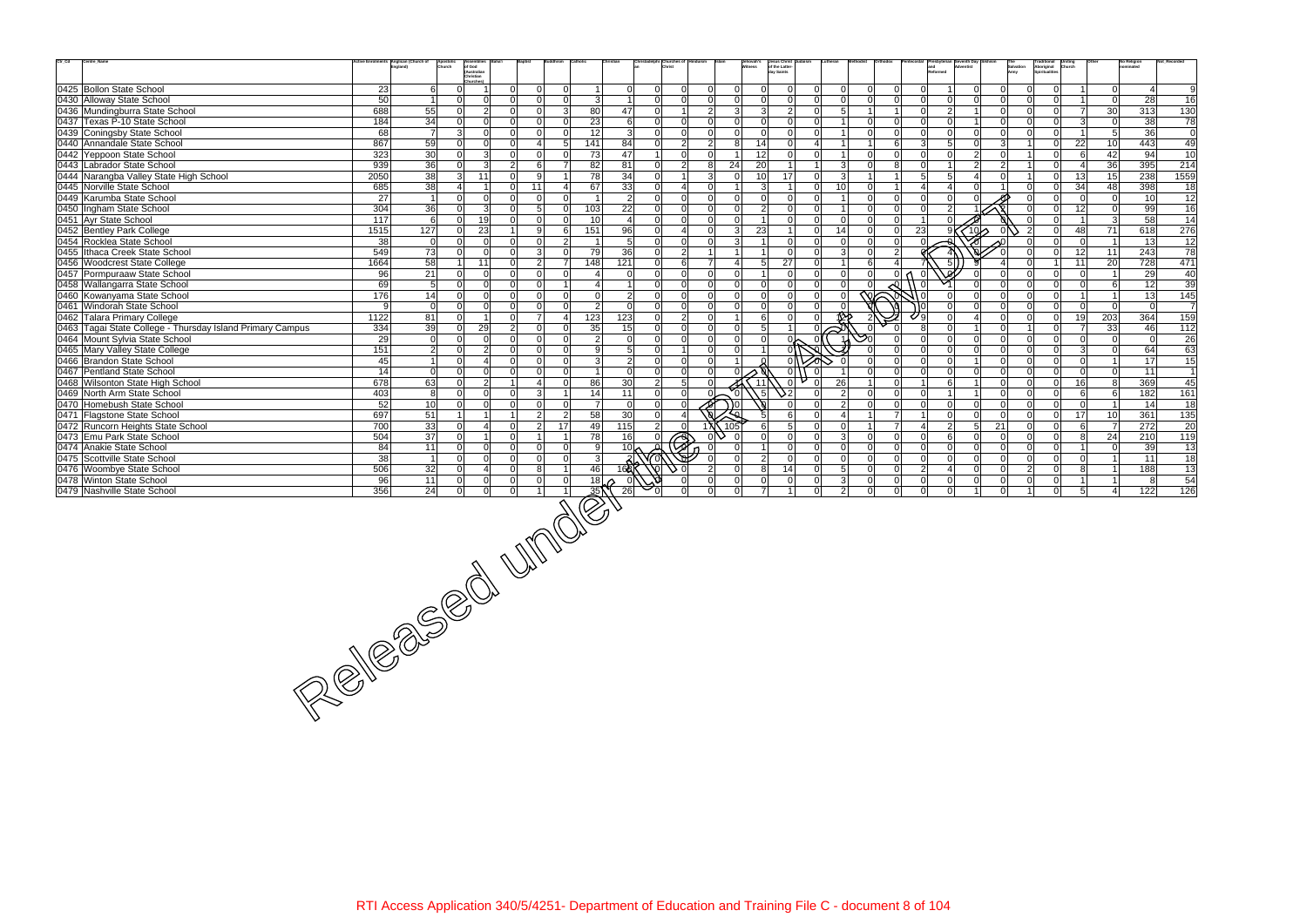| $\mathrm{Ctr}\_ \mathrm{Cd}$<br>Centre_Name                           |                 | nts Anglican (Church of<br>Apostoli<br>Church<br>ingland) | <b>Assemblies</b><br>of God<br>(Australian<br>Christian |                                |                 |                                                                                                                                                                                                                                      |                 |                                       |                | Jehovah's<br>itness | Jesus Christ<br>of the Latter-<br>day Saints |                            |               |                      |                |                |                                              | Army          | Traditional<br>Aboriginal<br>Spiritualities |                |                         | No Religion<br>nominated |                 |
|-----------------------------------------------------------------------|-----------------|-----------------------------------------------------------|---------------------------------------------------------|--------------------------------|-----------------|--------------------------------------------------------------------------------------------------------------------------------------------------------------------------------------------------------------------------------------|-----------------|---------------------------------------|----------------|---------------------|----------------------------------------------|----------------------------|---------------|----------------------|----------------|----------------|----------------------------------------------|---------------|---------------------------------------------|----------------|-------------------------|--------------------------|-----------------|
| 0481 Benowa State School                                              | 899             | 57                                                        | $\Omega$<br>$\Omega$                                    | 3                              | 17 <sup>1</sup> | 100                                                                                                                                                                                                                                  | 87              | $\overline{0}$<br>$1\vert$            | 14             | 16                  | 7                                            |                            | $\Omega$      | 10                   | ΩI             | 6              | 3 <sup>1</sup><br>$\Omega$                   |               |                                             | $\mathbf{Q}$   | 34                      | 426                      | 98              |
| 0482 Gympie East State School                                         | 125             | $\overline{\mathbf{4}}$                                   | $\Omega$<br>ΩI                                          | $\mathcal{P}$<br>ΩI            | $\Omega$        | 5                                                                                                                                                                                                                                    | 3               | $\Omega$<br>$\Omega$                  | $\Omega$       | $\Omega$            | $\Omega$<br>$\overline{1}$                   | $\Omega$<br>$\Omega$       | $\Omega$      | -Ol                  | $\Omega$       | $\Omega$       | $\Omega$<br>$\Omega$                         | U             | $\Omega$                                    | $\Omega$       | $\overline{2}$          | 41                       | 67              |
| 0483 Cameron Downs State School                                       | 9               | $\overline{2}$                                            | $\Omega$<br>$\Omega$                                    | ΩI<br>$\Omega$                 | $\Omega$        | $\vert$ 1                                                                                                                                                                                                                            | $\Omega$        | $\overline{0}$<br> 0                  | $\Omega$       | $\Omega$            | $\Omega$<br>- Ol                             | $\Omega$<br>$\Omega$       | ി             | $\Omega$             | $\Omega$       | $\Omega$       | $\Omega$<br>$\Omega$                         | ∩             | $\Omega$                                    | $\overline{2}$ | $\overline{0}$          |                          | 3               |
| 0485 Maryborough West State School                                    | 377             | 9                                                         | 0<br>$\Omega$                                           |                                | $\Omega$        | 24                                                                                                                                                                                                                                   | 6               | 2 <sup>1</sup><br>$\overline{0}$      | $\Omega$       | $\Omega$            | $\Omega$                                     |                            |               | $\Omega$             |                | $\Omega$       | $\Omega$<br>$\Omega$                         |               |                                             | 6              | $\mathbf{3}$            | 153                      | $\frac{1}{172}$ |
| 0487 Stafford State School                                            | 276             | $\overline{7}$                                            | $\Omega$<br>$\Omega$                                    | $\mathcal{P}$<br>$\Omega$      | $\Omega$        | 13                                                                                                                                                                                                                                   | 28              | 0 <br>$\overline{1}$                  | 2 <sup>1</sup> | 5 <sup>1</sup>      | 5<br>- Ol                                    | ΩI                         |               |                      | $\cap$         |                | $\Omega$<br>$\overline{2}$                   | ΩI            | $\Omega$                                    |                | 2 <sup>1</sup>          | 36                       | 170             |
| 0488 Prairie State School                                             | 10 <sup>1</sup> | $\overline{0}$                                            | $\Omega$<br>$\Omega$                                    | ΩI<br>$\Omega$                 | $\Omega$        | 0l                                                                                                                                                                                                                                   | $\Omega$        | $\overline{0}$<br> 0                  | $\Omega$       | $\Omega$            | $\Omega$<br>$\Omega$                         | ΩI<br>$\Omega$             |               | $\Omega$             |                | $\Omega$       | $\Omega$<br>$\Omega$                         | ∩I            | $\Omega$                                    | $\Omega$       | $\Omega$                | $\Omega$                 | 10              |
| 0489 Flagstone Creek State School                                     | 44              | $5\overline{)}$                                           | $\Omega$<br>$\Omega$                                    | $\Omega$<br>$\Omega$           | $\Omega$        | 13                                                                                                                                                                                                                                   | 8               | $\Omega$<br> 0                        | $\Omega$       | $\overline{0}$      | $\Omega$<br>$\Omega$                         | $\Omega$<br>3              |               |                      |                | $\Omega$       | 3<br>$\Omega$                                |               | $\Omega$                                    | $\Omega$       | $\overline{1}$          | q                        | $\overline{2}$  |
| 0491 Yandina State School                                             | 271             | 11                                                        | $\Omega$<br>0                                           | ΩI                             | $\overline{2}$  | 15                                                                                                                                                                                                                                   | 15              | $\Omega$<br> 0                        | $\Omega$       | $\overline{2}$      | $\mathcal{D}$<br>$\Omega$                    | ΩI<br>$\mathcal{R}$        |               | $\overline{2}$       |                | $\Omega$       | $\Omega$                                     |               | $\Omega$                                    |                | 5 <sub>5</sub>          | 104                      | 109             |
| 0494 Teelba State School                                              | 24              | $\overline{4}$                                            | $\Omega$<br><sup>n</sup>                                | $\cap$                         | $\Omega$        | $\vert$ 3 $\vert$                                                                                                                                                                                                                    | $\overline{1}$  | $\Omega$<br>$\Omega$                  | $\Omega$       | $\Omega$            | - Ol<br>$\Omega$                             | ΩI<br>$\Omega$             |               | $\Omega$             |                | $\Omega$       | $\Omega$<br>$\Omega$                         |               | $\Omega$                                    | <sup>0</sup>   | $\overline{0}$          | 3                        | 13              |
| 0495 Mount Whitestone State School                                    | 23              | $\boldsymbol{\Delta}$                                     | $\Omega$                                                | $\mathcal{P}$<br>$\cap$        | $\Omega$        | $\blacktriangleleft$                                                                                                                                                                                                                 | $\overline{4}$  | $\overline{2}$<br>$\Omega$            | $\Omega$       | $\Omega$            | $\Omega$                                     | ΩI<br>$\overline{2}$       |               |                      |                | $\Omega$       |                                              |               | $\Omega$                                    | $\Omega$       | $\Omega$                |                          | $\overline{0}$  |
| 0497 Bundaberg East State School                                      | 613             | 45                                                        | $\overline{7}$<br>$\Omega$                              | <sub>9</sub><br>ΩI             | $\Omega$        | 61                                                                                                                                                                                                                                   | 26              | $\Omega$<br>1 <sup>1</sup>            | $\Omega$       | $\overline{7}$      | 2 <sup>1</sup><br>αl                         | 15<br>ΩI                   |               | $\Omega$             | 6              |                |                                              |               | $\Omega$                                    | 20             | 12                      | 370                      | 20              |
| 0498 Townsville West State School                                     | 127             | $\overline{4}$                                            | $\overline{2}$<br>$\Omega$                              | $\Omega$<br>$\Omega$           | $\Omega$        | 81                                                                                                                                                                                                                                   | 12              | $\overline{2}$<br>$\overline{0}$      | $\Omega$       | $\Omega$            | 0l<br>$\Omega$                               | $\Omega$                   | $\Omega$      | $\Omega$             | $\Omega$       | $\Omega$       |                                              |               | $\Omega$                                    | $\overline{4}$ | $\overline{1}$          | 39                       | 51              |
| 0499 Toowoomba East State School                                      | 820             | 99                                                        | $\Omega$                                                | 5 <sup>1</sup><br><sup>0</sup> | 81              | 102                                                                                                                                                                                                                                  | 39              | $\Omega$<br>$\overline{4}$            | 6              | 5 <sup>1</sup>      | $\overline{2}$<br>$\mathcal{B}$              | 18<br>$\Omega$             | $\mathcal{P}$ | $\Omega$             | 2 <sup>1</sup> | q              |                                              |               | $\Omega$                                    | 23             | 32                      | 271                      | 187             |
| 0501 Mackay West State School                                         | 688             | 80                                                        | $\overline{2}$<br>0                                     |                                | $\overline{2}$  | 157                                                                                                                                                                                                                                  | 21              | $\Omega$<br>11                        | 41             |                     | $\Omega$                                     | ΩI                         |               |                      |                |                | د∕ا⊗                                         |               |                                             | 70             | 10                      | 269                      | 56              |
| 0505 Lockhart State School                                            | 104             | 14                                                        | $\Omega$<br>$\Omega$                                    | $\Omega$                       | $\Omega$        | $\overline{1}$                                                                                                                                                                                                                       | 6               | 0 <br>$\overline{0}$                  | $\Omega$       | $\Omega$            | $\Omega$<br>$\Omega$                         | $\Omega$                   | $\Omega$      | $\Omega$             |                |                |                                              |               | $\Omega$                                    | n l            | $\overline{1}$          | 16                       | 65              |
| 0506 Dutton Park State School                                         | $\frac{1}{334}$ | 11                                                        | $\Omega$<br>$\Omega$                                    |                                | $5 \square$     | 47                                                                                                                                                                                                                                   | 20              | $\Omega$<br>$\Omega$                  | 6              | $\overline{7}$      | $\Omega$                                     | ΩI                         |               | 12                   |                |                |                                              |               |                                             | $\Omega$       | 11                      | 160                      | 44              |
| 0507 Mungallala State School                                          | $\overline{7}$  | $\overline{2}$                                            | $\Omega$                                                |                                | $\Omega$        | $\Omega$                                                                                                                                                                                                                             | $\Omega$        | $\Omega$<br>$\Omega$                  | $\Omega$       | $\Omega$            | $\Omega$                                     | ΩI                         |               |                      |                |                |                                              |               |                                             |                | $\Omega$                |                          | 4               |
| 0509 Belgian Gardens State School                                     | 589             | 68                                                        | $\Omega$<br>1 <sup>1</sup>                              | $\overline{2}$<br>$\Omega$     | $\mathbf 4$     | 90                                                                                                                                                                                                                                   | 42              | 0 <br>$\overline{0}$                  | 2              | $\overline{1}$      | $\overline{3}$<br>3 <sup>1</sup>             | $\Omega$<br>$\Omega$       | $\Omega$      | 5                    |                |                | $\Omega$                                     |               | $\Omega$                                    | $\vert$ 4      | 8                       | 307                      | 41              |
| 0511 Moonie State School                                              | 34              | 10                                                        | $\Omega$<br>$\Omega$                                    | $\cap$<br>$\Omega$             | $\Omega$        | 11                                                                                                                                                                                                                                   | $\mathbf{3}$    | $\Omega$<br>$\Omega$                  | $\Omega$       | $\Omega$            | $\Omega$                                     | $\Omega$                   |               |                      |                |                |                                              |               |                                             | $\overline{2}$ | $\blacktriangleleft$    | $\mathcal{P}$            | $\overline{5}$  |
| 0512 Ashwell State School                                             | 52              | $\overline{3}$                                            | $\Omega$                                                | $\cap$                         | $\Omega$        | 3                                                                                                                                                                                                                                    | $\mathbf 0$     | $\overline{0}$<br>11                  | $\Omega$       | $\Omega$            | $\Omega$<br>- Ol                             | ΩI                         | 的             |                      |                |                |                                              |               | $\Omega$                                    | $\overline{2}$ | $\Omega$                | 24                       | 18              |
| 0514 Junction Park State School                                       | 475             | 35                                                        | $\Omega$                                                | $\mathcal{P}$                  | $\overline{7}$  | 49                                                                                                                                                                                                                                   | $\overline{27}$ | 0 <br>$\overline{0}$                  | 12             | 29                  | $\overline{1}$                               | ΩI                         |               |                      |                |                | $\overline{3}$<br>$\Omega$                   |               | $\Omega$                                    | 5 <sup>1</sup> | $\overline{4}$          | 269                      | $\overline{12}$ |
| 0515 Park Ridge State School                                          | 578             | 28                                                        | 6<br>$\Omega$                                           | 6<br>$\Omega$                  | 13              | 41                                                                                                                                                                                                                                   | 30              | $\Omega$<br>$\Omega$                  | $\Omega$       | $\mathbf{3}$        | 5 <sup>1</sup><br>$\mathcal{P}$              |                            |               |                      |                | 6              | $\overline{2}$                               |               | $\Omega$                                    | 11             | 18                      | 301                      | 100             |
| 0517 Alpha State School                                               | 42              | $\overline{2}$                                            | $\Omega$<br>$\Omega$                                    | ΩI<br>$\Omega$                 | $\Omega$        | 12                                                                                                                                                                                                                                   | $\Omega$        | $\overline{0}$<br> 0                  | $\Omega$       | 0                   | 0l<br>$\Omega$                               | ΩI<br>$\Rightarrow$        |               |                      |                | $\Omega$       | $\Omega$<br>$\Omega$                         | ΩI            | $\Omega$                                    | -31            | $\Omega$                |                          | 19              |
| 0518 Marian State School                                              | 549             | 46                                                        | $\Omega$                                                |                                | $\Omega$        | 130                                                                                                                                                                                                                                  | 17              | $\Omega$<br>$\overline{0}$            | $\Omega$       | $\overline{0}$      |                                              | 13 <sub>0</sub>            |               | $\Omega$             |                | $\Omega$       | 8<br>$\Omega$                                |               | $\Omega$                                    | 23             | 9                       | 279                      | 22              |
| 0519   Irvinebank State School                                        | 6               | $\Omega$                                                  | $\Omega$<br>$\Omega$                                    | $\Omega$<br>$\Omega$           | $\Omega$        | $\Omega$                                                                                                                                                                                                                             | $\Omega$        | 0 <br>$\Omega$                        | $\Omega$       | $\Omega$            | $\Omega$                                     |                            |               |                      |                | $\Omega$       | $\Omega$<br>$\Omega$                         | ΩI            | $\Omega$                                    | $\Omega$       | $\Omega$                |                          | 5               |
| 0520 Darlington State School                                          | 30              | $\overline{2}$                                            | $\Omega$<br>ΩI                                          | $\Omega$                       | $\Omega$        | $\overline{2}$                                                                                                                                                                                                                       | $\overline{2}$  | 0 <br>$\Omega$                        | $\Omega$       | $\Omega$            |                                              |                            |               |                      |                | $\Omega$       | $\mathcal{E}$<br>$\Omega$                    |               | $\Omega$                                    | -31            | $\Omega$                | 10                       | 8               |
| 0521 Banana State School                                              | 36              | $5\overline{)}$                                           | $\Omega$<br>4                                           |                                | $\Omega$        | 9                                                                                                                                                                                                                                    |                 | $\Omega$<br>$\Omega$                  | $\Omega$       |                     | $\Omega$                                     |                            |               |                      |                | $\Omega$       | $\Omega$<br>$\Omega$                         |               |                                             | $\overline{2}$ | $\overline{0}$          | 11                       |                 |
| 0522 Torbanlea State School                                           | 335             | 29                                                        | $\Omega$<br>$\overline{1}$                              | ΩI<br>$\mathfrak{D}$           | $\Omega$        | 31                                                                                                                                                                                                                                   | 18              | $\Omega$<br> 0                        | $\Omega$       |                     | $\Omega$                                     | $\Omega$                   |               | $\Omega$             |                | $\mathbf{3}$   | $\Omega$                                     |               | $\Omega$                                    | $\overline{7}$ | 4                       | 176                      | 61              |
| 0523 Forsayth State School                                            | 6               | $\overline{1}$                                            | $\Omega$<br>$\Omega$                                    | $\Omega$<br>$\Omega$<br>ΩI     | $\Omega$        | 0l                                                                                                                                                                                                                                   | $\mathbf{0}$    | $\Omega$<br>$\overline{0}$            | $\frac{9}{6}$  | $\Omega$            | ا0ًد.<br>. ol                                | $\Omega$<br>$\Omega$<br>ΩI |               | $\Omega$<br>$\Omega$ | വ              | $\Omega$       | $\Omega$<br>$\Omega$<br>$\Omega$<br>$\Omega$ |               | $\Omega$<br>$\Omega$                        | <sup>0</sup>   | $\overline{0}$          | $\Omega$                 | 5               |
| 0524 Wyreema State School                                             | 132             | 13<br>$\overline{4}$                                      | $\Omega$<br>$\Omega$<br><sup>n</sup>                    |                                | $\Omega$        | 16<br>$\mathbf{1}$                                                                                                                                                                                                                   | 16              | $\overline{0}$<br>$\overline{0}$      |                | 0 (                 |                                              |                            |               | $\Omega$             |                | $\Omega$       | $\Omega$                                     |               |                                             | $\overline{2}$ | $\Omega$<br>$\Omega$    | 67<br>$\mathcal{B}$      | 13              |
| 0525 Morven State School                                              | 23<br>218       | 18                                                        | $\Omega$<br>$\Omega$<br>$\Omega$                        | $\Omega$<br>ΩI                 |                 | 14                                                                                                                                                                                                                                   | $\Omega$<br>12  | $\Omega$<br>$\Omega$<br>$\Omega$<br>ി |                |                     | 0l                                           | $\Omega$                   | $\Omega$      | $\Omega$             | $\Omega$       | $\overline{1}$ | $\Omega$<br>$\Omega$                         | ∩             | $\Omega$                                    | -31            | 9                       | 96                       | 15<br>61        |
| 0526 Mount Morgan Central State School<br>0527 Innisfail State School | 179             | 19                                                        | 13<br>$\Omega$                                          | ΩI<br>$\mathcal{D}$            | $\Omega$        | 23                                                                                                                                                                                                                                   | 8               | $\Omega$                              |                |                     | $\Omega$                                     | ΩI<br>$\Omega$             |               | $\Omega$             | U              | $\Omega$       | $\mathcal{P}$<br>$\Omega$                    | U             | $\Omega$                                    | $\mathcal{P}$  | 14                      | 81                       | 12              |
| 0529 Hampden State School                                             | 82              | $\mathbf{3}$                                              | 0<br>$\Omega$                                           |                                | O               | 16                                                                                                                                                                                                                                   |                 | $\bigoplus$                           |                |                     |                                              | ΩI<br>$\mathcal{P}$        |               | $\Omega$             |                | $\Omega$       | $\Omega$                                     |               |                                             | 5              | $\Omega$                | 29                       | 24              |
| 0530 Burketown State School                                           | 23              | $\overline{0}$                                            | $\overline{0}$<br>$\Omega$                              | $\Omega$<br>$\Omega$           | $\Omega$        | -Ol                                                                                                                                                                                                                                  |                 |                                       |                | $\Omega$            | 0l<br>$\Omega$                               | $\Omega$<br>$\Omega$       | $\Omega$      | $\Omega$             | $\Omega$       | $\overline{0}$ | $\Omega$<br>$\Omega$                         | ΩI            | $\Omega$                                    | n l            | $\overline{0}$          | $\overline{a}$           | 19              |
| 0531 Barcaldine Prep-12 State School                                  | 275             | 33                                                        | $\Omega$<br>$\Omega$                                    | ΩI                             |                 | 41                                                                                                                                                                                                                                   | $18^\circ$      |                                       |                |                     | $\Omega$                                     | ΩI<br>3                    |               | $\Omega$             |                | $\Omega$       | $\Omega$<br>$\Omega$                         |               | $\Omega$                                    | <b>R</b>       | $\overline{2}$          | 97                       | 62              |
| 0536 Walkervale State School                                          | 442             | 28                                                        | $\Omega$                                                |                                | $\overline{2}$  | 33                                                                                                                                                                                                                                   | 25              |                                       | $\cap$         | $\overline{2}$      | $5 \square$<br>6                             | $\mathcal{P}$<br>ΩI        |               | $\Omega$             |                |                |                                              | $\mathcal{P}$ | $\Omega$                                    | 10             | $\overline{\mathbf{4}}$ | 291                      | 23              |
| 0537 Jandowae Prep-10 State School                                    | 148             | 12                                                        | $\Omega$<br>1 <sup>1</sup>                              | ΩI                             | $\cap$          | $26^{\circ}$                                                                                                                                                                                                                         | -6              | $\Omega$                              | $\Omega$       | $\Omega$            | - Ol<br>- Ol                                 | $\Omega$<br>$\mathcal{P}$  | $\Omega$      | $\Omega$             | $\Omega$       | -5             | $\Omega$<br>$\Omega$                         | ΩI            | n l                                         | 13             | $\overline{1}$          | 42                       | 40              |
| 0538 Hambledon State School                                           | 737             | 53                                                        | $\Omega$<br>0                                           | 5<br><sup>n</sup>              |                 |                                                                                                                                                                                                                                      | $\sqrt{44}$     | $\Omega$                              | $\Omega$       | $\overline{1}$      | 22                                           | $\Omega$<br>3              |               | 3                    | 8              | 8              | 6<br>$\Omega$                                |               | $\Omega$                                    | 22             | 27                      | 384                      | 24              |
| 0540 Bribie Island State School                                       | 661             | 33                                                        | $\overline{2}$                                          |                                |                 | to the control of the control of the control of the control of the control of the control of the control of th<br>The control of the control of the control of the control of the control of the control of the control of the c<br> | 100             | $\Omega$<br>$\overline{0}$            | $\Omega$       | $\overline{0}$      | $\Omega$                                     | ΩI                         |               | 6                    |                | $\overline{2}$ | 3                                            |               |                                             | $\mathbf{Q}$   | 12                      | 273                      | 159             |
| 0541 Hillview State School                                            |                 |                                                           |                                                         |                                |                 |                                                                                                                                                                                                                                      | -0              | 0 <br>$\overline{0}$                  | $\overline{0}$ | $\mathbf 0$         | $\Omega$<br>-Ol                              | $\Omega$<br>$\Omega$       | $\Omega$      |                      | $\Omega$       | $\mathbf 0$    | $\Omega$<br>$\Omega$                         | U             | $\Omega$                                    |                | $\mathbf 0$             | 22                       | 4               |
| 0544 Glen Aplin State School                                          |                 |                                                           |                                                         |                                |                 |                                                                                                                                                                                                                                      | 10              | $\Omega$<br>$\Omega$                  | $\Omega$       | $\Omega$            | $\Omega$<br>$\Omega$                         | ΩI                         |               |                      |                | $\Omega$       | $\mathcal{P}$                                |               |                                             |                | $\Omega$                | 40                       | $\overline{7}$  |
|                                                                       |                 |                                                           |                                                         |                                |                 |                                                                                                                                                                                                                                      |                 |                                       |                |                     |                                              |                            |               |                      |                |                |                                              |               |                                             |                |                         |                          |                 |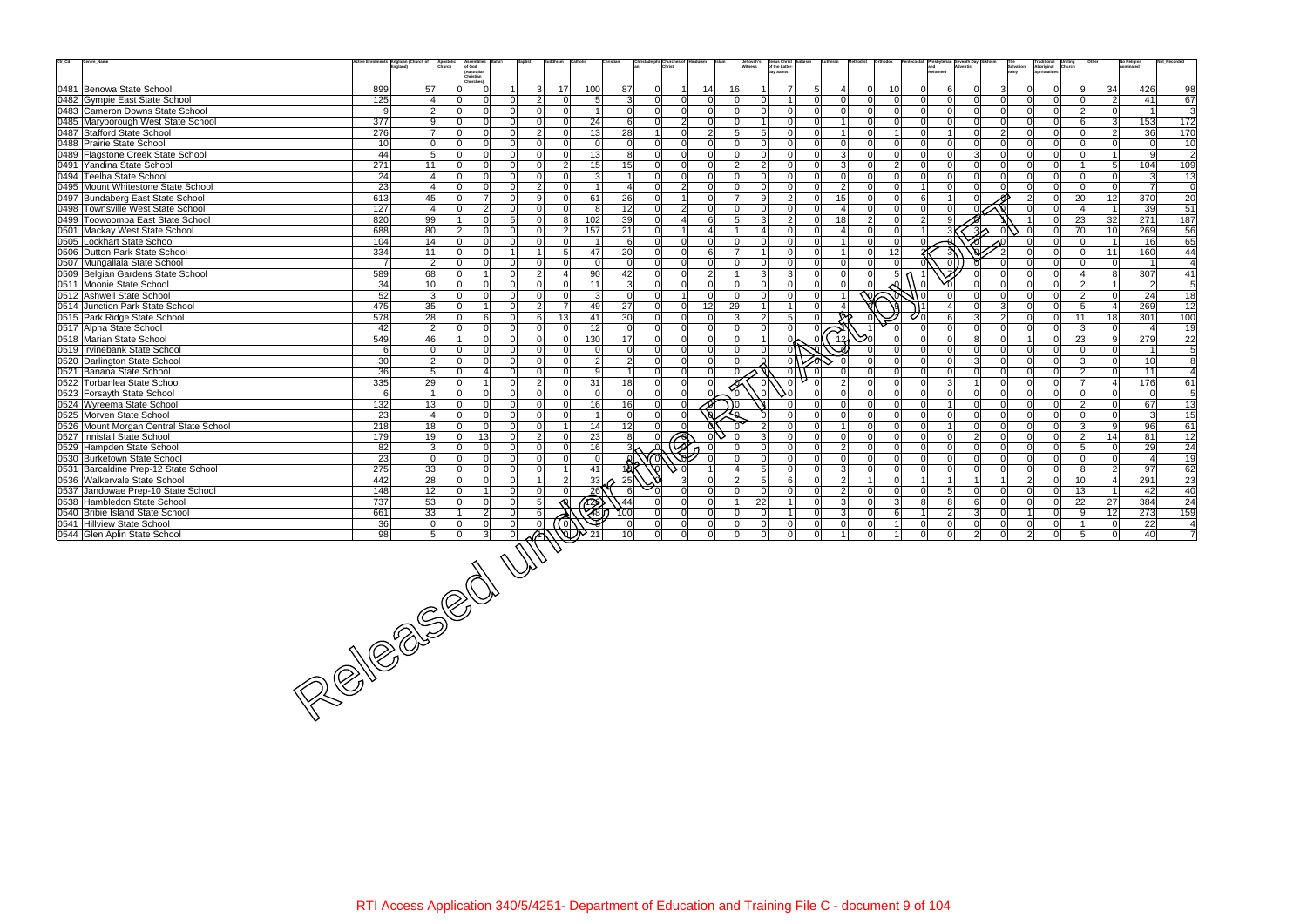| $\mathrm{Ctr}\_ \mathrm{Cd}$<br>Centre_Name                           |                 | Anglican (Church of<br>Apostoli<br>Church | Assemblies                                         |                                             |                            |                                                                |                |                |                |                          | Jehovah's<br>Witness         | Jesus Christ<br>of the Latter-<br>day Saints                          |                            |                         |                      |                      |                                                    |                            | The<br>Salvation<br>Army | <b>Traditional</b><br>Aboriginal<br>Spiritualities<br><b>Uniting</b><br>Church |                          | No Religion<br>nominated         |                 | Not_Recorded         |
|-----------------------------------------------------------------------|-----------------|-------------------------------------------|----------------------------------------------------|---------------------------------------------|----------------------------|----------------------------------------------------------------|----------------|----------------|----------------|--------------------------|------------------------------|-----------------------------------------------------------------------|----------------------------|-------------------------|----------------------|----------------------|----------------------------------------------------|----------------------------|--------------------------|--------------------------------------------------------------------------------|--------------------------|----------------------------------|-----------------|----------------------|
|                                                                       |                 |                                           | of God<br>(Australian<br>Christian<br>Churches)    |                                             |                            |                                                                |                |                |                |                          |                              |                                                                       |                            |                         |                      |                      |                                                    |                            |                          |                                                                                |                          |                                  |                 |                      |
| 0545 Eimeo Road State School                                          | 1005            | 107                                       | 3 <sup>l</sup><br>4                                | 5 <sup>1</sup><br>$\Omega$                  |                            | 106                                                            | 65             | $\overline{0}$ | $\overline{0}$ |                          |                              | 5 <sup>1</sup><br>$\Omega$<br>$\frac{4}{ }$                           | $\overline{7}$             | $\Omega$                | 4                    | $\overline{2}$       | $\overline{0}$<br>$\Omega$                         | -ol                        |                          | $\Omega$                                                                       | 34                       | 9                                | 474             | 172                  |
| 0546 Sarina State School                                              | 456             | 39                                        | $\overline{2}$<br>$\overline{0}$                   | $\Omega$<br>$\Omega$                        | $\Omega$                   | 24                                                             | 21             | 3 <sup>1</sup> | $\overline{0}$ | $\overline{0}$           | $\mathbf 0$                  | $2 \vert$<br> 0 <br>$\overline{0}$                                    | $\overline{2}$             | $\Omega$                | $\overline{0}$       |                      | $\Omega$                                           | $\overline{0}$             | $\Omega$                 | $\Omega$                                                                       | 6                        | 8 <sup>8</sup>                   | 245             | 102                  |
| 0547 Wulguru State School                                             | 336             | $\overline{7}$                            | $\overline{0}$<br>$\overline{0}$                   | $\overline{2}$                              | 3                          | 19                                                             | 5              | $\overline{2}$ | $\overline{0}$ | $\Omega$                 | $\Omega$                     | 0 <br>$\overline{0}$<br> 0                                            | <sup>0</sup>               | $\Omega$                | 0                    | $\Omega$             | $\overline{2}$<br>$\Omega$                         | $\overline{0}$             | ΩI                       | $\Omega$                                                                       | 10 <sup>1</sup>          | $\overline{7}$                   | 99              | 179                  |
| 0551 Milton State School                                              | 720             | $\overline{70}$                           | $\Omega$<br>$\mathbf{1}$                           | $\Omega$<br>$\Omega$                        |                            | 110                                                            | 51             | 0              | $\overline{0}$ | 2 <sup>1</sup>           | 9<br>-ol                     | 0 <br>$\overline{0}$                                                  | $\overline{2}$             |                         | $\overline{3}$       |                      | $\overline{4}$                                     | $\Omega$                   | $\Omega$                 | $\Omega$                                                                       | 12                       | 9                                | 254             | 190                  |
| 0552 Gogango State School                                             | 10              | $\overline{0}$                            | $\overline{0}$<br>$\Omega$                         | $\Omega$<br>$\overline{0}$                  | $\Omega$                   | $\mathbf 0$                                                    | $\mathbf 0$    | $\Omega$       | $\overline{0}$ | $\Omega$                 | $\overline{0}$               | $\Omega$<br> 0 <br>$\overline{0}$                                     | $\Omega$                   | $\Omega$                | $\Omega$             | $\Omega$             | $\overline{0}$<br>$\Omega$                         | $\overline{0}$             | $\Omega$                 | $\Omega$                                                                       | $\Omega$                 | $\overline{0}$                   | -5              | 5                    |
| 0556 Oonoonba State School                                            | 526             | 60                                        | $\Omega$<br>$\overline{0}$                         | 2 <sup>1</sup><br>$\Omega$                  |                            | 86                                                             | 46             | $\overline{0}$ | $\overline{0}$ | $\Omega$                 | $\Omega$                     | $\Omega$<br> 0 <br>$\overline{0}$                                     | $\overline{2}$             | $\Omega$                | $6 \mid$             |                      | $\overline{1}$<br>$\Omega$                         | $\overline{0}$             | $\Omega$                 | <sup>ol</sup>                                                                  | 14                       | $\vert$ 3                        | 265             | 39                   |
| 0560 Gympie West State School                                         | 526             | 35                                        | $\Omega$<br>$\overline{1}$                         | 3 <br>$\Omega$                              | $\Omega$                   | 35                                                             | 32             | 0              | $\overline{0}$ | $\Omega$                 | $\overline{0}$               | 6 <sup>1</sup><br> 8 <br>$\overline{4}$                               |                            | $\Omega$                | $\Omega$             |                      | $\Omega$<br>$\Omega$                               | 0l                         | 3 <sup>l</sup>           | <sup>ol</sup>                                                                  | 13                       | $\overline{2}$                   | 289             | 93                   |
| 0566 Canungra State School                                            | 340             | 29                                        | $\overline{0}$<br>$\Omega$                         | 3 <sup>1</sup>                              | $\Omega$                   | 64                                                             | 36             | 0              | $2 \vert$      | $\Omega$                 | $\mathbf{1}$                 | $\overline{0}$<br>$\overline{0}$                                      | $\overline{2}$             |                         | 0                    | Ωl                   | $\Omega$                                           | $\Omega$                   | <sup>n</sup>             | $\Omega$                                                                       | $6 \mid$                 | 14                               | 161             | 19                   |
| 0568 Childers State School                                            | 313             | 19                                        | $\Omega$<br>$\overline{0}$                         | $\Omega$<br>$\Omega$                        |                            | 18                                                             | 16             | $\overline{0}$ | $\overline{0}$ | $\Omega$                 | $\overline{2}$               | $\overline{2}$<br> 0 <br>$\overline{0}$                               | $\overline{7}$             | $\mathcal{P}$           | 0                    | $\Omega$             | 2 <sup>1</sup><br>$\overline{0}$                   | $\Omega$                   | $\Omega$                 | $\Omega$                                                                       | $\overline{7}$           | 6                                | 100             | 131                  |
| 0569 Beerwah State School                                             | 361             | 37                                        | $\Omega$<br>$\overline{0}$                         | $\Omega$                                    | $\Omega$                   | 29                                                             | 27             | 0              | $\overline{0}$ | $\Omega$                 | $\Omega$                     | $2 \vert$<br>$2 \vert$<br>$\overline{0}$                              | $\mathcal{P}$              |                         | 0                    | $\mathcal{E}$        | $\Omega$                                           | $\Omega$                   | ΩI                       | $\Omega$                                                                       | 5 <sup>1</sup>           | $\overline{7}$                   | 201             | 41                   |
| 0571 Brassall State School                                            | 805             | 25                                        | $\overline{2}$<br>$\Omega$                         | $\Omega$<br>6                               | $\Omega$                   | 36                                                             | 42             | 0              | $2 \vert$      | $\Omega$                 | $\overline{1}$               | 5 <sup>1</sup><br>5 <sup>1</sup><br>$\overline{0}$                    | $\overline{7}$             | $\mathcal{P}$           | $\Omega$             |                      | 3                                                  |                            | $\overline{3}$           | $\Omega$                                                                       | 10 <sup>1</sup>          | 11                               | 377             | 264                  |
| 0572 Avondale State School                                            | 10 <sup>1</sup> | $\overline{1}$                            | $\overline{0}$<br>$\overline{0}$                   | $\Omega$<br>$\Omega$                        | $\Omega$                   | $\overline{1}$                                                 | $\mathbf 0$    | 0              | $\overline{0}$ | $\Omega$                 | $\mathbf 0$                  | 0 <br> 0 <br>$\overline{0}$                                           | $\Omega$                   | $\Omega$                | 0                    | $\Omega$             | $\Omega$                                           |                            | $\Omega$                 | $\Omega$                                                                       | <sup>0</sup>             | $\overline{1}$                   | 3               | $\overline{4}$       |
| 0574 Glenmore State School                                            | 415             | 16                                        | $\overline{2}$<br>$\overline{0}$                   | $\Omega$                                    | $\overline{3}$             | 29                                                             | 9              | 0              | $\mathbf 1$    | 11                       | $\Omega$<br>-ol              | 0 <br>$\overline{0}$                                                  | $\Omega$                   | $\Omega$                | - Ol                 | $\Omega$             |                                                    |                            |                          | $\Omega$                                                                       |                          | 16                               | 96              | 237                  |
| 0575   Ipswich East State School                                      | 378             | 19                                        | $\Omega$<br>$\Omega$                               | $\Omega$                                    | $\Omega$                   | 26                                                             | 16             | 0              | $\overline{4}$ |                          | $\overline{1}$               | $\overline{0}$<br>$\Delta$<br>$\vert$                                 | $\Omega$                   |                         | $\Omega$             | ΩI                   | ೲ                                                  |                            |                          | $\Omega$                                                                       | $\boldsymbol{\varDelta}$ | $\overline{7}$                   | 192             | 97                   |
| 0576 Richmond State School                                            | 73              | $\overline{4}$                            | $\Omega$<br>$\overline{0}$                         | $\Omega$<br>$\Omega$                        | $\Omega$                   | 12                                                             | <sub>2</sub>   | 0              | 0              | $\Omega$                 | $\overline{0}$               | 0 <br> 0 <br>$\overline{0}$                                           | $\Omega$                   | $\Omega$                | 0                    |                      |                                                    |                            |                          | $\Omega$                                                                       | $\overline{3}$           | $\overline{1}$                   | 11              | 40                   |
| 0577 Tin Can Bay State School                                         | 318             | 17                                        | $\Omega$<br>$\mathbf{1}$                           | $\Omega$                                    | $\Omega$                   | 27                                                             | 11             | $\Omega$       | $\Omega$       | ΩI                       | $\overline{2}$               | $\overline{2}$<br> 0 <br>$\overline{0}$                               | $\Omega$                   |                         | $\Omega$             |                      |                                                    |                            |                          | $\Omega$                                                                       | $\vert$ 3                | 5 <sup>5</sup>                   | $\frac{137}{2}$ | 108                  |
| 0579 Theebine State School                                            | 12              | $\overline{0}$                            | $\Omega$<br>$\overline{0}$                         | $\Omega$<br>$\Omega$                        | $\Omega$                   | $\mathbf{1}$                                                   | $\Omega$       | 0              | 0              | $\Omega$                 | -ol<br>$\overline{0}$        | 0 <br>$\overline{0}$                                                  | $\Omega$                   | $\Omega$                | $\Omega$             |                      | $\mathbf 0$                                        | $\Omega$                   |                          | n l                                                                            | n l                      | $\overline{0}$                   | -3              | 8                    |
| 0581 Eidsvold State School                                            | 90              | 5                                         | $\overline{0}$<br>$\overline{0}$                   | $\Omega$<br>$\Omega$                        | $\Omega$                   | 3 <sup>1</sup>                                                 |                | 0              | $\overline{0}$ | 0                        | $\overline{0}$               | 0 <br> 0 <br>$\overline{0}$                                           | $\Omega$                   | $\Omega$                | $0\vert$ d           | 0                    | œ,                                                 | $\Omega$                   | 0                        | $\Omega$                                                                       |                          | $\overline{2}$                   | 21              | 57                   |
| 0582 Roadvale State School                                            | 31              | $\overline{4}$                            | $\overline{2}$<br>$\overline{0}$                   | $\Omega$                                    | $\Omega$                   | 3 <sup>1</sup>                                                 | $\overline{4}$ | 0              | $\overline{0}$ | 0                        | $\overline{0}$<br>11         | 0 <br>$\overline{0}$                                                  |                            |                         |                      | $\Omega$             | $\Omega$                                           | $\Omega$                   | $\Omega$                 | $\Omega$                                                                       | $\Omega$                 | $\mathbf 0$                      | $\overline{7}$  | $\overline{7}$       |
| 0583 Laura State School                                               | 12              | $\overline{2}$                            | $\Omega$<br>$\overline{0}$                         | $\Omega$<br>$\Omega$                        | $\Omega$                   | $\overline{0}$                                                 | $\mathbf 0$    | $\overline{0}$ | $\overline{0}$ | $\Omega$                 | $\mathbf 0$                  | 0 <br> 0 <br>$\overline{0}$                                           | $\Omega$                   | $\overline{\mathbb{Q}}$ |                      |                      | $\Omega$<br>$\Omega$                               | $\Omega$                   | $\Omega$                 | $\Omega$                                                                       | $\Omega$                 | $\vert$ 1                        | $\overline{2}$  | $\overline{7}$       |
| 0584 Watson Road State School                                         | 126             | $\overline{0}$                            | $\overline{0}$<br>$\Omega$                         | $\Omega$<br>$\Omega$                        | $\Omega$                   | 9                                                              | $\overline{2}$ | 0              | $\overline{0}$ | 21<br>$\Omega$           |                              | 0 <br>$\overline{0}$<br>1 <sup>1</sup>                                |                            |                         |                      |                      |                                                    |                            | $\Omega$                 | $\Omega$                                                                       | 0                        | 10                               | 25              | 56                   |
| 0585 Indooroopilly State School                                       | 1005            | 42                                        | $\overline{0}$<br>$\Omega$                         | 2                                           | 23                         | 97                                                             | 95             | 2 <sup>1</sup> | 1 <sup>1</sup> | 39<br>82                 |                              | 0 <br>91<br>$\overline{4}$                                            |                            |                         |                      |                      |                                                    | $\vert$ 4                  | ΩI                       | <sup>ol</sup>                                                                  | 15                       | 13                               | 370             | 193                  |
| 0589 Cannonvale State School                                          | 739             | 53                                        | $\overline{2}$<br>$\overline{0}$                   | $\Omega$                                    | $\boldsymbol{4}$           | 66                                                             | 33             | $\overline{0}$ | 0              | $\Omega$                 | $\overline{0}$               | 0 <br>8<br>0 <sup>1</sup>                                             | $\approx$                  |                         |                      | $\Omega$             | $\overline{2}$<br>$\overline{0}$                   | 0                          | $\Omega$                 | $\Omega$                                                                       | 41                       | $5\overline{5}$                  | 422             | 139                  |
| 0590 Serviceton South State School                                    | 345             | 5                                         | 5 <sup>1</sup><br>$\Omega$                         | $\Omega$<br>$\overline{0}$                  | 11                         | 23                                                             | 52             | 0              | $\overline{0}$ | 50<br>2 <sup>1</sup>     |                              | $\overline{2}$<br>$\Omega$                                            | $\mathbf{Q}$               |                         | 0                    |                      | $\mathbf 0$<br>$\mathbf{3}$                        | $\Omega$                   | $\Omega$                 | $\Omega$                                                                       | n l                      | $\overline{7}$                   | $\frac{11}{2}$  | $\overline{72}$      |
| 0591 Abercorn State School                                            | 15              | 3 <sup>1</sup>                            | $\Omega$<br>$\Omega$                               | $\overline{0}$<br>$\Omega$                  | $\Omega$                   | $\mathbf{1}$                                                   | $\overline{2}$ | 0              | $\overline{0}$ | $\Omega$                 | $\overline{0}$<br>-ol        | 0V                                                                    |                            |                         | $\Omega$             |                      | 3<br>$\Omega$                                      | $\overline{0}$             | $\Omega$                 | $\Omega$                                                                       | $\Omega$                 | $\overline{0}$                   |                 | $\overline{5}$       |
| 0592 Palmwoods State School                                           | 497             | $\overline{21}$                           | $\Omega$<br>$\overline{0}$                         | $\Omega$                                    | $\boldsymbol{\varDelta}$   | 36                                                             | 74             | 0              | $\overline{0}$ | $\Omega$                 | $\Omega$                     | 0ľ                                                                    |                            |                         | $\Omega$             | $\Omega$             | $\overline{1}$<br>$\Omega$                         | $\overline{0}$             | 1 <sup>1</sup>           | <sup>ol</sup>                                                                  | $6 \mid$                 | $\overline{4}$                   | 169             | 176                  |
| 0593 Eatons Hill State School                                         | 1101            | 93                                        | $\mathbf{3}$<br>$\overline{1}$                     | 12                                          | 2                          | 124                                                            | 113            | 2 <sup>1</sup> | $\overline{0}$ | 3 <sup>l</sup>           |                              | 0 <br>$\overline{0}$                                                  |                            |                         | $\overline{3}$       |                      | $5\overline{)}$<br>$\Omega$                        | 3                          | 3 <sup>l</sup>           | n l                                                                            | 27                       | 33                               | 457             | 199                  |
| 0595 Boulia State School                                              | 24              | - 1                                       | $\Omega$<br>$\Omega$                               | $\Omega$<br>$\Omega$                        | 0                          | 4                                                              | $\Omega$       | $\Omega$       | $\overline{0}$ |                          |                              | $\Omega$<br>$\Omega$                                                  |                            |                         | $\Omega$             |                      | $\Omega$                                           | $\Omega$                   | n١                       | $\Omega$                                                                       | $\Omega$                 | $\overline{0}$                   | $\overline{2}$  | 17                   |
| 0598 Airville State School                                            | 22              | $\overline{1}$                            | $\overline{0}$<br>$\overline{0}$                   | $\Omega$<br>$\Omega$                        | $\Omega$                   | $\overline{7}$                                                 | $\overline{2}$ | 0              | $\overline{0}$ | $\overline{\mathscr{L}}$ | $\sqrt{0}$<br>$\overline{0}$ | ر (<br>$\overline{0}$                                                 | <sup>ol</sup>              | $\Omega$                | 0 <br>$\overline{1}$ | $\Omega$             | $\overline{0}$<br>$\Omega$                         | $\overline{0}$             | $\Omega$                 | $\Omega$                                                                       | $\Omega$                 | $\overline{0}$                   | 8               | $\overline{4}$       |
| 0601 Burpengary State School                                          | 1000            | 35                                        | $\overline{0}$<br>$\overline{1}$                   | 5 <sup>1</sup><br>$\Omega$                  | 3                          | 70                                                             | 51             | 0              |                |                          | 0 (                          | 9 <sup>1</sup><br>$\overline{0}$                                      | $\mathcal{P}$              |                         |                      | $\mathcal{A}$        | 6<br>$\overline{1}$                                | $\overline{0}$             | $\Omega$<br>ΩI           | <sup>0</sup>                                                                   | 17                       | 8                                | 503             | 270                  |
| 0602 Cooran State School                                              | 150             | $\overline{4}$                            | $\Omega$<br>$\Omega$                               | $\Omega$<br>$\Omega$                        | 2                          | $\overline{7}$                                                 | $\mathbf{3}$   | 0              | $\Omega$       |                          |                              | $\Omega$<br>$\overline{0}$                                            | $\Omega$<br>$\overline{7}$ | $\Omega$                | 0                    |                      | $\mathbf 0$<br>$\Omega$                            | $\Omega$                   |                          | $\Omega$                                                                       |                          | $\mathbf{3}$                     | 60              | 70                   |
| 0604 Jimboomba State School                                           | 822             | 47                                        | 3 <sup>l</sup><br>$\overline{0}$                   | 5 <sup>1</sup><br>$\Omega$<br>5<br>$\Omega$ |                            | 57                                                             | 44             | $\Omega$       |                |                          |                              | $\overline{0}$<br>$1\vert$                                            |                            | $\Omega$<br>$\Omega$    | 0                    | $\Omega$<br>$\Omega$ | $\overline{2}$<br>$\Omega$<br>10 <sup>1</sup>      | $\overline{0}$             | $\Omega$                 | <sup>0</sup>                                                                   | 12                       | 8                                | 422             | 209                  |
| 0605 Kallangur State School                                           | 799             | 23<br>$\Omega$                            | $\Omega$<br>$\Omega$<br>$\Omega$                   | $\Omega$<br>$\Omega$                        | $\overline{2}$<br>$\Omega$ | 38                                                             | 43             |                | €              |                          | $\Omega$                     | $\overline{0}$<br>$\overline{0}$<br>$\Omega$<br> 0 <br>$\overline{0}$ | $\Omega$                   | $\Omega$                | $\Omega$<br> 0       | n١                   | $\overline{2}$<br>$\Omega$                         | $\overline{0}$<br>$\Omega$ | $\Omega$                 | $\Omega$<br>$\Omega$                                                           | $\vert$ 3<br>$\Omega$    | 15                               | 389             | 258                  |
| 0606 Clarke Creek State School<br>0608 Mackenzie State Primary School | 11<br> 125      | $\overline{4}$                            | $\overline{0}$<br>$\overline{0}$<br>$\overline{0}$ | $\Omega$                                    |                            | $\overline{0}$<br>23                                           | $0\sim$        |                |                |                          | $\mathbf{3}$                 | 3 <sup>l</sup><br> 0 <br>$\overline{0}$                               | $\overline{2}$             | $\Omega$                | $\overline{1}$       | $\Omega$             | $\overline{0}$<br>$\overline{0}$<br>$\overline{1}$ | $1\vert$                   | $\Omega$                 | <sup>0</sup>                                                                   | 11                       | $\overline{0}$<br>$\overline{0}$ | 48              | 10<br>$\overline{7}$ |
| 0610 Aspley State School                                              | 720             | 44                                        | $\overline{0}$<br>$\mathbf{1}$                     | 2 <sup>1</sup><br>13                        | $\overline{a}$             | 115                                                            | 歌              | ∖∩l            | $\cdot$ 0      | 23 <sup>1</sup>          | 10                           | -91<br>$\vert$ 2<br>$\overline{0}$                                    | $\mathcal{P}$              | $\overline{1}$          | 3 <sup>1</sup>       |                      | $\overline{4}$<br>$\Omega$                         | $\vert$                    | $\Omega$                 | 0                                                                              | 16                       | 5 <sub>5</sub>                   | 233             | 167                  |
| 0612 Bluewater State School                                           | 438             | 27                                        | $\overline{0}$<br>11                               | $\Omega$<br>-Ol                             | $\Omega$                   | 50                                                             | 18N            |                |                | $\cap$                   | $\overline{1}$               | $\overline{2}$<br> 0 <br>$\overline{0}$                               | $\overline{2}$             | $\Omega$                | 0                    | Ωl                   | $\overline{1}$<br>$\Omega$                         | 0                          | $\overline{0}$           | -OI                                                                            | $\overline{7}$           | 5 <sub>5</sub>                   | 188             | 136                  |
| 0613 Ropeley State School                                             | 11              | $\Omega$                                  | $\Omega$<br>$\Omega$                               | $\overline{0}$<br>$\overline{0}$            | $\Omega$                   |                                                                | $\overline{2}$ | 40             | $\Omega$       | $\Omega$                 | $\Omega$                     | $\Omega$<br>$\overline{0}$<br>1                                       | $\Omega$                   | $\Omega$                | $\Omega$             |                      | $\Omega$<br>$\Omega$                               | $\Omega$                   | 0                        | $\Omega$                                                                       | $\Omega$                 | $\Omega$                         | -31             | 5                    |
|                                                                       |                 |                                           |                                                    |                                             |                            |                                                                |                |                |                |                          |                              |                                                                       |                            |                         |                      |                      |                                                    |                            |                          |                                                                                |                          |                                  |                 |                      |
|                                                                       |                 |                                           |                                                    |                                             |                            | $\overline{\mathbb{Q}}^{\mathbb{Z}^{\mathbb{N}^{\mathbb{N}}}}$ |                |                |                |                          |                              |                                                                       |                            |                         |                      |                      |                                                    |                            |                          |                                                                                |                          |                                  |                 |                      |
|                                                                       |                 |                                           |                                                    |                                             |                            |                                                                |                |                |                |                          |                              |                                                                       |                            |                         |                      |                      |                                                    |                            |                          |                                                                                |                          |                                  |                 |                      |
|                                                                       |                 |                                           |                                                    |                                             |                            |                                                                |                |                |                |                          |                              |                                                                       |                            |                         |                      |                      |                                                    |                            |                          |                                                                                |                          |                                  |                 |                      |
|                                                                       |                 |                                           |                                                    |                                             |                            |                                                                |                |                |                |                          |                              |                                                                       |                            |                         |                      |                      |                                                    |                            |                          |                                                                                |                          |                                  |                 |                      |
|                                                                       |                 |                                           |                                                    |                                             |                            |                                                                |                |                |                |                          |                              |                                                                       |                            |                         |                      |                      |                                                    |                            |                          |                                                                                |                          |                                  |                 |                      |
|                                                                       |                 |                                           |                                                    |                                             |                            |                                                                |                |                |                |                          |                              |                                                                       |                            |                         |                      |                      |                                                    |                            |                          |                                                                                |                          |                                  |                 |                      |
|                                                                       |                 |                                           |                                                    |                                             |                            |                                                                |                |                |                |                          |                              |                                                                       |                            |                         |                      |                      |                                                    |                            |                          |                                                                                |                          |                                  |                 |                      |
|                                                                       |                 |                                           |                                                    |                                             |                            |                                                                |                |                |                |                          |                              |                                                                       |                            |                         |                      |                      |                                                    |                            |                          |                                                                                |                          |                                  |                 |                      |
|                                                                       |                 |                                           |                                                    |                                             |                            |                                                                |                |                |                |                          |                              |                                                                       |                            |                         |                      |                      |                                                    |                            |                          |                                                                                |                          |                                  |                 |                      |
|                                                                       |                 |                                           |                                                    |                                             |                            |                                                                |                |                |                |                          |                              |                                                                       |                            |                         |                      |                      |                                                    |                            |                          |                                                                                |                          |                                  |                 |                      |
|                                                                       |                 |                                           |                                                    |                                             |                            |                                                                |                |                |                |                          |                              |                                                                       |                            |                         |                      |                      |                                                    |                            |                          |                                                                                |                          |                                  |                 |                      |
| ROVERS CONTINUE                                                       |                 |                                           |                                                    |                                             |                            |                                                                |                |                |                |                          |                              |                                                                       |                            |                         |                      |                      |                                                    |                            |                          |                                                                                |                          |                                  |                 |                      |
|                                                                       |                 |                                           |                                                    |                                             |                            |                                                                |                |                |                |                          |                              |                                                                       |                            |                         |                      |                      |                                                    |                            |                          |                                                                                |                          |                                  |                 |                      |
|                                                                       |                 |                                           |                                                    |                                             |                            |                                                                |                |                |                |                          |                              |                                                                       |                            |                         |                      |                      |                                                    |                            |                          |                                                                                |                          |                                  |                 |                      |
|                                                                       |                 |                                           |                                                    |                                             |                            |                                                                |                |                |                |                          |                              |                                                                       |                            |                         |                      |                      |                                                    |                            |                          |                                                                                |                          |                                  |                 |                      |
|                                                                       |                 |                                           |                                                    |                                             |                            |                                                                |                |                |                |                          |                              |                                                                       |                            |                         |                      |                      |                                                    |                            |                          |                                                                                |                          |                                  |                 |                      |
|                                                                       |                 |                                           |                                                    |                                             |                            |                                                                |                |                |                |                          |                              |                                                                       |                            |                         |                      |                      |                                                    |                            |                          |                                                                                |                          |                                  |                 |                      |
|                                                                       |                 |                                           |                                                    |                                             |                            |                                                                |                |                |                |                          |                              |                                                                       |                            |                         |                      |                      |                                                    |                            |                          |                                                                                |                          |                                  |                 |                      |
|                                                                       |                 |                                           |                                                    |                                             |                            |                                                                |                |                |                |                          |                              |                                                                       |                            |                         |                      |                      |                                                    |                            |                          |                                                                                |                          |                                  |                 |                      |
|                                                                       |                 |                                           |                                                    |                                             |                            |                                                                |                |                |                |                          |                              |                                                                       |                            |                         |                      |                      |                                                    |                            |                          |                                                                                |                          |                                  |                 |                      |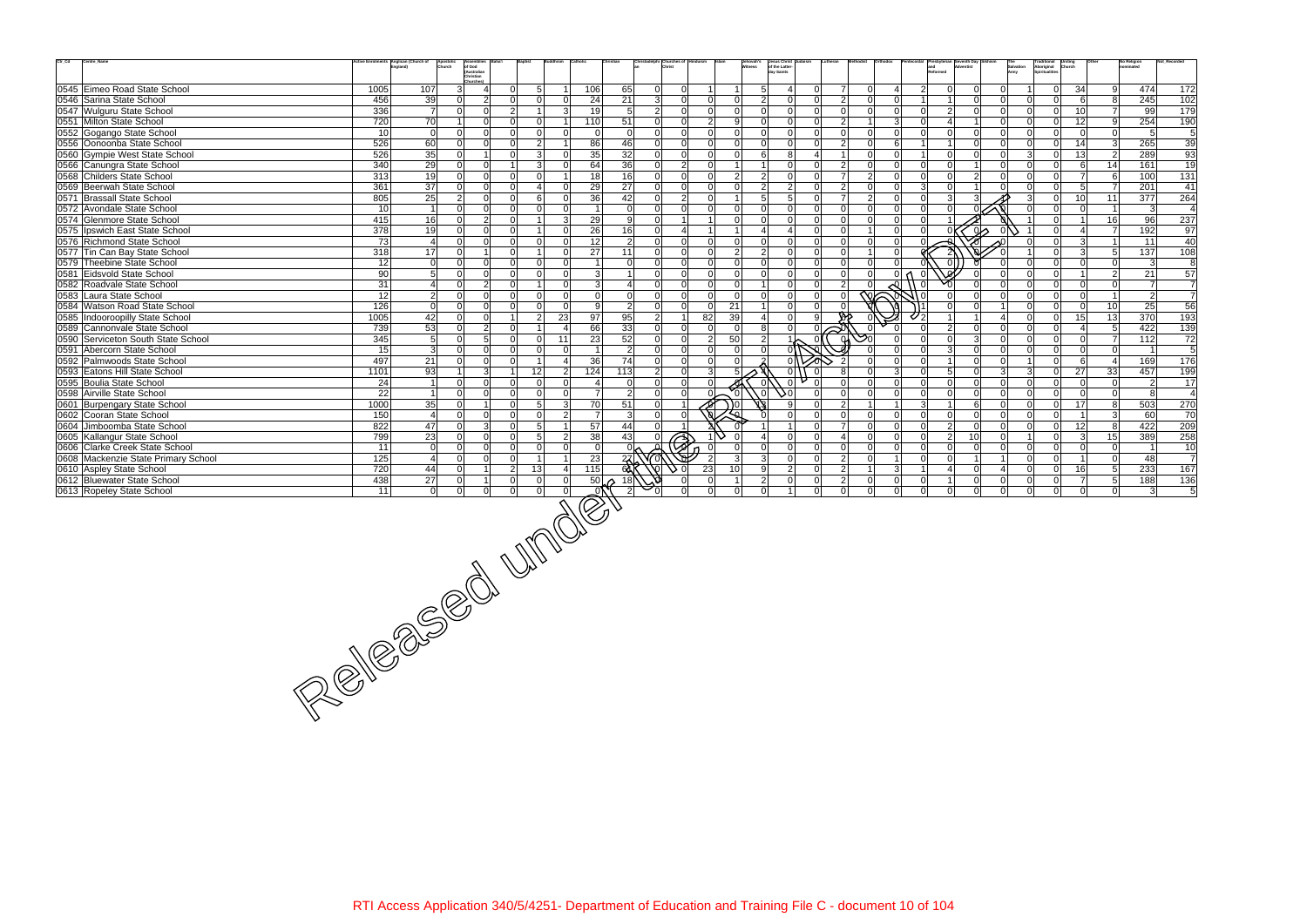| Ctr_Cd | Centre_Name                                                | Anglican (Church of |                      | Apostolic<br>Church            |                 |                       |                 |                          |                         | Christ                           |                 |                            |                 | Jesus Christ<br>of the Latter-                          |               |                |                |                       |                                     |                   | Church                                     |                                  | No Religion                    | Not Re            |
|--------|------------------------------------------------------------|---------------------|----------------------|--------------------------------|-----------------|-----------------------|-----------------|--------------------------|-------------------------|----------------------------------|-----------------|----------------------------|-----------------|---------------------------------------------------------|---------------|----------------|----------------|-----------------------|-------------------------------------|-------------------|--------------------------------------------|----------------------------------|--------------------------------|-------------------|
|        |                                                            |                     |                      | of God<br>(Australian          |                 |                       |                 |                          |                         |                                  |                 |                            | itness          | day Saints                                              |               |                |                |                       |                                     | Salvation<br>Army | Traditional<br>Aboriginal<br>Spiritualitie |                                  |                                |                   |
|        |                                                            |                     |                      | Christian                      |                 |                       |                 |                          |                         |                                  |                 |                            |                 |                                                         |               |                |                |                       |                                     |                   |                                            |                                  |                                |                   |
|        | 0614 Greenslopes State School                              | 335                 | 19                   | $\Omega$<br>$\Omega$           | $\Omega$        | 10                    | 4               | 38                       | 25                      | $\Omega$<br>$\Omega$             |                 | 7                          |                 | 2 <sup>1</sup><br>$\Omega$<br>2                         | $\Omega$      | 9              |                |                       | $\overline{2}$<br>$\Omega$          |                   | $\Omega$                                   | 10l                              | 5 <sup>1</sup><br>133          | 58                |
|        | 0615 Woodstock State School                                | 59                  | $\overline{1}$       | n l<br>$\Omega$                | $\Omega$        | $\Omega$              | $\Omega$        | 9                        | $\overline{1}$          | $\Omega$<br> 0                   |                 | $\Omega$<br>$\Omega$       |                 | $\Omega$<br> 0 <br>$\Omega$<br>$\Omega$                 | $\Omega$      | $\Omega$       | $\cap$         | $\Omega$              | $\Omega$<br>$\Omega$                |                   | $\Omega$                                   | 3                                | $\overline{2}$<br>32           | 11                |
|        | 0616 Kippa-Ring State School                               | 366                 | 15                   | $\Omega$                       | $\Omega$        | Δ                     | $\overline{2}$  | 24                       | 24                      | $\Omega$<br>$\Omega$             | Δ               | $\Omega$                   |                 | 2 <sup>1</sup><br>2 <sup>1</sup><br>$\overline{0}$<br>5 |               | $\Omega$       |                | $\mathbf{3}$          | $\Omega$<br>$\Omega$                |                   | $\Omega$                                   | $\boldsymbol{\varDelta}$         | 207<br>5 <sup>1</sup>          | 62                |
|        | 0617 Woorabinda State School                               | 150                 | 8 <sup>1</sup>       | $\Omega$                       | $\Omega$        | $\boldsymbol{\Delta}$ | $\Omega$        | 5                        | $\overline{1}$          | $\Omega$<br>$\Omega$             | $\Omega$        | $\Omega$                   |                 | 3 <sup>l</sup><br> 0 <br>$\overline{0}$<br>$\Omega$     |               | $\Omega$       |                |                       | $\Omega$<br>$\Omega$                |                   | $\Omega$                                   | $\Omega$                         | 18                             | 104               |
|        | 0620 Oakwood State School                                  | 99                  | -91                  | $\overline{2}$<br><sup>0</sup> | $\Omega$        | $\Omega$              | $\Omega$        | 12                       | $\overline{4}$          | $\Omega$<br> 0                   |                 | $\Omega$<br>$\Omega$       |                 | $\Omega$<br> 0 <br>$\Omega$<br>3                        | $\Omega$      | $\Omega$       |                | $\Omega$              | $\Omega$<br>$\Omega$                | $\Omega$          | $\Omega$                                   | $\overline{2}$                   | 2 <sup>1</sup><br>49           | 15                |
|        | 0621 Harrisville State School                              | 91                  | 10 <sup>1</sup>      | $\Omega$<br>$\Omega$           | $\Omega$        | $\Omega$              | $\Omega$        | 6                        | 5 <sup>1</sup>          | $\Omega$                         |                 | $\Omega$<br>$\Omega$       |                 | $\Omega$<br>$\Omega$<br>n l<br>$\Omega$                 | $\Omega$      | $\Omega$       | $\cap$         | $\Omega$              | $\Omega$<br>$\Omega$                |                   | $\overline{0}$                             | 12                               | 0 <br>21                       | 35                |
|        |                                                            |                     |                      |                                |                 |                       |                 |                          |                         |                                  |                 |                            |                 |                                                         | $\Omega$      |                |                |                       |                                     |                   |                                            |                                  |                                |                   |
|        | 0622 Sunbury State School                                  | 194                 | 3                    | $\Omega$<br>$\Omega$           | $\Omega$        | $\overline{2}$        | $\Omega$        | $\overline{2}$           | $\vert$ 4               | $\Omega$<br>$\Omega$             |                 | $\Omega$<br>$\Omega$       |                 | 5 <sup>1</sup><br>$\overline{0}$<br>1<br>$\Omega$       |               | $\Omega$       | $\Omega$       | $\Omega$              | - Ol<br>$\Omega$                    | ΩI                | $\overline{0}$                             | $\overline{1}$                   | 60                             | $\frac{115}{115}$ |
|        | 0628 Victoria Plantation State School                      | 53                  | 11                   | $\Omega$<br>$\Omega$           | $\Omega$        | $\Omega$              | $\Omega$        | 18                       | $\vert$ 1               | $\Omega$<br>$\Omega$             |                 | $\Omega$<br>$\Omega$       |                 | $\Omega$<br> 0 <br>$\overline{0}$<br>$\Omega$           | U             | $\Omega$       | U              | $\Omega$              | $\Omega$<br>$\Omega$                |                   | $\overline{0}$                             | 6                                | $\overline{2}$<br>$\mathbf{3}$ | 12                |
|        | 0629 Tolga State School                                    | 356                 | 27                   | $\Omega$                       | $\Omega$        |                       | -1              | 88                       | 24                      | $\overline{2}$<br>$\Omega$       |                 | $\Omega$<br>$\Omega$       |                 | $\Omega$<br>$\overline{0}$<br>$\overline{1}$            | $\Omega$      | $\Omega$       | $\Omega$       | $\overline{4}$        | $\Omega$<br>$\Omega$                |                   | $\overline{0}$                             | 53<br>11                         | 128                            | 8                 |
|        | 0633 Wishart State School                                  | 691                 | 36                   | $\Omega$                       | $\overline{4}$  | 6                     | 16              | 69                       | 82                      | $\Omega$                         | 13 <sup>1</sup> | 3                          |                 | $\overline{2}$<br>$\Omega$<br>$\mathbf{4}$              | $\mathcal{B}$ | 15             |                | 6                     | 3                                   |                   | $\overline{0}$                             | 15<br>17 <sup>1</sup>            | 242                            | 139               |
|        | 0637 Bundaberg South State School                          | 192                 | 5 <sup>1</sup>       | $\Omega$<br>$\Omega$           | $\Omega$        | $\Omega$              |                 | 10                       | $6 \mid$                | $\Omega$<br>$\Omega$             | $\Omega$        | $\Omega$                   |                 | $\Omega$<br>$\overline{0}$<br>$\Omega$                  |               | $\Omega$       |                | $\Omega$              |                                     |                   | $\Omega$                                   | 11<br>$\overline{2}$             | 62                             | 95                |
|        | 0638 Coolabunia State School                               | 124                 | $\overline{2}$       | $\Omega$<br>$\Omega$           | $\Omega$        |                       | $\Omega$        | 12                       | 18                      | $\overline{3}$<br>$\overline{0}$ |                 | $\Omega$<br>$\Omega$       |                 | 0 <br>$\Omega$<br> 0                                    | $\Omega$      | $\Omega$       | $\Omega$       | $\Omega$              |                                     |                   | $\overline{0}$                             | 3 <sup>l</sup>                   | $\vert$ 2<br>42                | 36                |
|        | 0639 Parramatta State School                               | 337                 | -91                  | $\mathcal{P}$<br>$\Omega$      | $\Omega$        | $\overline{2}$        | $\overline{3}$  | 26                       | 16                      | $\overline{0}$<br>$\Omega$       |                 | $\Omega$<br>$\Omega$       |                 | $\Omega$<br>$\overline{0}$<br>11<br>$\mathcal{P}$       |               | $\Omega$       | 2 <sup>1</sup> | $\Omega$              |                                     |                   | $\Omega$                                   | 112<br>$\overline{3}$            | 130                            | 26                |
|        | 0640 Maroon State School                                   | 9                   | $\Omega$             | $\Omega$                       | $\Omega$        |                       | $\Omega$        | $\Omega$                 | $\mathbf 0$             | $\Omega$<br>$\Omega$             | $\Omega$        | $\Omega$                   |                 | $\Omega$<br>$\Omega$<br>$\Omega$                        |               |                |                |                       | 1/2                                 |                   | $\Omega$                                   | $\Omega$<br>$\Omega$             | $\mathbf{3}$                   | $\overline{c}$    |
|        |                                                            |                     |                      | $\mathbf 1$                    | $\Omega$        |                       |                 |                          |                         |                                  |                 |                            |                 | $\Omega$                                                | $\mathcal{B}$ | $\Omega$       |                |                       |                                     |                   |                                            |                                  | <b>7</b>                       |                   |
|        | 0647 Woodridge North State School                          | 547                 | 16                   | $\Omega$                       |                 | $\overline{2}$        | 10 <sup>1</sup> | 19                       | 52                      | $\Omega$<br> 0                   |                 | 42<br>$\Omega$             |                 | 0 <br>14                                                |               |                |                |                       |                                     |                   | $\overline{0}$                             | $\overline{3}$                   | 192                            | 170               |
|        | 0649 Jones Hill State School                               | 395                 | 21                   | $\Omega$<br>$\Omega$           | <sup>n</sup>    | $\mathfrak{D}$        | $\Omega$        | 20                       | 28                      | $\Omega$<br>$\Omega$             | $\cap$          | $\Omega$                   |                 | 2 <sup>1</sup><br> 0 <br>$\Omega$                       |               | $\Omega$       |                |                       |                                     |                   | $\Omega$                                   | $\mathbf{Q}$                     | 5 <sup>1</sup><br>195          | 101               |
|        | 0653 Mareeba State School                                  | 851                 | 34                   | 16<br>$\Omega$                 |                 | Δ                     | $\Omega$        | 124                      | 36                      | $\Omega$                         |                 | $\Omega$<br>9              | 14              | 0 <br>$\Omega$<br>6                                     |               |                |                |                       |                                     |                   | $\Omega$                                   | 11<br>11                         | 366                            | 178               |
|        | 0658 Mirani State School                                   | 329                 | 23                   | $\Omega$                       | $\Omega$        |                       | $\Omega$        | 70                       | 10                      | $\Omega$                         |                 | $\Omega$<br>$\overline{0}$ |                 | 0 <br>7 <sup>1</sup><br>$\Omega$                        |               | $\Omega$       |                |                       | $\Omega$                            |                   | $\overline{0}$                             | 16 <sup>1</sup>                  | 171<br>-41                     | 21                |
|        | 0660 Mount Gravatt East State School                       | 281                 | - 6 I                | $\Omega$<br>$\Omega$           | $\Omega$        | $\Omega$              | $\Omega$        | 24                       | 26                      | $\overline{0}$<br>$\Omega$       |                 | 23<br>5 <sup>1</sup>       |                 | -ol<br>1<br>$\overline{0}$                              |               |                |                |                       |                                     |                   | $\Omega$                                   | $\overline{\mathbf{4}}$          | - 6 I<br>86                    | 96                |
|        | 0661 Ingleside State School                                | 108                 | 11                   | $\Omega$<br>$\Omega$           | 6               | $\Omega$              | $\Omega$        | 6                        | 8                       | 0 <br>$\Omega$                   |                 | $\Omega$<br>$\Omega$       |                 | 0 <br>$\Omega$<br>$\Omega$<br>$\Omega$                  | 的             |                |                |                       | $\Omega$<br>$\Omega$                |                   | $\Omega$                                   | $\Omega$                         | 45<br>$\vert$ 4                | 38                |
|        | 0663 Mudgeeraba State School                               | 838                 | 62                   | $\Omega$<br>$\Omega$           | 10 <sup>1</sup> | $\overline{2}$        | -1              | 80                       | 94                      | $\Omega$<br>$\Omega$             | $\mathcal{E}$   | 5                          |                 | 14<br>$\overline{0}$<br>$\overline{4}$                  |               |                |                |                       | $\Omega$                            |                   | $\overline{0}$                             | 57<br>17                         | 468                            | 9                 |
|        | 0666 Biggenden State School                                | 141                 | 11                   | $\Omega$<br>n l                | $\Omega$        | $\Omega$              | 1               | $\overline{2}$           | $\overline{1}$          | $\Omega$                         |                 | $\Omega$<br>$\Omega$       |                 | $\Omega$<br> 0 <br>$\Omega$                             |               |                |                | $\Omega$              | $\Omega$<br>$\Omega$                |                   | $\Omega$                                   | $\overline{1}$                   | 22                             | 111               |
|        | 0669 Widgee State School                                   | 52                  | 0                    | $\Omega$<br>$\Omega$           | $\Omega$        | $\Omega$              | $\Omega$        | $\mathbf{3}$             | $\overline{4}$          | $\overline{0}$<br> 0             |                 | $\Omega$<br>$\Omega$       |                 | $\Omega$<br>1 <sup>1</sup><br>$\Omega$                  |               |                |                | $\Omega$              | $\Omega$<br>$\Omega$                |                   | $\Omega$                                   | $\overline{0}$                   | 15<br>$\vert$ 2                | 27                |
|        | 0670 Keppel Sands State School                             | 27                  | 0                    | $\Omega$                       | $\Omega$        | $\Omega$              | $\Omega$        | $\overline{4}$           | 0                       | $\Omega$<br>$\Omega$             | $\Omega$        | $\Omega$                   |                 | $\Omega$<br>$\Omega$                                    |               |                |                | $\Omega$              | $\Omega$<br>$\overline{\mathbf{A}}$ |                   | $\overline{0}$                             | $\overline{0}$                   | $\vert$ 1<br>$\overline{a}$    | 13                |
|        |                                                            |                     |                      | 8<br>$\Omega$                  | $\Omega$        |                       | $\overline{1}$  |                          |                         | $\overline{2}$<br>$\Omega$       | $\overline{2}$  | $\Omega$                   |                 | 8                                                       |               | $\Omega$       | 3              | 25                    | $\Omega$                            | 5                 |                                            |                                  |                                |                   |
|        | 0671 Dalby South State School                              | 659                 | 85                   |                                |                 | 12 <sub>l</sub>       |                 | 96                       | 55                      |                                  |                 |                            |                 |                                                         |               |                |                |                       |                                     |                   | $\overline{0}$                             | 13<br>16                         | 106                            | 203               |
|        | 0672 Peachester State School                               | 82                  | 8                    | $\Omega$<br>$\Omega$           | $\Omega$        |                       | $\Omega$        | $\overline{7}$           | 6                       | $\Omega$<br>$\Omega$             | $\cap$          | $\Omega$                   |                 | $\Omega$                                                |               | $\Omega$       |                |                       | $\Omega$<br>$\Omega$                |                   | $\Omega$                                   | $\Omega$                         | 22<br> 0                       | 34                |
|        | 0676 Theodore State School                                 | 111                 | 28                   | $\Omega$<br>$\Omega$           | $\Omega$        | $\Omega$              | $\Omega$        | 22                       | $\overline{\mathbf{4}}$ | $\Omega$<br>$\Omega$             |                 |                            |                 | 0 <br>$\mathbf 0$                                       |               |                |                | $\mathbf{3}$          | $\Omega$<br>$\Omega$                |                   | $\Omega$                                   | $\overline{2}$                   | 36<br>$\vert$ 3                | $\overline{7}$    |
|        | 0677 Chelona State School                                  | 98                  | $\Omega$             | $\Omega$                       | $\Omega$        | $\Omega$              | $\Omega$        | 23                       | $\vert$ 3               |                                  |                 |                            |                 | $\Omega$                                                |               | $\Omega$       |                | $\Omega$              | $\mathfrak{p}$<br>$\Omega$          |                   | $\Omega$                                   |                                  | $\overline{3}$<br>17           | 47                |
|        | 0679 Kilcoy State School                                   | 313                 | 19                   | <sup>0</sup><br>8              | $\Omega$        | -1                    | $\Omega$        | 73                       | 18                      | $\overline{0}$<br>$\Omega$       |                 |                            |                 | . ol<br>$\Omega$                                        |               | $\Omega$       | $\mathcal{A}$  | $\overline{1}$        | $\overline{\mathbf{A}}$<br>$\Omega$ | ΩI                | $\overline{0}$                             | $\mathbf{3}$                     | -9<br>118                      | 53                |
|        | 0681 Beechmont State School                                | 111                 | $\overline{2}$       | $\Omega$<br>$\Omega$           | $\Omega$        | $\Omega$              | $\Omega$        | $\boldsymbol{\varDelta}$ | 5 <sub>5</sub>          | $\Omega$                         |                 |                            |                 | $\Omega$<br>$\Omega$<br>$\Omega$                        |               | $\Omega$       | U              | $\Omega$              | $\Omega$<br>$\Omega$                |                   | $\Omega$                                   |                                  | 77<br>2 <sup>1</sup>           | 19                |
|        | 0682 Eudlo State School                                    | 60                  | $\blacktriangleleft$ | $\Omega$<br>$\Omega$           | $\Omega$        | $\Omega$              | 13              | $\mathbf 0$              | 22                      | $\Omega$                         |                 |                            |                 | $\Omega$<br>$\Omega$                                    |               | $\Omega$       |                | $\Omega$              | $\Omega$<br>$\Omega$                |                   | $\Omega$                                   | $\Omega$                         | $\Omega$<br>13                 | 10                |
|        | 0683 Delaneys Creek State School                           | 136                 | 4 <sup>1</sup>       | $\Omega$<br><sup>0</sup>       | $\Omega$        | $\Omega$              | $\Omega$        | 10 <sup>1</sup>          | <b>7</b>                | $\Omega$                         |                 |                            |                 | $\overline{0}$<br>$\Omega$<br>$\Omega$<br>$\Omega$      | $\Omega$      | $\Omega$       | $\Omega$       | $\Omega$              | $\Omega$<br>$\Omega$                | ΩI                | $\Omega$                                   | $\Omega$                         | 0 <br>47                       | 68                |
|        | 0687 Clifton State School                                  | 101                 | 15                   | $\Omega$                       | $\Omega$        | $\Omega$              | $\Omega$        | 15                       | $\overline{2}$          |                                  |                 |                            |                 | $\Omega$<br>$\Omega$<br>$\mathcal{P}$<br>$\Omega$       | $\Omega$      | $\Omega$       |                |                       | $\Omega$<br>$\Omega$                | $\mathcal{P}$     | $\Omega$                                   | $\overline{1}$                   | 37                             | 21                |
|        | 0690 Mount Mee State School                                | 69                  | 3 <sup>l</sup>       | $\Omega$<br>$\Omega$           | $\Omega$        | $\Omega$              | $\Omega$        | $\overline{4}$           |                         | λÞ                               |                 |                            |                 | $\Omega$<br>$\Omega$<br>$\overline{0}$                  | $\Omega$      | $\Omega$       | U              | $\Omega$              | $\Omega$<br>$\Omega$                |                   | $\Omega$                                   | $\overline{1}$<br>$\overline{7}$ | 26                             | 18                |
|        | 0692 Somerset Hills State School                           | 125                 | 7 <sup>1</sup>       | $\Omega$<br><sup>0</sup>       | $\Omega$        | $\Omega$              | $\overline{2}$  | 15                       | 1A                      |                                  |                 |                            |                 | $\Omega$<br> 0 <br>$\overline{0}$                       | $\Omega$      | $\Omega$       | $\Omega$       | $\Omega$              | $\Omega$                            | $\Omega$          | $\Omega$                                   | $\Omega$                         | 67<br>$\vert$ 1                | 17                |
|        | 0695 Greenbank State School                                | 1055                | 49                   | $\mathcal{R}$                  | $\Omega$        |                       | $\Omega$        | 75                       | 52                      |                                  | $\mathcal{P}$   | $\mathcal{P}$              |                 | 3 <sup>l</sup><br>$\overline{3}$<br>$\overline{0}$<br>5 |               | $\overline{2}$ | 2 <sup>1</sup> | $\boldsymbol{\Delta}$ | $\Omega$                            | $\Omega$          | $\Omega$                                   | 9                                | -91<br>99                      | 719               |
|        |                                                            |                     |                      | $\Omega$<br>$\Omega$           | $\Omega$        | $\Omega$              | $\Omega$        |                          |                         |                                  | $\Omega$        | $\Omega$                   |                 | $\Omega$<br>$\Omega$<br>$\Omega$                        | $\Omega$      | $\Omega$       | $\overline{2}$ | $\Omega$              | $\Omega$<br>$\Omega$                |                   | $\Omega$                                   |                                  |                                |                   |
|        | 0697 Forest Hill State School                              | 148                 | $\overline{4}$       |                                |                 |                       |                 | 5 <sup>1</sup>           | $\overline{2}$          |                                  |                 |                            |                 |                                                         |               |                |                |                       |                                     |                   |                                            | $\overline{2}$                   | $\overline{2}$<br>16           | 111               |
|        | 0698 Eumundi State School                                  | 638                 | 19                   | $\Omega$<br>-1                 | $\Omega$        | $\Omega$              |                 | <u>39</u>                | 26                      | $\Omega$                         |                 | $\mathbf 0$                |                 | 0 <br>$\overline{0}$<br>$\overline{4}$                  | $\Omega$      | $\Omega$       | $\Omega$       | $\overline{0}$        | $\Omega$<br>$\Omega$                |                   | $\Omega$                                   | 25<br>$\mathbf{3}$               | 329                            | 187               |
|        | 0701 Moffatdale State School                               | 45                  | $\overline{2}$       | $\Omega$<br>$\Omega$           | $\Omega$        |                       |                 | B                        | $\mathbf{3}$            | $\Omega$                         |                 | $\Omega$<br>$\Omega$       |                 | 0 <br>$\Omega$<br>$\overline{0}$<br>$\mathcal{P}$       | $\Omega$      | $\mathbf 0$    | $\Omega$       | $\Omega$              | $\overline{3}$<br>$\Omega$          | $\Omega$          | $\Omega$                                   | 5 <sup>1</sup>                   | -51<br>20                      | $\overline{4}$    |
|        | 0702 Bargara State School                                  | 430                 | 30 <sup>°</sup>      | $\Omega$                       |                 |                       |                 |                          | $\sqrt{33}$             | $\Omega$<br>$\Omega$             | $\mathcal{R}$   |                            | 12 <sup>1</sup> | 2 <sup>1</sup><br>$\Omega$<br>$\mathcal{P}$             |               | $\Omega$       | ΩI             |                       | $\overline{2}$<br>$\Omega$          |                   | $\Omega$                                   | 9                                | 233<br> 3                      | 64                |
|        | 0704 Woodridge State School                                |                     |                      |                                |                 |                       | (ऽ)             | ঔঠ                       | $\overline{134}$        | $\overline{2}$                   |                 | 140                        |                 | 12<br>$2 \vert$<br>$\Omega$                             |               | $\overline{2}$ | 4              | -1                    | 5<br>$\overline{7}$                 |                   | 0                                          | $\overline{2}$<br>16             | 66                             | 308               |
|        | 0708 Marshall Road State School                            |                     |                      |                                |                 |                       |                 | 48                       | 40                      | $\Omega$<br>$\Omega$             |                 | 6 <sup>1</sup><br>$\Omega$ |                 | $\overline{2}$<br>3 <sup>l</sup><br>$\Omega$<br>3       | $\Omega$      | 6              | $\Omega$       | 11                    | $\Omega$<br>$\Omega$                | ΩI                | $\Omega$                                   | 19 <sup>1</sup>                  | 253<br>5 <sup>1</sup>          | 59                |
|        |                                                            |                     |                      |                                |                 |                       |                 |                          |                         |                                  |                 |                            |                 |                                                         |               |                |                |                       |                                     |                   |                                            |                                  |                                |                   |
|        |                                                            |                     |                      |                                |                 |                       |                 |                          |                         |                                  |                 |                            |                 |                                                         |               |                |                |                       |                                     |                   |                                            |                                  |                                |                   |
|        |                                                            |                     |                      |                                |                 |                       |                 |                          |                         |                                  |                 |                            |                 |                                                         |               |                |                |                       |                                     |                   |                                            |                                  |                                |                   |
|        |                                                            |                     |                      |                                |                 |                       |                 |                          |                         |                                  |                 |                            |                 |                                                         |               |                |                |                       |                                     |                   |                                            |                                  |                                |                   |
|        |                                                            |                     |                      |                                |                 |                       |                 |                          |                         |                                  |                 |                            |                 |                                                         |               |                |                |                       |                                     |                   |                                            |                                  |                                |                   |
|        |                                                            |                     |                      |                                |                 |                       |                 |                          |                         |                                  |                 |                            |                 |                                                         |               |                |                |                       |                                     |                   |                                            |                                  |                                |                   |
|        |                                                            |                     |                      |                                |                 |                       |                 |                          |                         |                                  |                 |                            |                 |                                                         |               |                |                |                       |                                     |                   |                                            |                                  |                                |                   |
|        |                                                            |                     |                      |                                |                 |                       |                 |                          |                         |                                  |                 |                            |                 |                                                         |               |                |                |                       |                                     |                   |                                            |                                  |                                |                   |
|        |                                                            |                     |                      |                                |                 |                       |                 |                          |                         |                                  |                 |                            |                 |                                                         |               |                |                |                       |                                     |                   |                                            |                                  |                                |                   |
|        |                                                            |                     |                      |                                |                 |                       |                 |                          |                         |                                  |                 |                            |                 |                                                         |               |                |                |                       |                                     |                   |                                            |                                  |                                |                   |
|        |                                                            |                     |                      |                                |                 |                       |                 |                          |                         |                                  |                 |                            |                 |                                                         |               |                |                |                       |                                     |                   |                                            |                                  |                                |                   |
|        |                                                            |                     |                      |                                |                 |                       |                 |                          |                         |                                  |                 |                            |                 |                                                         |               |                |                |                       |                                     |                   |                                            |                                  |                                |                   |
|        |                                                            |                     |                      |                                |                 |                       |                 |                          |                         |                                  |                 |                            |                 |                                                         |               |                |                |                       |                                     |                   |                                            |                                  |                                |                   |
|        |                                                            |                     |                      |                                |                 |                       |                 |                          |                         |                                  |                 |                            |                 |                                                         |               |                |                |                       |                                     |                   |                                            |                                  |                                |                   |
|        |                                                            |                     |                      |                                |                 |                       |                 |                          |                         |                                  |                 |                            |                 |                                                         |               |                |                |                       |                                     |                   |                                            |                                  |                                |                   |
|        |                                                            |                     |                      |                                |                 |                       |                 |                          |                         |                                  |                 |                            |                 |                                                         |               |                |                |                       |                                     |                   |                                            |                                  |                                |                   |
|        |                                                            |                     |                      |                                |                 |                       |                 |                          |                         |                                  |                 |                            |                 |                                                         |               |                |                |                       |                                     |                   |                                            |                                  |                                |                   |
|        | $\frac{\frac{430}{771}}{\frac{500}{500} + \frac{42}{100}}$ |                     |                      |                                |                 |                       |                 |                          |                         |                                  |                 |                            |                 |                                                         |               |                |                |                       |                                     |                   |                                            |                                  |                                |                   |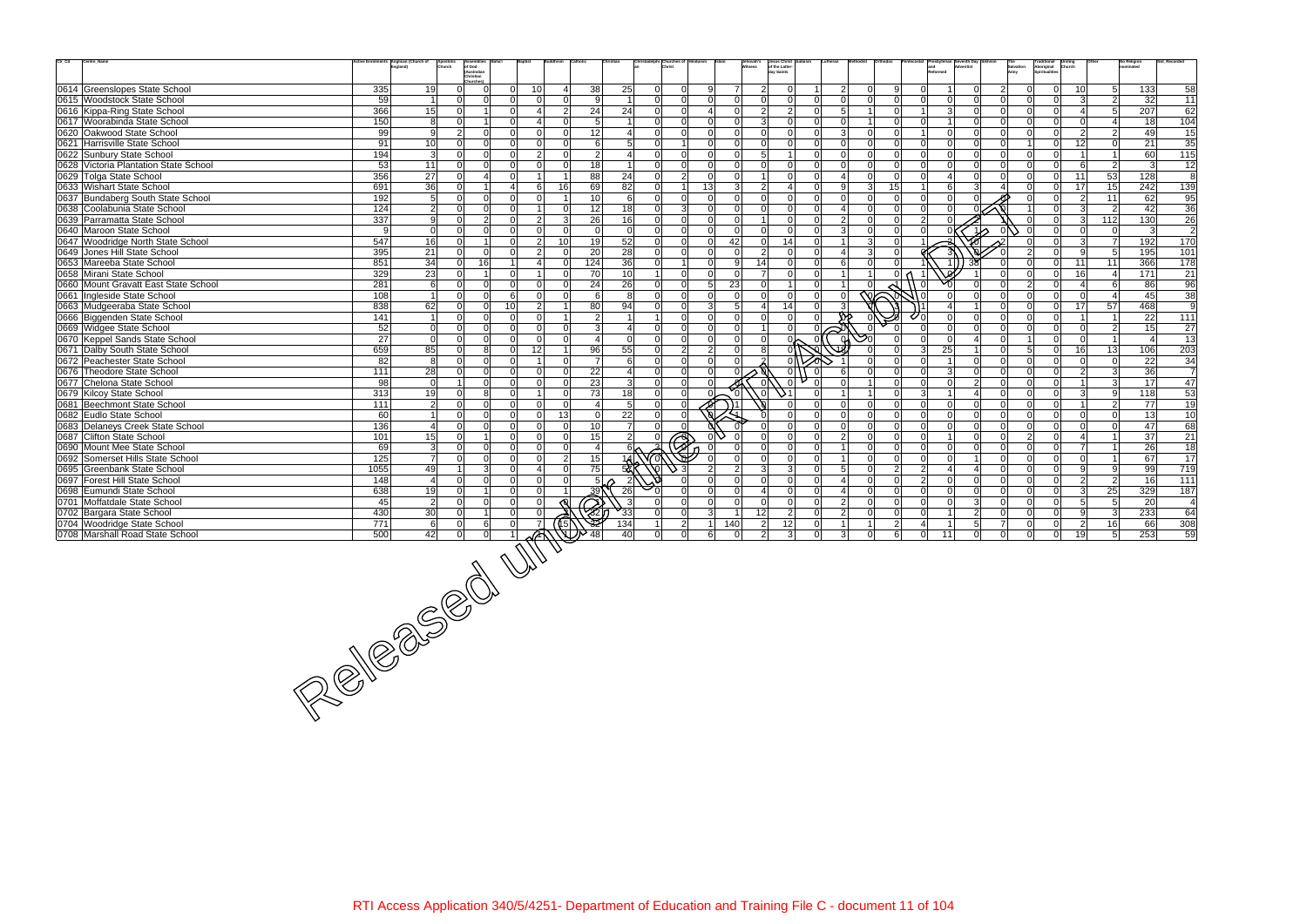| $\text{Ctr}\_ \text{Cd}$<br>Centre_Name                                                                                                                                                                                                                                                                                                                                                                                                                | tive Enrolments Anglican (Church of | hurch          | of God                                                     |                                              |                         |                      |                                             | adelphi  Churches of |                            | ehovah's<br>tness                 | Jesus Christ Judaism<br>of the Latter-             |                         |                                  |                                        |                             |                | Salvation                  | <b>Traditional<br/>Aboriginal<br/>Spiritualities</b> |                                            | No Religion          |                 |
|--------------------------------------------------------------------------------------------------------------------------------------------------------------------------------------------------------------------------------------------------------------------------------------------------------------------------------------------------------------------------------------------------------------------------------------------------------|-------------------------------------|----------------|------------------------------------------------------------|----------------------------------------------|-------------------------|----------------------|---------------------------------------------|----------------------|----------------------------|-----------------------------------|----------------------------------------------------|-------------------------|----------------------------------|----------------------------------------|-----------------------------|----------------|----------------------------|------------------------------------------------------|--------------------------------------------|----------------------|-----------------|
|                                                                                                                                                                                                                                                                                                                                                                                                                                                        |                                     |                | (Australian<br>Christian                                   |                                              |                         |                      |                                             |                      |                            |                                   | day Saints                                         |                         |                                  |                                        |                             |                |                            |                                                      |                                            |                      |                 |
| 0709 Gindie State School                                                                                                                                                                                                                                                                                                                                                                                                                               | 37                                  | 3              | $\mathbf{0}$<br>$\Omega$                                   | 0                                            | $\Omega$                | 3                    | 6<br>$\Omega$                               | $\Omega$             | $\Omega$                   | $\Omega$<br>$\Omega$              | $\Omega$<br>0                                      | 2                       | $\Omega$                         | $\Omega$<br>$\Omega$                   | $\Omega$                    | $\Omega$       | $\Omega$<br>$\Omega$       | $\Omega$                                             | $\Omega$                                   | 5                    | 16              |
| 0710 Kentville State School                                                                                                                                                                                                                                                                                                                                                                                                                            | 47                                  | $\overline{2}$ | $\Omega$<br>$\Omega$                                       | 0                                            | $\Omega$                | -1                   | 2<br>$\Omega$                               | $\Omega$             | $\Omega$                   | $\Omega$<br>$\Omega$              | $\Omega$<br>0                                      | $\Omega$                | 0                                | $\Omega$<br>$\Omega$                   | $\Omega$                    | $\Omega$       | $\Omega$<br>$\cap$         | $\Omega$                                             | $\mathbf{0}$<br>$\Omega$                   | 18                   | 23              |
| 0711 Longreach State School                                                                                                                                                                                                                                                                                                                                                                                                                            | 198                                 | 31             | $\Omega$<br>2                                              | 3<br>0                                       | $\Omega$                | 32                   | 10<br>0                                     | $\Omega$             | $\overline{2}$             | $\Omega$<br>$\Omega$              | $\Omega$<br>$\Omega$                               | $\overline{2}$          | $\Omega$                         | $\Omega$<br>$\Omega$                   | $\Omega$                    | $\Omega$       | $\Omega$<br>∩              | $\Omega$                                             | 3                                          | 54                   | 55              |
| 0713 Ilfracombe State School                                                                                                                                                                                                                                                                                                                                                                                                                           | 13                                  | 2              | $\mathbf{0}$<br>$\Omega$                                   | $\Omega$<br>$\Omega$                         | $\Omega$                | $\Omega$             | $\mathbf 0$<br>$\Omega$                     | $\Omega$             | $\Omega$                   | $\overline{0}$<br>$\Omega$        | $\Omega$<br>$\Omega$                               | $\overline{0}$          | $\Omega$                         | $\Omega$<br>$\Omega$                   | $\Omega$                    | $\Omega$       | $\Omega$<br>$\Omega$       | $\Omega$                                             | $\Omega$<br>$\Omega$                       | $\mathcal{P}$        | 9               |
| 0714 Camooweal State School                                                                                                                                                                                                                                                                                                                                                                                                                            | 30                                  | 2              | $\Omega$<br>$\Omega$                                       | $\Omega$<br>$\overline{1}$                   | $\Omega$                | 2                    | $\overline{4}$<br>$\Omega$                  | $\Omega$             | $\Omega$                   | $\Omega$<br>-1                    | $\Omega$<br>$\Omega$                               | $\Omega$                | 0                                | $\Omega$<br>$\Omega$                   | $\Omega$                    | $\Omega$       | $\Omega$<br>$\Omega$       | $\Omega$                                             | $\Omega$<br>$\overline{\mathbf{1}}$        |                      | 14              |
| 0719 Redbank State School                                                                                                                                                                                                                                                                                                                                                                                                                              | 207                                 | $\overline{7}$ | $\Omega$<br>$\Omega$                                       | $\overline{2}$<br>$\Omega$                   |                         | 19                   | 10<br>$\Omega$                              | $\Omega$             | $\Omega$                   | $\Omega$<br>13                    | 13<br>$\Omega$                                     | $\Omega$                | $\Omega$                         | $\Omega$<br>$\Omega$                   | $\Omega$                    | $\overline{7}$ | $\Omega$<br>$\Omega$       | $\Omega$                                             | $\Omega$<br>$\mathbf 0$                    | 85                   | 50              |
| 0720 Pomona State School                                                                                                                                                                                                                                                                                                                                                                                                                               | 321                                 | 14             | $\mathbf{0}$                                               | $\Omega$                                     | $\Omega$                | 23                   | 38<br>$\Omega$                              | $\Omega$             | $\Omega$                   | $\overline{0}$<br>$\Omega$        | $\Omega$<br>0                                      | $\overline{0}$          | $\Omega$                         | $\Omega$<br>$\Omega$                   |                             | $\Omega$       | $\Omega$<br>$\Omega$       | $\Omega$                                             | 8<br>9                                     | 144                  | 82              |
| 0721 Richlands East State School                                                                                                                                                                                                                                                                                                                                                                                                                       | 516                                 | 11             | 6<br>$\mathbf{0}$                                          | $\mathbf{0}$<br>$\Omega$                     | 16                      | 35                   | 65<br>$\Omega$                              | 3                    | 6                          | 44<br>$\mathbf{0}$                | 6<br>$\mathbf{0}$                                  | $\overline{1}$          | 6                                | $\overline{4}$<br>2                    |                             | 5              | 3<br>$\Omega$              | $\Omega$                                             | 37<br>2                                    | 125                  | 138             |
| 0722 Mundoo State School                                                                                                                                                                                                                                                                                                                                                                                                                               | 25                                  | $\mathbf{3}$   | $\Omega$<br>$\Omega$                                       | $\Omega$<br>$\Omega$                         | $\overline{2}$          | $\Omega$             | 5<br>$\Omega$                               | $\mathbf 0$          | $\Omega$                   | $\Omega$<br>$\Omega$              | $\Omega$<br>$\Omega$                               | $\overline{0}$          | $\Omega$                         | $\mathbf 0$<br>$\Omega$                | $\Omega$                    | $\Omega$       | $\Omega$<br>$\Omega$       | $\Omega$                                             | 2<br>$\Omega$                              | 11                   | $\overline{c}$  |
| 0726 Eagle Junction State School                                                                                                                                                                                                                                                                                                                                                                                                                       | 836                                 | 106            | $\Omega$<br>$\mathbf{0}$                                   | $\Omega$<br>$\overline{\mathcal{A}}$         | 19                      | 156                  | 69<br>$\Omega$                              | $\Omega$             | 26                         | 4                                 | $\Omega$                                           | 12                      | $\Omega$                         | 3<br>$\Omega$                          |                             | 2              | 3                          | $\Omega$                                             | 24<br>6                                    | 99                   | 287             |
| 0731 North Eton State School                                                                                                                                                                                                                                                                                                                                                                                                                           | 17                                  | $\overline{0}$ | $\Omega$<br>$\Omega$                                       | $\Omega$<br>$\Omega$                         | $\Omega$                | 5                    | $\mathbf 0$<br>$\Omega$                     | $\Omega$             | $\Omega$                   | $\Omega$<br>$\Omega$              | $\Omega$<br>$\overline{0}$                         | $\Omega$                | $\Omega$                         | $\Omega$<br>$\Omega$                   | $\Omega$                    | $\Omega$       | ∩                          | $\Omega$                                             | $\Omega$<br>$\Omega$                       | 5                    | $\overline{7}$  |
| 0733 Richmond Hill State School                                                                                                                                                                                                                                                                                                                                                                                                                        | 376                                 | 24             | $\mathbf{0}$<br>$\mathbf{0}$                               | $\Omega$<br>$\overline{1}$                   | - 1                     | 32                   | 12<br>$\Omega$                              | $\mathbf 0$          |                            |                                   | $\mathbf 0$<br>$\Omega$                            | $\Omega$                | $\Omega$                         | $\mathbf 0$                            | 3                           |                | $\Omega$                   | $\Omega$                                             | 6<br>-8                                    | 151                  | $\frac{1}{134}$ |
| 0734 Cecil Plains State School                                                                                                                                                                                                                                                                                                                                                                                                                         | 56                                  | 13             | $\mathbf 0$<br>$\Omega$                                    | $\Omega$<br>$\Omega$                         | $\Omega$                | 6                    | 3<br>$\Omega$                               | 5                    | $\Omega$                   | $\Omega$<br>$\Omega$              | $\Omega$<br>$\Omega$                               | $\Omega$                | $\Omega$                         | $\Omega$<br>$\Omega$                   | $\mathcal{P}$               |                |                            |                                                      | $\overline{\mathbf{1}}$                    | 17                   | 8               |
| 0737 Mount Nebo State School                                                                                                                                                                                                                                                                                                                                                                                                                           | 30                                  | $\overline{0}$ | $\mathbf 0$<br>$\Omega$                                    | $\mathbf{0}$<br>$\Omega$                     | $\Omega$                | 2                    | 6<br>$\Omega$                               | $\Omega$             | $\Omega$                   | $\mathbf 0$<br>$\mathbf{0}$       | $\Omega$<br>$\mathbf 0$                            | $\overline{0}$          | $\Omega$                         | $\mathbf 0$<br>$\Omega$                |                             | $\infty$       |                            | $\Omega$                                             | $\mathbf 0$<br>$\Omega$                    | 12                   | 10              |
| 0739 Blackbutt State School                                                                                                                                                                                                                                                                                                                                                                                                                            | 164                                 | 20             | $\mathbf 0$<br>$\Omega$                                    | $\Omega$<br>$\Omega$                         | $\Omega$                | 22                   | 8<br>$\Omega$                               | $\Omega$             | $\Omega$                   | $\Omega$<br>$\Omega$              | $\mathbf 0$<br>$\Omega$                            | 2                       | $\Omega$                         | $\Omega$<br>∩                          |                             |                |                            | $\Omega$                                             | $\mathbf 0$<br>$\Omega$                    | 97                   | 12              |
| 0740 Gladstone West State School                                                                                                                                                                                                                                                                                                                                                                                                                       | 648                                 | 36             | 2<br>- 1                                                   | $\overline{ }$                               |                         | 44                   | 31<br>$\Omega$                              | $\overline{2}$       | 6                          | 9<br>$\boldsymbol{\Delta}$        | $\overline{2}$<br>$\Omega$                         | $\Omega$                | $\Omega$                         | 5                                      |                             |                |                            | $\cap$                                               | 13<br>9                                    | 262                  | 205             |
| 0746 Mackay North State School                                                                                                                                                                                                                                                                                                                                                                                                                         | 426                                 | 21             | 8<br>-1                                                    | $\Omega$<br>$\mathbf{0}$                     | $\Omega$                | 43                   | 26<br>0                                     |                      | $\Omega$                   | 10<br>$\overline{1}$              | $\mathbf 0$<br>$\Omega$                            |                         |                                  | $\Omega$                               | -6                          |                |                            | $\Omega$                                             | 12<br>$\overline{2}$                       | 191                  | 96              |
| 0749 Givelda State School                                                                                                                                                                                                                                                                                                                                                                                                                              | 12                                  | $\mathbf{3}$   | $\mathbf 0$<br>$\mathbf{0}$                                | $\mathbf{0}$<br>$\mathbf{0}$                 | $\Omega$                | $\overline{4}$       | 2<br>$\Omega$                               | $\Omega$             | $\Omega$                   | $\Omega$<br>$\Omega$              | $\Omega$<br>0                                      | $\Omega$                | $\overline{0}$                   | 0 <sub>0</sub><br>$\mathbf 0$          |                             |                | $\Omega$                   | $\Omega$<br>$\Omega$                                 | $\Omega$<br>$\overline{0}$                 | $\overline{2}$       | $\overline{1}$  |
| 0753 Kindon State School                                                                                                                                                                                                                                                                                                                                                                                                                               | 6                                   | 3              | $\Omega$<br>$\Omega$                                       | $\Omega$<br>$\Omega$                         | $\Omega$                | $\Omega$             | $\overline{0}$<br>$\Omega$                  | $\Omega$             | $\Omega$<br>$\Omega$       | $\Omega$<br>$\Omega$<br>$\Omega$  | $\Omega$<br>$\Omega$                               |                         | $\Omega$                         |                                        |                             |                | $\Omega$<br>U              | $\Omega$                                             | $\Omega$<br>$\Omega$                       | $\Omega$             | $\overline{2}$  |
| 0757 Yorkeys Knob State School<br>0758 Machans Beach State School                                                                                                                                                                                                                                                                                                                                                                                      | 244<br>117                          | - 1<br>12      | $\mathbf{0}$<br>$\Omega$<br>$\mathbf{0}$<br>$\overline{1}$ | $\Omega$<br>$\Omega$<br>$\Omega$<br>$\Omega$ | $\Omega$<br>$\Omega$    | 39<br>$\overline{7}$ | $\Omega$<br>0<br>$\overline{4}$<br>$\Omega$ | 0<br>$\Omega$        | $\Omega$                   | $\Omega$<br>$\Omega$<br>$\Omega$  | $\Omega$<br>0<br>$\Omega$<br>$\Omega$              | $\Omega$                | ∾∕                               |                                        | $\Omega$                    | $\Omega$       | $\Omega$<br>$\Omega$       | $\Omega$                                             | 39<br>155<br>26<br>$\overline{\mathbf{4}}$ | 49                   | 5<br>13         |
| 0759 Rosedale State School                                                                                                                                                                                                                                                                                                                                                                                                                             | 228                                 | 11             | $\mathbf{0}$<br>$\Omega$                                   | $\Omega$<br>$\overline{\mathbf{1}}$          | $\Omega$                | 16                   | $\overline{2}$<br>$\Omega$                  | $\Omega$             | $\Omega$                   | $\Omega$<br>2                     | $\Omega$<br>$\Omega$                               |                         |                                  |                                        |                             |                | $\Omega$<br>$\Omega$       | $\Omega$                                             | $\overline{2}$                             | 68                   | 124             |
| 0760 Walkamin State School                                                                                                                                                                                                                                                                                                                                                                                                                             | 49                                  | 3              | $\Omega$<br>5                                              | $\Omega$<br>$\Omega$                         | $\Omega$                | 5                    | $\overline{1}$<br>0                         | $\Omega$             | $\Omega$                   | $\overline{2}$<br>$\Omega$        | $\Omega$<br>0                                      |                         |                                  |                                        |                             |                | $\Omega$<br>$\Omega$       | $\Omega$                                             | $\Omega$<br>- 1                            | 15                   | 16              |
| 0762 Crescent Lagoon State School                                                                                                                                                                                                                                                                                                                                                                                                                      | 374                                 | 31             | $\mathbf{0}$<br>$\mathbf{0}$                               | 5<br>3                                       | $\Omega$                | 53                   | 26<br>$\Omega$                              | $\Omega$             |                            | $\Omega$                          | $0\sim$<br>$\overline{0}$                          |                         | ౨౧                               | $\Omega$                               |                             | $\Omega$       | $\Omega$                   | $\Omega$                                             | $\frac{115}{115}$                          | 81                   | 49              |
| 0770 Glennie Heights State School                                                                                                                                                                                                                                                                                                                                                                                                                      | 174                                 | 19             | $\mathbf{0}$<br>$\Omega$                                   | $\overline{2}$<br>$\Omega$                   | $\Omega$                | 13                   | 12<br>$\Omega$                              | $\Omega$             | $\Omega$                   | $\Omega$<br>$\Omega$              |                                                    |                         |                                  | $\Omega$<br>O                          | 2                           | $\Omega$       | $\Omega$<br>$\Omega$       | $\Omega$                                             | 13<br>3                                    | 95                   | $\overline{15}$ |
| 0771 Millaa Millaa State School                                                                                                                                                                                                                                                                                                                                                                                                                        | 75                                  | $\mathbf 0$    | $\mathbf{0}$<br>$\Omega$                                   | $\Omega$<br>$\Omega$                         | $\Omega$                | 14                   | 35<br>$\Omega$                              | $\mathbf 0$          | $\Omega$                   | $\Omega$                          | $\Omega$                                           |                         | $\Omega$                         | $\Omega$<br>$\Omega$                   | $\Omega$                    |                | $\Omega$<br>$\Omega$       | $\Omega$                                             | $\Omega$<br>$\overline{0}$                 | 25                   | $\overline{1}$  |
| 0772 Bracken Ridge State School                                                                                                                                                                                                                                                                                                                                                                                                                        | 365                                 | 14             | $\mathbf 0$<br>$\mathbf{0}$                                | $\Omega$<br>6                                |                         | 25                   | 28<br>$\mathbf{0}$                          | $\mathbf{0}$         | 3                          |                                   | $\overline{0}$<br>$\overline{0}$                   | $\Omega$                | $\Omega$                         | $\Omega$                               |                             | $\overline{2}$ | $\overline{2}$<br>$\Omega$ | $\Omega$                                             | 5<br>$\overline{2}$                        | 151                  | 117             |
| 0773 Alligator Creek State School                                                                                                                                                                                                                                                                                                                                                                                                                      | 300                                 | 37             | $\mathbf 0$<br>$\overline{1}$                              | $\Omega$<br>$\Omega$                         | $\Omega$                | 41                   | $\overline{7}$<br>$\Omega$                  | $\mathbf 0$          | <sup>n</sup>               |                                   | $\Omega$<br>$\Omega$                               |                         | $\mathcal{P}$                    | $\Omega$<br>$\Omega$                   | $\overline{1}$              | $\Omega$       | $\Omega$<br>$\Omega$       | $\Omega$                                             | 12<br>$\overline{4}$                       | 138                  | 53              |
| 0775 Currumbin Valley State School                                                                                                                                                                                                                                                                                                                                                                                                                     | 184                                 | $\overline{2}$ | $\Omega$<br>$\Omega$                                       | 8<br>$\Omega$                                | $\Omega$                | 8                    | 25<br>$\mathbf{0}$                          | $\Omega$             | $\overline{\mathscr{L}}$   | $3^{\circ}$                       | J٥                                                 | 3                       | $\Omega$                         | $\overline{0}$<br>$\Omega$             | $\Omega$                    | $\Omega$       | $\Omega$<br>$\Omega$       | $\Omega$                                             | $\overline{2}$<br>-5                       | 77                   | 47              |
| 0776 Montville State School                                                                                                                                                                                                                                                                                                                                                                                                                            | 101                                 | $\overline{4}$ | $\mathbf 0$<br>$\Omega$                                    | $\Omega$                                     | $\Omega$                | $\overline{4}$       | 19<br>$\mathbf 0$                           | $\mathbf{0}$         |                            | $^{\prime}$ 2                     | $\Omega$<br>$\Omega$                               | $\overline{2}$          | $\Omega$                         | $\Omega$<br>$\Omega$                   | $\mathbf 0$                 | $\Omega$       | $\Omega$<br><sup>n</sup>   | $\Omega$                                             | $\Omega$<br>-1                             | 32                   | 35              |
| 0777 Barkly Highway State School                                                                                                                                                                                                                                                                                                                                                                                                                       | 419                                 | 16             | $\mathbf 0$<br>$\Omega$                                    | $\mathbf 0$<br>3                             | $\Omega$                | 68                   | 19<br>$\mathbf{0}$                          | $\Omega$             |                            |                                   | $\Omega$                                           | $\overline{2}$          |                                  | 5<br>$\Omega$                          | 2                           | $\mathcal{P}$  | $\Omega$<br>$\Omega$       | $\Omega$                                             | 5<br>8                                     | 213                  | 67              |
| 0779 Proserpine State School                                                                                                                                                                                                                                                                                                                                                                                                                           | 558                                 | 41             | $\mathbf{0}$<br>-1                                         | $\Omega$<br>$\Omega$                         | $\Omega$                | 68                   | 49<br>$\overline{0}$                        | $\Omega$             |                            | 6                                 | $\mathbf 0$<br>$\Omega$                            | $\overline{2}$          | $\Omega$                         | $\overline{0}$<br>$\Omega$             |                             | $\Omega$       | $\Omega$<br>$\Omega$       | $\Omega$                                             | 22<br>8                                    | 229                  | 131             |
| 0781 Bell State School                                                                                                                                                                                                                                                                                                                                                                                                                                 | 83                                  | 21             | $\Omega$<br>$\Omega$                                       | 6<br>$\Omega$                                | $\Omega$                | 23                   | 3<br>0                                      | ᢓ                    |                            |                                   | $\Omega$<br>$\Omega$                               | 3                       | $\Omega$                         | $\Omega$<br>$\Omega$                   | $\overline{4}$              | $\Omega$       | $\Omega$<br>$\Omega$       | $\Omega$                                             | $\Omega$<br>$\mathcal{P}$                  | 19                   | $\overline{2}$  |
| 0784 Dunwich State School                                                                                                                                                                                                                                                                                                                                                                                                                              | 171                                 | $\overline{7}$ | $\Omega$<br>-1                                             | 2<br>$\mathbf{0}$                            | $\overline{1}$          | 18                   |                                             |                      |                            |                                   | $\Omega$<br>$\mathbf{0}$                           | $\Omega$                | $\Omega$                         | $\Omega$<br>$\mathbf{0}$               | $\mathbf{0}$                |                | $\Omega$<br>$\Omega$       | $\Omega$                                             | 3<br>$\Omega$                              | 39                   | 91              |
| 0785 Numinbah Valley State School                                                                                                                                                                                                                                                                                                                                                                                                                      | 15                                  | $\mathbf 0$    | $\mathbf{0}$<br>$\Omega$                                   | $\Omega$<br>$\Omega$                         | $\overline{\mathbf{1}}$ | $\mathbf 0$          |                                             |                      |                            | $\Omega$<br>$\Omega$              | $\mathbf 0$<br>$\Omega$                            | $\Omega$                | $\Omega$                         | $\Omega$<br>$\Omega$                   | $\Omega$                    | $\Omega$       | $\Omega$<br>$\Omega$       | $\Omega$                                             | $\Omega$<br>$\mathbf 0$                    | -31                  | 11              |
| 0787 Kilcummin State School                                                                                                                                                                                                                                                                                                                                                                                                                            | 28                                  | $\overline{4}$ | $\mathbf{0}$<br>$\Omega$                                   | $\Omega$<br>$\Omega$                         | $\Omega$                | 10                   |                                             |                      |                            | $\Omega$                          | $\Omega$<br>$\Omega$                               | $\Omega$                | $\Omega$                         | $\Omega$<br>$\Omega$                   | $\Omega$                    | $\Omega$       | $\Omega$<br>$\Omega$       | $\Omega$                                             | $\overline{2}$<br>$\Omega$                 | 5                    | $\overline{7}$  |
| 0789 Atherton State School                                                                                                                                                                                                                                                                                                                                                                                                                             | 482                                 | 22             | 10 <sup>°</sup><br>$\Omega$                                | $\Omega$<br>$\overline{1}$                   | $\Omega$                | 22                   | 22                                          |                      |                            | $\Omega$<br>3                     | $\Omega$<br>$\overline{1}$                         | $\overline{1}$          | $\Omega$                         |                                        | $\overline{1}$              | 3              | $\Omega$                   | $\Omega$                                             | 17<br>8                                    | 137                  | 231             |
| 0790 Gordonvale State School                                                                                                                                                                                                                                                                                                                                                                                                                           | 582                                 | 55             | 3<br>$\mathbf{0}$                                          | 2<br>$\Omega$                                | $\mathcal{P}$           | 99                   | 17                                          | $\Omega$             | <sup>n</sup>               | 16<br>$\Omega$                    | 2<br>$\Omega$                                      | $\mathcal{P}$           | $\Omega$                         | $\Omega$                               | -5                          | 6              | $\Omega$                   | $\Omega$                                             | 162<br>8                                   | 186                  | 15              |
| 0792 Miriam Vale State School                                                                                                                                                                                                                                                                                                                                                                                                                          | 141                                 | $\overline{2}$ | $\Omega$<br>$\Omega$                                       | $\Omega$<br>$\Omega$                         |                         | $\mathcal{D}$        | $\overline{3}$                              | $\Omega$             | $\Omega$                   | $\Omega$<br>$\Omega$              | $\Omega$<br>$\Omega$                               | $\Omega$                | $\Omega$                         | $\Omega$<br>$\Omega$                   | $\Omega$                    | $\Omega$       | $\Omega$<br>$\Omega$       | $\Omega$                                             | $\overline{2}$<br>$\overline{0}$           | 36                   | 93              |
| 0798 Jarvisfield State School<br>0801 Aitkenvale State School                                                                                                                                                                                                                                                                                                                                                                                          | 13                                  | -1             | $\Omega$<br>$\Omega$                                       | $\Omega$                                     |                         |                      | 0<br>36<br>$\mathbf{0}$                     | 0<br>$\Omega$        | $\Omega$<br>$\overline{2}$ | $\mathbf 0$<br>$\mathbf{0}$<br>60 | $\mathbf 0$<br>$\mathbf 0$<br>$\Omega$<br>$\Omega$ | $\mathbf 0$<br>$\Omega$ | $\Omega$<br>$\mathbf{2}^{\circ}$ | 0<br>$\mathbf{0}$<br>$\mathbf 0$<br>10 | $\mathbf 0$<br>$\mathbf{0}$ | 0<br>6         | 0<br>$\Omega$<br>$\Omega$  | $\Omega$<br>$\Omega$                                 | $\overline{2}$<br>3<br>6<br>$\overline{4}$ | $\mathcal{P}$<br>112 | 5<br>194        |
| 0802 Wyandra State School                                                                                                                                                                                                                                                                                                                                                                                                                              |                                     |                |                                                            |                                              |                         |                      |                                             |                      |                            |                                   |                                                    |                         |                                  |                                        |                             |                |                            |                                                      |                                            |                      | 3               |
|                                                                                                                                                                                                                                                                                                                                                                                                                                                        |                                     |                |                                                            |                                              |                         |                      |                                             |                      |                            |                                   |                                                    |                         |                                  |                                        |                             |                |                            |                                                      |                                            |                      |                 |
|                                                                                                                                                                                                                                                                                                                                                                                                                                                        |                                     |                |                                                            |                                              |                         |                      |                                             |                      |                            |                                   |                                                    |                         |                                  |                                        |                             |                |                            |                                                      |                                            |                      |                 |
|                                                                                                                                                                                                                                                                                                                                                                                                                                                        |                                     |                |                                                            |                                              |                         |                      |                                             |                      |                            |                                   |                                                    |                         |                                  |                                        |                             |                |                            |                                                      |                                            |                      |                 |
|                                                                                                                                                                                                                                                                                                                                                                                                                                                        |                                     |                |                                                            |                                              |                         |                      |                                             |                      |                            |                                   |                                                    |                         |                                  |                                        |                             |                |                            |                                                      |                                            |                      |                 |
|                                                                                                                                                                                                                                                                                                                                                                                                                                                        |                                     |                |                                                            |                                              |                         |                      |                                             |                      |                            |                                   |                                                    |                         |                                  |                                        |                             |                |                            |                                                      |                                            |                      |                 |
|                                                                                                                                                                                                                                                                                                                                                                                                                                                        |                                     |                |                                                            |                                              |                         |                      |                                             |                      |                            |                                   |                                                    |                         |                                  |                                        |                             |                |                            |                                                      |                                            |                      |                 |
|                                                                                                                                                                                                                                                                                                                                                                                                                                                        |                                     |                |                                                            |                                              |                         |                      |                                             |                      |                            |                                   |                                                    |                         |                                  |                                        |                             |                |                            |                                                      |                                            |                      |                 |
|                                                                                                                                                                                                                                                                                                                                                                                                                                                        |                                     |                |                                                            |                                              |                         |                      |                                             |                      |                            |                                   |                                                    |                         |                                  |                                        |                             |                |                            |                                                      |                                            |                      |                 |
|                                                                                                                                                                                                                                                                                                                                                                                                                                                        |                                     |                |                                                            |                                              |                         |                      |                                             |                      |                            |                                   |                                                    |                         |                                  |                                        |                             |                |                            |                                                      |                                            |                      |                 |
|                                                                                                                                                                                                                                                                                                                                                                                                                                                        |                                     |                |                                                            |                                              |                         |                      |                                             |                      |                            |                                   |                                                    |                         |                                  |                                        |                             |                |                            |                                                      |                                            |                      |                 |
|                                                                                                                                                                                                                                                                                                                                                                                                                                                        |                                     |                |                                                            |                                              |                         |                      |                                             |                      |                            |                                   |                                                    |                         |                                  |                                        |                             |                |                            |                                                      |                                            |                      |                 |
|                                                                                                                                                                                                                                                                                                                                                                                                                                                        |                                     |                |                                                            |                                              |                         |                      |                                             |                      |                            |                                   |                                                    |                         |                                  |                                        |                             |                |                            |                                                      |                                            |                      |                 |
|                                                                                                                                                                                                                                                                                                                                                                                                                                                        |                                     |                |                                                            |                                              |                         |                      |                                             |                      |                            |                                   |                                                    |                         |                                  |                                        |                             |                |                            |                                                      |                                            |                      |                 |
|                                                                                                                                                                                                                                                                                                                                                                                                                                                        |                                     |                |                                                            |                                              |                         |                      |                                             |                      |                            |                                   |                                                    |                         |                                  |                                        |                             |                |                            |                                                      |                                            |                      |                 |
|                                                                                                                                                                                                                                                                                                                                                                                                                                                        |                                     |                |                                                            |                                              |                         |                      |                                             |                      |                            |                                   |                                                    |                         |                                  |                                        |                             |                |                            |                                                      |                                            |                      |                 |
| $\frac{1}{\frac{1}{2} \cdot \frac{1}{2} \cdot \frac{1}{2} \cdot \frac{1}{2} \cdot \frac{1}{2} \cdot \frac{1}{2} \cdot \frac{1}{2} \cdot \frac{1}{2} \cdot \frac{1}{2} \cdot \frac{1}{2} \cdot \frac{1}{2} \cdot \frac{1}{2} \cdot \frac{1}{2} \cdot \frac{1}{2} \cdot \frac{1}{2} \cdot \frac{1}{2} \cdot \frac{1}{2} \cdot \frac{1}{2} \cdot \frac{1}{2} \cdot \frac{1}{2} \cdot \frac{1}{2} \cdot \frac{1}{2} \cdot \frac{1}{2} \cdot \frac{1}{2} \$ |                                     |                |                                                            |                                              |                         |                      |                                             |                      |                            |                                   |                                                    |                         |                                  |                                        |                             |                |                            |                                                      |                                            |                      |                 |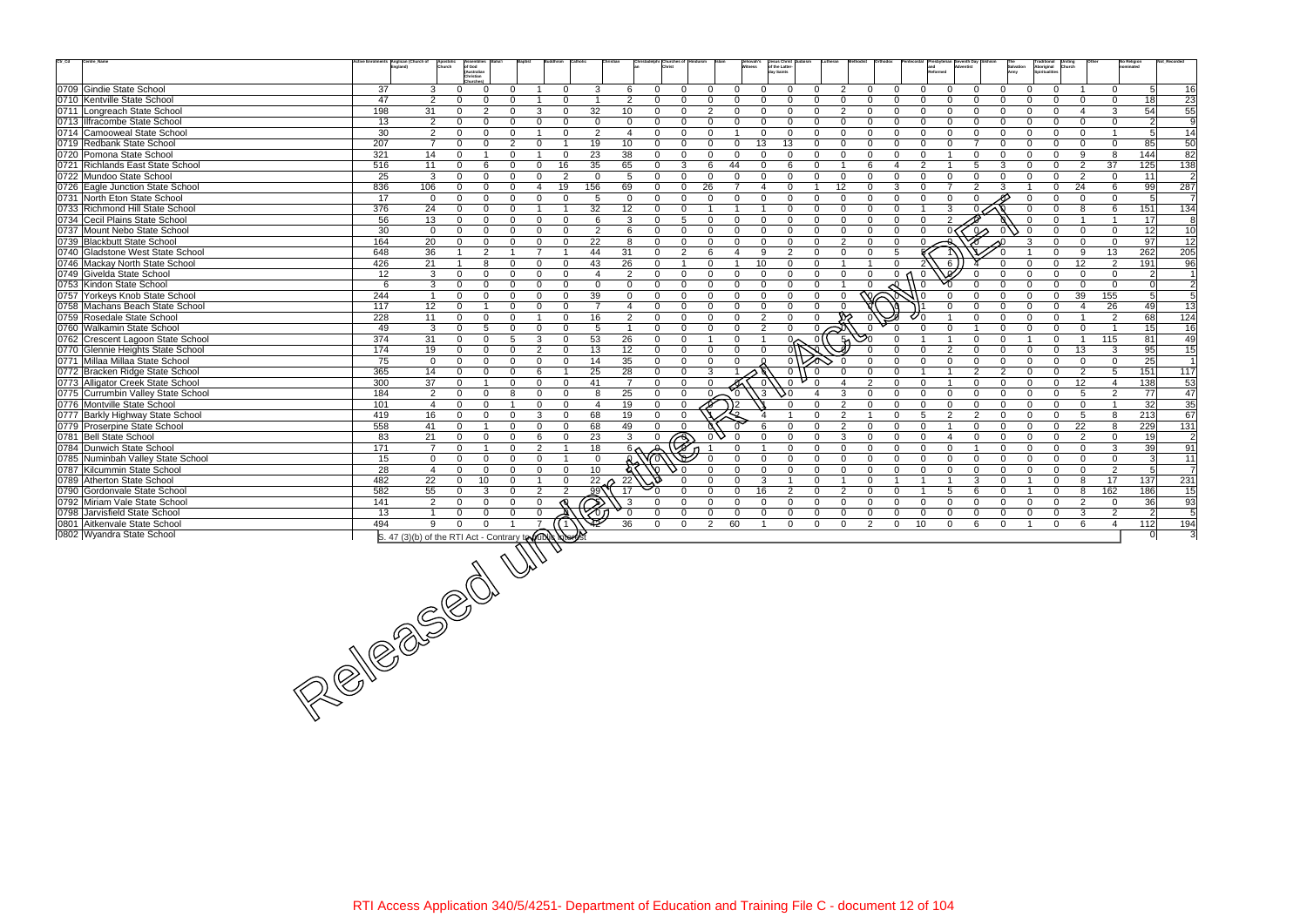| $\mathrm{Ctr}\_ \mathrm{Cd}$<br>Centre_Name                                                                                                                                                                                                                                                                                                                                           | Anglican (Church of |                 |                                                           |                                     |                         |                |                            |                                |                |                                         | Jesus Christ<br>of the Latter-        |                |              |                         |                                  |                |                            |                               |                          | <b>No Religion</b>       |                                   |
|---------------------------------------------------------------------------------------------------------------------------------------------------------------------------------------------------------------------------------------------------------------------------------------------------------------------------------------------------------------------------------------|---------------------|-----------------|-----------------------------------------------------------|-------------------------------------|-------------------------|----------------|----------------------------|--------------------------------|----------------|-----------------------------------------|---------------------------------------|----------------|--------------|-------------------------|----------------------------------|----------------|----------------------------|-------------------------------|--------------------------|--------------------------|-----------------------------------|
|                                                                                                                                                                                                                                                                                                                                                                                       |                     | Church          | of God<br>(Australian                                     |                                     |                         |                |                            |                                |                |                                         | day Saints                            |                |              |                         |                                  |                |                            | Aboriginal                    |                          |                          |                                   |
|                                                                                                                                                                                                                                                                                                                                                                                       |                     |                 | Christian                                                 |                                     |                         |                |                            |                                |                |                                         |                                       |                |              |                         |                                  |                |                            |                               |                          |                          |                                   |
| 0803 Thulimbah State School                                                                                                                                                                                                                                                                                                                                                           | 25                  | 3               | $\Omega$<br>$\Omega$                                      | $\Omega$<br>$\Omega$                | $\Omega$                | $\mathbf 0$    | $\Omega$                   | $\Omega$<br>$\Omega$           | $\Omega$       | $\overline{0}$<br>$\mathbf{0}$          | $\Omega$<br>$\Omega$                  | $\mathbf{0}$   | $\Omega$     | $\Omega$                | 2<br>$\Omega$                    | $\Omega$       | $\Omega$                   | $\Omega$<br>$\overline{0}$    | 3                        | $\Omega$                 | - Ql<br>8                         |
| 0806 Merinda State School                                                                                                                                                                                                                                                                                                                                                             | 78                  | $\Omega$        | $\mathcal{P}$<br>$\Omega$                                 | 0                                   | $\Omega$                | 11             | -6                         | $\Omega$<br>$\Omega$           | $\Omega$       | $\Omega$<br>$\Omega$                    | $\Omega$<br>$\Omega$                  |                | $\Omega$     | $\Omega$                | $\Omega$<br>$\Omega$             | $\mathcal{P}$  | $\Omega$                   | $\Omega$                      |                          |                          | 29<br>24                          |
| 0807 Goondi State School                                                                                                                                                                                                                                                                                                                                                              | 372                 | 21              | $\mathbf{0}$<br>6                                         | $\overline{2}$<br>$\mathbf{0}$      | $\overline{\mathbf{1}}$ | 89             | 21                         | $\Omega$                       |                | $\mathbf 0$                             | 5<br>$\overline{2}$<br>$\overline{0}$ | $\mathbf 0$    | $\mathbf{0}$ | $\overline{2}$          | $\overline{2}$                   |                | 7                          | $\mathbf 0$<br>$\Omega$       | 8                        | 74<br>126                | $\overline{2}$                    |
| 0810 Feluga State School                                                                                                                                                                                                                                                                                                                                                              | 30                  | $\mathcal{P}$   | $\Omega$<br>$\Omega$                                      | $\Omega$<br>$\Omega$                | $\Omega$                | 3              |                            | $\Omega$<br>$\Omega$           | $\Omega$       | $\mathbf 0$<br>17                       | $\Omega$<br>$\overline{0}$            | $\mathbf 0$    | $\Omega$     | $\Omega$                | $\Omega$<br>$\Omega$             | $\Omega$       | 3                          | $\Omega$<br>$\Omega$          | $\Omega$                 | $\Omega$                 | $\overline{2}$<br>2 <sup>1</sup>  |
| 0813 Arcadia Valley State School                                                                                                                                                                                                                                                                                                                                                      |                     |                 | S. 47 (3)(b) of the RTI Act - Contrary to public interest |                                     |                         |                |                            |                                |                |                                         |                                       |                |              |                         |                                  |                |                            |                               |                          |                          | $\overline{2}$                    |
| 0815 Bowenville State School                                                                                                                                                                                                                                                                                                                                                          | 14                  |                 | $\Omega$                                                  | 0<br>$\Omega$                       | $\Omega$                | 4              | $\mathbf 0$                |                                |                | - 0                                     |                                       |                |              |                         |                                  |                |                            |                               | $\overline{0}$           |                          |                                   |
| 0821 Gundiah State School                                                                                                                                                                                                                                                                                                                                                             | 25                  | $\mathbf{0}$    | $\Omega$<br>$\Omega$                                      | $\Omega$<br>$\overline{\mathbf{1}}$ | $\Omega$                | 3              | $\overline{\mathbf{1}}$    | $\Omega$<br>$\Omega$           | $\Omega$       | $\Omega$<br>$\Omega$                    | $\Omega$<br>$\Omega$                  | $\Omega$       | $\Omega$     | $\Omega$                | $\Omega$<br>$\Omega$             | $\Omega$       | $\Omega$                   | $\Omega$<br>$\Omega$          | $\Omega$                 | $\mathbf 0$              | 10 <sup>1</sup><br>10             |
| 0825 Gladstone South State School                                                                                                                                                                                                                                                                                                                                                     | 324                 | 5               | 2<br>$\Omega$                                             | $\Omega$<br>$\Omega$                | $\Omega$                | 29             | 14                         | $\Omega$                       | $\Omega$       | $\overline{0}$<br>$\Omega$              | $\Omega$<br>$\Omega$                  | $\overline{1}$ | $\Omega$     | $\Omega$                | 2                                | $\Omega$       |                            | $\Omega$<br>$\Omega$          | $\overline{1}$           | 11<br>114                | 142                               |
| 0831 Pallara State School                                                                                                                                                                                                                                                                                                                                                             | 411                 | 21              | $\Omega$<br>-1                                            | $\Omega$<br>$\Omega$                | $\overline{7}$          | 58             | 32                         | $\Omega$<br>$\Omega$           | 8              | $\Omega$                                | 3<br>$\Omega$                         | $\overline{2}$ | $\Omega$     | $\overline{\mathbf{A}}$ | $\Omega$<br>$\Omega$             |                |                            | $\Omega$                      | 8                        | 11<br>172                | 78                                |
| 0837 Depot Hill State School                                                                                                                                                                                                                                                                                                                                                          | 47                  | $\overline{4}$  | $\mathbf 0$<br>$\Omega$                                   | $\Omega$<br>$\Omega$                | $\Omega$                | $\Omega$       | $\overline{\mathbf{1}}$    | $\mathbf 0$<br>$\Omega$        | $\Omega$       | $\mathbf 0$<br>$\mathbf{0}$             | $\mathbf{0}$<br>$\mathbf 0$           | $\mathbf 0$    | $\mathbf{0}$ | $\Omega$                | $\overline{4}$<br>$\Omega$       | $\Omega$       | $\Omega$                   | $\mathbf 0$<br>$\Omega$       | $\overline{0}$           |                          | 13<br>24                          |
| 0843 Happy Valley State School                                                                                                                                                                                                                                                                                                                                                        | 412                 | 10              | $\Omega$<br>$\Omega$                                      | $\Omega$<br>9                       | $\overline{\mathbf{1}}$ | 37             | 27                         | $\Omega$<br>$\Omega$           |                | $\Omega$<br>- 1                         | 2<br>$\Omega$                         | 3              | $\Omega$     | $\overline{1}$          | $\overline{1}$<br>$\overline{4}$ |                |                            | $\Omega$                      | 5                        | 170<br>$\overline{4}$    | $\frac{136}{ }$                   |
| 0844 Vale View State School                                                                                                                                                                                                                                                                                                                                                           | 77                  | 9               | $\Omega$<br>$\Omega$                                      | $\overline{2}$<br>$\Omega$          | $\Omega$                | 13             | $\overline{4}$             | $\Omega$<br>$\Omega$           | $\Omega$       | $\Omega$                                | $\Omega$<br>$\Omega$                  | -5             | $\Omega$     | $\Omega$                | $\Omega$<br>$\Omega$             |                |                            | $\Omega$                      | 2                        |                          | 35<br>$\overline{4}$              |
| 0845 Flying Fish Point State School                                                                                                                                                                                                                                                                                                                                                   | 51                  | $\overline{7}$  | $\Omega$<br>$\Omega$                                      | $\Omega$<br>$\Omega$                | 6                       | 6              | $\overline{\mathbf{1}}$    | $\Omega$<br>$\Omega$           | $\Omega$       | $\mathbf{0}$                            | $\Omega$                              | $\Omega$       | $\Omega$     | $\Omega$                | $\Omega$<br>$\Omega$             |                |                            | $\Omega$                      | 2                        | $\overline{\mathbf{1}}$  | $\overline{6}$<br>20              |
| 0853 Bunker's Hill State School                                                                                                                                                                                                                                                                                                                                                       | 238                 | 32              | $\mathbf 0$<br>$\Omega$                                   | $\Omega$<br>$\Omega$                | $\Omega$                | 69             | 11                         | $\Omega$<br>$\mathbf{0}$       | $\Omega$       | $\Omega$                                | 2<br>$\mathbf{0}$<br>$\mathbf{0}$     | 10             | $\Omega$     | $\Omega$                |                                  | $\infty$       |                            | $\Omega$                      | $\overline{7}$           | $\mathbf{0}$             | 75<br>31                          |
| 0855 Wellcamp State School                                                                                                                                                                                                                                                                                                                                                            | 77                  | 13              | $\mathbf 0$<br>$\Omega$                                   | $\Omega$<br>$\mathbf{0}$            | $\Omega$                | 5              | 14                         | $\overline{2}$<br>$\mathbf{0}$ | $\mathbf{0}$   | $\mathbf{0}$<br>$\mathbf{0}$            | $\Omega$<br>$\Omega$                  | $\Omega$       | $\Omega$     | $\Omega$                | $\Omega$                         |                |                            | $\Omega$                      | $\overline{4}$           | $\overline{0}$           | 37<br>$\overline{2}$              |
| 0859 Caloundra State School                                                                                                                                                                                                                                                                                                                                                           | 618                 | 45              | $\Omega$<br>$\Omega$                                      | $5\overline{5}$<br>$\Omega$         | $\overline{4}$          | 95             | 50                         | $\Omega$<br>$\Omega$           | 2              | $\overline{2}$<br>$\boldsymbol{\Delta}$ | $\Omega$<br>$\Omega$                  | 8              | $\Omega$     | $\Omega$                |                                  |                |                            | $\Omega$                      | 11                       | 10<br>281                | 91                                |
|                                                                                                                                                                                                                                                                                                                                                                                       |                     | $\mathbf 0$     | $\overline{1}$                                            | $\Omega$                            | $\Omega$                | $\overline{1}$ | $\overline{1}$             | $\Omega$<br>$\Omega$           | $\Omega$       | $\Omega$                                | $\Omega$<br>$\overline{0}$            | $\Omega$       | $\Omega$     | $\Omega$                | $\Omega$                         |                |                            | $\Omega$                      | $\overline{1}$           | $\Omega$                 |                                   |
| 0864 Tingoora State School                                                                                                                                                                                                                                                                                                                                                            | 29                  |                 | $\mathbf 0$                                               | $\mathbf{0}$                        |                         |                |                            |                                |                |                                         | $\mathbf{0}$                          |                |              |                         |                                  |                | $\Omega$                   |                               | $\overline{1}$           |                          | 10<br>15                          |
| 0866 Chillagoe State School                                                                                                                                                                                                                                                                                                                                                           | 19                  | 2               | $\Omega$<br>$\Omega$                                      | $\Omega$<br>$\Omega$                | $\Omega$                | $\Omega$       | $\Omega$<br>$\overline{1}$ | $\Omega$<br>$\Omega$           | $\Omega$       | $\Omega$<br>$\Omega$                    | $\Omega$<br>$\Omega$                  | $\Omega$       | $\Omega$     | 0 <sub>0</sub>          | - 0                              |                |                            | $\Omega$<br>$\Omega$          |                          | $\mathbf 0$              | $\overline{3}$<br>12              |
| 0867 Millaroo State School                                                                                                                                                                                                                                                                                                                                                            | 12                  | $\mathbf 0$     | $\mathbf 0$<br>$\Omega$                                   | $\Omega$<br>$\Omega$                | $\Omega$                | 3              |                            | $\Omega$<br>$\Omega$           | $\Omega$       | $\Omega$<br>$\Omega$                    | $\Omega$<br>$\Omega$                  | $\overline{0}$ | $\Omega$     |                         |                                  |                |                            |                               | $\Omega$                 | 3                        | $\overline{4}$<br>$\overline{1}$  |
| 0868 Kennedy State School                                                                                                                                                                                                                                                                                                                                                             | 22                  | $\overline{1}$  | $\mathbf 0$<br>-1                                         | $\mathbf{0}$<br>$\Omega$            | $\Omega$                | $\overline{1}$ | $\mathbf 0$                | $\Omega$<br>$\Omega$           | $\Omega$       | $\Omega$                                | $\Omega$<br>$\Omega$<br>$\Omega$      | $\Omega$       | 的∕⊂          |                         |                                  |                | $\Omega$                   | $\Omega$<br>∩                 | $\Omega$                 | $\Omega$                 | $\mathbf{Q}$<br>10                |
| 0869 Veresdale Scrub State School                                                                                                                                                                                                                                                                                                                                                     | 129                 | 6               | $\mathbf 0$<br>$\Omega$                                   | $\mathbf{0}$<br>$\Omega$            | $\Omega$                | 6              | $\overline{7}$             | $\Omega$<br>$\Omega$           | $\Omega$       | $\Omega$                                | $\mathbf 0$<br>$\Omega$<br>$\Omega$   |                |              |                         | $\Omega$                         | $\Omega$       | $\Omega$                   | $\Omega$<br>$\Omega$          | 9                        | $\overline{\mathbf{1}}$  | 62<br>32                          |
| 0870 Aloomba State School                                                                                                                                                                                                                                                                                                                                                             | 84                  | $\overline{4}$  | $\mathbf 0$<br>3                                          | 2<br>$\Omega$                       | $\Omega$                | 22             | $\overline{7}$             | $\Omega$<br>$\Omega$           | $\Omega$       | $\Omega$<br>$\Omega$                    | $\Omega$<br>$\Omega$                  |                |              |                         | $\overline{2}$                   |                | $\Omega$                   | $\Omega$<br>$\Omega$          | $\Omega$                 | $\boldsymbol{\varDelta}$ | 6<br>34                           |
| 0871 Murgon State School                                                                                                                                                                                                                                                                                                                                                              | 244                 | 11              | $\mathbf 0$<br>$\Omega$                                   | 10<br>-1                            | $\mathbf{0}$            | 16             | 3                          | $\Omega$<br>$\overline{4}$     | $\Omega$       | $\Omega$<br>$\mathbf{3}$                | $\Omega$<br>$\Omega$                  | Ķ              |              |                         | $\Omega$                         | $\Omega$       | $\Omega$                   | $\Omega$<br>$\Omega$          | 2                        | 167<br>$\overline{1}$    | 16                                |
| 0873 Hermit Park State School                                                                                                                                                                                                                                                                                                                                                         | 680                 | 39              | $\mathbf 0$<br>$\mathbf 0$                                | $\mathbf{0}$<br>$\overline{1}$      | $\mathbf{3}$            | 42             | 34                         | $\mathbf{0}$<br>$\mathbf{0}$   | $\Omega$       | $\Omega$<br>$\mathbf{3}$                | $\sim$<br>$\Omega$                    |                | জ            |                         | $\mathcal{P}$<br>$\Omega$        | $\Omega$       | $\overline{1}$             | $\Omega$<br>$\Omega$          | 8                        | 152<br>8                 | 384                               |
| 0877 East Brisbane State School                                                                                                                                                                                                                                                                                                                                                       | 214                 | 3               | $\mathbf 0$<br>$\Omega$                                   | $\Omega$<br>$\Omega$                | 3                       | 14             | 12                         | $\Omega$<br>$\Omega$           | $\overline{7}$ | 9                                       |                                       |                |              |                         | $\Omega$<br>$\Omega$             | $\Omega$       |                            | $\Omega$<br>$\Omega$          | 3                        | 6                        | 76<br>76                          |
| 0878 Mapleton State School                                                                                                                                                                                                                                                                                                                                                            | 221                 | 3               | $\mathbf 0$<br>$\Omega$                                   | 5<br>$\mathbf{0}$                   | $\Omega$                | 4              | 17                         | $\Omega$<br>$\mathbf{0}$       | $\Omega$       |                                         |                                       |                | $\Omega$     |                         | $\Omega$<br>$\Omega$             | $\Omega$       | $\mathbf 0$                | $\Omega$<br>$\Omega$          | $\Omega$                 | $\mathbf 0$              | 32<br>157                         |
| 0879 Ubobo State School                                                                                                                                                                                                                                                                                                                                                               | 12                  | $\mathbf 0$     | $\mathbf{0}$<br>$\Omega$                                  | $\Omega$<br>$\Omega$                | $\Omega$                | $\Omega$       | $\Omega$                   | $\Omega$<br>$\Omega$           | $\Omega$       |                                         | $\Omega$<br>$\Omega$                  | $\Omega$       | $\Omega$     | $\Omega$                | $\Omega$<br>$\Omega$             | $\Omega$       | $\Omega$                   | $\Omega$<br>$\Omega$          | $\Omega$                 | $\mathbf{0}$             | 5<br>$\overline{7}$               |
| 0881 Wolvi State School                                                                                                                                                                                                                                                                                                                                                               | 23                  | $\mathbf{0}$    | $\mathbf 0$<br>$\Omega$                                   | $\Omega$<br>$\Omega$                | $\Omega$                | $\overline{1}$ | 3                          | $\Omega$<br>$\Omega$           | $\Omega$       |                                         | $\Omega$<br>$\Omega$                  | $\Omega$       | $\Omega$     | $\Omega$                | $\Omega$<br>$\Omega$             | $\Omega$       | $\Omega$                   | $\Omega$<br>$\Omega$          | $\Omega$                 | $\Omega$                 | $\overline{15}$<br>$\overline{4}$ |
| 0882 Lota State School                                                                                                                                                                                                                                                                                                                                                                | 195                 | 18              | $\mathbf 0$<br>$\Omega$                                   | $\overline{2}$<br>$\Omega$          | $\Omega$                | 14             | 15                         | 2<br>$\Omega$                  |                | .5<br>$\Omega$                          | 50<br>$\Omega$                        | $\mathbf 0$    | $\Omega$     |                         | $\Omega$                         | $\Omega$       | $\Omega$                   | $\Omega$<br>$\Omega$          | $\mathcal{P}$            | $\Omega$                 | 78<br>57                          |
| 0889 Drillham State School                                                                                                                                                                                                                                                                                                                                                            | 28                  | $\mathbf{3}$    | $\mathbf 0$<br>$\Omega$                                   | $\Omega$<br>$\Omega$                | $\Omega$                | 6              | 3                          | $\mathbf{0}$<br>$\Omega$       |                | 0 ا                                     | $\Omega$<br>$\Omega$                  | 3              | $\Omega$     | $\Omega$                | 3<br>$\Omega$                    | $\overline{1}$ | $\Omega$                   | $\Omega$<br>$\Omega$          | $\Omega$                 | $\mathbf 0$              | 8<br>$\vert$ 1                    |
| 0892 Dagun State School                                                                                                                                                                                                                                                                                                                                                               | 35                  | $\mathbf{0}$    | $\Omega$<br>$\Omega$                                      | $\Omega$<br>$\Omega$                | $\Omega$                | $\overline{1}$ | 3                          | $\Omega$<br>$\Omega$           |                |                                         | $\Omega$<br>$\Omega$                  | $\Omega$       | $\Omega$     | $\Omega$                | $\Omega$<br>$\Omega$             | $\Omega$       | $\Omega$                   | $\Omega$<br>$\Omega$          | $\Omega$                 | $\overline{\mathbf{1}}$  | $\overline{3}$<br>27              |
| 0894 Buranda State School                                                                                                                                                                                                                                                                                                                                                             | 217                 | 12              | $\mathbf 0$<br>$\Omega$                                   | $\Omega$<br>$\Omega$                | $\overline{4}$          | 19             | 8                          | $\Omega$<br>$\Omega$           |                |                                         |                                       |                | $\Omega$     | 6                       | $\Omega$                         | $\Omega$       | $\Omega$                   | $\Omega$<br>$\Omega$          | $\Omega$                 | 131                      | 25                                |
| 0896 Moranbah State School                                                                                                                                                                                                                                                                                                                                                            | 563                 | $\overline{36}$ | $\mathbf 0$<br>-1                                         | $\Omega$<br>$\overline{1}$          | $\overline{2}$          | 81             | 46                         | ₹<br>$\Omega$                  |                | $\Omega$                                | $\mathbf{0}$<br>$\Omega$              | $\overline{7}$ | $\mathbf{0}$ | $\Omega$                | $\Omega$                         | $\mathbf 0$    | $\mathbf 0$                | $\mathfrak{p}$<br>$\mathbf 0$ | 17                       | 219<br>3                 | 142                               |
| 0899 Bororen State School                                                                                                                                                                                                                                                                                                                                                             | 37                  | $\overline{2}$  | $\mathbf 0$<br>$\mathbf 0$                                | $\Omega$<br>$\Omega$                | $\overline{1}$          | 3              |                            |                                |                | $\Omega$                                | $\Omega$<br>$\Omega$                  |                |              | $\Omega$                | $\Omega$<br>$\Omega$             | $\Omega$       | $\Omega$                   | $\Omega$<br>$\Omega$          | $\Omega$                 | $\mathbf 0$              | 11<br>16                          |
| 0902 Harlin State School                                                                                                                                                                                                                                                                                                                                                              | 66                  | 10 <sup>1</sup> | $\mathbf{0}$<br>$\Omega$                                  | $\Omega$<br>$\Omega$                | $\Omega$                | 5              |                            |                                |                | $\Omega$<br>$\Omega$                    | $\Omega$<br>$\Omega$                  | $\Omega$       | $\Omega$     | $\Omega$                | $\Omega$<br>$\Omega$             | $\Omega$       | $\Omega$                   | $\Omega$<br>$\Omega$          | $\overline{\phantom{0}}$ | $\Omega$                 | 22<br>20                          |
| 0906 Bajool State School                                                                                                                                                                                                                                                                                                                                                              | 34                  | $\overline{4}$  | $\mathbf{0}$<br>$\Omega$                                  | $\Omega$<br>$\Omega$                | $\Omega$                | $\overline{7}$ |                            |                                | $\Omega$       | $\Omega$<br>$\Omega$                    | $\mathbf 0$<br>$\Omega$               | $\mathbf 0$    | $\Omega$     | $\Omega$                | $\Omega$<br>$\Omega$             | $\Omega$       | $\Omega$                   | $\Omega$<br>$\Omega$          | $\overline{4}$           | $\mathbf 0$              | 12<br>5                           |
| 0908 East Ayr State School                                                                                                                                                                                                                                                                                                                                                            | 555                 | 82              | 24<br>$\Omega$                                            | $\Omega$<br>5                       | $\Omega$                | 254            |                            |                                | $\Omega$       | $\Omega$<br>3                           | $\Omega$<br>$\Omega$                  | $\Omega$       | $\Omega$     | $\Omega$                | 18<br>$\Omega$                   | 10             | $\Omega$                   | $\Omega$<br>$\Omega$          | 34                       | 18                       | 96<br>10                          |
| 0910 Jundah State School                                                                                                                                                                                                                                                                                                                                                              | 6                   | $\overline{0}$  | $\Omega$<br>$\Omega$                                      | $\Omega$<br>$\Omega$                | $\Omega$                | 0              | $\overline{0}$             | $\Omega$                       | $\Omega$       | $\Omega$<br>$\Omega$                    | $\Omega$<br>$\Omega$                  | $\overline{0}$ | $\Omega$     | $\Omega$                | $\Omega$<br>$\Omega$             | $\Omega$       | $\Omega$                   | $\Omega$<br>$\Omega$          | $\Omega$                 | $\Omega$                 | $\,6\,$<br>$\Omega$               |
| 0913 Tamborine Mountain State School                                                                                                                                                                                                                                                                                                                                                  | 574                 | 88              | $\mathbf{0}$<br>17<br>$\mathbf{0}$                        | $\Omega$                            |                         |                | $\sqrt{28}$                |                                |                | $\Omega$                                | $\Omega$<br>$\Omega$                  | $\overline{2}$ | $\Omega$     | $\Omega$                | $\Omega$                         | $\Omega$       |                            | $\Omega$                      | $\overline{2}$           | 320<br>3                 | $\overline{25}$                   |
| 0915 Chatsworth State School                                                                                                                                                                                                                                                                                                                                                          | 230                 | 3               | $\Omega$<br>$\Omega$                                      | $\Omega$                            |                         | Ø              |                            |                                | $\Omega$       | $\overline{0}$<br>11                    | $\Omega$<br>$\Omega$                  | 5              | $\Omega$     | 2                       | $\Omega$<br>$\Omega$             | $\overline{1}$ | $\Omega$<br>$\overline{1}$ | $\Omega$                      | $\Omega$                 | 8                        | 59<br>119                         |
| 0917 Glenmorgan State School                                                                                                                                                                                                                                                                                                                                                          |                     |                 |                                                           |                                     |                         |                | - 0                        | $\Omega$<br>$\Omega$           | $\Omega$       | $\Omega$<br>$\Omega$                    | $\mathbf{0}$<br>$\Omega$              | $\overline{0}$ | $\Omega$     | $\Omega$                | $\Omega$<br>$\Omega$             | $\Omega$       | $\Omega$                   | $\Omega$<br>$\Omega$          | $\overline{1}$           | $\mathbf 0$              | $\overline{2}$<br>$\overline{c}$  |
| 0919 Wowan State School                                                                                                                                                                                                                                                                                                                                                               |                     |                 |                                                           |                                     |                         |                | $\Omega$                   | $\Omega$                       | $\Omega$       | $\Omega$<br>$\Omega$                    | $\Omega$<br>$\Omega$                  | $\Omega$       | $\Omega$     | $\Omega$                | $\Omega$<br>$\Omega$             | $\Omega$       | $\Omega$                   | $\Omega$                      | $\Omega$                 | $\Omega$                 | 26                                |
|                                                                                                                                                                                                                                                                                                                                                                                       |                     |                 |                                                           |                                     |                         |                |                            |                                |                |                                         |                                       |                |              |                         |                                  |                |                            |                               |                          |                          |                                   |
|                                                                                                                                                                                                                                                                                                                                                                                       |                     |                 |                                                           |                                     |                         |                |                            |                                |                |                                         |                                       |                |              |                         |                                  |                |                            |                               |                          |                          |                                   |
|                                                                                                                                                                                                                                                                                                                                                                                       |                     |                 |                                                           |                                     |                         |                |                            |                                |                |                                         |                                       |                |              |                         |                                  |                |                            |                               |                          |                          |                                   |
|                                                                                                                                                                                                                                                                                                                                                                                       |                     |                 |                                                           |                                     |                         |                |                            |                                |                |                                         |                                       |                |              |                         |                                  |                |                            |                               |                          |                          |                                   |
|                                                                                                                                                                                                                                                                                                                                                                                       |                     |                 |                                                           |                                     |                         |                |                            |                                |                |                                         |                                       |                |              |                         |                                  |                |                            |                               |                          |                          |                                   |
|                                                                                                                                                                                                                                                                                                                                                                                       |                     |                 |                                                           |                                     |                         |                |                            |                                |                |                                         |                                       |                |              |                         |                                  |                |                            |                               |                          |                          |                                   |
|                                                                                                                                                                                                                                                                                                                                                                                       |                     |                 |                                                           |                                     |                         |                |                            |                                |                |                                         |                                       |                |              |                         |                                  |                |                            |                               |                          |                          |                                   |
|                                                                                                                                                                                                                                                                                                                                                                                       |                     |                 |                                                           |                                     |                         |                |                            |                                |                |                                         |                                       |                |              |                         |                                  |                |                            |                               |                          |                          |                                   |
|                                                                                                                                                                                                                                                                                                                                                                                       |                     |                 |                                                           |                                     |                         |                |                            |                                |                |                                         |                                       |                |              |                         |                                  |                |                            |                               |                          |                          |                                   |
|                                                                                                                                                                                                                                                                                                                                                                                       |                     |                 |                                                           |                                     |                         |                |                            |                                |                |                                         |                                       |                |              |                         |                                  |                |                            |                               |                          |                          |                                   |
|                                                                                                                                                                                                                                                                                                                                                                                       |                     |                 |                                                           |                                     |                         |                |                            |                                |                |                                         |                                       |                |              |                         |                                  |                |                            |                               |                          |                          |                                   |
|                                                                                                                                                                                                                                                                                                                                                                                       |                     |                 |                                                           |                                     |                         |                |                            |                                |                |                                         |                                       |                |              |                         |                                  |                |                            |                               |                          |                          |                                   |
|                                                                                                                                                                                                                                                                                                                                                                                       |                     |                 |                                                           |                                     |                         |                |                            |                                |                |                                         |                                       |                |              |                         |                                  |                |                            |                               |                          |                          |                                   |
|                                                                                                                                                                                                                                                                                                                                                                                       |                     |                 |                                                           |                                     |                         |                |                            |                                |                |                                         |                                       |                |              |                         |                                  |                |                            |                               |                          |                          |                                   |
|                                                                                                                                                                                                                                                                                                                                                                                       |                     |                 |                                                           |                                     |                         |                |                            |                                |                |                                         |                                       |                |              |                         |                                  |                |                            |                               |                          |                          |                                   |
| $\frac{\frac{1}{11} - \frac{3}{11} - \frac{3}{11} - \frac{1}{11} - \frac{3}{11} - \frac{1}{11} - \frac{1}{11} - \frac{1}{11} - \frac{1}{11} - \frac{1}{11} - \frac{1}{11} - \frac{1}{11} - \frac{1}{11} - \frac{1}{11} - \frac{1}{11} - \frac{1}{11} - \frac{1}{11} - \frac{1}{11} - \frac{1}{11} - \frac{1}{11} - \frac{1}{11} - \frac{1}{11} - \frac{1}{11} - \frac{1}{11} - \frac$ |                     |                 |                                                           |                                     |                         |                |                            |                                |                |                                         |                                       |                |              |                         |                                  |                |                            |                               |                          |                          |                                   |
|                                                                                                                                                                                                                                                                                                                                                                                       |                     |                 |                                                           |                                     |                         |                |                            |                                |                |                                         |                                       |                |              |                         |                                  |                |                            |                               |                          |                          |                                   |
|                                                                                                                                                                                                                                                                                                                                                                                       |                     |                 |                                                           |                                     |                         |                |                            |                                |                |                                         |                                       |                |              |                         |                                  |                |                            |                               |                          |                          |                                   |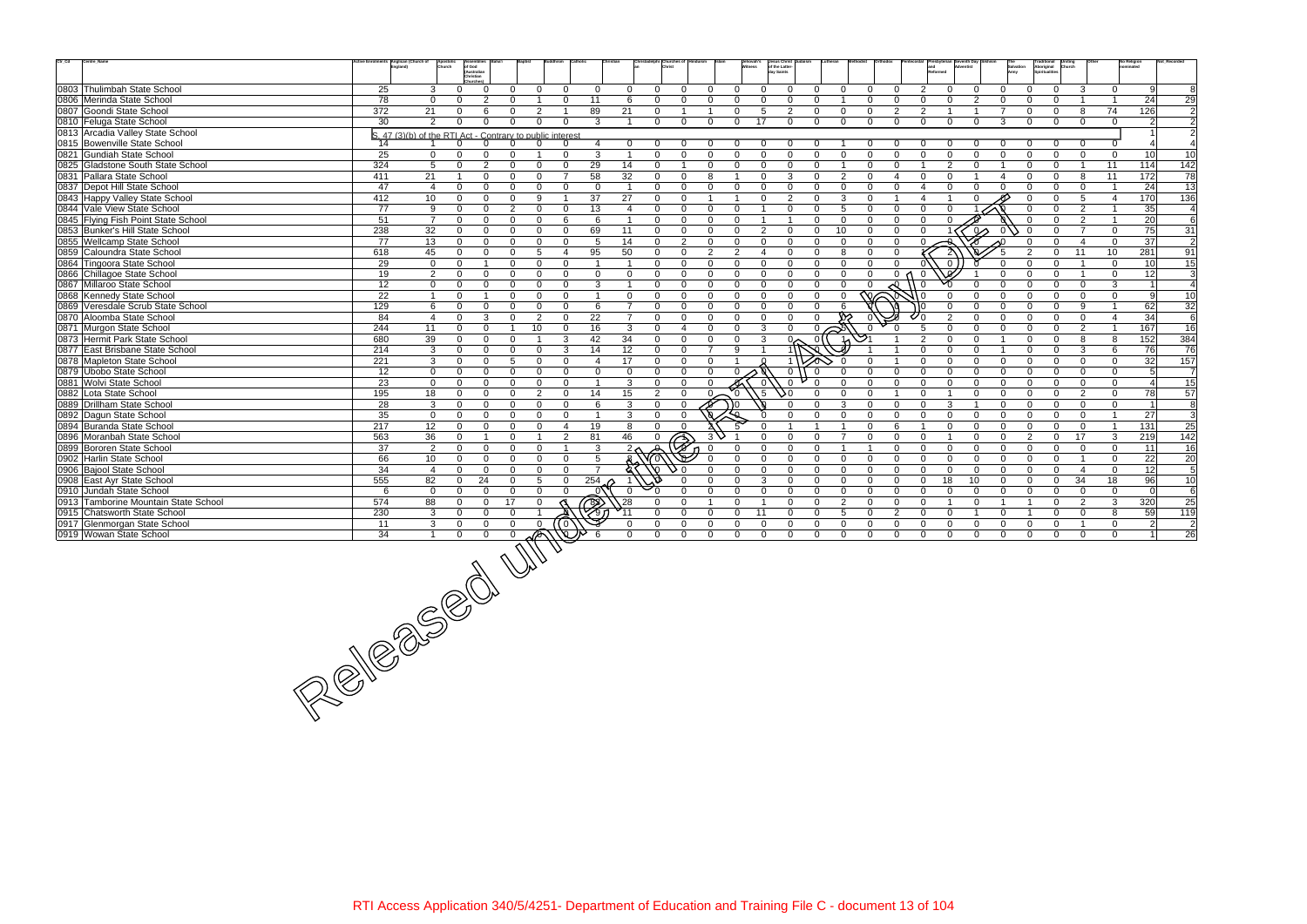| $\mathrm{Ctr}\_ \mathrm{Cd}$ | Centre_Name                        |                  | ctive Enrolments Anglican (Church of<br>Apostolio<br>Church | <b>\ssemblie:</b><br>of God<br>(Australian |                |                |                       |                                  |                | hristadelphi Churches of |                            |                | Jehovah's<br>Witness | <b>Jesus Christ</b><br>of the Latter-<br>ludaism<br>lav Saints |                |                |                |                           |                     |                       |                     | Salvation<br>Army |               | Traditional<br>Aboriginal<br>Spiritualitie<br><b>Uniting</b><br>Church |                | No Religion     |                  | Not_Recorded                                 |
|------------------------------|------------------------------------|------------------|-------------------------------------------------------------|--------------------------------------------|----------------|----------------|-----------------------|----------------------------------|----------------|--------------------------|----------------------------|----------------|----------------------|----------------------------------------------------------------|----------------|----------------|----------------|---------------------------|---------------------|-----------------------|---------------------|-------------------|---------------|------------------------------------------------------------------------|----------------|-----------------|------------------|----------------------------------------------|
|                              |                                    |                  |                                                             | Christian<br>Churches                      |                |                |                       |                                  |                |                          |                            |                |                      |                                                                |                |                |                |                           |                     |                       |                     |                   |               |                                                                        |                |                 |                  |                                              |
|                              | 0922 Parkhurst State School        | 376              | 26                                                          | 0                                          | ΩI             | $\overline{2}$ | $\Omega$<br>31        | 22                               | $\overline{0}$ |                          | $\Omega$                   | 0l             | $\Omega$             |                                                                |                |                | $\Omega$       | $\Omega$                  |                     | 3                     |                     | $\Omega$          |               | $\Omega$                                                               | 12             | 10 <sup>1</sup> | 200              | 67                                           |
|                              | 0923 Kenmore State School          | 328              | 19                                                          |                                            |                |                | 40<br>$\overline{7}$  | 47                               | $\Omega$       | -ol                      | $\overline{3}$             | 2              | $\Omega$             | $\Omega$                                                       |                | 3              |                | $\Omega$                  |                     |                       | $\Omega$            | <sup>n</sup>      |               |                                                                        |                | $\overline{3}$  | 143              | 44                                           |
|                              | 0925 Greenlands State School       | 103              | 13                                                          | $\Omega$                                   | ΩI             |                | 20<br>$\Omega$        | 25                               | $\overline{0}$ | -Ol                      | $\Omega$                   | $\Omega$       | $\Omega$             | <sup>0</sup>                                                   | ΩI             | $\Omega$       | 0I             | $\mathbf{0}$              | U                   |                       | $\Omega$            | $\Omega$          |               | $\Omega$                                                               | .OI            | $\Omega$        | 37               | $\overline{5}$                               |
|                              | 0926 Norman Park State School      | 457              | 69                                                          |                                            | $\Omega$       |                | 5 <sup>1</sup><br>84  | 48                               | $\Omega$       | 2 <sup>1</sup>           |                            | $6 \mid$       |                      |                                                                |                | 5              |                | 10                        |                     | $\overline{4}$        | 2                   | $\Omega$          |               | $\Omega$                                                               | 36             | $\overline{1}$  | $\overline{137}$ | 42                                           |
|                              | 0927 Caravonica State School       | 548              | 40                                                          | 2 <br>$\Omega$                             | $\Omega$       |                | 81<br>$\Omega$        | 104                              | $\Omega$       | $\overline{0}$           | $\Omega$                   | $\overline{2}$ |                      | $\Omega$                                                       |                | $\overline{2}$ |                | $\Omega$                  | $\Omega$            | $\mathbf{3}$          | 3                   |                   |               | $\Omega$                                                               |                | $\overline{1}$  | 286              | 9                                            |
|                              | 0932 Moura State School            | 255              | 29                                                          | $\Omega$                                   | $\Omega$       |                | 24<br>$\Omega$        | 14                               | $\Omega$       | -ol                      | $\Omega$                   | n l            | $\cap$               | $\Omega$                                                       |                | 3              | ി              | $\Omega$                  |                     | $\overline{1}$        | $\Omega$            | <sup>n</sup>      |               | $\Omega$                                                               | -91            | 8               | 53               | 111                                          |
|                              | 0933 Stonehenge State School       | 7                | $\overline{1}$                                              | $\Omega$<br>$\Omega$                       | ΩI             | $\Omega$       | $\Omega$              | $\mathcal{P}$<br>$\Omega$        | $\Omega$       | -ol                      | ΩI                         | $\Omega$       |                      | $\Omega$                                                       |                | $\Omega$       |                | $\Omega$                  | U                   | $\Omega$              | $\Omega$            | $\Omega$          | <sup>n</sup>  | $\Omega$                                                               |                | $\Omega$        |                  | 3                                            |
|                              | 0934 Dunkeld State School          | 6                | 0                                                           | $\Omega$                                   | ΩI             | $\Omega$       | $\Omega$              | $\Omega$<br>$\Omega$             | $\Omega$       | $\Omega$                 | $\Omega$                   | $\Omega$       |                      |                                                                |                |                |                | $\Omega$                  |                     | $\Omega$              |                     |                   |               | $\Omega$                                                               | $\Omega$       | $\overline{0}$  |                  | 5                                            |
|                              | 0939 Goodwood State School         | 45               | $\overline{1}$                                              | $\Omega$<br>$\Omega$                       | $\Omega$       | $\Omega$       |                       | $\overline{7}$<br>$\overline{4}$ | $\Omega$       | $\Omega$                 | $\Omega$                   | $\Omega$       | $\cap$               |                                                                | ΩI             | $\Omega$       | $\Omega$       | $\Omega$                  | n١                  | $\Omega$              |                     | $\Omega$          |               | $\Omega$                                                               | $\overline{2}$ | $\Omega$        | 24               |                                              |
|                              | 0940 Frenchville State School      | 1019             | 168                                                         | $\Omega$<br>4                              | 61             | 14             | 243<br>$\overline{4}$ | 111                              | $\Omega$       | 2 <sup>1</sup>           | 8 <sup>1</sup>             | 12             |                      | 6                                                              |                |                |                | $\Omega$                  |                     | $\Omega$              | <sup>o</sup>        | 2                 | $\mathcal{P}$ | $\Omega$                                                               | 53             | 11              | 343              | $\overline{18}$                              |
|                              | 0943 New Farm State School         | 455              | 22                                                          | $\Omega$<br>$\Omega$                       | Ωl             |                | 46<br>$\overline{7}$  | 27                               | $\Omega$       | $\Omega$                 | 2 <sup>1</sup>             | 5 <sup>1</sup> |                      |                                                                |                |                |                | 3                         |                     |                       |                     |                   |               |                                                                        | 3              | 5 <sup>5</sup>  | 171              | 160                                          |
|                              | 0944 Mount Garnet State School     | 50               | $\overline{1}$                                              | $\overline{7}$                             | ΩI             | $\Omega$       | $\Omega$              | $\Omega$<br>$\overline{4}$       | $\Omega$       | -ol                      | $\Omega$                   | $\Omega$       |                      | $\Omega$                                                       |                | $\Omega$       | $\Omega$       | $\Omega$                  |                     | $\Omega$              |                     |                   |               |                                                                        |                | $\overline{2}$  | q                | 24                                           |
|                              | 0945 Torquay State School          | 480              | 28                                                          | $\Omega$                                   | $\Omega$       | $\mathcal{P}$  | 20<br>$\Omega$        | 26                               | $\Omega$       | -ol                      | $\Omega$                   | $\mathbf{1}$   |                      | $\Omega$                                                       |                |                |                | $\Omega$                  | 4                   | 2                     |                     |                   |               |                                                                        | $\overline{2}$ | 5 <sup>5</sup>  | 248              | 132                                          |
|                              | 0947 Wooroolin State School        | 42               | 0                                                           | $\Omega$                                   | $\Omega$       | n n            | $\Omega$              | $\overline{2}$<br>$\Omega$       | $\Omega$       | $\Omega$                 | ΩI                         | $\Omega$       | $\mathbf{z}$         |                                                                |                |                |                |                           |                     |                       | ω۸                  |                   |               |                                                                        | $\Omega$       | $\Omega$        | 6                | 31                                           |
|                              | 0948 Vincent State School          | 134              | 3 <sup>l</sup>                                              | 3                                          | 2 <sup>1</sup> | $\overline{2}$ |                       | 22<br>6                          | $\overline{0}$ | 5 <sup>1</sup>           | $\Omega$                   | $\Omega$       |                      | $\Omega$                                                       |                | $\Omega$       | $\Omega$       | $\Omega$                  |                     |                       |                     |                   |               |                                                                        | $\Omega$       | $\mathbf{3}$    | 53               | 34                                           |
|                              | 0950 Dallarnil State School        | 26               | 3                                                           | $\Omega$<br>$\Omega$                       | ΩI             |                | $\Omega$              | $\Omega$                         | $\Omega$       | - Ol                     | $\Omega$                   | n l            |                      | $\Omega$                                                       |                | $\mathcal{P}$  |                | $\Omega$                  |                     |                       |                     |                   |               |                                                                        | $\mathcal{P}$  | $\Omega$        | 5                | 12                                           |
|                              | 0952 Bli Bli State School          | 619              | 34                                                          | $\Omega$<br>$\Omega$                       | ΩI             |                | 57                    | 46                               | $\overline{0}$ | 1                        | $\Omega$                   | $\mathbf 4$    | 5                    | -31                                                            | n.             | 6              | $\Omega$       |                           |                     |                       |                     |                   |               | $\Omega$                                                               | $\mathbf{Q}$   | 10 <sup>1</sup> | 95               | 339                                          |
|                              | 0953 Elimbah State School          | 498              | 14                                                          | $\overline{0}$<br>$\Omega$                 | $\Omega$       |                |                       | 33<br>28                         | $\overline{0}$ | -ol                      | $\Omega$                   | $\Omega$       |                      |                                                                |                |                |                |                           |                     |                       |                     |                   |               | $\Omega$                                                               | 4              | 6               | 206              | 196                                          |
|                              | 0954 Hebel State School            | 8                | - Ol                                                        | $\Omega$<br>$\Omega$                       | $\Omega$       | n n            | $\Omega$              | $\Omega$<br>$\Omega$             | $\Omega$       | $\Omega$                 | $\Omega$                   | $\Omega$       |                      | $\Omega$                                                       |                |                |                |                           |                     |                       |                     |                   |               |                                                                        | n l            | $\overline{0}$  |                  | $\overline{7}$                               |
|                              | 0957 Mourilyan State School        | 167              | 13                                                          | $\Omega$<br>$\Omega$                       | $\Omega$       |                | 54<br>$\Omega$        | $\overline{7}$                   | $\Omega$       | $\Omega$                 | $\Omega$                   | $\Omega$       | $\Omega$             | $\mathcal{B}$                                                  |                | $\Omega$       | ∾∩             |                           |                     |                       | <sup>n</sup>        | 0                 |               | $\Omega$                                                               | 13             | $\overline{2}$  | 66               | $\overline{4}$                               |
|                              | 0958 Quinalow Prep-10 State School | 72               | 3                                                           | $\Omega$<br>$\Omega$                       | $\Omega$       |                | 10<br>$\Omega$        |                                  | $\Omega$       |                          | $\Omega$                   | $\mathbf 0$    |                      |                                                                |                | 20             |                |                           |                     |                       |                     |                   |               |                                                                        | 6              | $\Omega$        | 24               | 5                                            |
|                              | 0959 Durack State School           | 596              | 10                                                          | 6                                          | ΩI             | 3              | 47<br>93              | 62                               | $\Omega$       | 3 <sup>1</sup>           | $\Delta$                   | 50             |                      | $\overline{7}$                                                 |                |                |                |                           |                     | $\overline{2}$        |                     |                   |               | $\Omega$                                                               |                | 9               | 176              | 84                                           |
|                              | 0962 Bullyard State School         | 40               | 14                                                          | 0 <br> 0                                   | $\Omega$       | $\Omega$       | $\Omega$              | 5 <sup>1</sup><br>$\overline{1}$ | $\Omega$       | -ol                      | $\Omega$                   | -ol            | $\Omega$             | $\overline{0}$                                                 |                |                |                |                           | <sup>n</sup>        | $\Omega$              | $\Omega$            | $\Omega$          | <sup>n</sup>  | $\Omega$                                                               | $\overline{2}$ | $\overline{0}$  | 15               | $\overline{2}$                               |
|                              | 0965 Sunset State School           | 263              | 5 <sup>1</sup>                                              | $\cap$<br>$\Omega$                         | $\Omega$       | 13             | 36<br>$\Omega$        | 11                               | $\Omega$       | 0                        | ΩI                         | $\Omega$       |                      |                                                                |                |                |                |                           | 2                   | $\mathbf{3}$          |                     | $\Omega$          |               | $\Omega$                                                               | $\Omega$       | $\mathbf{3}$    | 169              | $\overline{18}$                              |
|                              | 0966 Bauple State School           | 47               | 0                                                           | 4                                          | ΩI             | $\Omega$       | $\Omega$              | 13<br>6                          | $\Omega$       | $\Omega$                 | $\Omega$                   | $\Omega$       |                      |                                                                |                |                |                |                           |                     | $\Omega$              | $\Omega$            | <sup>n</sup>      |               |                                                                        | $\Omega$       | 3               |                  | $\overline{14}$                              |
|                              | 0967 Yarraman State School         | 166              | $\overline{7}$                                              | $\Omega$<br>$\Omega$                       | ΩI             | $\Omega$       | $\Omega$              | 6<br>$\vert$ 3                   | $\Omega$       | $\Omega$                 | $\Omega$                   | $\Omega$       |                      |                                                                |                |                |                |                           |                     | $\Omega$              | $\Omega$            | $\Omega$          | $\mathcal{D}$ | $\Omega$                                                               | -31            | $\mathbf{3}$    | 59               | $\overline{77}$                              |
|                              | 0968 Runcorn State School          | 437              | 33                                                          | $\overline{2}$<br>$\Omega$                 | 3 <sup>1</sup> |                | 57<br>13              | 39                               | $\overline{0}$ | 1                        | 6                          | 36             |                      | 13                                                             | $\mathbf 0$    |                |                | 3                         |                     | $\boldsymbol{\Delta}$ |                     | 6                 |               | $\Omega$                                                               | 16             | 6               | 176              | 10                                           |
|                              | 0975 Raceview State School         | 1004             | 67                                                          | 2 <sup>1</sup><br>3                        | ΩI             | 9.             |                       | 80<br>89                         | $\Omega$       | 2 <sup>1</sup>           | 61                         |                |                      | 23                                                             |                | 14             |                |                           |                     | 6                     | $\mathcal{P}$       | $\Omega$          | 5.            |                                                                        | 21             | 14              | 474              | 181                                          |
|                              | 0976 Greenmount State School       | 42               | 0                                                           | $\overline{0}$<br>$\Omega$                 | $\Omega$       | $\Omega$       | $\Omega$              | $5\overline{)}$                  | $\overline{0}$ | $\Omega$                 |                            |                |                      |                                                                |                | 6              | $\Omega$       | $\Omega$                  | $\Omega$            | $\Omega$              | $\Omega$            | $\Omega$          | nΙ            | $\Omega$                                                               | n l            | $\overline{2}$  | 16               | 9                                            |
|                              | 0978 Harlaxton State School        | 138              | 5 <sup>1</sup>                                              | $\Omega$<br>$\Omega$                       | $\Omega$       | $\mathcal{P}$  |                       | 10<br>8                          | $\overline{0}$ | 2                        | $\frac{9}{9}$              | ۱0             |                      |                                                                |                |                |                | $\Omega$                  |                     | $\Omega$              |                     | $\Omega$          |               | $\Omega$                                                               |                | $\Omega$        | 71               | 34                                           |
|                              | 0980 Linville State School         | 31               | 2                                                           | $\Omega$                                   | ΩI             |                | $\Omega$              |                                  | $\Omega$       |                          |                            |                |                      |                                                                |                |                |                | $\Omega$                  |                     | $\Omega$              |                     |                   |               |                                                                        | $\Omega$       | $\overline{2}$  | 8                |                                              |
|                              |                                    | 55               |                                                             | $\Omega$                                   |                |                | $\Omega$              | $\mathcal{P}$<br>$\overline{0}$  | $\Omega$       | $\Omega$                 |                            |                |                      | $\Omega$                                                       |                | $\Omega$       |                | $\Omega$                  |                     | $\Omega$              | $\Omega$            | <sup>n</sup>      |               |                                                                        | $\Omega$       | $\overline{0}$  |                  | 14<br>41                                     |
|                              | 0981 Bloomsbury State School       | 136              |                                                             | U                                          | $\cap$         |                | $\Omega$              | 5                                |                |                          |                            |                |                      |                                                                |                |                |                | $\Omega$                  |                     | $\Omega$              | $\cap$              | $\Omega$          |               |                                                                        |                | 8               | 11<br>64         |                                              |
|                              | 0983 Park Avenue State School      |                  | 5 <sup>1</sup>                                              | $\Omega$<br>$\Omega$                       | ΩI             |                | $\Omega$              | 8                                | $\Omega$       | $\Rightarrow$            |                            |                |                      |                                                                |                |                |                |                           |                     | $\Omega$              | $\cap$              | $\Omega$          |               |                                                                        | $\Omega$       | $\overline{7}$  |                  | 39                                           |
|                              | 0989 Cherbourg State School        | 147              | $\overline{0}$                                              |                                            | ΩI             | $\overline{2}$ |                       | 6                                |                |                          |                            |                |                      | $\Omega$                                                       |                | $\Omega$       |                |                           | $\Omega$            |                       |                     | 0                 |               |                                                                        | $\Omega$       | $\overline{1}$  | 42               | 88                                           |
|                              | 0993 Mutchilba State School        | 24               |                                                             | $\overline{0}$                             | ΩI             | $\Omega$       | $\Omega$              |                                  |                |                          |                            | $\Omega$       |                      | $\Omega$                                                       |                | $\overline{7}$ |                | $\Omega$                  |                     | $\Omega$<br>$\Omega$  | $\Omega$            | $\Omega$          | $\mathcal{P}$ | $\Omega$                                                               | -91            | $\overline{4}$  | 3                | $\overline{15}$                              |
|                              | 0995 Kingaroy State School         | 515              | 24                                                          | $\Omega$<br>$\Omega$<br>$\Omega$           |                | -5             | 27<br>$\mathbf{3}$    | 2a                               |                |                          | ΩI                         |                |                      | nl                                                             |                |                | $\Omega$       | $\Omega$                  | $\overline{2}$<br>U |                       |                     |                   |               | $\Omega$                                                               |                |                 | $\overline{125}$ | 271                                          |
|                              | 0996 Biboohra State School         | 88               | $\overline{a}$                                              | $\overline{2}$                             | $\Omega$       | n.             | $\Omega$              | 18 <sup>1</sup>                  |                |                          |                            | 3              |                      |                                                                |                |                |                | $\Omega$                  |                     | $\Omega$              | $\Omega$            | $\overline{2}$    |               |                                                                        | $\mathcal{P}$  | $\overline{2}$  | 27               | $\overline{12}$                              |
|                              | 1001 Dirranbandi P-10 State School | 65               | $\overline{2}$                                              | $\Omega$<br>U                              |                |                | $\Omega$              | 13)                              |                |                          | $\Omega$                   | $\Omega$       |                      |                                                                |                |                |                | $\Omega$                  |                     | $\Omega$              | $\Omega$            | <sup>n</sup>      |               |                                                                        | $\Omega$       | $\overline{0}$  | 19               | 29                                           |
|                              | 1002 Yungaburra State School       | $\overline{221}$ | 3                                                           | 0 <br>$\Omega$                             | $\Omega$       | $\Omega$       | <b>R</b>              | $\sqrt{12}$                      | $\Omega$       | $\Omega$                 | $\Omega$                   | 0l             | $\Omega$             | n l                                                            |                |                |                |                           | $\Omega$            | $\Omega$              | $\overline{2}$      | $\Omega$          | <sup>n</sup>  | $\Omega$                                                               | $\overline{4}$ | 4               | 82               | 87                                           |
|                              | 1004 Aspley East State School      | 849              | 49                                                          | 5 <sup>1</sup><br>$\Omega$                 | ΩI             | 5              |                       | 61                               | $\Omega$       | 0                        | 27                         | 11             | 5 <sup>1</sup>       | $\Omega$                                                       |                |                |                |                           | $\mathcal{R}$       | $\overline{4}$        | $\overline{2}$      | 9                 |               | $\Omega$                                                               | 13             | 10              | 300              | 238                                          |
|                              | 1006 Gleneagle State School        | 210              | 15                                                          | $\Omega$                                   |                |                | 0)                    | 19                               |                | $\Omega$                 | $\Omega$                   | $\Omega$       |                      | $\Omega$                                                       |                |                |                |                           | 3                   | $\Omega$              |                     |                   |               |                                                                        | 8              | $\mathbf{3}$    | 101              | 37                                           |
|                              | 1007 Severnlea State School        | 61               | 5 <sup>1</sup>                                              | $\Omega$<br>$\cap$                         |                |                |                       | 17                               | $\Omega$       | $\overline{0}$           | $\Omega$<br>1 <sup>1</sup> | 0l             |                      |                                                                |                |                |                | $\Omega$<br>$\mathcal{P}$ |                     | $\Omega$              | 0<br>5 <sup>1</sup> | 5                 |               | $\Omega$                                                               | $\mathcal{E}$  | $\Omega$        | 14               | $\overline{25}$                              |
|                              | 1008 Tully State School            | 275              | 22                                                          | 6                                          | 0٨             |                | 44                    |                                  | $\Omega$       | $\Omega$                 |                            | $\Omega$       | $\overline{3}$       |                                                                | $\Omega$       | $\Omega$       |                |                           |                     | $\Omega$              |                     |                   |               | $\Omega$                                                               | 12             | 1 <sup>1</sup>  | 130              | 26                                           |
|                              | 1009 Lake Clarendon State School   | 153              | 9                                                           |                                            |                |                | 27                    | 15                               | $\overline{0}$ | 0                        | $\overline{0}$             | 0              |                      |                                                                |                |                |                |                           | $\overline{2}$      | $\mathbf{3}$          |                     |                   |               |                                                                        | -31            |                 | 67               | 12                                           |
|                              | 1010 Lower Tully State School      | 64               | $6 \mid$                                                    |                                            |                |                | 15                    | $\overline{3}$                   | 0              | $\overline{0}$           | $\overline{0}$             | $\overline{0}$ | $\overline{0}$       | $\overline{0}$                                                 | $\overline{0}$ | $\mathbf 0$    | $\overline{0}$ | 0                         | $\overline{0}$      | $\vert$ 1             | $\mathbf 0$         | 0                 |               | $\overline{0}$                                                         | $\vert$        | $\vert$ 1       | 32               |                                              |
|                              | 1016 Stafford Heights State School | $\overline{131}$ | $\overline{2}$                                              |                                            |                |                | 11<br>$\overline{0}$  | $\frac{12}{2}$                   | 0              | $\overline{0}$           | $1\vert$                   | 0              | $\overline{0}$       | $\overline{0}$                                                 | $\Omega$       | $\mathbf 0$    | $\overline{0}$ | 0                         | $\overline{0}$      | $\overline{0}$        | $\overline{0}$      | 0                 | 0             | $\overline{0}$                                                         | $2\vert$       | $\vert 4 \vert$ | 55               | $\begin{array}{r} 1 \\ 42 \\ 11 \end{array}$ |
|                              | 1018 The Caves State School        |                  |                                                             |                                            |                |                | 21                    |                                  | $\overline{0}$ | 0                        | $\overline{0}$             |                |                      |                                                                |                |                |                | $\mathbf 0$               |                     |                       |                     | $\Omega$          |               |                                                                        | $\overline{3}$ | 0               | 48               |                                              |
|                              |                                    |                  | $\frac{\frac{1}{131}}{90}$                                  |                                            |                |                |                       |                                  |                |                          |                            |                |                      |                                                                |                |                |                |                           |                     |                       |                     |                   |               |                                                                        |                |                 |                  |                                              |
|                              |                                    |                  |                                                             |                                            |                |                |                       |                                  |                |                          |                            |                |                      |                                                                |                |                |                |                           |                     |                       |                     |                   |               |                                                                        |                |                 |                  |                                              |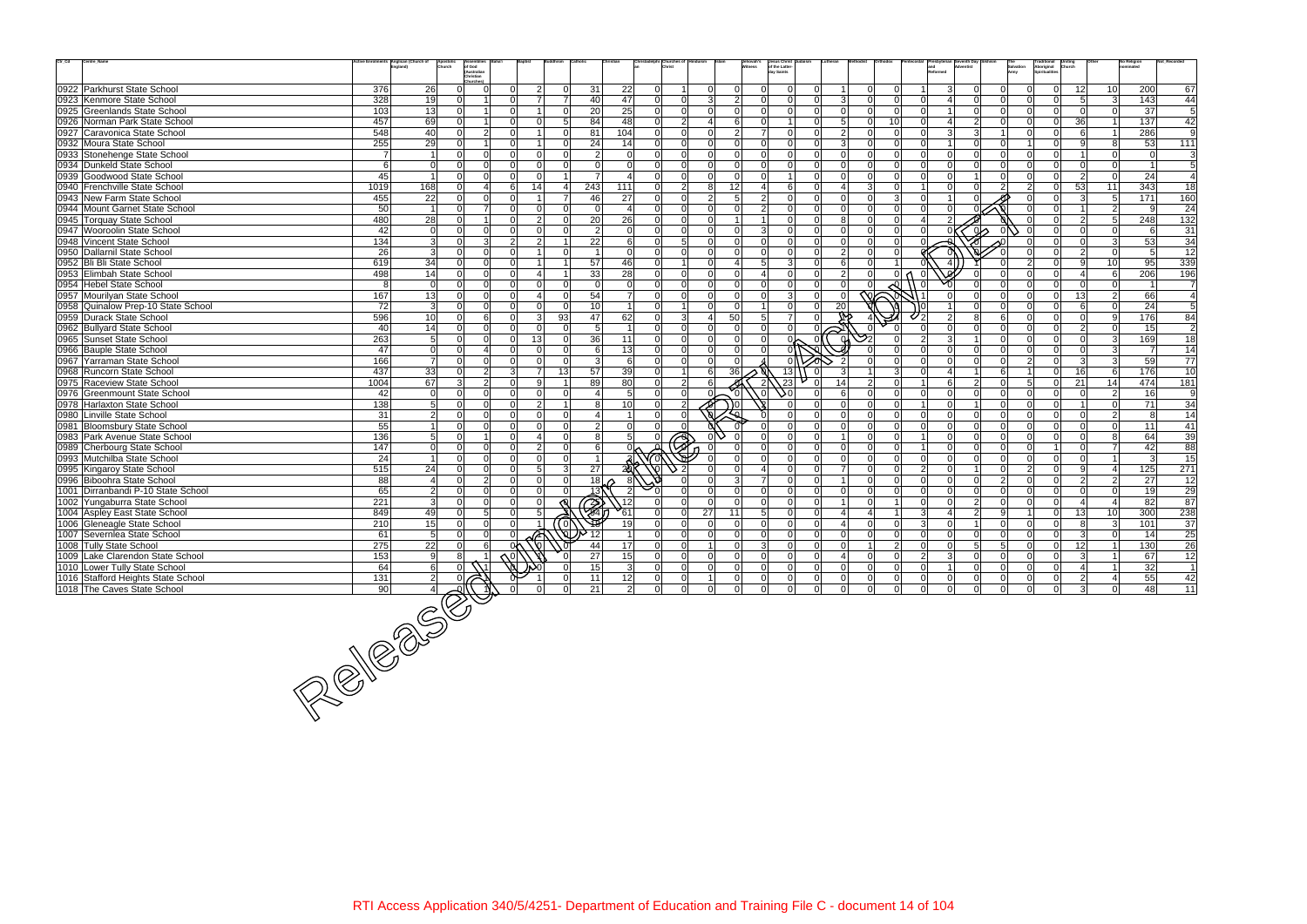| $\mathrm{Ctr}\_ \mathrm{Cd}$<br>Centre_Name                |                  | tive Enrolments Anglican (Church of                       | Apostoli<br>Church             | <b>Assemblies</b><br>of God<br>(Australian |                              |                         |                                     |                      |                |                |                               |                            | Jehovah's<br>Witness    | dav Saints     | Jesus Christ<br>of the Latter- |                             |                 |          |                |                |                |               | Salvation<br>Army                        | Traditional Uniting<br>Aboriginal Church<br>Spiritualities |                                |                         | <b>No Religion</b> | Not Record       |
|------------------------------------------------------------|------------------|-----------------------------------------------------------|--------------------------------|--------------------------------------------|------------------------------|-------------------------|-------------------------------------|----------------------|----------------|----------------|-------------------------------|----------------------------|-------------------------|----------------|--------------------------------|-----------------------------|-----------------|----------|----------------|----------------|----------------|---------------|------------------------------------------|------------------------------------------------------------|--------------------------------|-------------------------|--------------------|------------------|
|                                                            |                  |                                                           |                                | Christian<br>Churches                      |                              |                         |                                     |                      |                |                |                               |                            |                         |                |                                |                             |                 |          |                |                |                |               |                                          |                                                            |                                |                         |                    |                  |
| 1019 Bedourie State School                                 | 8                |                                                           | $\mathbf{0}$<br>$\mathbf{0}$   | $\Omega$                                   | $\Omega$                     | $\overline{0}$          | $\Omega$                            | $\mathbf{0}$         | $\mathbf 0$    | $\Omega$       | $\Omega$                      | $\Omega$                   | $\overline{0}$          | $\Omega$       | $\Omega$                       | O                           | $\Omega$        |          | $\Omega$       | $\Omega$       | $\Omega$       | $\Omega$      | $\Omega$                                 | $\Omega$                                                   | $\Omega$                       | $\mathbf 0$             |                    | 6                |
| 1022 Daintree State School                                 | 15               |                                                           | $\mathbf{0}$<br>$\mathbf{0}$   | $\Omega$                                   | 0                            | $\Omega$                | $\Omega$                            | $\overline{1}$       | $\overline{1}$ | $\Omega$       | $\mathbf 0$                   | $\mathbf{0}$               | $\overline{0}$          | $\mathbf{2}$   | $\Omega$                       | $\Omega$                    | $\Omega$        | $\Omega$ | $\Omega$       | $\Omega$       | $\Omega$       | $\cap$        | $\Omega$<br>$\Omega$                     | $\Omega$                                                   | $\Omega$                       | $\overline{2}$          | $\overline{2}$     | $\overline{7}$   |
| 1025 Corinda State School                                  | 578              | 37                                                        | $\mathbf{0}$                   | $\mathbf{0}$                               | $\mathbf{0}$                 | 5                       | 9                                   | 68                   | 60             | $\mathbf{0}$   | $\mathbf 0$                   | 17                         | 53                      | $\mathbf{2}$   | 5                              | 0                           | $\overline{4}$  |          | $\Omega$       | 2              | 3              | $\Omega$      | $\Omega$                                 | $\overline{0}$                                             | 15                             | 24                      | 177                | 95               |
| 1026 Seven Hills State School                              | 497              | 65                                                        | $\Omega$                       | $\Omega$                                   | $\overline{2}$               | 3                       |                                     | 63                   | 35             | $\mathbf{0}$   | $\Omega$                      | 3                          | $\overline{2}$          | $\Omega$       | $\Omega$                       | $\Omega$                    | $\overline{2}$  |          | $\Omega$       | $\Omega$       | $\Omega$       |               | $\Omega$                                 | $\Omega$                                                   | $\overline{4}$                 | 8                       | 182                | $\overline{125}$ |
| 1027 Farnborough State School                              | 303              | 42                                                        | $\Omega$                       | 3                                          | 4                            | $\Omega$                | $\overline{2}$                      | 45                   | 48             | $\mathbf{0}$   | $\mathbf 0$                   | $\mathbf{0}$               | $\overline{0}$          | $\Omega$       | $\mathbf 0$                    | $\Omega$                    |                 | $\Omega$ | $\mathbf{0}$   | $\Omega$       | $\Omega$       |               | $\Omega$<br>$\Omega$                     | $\mathbf 0$                                                | 12                             | 64                      | 39                 | 42               |
| 1030 Murray River Upper State School                       | 35               |                                                           | $\overline{0}$<br>$\Omega$     | $5\overline{)}$                            | $\Omega$                     | $\Omega$                | $\Omega$                            | 3                    | $\overline{1}$ | $\Omega$       | $\Omega$                      | $\Omega$                   | $\Omega$                | $\overline{2}$ | $\Omega$                       |                             | $\Omega$        | $\Omega$ | $\Omega$       | $\Omega$       | $\Omega$       | $\Omega$      | $\Omega$<br>$\Omega$                     | $\Omega$                                                   | $\Omega$                       | $\mathbf 0$             | 12 <sup>1</sup>    | 11               |
| 1035 Brooweena State School                                | $\overline{12}$  | $\overline{1}$                                            | $\mathbf{0}$                   | $\Omega$                                   | $\Omega$                     | $\Omega$                | $\Omega$                            | $\overline{2}$       | $\overline{1}$ | $\mathbf 0$    | $\overline{0}$                | $\Omega$                   | $\Omega$                | $\Omega$       | $\Omega$                       | $\Omega$                    | $\Omega$        | $\Omega$ | $\Omega$       | $\Omega$       | $\Omega$       | $\Omega$      | $\Omega$<br>$\Omega$                     | $\Omega$                                                   | $\Omega$                       | $\overline{0}$          |                    | $\overline{7}$   |
| 1037 Mount Tyson State School                              | 58               |                                                           | $\mathbf 0$<br>$\Omega$        |                                            | 0                            | $\mathbf 0$             | $\Omega$                            | $\overline{2}$       |                | $\Omega$       | $\mathbf 0$                   | $\Omega$                   | $\overline{0}$          | $\Omega$       | $\Omega$                       | $\Omega$                    | $\mathbf 0$     | $\Omega$ | $\Omega$       | $\Omega$       | $\Omega$       |               | $\Omega$                                 | $\Omega$                                                   | $\mathbf{0}$                   | $\mathbf 0$             | $\overline{4}$     | 50               |
| 1041 Bardon State School                                   | 309              | 35                                                        | $\mathbf{0}$                   | $\overline{1}$                             | 0                            | -1                      | $\Omega$                            | 35                   | 26             |                | $\Omega$                      | $\Omega$                   | $\Omega$                | $\Omega$       | $\mathbf 0$                    | $\Omega$                    | $\overline{2}$  | $\Omega$ | $\overline{1}$ | $\Omega$       |                | $\Omega$      | $\Omega$                                 | $\Omega$                                                   | 11                             | 2                       | 144                | 49               |
| 1044 Carole Park State School                              | 194              |                                                           | 6<br>$\Omega$                  | $\Omega$                                   | $\Omega$                     |                         | 5                                   | 9                    | 11             | $\Omega$       |                               | 3                          | $\overline{1}$          | $\Omega$       | 5                              | $\Omega$                    | $\Omega$        |          | $\Omega$       | 2              | $\Omega$       | $\Omega$      | $\Omega$                                 | $\Omega$                                                   | $\Omega$                       | 3                       | 96                 | 50               |
| 1047 Bymount East State School                             | 8                |                                                           | $\Omega$<br>$\Omega$           | $\Omega$                                   | $\Omega$                     | $\Omega$                | $\Omega$                            | $\Omega$             |                | $\Omega$       | $\Omega$                      | $\Omega$                   | $\mathbf{0}$            | $\Omega$       | $\mathbf{0}$                   | $\Omega$                    | $\Omega$        | $\Omega$ | $\Omega$       | $\Omega$       | $\Omega$       | $\Omega$      |                                          | $\Omega$                                                   | $\overline{0}$                 | $\Omega$                |                    | 6                |
| 1051 Grantham State School                                 | 91               |                                                           | 8<br>R.                        |                                            |                              |                         |                                     |                      | $\epsilon$     |                |                               | $\Omega$                   | $\Omega$                | $\Omega$       | $\Omega$                       | $\Omega$                    | ົ               |          | $\Omega$       | ∩              | $\cap$         |               |                                          |                                                            |                                |                         | 38                 | 15               |
| 1056 Grosmont State School                                 |                  | S 47 (3)(b) of the RTI Act - Contrary to public interest  |                                |                                            |                              |                         |                                     |                      |                |                |                               |                            |                         |                |                                |                             |                 |          |                |                |                |               |                                          |                                                            |                                |                         | $2 \vert$          |                  |
| 1060 Hayman Island State School                            |                  | S. 47 (3)(b) of the RTI Act - Contrary to public interest |                                |                                            |                              |                         |                                     |                      |                |                |                               |                            |                         |                |                                |                             |                 |          |                |                |                |               |                                          |                                                            |                                |                         | $\overline{2}$     |                  |
| 1061 Lockrose State School                                 | 63               |                                                           |                                |                                            |                              |                         |                                     | 6                    |                |                |                               |                            |                         |                |                                |                             |                 |          |                |                |                |               |                                          |                                                            |                                |                         | 25                 | 26               |
| 1065 Wondai State School                                   | 175              |                                                           | 6<br>$\Omega$                  | $\Omega$                                   | $\Omega$                     | $\Omega$                | $\Omega$                            | 11                   | 6              | $\Omega$       | $\Omega$                      | $\Omega$                   | $\Omega$                | $\Omega$       | $\Omega$                       | $\Omega$                    | $\mathbf{3}$    | $\Omega$ | $\Omega$       |                |                | $\Omega$      |                                          | $\Omega$                                                   | $\overline{1}$                 | $\overline{\mathbf{4}}$ | 31                 | $\frac{11}{2}$   |
| 1066 Branyan Road State School                             | 388              | 18                                                        |                                | $\overline{4}$                             | $\Omega$                     | 2                       | $\Omega$                            | 40                   | 23             | $\Omega$       | 3                             |                            | $\Omega$                | $\overline{7}$ | $\Omega$                       | $\Omega$                    | 8               | $\Omega$ | $\Omega$       |                | 3              | $\Omega$      |                                          | $\Omega$                                                   |                                | 3                       | 194                | 77               |
| 1067 Mount Isa Central State School                        | 206              |                                                           | $\overline{4}$<br>$\mathbf{0}$ |                                            | 0                            |                         | $\Omega$                            | 15                   | 14             | $\mathbf 0$    | $\Omega$                      | $\Omega$                   | 3                       | 9              |                                | $\Omega$                    | $\Omega$        | $\Omega$ | 0 <sub>0</sub> | $\overline{2}$ |                |               |                                          | $\Omega$                                                   | 3                              | $\mathbf 0$             | 91                 | 57               |
| 1069 Toogoolawah State School                              | 168              | 13                                                        | $\overline{4}$                 | $\mathbf{0}$                               | $\mathbf{0}$                 | $\overline{\mathbf{1}}$ | $\Omega$                            | $\overline{7}$       | 5              | $\mathbf 0$    | $\mathbf{0}$                  | $\Omega$                   | $\Omega$                | $\overline{1}$ | $\mathbf 0$                    | $\Omega$                    |                 | $\Omega$ |                |                |                |               | $\Omega$                                 | $\Omega$                                                   | 2                              | 5                       | 45                 | 83               |
| 1071 Broadwater State School                               | 50               |                                                           | $\mathbf{3}$<br>$\mathbf{0}$   | $\Omega$                                   | $\Omega$                     | $\Omega$                | $\Omega$                            | 4                    | 3              | $\mathbf 0$    | $\mathbf{0}$                  | $\Omega$                   | $\Omega$                | $\mathbf 0$    | $\mathbf 0$                    | $\Omega$                    | $\Omega$        | $\infty$ |                |                |                |               | $\Omega$                                 | $\Omega$                                                   | $\Omega$                       | $\Omega$                | 27                 | 13               |
| 1078 Kogan State School                                    | 20               |                                                           | $\overline{4}$<br>$\Omega$     | $\Omega$                                   | $\mathbf{0}$                 | $\mathbf 0$             | $\Omega$                            | $\mathbf 0$          | $\mathbf 0$    | $\Omega$       | $\Omega$                      | $\Omega$                   | $\overline{0}$          | $\mathbf 0$    | $\mathbf 0$                    | $\Omega$                    |                 |          |                |                |                |               | $\Omega$<br>$\Omega$                     | $\Omega$                                                   | $\mathbf 0$                    |                         | 13                 | $\overline{2}$   |
| 1084 Cooyar State School                                   | 43               |                                                           | 5<br>$\mathbf{0}$              | $\mathbf{0}$                               | $\mathbf{0}$                 | $\overline{1}$          | $\Omega$                            | 10                   | $\mathbf 0$    | $\mathbf{0}$   | $\overline{0}$                | $\overline{0}$             | $\overline{0}$          | $\mathbf{0}$   | $\mathbf 0$                    | $\Omega$                    |                 |          |                |                | $\cap$         | $\Omega$      | $\Omega$                                 | $\Omega$<br>$\Omega$                                       | $\overline{1}$                 | $\overline{\mathbf{1}}$ | 12                 | 5                |
| 1089 Glenore Grove State School                            | $\overline{143}$ | 10                                                        | 6                              | $\mathbf{0}$                               | $\Omega$                     | $\mathbf 0$             | $\Omega$                            | 9                    | $\overline{4}$ | $\mathbf{0}$   | $\mathbf 0$<br>$\overline{1}$ | $\Omega$                   | $\overline{0}$          | $\mathbf 0$    | $\Omega$                       | $\mathbf{0}$ .<br>$\approx$ | $\mathcal{S}^0$ |          |                |                | $\Omega$       | $\Omega$      | $\Omega$                                 | $\Omega$                                                   | 3                              | $\overline{2}$          | 50                 | 54               |
| 1090 Mayfield State School                                 | 287              | 11                                                        | $\mathbf{0}$                   | $\Omega$                                   | $\Omega$                     | 2                       | $\mathbf 0$                         | 26                   | 27             | $\overline{0}$ |                               | $\overline{0}$             | $\Omega$                | $\mathbf 0$    | 0                              | $\overline{0}$              |                 |          | $\Omega$       | $\Omega$       |                | $\Omega$      | $\Omega$<br>$\Omega$                     | $\Omega$                                                   | $\overline{4}$                 | 3                       | 104                | 107              |
| 1096 Taabinga State School                                 | 360              | 21<br>$\overline{\mathbf{1}}$                             | $\mathbf 0$<br>$\mathbf 0$     | $\overline{1}$<br>$\mathbf{0}$             | $\mathbf{0}$<br>$\mathbf{0}$ | 3<br>$\Omega$           | $\overline{\mathbf{1}}$<br>$\Omega$ | 29<br>$\overline{4}$ | 29             | 3<br>$\Omega$  | $\overline{1}$<br>$\mathbf 0$ | $\overline{1}$<br>$\Omega$ | $\mathbf 0$<br>$\Omega$ | 3              |                                |                             |                 |          | $\Omega$       | $\Omega$       | 0<br>$\Omega$  | 5<br>$\Omega$ | 2<br>$\mathbf 0$<br>$\Omega$<br>$\Omega$ | $\mathbf 0$<br>$\Omega$                                    | 13                             | 3<br>$\mathbf 0$        | 101<br>9           | 129              |
| 1098 Yarwun State School<br>1109 Mount Molloy State School | 43<br>46         |                                                           | $\mathbf 0$<br>$\mathbf{0}$    | $\Omega$                                   | $\Omega$                     | $\Omega$                | $\Omega$                            | $\overline{4}$       | $\mathbf 0$    | $\mathbf{0}$   | $\Omega$                      | $\Omega$                   | $\Omega$                |                | $\mathbf 0$<br>$\overline{0}$  | $\overline{0}$              |                 |          | $\Omega$       | $\Omega$       | $\Omega$       | $\Omega$      | $\Omega$<br>$\Omega$                     | $\Omega$                                                   | $\mathbf{0}$<br>$\overline{0}$ |                         | 18                 | 28<br>23         |
| 1111 Mount Tarampa State School                            | 43               |                                                           | 3<br>$\Omega$                  | $\overline{1}$                             | $\mathbf{0}$                 | $\Omega$                | $\Omega$                            | $\overline{1}$       | $\overline{2}$ | 0              | $\mathbf 0$                   | $\Omega$                   |                         | $\mathbf{0}$   | $\Omega$                       | $\Omega$                    |                 | $\Omega$ | $\mathbf 0$    | $\Omega$       | 0              | $\Omega$      | $\Omega$<br>$\Omega$                     | $\Omega$                                                   | $\overline{1}$                 | $\overline{1}$          | 12                 | 21               |
| 1112 Taigum State School                                   | 386              |                                                           | 6<br>$\mathbf 0$               | 2                                          | $\Omega$                     | $\boldsymbol{\Delta}$   | 3                                   | 42                   | 32             | $\overline{0}$ | $\Omega$                      |                            | 8                       | $2^{\circ}$    | >2                             | $\Omega$                    | $\mathbf 0$     |          | $\overline{1}$ |                | $\overline{2}$ |               | $\overline{7}$<br>$\Omega$               | $\Omega$                                                   | $\Omega$                       | 6                       | 163                | 95               |
| 1116 Inala State School                                    | 560              | $\overline{1}$                                            | $\Omega$                       | 3                                          | $\Omega$                     | $\Omega$                | 50                                  | 33                   | 41             | $\mathbf 0$    | $\overline{0}$                | $\sqrt[3]{\frac{8}{3}}$    |                         |                | 13                             | 0                           | $\Omega$        | 4        | $\overline{4}$ | $\Omega$       | $\overline{1}$ | 3             | 2<br>$\Omega$                            | $\Omega$                                                   | $\mathcal{P}$                  | 8                       | 190                | 170              |
| 1118 Trebonne State School                                 | 17               |                                                           | 3<br>$\Omega$                  | $\Omega$                                   | $\Omega$                     | $\Omega$                | $\Omega$                            | $\overline{1}$       | $\mathbf 0$    | $\mathbf 0$    | $\Omega$                      |                            |                         |                | $\Omega$                       | $\Omega$                    | $\Omega$        |          | $\Omega$       | $\Omega$       | $\Omega$       | $\Omega$      | $\Omega$                                 | $\Omega$                                                   | $\Omega$                       | $\mathbf 0$             | $\overline{4}$     | 9                |
| 1119 Lochington State School                               | -8               |                                                           | $\Omega$<br>$\Omega$           | $\Omega$                                   | $\Omega$                     | $\Omega$                | $\Omega$                            | $\Omega$             | $\overline{1}$ | $\Omega$       | $\mathbf 0$                   |                            |                         | $\Omega$       | $\mathbf 0$                    | $\Omega$                    | $\mathbf 0$     | $\Omega$ | $\Omega$       | $\Omega$       | $\Omega$       | $\Omega$      | $\Omega$<br>$\Omega$                     | $\mathbf{0}$                                               | $\Omega$                       | $\Omega$                |                    |                  |
| 1120 Milman State School                                   |                  | S. 47 (3)(b) of the RTI Act - Contrary to public interest |                                |                                            |                              |                         |                                     |                      |                |                |                               |                            |                         |                |                                |                             |                 |          |                |                |                |               |                                          |                                                            |                                |                         |                    |                  |
| 1122 Marmor State School                                   | 14               |                                                           |                                |                                            |                              |                         |                                     |                      | ◡へ             |                |                               |                            |                         |                |                                |                             |                 |          |                |                |                |               |                                          |                                                            |                                |                         |                    |                  |
| 1124 Builyan State School                                  | 8                |                                                           | $\Omega$<br>$\Omega$           | $\Omega$                                   | $\Omega$                     | $\Omega$                | $\Omega$                            | $\overline{1}$       |                |                |                               |                            | $\Omega$                | $\Omega$       | $\Omega$                       | $\Omega$                    | $\Omega$        | $\Omega$ | $\Omega$       | $\Omega$       | $\Omega$       | $\Omega$      | $\Omega$<br><sup>n</sup>                 | $\Omega$                                                   | $\Omega$                       | $\Omega$                |                    | 6                |
| 1129 Burra Burri State School                              | 9                |                                                           | $\mathbf 0$<br>$\mathbf 0$     | $\Omega$                                   | $\Omega$                     | $\Omega$                | $\Omega$                            | $\overline{2}$       |                |                |                               | $\Omega$                   | $\Omega$                | $\Omega$       | $\Omega$                       | $\Omega$                    | $\Omega$        | $\Omega$ | $\mathbf 0$    | $\Omega$       | $\Omega$       | $\Omega$      | $\Omega$<br>$\Omega$                     | $\Omega$                                                   | $\Omega$                       | $\overline{\mathbf{1}}$ | 2 <sup>1</sup>     | $\overline{4}$   |
| 1130 Hamilton State School                                 | 106              |                                                           | 2<br>$\Omega$                  | $\Omega$                                   | $\Omega$                     | $\Omega$                | $\Omega$                            | 10 <sub>1</sub>      | -8             |                |                               |                            | $\overline{4}$          | $\Omega$       | $\Omega$                       | $\Omega$                    | $\Omega$        | $\Omega$ | 2              | $\Omega$       |                |               | 3<br>$\Omega$                            | $\Omega$                                                   | $\Omega$                       | $\overline{1}$          | 45                 | 28               |
| 1131 Seville Road State School                             | 133              |                                                           | 6<br>$\Omega$                  | $\overline{0}$                             | $\mathbf{0}$                 | $\mathbf{2}$            | $\Omega$                            |                      | $\overline{2}$ |                |                               |                            | 37                      | $\Omega$       |                                | $\Omega$                    | $\mathbf 0$     | $\Omega$ |                | $\Omega$       | 0              | 3             | $\Omega$<br>0                            | 0                                                          | $\mathbf 0$                    | 3                       | 40                 | 29               |
| 1133 Brigalow State School                                 | 49               |                                                           | 9<br>$\mathbf{0}$              | $\overline{0}$                             | $\overline{0}$               | $\overline{0}$          | P,                                  |                      | 6              |                | $\Omega$                      | $\overline{0}$             | $\Omega$                | 2              | $\Omega$                       | $\mathbf{0}$                | $\overline{1}$  | $\Omega$ | $\mathbf 0$    | $\Omega$       | 2              | $\Omega$      | $\mathbf 0$                              | 2<br>$\Omega$                                              | 3                              | $\mathbf{3}$            | 14                 | $\overline{7}$   |
|                                                            |                  |                                                           |                                |                                            |                              |                         |                                     |                      |                |                |                               |                            |                         |                |                                |                             |                 |          |                |                |                |               |                                          |                                                            |                                |                         |                    |                  |
|                                                            |                  |                                                           |                                |                                            |                              |                         |                                     |                      |                |                |                               |                            |                         |                |                                |                             |                 |          |                |                |                |               |                                          |                                                            |                                |                         |                    |                  |
|                                                            |                  |                                                           |                                |                                            |                              |                         |                                     |                      |                |                |                               |                            |                         |                |                                |                             |                 |          |                |                |                |               |                                          |                                                            |                                |                         |                    |                  |
|                                                            |                  |                                                           |                                |                                            |                              |                         |                                     |                      |                |                |                               |                            |                         |                |                                |                             |                 |          |                |                |                |               |                                          |                                                            |                                |                         |                    |                  |
|                                                            |                  |                                                           |                                |                                            |                              |                         |                                     |                      |                |                |                               |                            |                         |                |                                |                             |                 |          |                |                |                |               |                                          |                                                            |                                |                         |                    |                  |
|                                                            |                  |                                                           |                                |                                            |                              |                         |                                     |                      |                |                |                               |                            |                         |                |                                |                             |                 |          |                |                |                |               |                                          |                                                            |                                |                         |                    |                  |
|                                                            |                  |                                                           |                                |                                            |                              |                         |                                     |                      |                |                |                               |                            |                         |                |                                |                             |                 |          |                |                |                |               |                                          |                                                            |                                |                         |                    |                  |
|                                                            |                  |                                                           |                                |                                            |                              |                         |                                     |                      |                |                |                               |                            |                         |                |                                |                             |                 |          |                |                |                |               |                                          |                                                            |                                |                         |                    |                  |
|                                                            |                  |                                                           |                                |                                            |                              |                         |                                     |                      |                |                |                               |                            |                         |                |                                |                             |                 |          |                |                |                |               |                                          |                                                            |                                |                         |                    |                  |
|                                                            |                  |                                                           |                                |                                            |                              |                         |                                     |                      |                |                |                               |                            |                         |                |                                |                             |                 |          |                |                |                |               |                                          |                                                            |                                |                         |                    |                  |
|                                                            |                  |                                                           |                                |                                            |                              |                         |                                     |                      |                |                |                               |                            |                         |                |                                |                             |                 |          |                |                |                |               |                                          |                                                            |                                |                         |                    |                  |
|                                                            |                  |                                                           |                                |                                            |                              |                         |                                     |                      |                |                |                               |                            |                         |                |                                |                             |                 |          |                |                |                |               |                                          |                                                            |                                |                         |                    |                  |
|                                                            |                  |                                                           |                                |                                            |                              |                         |                                     |                      |                |                |                               |                            |                         |                |                                |                             |                 |          |                |                |                |               |                                          |                                                            |                                |                         |                    |                  |
|                                                            |                  |                                                           |                                |                                            |                              |                         |                                     |                      |                |                |                               |                            |                         |                |                                |                             |                 |          |                |                |                |               |                                          |                                                            |                                |                         |                    |                  |
|                                                            |                  |                                                           |                                |                                            |                              |                         |                                     |                      |                |                |                               |                            |                         |                |                                |                             |                 |          |                |                |                |               |                                          |                                                            |                                |                         |                    |                  |
|                                                            |                  |                                                           |                                |                                            |                              |                         |                                     |                      |                |                |                               |                            |                         |                |                                |                             |                 |          |                |                |                |               |                                          |                                                            |                                |                         |                    |                  |
|                                                            |                  |                                                           |                                |                                            |                              |                         |                                     |                      |                |                |                               |                            |                         |                |                                |                             |                 |          |                |                |                |               |                                          |                                                            |                                |                         |                    |                  |
| REAGES CONTINUES                                           |                  |                                                           |                                |                                            |                              |                         |                                     |                      |                |                |                               |                            |                         |                |                                |                             |                 |          |                |                |                |               |                                          |                                                            |                                |                         |                    |                  |
|                                                            |                  |                                                           |                                |                                            |                              |                         |                                     |                      |                |                |                               |                            |                         |                |                                |                             |                 |          |                |                |                |               |                                          |                                                            |                                |                         |                    |                  |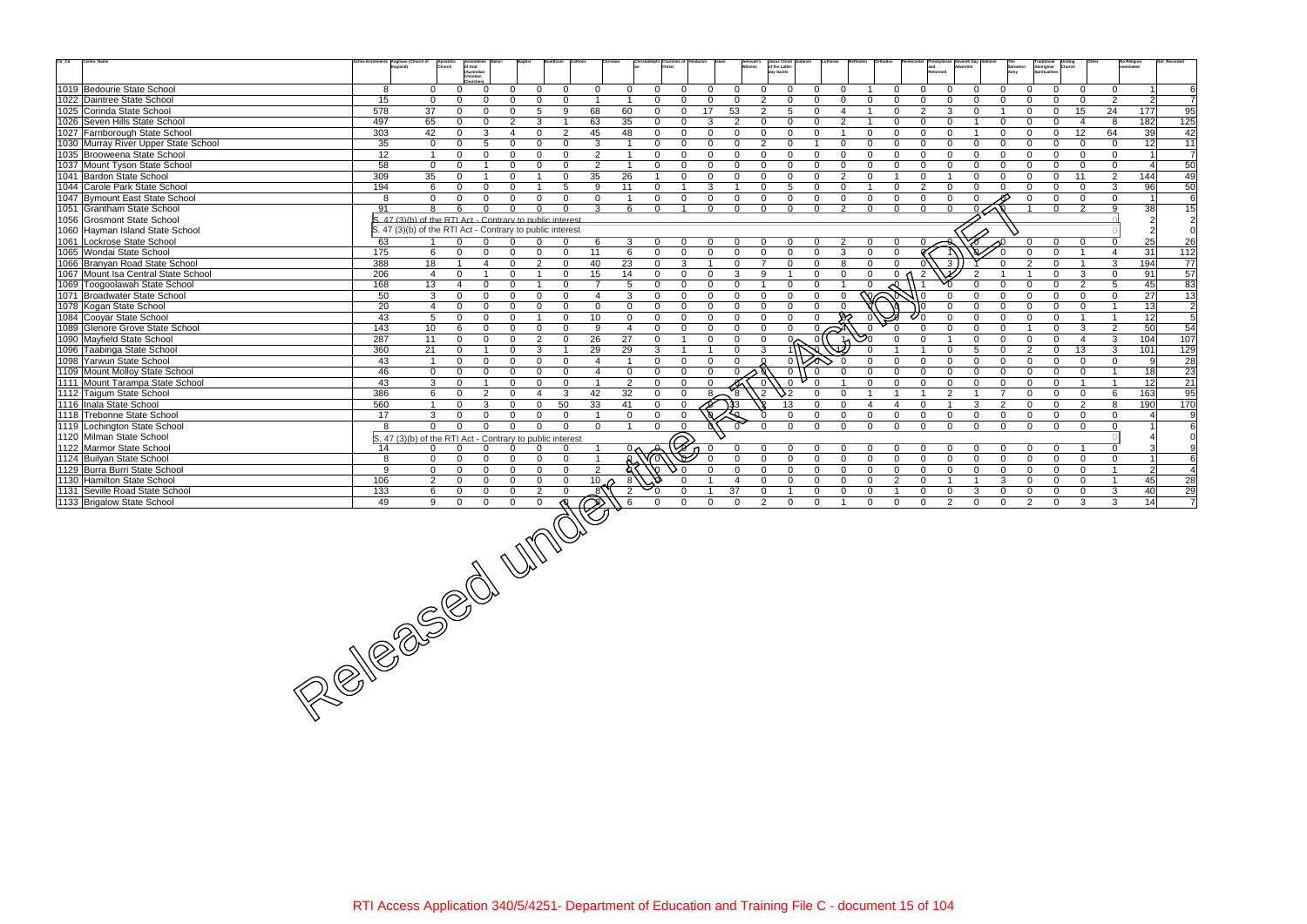| $\mathrm{Ctr}\_ \mathrm{Cd}$<br>Centre_Name                    |           | tive Enrolments Anglican (Church of<br>England)           | of God<br>(Australian    |                            |                                        |                            |                      |                         |                |                                                  |                                  | Jehovah's<br>itness | Jesus Christ<br>of the Latter-<br>day Saints |                           |                |                 |                            |                            |                      |                      |                      | Traditional<br>Aboriginal<br>Spiritualities      |                      |                                  | No Religion<br>nominated |                 |
|----------------------------------------------------------------|-----------|-----------------------------------------------------------|--------------------------|----------------------------|----------------------------------------|----------------------------|----------------------|-------------------------|----------------|--------------------------------------------------|----------------------------------|---------------------|----------------------------------------------|---------------------------|----------------|-----------------|----------------------------|----------------------------|----------------------|----------------------|----------------------|--------------------------------------------------|----------------------|----------------------------------|--------------------------|-----------------|
|                                                                |           |                                                           | Christian                |                            |                                        |                            |                      |                         |                |                                                  |                                  |                     |                                              |                           |                |                 |                            |                            |                      |                      |                      |                                                  |                      |                                  |                          |                 |
| 1136 Grovely State School                                      | 392       | 11                                                        | $\Omega$                 | $\Omega$                   | <sup>n</sup>                           |                            |                      | 26                      | 44             | $\Omega$<br>$\Omega$                             | $\mathcal{P}$                    | $\Omega$            | $\Omega$                                     | 0                         | $\Omega$       | $\Omega$        | 2                          | $\Omega$                   | $\Omega$             | $\mathcal{P}$        | 3                    | $\Omega$                                         | 3                    | 3                                | 174                      | 113             |
| 1140 Lowmead State School                                      | 14        | $\overline{1}$                                            | $\Omega$                 | $\Omega$                   | 0<br>$\Omega$                          |                            | $\Omega$             | $\Omega$                | 2              | $\Omega$<br>$\Omega$                             | $\Omega$<br>$\Omega$             |                     | $\Omega$<br>$\Omega$                         | $\Omega$                  | $\Omega$       | $\Omega$        | $\Omega$                   | $\Omega$                   | $\Omega$             | $\Omega$             | $\Omega$             | $\Omega$<br>∩                                    | $\Omega$             | $\Omega$                         |                          | $\overline{7}$  |
| 1141 Pinnacle State School                                     | 12        | $\mathbf 0$                                               | $\Omega$                 | $\Omega$                   | <sup>n</sup><br>$\Omega$               |                            | $\Omega$             | $\overline{1}$          | $\overline{1}$ | $\Omega$<br>$\mathbf{0}$                         | $\Omega$<br>$\Omega$             |                     | $\Omega$<br>$\Omega$                         | $\Omega$                  | $\overline{0}$ | $\Omega$        | $\Omega$                   | $\Omega$                   | $\Omega$             | $\Omega$             | $\Omega$             | $\Omega$                                         | $\Omega$             | $\mathbf{0}$                     |                          | $\overline{7}$  |
| 1143 Kenmore South State School                                | 632       | 50                                                        | 2                        | $\Omega$                   | 9<br>0                                 | 8                          |                      | 62                      | 70             | $\Omega$<br>$\Omega$                             | 3<br>3                           |                     | $\Omega$                                     | $\Omega$                  |                | $\Omega$        | 3                          | 0                          | 3                    | $\Omega$             | $\Omega$             | $\Omega$                                         | 12                   | 6                                | 194                      | 199             |
| 1145 Karara State School                                       | 6         | $\overline{1}$                                            | $\Omega$                 | $\Omega$                   | $\Omega$<br>$\Omega$                   |                            | $\Omega$             | $\overline{1}$          | $\Omega$       | $\Omega$<br>$\Omega$                             | $\Omega$<br>$\Omega$             |                     | $\Omega$<br>$\Omega$                         | $\Omega$                  | $\Omega$       | $\Omega$        | $\Omega$                   | $\Omega$                   | $\Omega$             | $\Omega$             | $\Omega$             | $\Omega$<br>$\Omega$                             | $\Omega$             | $\Omega$                         |                          | 3               |
| 1147 Wheatvale State School                                    | 40        | $\overline{1}$                                            | $\Omega$                 | $\Omega$                   | $\Omega$                               | $\Omega$                   | $\Omega$             | 6                       | $\overline{1}$ | $\Omega$<br>$\Omega$                             | $\Omega$                         | $\Omega$            | $\Omega$<br>$\Omega$                         | $\Omega$                  | $\Omega$       | $\Omega$        | $\Omega$                   | $\Omega$                   | $\Omega$             | $\Omega$             | $\Omega$             | $\Omega$<br>$\cap$                               | $\Omega$             | 17                               | 11                       | $\overline{4}$  |
| 1148 Leichhardt State School                                   | 309       | 11                                                        | $\Omega$                 | $\Omega$                   | $\Omega$<br>$\Omega$                   |                            | $\Omega$             | 12                      | 17             | $\mathbf 0$<br>$\overline{2}$                    | $\mathcal{P}$<br>$\Omega$        |                     | $\overline{2}$                               | $\Omega$                  | $\Omega$       | $\Omega$        | $\Omega$                   | $\Omega$                   | $\Omega$             | $\Omega$             | $\Omega$             | $\Omega$                                         | $\mathcal{P}$        | $\overline{\mathbf{4}}$          | 83                       | $\frac{1}{172}$ |
| 1149 Wavell Heights State School                               | 466       | 13                                                        | $\mathbf{0}$             | 5                          | $\mathbf{2}$<br>$\Omega$               | $\overline{\mathbf{1}}$    |                      | 50                      | 41             | $\Omega$<br>$\overline{1}$                       | $\overline{7}$<br>$\overline{4}$ |                     | 6<br>$\overline{2}$                          | $\mathbf 0$               | $\mathbf 0$    | $\Omega$        | 3                          |                            |                      | 3                    | 5                    | $\mathbf 0$<br>$\Omega$                          | 10                   | 13                               | 188                      | 110             |
| 1152 Warwick West State School                                 | 514       | 85                                                        | $\Omega$                 |                            | 2<br>$\Omega$                          |                            | $\Omega$             | 91                      | 29             | $\Omega$<br>$\Omega$                             | 3<br>$\Omega$                    |                     | 3<br>$\Omega$                                | $\Omega$                  | $\overline{2}$ | $\Omega$        | $\Omega$                   | $\Omega$                   | $\overline{1}$       | 2                    | $\Omega$             | $\Omega$                                         | 12                   | 15                               | 197                      | 65              |
| 1155 Proston State School                                      | 118       | $\overline{7}$                                            | $\Omega$                 | $\Omega$                   | 0<br>$\Omega$                          |                            | $\Omega$             | 3                       |                | $\Omega$<br>$\Omega$                             | $\Omega$<br>$\Omega$             |                     | $\Omega$<br>$\Omega$                         | $\Omega$                  | $\Omega$       | $\Omega$        | $\Omega$                   |                            | $\Omega$             |                      | $\Omega$             | $\Omega$                                         |                      |                                  | 29                       | $\overline{73}$ |
| 1159 Wartburg State School                                     | 45        | $\overline{2}$                                            | $\Omega$                 | $\Omega$                   | $\Omega$                               | $\Omega$                   | $\Omega$             | $\Omega$                | $\mathbf{1}$   | $\Omega$<br>$\Omega$                             | $\Omega$                         | $\Omega$            | $\Omega$<br>$\Omega$                         | $\Omega$                  | $\overline{1}$ | $\Omega$        | $\Omega$                   | $\Omega$                   | $\Omega$             | U                    |                      | $\Omega$                                         | $\Omega$             | 2                                | 20                       | 19              |
| 1164 Ballandean State School                                   | 31        | $\overline{1}$                                            | $\Omega$                 | 3                          | 0<br>$\Omega$                          |                            | $\Omega$             | 10                      | $\Omega$       | $\Omega$<br>$\Omega$                             | $\Omega$<br>$\Omega$             |                     | $\Omega$<br>3<br>$\overline{1}$              | $\Omega$                  | $\Omega$       | $\Omega$        | $\Omega$<br>$\overline{1}$ | $\Omega$                   | $\Omega$             |                      |                      | $\Omega$                                         | $\Omega$             | $\mathbf{3}$                     | 3                        | $\overline{7}$  |
| 1165 Cooroy State School                                       | 516       | 43                                                        | $\Omega$                 | 5                          | $\Omega$<br>$\Omega$                   |                            | $\Omega$             | 47                      | 30             | $\Omega$<br>$\Omega$                             |                                  | $\Omega$            | 9                                            | $\Omega$                  | $\overline{2}$ | 2               |                            | 5                          |                      |                      |                      | $\Omega$                                         | 11                   | 120                              | 225                      | $\overline{7}$  |
| 1166 Mount Kilcoy State School                                 | 128       | 8                                                         | $\Omega$                 | $\Omega$                   | 3<br>$\Omega$                          |                            | $\Omega$             | 12                      | $\overline{7}$ | $\Omega$<br>$\mathbf{0}$                         | $\Omega$<br>$\Omega$             |                     | $\Omega$                                     | $\Omega$                  | $\Omega$       | $\Omega$        | $\Omega$                   |                            |                      | $\infty$             |                      |                                                  |                      |                                  | 44                       | $\overline{51}$ |
| 1168 Currumbin State School                                    | 1100      | $\mathbf 0$                                               | $\mathbf{0}$             | $\mathbf{0}$               | 14                                     |                            | 157<br>$\Omega$      |                         | 309            | $\Omega$<br>$\mathbf{0}$                         | $\Omega$                         | 29<br>$\Omega$      | $\Omega$                                     | $\Omega$                  | $\Omega$       | $\Omega$        | $\Omega$                   | $\Omega$                   |                      |                      |                      | $\Omega$                                         | $\Omega$             | $\overline{1}$                   | 570                      | 19              |
| 1170 Dulacca State School                                      | 24        | 5                                                         | $\Omega$                 | $\Omega$                   | $\Omega$<br>$\Omega$                   |                            | $\Omega$             | 8                       | $\Omega$       | $\Omega$<br>$\Omega$                             | $\Omega$<br>$\Omega$             |                     | $\Omega$<br>$\Omega$                         | $\Omega$                  |                | $\Omega$        | $\Omega$                   |                            |                      |                      |                      | $\cap$<br>$\cap$                                 | $\Omega$<br>$\Omega$ | $\Omega$                         |                          | 6               |
| 1172 Farleigh State School                                     | 24        | $\overline{\mathbf{1}}$                                   | $\Omega$                 | $\Omega$                   | $\mathfrak{p}$<br>$\Omega$             |                            | $\Omega$             | 3                       | $\Omega$       | $\Omega$<br>$\Omega$                             | $\Omega$<br>$\Omega$             |                     | $\Omega$                                     | $\Omega$                  | $\Omega$       | $\Omega$        | $\Omega$                   |                            |                      |                      |                      |                                                  |                      | $\mathbf 0$                      |                          | 9               |
| 1173 Bloomfield River State School                             | 41        | $\overline{1}$                                            | $\Omega$                 | $\Omega$                   | 0<br>$\Omega$                          |                            | $\Omega$             | $\Omega$                | $\Omega$       | $\Omega$<br>$\Omega$                             | $\Omega$                         | $\Omega$            | $\Omega$<br>$\Omega$                         | $\Omega$                  | 3              | $\Omega$        |                            | 0 <sub>0</sub><br>$\Omega$ |                      | 3                    | $\Omega$             | $\Omega$<br><sup>n</sup>                         | $\Omega$             | $\Omega$                         | <b>R</b>                 | $\overline{26}$ |
| 1174 Rangeville State School                                   | 735       | 51                                                        | $\mathbf{0}$             | 3                          | 5<br>$\Omega$                          | 12                         |                      | 57                      | 69             | 3<br>-1                                          | 3                                |                     | $\Omega$<br>$\Omega$                         | $\Omega$                  | 8              | U               |                            |                            |                      |                      |                      | $\Omega$<br>∩                                    | $\overline{5}$       | 13                               | 235                      | 260             |
| 1175 Finch Hatton State School                                 | 34        | $\overline{1}$                                            | $\mathbf{0}$             | $\Omega$                   | $\Omega$<br>$\Omega$                   | $\Omega$                   |                      | 8                       | $\Omega$       | $\mathbf{0}$<br>$\Omega$                         | $\Omega$<br>$\Omega$             |                     | 3<br>$\Omega$                                | $\Omega$                  | $\Omega$       | ′∩∼             |                            |                            |                      |                      | $\Omega$             | $\Omega$                                         | $\mathcal{P}$        | $\Omega$                         | 19 <sup>°</sup>          | $\mathbf{1}$    |
| 1177 Murray's Bridge State School                              | 14        | $\mathbf{3}$                                              | $\Omega$                 | $\Omega$<br>$\Omega$       | <sup>n</sup><br>$\Omega$               | $\Omega$                   | $\Omega$             | $\Omega$                | $\overline{1}$ | $\Omega$<br>$\Omega$                             | $\Omega$<br>$\Omega$             |                     | $\Omega$<br>$\Omega$                         | $\Omega$                  |                |                 |                            |                            |                      |                      | $\Omega$<br>$\Omega$ | <sup>n</sup><br>$\Omega$<br>$\Omega$<br>$\Omega$ | $\Omega$             | $\Omega$                         |                          | $\overline{5}$  |
| 1179 Eromanga State School                                     | 10        | $\overline{1}$                                            | $\Omega$                 |                            | $\Omega$<br>$\Omega$                   |                            |                      | $\overline{1}$          | $\Omega$       | $\Omega$<br>$\Omega$                             | $\Omega$<br>$\Omega$             |                     | $\Omega$<br>$\Omega$<br>$\overline{1}$       | $\Omega$                  |                |                 |                            |                            |                      |                      |                      | $\Omega$                                         |                      | $\mathbf 0$                      |                          | $\overline{7}$  |
| 1185 Everton Park State School                                 | 498       | 26                                                        | $\overline{1}$           |                            | $\Omega$                               | $\Omega$<br>$\overline{4}$ |                      | 38                      | 31             | $\Omega$<br>$\Omega$                             |                                  | -5                  | $\Omega$                                     | $\Omega$ .                |                | $\mathcal{S}^0$ |                            |                            |                      | $\Omega$             | $\Omega$<br>$\Omega$ | $\Omega$                                         | $\mathbf{Q}$         | $\overline{2}$                   | 116                      | 257             |
| 1187 Kaimkillenbun State School                                | 30        | $\overline{1}$                                            | $\Omega$                 | $\Omega$                   | <sup>n</sup>                           |                            | $\Omega$             | 5                       | $\mathbf 0$    | $\Omega$<br>$\Omega$                             | $\Omega$                         | $\Omega$            | $\Omega$                                     | $0\sim$<br>$\overline{0}$ |                |                 | $\Omega$<br>$\Omega$       | $\Omega$                   | $\Omega$<br>$\Omega$ | $\Omega$<br>$\Omega$ | $\Omega$             | $\Omega$<br>$\Omega$<br>$\Omega$<br>$\Omega$     | $\Omega$             | $\mathbf 0$                      |                          | 19              |
| 1189 Mount Marrow State School                                 | 67        | 2                                                         | $\Omega$                 | $\Omega$                   | $\Omega$                               | $\Omega$                   | $\Omega$             | 3                       | $\Omega$       | $\Omega$<br>$\Omega$                             | $\Omega$                         | $\Omega$            | $\Omega$<br>11                               |                           |                |                 | $\Omega$                   |                            | $\overline{7}$       | $\Omega$             | $\Omega$             | $\Omega$<br>$\cap$                               | $\Omega$             | $\mathbf{0}$                     | 16                       | 35              |
| 1191 Boyne Island State School                                 | 370       | 18                                                        | $\mathbf{0}$<br>$\Omega$ | $\Omega$                   | 2<br>$\Omega$<br>$\Omega$              |                            | $\Omega$<br>$\Omega$ | 31<br>2                 | 17<br>3        | $\Omega$<br>$\Omega$<br>$\Omega$<br>$\Omega$     | $\Omega$<br>$\Omega$             | $\Omega$            | $\Omega$                                     |                           |                |                 | O                          | $\mathcal{P}$              | $\Omega$             |                      | $\Omega$<br>$\Omega$ | $\Omega$                                         | 6                    | 2                                | 191                      | 84              |
| 1192 Wallaville State School<br>1194 Queens Beach State School | 62<br>441 | 8<br>36                                                   |                          | $\Omega$<br>$\overline{4}$ | $\Omega$<br>$\Omega$<br>$\overline{4}$ |                            | 2                    | 47                      |                |                                                  | $\Omega$                         |                     | $\mathbf 0$<br>$\mathcal{P}$                 | $\Omega$                  | $\Omega$       | U               | $\Omega$                   |                            | $\overline{1}$       |                      |                      | $\Omega$                                         | $\Omega$<br>9        | $\Omega$                         | 29                       | 20              |
| 1195 The Hall State School                                     | 324       | 24                                                        | $\Omega$<br>$\mathbf{0}$ | $\Omega$                   | $\Omega$                               |                            | $\Omega$             | 38                      | 30<br>11       | $\Omega$<br>$\Omega$<br>$\mathbf{0}$<br>$\Omega$ | $\Omega$                         |                     | 50                                           | $\Omega$                  |                | $\Omega$        | $\overline{2}$             | $\Omega$                   | $\Omega$             | $\Omega$             | $\Omega$             | $\Omega$                                         | 11                   | 2                                | 155<br>143               | 143             |
|                                                                | 706       |                                                           | $\Omega$                 |                            | $\Omega$<br>5                          |                            | $\Omega$             | 53                      | 64             | 5<br>$\Omega$                                    | $\overline{\mathfrak{S}}$        |                     | 3                                            |                           |                | $\Omega$        | $\Omega$                   | $\Omega$                   | $\Omega$             | 3                    | $\Omega$             | $\Omega$                                         | 11                   | $\overline{2}$<br>$\overline{4}$ |                          | 90<br>432       |
| 1200 Narangba State School<br>1203 Townview State School       | 255       | 37<br>5                                                   | $\Omega$                 | $\Omega$                   | 3<br>$\Omega$                          |                            | $\Omega$             | 17                      | 9              | $\Omega$                                         |                                  |                     | 5                                            | $\Omega$                  | $\mathbf 0$    | $\Omega$        | $\Omega$                   | $\mathbf 0$                | $\overline{1}$       | $\Omega$             | $\mathbf{0}$         | $\Omega$                                         |                      | $\overline{4}$                   | 78<br>110                | 93              |
| 1205 Federal State School                                      | 100       | 5                                                         | $\Omega$                 | $\Omega$                   | $\Omega$<br>$\Omega$                   |                            |                      | $\overline{7}$          | 11             | $\Omega$<br>$\Omega$                             |                                  |                     | $\Omega$<br>$\Omega$                         | $\Omega$                  | $\mathcal{P}$  | $\Omega$        | $\Omega$                   | $\Omega$                   | $\Omega$             | $\Omega$             | $\Omega$<br>$\Omega$ | $\Omega$                                         |                      | 2                                | 38                       | 33              |
| 1214 Maidavale State School                                    |           |                                                           |                          |                            |                                        |                            |                      |                         |                |                                                  |                                  |                     |                                              |                           |                |                 |                            |                            |                      |                      |                      |                                                  |                      |                                  |                          | 3               |
| 1219 Magnetic Island State School                              | 136       | S. 47 (3)(b) of the RTI Act - Contrary to public interest |                          |                            | 0                                      |                            | 3                    |                         |                |                                                  |                                  | $\Omega$            | 0<br>$\Omega$                                |                           |                |                 |                            |                            |                      |                      |                      |                                                  | $\Omega$             |                                  | 38                       | 74              |
| 1221 Gympie South State School                                 | 534       | 36                                                        | $\Omega$                 | $\Omega$                   | 0                                      |                            | 2                    | 6<br>41                 | 6 ∧            |                                                  | $\Omega$                         |                     | $\mathcal{P}$                                | $\Omega$                  | 3              |                 |                            |                            | $\Omega$             | $\Omega$             | $\Omega$             | $\Omega$<br>$\Omega$                             | 17                   | 14                               | 339                      | $\overline{37}$ |
| 1222 Manly State School                                        | 681       | 54                                                        | $\Omega$                 | $\Omega$                   | $\overline{2}$<br>$\Omega$             |                            | 2                    | 82                      |                |                                                  |                                  |                     | $\Omega$                                     | $\Omega$                  | $\mathcal{P}$  | $\Omega$        | 3                          | U                          | $\mathcal{P}$        |                      | $\Omega$             | $\Omega$<br>U                                    | 12                   | 6                                | 190                      | 256             |
| 1225 Coalstoun Lakes State School                              | 11        | $\overline{\mathbf{1}}$                                   | $\Omega$                 | $\Omega$                   | $\Omega$<br>$\Omega$                   |                            | $\Omega$             | $\overline{2}$          |                |                                                  | $\Omega$                         |                     | $\Omega$<br>$\Omega$                         | $\Omega$                  | $\Omega$       | $\Omega$        | $\Omega$                   | $\Omega$                   | $\Omega$             | $\Omega$             | $\Omega$             | $\Omega$                                         | $\Omega$             | $\mathbf 0$                      | 2                        | 6               |
| 1226 Dimbulah State School                                     | 153       | $5\overline{5}$                                           | $\mathbf{0}$             | $5\overline{5}$            | $\Omega$                               | $\Omega$                   | $\Omega$             | $20\sqrt{ }$            | $\overline{0}$ | $\Omega$                                         | $\Omega$<br>$\Omega$             |                     | $\Omega$                                     | $\Omega$                  |                | $\Omega$        | $\overline{1}$             | $\Omega$                   | $\Omega$             | $\overline{2}$       | $\Omega$             | $\Omega$<br>$\Omega$                             | $\mathcal{P}$        | 2                                | 67                       | 47              |
| 1227 Newtown State School                                      | 417       | 43                                                        | $\mathbf{0}$             | $\overline{2}$             | $\Omega$<br>2                          |                            |                      |                         | $\sqrt{20}$    | 3                                                | $\mathcal{P}$<br>4               |                     | $\overline{1}$                               | $\Omega$                  | $\overline{7}$ | $\Omega$        | $\Omega$                   | 2                          | $\overline{1}$       |                      | $\overline{1}$       | $\Omega$<br>2                                    | 11                   | 6                                | 220                      | 43              |
| 1230 Warrill View State School                                 | 11        | $\overline{\mathbf{1}}$                                   | $\Omega$                 | $\Omega$                   | $\Omega$<br>$\Omega$                   |                            |                      | Z)                      |                | $\Omega$                                         | $\Omega$<br>$\Omega$             |                     | $\Omega$<br>$\Omega$                         | $\Omega$                  | $\overline{2}$ | $\Omega$        | $\Omega$                   | $\Omega$                   | $\Omega$             | $\Omega$             | $\Omega$             | $\Omega$                                         | $\Omega$             | $\Omega$                         |                          | $\mathbf 0$     |
| 1238 Oakenden State School                                     | 13        | $\overline{0}$                                            | $\overline{1}$           | $\Omega$                   | $\Omega$<br>$\Omega$                   | (0)                        |                      |                         | - 0            | $\Omega$<br>$\Omega$                             | $\Omega$                         | $\mathbf 0$         | $\Omega$<br>$\Omega$                         | $\Omega$                  | $\Omega$       | $\Omega$        | $\Omega$                   | $\Omega$                   | $\Omega$             | $\Omega$             | $\Omega$             | $\Omega$<br>$\Omega$                             | $\Omega$             | $\Omega$                         | $\mathcal{P}$            | 10              |
| 1240 Thornlands State School                                   | 749       | 55                                                        | $\Omega$                 | $\Omega$                   | 0                                      |                            | W.                   | 70                      | 92             | $\Omega$<br>$\Omega$                             | $\overline{2}$<br>$\Omega$       |                     | $\Omega$<br>$\overline{4}$                   | $\mathbf{0}$              | 5              | $\Omega$        | $\overline{1}$             | $\Omega$                   | -5                   |                      | $\Omega$             | $\mathbf 0$<br>$\Omega$                          | 11                   | 5                                | 241                      | 251             |
| 1241 Southbrook Central State School                           | 65        | 6                                                         | $\Omega$                 | 3                          | $0<\lambda$<br>∖∩                      |                            |                      | 3                       | 5              | $\Omega$<br>$\Omega$                             | $\Omega$                         | $\Omega$            | $\Omega$<br>$\Omega$                         | $\Omega$                  | 3              | 0               | $\mathbf 0$                | $\mathbf{0}$               | $\Omega$             | $\Omega$             | $\Omega$             | $\Omega$<br>$\Omega$                             |                      | $\Omega$                         | 24                       | 20              |
| 1242 Glass House Mountains State School                        | 395       | 19                                                        |                          |                            |                                        | $\overline{2}$             |                      | 27                      | 32             | $\mathbf{0}$<br>$\mathbf{0}$                     | $\mathbf{0}$                     | 0                   | 8<br>0                                       | 0                         | $\overline{2}$ | $\mathbf{0}$    | 0                          | $\Omega$                   | $\mathbf 0$          | $\Omega$             | $\Omega$             | $\mathbf 0$                                      | $\overline{2}$       | 9                                | 187                      | 98              |
| 1244 Westmar State School                                      | 33        | $\overline{0}$                                            |                          |                            |                                        |                            |                      | 3                       | $\Omega$       | $\Omega$                                         | $\mathbf{0}$                     | $\overline{0}$      | $\mathbf 0$<br>$\mathbf 0$                   | $\mathbf{0}$              | 2              | $\Omega$        | $\mathbf 0$                | $\Omega$                   | $\mathbf 0$          | $\Omega$             | $\Omega$             | $\Omega$<br>$\Omega$                             | $\mathbf 0$          | $\mathbf 0$                      | 11                       | 16              |
| 1245 Strathpine State School                                   | 445       | 15                                                        | $\Omega$                 |                            |                                        |                            |                      | 30                      | 25             | $\Omega$                                         | 3<br>$\overline{4}$              |                     | $\overline{2}$<br>$\overline{2}$             | $\mathbf 0$               | $\overline{2}$ | $\mathbf{0}$    | $\mathbf 0$                | $\mathbf{0}$               | $\overline{2}$       | 4                    | $\mathbf{0}$         | $\overline{2}$<br>$\mathbf 0$                    | 3                    | 5                                | 130                      | 211             |
| 1247 Coopers Plains State School                               | 180       |                                                           |                          |                            |                                        |                            | 2                    | 5                       | -9             | 3<br>0                                           | 6                                |                     | $\Omega$<br>$\mathbf{0}$                     | 0                         | $\mathbf 0$    |                 | $\mathbf 0$                | $\Omega$                   | $\mathbf 0$          | $\Omega$             | $\Omega$             | $\Omega$<br>$\Omega$                             | $\Omega$             | 3                                | 44                       | 98              |
| 1251 Maroondan State School                                    | 36        | 3 <sub>1</sub>                                            |                          |                            |                                        |                            | $\Omega$             | 3                       | $\overline{2}$ | $\Omega$<br>$\overline{1}$                       |                                  | $\mathbf 0$         | $\mathbf 0$<br>$\mathbf{0}$                  | 0                         | $\mathbf 0$    | $\mathbf{0}$    | $\mathbf 0$                | $\mathbf{0}$               | $\mathbf 0$          | $\Omega$             | $\mathbf 0$          | $\mathbf{0}$<br>$\Omega$                         | $\Omega$             | $\overline{\mathbf{1}}$          | 19                       | 5               |
| 1252 Tamrookum State School                                    | 144       | े                                                         |                          |                            | $\Omega$<br>0                          |                            | $\mathbf{0}$         | $\overline{2}$          | 5              | $\mathbf 0$<br>$\Omega$                          | $\mathbf 0$                      | $\overline{0}$      | $\mathbf 0$<br>$\overline{1}$                | 0                         | $\mathbf 0$    | 0               | $\mathbf 0$                | $\mathbf{0}$               | $\mathbf 0$          | $\mathbf 0$          | $\overline{1}$       | 2<br>$\mathbf 0$                                 | -4                   | - 1                              | 22                       | 100             |
| 1254 Cloyna State School                                       | 15        |                                                           |                          |                            |                                        |                            | $\Omega$             | $\overline{\mathbf{1}}$ | $\Omega$       | $\Omega$<br>$\Omega$                             | $\Omega$                         | $\mathbf 0$         | $\mathbf 0$<br>$\Omega$                      | $\Omega$                  | $\mathbf 0$    | $\Omega$        | $\Omega$                   | $\Omega$                   | $\Omega$             | $\Omega$             | $\Omega$             | $\Omega$<br>$\Omega$                             | $\Omega$             |                                  |                          | $\overline{7}$  |
| 1257 Geebung State School                                      | 320       |                                                           |                          |                            | $\mathbf{0}$                           |                            | 2                    | 18                      | 27             | 0<br>$\overline{1}$                              | 5                                | $\overline{2}$      | $\overline{1}$<br>$\overline{1}$             | 0                         | $\overline{2}$ | 3               | $\mathbf{3}$               |                            | $\mathbf 0$          | $\overline{2}$       | 3                    | $\mathbf{0}$<br>0                                | 6                    | 12                               | 117                      | 101             |
| 1258 Giru State School                                         |           |                                                           |                          |                            | 0<br>$\Omega$                          | $\Omega$                   |                      | $\overline{4}$          | $\overline{2}$ | $\Omega$<br>0                                    | $\Omega$<br>$\mathbf 0$          |                     | $\mathbf 0$<br>0                             | 0                         |                | $\mathbf 0$     | $\mathbf 0$                | $\Omega$                   | $\overline{0}$       | $\Omega$             | $\mathbf 0$          | $\Omega$<br>$\Omega$                             | $\mathbf{0}$         | $\overline{\mathbf{1}}$          | 17                       | 13              |
| 1266 Aratula State School                                      |           |                                                           | 2                        | $\Omega$                   | $\mathbf{0}$<br>$\overline{2}$         | $\Omega$                   |                      | $\overline{2}$          | $\mathbf{3}$   | $\mathbf 0$<br>$\mathbf 0$                       | $\overline{0}$<br>0              |                     | $\mathbf 0$<br>3                             | $\mathbf 0$               |                | $\Omega$        | $\mathbf 0$                | $\mathbf 0$                | $\mathbf 0$          | $\mathbf{0}$         | $\mathbf 0$          | $\mathbf 0$<br>$\Omega$                          | $\mathbf 0$          | $\overline{1}$                   | 14                       | 13              |
| 1271 Orion State School                                        |           | $\Omega$                                                  | $\Omega$                 | $\Omega$                   | $\mathbf 0$                            | $\mathbf{0}$               | $\Omega$             | 3                       | $\mathbf 0$    | $\mathbf 0$<br>$\mathbf 0$                       | $\overline{0}$                   | $\mathbf 0$         | $\overline{0}$<br>$\overline{0}$             | $\overline{0}$            | $\mathbf 0$    | $\overline{0}$  | $\mathbf 0$                | $\overline{0}$             | $\mathbf 0$          | $\overline{1}$       | $\mathbf 0$          | $\overline{0}$<br>$\mathbf 0$                    | $\mathbf 0$          | $\mathbf 0$                      | $\vert$ 1                | 11              |
|                                                                |           |                                                           |                          |                            |                                        |                            |                      |                         |                |                                                  |                                  |                     |                                              |                           |                |                 |                            |                            |                      |                      |                      |                                                  |                      |                                  |                          |                 |
|                                                                |           |                                                           |                          |                            |                                        |                            |                      |                         |                |                                                  |                                  |                     |                                              |                           |                |                 |                            |                            |                      |                      |                      |                                                  |                      |                                  |                          |                 |
|                                                                |           |                                                           |                          |                            |                                        |                            |                      |                         |                |                                                  |                                  |                     |                                              |                           |                |                 |                            |                            |                      |                      |                      |                                                  |                      |                                  |                          |                 |
|                                                                |           |                                                           |                          |                            |                                        |                            |                      |                         |                |                                                  |                                  |                     |                                              |                           |                |                 |                            |                            |                      |                      |                      |                                                  |                      |                                  |                          |                 |
|                                                                |           |                                                           |                          |                            |                                        |                            |                      |                         |                |                                                  |                                  |                     |                                              |                           |                |                 |                            |                            |                      |                      |                      |                                                  |                      |                                  |                          |                 |
|                                                                |           |                                                           |                          |                            |                                        |                            |                      |                         |                |                                                  |                                  |                     |                                              |                           |                |                 |                            |                            |                      |                      |                      |                                                  |                      |                                  |                          |                 |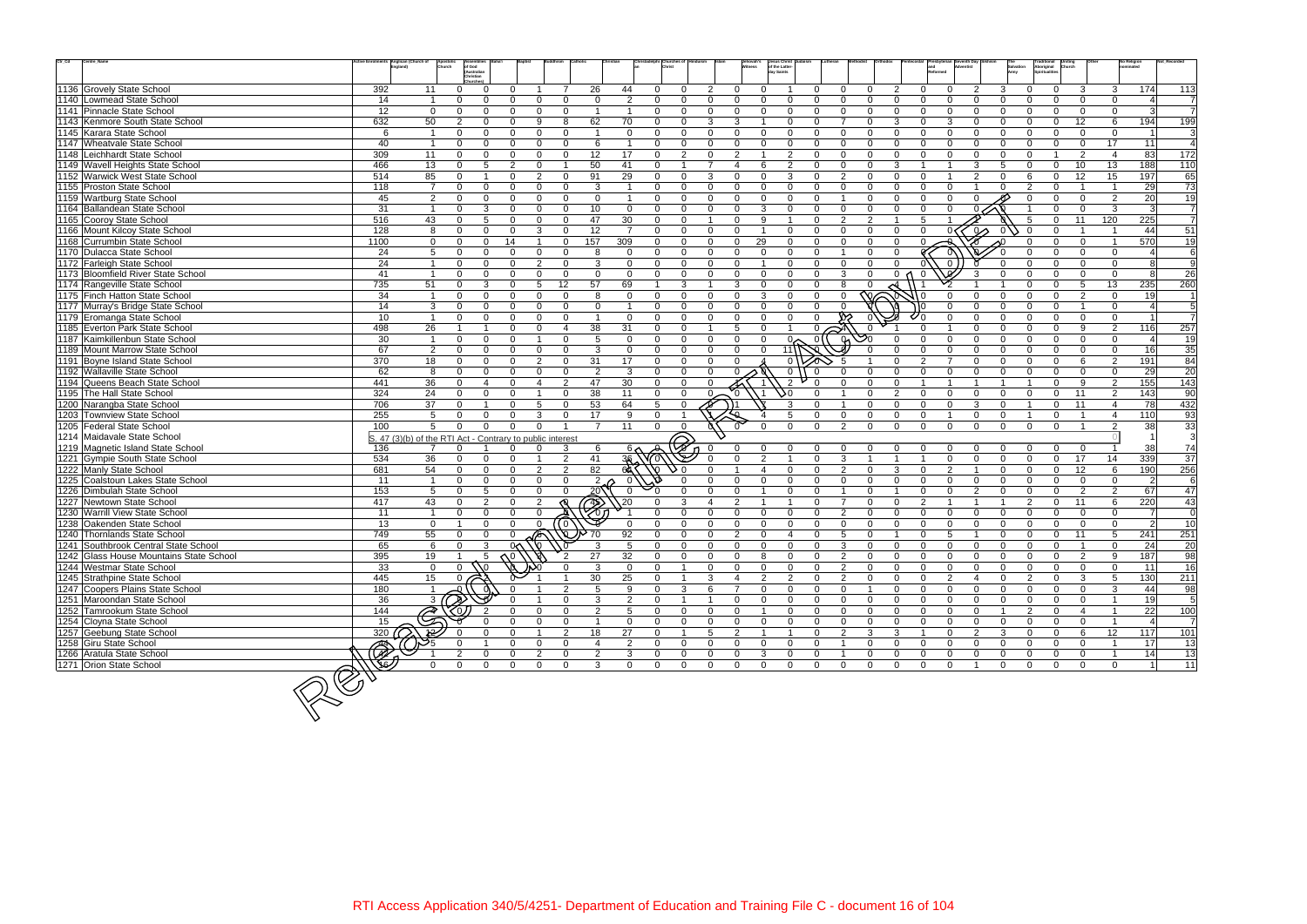| $\mathsf{Ctr}\_ \mathsf{Cd}$ | Centre_Name                                                        |                  | Active Enrolments Anglican (Church of<br>Church           | of God<br>(Australian            |                         |                         |                       |                         |                                  | Christadelphi Churches of                           |                          |                         | Jehovah's<br>Witness<br>day Saints | Jesus Christ Judaism<br>of the Latter- |                                                   |                      |                      |                |                |                |                          | Traditional<br>Aboriginal     |                            |                             | No Religion<br>nominated |                       |
|------------------------------|--------------------------------------------------------------------|------------------|-----------------------------------------------------------|----------------------------------|-------------------------|-------------------------|-----------------------|-------------------------|----------------------------------|-----------------------------------------------------|--------------------------|-------------------------|------------------------------------|----------------------------------------|---------------------------------------------------|----------------------|----------------------|----------------|----------------|----------------|--------------------------|-------------------------------|----------------------------|-----------------------------|--------------------------|-----------------------|
|                              |                                                                    |                  |                                                           | hristian <sup>*</sup>            |                         |                         |                       |                         |                                  |                                                     |                          |                         |                                    |                                        |                                                   |                      |                      |                |                |                |                          |                               |                            |                             |                          |                       |
|                              | 1274 Kingsthorpe State School                                      | 190              | 11                                                        | $\Omega$                         | $\Omega$                |                         |                       | 16                      | $\mathsf{Q}$                     | $\Omega$                                            | $\Omega$                 | $\Omega$                | $\mathcal{P}$                      | $\Omega$                               | 5<br>$\Omega$                                     | $\Omega$             | $\mathcal{P}$        | $\Omega$       | $\Omega$       | $\Omega$       | $\Omega$                 | $\Omega$<br>$\Omega$          |                            |                             | 40                       | 100                   |
|                              | 1275 Abergowrie State School                                       |                  | S. 47 (3)(b) of the RTI Act - Contrary to public interest |                                  |                         |                         |                       |                         |                                  |                                                     |                          |                         |                                    |                                        |                                                   |                      |                      |                |                |                |                          |                               |                            |                             |                          |                       |
|                              | 1278 Thallon State School                                          | 36               | 3                                                         |                                  | $\Omega$                | $\Omega$                |                       |                         | 3                                | 0                                                   |                          | $\Omega$                |                                    | $\Omega$                               | $\Omega$                                          |                      |                      |                |                |                |                          | $\mathbf{0}$                  | $\Omega$                   |                             |                          | 21                    |
|                              | 1279 Kairi State School                                            | 75               | 3                                                         | $\Omega$                         | $\Omega$                | $\Omega$                | $\Omega$              | 16                      | 5                                | $\Omega$<br>$\Omega$                                | 0                        | $\Omega$                | $\Omega$                           | $\Omega$                               | $\Omega$<br>$\Omega$                              | $\Omega$             | $\Omega$             | $\Omega$       | $\Omega$       | $\Omega$       | $\Omega$                 | $\Omega$<br>$\Omega$          | 4                          | $\overline{4}$              | 31                       | 11                    |
|                              | 1289 Julia Creek State School                                      | 34               | $\overline{1}$                                            | $\Omega$<br>$\Omega$             | $\Omega$                | $\Omega$                | $\Omega$              | 3                       | 2                                | $\Omega$<br>$\Omega$                                | $\Omega$                 | $\Omega$                | $\Omega$                           | $\Omega$                               | $\Omega$<br>$\Omega$                              | $\Omega$             | $\Omega$             | $\Omega$       | $\Omega$       | $\Omega$       | $\Omega$<br>$\Omega$     | $\Omega$                      | $\overline{1}$             | $\Omega$                    | 13                       | 14                    |
|                              | 1291 Miallo State School                                           | $\overline{178}$ | 19                                                        | $\overline{2}$<br>$\Omega$       | $\Omega$                | $\Omega$                | $\Omega$              | 21                      | 5                                | $\Omega$<br>$\Omega$                                | $\Omega$                 | $\Omega$                | $\overline{7}$                     | $\Omega$                               | $\Omega$<br>$\Omega$                              | $\Omega$             | $\Omega$             | $\Omega$       | $\Omega$       |                | $\Omega$                 | $\Omega$                      | $\overline{1}$             | 2                           | 118                      | $\overline{3}$        |
|                              | 1292 Harristown State School                                       | 398              | 20                                                        | $\overline{2}$                   | 2                       | -1                      | $\mathbf{0}$          | 26                      | 41                               | 3<br>$\Omega$                                       | $\Omega$                 | $\overline{4}$          | 2                                  | $\Omega$                               | O<br>$\overline{\mathcal{A}}$                     | $\Omega$             | 3                    | <sup>n</sup>   | $\overline{4}$ |                |                          | $\Omega$                      | $\mathcal{P}$              | 5                           | 233                      | 40                    |
|                              | 1294 Applethorpe State School                                      | 37               | 6                                                         | $\Omega$                         | $\Omega$                | -1                      | $\mathbf{0}$          | $\overline{7}$          | 2                                | $\Omega$<br>$\Omega$                                | 0                        | $\Omega$                | $\Omega$                           | $\Omega$                               | $\Omega$<br>$\Omega$                              |                      | $\Omega$             | $\Omega$       | 2              | $\Omega$       | $\Omega$<br>$\Omega$     | $\Omega$                      | $\Omega$                   | $\overline{0}$              | 11                       | 6                     |
|                              | 1295 Surfers Paradise State School                                 | 673              | $\overline{4}$                                            | $\Omega$<br>$\Omega$             | $\Omega$                | $\Omega$                | 2                     | 24                      | 9                                | $\Omega$<br>$\Omega$                                | 5                        | $\overline{7}$          | $\Omega$                           | $\Omega$                               | 6                                                 | $\Omega$             | 22                   | $\Omega$       | $\mathcal{P}$  | $\Omega$       | 3                        | $\Omega$                      | $\mathbf 0$                | 245                         | 306                      | $\overline{37}$       |
|                              | 1296 Wandoan State School P-10                                     | 84               | 12                                                        | 3<br>0                           | $\Omega$                | $\Omega$                | $\mathbf{0}$          | 25                      | 3                                | $\Omega$<br>$\Omega$                                | $\Omega$                 | $\Omega$                | $\Omega$                           | $\Omega$                               | $\Omega$                                          | $\Omega$             | $\Omega$             | U              | $\Omega$       |                | $\Omega$                 | $\Omega$                      | $\Omega$                   | $\Omega$                    | 16                       | 24                    |
|                              | 1299 Bohlevale State School                                        | 886              | 41                                                        | $\overline{1}$<br>$\Omega$       | $\Omega$                | $\overline{\mathbf{1}}$ | $\Omega$              | 95                      | 29                               | $\Omega$<br>$\Omega$                                |                          | $\overline{1}$          | 10                                 | $\overline{1}$                         | $\overline{7}$<br>$\Omega$                        | $\Omega$             | $\overline{1}$       | $\mathcal{P}$  |                |                |                          | $\Omega$                      | 8                          | 2                           | 533                      | 151                   |
|                              | 1302 The Gap State School                                          | 550              | 54                                                        | $\Omega$<br>3                    | 2                       | 5                       | $\boldsymbol{\Delta}$ | 66                      | 67                               | $\Omega$<br>$\Omega$                                | 3                        | $\overline{2}$          | $\Omega$                           | $\overline{2}$                         | 3                                                 | $\Omega$             | 5                    | $\cap$         |                |                |                          | $\Omega$                      | 18                         | 8                           | 206                      | 100                   |
|                              | 1303 Yarrabah State School                                         | 463              | 85                                                        | $\Omega$                         | $\Omega$                | $\Omega$                | $\Omega$              | 6                       | 19                               | $\mathbf 0$<br>$\Omega$                             | $\Omega$                 | $\Omega$                |                                    | $\Omega$                               | $\Omega$                                          | $\Omega$             | $\Omega$             | $\mathfrak{p}$ |                |                |                          | $\Omega$                      | 2                          | 5                           | 70                       | 265                   |
|                              | 1309 Kenilworth State Community College                            | 55               | 2                                                         | $\Omega$<br>$\Omega$<br>$\Omega$ | $\Omega$<br>$\Omega$    | $\Omega$                | $\Omega$              | 3                       | 3                                | $\mathbf 0$<br>$\mathbf{0}$                         | $\mathbf{0}$             | $\Omega$                | $\Omega$                           | $\Omega$                               | $\Omega$<br>$\overline{1}$                        | $\Omega$             | $\Omega$             | $\Omega$       |                | $\sim$         |                          | $\Omega$                      | $\Omega$                   | $\Omega$                    | 33                       | 13                    |
|                              | 1310 Goomeri State School                                          | 139              | 8                                                         | O<br>$\mathbf{Q}$                | $\Omega$                | $\Omega$                | $\Omega$              | 10 <sup>1</sup>         | $\overline{4}$                   | $\Omega$<br>$\Omega$<br>$\Omega$                    | $\Omega$<br>$\Omega$     | $\Omega$<br>$\Omega$    | 2<br>9                             | $\Omega$<br>$\Omega$                   | $\Omega$<br>$\Omega$<br>$\mathcal{P}$<br>$\Omega$ | $\Omega$<br>$\Omega$ | $\Omega$<br>$\Omega$ | $\mathcal{P}$  |                |                |                          | $\Omega$                      | $\mathbf{0}$               | $\overline{2}$              | 50                       | 61                    |
|                              | 1315 Ravenshoe State School                                        | 423              | 15<br>$\overline{0}$                                      | $\Omega$<br>$\Omega$<br>$\Omega$ | $\Omega$                | $\Omega$                | 2<br>$\Omega$         | 20<br>-1                | 12<br>$\Omega$                   | $\mathbf 0$<br>$\Omega$                             |                          |                         | $\Omega$                           | $\Omega$                               | $\Omega$<br>$\Omega$                              | $\Omega$             | $\cap$               |                |                |                |                          | $\Omega$                      | $\overline{5}$<br>$\Omega$ | 8<br>$\Omega$               | 156<br>$\overline{7}$    | 184                   |
|                              | 1317 Mutarnee State School                                         | 19<br>33         | $\overline{4}$                                            | $\Omega$<br>$\Omega$             | $\Omega$                | $\Omega$                | $\Omega$              | 2                       | $\overline{1}$                   | $\mathbf 0$<br>$\Omega$<br>$\overline{0}$           | $\mathbf{0}$<br>$\Omega$ | $\mathbf 0$<br>$\Omega$ | $\Omega$                           | $\Omega$                               | $\Omega$<br>$\Omega$                              | $\Omega$             | 0 <sub>0</sub>       | $\Omega$       |                |                | $\Omega$                 | $\Omega$                      | $\Omega$                   | $\mathbf 0$                 | 11                       | 11                    |
|                              | 1318 Byfield State School<br>1324 Mission Beach State School       | 319              | 15                                                        | 2<br>$\Omega$                    | $\Omega$                | $\Omega$                | $\overline{4}$        | 83                      | 16                               | $\overline{2}$<br>$\overline{1}$                    | $\Omega$                 |                         | $\Omega$                           | $\Omega$                               | $\Omega$<br>$\overline{4}$                        |                      |                      |                |                |                | $\mathcal{D}$            | $\Omega$                      | $\overline{7}$             | 6                           | 128                      | 15<br>36              |
|                              | 1325 Rollingstone State School                                     | 82               | $\overline{7}$                                            | $\Omega$<br>$\Omega$             | $\Omega$                | $\mathbf{0}$            | $\Omega$              | $\overline{\mathbf{4}}$ | 8                                | $\Omega$<br>$\mathbf 0$                             | $\Omega$                 | $\overline{0}$          | $\Omega$                           | $\Omega$                               | $\Omega$<br>$\Omega$                              |                      |                      |                |                |                | $\Omega$                 | $\Omega$                      | $\mathbf 0$                | $\Omega$                    | 16                       | 47                    |
|                              | 1329 Haden State School                                            | 22               | $\mathbf 0$                                               | 2<br>$\Omega$                    | $\Omega$                | $\Omega$                | $\Omega$              | $\overline{1}$          | $\mathcal{P}$                    | $\mathbf{0}$<br>$\Omega$                            | $\Omega$                 | $\Omega$                | $\Omega$                           | $\mathbf 0$                            | $\Omega$                                          |                      |                      |                |                |                | $\Omega$                 | $\Omega$                      | $\Omega$                   | $\mathbf 0$                 | $\mathbf{3}$             | 13                    |
|                              | 1332 Rathdowney State School                                       | 37               | $\overline{2}$                                            | $\Omega$<br>$\Omega$             | $\Omega$                | $\Omega$                | $\Omega$              | 3                       | $\overline{1}$                   | $\Omega$<br>$\Omega$                                | $\Omega$                 | $\Omega$                | $\Omega$                           | $\Omega$                               |                                                   |                      |                      |                |                |                |                          | $\Omega$                      | $\Omega$                   | $\Omega$                    | 10                       | 21                    |
|                              | 1336 Redlynch State College                                        | 1840             | $\overline{133}$                                          | 8<br>0                           | 3                       | 14                      | $\overline{7}$        | 273                     | 156                              | $\Omega$<br>$\Omega$                                | $\Omega$                 | 6                       | 9                                  | 3                                      | $\Omega$<br>$\approx$                             |                      |                      |                | 11             | 13             | $\overline{2}$           | $\mathbf 0$                   | 39                         | 28                          | 882                      | 239                   |
|                              | 1346 Yelarbon State School                                         | 37               | $\overline{7}$                                            | $\Omega$<br>$\Omega$             | $\Omega$                | $\Omega$                | $\Omega$              | 5                       | $\overline{2}$                   | $\Omega$<br>$\overline{0}$                          | $\Omega$                 | $\Omega$                |                                    | $\infty$                               | $\overline{0}$                                    | $\infty$<br>ଜ        | $\Omega$             | $\Omega$       | 3              |                | $\Omega$                 | $\Omega$<br>$\Omega$          | 2                          | $\mathbf{0}$                | 13                       | 3                     |
|                              | 1347 Elliott Heads State School                                    | 107              | $\overline{1}$                                            | $\Omega$<br>$\Omega$             | $\Omega$                | $\Omega$                | $\Omega$              | 2                       | $\overline{4}$                   | $\Omega$<br>$\Omega$                                | $\Omega$                 | $\Omega$                | 2                                  |                                        |                                                   |                      | $\Omega$             | ∩              | $\Omega$       | $\Omega$       | $\Omega$<br>$\Omega$     | $\Omega$                      | $\mathbf 4$                |                             | 59                       | $\overline{27}$       |
|                              | 1348 Kingston State School                                         | 624              | 9                                                         | $\Omega$<br>$\Omega$             | $\Omega$                | 2                       | $\mathbf{3}$          | 31                      | 36                               | $\mathbf{0}$<br>$\mathbf 0$                         | 2                        |                         |                                    | $3^{\circ}$                            |                                                   |                      | $\overline{2}$       | $\overline{2}$ |                |                | $\Omega$                 | 2                             | 5                          | 13                          | 163                      | 339                   |
|                              | 1352 Conondale State School                                        | 92               | $5\phantom{.0}$                                           | $\Omega$<br>$\Omega$             | $\Omega$                | 2                       | $\Omega$              | 2                       | $\overline{2}$                   | $\Omega$                                            | $\Omega$                 | $\Omega$                |                                    | $\overline{0}$                         | $\Omega$                                          |                      | $\Omega$             | $\Omega$       | $\Omega$       | $\Omega$       | $\Omega$                 | $\Omega$<br>$\Omega$          | $\Omega$                   |                             | 25                       | 54                    |
|                              | 1353 Eungella State School                                         | 38               | $\overline{1}$                                            | $\Omega$                         | $\Omega$                | $\Omega$                | $\Omega$              | 3                       | 2                                | $\Omega$<br>$\Omega$                                | $\Omega$                 |                         |                                    | $\Omega$                               |                                                   |                      | $\Omega$             | $\Omega$       | 2              | $\Omega$       | $\Omega$<br>$\Omega$     | $\Omega$                      | $\Omega$                   | $\Omega$                    | 6                        | 22                    |
|                              | 1357 Tara Shire State College                                      | 364              | 35                                                        | 3<br>$\Omega$                    | $\Omega$                | $\Omega$                | $\Omega$              | 25                      | 14                               | $\Omega$<br>$\mathbf{0}$                            | $0 -$                    |                         |                                    | ١Λ                                     | $\Omega$                                          | $\Omega$             | $\Omega$             | 2              |                | $\Omega$       | $\Omega$<br>$\Omega$     | $\Omega$                      | 3                          | 3                           | 86                       | 191                   |
|                              | 1359 Coominya State School                                         | $\frac{11}{2}$   | $\overline{7}$                                            | $\Omega$<br>$\Omega$             | $\Omega$                | $\Omega$                | $\Omega$              | 11                      | 3                                | $\Omega$                                            |                          | 0 (                     |                                    | $\Omega$                               | $\overline{2}$                                    | $\Omega$             | $\Omega$             | $\Omega$       | $\Omega$       | $\Omega$       | $\Omega$                 | $\Omega$                      | 3                          | $\Omega$                    | 75                       | 9                     |
|                              | 1360 The Gums State School                                         | 20               | $\overline{2}$                                            | $\Omega$<br>$\Omega$             | $\Omega$                | $\Omega$                | $\Omega$              | 2                       | 3                                | $\mathbf{0}$<br>$\Omega$                            |                          |                         |                                    | $\Omega$                               |                                                   | $\Omega$             | $\Omega$             | $\Omega$       | $\Omega$       | $\Omega$       | $\Omega$                 | $\Omega$<br>$\Omega$          | $\overline{1}$             | $\mathbf 0$                 | 5 <sup>1</sup>           | 3                     |
|                              | 1378 Woolooga State School                                         | 11               | $\overline{1}$                                            | $\Omega$<br>$\Omega$             | $\Omega$                | $\Omega$                | $\Omega$              | $\overline{2}$          | $\Omega$                         | $\Omega$<br>$\Omega$                                |                          |                         |                                    | $\Omega$                               | $\Omega$<br>U                                     | $\Omega$             | $\Omega$             | $\Omega$       | $\Omega$       | $\Omega$       | $\Omega$                 | $\Omega$<br>$\Omega$          | $\mathbf{0}$               | $\Omega$                    | 3 <sup>l</sup>           | $\overline{5}$        |
|                              | 1380 Home Hill State School                                        | 257              | 21                                                        | 3<br>$\Omega$                    | U                       | $\Omega$                | $\Omega$              | 40                      | 6                                | $\bigcirc$<br>$\Omega$                              |                          | $_{0}$ $\vee$<br>- 0    |                                    | $\Omega$                               | $\Omega$                                          | $\Omega$             | $\Omega$             | $\Omega$       | $\Omega$       |                | $\Omega$                 | $\Omega$                      | 5                          |                             | 92                       | 84                    |
|                              | 1381 Broadbeach State School                                       | 901              | 28                                                        | $\Omega$<br>$\Omega$             | $\Omega$                | $\mathbf 0$             | 12                    | 83                      | 55 <sub>2</sub>                  | $\Omega$                                            | 3                        | 3                       |                                    | $\Omega$                               | 5<br>$\Omega$                                     | $\Omega$             | 10                   |                | 3              | $\mathcal{P}$  | $\overline{4}$           | $\Omega$                      | 8                          | 19                          | 370                      | 293                   |
|                              | 1382 Mirriwinni State School                                       | 56               | $\mathbf 0$                                               | $\Omega$<br>$\Omega$             | $\Omega$                | $\Omega$                | $\overline{0}$        | 13                      |                                  | ⋒                                                   |                          | $\Omega$                | $\Omega$                           | $\Omega$                               | $\Omega$<br>$\Omega$                              | $\Omega$             | $\Omega$             | $\Omega$       | $\Omega$       | $\Omega$       | $\Omega$                 | $\mathbf 0$<br>$\Omega$       | $\Omega$                   | $\overline{2}$              | 27                       | 13                    |
|                              | 1389 Maryvale State School                                         | 11               | 2                                                         | $\Omega$<br>$\Omega$             | $\Omega$                | $\Omega$                | $\Omega$              | $\mathbf 0$             |                                  | ♦ ٥                                                 | $\Omega$                 | $\Omega$                | $\Omega$                           | $\Omega$                               | $\Omega$<br>$\Omega$                              | $\Omega$             | $\Omega$             | $\Omega$       | $\Omega$       | $\Omega$       | $\Omega$                 | $\Omega$<br>$\Omega$          | $\Omega$                   | $\Omega$                    | $\overline{a}$           | 5                     |
|                              | 1390 Maleny State School                                           | 408              | 35                                                        | $\Omega$<br>$\Omega$             | $\overline{\mathbf{1}}$ | $\overline{1}$          | 8                     | 39                      | 36                               | $\Omega$                                            |                          | $\Omega$                | 4                                  | $\Omega$                               | $\overline{4}$<br>$\Omega$                        | $\Omega$             | $\mathbf 0$          | $\Omega$       | $\Omega$       |                | $\Omega$                 | $\Omega$<br>$\Omega$          | -5                         | 5                           | 202                      | 64                    |
|                              | 1391 Gumlu State School                                            | 14               | $\overline{4}$                                            | $\Omega$<br>$\Omega$             | $\Omega$                | $\Omega$                | $\Omega$              | $_{0}$                  | $\Omega$                         | $\Omega$<br>$\Omega$                                | 0                        | $\overline{0}$          | $\Omega$                           | $\Omega$                               | $\Omega$<br>$\Omega$                              | $\Omega$             | $\Omega$             | $\Omega$       | $\Omega$       | $\Omega$       | $\Omega$                 | $\Omega$<br>$\Omega$          | $\Omega$                   | $\mathbf{0}$                |                          | 9                     |
|                              | 1394 McIlwraith State School                                       | 21               | $\mathbf 0$                                               | $\Omega$<br>$\Omega$             | $\Omega$                | $\Omega$                |                       | Z<br>K1                 |                                  | $\Omega$                                            | $\Omega$                 | $\Omega$                | $\Omega$                           | $\Omega$                               | $\Omega$<br>$\Omega$                              | $\Omega$             | $\Omega$             | $\Omega$       | $\Omega$       | $\Omega$       | $\Omega$                 | $\Omega$<br>$\Omega$          | $\Omega$                   | $\overline{2}$              | 9                        | 10                    |
|                              | 1396 Malanda State School                                          | 352              | 11                                                        | $\Omega$<br>$\Omega$             | $\Omega$                | $\Omega$                |                       |                         |                                  | $\Omega$<br>$\Omega$                                | $\Omega$                 | $\overline{0}$          | 2                                  | $\mathbf 0$                            | $\Omega$<br>$\Omega$                              | $\Omega$             | $\Omega$             | $\Omega$       | $\Omega$       | $\Omega$       | $\Omega$                 | $\Omega$<br>$\Omega$          | 3                          | 98                          | 154                      | $\overline{7}$        |
|                              | 1397 Binjour Plateau State School                                  | 12               | $\mathbf 0$                                               | $\Omega$<br>$\Omega$             | $\Omega$                |                         | (0)                   |                         |                                  | $\mathbf 0$<br>$\Omega$                             | $\mathbf 0$              | $\overline{0}$          | 2                                  | $\Omega$                               | $\Omega$<br>$\Omega$                              | $\Omega$             | $\Omega$             | $\Omega$       | $\Omega$       | $\Omega$       | $\Omega$                 | $\Omega$<br>$\Omega$          | $\Omega$                   | $\overline{0}$              |                          | 6                     |
|                              | 1400   McDonnell Creek State School                                | 19               |                                                           | $\Omega$<br>າ                    |                         |                         | n.                    | 13                      | 3                                | $\Omega$<br>$\Omega$                                | $\Omega$                 | $\overline{0}$          | $\Omega$                           | $\Omega$                               | $\Omega$<br>$\Omega$                              | $\Omega$             | $\Omega$             | $\Omega$       | $\Omega$       | $\Omega$       | $\Omega$                 | $\Omega$<br>$\Omega$          |                            |                             | 8 <sup>1</sup>           | $\overline{1}$        |
|                              | 1405 Wheatlands State School                                       | 77               |                                                           |                                  |                         | 0 <sub>0</sub><br>м     |                       |                         |                                  | $\Omega$<br>$\Omega$                                | $\Omega$                 | $\Omega$                |                                    | $\Omega$                               | 2<br>$\Omega$                                     | $\Omega$             | $\Omega$             | $\Omega$       | $\cap$         | $\Omega$       | $\Omega$                 | $\Omega$<br>$\Omega$          |                            | $\mathcal{P}$               | 32                       | 13                    |
|                              | 1407 Western Cape College - Weipa<br>1408 Pindi Pindi State School | 909              | 74<br>$\overline{2}$                                      | 27<br>$\mathbf{0}$               |                         |                         |                       | 82<br>6                 | 18                               | $\mathbf 0$<br>$\mathbf{0}$<br>$\Omega$<br>$\Omega$ | $\mathbf{0}$<br>$\Omega$ | $\mathbf 0$<br>$\Omega$ | 10<br>$\Omega$                     | $\Omega$<br>$\Omega$                   | $\mathbf{0}$<br>2<br>$\Omega$                     | $\Omega$             | $\Omega$             | 9<br>$\Omega$  | 5<br>$\Omega$  | 10<br>$\Omega$ | $\mathbf{0}$<br>$\Omega$ | $\mathbf{0}$<br>$\mathbf 0$   | 32                         | 10 <sup>°</sup><br>$\Omega$ | 341<br>$\overline{3}$    | 286<br>$\overline{6}$ |
|                              | 1415 Ambrose State School                                          | 18               |                                                           |                                  |                         |                         |                       |                         |                                  | $\mathbf 0$                                         |                          |                         | $\mathbf 0$                        |                                        | 0                                                 |                      |                      | $\Omega$       | $\Omega$       |                | $\mathbf 0$              |                               | $\mathbf 0$                |                             |                          |                       |
|                              | 1418 Mulgildie State School                                        | 87<br>25         | $\mathbf{3}$<br>$\overline{4}$                            |                                  |                         |                         | $\Omega$              | 5<br>$\overline{2}$     | $\overline{2}$<br>$\overline{2}$ | $\mathbf 0$<br>$\Omega$<br>$\Omega$                 | 0<br>0                   | $\mathbf 0$<br>0        | $\Omega$                           | $\mathbf 0$<br>$\Omega$                | $\overline{c}$<br>$\overline{2}$<br>0             | $\Omega$             | 0<br>$\Omega$        | $\Omega$       | $\Omega$       | $\Omega$       | $\Omega$                 | 0<br>$\Omega$<br>$\mathbf{0}$ | $\mathbf 0$                | $\mathbf 0$<br>$\mathbf 0$  | 19<br>-91                | 55<br>6               |
|                              | 1420 Mundubbera State School                                       | 249              | 6(                                                        |                                  |                         |                         | $\Omega$              | 9                       | 9                                | $\mathbf 0$                                         | 0                        | $\mathbf 0$             | 0                                  |                                        | $\mathbf 0$<br>0                                  |                      | $\mathbf 0$          | $\Omega$       | $\Omega$       | $\Omega$       | $\mathbf{0}$             | $\Omega$                      | 8                          | $\overline{2}$              | 47                       | 159                   |
|                              | 1423 Kumbia State School                                           | 77               |                                                           |                                  |                         | 0                       | 0                     | 11                      | $\overline{4}$                   | 0<br>0                                              | 0                        | $\mathbf 0$             |                                    | $\mathbf 0$                            | 0<br>5                                            |                      | 0                    | $\Omega$       | $\mathbf 0$    |                | 0                        | 0                             | 2                          | $\mathbf 0$                 | 10                       | 40                    |
|                              | 1425 St Bernard State School                                       | 250              |                                                           |                                  | $\boldsymbol{\Delta}$   | $\Omega$                | $\Omega$              | 31                      | 15                               | $\mathbf 0$<br>$\mathbf{0}$                         | $\overline{0}$           | $\mathbf 0$             | 5                                  | $\mathbf 0$                            | $\overline{0}$                                    | $\Omega$             | $\Omega$             | $\mathbf{0}$   |                | $\Omega$       | $\mathbf{0}$             | $\Omega$<br>0                 | $\mathbf{0}$               | 5                           | 73                       | 95                    |
|                              |                                                                    |                  | \$                                                        |                                  |                         |                         |                       |                         |                                  |                                                     |                          |                         |                                    |                                        |                                                   |                      |                      |                |                |                |                          |                               |                            |                             |                          |                       |
|                              | 250                                                                |                  |                                                           |                                  |                         |                         |                       |                         |                                  |                                                     |                          |                         |                                    |                                        |                                                   |                      |                      |                |                |                |                          |                               |                            |                             |                          |                       |
|                              |                                                                    |                  |                                                           |                                  |                         |                         |                       |                         |                                  |                                                     |                          |                         |                                    |                                        |                                                   |                      |                      |                |                |                |                          |                               |                            |                             |                          |                       |
|                              |                                                                    |                  |                                                           |                                  |                         |                         |                       |                         |                                  |                                                     |                          |                         |                                    |                                        |                                                   |                      |                      |                |                |                |                          |                               |                            |                             |                          |                       |
|                              |                                                                    |                  |                                                           |                                  |                         |                         |                       |                         |                                  |                                                     |                          |                         |                                    |                                        |                                                   |                      |                      |                |                |                |                          |                               |                            |                             |                          |                       |
|                              |                                                                    |                  |                                                           |                                  |                         |                         |                       |                         |                                  |                                                     |                          |                         |                                    |                                        |                                                   |                      |                      |                |                |                |                          |                               |                            |                             |                          |                       |
|                              |                                                                    |                  |                                                           |                                  |                         |                         |                       |                         |                                  |                                                     |                          |                         |                                    |                                        |                                                   |                      |                      |                |                |                |                          |                               |                            |                             |                          |                       |
|                              |                                                                    |                  |                                                           |                                  |                         |                         |                       |                         |                                  |                                                     |                          |                         |                                    |                                        |                                                   |                      |                      |                |                |                |                          |                               |                            |                             |                          |                       |
|                              |                                                                    |                  |                                                           |                                  |                         |                         |                       |                         |                                  |                                                     |                          |                         |                                    |                                        |                                                   |                      |                      |                |                |                |                          |                               |                            |                             |                          |                       |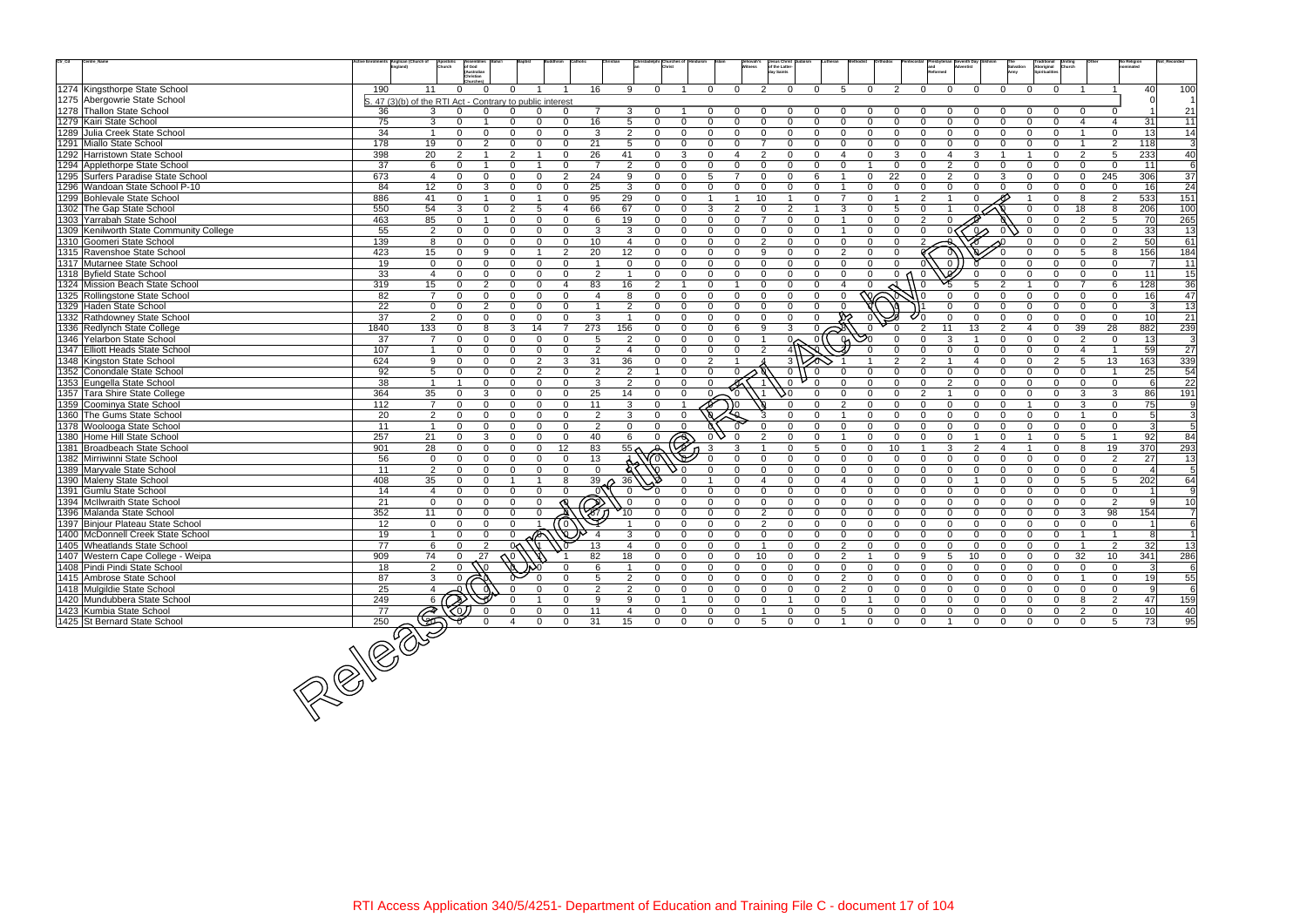| $\mathrm{Ctr}\_ \mathrm{Cd}$ | Centre_Name                        | ctive Enrolments Anglican (Church of | Apostolic<br>Church                 | of God                                 |                |                                        |                               | Christadelphi Churches of       |          | Jehovah's<br>Witness          | Jesus Christ<br>of the Latter- |               |                         |                     |                                  |                      |              | Salvation      |                | Traditional Uniting<br>Aboriginal Church<br>Spiritualities |                                            | <b>No Religion</b> | Not Recorde             |
|------------------------------|------------------------------------|--------------------------------------|-------------------------------------|----------------------------------------|----------------|----------------------------------------|-------------------------------|---------------------------------|----------|-------------------------------|--------------------------------|---------------|-------------------------|---------------------|----------------------------------|----------------------|--------------|----------------|----------------|------------------------------------------------------------|--------------------------------------------|--------------------|-------------------------|
|                              |                                    |                                      |                                     | (Australian<br>Christian               |                |                                        |                               |                                 |          |                               | dav Saints                     |               |                         |                     |                                  |                      |              | Army           |                |                                                            |                                            |                    |                         |
|                              | 1427 Butchers Creek State School   | 34                                   | 2 <sup>1</sup>                      | Churches <sup>®</sup><br>$\Omega$      | $\Omega$       | $\Omega$<br>$\Omega$<br>$\Omega$       |                               | $\overline{0}$<br>$\Omega$      |          | $\Omega$<br>$\Omega$          |                                |               | $\Omega$                | $\Omega$            | $\Omega$                         | $\Omega$             | $\Omega$     | $\Omega$       |                | $\overline{0}$                                             | $\Omega$                                   | 17                 | 13                      |
|                              | 1434 Garbutt State School          | 108                                  | Δ                                   | $\Omega$                               | nΙ             | $\Omega$<br>13<br>$\Omega$             | 6                             | $\Omega$<br>$\Omega$            | ΩI       | $\Omega$                      | $\Omega$                       |               |                         | $\Omega$            | $\Omega$                         | $\overline{2}$       |              | $\overline{0}$ | $\mathcal{D}$  | $\overline{0}$                                             | 5<br>$\Omega$                              | 30                 | 43                      |
|                              | 1446 Tanduringie State School      | 42                                   | 81                                  | $\Omega$<br>$\Omega$                   | $\Omega$       | $\Omega$<br>$\Omega$                   | $\overline{2}$<br>$\vert$ 1   | $\overline{0}$<br><sup>ol</sup> | $\Omega$ | $\Omega$<br>$\Omega$          | $\Omega$                       |               | $\Omega$                | $\Omega$            | $\Omega$                         | $\Omega$             | $\Omega$     | $\overline{0}$ | $\Omega$       | $\Omega$                                                   | $\Omega$<br>$\Omega$                       | 12                 | 19                      |
|                              | 1460 Gargett State School          | $\overline{26}$                      |                                     | $\Omega$<br>$\Omega$                   | $\Omega$       | $\Omega$<br>$\Omega$                   | $\overline{2}$<br>$\mathbf 0$ | $\Omega$<br>$\Omega$            |          | $\Omega$                      | $\Omega$                       |               | $\Omega$                |                     | $\Omega$                         | $\Omega$             |              | $\Omega$       |                | $\Omega$                                                   | $\Omega$                                   | 14                 | 8                       |
|                              | 1462 Kuraby State School           | 460                                  | 5 <sup>1</sup>                      | $\Omega$<br>$\Omega$                   | $\Omega$       | $\overline{3}$<br>11<br>$\overline{a}$ | $\overline{7}$                | $\Omega$<br>$\Omega$            | 61       | 253<br>$\overline{2}$         | $\overline{7}$                 | $\Omega$      | $\Omega$                | $\Omega$            | $\overline{2}$<br>11             | $\vert$ 2            |              | 19             |                | $\overline{0}$                                             | $\overline{7}$<br>-11                      | 26                 | 102                     |
|                              |                                    | 319                                  |                                     | $\Omega$                               | $\Omega$       | 34<br>$\overline{2}$<br>-1             |                               | $\overline{0}$<br>$\Omega$      |          | $\overline{7}$<br>$5^{\circ}$ | $\Omega$                       |               | $\overline{1}$          | $\overline{1}$      | 11<br>$\cap$                     | 0l                   | $\Omega$     |                | $\Omega$       | $\Omega$                                                   | $\overline{3}$<br>-91                      | 115                |                         |
|                              | 1463 Wooloowin State School        |                                      | 23<br>$\overline{2}$                | $\Omega$                               | $\Omega$       | $\Omega$<br>$\Omega$                   | 19<br>$\Omega$                | $\Omega$<br>$\Omega$            | $\cap$   | $\Omega$                      | $\Omega$                       |               | $\Omega$                | $\Omega$            | $\Omega$<br>$\Omega$             | n l                  | $\Omega$     | $\Omega$       | $\Omega$       | $\Omega$                                                   | $\Omega$<br>$\Omega$                       |                    | 89                      |
|                              | 1465 Boynewood State School        | 26                                   |                                     | $\Omega$                               |                |                                        |                               | $\Omega$                        |          | $\Omega$                      |                                |               | $\Omega$                | $\Omega$            | $\Omega$<br>$\mathcal{P}$        | $\Omega$             |              | $\Omega$       |                |                                                            |                                            | 12                 | 10                      |
|                              | 1466 Babinda State School          | 277                                  | 17                                  | $\Omega$                               |                | 52<br>1                                | 12                            | $\Omega$                        | ΩI       |                               | $\Omega$                       |               |                         |                     |                                  |                      |              |                | $\cap$         | $\overline{0}$                                             | 16<br>-1                                   | 160                | 13                      |
|                              | 1467 Parke State School            | 58                                   | $\overline{1}$                      | $\Omega$<br>$\Omega$                   | $\Omega$       | $\Omega$<br>$\Omega$                   | 6<br>6                        | $\Omega$<br>$\Omega$            |          | $\Omega$<br>$\Omega$          | $\Omega$                       | $\cap$        | $\overline{\mathbf{A}}$ | $\overline{3}$      | $\Omega$<br>U.                   | n l                  | $\Omega$     | $\Omega$       |                | $\overline{0}$                                             | $\Omega$<br>$\mathbf{1}$                   | 23                 | 14                      |
|                              | 1469 Murarrie State School         | 77                                   |                                     | $\Omega$<br>$\Omega$                   | $\Omega$       | $\Omega$<br>$\Omega$                   | $5\overline{)}$<br>5          | $\Omega$<br>$\Omega$            |          |                               | $\Omega$                       |               | $\Omega$                |                     | $\Omega$                         | $\Omega$             |              | $\Omega$       |                | $\Omega$                                                   | 3 <br>$\Omega$                             | 31                 | 31                      |
|                              | 1472 Kulpi State School            | 16                                   | 0                                   | $\Omega$<br>$\Omega$                   | ΩL             | $\Omega$<br>$\Omega$                   | $\mathcal{P}$                 | $\Omega$                        |          |                               | $\Omega$                       |               | $\overline{2}$          |                     | $\Omega$                         | $\Omega$             |              |                |                | $\Omega$                                                   | 5 <sup>1</sup><br>$\Omega$                 |                    | $\overline{1}$          |
|                              | 1473 Meandarra State School        | 41                                   | $\overline{4}$                      | $\overline{0}$<br>$\Omega$             | $\Omega$       | 11<br>$\Omega$<br>$\Omega$             | $\mathbf{3}$                  | $\overline{0}$<br>$\Omega$      |          | $\Omega$                      | $\Omega$                       |               | $\Omega$                | $\Omega$            | $\Omega$                         |                      |              |                |                | $\overline{0}$                                             | $\overline{2}$<br>$\Omega$                 | 8                  | $\overline{12}$         |
|                              | 1476 Cannon Hill State School      | 267                                  | 17                                  | $\Omega$                               | $\Omega$       | 15<br>$\Omega$<br>4                    | 17                            | $\Omega$<br>$\Omega$            |          |                               | $\Omega$                       |               | $\Omega$                |                     | $\Omega$                         |                      |              |                |                | $\Omega$                                                   | 5<br>3                                     | 123                | 66                      |
|                              | 1478 Kandanga State School         | 47                                   | $\overline{4}$                      | $\Omega$<br>$\Omega$                   | $\Omega$       | ി<br>$\Omega$                          | 3                             | $\Omega$<br>$\Omega$            |          |                               | $\Omega$                       |               | $\Omega$                | $\Omega$            | $\Omega$                         |                      | $\sim$       |                |                | $\Omega$                                                   | $\Omega$<br>$\Omega$                       | 29                 | $\overline{9}$          |
|                              | 1479 Seaforth State School         | 108                                  | 6                                   | $\Omega$<br>$\Omega$                   | $\Omega$       | 17<br>$\Omega$                         | $\overline{2}$                | $\overline{0}$<br>$\Omega$      |          | $\Omega$<br>$\Omega$          | $\Omega$                       |               |                         | $\Omega$            | $\Omega$                         |                      |              |                |                | $\Omega$                                                   |                                            | 32                 | 46                      |
|                              | 1480 Coen Campus of CYAAA          | 54                                   | $\overline{2}$                      | $\mathbf{3}$<br>$\Omega$               | $\Omega$       | $\Omega$<br>$\Omega$<br>$\overline{7}$ | $\Omega$                      | $\Omega$<br>$\Omega$            |          | $\Omega$                      | $\Omega$                       |               | 8                       |                     | $\Omega$                         |                      |              |                |                | $\Omega$                                                   | $\Omega$<br>$\overline{1}$                 | 24                 | 8                       |
|                              | 1481 Nagoorin State School         | 12                                   |                                     | $\Omega$<br>$\Omega$                   | $\Omega$       | $\Omega$<br>$\Omega$<br>$\Omega$       | $\Omega$                      | $\overline{0}$<br>$\Omega$      |          | $\Omega$<br>$\Omega$          | $\Omega$                       |               | $\Omega$                | $\Omega$            |                                  |                      |              | $\Omega$       |                | $\Omega$                                                   | $\Omega$<br>$\overline{1}$                 |                    | 9                       |
|                              | 1485 Wilston State School          | 864                                  | 100                                 | $\Omega$                               | $\Omega$       | 11<br>131<br>$\overline{0}$            | 65                            | $\overline{0}$                  |          | $\Omega$<br>$\Omega$          |                                |               |                         | $\overline{2}$      | $\overline{a}$                   |                      |              | $\Omega$       |                | $\overline{0}$                                             | 28<br>$\overline{4}$                       | 288                | 214                     |
|                              | 1486 Patrick Estate State School   | 37                                   | $\overline{1}$                      | $\Omega$<br>$\overline{0}$             | $\Omega$       | $\Omega$<br>$\Omega$<br>$\Omega$       |                               | $\overline{0}$<br>n l           |          | $\Omega$                      | $\Omega$                       |               |                         |                     |                                  |                      |              |                |                | $\overline{0}$                                             | $\Omega$<br>$\Omega$                       | 16                 | 18                      |
|                              | 1488 Russell Island State School   | 183                                  | $\overline{\mathcal{A}}$            | $\Omega$<br>$\Omega$                   | $\Omega$       | 15<br>$\Omega$<br>1                    | 12                            | $\overline{0}$                  |          | $\Omega$<br>$\Omega$          | $\Omega$                       |               | $\Omega$                | $\overline{\infty}$ |                                  | $\mathcal{P}$        |              | $\Omega$       |                | $\Omega$                                                   | $\overline{2}$<br>$\Omega$                 | 90                 | 52                      |
|                              | 1489 Ridgelands State School       | 38                                   | 0                                   | $\Omega$<br>$\Omega$                   | $\Omega$       | 3<br>$\Omega$                          | $\Omega$<br>6                 | $\Omega$<br>$\Omega$            |          | $\Omega$                      | $\Omega$                       |               |                         |                     |                                  |                      |              | $\Omega$       |                | $\overline{0}$                                             | $\overline{2}$                             | 8                  | 17                      |
|                              | 1491 Rainworth State School        | 552                                  | 75                                  | $\Omega$<br>$\overline{1}$             | $\overline{4}$ | $\overline{3}$<br>80<br>$\Omega$       | 46                            | $\Omega$<br>$\Omega$            | $\Omega$ | $\mathcal{R}$<br>$\Omega$     | $\Omega$                       |               |                         |                     |                                  |                      |              | $\Omega$       | $\cap$         | $\overline{0}$                                             | 22<br>$\overline{7}$                       | 170                | 123                     |
|                              | 1494 Kalamia State School          | 14                                   | $\vert$ 2                           | $\overline{0}$<br>$\Omega$             | $\Omega$       | $\Omega$<br>$\Omega$                   | $\overline{3}$<br>-1          | $\overline{0}$<br><sup>0</sup>  | $\Omega$ | $\Omega$<br>$\Omega$          | $\overline{0}$                 |               |                         |                     |                                  | $\Omega$             | $\Omega$     | $\overline{0}$ | $\Omega$       | $\overline{0}$                                             | <sup>0</sup><br>$\Omega$                   | 7                  | $\overline{1}$          |
|                              | 1501 Upper Brookfield State School | 39                                   | 3                                   | $\cap$<br>$\Omega$                     | $\Omega$       | ി<br>$\overline{1}$                    | 6<br>6                        | $\Omega$<br>$\Omega$            |          | $\Omega$                      |                                |               |                         |                     |                                  | $\Omega$             | $\Omega$     | $\Omega$       | $\cap$         | $\overline{0}$                                             | $\Omega$<br>$\Omega$                       | 21                 | $\overline{2}$          |
|                              | 1508 Bungunya State School         | 23                                   | 5 <sup>1</sup>                      | $\Omega$                               | $\Omega$       | $\Omega$<br>$\Omega$                   | $\mathbf 0$                   | $\Omega$<br>$\Omega$            |          |                               |                                |               |                         |                     |                                  | $\Omega$             | $\Omega$     | $\overline{0}$ | $\Omega$       | $\overline{0}$                                             | $\Omega$<br>$\Omega$                       | 3                  | 10                      |
|                              | 1511 Mount Murchison State School  | 33                                   | $\overline{1}$                      | $\Omega$<br>$\Omega$                   | $\Omega$       | $\Omega$<br>ി                          | $\overline{2}$<br>3           | $\overline{0}$<br>$\Omega$      |          |                               |                                |               |                         |                     | $\Omega$                         | n l                  | $\Omega$     | $\overline{0}$ | $\cap$         | $\Omega$                                                   | n l<br>$\overline{1}$                      | 5 <sup>1</sup>     | 21                      |
|                              | 1512 Victoria Point State School   | 528                                  | 30 <sup>°</sup>                     |                                        | $\Omega$       | 25<br>$\Omega$<br>$\overline{1}$       | 26                            | $\overline{0}$<br>$\Omega$      |          |                               |                                |               |                         |                     | 2                                |                      | $\Omega$     | $\mathcal{P}$  |                | $\overline{1}$                                             | 11<br>8                                    | 172                | 239                     |
|                              | 1513 Monogorilby State School      | 13                                   | 3                                   | $\Omega$                               | $\Omega$       | $\Omega$<br>$\Omega$                   | $\Omega$                      | $\Omega$                        |          |                               |                                |               |                         |                     | $\Omega$                         | $\Omega$             |              | $\Omega$       | $\Omega$       | $\overline{0}$                                             | $\Omega$<br>$\Omega$                       | $\Omega$           | 10                      |
|                              | 1515 Graceville State School       | 762                                  | 104                                 | $\overline{0}$                         | $\Omega$       | 13<br>110<br>6                         | 105                           | $\overline{0}$<br>n l           |          | $\overline{0}$                | 50                             | $\mathcal{P}$ | 13                      | $\Omega$            | $1\vert$                         | 5 <sup>1</sup><br>n١ | $\Omega$     | $\overline{0}$ | $\mathcal{P}$  | $\overline{0}$                                             | 18 <sup>1</sup><br>10 <sup>1</sup>         | 230                | 137                     |
|                              | 1518 South Johnstone State School  | 32                                   | 0                                   | $\Omega$<br>$\Omega$                   | $\Omega$       | $\Omega$<br>$\Omega$                   | $\overline{1}$<br>6           | $\overline{0}$                  |          |                               |                                |               | $\overline{2}$          |                     | $\Omega$<br>n١                   | nl                   | $\Omega$     | $\Omega$       | $\Omega$       | $\Omega$                                                   | $\overline{2}$<br>$\Omega$                 | 15                 | 5                       |
|                              | 1520 Darra State School            | 205                                  |                                     | 2 <sup>1</sup>                         | $\Omega$       | 13<br>$\Omega$<br>15 <sup>1</sup>      | 33                            | $\Omega$                        |          |                               |                                |               | $\Omega$                |                     | $\overline{3}$                   |                      | <sup>n</sup> | $\Omega$       |                | $\Omega$                                                   |                                            | 48                 | 62                      |
|                              | 1522 Cairns West State School      | 706                                  | 107                                 | 11<br>$\overline{0}$                   | $\Omega$       | 79<br>$\overline{7}$                   | 174                           | $\overline{0}$<br>$\Omega$      |          |                               |                                |               | 3                       | $\Omega$            | $\overline{0}$<br>15             | $\vert$ 2            | 16           | $\overline{0}$ | $\Omega$       | $\overline{0}$                                             | 25<br>16                                   | 200                | $\overline{25}$         |
|                              | 1528 Silkwood State School         | 55                                   | $\overline{\mathcal{A}}$            | $\Omega$<br>$\Omega$                   | $\Omega$       | $\Omega$<br>11<br>$\Omega$             | $\Omega$                      | $\overline{0}$                  |          |                               |                                |               | $\Omega$                | $\Omega$            | $\Omega$                         |                      | $\Omega$     | $\Omega$       | n l            | $\Omega$                                                   | $\overline{2}$<br>$\overline{2}$           | 33                 | $\overline{1}$          |
|                              |                                    |                                      |                                     | $\Omega$<br>$\Omega$                   | $\Omega$       | $\Omega$<br>$\Omega$                   |                               | $\triangle$<br>$\Omega$         |          |                               | $\Omega$                       |               | $\Omega$                | $\Omega$            | $\Omega$                         |                      | $\Omega$     | $\Omega$       | $\cap$         | $\overline{0}$                                             | $\vert$ 3 $\vert$                          |                    | 37                      |
|                              | 1530 Railway Estate State School   | 238                                  | 10                                  |                                        | $\Omega$       | 31                                     | $15\sigma$                    |                                 |          |                               | $\Omega$                       |               |                         | $\Omega$            | $\Omega$                         |                      | $\Omega$     |                |                |                                                            |                                            | 135                |                         |
|                              | 1531 Mount Surprise State School   | 23                                   | 0                                   | $\overline{0}$<br>$\Omega$<br>$\Omega$ | $\Omega$       | $\Omega$<br>$\Omega$<br>$\Omega$       | 5 <sup>1</sup>                |                                 |          |                               |                                |               | $\Omega$<br>$\Omega$    | $\Omega$            |                                  |                      |              | $\overline{0}$ | $\Omega$       | $\overline{0}$                                             | $\overline{0}$<br>$\Omega$<br>$\mathbf{1}$ | 6                  | $\overline{12}$         |
|                              | 1534 Kin Kin State School          | 62                                   | $\vert$ 2                           | $\Omega$                               |                | $\Omega$<br>$\overline{1}$             | 6                             |                                 |          | $\Omega$                      | $\Omega$                       |               |                         |                     | $\Omega$                         | n l                  | $\Omega$     | $\overline{0}$ | $\Omega$       | $\Omega$                                                   | $\overline{2}$                             | 15                 | 34                      |
|                              | 1536 Urangan Point State School    | 471                                  | 28                                  | $\overline{0}$<br>$\Omega$             | $\Omega$       | 44<br>Δ                                | 18                            |                                 |          | ৰে                            | $\Omega$                       |               | $\overline{4}$          | 3                   | $\Omega$                         | n l                  | $\Omega$     | $\Omega$       | $\cap$         | $\Omega$                                                   | $\Omega$<br>6 <sup>1</sup>                 | 301                | 56                      |
|                              | 1538 Mitchelton State School       | 476                                  | 24                                  | $\Omega$<br>$\Omega$                   | $\Omega$       | 5 <sup>1</sup><br>36<br>5 <sup>1</sup> | 35                            |                                 |          |                               | $\Omega$                       |               | 5                       | $\Omega$            |                                  |                      |              |                |                |                                                            | $\overline{3}$<br>9                        | 168                | 177                     |
|                              | 1542 Booyal Central State School   | 27                                   | - Ol                                | $\overline{0}$<br>$\Omega$             | $\Omega$       | $\mathbb{Z}$<br>$\Omega$               |                               | $\Omega$                        |          | $\Omega$                      | $\Omega$                       |               | $\Omega$                | $\Omega$            | $\overline{0}$<br>ΩI             | 0l                   | $\Omega$     | $\overline{0}$ | $\Omega$       | $\overline{0}$                                             | $\overline{2}$<br>$\Omega$                 | 12                 | 5                       |
|                              | 1545 Birkdale State School         | 646                                  | 66                                  |                                        | $\Omega$       | 5 <sup>1</sup>                         | $\frac{1}{38}$                | $\Omega$<br>$\Omega$            |          |                               | $\Omega$                       |               | 2                       | $\Omega$            | $\overline{2}$<br>$\overline{2}$ |                      | $\Omega$     | $\overline{2}$ | $\mathcal{P}$  | $\overline{0}$                                             | 194<br>17                                  | 234                | $\,6\,$                 |
|                              | 1546 Berserker Street State School | 478                                  | 23                                  | 3 <sup>l</sup>                         | 2 <sup>1</sup> | (ol                                    | 29                            | $\Omega$                        |          |                               |                                |               | 5                       | $\mathfrak{p}$      | $\Omega$                         | $\Omega$             |              | $\Omega$       |                | $\overline{0}$                                             | 5 <sup>1</sup>                             | 234                | 90                      |
|                              | 1549 Guluguba State School         | 13                                   | $\overline{1}$                      | $\overline{0}$<br>$\Omega$             | $\Omega$       | Ø.                                     |                               | $\Omega$<br>$\Omega$            | ΩI       | $\Omega$                      | $\Omega$                       |               | $\Omega$                |                     | $\Omega$                         | $\Omega$             |              | $\overline{0}$ | $\Omega$       | $\overline{0}$                                             | $\Omega$<br>$\mathbf{1}$                   | 5 <sup>5</sup>     | 6                       |
|                              | 1550 Calen District State College  | 183                                  | 10 <sup>1</sup>                     | $\cap$<br>$\Omega$                     | 0 <sup>k</sup> | 21                                     | $\overline{7}$                | $\Omega$<br>$\Omega$            | ΩI       | n l<br>$\Omega$               | $\Omega$                       |               | $\Omega$                | $\cap$              | $\Omega$                         | $\Omega$             |              | $\Omega$       |                | $\Omega$                                                   | $\mathsf{Q}$<br>$\Delta$                   | 44                 | 87                      |
|                              | 1552 Carina State School           | 295                                  | 11                                  |                                        |                | 25<br>$\overline{2}$                   | 8                             | $\overline{0}$                  |          |                               |                                |               |                         |                     | 3                                |                      |              |                |                | $\overline{0}$                                             | 5 <sup>1</sup><br>$\overline{2}$           | 110                | 119                     |
|                              | 1558 Jimbour State School          | $\overline{19}$                      | $\overline{2}$                      |                                        |                |                                        | $\overline{4}$                | $\overline{0}$<br> 0            | $\Omega$ | $\mathbf 0$<br>$\overline{0}$ | $\mathbf{0}$                   | $\Omega$      | $\mathbf 0$             | $\overline{0}$      | $\overline{0}$<br>$\overline{0}$ | 0                    | 0            | $\overline{0}$ | $\overline{0}$ | $\overline{0}$                                             | $\overline{2}$                             | $\overline{7}$     | $\overline{\mathbf{c}}$ |
|                              | 1560 Scarborough State School      | 783                                  | 47                                  |                                        |                | 78<br>4 <sup>1</sup>                   | 64                            | 0 <br>$\overline{1}$            |          | 5 <sub>5</sub><br>12          | $\overline{1}$                 |               | 3                       | 0                   | $\overline{0}$                   | $\vert$ 2            | $2 \vert$    | 1              | $\overline{0}$ | $\overline{0}$                                             | 148<br>$\vert$ 3                           | 383                | 21                      |
|                              | 1565 Blair State School            |                                      |                                     |                                        |                | 32<br>3                                | 17                            | $\overline{0}$                  |          |                               |                                |               | $\overline{3}$          |                     | $\mathbf 0$                      | $\Omega$             |              | $\overline{0}$ | $\overline{0}$ | $\overline{0}$                                             | $2^{\mid}$<br>$\overline{5}$               | 248                | 60                      |
|                              |                                    |                                      |                                     |                                        |                |                                        |                               |                                 |          |                               |                                |               |                         |                     |                                  |                      |              |                |                |                                                            |                                            |                    |                         |
|                              |                                    |                                      |                                     |                                        |                |                                        |                               |                                 |          |                               |                                |               |                         |                     |                                  |                      |              |                |                |                                                            |                                            |                    |                         |
|                              |                                    |                                      |                                     |                                        |                |                                        |                               |                                 |          |                               |                                |               |                         |                     |                                  |                      |              |                |                |                                                            |                                            |                    |                         |
|                              |                                    |                                      |                                     |                                        |                |                                        |                               |                                 |          |                               |                                |               |                         |                     |                                  |                      |              |                |                |                                                            |                                            |                    |                         |
|                              |                                    |                                      |                                     |                                        |                |                                        |                               |                                 |          |                               |                                |               |                         |                     |                                  |                      |              |                |                |                                                            |                                            |                    |                         |
|                              |                                    |                                      |                                     |                                        |                |                                        |                               |                                 |          |                               |                                |               |                         |                     |                                  |                      |              |                |                |                                                            |                                            |                    |                         |
|                              |                                    |                                      |                                     |                                        |                |                                        |                               |                                 |          |                               |                                |               |                         |                     |                                  |                      |              |                |                |                                                            |                                            |                    |                         |
|                              |                                    |                                      |                                     |                                        |                |                                        |                               |                                 |          |                               |                                |               |                         |                     |                                  |                      |              |                |                |                                                            |                                            |                    |                         |
|                              |                                    |                                      |                                     |                                        |                |                                        |                               |                                 |          |                               |                                |               |                         |                     |                                  |                      |              |                |                |                                                            |                                            |                    |                         |
|                              |                                    |                                      | $\frac{\frac{783}{412}}{\sqrt{30}}$ |                                        |                |                                        |                               |                                 |          |                               |                                |               |                         |                     |                                  |                      |              |                |                |                                                            |                                            |                    |                         |
|                              |                                    |                                      |                                     |                                        |                |                                        |                               |                                 |          |                               |                                |               |                         |                     |                                  |                      |              |                |                |                                                            |                                            |                    |                         |
|                              |                                    |                                      |                                     |                                        |                |                                        |                               |                                 |          |                               |                                |               |                         |                     |                                  |                      |              |                |                |                                                            |                                            |                    |                         |

120 Blanch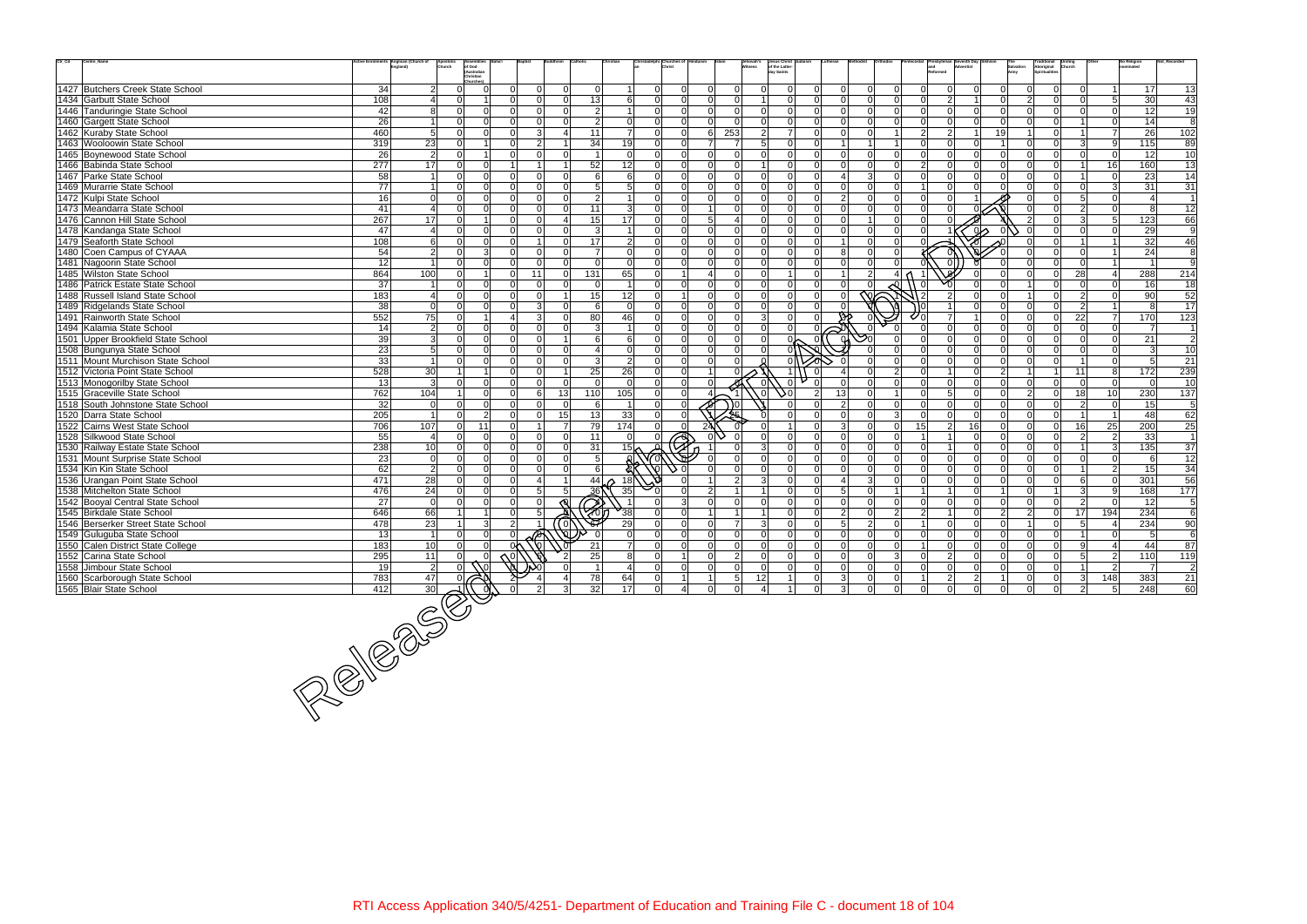| $\mathrm{Ctr}\_ \mathrm{Cd}$<br>Centre_Name | tive Enrolments Anglican (Church of | Apostoli<br>Church                                      | Assembli<br>of God<br>(Australian<br>Christian |                |                |                                     |                                                    |                |                                |                |                | hovah's        | Jesus Christ<br>of the Latter-<br>day Saints |                |                            |                |                |                |               |                            | Traditional<br>Aboriginal<br>Spiritualities | <b>Uniting</b><br>Church |                | No Religion<br>nominated |                  |
|---------------------------------------------|-------------------------------------|---------------------------------------------------------|------------------------------------------------|----------------|----------------|-------------------------------------|----------------------------------------------------|----------------|--------------------------------|----------------|----------------|----------------|----------------------------------------------|----------------|----------------------------|----------------|----------------|----------------|---------------|----------------------------|---------------------------------------------|--------------------------|----------------|--------------------------|------------------|
| 1568 Burleigh Heads State School            | 516                                 | 26                                                      | $\Omega$<br>$\Omega$                           | 0              | $\Omega$       | 36<br>$\overline{7}$                | 37                                                 |                | $\Omega$<br>$\Omega$           |                | 2              | 2              | $\Omega$                                     | $\Omega$       | -5<br>$\Omega$             | 3              |                |                |               |                            |                                             | 5                        | 5              | 254                      | 129              |
| 1571 Coolum State School                    | 1034                                | 54                                                      | $\Omega$<br>$\mathfrak{p}$                     | $\Omega$       | 5              | 91<br>$\Omega$                      | 61                                                 |                | $\Omega$                       | 3              | 2              | 14             |                                              | $\Omega$       | $\mathcal{P}$              |                | $\mathcal{P}$  | $\mathcal{P}$  |               | $\Omega$                   | $\Omega$                                    | 22                       | 14             | 602                      | 152              |
| 1572 Andergrove State School                | 371                                 | 24                                                      | $\Omega$<br>$\Omega$                           | $\Omega$       | $\Omega$       | 22<br>$\Omega$                      | 11                                                 |                | 2<br>$\Omega$                  |                | $\Omega$       | 3              | $\mathbf 0$                                  | $\Omega$       | 2<br>$\Omega$              | $\Omega$       |                | $\Omega$       | .5            | $\Omega$<br>$\mathcal{P}$  | $\mathbf{0}$                                | $\overline{2}$           | $\overline{4}$ | 102                      | 190              |
| 1573 Thabeban State School                  | 145                                 | 10                                                      | $\Omega$<br>$\Omega$                           | $\Omega$       |                | 10<br>3                             |                                                    | $\overline{7}$ | $\Omega$                       |                | $\Omega$       | $\Omega$       | $\Omega$                                     | $\Omega$       | $\Omega$<br>$\Omega$       | $\Omega$       |                |                | $\Omega$      | $\Omega$                   | $\Omega$                                    | $\Omega$                 | 3              | 56                       | 50               |
| 1584 Marlborough State School               | 31                                  | $\mathbf{0}$                                            | $\Omega$<br>$\Omega$                           | $\mathbf 0$    | $\Omega$       | $\Omega$                            | 3<br>$\overline{1}$                                |                | $\Omega$<br>$\Omega$           | $\Omega$       | $\Omega$       | $\Omega$       | $\Omega$                                     | $\Omega$       | $\Omega$<br>$\Omega$       | $\Omega$       | $\Omega$       | $\Omega$       | $\Omega$      | $\Omega$                   | $\Omega$<br>$\Omega$                        | $\Omega$                 | $\mathbf 0$    | 2                        | 25               |
| 1586 Merrimac State School                  | 814                                 | $\overline{1}$                                          | $\mathbf 0$<br>$\Omega$                        | 35             | $\Omega$       | 55<br>$\Omega$                      |                                                    | $\overline{7}$ | $\Omega$<br>$\Omega$           | $\Omega$       | $\overline{0}$ | 6              | $\Omega$                                     | $\Omega$       | $\Omega$<br>$\Omega$       | $\Omega$       | $\Omega$       | $\Omega$       | $\Omega$      | $\Omega$<br>$\Omega$       | $\Omega$                                    | 2                        | $\overline{2}$ | 277                      | 429              |
| 1592 Glenala State High School              | 790                                 | 10                                                      | 15<br>$\Omega$                                 | $\Omega$       | 6              | 23<br>54                            | 80                                                 |                | $\overline{2}$<br>$\Omega$     |                | 32             | 5              | $\overline{7}$                               | $\Omega$       | $\Omega$<br>8              |                | $\mathcal{P}$  | 2              | 10            | $\Omega$                   | $\Omega$                                    | 5                        | 20             | 85                       | 422              |
| 1593 Holland Park State School              | 859                                 | 88                                                      | $\Omega$<br>$\Omega$                           | $\overline{0}$ | 5              | 132<br>$\mathbf{3}$                 | 78                                                 |                | $\mathbf 0$<br>$\Omega$        | 13             | 5              | 5              | $\mathbf 0$                                  | $\Omega$       | 8<br>$\Omega$              | 29             |                | $\overline{7}$ | ∩             |                            | $\Omega$<br>$\mathbf{0}$                    | 23                       | 12             | 412                      | 37               |
| 1594 Quilpie State College                  | 63                                  | $\mathbf{3}$                                            | $\Omega$<br>$\Omega$                           | $\Omega$       | $\Omega$       | $\Omega$                            | 8                                                  | $\overline{2}$ | $\Omega$<br>$\Omega$           | $\Omega$       | $\Omega$       | $\Omega$       | $\Omega$                                     | $\cap$         | $\Omega$                   | $\Omega$       |                | $\Omega$       | $\Omega$      | $\Omega$                   | $\Omega$                                    | $\Omega$                 | $\Omega$       | 28                       | $\overline{22}$  |
| 1595 Swayneville State School               | 113                                 | 10                                                      | $\Omega$                                       | $\Omega$       | $\Omega$       | 18<br>$\Omega$                      | 13                                                 |                | $\Omega$<br>$\Omega$           | $\Omega$       | $\Omega$       |                | $\Omega$                                     | $\Omega$       | $\Omega$                   | $\Omega$       |                | $\Omega$       |               | $\Omega$                   | $\Omega$                                    | 7                        |                | 37                       | $\overline{26}$  |
| 1598 Beerburrum State School                | 92                                  | $\overline{0}$                                          | $\mathbf 0$<br>$\Omega$                        | $\Omega$       | $\Omega$       | $\overline{\mathbf{1}}$             | 9                                                  | 9              | $\Omega$<br>$\Omega$           | $\Omega$       | $\Omega$       | $\Omega$       | $\overline{1}$                               | $\Omega$       | $\Omega$<br>$\Omega$       | $\Omega$       | $\Omega$       | $\Omega$       |               |                            | $\Omega$                                    | $\Omega$                 | 3              | 24                       | 45               |
| 1603 Boondall State School                  | 669                                 | 45                                                      | 5<br>$\Omega$                                  | $\Omega$       | $\overline{4}$ | 83<br>3                             | 59                                                 |                | $\Omega$<br>$\overline{1}$     | 20             | 6              | $\Omega$       | 3                                            | $\Omega$       | .5<br>-5                   |                |                | $\mathcal{P}$  |               |                            | $\Omega$                                    | 12                       | 5              | 203                      | 180              |
| 1605 Baralaba State School                  | 93                                  | 12                                                      | $5\overline{5}$<br>$\Omega$                    | $\Omega$       | 3              | 14<br>$\Omega$                      |                                                    | 3              | $\Omega$<br>$\Omega$           | $\Omega$       | $\Omega$       | $\Omega$       | 2                                            | $\Omega$       | $\Omega$<br>$\Omega$       | $\Omega$       |                | $\Omega$       |               |                            | $\Omega$                                    | 3                        | 5              | 25                       | $\overline{20}$  |
| 1608 Gumdale State School                   | 894                                 | 96                                                      | $\overline{2}$<br>$\Omega$                     | $\Omega$       | 3              | 131<br>3                            | 98                                                 |                | $\overline{2}$<br>$\Omega$     | 11             | -8             | 5              | $\Omega$                                     | 2              | 8<br>$\Omega$              | 9              |                |                | $1\triangle$  |                            | $\mathbf 0$                                 | 21                       | 10             | 284                      | 193              |
| 1614 Wonga Beach State School               | 90                                  | $\overline{2}$                                          | $\Omega$<br>$\mathbf{0}$                       | $\Omega$       | $\Omega$       |                                     | $\overline{2}$                                     | $\Omega$       | $\mathbf 0$<br>$\Omega$        | $\Omega$       | $\Omega$       | $\Omega$       | $\Omega$                                     | $\Omega$       | $\Omega$<br>$\Omega$       | $\Omega$       | n.             |                |               |                            | $\Omega$                                    | $\overline{1}$           | $\overline{1}$ | 25                       | 58               |
| 1615 Talwood State School                   | 32                                  | $\overline{1}$                                          | $\Omega$<br>$\Omega$                           | $\Omega$       | $\Omega$       | $\Omega$                            | 5                                                  | $\overline{4}$ | $\Omega$<br>$\Omega$           | $\Omega$       | $\Omega$       | $\Omega$       | $\Omega$                                     | $\Omega$       | $\Omega$<br>$\Omega$       | $\Omega$       |                |                |               |                            | $\Omega$                                    | $\Omega$                 | $\Omega$       | 6                        | 15               |
| 1617 Glenwood State School                  | 82                                  | $\mathbf{3}$                                            | $\Omega$                                       | $\Omega$       | $\Omega$       | $\Omega$                            | 8                                                  | 5              | $\Omega$<br>$\Omega$           | $\Omega$       | $\Omega$       |                | $\Omega$                                     | $\Omega$       | $\Omega$<br>$\Omega$       |                |                |                |               |                            | $\Omega$                                    | $\Omega$                 | 3              | 56                       | 5                |
| 1623 Shorncliffe State School               | 340                                 | 17                                                      | $\Omega$<br>4                                  | $\Omega$       | $\overline{5}$ | 2                                   | 39<br>18                                           |                | $\Omega$<br>$\Omega$           | $\Omega$       | $\Omega$       |                | $\Omega$                                     | $\Omega$       | 2<br>$\Omega$              | 0 <sub>0</sub> | 0              |                |               | $\Omega$                   | $\Omega$                                    | 5                        | 2              | 61                       | 181              |
| 1629 Amiens State School                    | 36                                  | 6                                                       | $\Omega$<br>$\Omega$                           | $\Omega$       | $\Omega$       | $\Omega$                            | $\overline{4}$                                     | 3              | $\Omega$<br>$\Omega$           | $\Omega$       | $\Omega$       | $\Omega$       | $\Omega$                                     | $\cap$         |                            |                |                |                |               |                            | $\Omega$                                    | $\mathcal{P}$            | $\Omega$       | 12                       | $\overline{4}$   |
| 1630 Coolangatta State School               | 189                                 | 10                                                      | $\Omega$<br>$\Omega$                           | $\Omega$       | $\Omega$       | $\Omega$                            | 32<br>56                                           |                | $\Omega$<br>$\Omega$           | $\Omega$       | 3              |                | $\Omega$                                     |                | $\Omega$                   |                |                |                |               |                            | $\Omega$                                    | $\Omega$                 |                | 68                       | $\overline{15}$  |
| 1631 Benarkin State School                  | 29                                  | $\overline{1}$                                          | $\Omega$<br>$\Omega$                           | $\Omega$       | $\Omega$       | $\Omega$                            | $\overline{\mathbf{1}}$                            | $\mathcal{P}$  | $\Omega$                       | $\Omega$       | $\Omega$       | $\Omega$       | $\Omega$                                     | $\Omega$       |                            |                |                |                |               |                            | $\Omega$                                    | $\Omega$                 |                | 13                       | 10               |
| 1634 Yandaran State School                  | 26                                  | $\overline{2}$                                          | $\Omega$<br>$\Omega$                           | $\Omega$       | $\Omega$       | $\Omega$<br>$\overline{\mathbf{1}}$ | $\overline{1}$                                     |                | $\Omega$<br>$\Omega$           | $\Omega$       | $\Omega$       | $\Omega$       | $\Omega$                                     |                |                            |                |                |                |               | $\Omega$<br>$\Omega$       | $\Omega$                                    | $\Omega$                 | $\Omega$       | 10 <sup>1</sup>          | 11               |
| 1637 Moorooka State School                  | 346                                 | $\overline{7}$                                          | $\Omega$<br>$\overline{1}$                     | $\Omega$       | $\overline{2}$ | 18<br>5                             | 27                                                 |                | $\Omega$<br>$\Omega$           | 3              | 17             | 3              | $\overline{1}$                               | $\Omega$       |                            |                |                |                |               | 11<br>$\Omega$             | $\Omega$                                    | 2                        | 21             | 102                      | $\overline{118}$ |
| 1638 Rochedale State School                 | 955                                 | 53                                                      | 6<br>$\Omega$                                  | $\Omega$       | 10             | 6                                   | 74<br>137                                          |                | $\overline{2}$<br>$\Omega$     | 23             | 9              | $\overline{2}$ | 28 <sub>2</sub>                              | $\overline{0}$ |                            | 3              |                |                |               | 9                          | $\Omega$                                    | 20                       | 6              | 211                      | 344              |
| 1655 Prospect Creek State School            | 38                                  | $\overline{0}$                                          | $\Omega$<br>$\Omega$                           | $\Omega$       | $\Omega$       | $\Omega$                            | $\overline{\mathbf{1}}$<br>$\overline{\mathbf{1}}$ |                | $\Omega$<br>$\Omega$           | $\Omega$       | $\Omega$       | $\Omega$       |                                              | $\frac{10}{2}$ |                            |                |                |                | $\Omega$      | $\Omega$<br>$\Omega$       | $\Omega$                                    | $\Omega$                 | $\mathbf{0}$   | 10 <sup>1</sup>          | $\overline{26}$  |
| 1659 Jambin State School                    | 26                                  | 6                                                       | $\Omega$<br>$\Omega$                           | $\Omega$       | $\Omega$       | $\Omega$                            | $\overline{2}$                                     | $\mathbf 0$    | $\Omega$<br>$\Omega$           | $\Omega$       | $\Omega$       |                | $\Omega$                                     |                |                            | $\Omega$       |                |                | ∩             | $\Omega$                   | $\Omega$                                    | $\overline{1}$           | $\Omega$       | $\overline{7}$           | 8                |
| 1660 Innisfail East State School            | 257                                 | $\overline{38}$                                         | 6<br>$\Omega$                                  | $\Omega$       |                | 36<br>$\overline{2}$                | 10                                                 |                | $\overline{2}$<br>$\mathbf 0$  |                |                |                |                                              |                |                            |                |                |                |               | 3                          | $\Omega$                                    | 6                        | 9              | 97                       | 42               |
| 1663 Biddeston State School                 | 68                                  | 8                                                       | $\Omega$<br>$\Omega$                           | $\Omega$       | $\Omega$       | 16<br>$\Omega$                      |                                                    | 3              | $\Omega$<br>$\overline{1}$     |                |                |                |                                              |                |                            | $\Omega$       | $\Omega$       | $\Omega$       | $\cap$        | $\Omega$                   | $\Omega$                                    | $\Omega$                 | $\Omega$       | 17                       | 14               |
| 1667 Durong South State School              | 19                                  | $\overline{4}$                                          | $\Omega$<br>$\Omega$                           | $\Omega$       | $\overline{0}$ | $\Omega$                            | 3                                                  | $\mathbf 0$    | 2<br>$\mathbf 0$               |                |                | $\Omega$       |                                              |                | $\Omega$<br>$\Omega$       | $\Omega$       | $\Omega$       | $\Omega$       | $\Omega$      | $\Omega$                   | $\mathbf 0$                                 | $\overline{\mathbf{1}}$  | $\overline{0}$ | $\overline{7}$           | $\overline{2}$   |
| 1668 Centenary State High School            | 1480                                | 79                                                      | $\overline{2}$<br>$\Omega$                     | $\mathcal{P}$  | 11             | 231<br>41                           | $\frac{11}{2}$                                     |                | $\mathbf 0$<br>5               |                |                |                |                                              | 16             |                            |                |                |                |               | $\mathcal{P}$              | $\Omega$                                    | $\overline{25}$          | 16             | $\frac{163}{ }$          | 702              |
| 1669 Brighton State School                  | 411                                 | 27                                                      | $\Omega$<br>$\mathbf{1}$                       | $\Omega$       | 3              | 34<br>$\overline{2}$                | 33                                                 |                | $\mathbf{0}$<br>$\Omega$       |                |                |                | $\mathfrak{p}$                               | $\Omega$       | 3<br>U                     |                |                |                |               | $\Omega$                   | $\mathbf{0}$                                | 12                       | $\mathbf{0}$   | 276                      | 14               |
| 1670 Dajarra State School                   | 30                                  | $\overline{0}$                                          | $\mathbf 0$<br>$\Omega$                        | $\Omega$       | $\mathcal{P}$  | $\Omega$                            | $\overline{4}$                                     | $\Omega$       | $\mathbf 0$<br>$\Omega$        |                |                |                | $\Omega$                                     |                | $\Omega$                   | $\Omega$       |                | $\Omega$       |               | $\Omega$                   | $\Omega$                                    | $\overline{1}$           | $\Omega$       | 5                        | 18               |
| 1672 Beaconsfield State School              | 326                                 | 23                                                      | 5<br>$\Omega$                                  | 2              | $\overline{2}$ | $\Omega$                            | 32<br>22                                           |                | $\mathbf 0$                    |                |                |                | $\Omega$                                     | $\Omega$       | 3<br>$\Omega$              | $\Omega$       | $\mathcal{P}$  | $\Omega$       | $\Omega$      | $\Omega$                   | $\Omega$                                    | 9                        | 2              | 173                      | 45               |
| 1673 Mena Creek State School                | 46                                  | $\mathbf{3}$                                            | 2<br>$\Omega$                                  | $\mathbf{0}$   | $\mathbf 0$    | $\mathbf 0$                         | 3                                                  |                | ᢙ                              |                |                |                | $\Omega$                                     | $\Omega$       | $\Omega$<br>U              | $\Omega$       | $\Omega$       | $\Omega$       |               | $\overline{2}$<br>$\Omega$ | $\mathbf 0$                                 | $\mathbf{0}$             |                | 14                       | 21               |
| 1674 Grand Avenue State School              | 1228                                | 47                                                      | $\mathbf 0$<br>$\mathbf{0}$                    | $\Omega$       | 6              | 39<br>98                            | 10A                                                |                |                                |                | 31             | $\overline{4}$ | 22                                           | $\Omega$       |                            | q              |                | 8              | 5             | 10 <sup>°</sup>            | $\mathbf 0$<br>$\Omega$                     | 11                       | 30             | 485                      | 265              |
| 1675 Virginia State School                  | 458                                 | $\overline{22}$                                         | $\Omega$<br>$\overline{1}$                     | $\Omega$       |                | 2<br>41                             |                                                    |                |                                |                |                | 11             | $\Omega$                                     | $\Omega$       | $\Omega$                   |                |                | $\mathcal{B}$  | $\mathcal{D}$ |                            | $\Omega$                                    | 6                        | 12             | 192                      | 117              |
| 1676 Laidley District State School          | $\overline{374}$                    | 18                                                      | $\mathbf{0}$<br>$\Omega$                       | $\Omega$       | $\overline{4}$ | 31<br>$\mathbf 0$                   |                                                    |                |                                |                |                | 3              | $\Omega$                                     | $\Omega$       | -5                         | $\overline{2}$ | $\mathcal{P}$  |                |               | $\Omega$<br>.5             | $\Omega$                                    | 8                        | 5              | 207                      | 72               |
| 1678 Musgrave Hill State School             | 500                                 | 17                                                      | 2<br>$\Omega$                                  | $\Omega$       |                | $\mathcal{P}$                       | $35^{\circ}$<br>49                                 |                | $^{\circ}$ 0                   | 3              | 5              |                | $\Omega$                                     | $\Omega$       | 3                          | 3              | 2              |                | $\Omega$      | $\Omega$                   | $\Omega$                                    | 5                        | 106            | 251                      | 11               |
| 1679 Birdsville State School                | 8                                   | $\overline{0}$                                          | $\mathbf 0$<br>$\Omega$                        | $\Omega$       | $\Omega$       | $\bigcirc$                          | $\overline{0}$                                     |                | $\Omega$                       | $\Omega$       | $\Omega$       | $\Omega$       | $\Omega$                                     | $\Omega$       | $\Omega$<br>$\Omega$       | $\Omega$       | $\Omega$       | $\Omega$       | $\Omega$      | $\Omega$<br>$\Omega$       | $\Omega$                                    | $\Omega$                 | $\Omega$       | $\overline{1}$           | $\overline{7}$   |
| 1689 Balaclava State School                 | 349                                 | 30                                                      | 13<br>$\mathbf 0$                              | $\Omega$       | $\Omega$       |                                     | $\mathcal{R}(8)$<br>49                             |                | $\Omega$<br>$\Omega$           |                | -9             | Δ              |                                              |                | $\Omega$<br>$\Omega$       | $\Omega$       |                |                |               | $\overline{2}$             | $\Omega$                                    | 11                       |                | 179                      | 10               |
| 1690 Salisbury State School                 | 257                                 | $\mathbf{3}$                                            | $\Omega$<br>$\Omega$                           | $\Omega$       |                | (2)                                 | 16                                                 |                | $\Omega$<br>$\Omega$           | 4              | 3              | $\Omega$       |                                              | $\Omega$       | $\mathcal{P}$<br>$\Omega$  | $\Omega$       |                | $\Omega$       | $\Omega$      | $\mathcal{P}$              | $\Omega$                                    | $\overline{4}$           | $\mathbf 0$    | 55                       | 138              |
| 1691 Collinsville State School              | 47                                  | $\overline{1}$                                          | $\Omega$<br>$\Omega$                           | $\Omega$       |                |                                     |                                                    | $\mathcal{P}$  | $\overline{0}$<br>$\Omega$     | $\Omega$       | $\mathbf 0$    | $\Omega$       | $\mathbf 0$                                  | $\Omega$       | $\Omega$<br>$\Omega$       | $\Omega$       | $\Omega$       | $\Omega$       | $\Omega$      | $\Omega$                   | $\Omega$<br>$\Omega$                        | $\Omega$                 | $\Omega$       | 15                       | 27               |
| 1699 Calamvale Community College            | 2049                                | 48                                                      | $\Omega$                                       | 0 <sub>0</sub> | M.             | 132                                 | 139                                                |                | $\Omega$<br>$\mathbf 0$        | 36             | 97             | 8              | 26                                           | $\overline{0}$ | -5                         | 8              | 10             | 5              | 8             | 26                         | $\Omega$<br>$\overline{0}$                  | 19                       | 30             | 515                      | 906              |
| 1704 Pozieres State School                  |                                     | S. 47 (3)(b) of the RTI Act Contrary to bublic interest |                                                |                |                |                                     |                                                    |                |                                |                |                |                |                                              |                |                            |                |                |                |               |                            |                                             |                          |                |                          | $\mathbf 1$      |
| 1707 Kia-Ora State School                   | 64                                  | $\mathbf 0$                                             | ∖∩<br>$\Omega$                                 |                |                | $\Omega$                            |                                                    | $\Omega$       | $\Omega$<br>$\Omega$           |                |                | 2              | $\Omega$                                     | $\Omega$       | $\Omega$                   | $\Omega$       | $\Omega$       |                |               | $\mathbf{0}$               | $\overline{0}$<br>$\Omega$                  | $\mathbf 0$              | 2              | 22                       | 37               |
| 1711 Maroochydore State School              | 255                                 | $\overline{4}$                                          | $\Omega$                                       |                |                | 18<br>$\mathbf 0$                   | 15                                                 |                | $\Omega$<br>$\Omega$           | 5              | $\mathbf 0$    | 12             |                                              | $\Omega$       | $\overline{2}$<br>$\Omega$ | $\mathbf{0}$   | $\Omega$       |                | $\Omega$      | $\mathbf{3}$               | 3<br>$\mathbf 0$                            | $\mathbf 0$              | 5              | 143                      | 41               |
| 1712 Peregian Springs State School          |                                     |                                                         |                                                |                | $\overline{2}$ | 111<br>5                            | 93                                                 |                | 3<br>0                         |                | $\overline{2}$ |                | $\overline{2}$                               | 0              | $\Omega$                   |                |                | 4              |               | $\mathbf 0$                | $\mathbf{0}$<br>$\mathbf{0}$                | 12                       | 8              | 515                      | 163              |
| 1714 The Summit State School                |                                     |                                                         |                                                | 0              | $\Omega$       | $\overline{0}$                      | $\overline{2}$                                     |                | $\mathbf{0}$<br>$\overline{0}$ | $\overline{0}$ | $\mathbf 0$    | $\overline{0}$ | $\overline{0}$                               | $\overline{0}$ | $\Omega$<br>$\Omega$       | $\overline{0}$ | $\overline{0}$ | $\mathbf 0$    | $\Omega$      | $\mathbf{0}$               | $\overline{0}$<br>$\overline{0}$            | $\overline{0}$           | $\mathbf 0$    | 12                       | $\mathbf 0$      |
| $\frac{\frac{1}{1036} - \frac{98}{96}}{24}$ |                                     |                                                         |                                                |                |                |                                     |                                                    |                |                                |                |                |                |                                              |                |                            |                |                |                |               |                            |                                             |                          |                |                          |                  |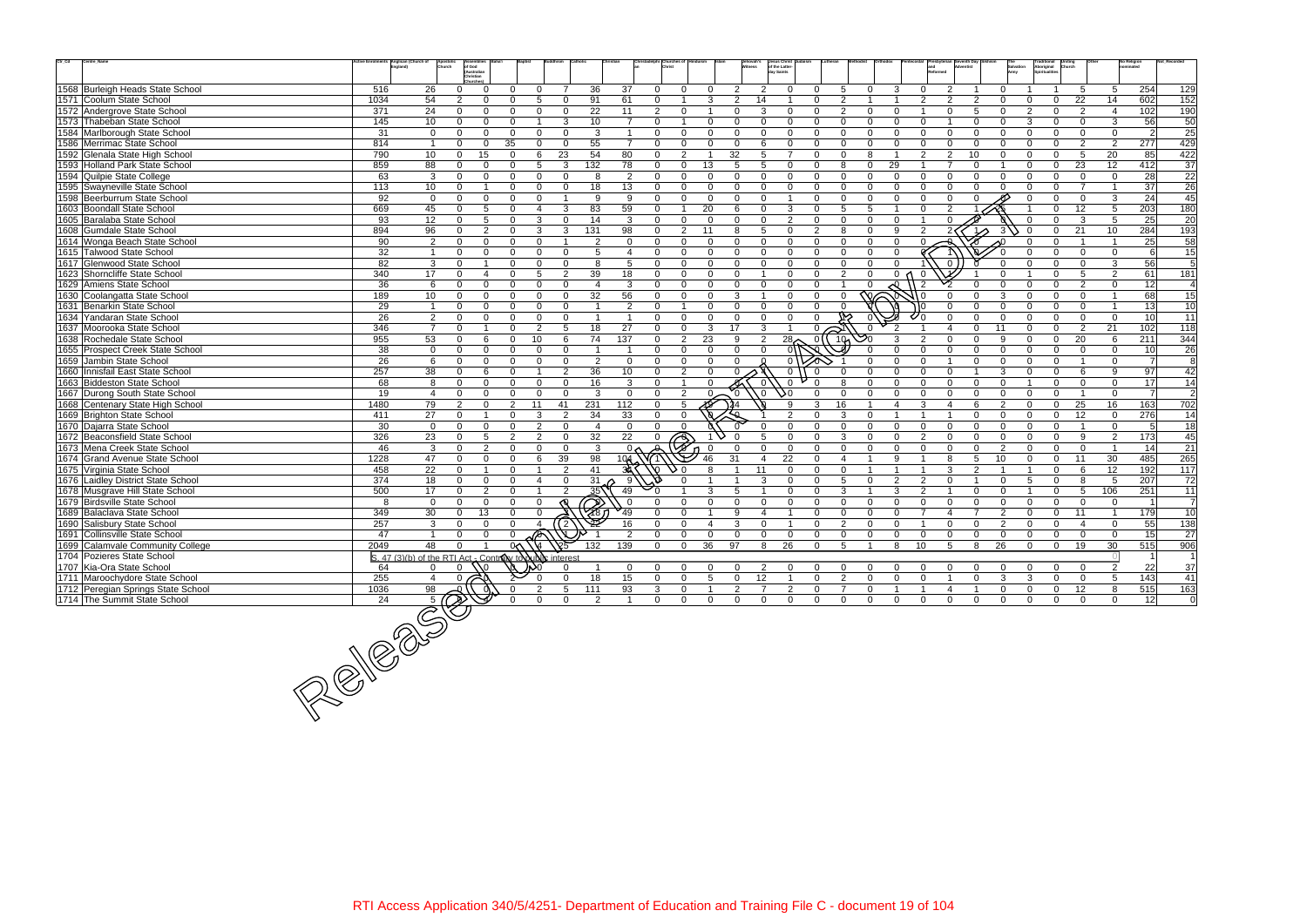| $\mathrm{Ctr}\_ \mathrm{Cd}$ | Centre_Name                                     | Active Enrolments Anglican (Church of<br>England) | Apostoli<br>Church                                             | of God<br>(Australian<br>hristian |                                     |                       |                         |                 |                               |                          | Jehovah's<br>Witness | Jesus Christ<br>of the Latter-<br>lay Saints |                                      |                         |                          |                          |              |                                     |                |                | Traditional<br>Aboriginal<br>Spiritualities<br><b>Uniting</b><br>Church |                                   | No Religion<br>nominated |                  |
|------------------------------|-------------------------------------------------|---------------------------------------------------|----------------------------------------------------------------|-----------------------------------|-------------------------------------|-----------------------|-------------------------|-----------------|-------------------------------|--------------------------|----------------------|----------------------------------------------|--------------------------------------|-------------------------|--------------------------|--------------------------|--------------|-------------------------------------|----------------|----------------|-------------------------------------------------------------------------|-----------------------------------|--------------------------|------------------|
|                              | 1719 Amamoor State School                       | 74                                                | 6                                                              | $\Omega$                          | $\Omega$<br>$\Omega$                | $\Omega$              | 3                       | 11              | $\Omega$<br>$\Omega$          | 0                        | $\Omega$             | $\Omega$                                     | $\Omega$<br>U                        | $\Omega$                | $\Omega$                 | $\Omega$                 | $\Omega$     | $\Omega$                            |                |                | $\Omega$                                                                | 8<br>$\Omega$                     | 32                       | 14               |
|                              | 1721 Isabella State School                      | 587                                               | 42                                                             | 3                                 | $\Omega$<br>$\Omega$                |                       | 111                     | 39              | $\Omega$<br>0                 | $\Omega$                 | $\Omega$             | 5                                            | $\Omega$<br>U                        | 3                       |                          | $\Omega$                 | 5            | $\mathcal{P}$                       | $\Omega$       |                | $\Omega$                                                                | 9<br>133                          | $\overline{223}$         | 8                |
|                              | 1722 Chevallum State School                     | 474                                               | 30                                                             | $\Omega$<br>$\Omega$              | $\overline{2}$<br>$\Omega$          | 6                     | 19                      | 49              | $\Omega$<br>$\Omega$          | $\Omega$                 | $\Omega$             | 8                                            | 6<br>$\Omega$                        | $\Omega$                | $\Omega$                 |                          | $\Omega$     | $\Omega$<br>∩                       | $\Omega$       | $\Omega$       | $\mathbf 0$                                                             | -3<br>2                           | 250                      | 98               |
|                              | 1723 Injune P-10 State School                   | 79                                                | $\overline{7}$                                                 | $\Omega$<br>$\Omega$              | $\Omega$<br>$\mathbf 0$             | $\Omega$              | $\overline{7}$          | $\overline{4}$  | $\Omega$<br>$\Omega$          |                          | $\Omega$             | $\Omega$                                     | $\Omega$<br>O                        |                         | $\Omega$                 | $\Omega$                 |              |                                     |                |                | $\Omega$                                                                |                                   | 13                       | 43               |
|                              | 1724 Wamuran State School                       | 301                                               | 6                                                              | $\overline{\mathbf{1}}$<br>0      | 3<br>$\Omega$                       | -1                    | 10 <sup>°</sup>         | 6               | $\Omega$<br>$\overline{0}$    | $\Omega$                 | $\Omega$             | $\Omega$<br>$\overline{1}$                   | $\Omega$                             | $\overline{1}$          | $\Omega$                 | $\Omega$                 | $\Omega$     | $\Omega$<br>$\Omega$                | $\Omega$       | $\Omega$       | $\Omega$                                                                | 2<br>6                            | 62                       | 202              |
|                              | 1725 Narangba Valley State School               | 1134                                              | 63                                                             | 5                                 | $\overline{7}$<br>$\Omega$          | $\Omega$              | 99                      | 72              | 2<br>4                        |                          | $\Omega$             | $\overline{7}$                               | $\overline{7}$<br>$\Omega$           | 3                       | $\Omega$                 | $\overline{1}$           | 5            | 3                                   |                | $\Omega$       | 10<br>$\mathbf 0$                                                       | 23                                | 555                      | $\overline{261}$ |
|                              | 1726 Forest Lake State High School              | 1469                                              | 67                                                             | 5<br>$\Omega$                     | 3                                   | 27                    | 122                     | 106             | $\overline{\mathbf{A}}$       | 6                        | 30                   | 14<br>5                                      | $\Omega$                             | .5                      | 5                        | $\overline{ }$           |              |                                     | $\mathcal{P}$  |                | $\Omega$<br>13                                                          | 26                                | 637                      | 364              |
|                              | 1730 Bartle Frere State School                  | 9                                                 | $\overline{0}$                                                 | 0<br>$\Omega$                     | $\Omega$<br>$\Omega$                | $\mathbf{0}$          | - 1                     | $\overline{2}$  | $\mathbf{0}$<br>$\mathbf 0$   | $\Omega$                 | $\Omega$             | $\Omega$                                     | $\mathbf{0}$<br>$\Omega$             | $\Omega$                | $\Omega$                 | $\Omega$                 | $\Omega$     | $\Omega$                            | $\Omega$       | $\Omega$       | $\Omega$                                                                | $\Omega$<br>$\overline{0}$        | $\mathbf{3}$             | 3                |
|                              | 1732 Clarendon State School                     | 82                                                | $\overline{0}$                                                 | $\Omega$                          | $\Omega$<br>$\Omega$                | $\Omega$              | 3                       | $\overline{1}$  | $\Omega$<br>$\Omega$          | $\Omega$                 | $\Omega$             |                                              | $\Omega$<br>$\Omega$                 | $\Omega$                |                          | $\Omega$                 |              | $\Omega$                            | $\Omega$       |                | $\Omega$                                                                | $\Omega$<br>-3                    | 17                       | 56               |
|                              | 1733 Meridan State College                      | 2709                                              | 164                                                            | 3<br>0                            | 20<br>$\Omega$                      | -7                    | 252                     | 163             | $\Omega$<br>3                 |                          | 3                    | 17                                           | $\boldsymbol{\Delta}$<br>$\Omega$    | 14                      | 2                        | $\boldsymbol{\Delta}$    |              | 11                                  |                |                | 37<br>$\Omega$                                                          | 21                                | 986                      | 983              |
|                              | 1735 Nobby State School                         | 49                                                | $\overline{7}$                                                 | $\Omega$<br><sup>n</sup>          | $\Omega$<br>$\Omega$                | $\Omega$              | 12                      | $\Omega$        | $\Omega$<br>$\Omega$          | $\Omega$                 | $\Omega$             | $\Omega$                                     | $\Omega$<br>$\Omega$                 | 6                       | $\Omega$                 | $\Omega$                 | $\Omega$     | $\Omega$                            |                |                | $\Omega$                                                                | 2                                 | 13                       | 8                |
|                              | 1739 Moore Park State School                    | 210                                               | 8                                                              | $\Omega$<br>$\Omega$              | $\Omega$<br>$\Omega$                | $\Omega$              | 11                      | $\overline{4}$  | $\Omega$<br>$\Omega$          | $\Omega$                 | $\Omega$             | $\Omega$                                     | $\Omega$<br>$\Omega$                 | $\Omega$                | $\Omega$                 | $\Omega$                 | $\Omega$     | $\Omega$                            |                |                | $\Omega$                                                                | $\mathbf{0}$<br>6                 | 36                       | 145              |
|                              | 1741 Norfolk Village State School               | 1072                                              | 35                                                             | 2<br>$\Omega$                     | 6<br>$\Omega$                       |                       | 97                      | 62              | $\Omega$<br>$\overline{1}$    | $\mathfrak{D}$           | $\Omega$             |                                              | 5<br>$\Omega$                        | $\mathsf{R}$            |                          | 3                        |              | $\Omega$                            |                |                | 11<br>$\Omega$                                                          | 28                                | 470                      | 336              |
|                              | 1744 Pacific Pines State School                 | 963                                               | 30                                                             | $\Omega$                          | 2<br>$\Omega$                       | $\mathbf 0$           | 71                      | 70              | 0                             | 3                        | 6                    | 2                                            | $\Omega$<br>$\boldsymbol{A}$         | $\Omega$                | $\overline{4}$           | 11                       |              |                                     | $1\triangle$   |                | $\Omega$                                                                | 22<br>5                           | 443                      | 283              |
|                              | 1745 Pacific Pines State High School            | 1387                                              | 65                                                             | 3<br>$\Omega$                     | $\Omega$                            | 3                     | 129                     | 65              | $\Omega$<br>$\mathbf{0}$      | $\overline{2}$           | $\overline{4}$       | 6                                            | $\Omega$                             | 3                       | 3                        | 3                        |              |                                     |                |                | 10<br>$\Omega$                                                          | 20                                | 396                      | 655              |
|                              | 1746 Yarrilee State School                      | 800                                               | 50                                                             | $\overline{2}$<br>$\Omega$        | $\overline{7}$<br>$\Omega$          | -1                    | 71                      | 49              | $\Omega$<br>$\Omega$          | 3                        |                      | $\mathfrak{D}$                               | $\Omega$<br>$\Omega$                 |                         | $\Omega$                 |                          |              |                                     |                |                | 12<br>$\Omega$                                                          | 15                                | 422                      | 159              |
|                              | 1751 Fairview Heights State School              | 580                                               | 59                                                             |                                   |                                     |                       | 81                      | 39              | $\Omega$<br>8                 |                          | $\Omega$             |                                              | $\Omega$<br>$\Omega$                 | 30                      | $\Omega$                 |                          |              |                                     |                |                | 11<br>$\Omega$                                                          | 6                                 | 194                      | 129              |
|                              | 1752 Gaven State School                         | 697                                               | 46                                                             | $\Omega$                          | 3                                   |                       | 64                      | 55              | 2<br>$\Omega$                 | $\mathcal{P}$            |                      | $\mathcal{P}$                                | 8<br>$\Omega$                        |                         | $\overline{1}$           | 2 <sub>0</sub>           | -6           |                                     |                |                | $\Omega$                                                                | 3<br>5                            | 376                      | 95               |
|                              | 1753 Moreton Downs State School                 | 671                                               | 17                                                             | 6<br>$\Omega$                     | $\Omega$<br>6                       |                       | 43                      | 47              | $\mathbf 0$<br>$\Omega$       | $\Omega$                 | 2                    | $\Omega$                                     | 3<br>$\Omega$                        | 5                       |                          | ત્વ                      |              |                                     |                |                | $\Omega$                                                                | 12<br>$\overline{1}$              | 303                      | $\overline{217}$ |
|                              | 1754 Sandy Strait State School                  | 665                                               | 25                                                             |                                   |                                     |                       | 40                      | 49              | $\Omega$<br>$\Omega$          |                          |                      | 8                                            | $\Omega$<br>$\Omega$                 | $\Omega$                | $\overline{\mathcal{N}}$ |                          |              |                                     | $\Omega$       |                | $\Omega$                                                                | -5                                | 361                      | 158              |
|                              | 1755 Urandangi State School                     |                                                   | S. 47 (3)(b) of the RTI Act - Contrary to public interest      |                                   |                                     |                       |                         |                 |                               |                          |                      |                                              |                                      |                         |                          |                          |              |                                     |                |                |                                                                         |                                   |                          |                  |
|                              | 1758 El Arish State School                      | $\overline{37}$                                   |                                                                |                                   |                                     |                       | 9                       |                 |                               |                          |                      |                                              |                                      |                         |                          |                          |              |                                     |                |                |                                                                         |                                   | 17                       |                  |
|                              | 1759 Varsity College                            | 3210                                              | 201                                                            | 10                                | 3<br>9                              | 43                    | 441                     | 373             | $\overline{7}$<br>$\Omega$    | 6                        | 57                   | 16                                           | 8<br>4                               |                         |                          | 38                       | 11           | Q                                   | 3              |                | 20<br>$\Omega$                                                          | 83                                | 1566                     | 281              |
|                              | 1765 Wynnum West State School                   | 455                                               | $\overline{4}$                                                 |                                   |                                     |                       | 27                      | 25              | $\mathbf 0$<br>$\Omega$       | 5                        | 6                    | $\overline{2}$                               | 9<br>$\overline{0}$                  | ଜ                       |                          | $\mathbf 1$              |              | $\Omega$                            |                |                | $\mathbf 0$                                                             | 2<br>6                            | 128                      | 241              |
|                              | 1768 Bellenden Ker State School                 | 9                                                 | $\Omega$                                                       | $\Omega$                          | $\Omega$<br>$\Omega$                | $\Omega$              | $\Omega$                | $\Omega$        | $\Omega$<br>$\Omega$          | $\overline{0}$           | $\Omega$             | $\mathbf 0$                                  | 0/f                                  |                         |                          | $\Omega$                 | $\Omega$     | $\Omega$<br>$\Omega$                | $\Omega$       | $\Omega$       | $\Omega$                                                                | $\Omega$<br>$\Omega$              | 2 <sup>1</sup>           | 6                |
|                              | 1777 Toobanna State School                      |                                                   | S. 47 (3)(b) of the RTI Act - Contrary to public interest      |                                   |                                     |                       |                         |                 |                               |                          |                      |                                              |                                      |                         |                          |                          |              |                                     |                |                |                                                                         |                                   | 2 <sup>1</sup>           | $\overline{2}$   |
|                              | 1779 Dundula State School                       | 58                                                | 3                                                              |                                   | $\Omega$                            |                       | 9                       | $\Omega$        | $\mathbf 0$<br>$\Omega$       |                          |                      |                                              | $\mathbf 0$                          |                         |                          |                          |              |                                     |                |                |                                                                         | $\mathcal{P}$                     | 10                       | 33               |
|                              | 1780 Koumala State School                       | 119                                               | $\overline{4}$                                                 | $\Omega$<br>Δ                     | $\Omega$<br>$\overline{\mathbf{1}}$ | $\Omega$              | 22                      | 10              | $\Omega$<br>$\Omega$          | $\Omega$                 |                      |                                              | $\Omega$                             |                         |                          | $\Omega$                 | $\Omega$     | $\Omega$<br>$\Omega$                | $\Omega$       | $\Omega$       | $\Omega$                                                                | $\overline{7}$<br>$\Omega$        | 48                       | 23               |
|                              | 1786 Rockville State School                     | 176                                               | 3                                                              | $\Omega$<br>U                     | $\Omega$<br>$\Omega$                | $\Omega$              | 5                       | 5               | $\Omega$<br>$\mathbf{0}$      |                          | $\Omega$             | $3^{\circ}$<br>50                            |                                      |                         | $\Omega$                 | $\Omega$                 | $\Omega$     | $\Omega$<br>$\Omega$                | $\Omega$       |                | $\Omega$                                                                | $\overline{2}$<br>3               | 52                       | 102              |
|                              | 1789 Churchill State School                     | 377                                               | $\overline{18}$                                                | $\Delta$                          |                                     | $\Omega$              | 22                      | 18              | $\Omega$                      | $\overline{\mathscr{D}}$ | 0 (                  |                                              |                                      |                         |                          | $\Omega$                 |              | $\Omega$                            | $\Omega$       |                | $\Omega$                                                                | $5\overline{5}$<br>$\overline{4}$ | 165                      | 127              |
|                              | 1798 Bay View State School                      | 747                                               | 76                                                             | 13                                | 6<br>$\Omega$                       | 3                     | 106                     | 43              |                               |                          |                      |                                              | $\mathcal{P}$                        | 6                       |                          | $\boldsymbol{\varDelta}$ | 3            | $\mathcal{P}$<br>$\cap$             | 3              |                | $\Omega$<br>11                                                          | 2                                 | $\overline{135}$         | 318              |
|                              | 1803 Morningside State School                   | 452                                               | 26                                                             | $\Omega$<br>$\Omega$              | U<br>$\Omega$                       |                       | 41                      | 18              | $\Omega$<br>$\Omega$          |                          |                      |                                              | $\mathcal{P}$                        | 3                       |                          | $\Delta$                 | $\Omega$     | $\Omega$                            | $\mathcal{P}$  |                | $\Omega$                                                                | 2<br>8                            | 194                      | 139              |
|                              | 1806 Carmila State School                       | 18                                                | 2                                                              | $\Omega$<br>$\Omega$              | $\Omega$<br>$\Omega$                | $\Omega$              | $\overline{\mathbf{1}}$ | $\Omega$        | $\mathbf{0}$<br>$\mathcal{P}$ |                          | $\Omega$             |                                              | $\Omega$<br>$\Omega$                 | $\Omega$                | $\Omega$                 | $\Omega$                 | $\Omega$     | $\Omega$<br>$\Omega$                | $\Omega$       |                | $\Omega$                                                                | $\Omega$<br>$\Omega$              | $\Omega$                 | $\overline{15}$  |
|                              | 1809 Julatten State School                      | 57                                                | 9                                                              | $\Omega$<br>0                     | $\Omega$<br>$\mathbf 0$             | $\mathbf{0}$          | 5                       |                 |                               |                          |                      | 0                                            | $\Omega$<br>$\Omega$                 | $\Omega$                | $\Omega$                 | $\Omega$                 | $\Omega$     | $\Omega$                            | $\Omega$       |                | $\Omega$                                                                | 8<br>$\Omega$                     | 23                       | 8                |
|                              | 1812 Freshwater State School                    | 733                                               | 43                                                             | $\Omega$<br>$\Omega$              | 6<br>$\overline{4}$                 | 12                    | 90                      | $68 -$          |                               |                          | $\Omega$             | 5                                            | $\Omega$<br>$\Omega$                 | $\overline{\mathbf{A}}$ | $\Omega$                 | $\Omega$                 | $\Omega$     | $\overline{\mathbf{4}}$<br>$\Omega$ | $\Omega$       | $\mathfrak{D}$ | 45<br>$\Omega$                                                          | $\overline{4}$                    | 427                      | 21               |
|                              | 1818 Mooloolaba State School                    | 676                                               | 60                                                             | $\Omega$                          | $\Omega$<br>Δ                       | $\boldsymbol{\Delta}$ | 84                      |                 |                               | 12                       | 3                    | U                                            | $\Omega$                             | 5                       | $\Omega$                 |                          |              | $\Omega$<br>$\Omega$                | $\Omega$       |                | 19<br>$\Omega$                                                          | 26                                | 336                      | 70               |
|                              | 1822 Biloela State School                       | 366                                               | 34                                                             | 5                                 | 5<br>$\Omega$                       | $\Omega$              | 58                      | 23              |                               |                          | $\Omega$             |                                              | $\Omega$<br>$\Omega$                 | .5                      |                          | $\Omega$                 | $\Omega$     | .5                                  |                |                |                                                                         | 8<br>8                            | 68                       | 136              |
|                              | 1831 Monto State School                         | 110                                               | 31                                                             | $\Omega$                          | $\Omega$<br>$\Omega$                | $\Omega$              |                         |                 | $\Omega$<br>$^{\circ}$ 0      | $\Omega$                 | $\Omega$             |                                              | $\Omega$<br>$\Omega$                 |                         |                          | $\Omega$                 | $\Omega$     |                                     | $\Omega$       | $\cap$         | $\Omega$                                                                | 3<br>$\Omega$                     | 34                       | 25               |
|                              | 1836 Bundaberg West State School                | 261                                               | $\mathbf{R}$                                                   | $\mathcal{D}$<br>∩                |                                     |                       | $\bigcirc$              | $\sqrt{19}$     | $\Omega$<br>$\Omega$          | $\Omega$                 | $\Omega$             |                                              | $\Omega$<br>$\Omega$                 | $\cap$                  | $\Omega$                 | $\cap$                   |              |                                     | $\Omega$       |                | $\cap$                                                                  | 83                                | 128                      | 6                |
|                              | 1839 Goovigen State School                      |                                                   | $\vert$ S. 47 (3)(b) of the RTI Act - Contrary to public inter |                                   |                                     |                       |                         |                 |                               |                          |                      |                                              |                                      |                         |                          |                          |              |                                     |                |                |                                                                         |                                   |                          |                  |
|                              | 1840 Thangool State School                      | 132                                               | 18                                                             |                                   |                                     | ( 0 )                 |                         | 3               | $\Omega$<br>$\Omega$          | <sup>o</sup>             | $\Omega$             |                                              |                                      |                         |                          |                          |              |                                     |                |                | $\Omega$                                                                | 2<br>2                            | 27                       | 61               |
|                              | 1844 Wellers Hill State School                  | 897                                               | 71                                                             | $\Omega$                          | ⋒<br>$\Omega$                       |                       | <b>QUM16</b>            | $\overline{78}$ | $\Omega$<br>$\overline{1}$    | 5                        | 8                    | 2                                            | $\overline{4}$<br>$\Omega$           | $\overline{4}$          | $\Omega$                 | 12                       | $\Omega$     | 2<br>$\Omega$                       | $\Omega$       | $\Omega$       | 21<br>$\Omega$                                                          | 16                                | 284                      | 261              |
|                              | 1849 Hannaford State School                     | 13                                                | $\Omega$                                                       | $\Omega$                          | 0<<br>: VO                          |                       | $\Omega$                | $\mathcal{P}$   | $\Omega$<br>$\Omega$          | $\Omega$                 | $\Omega$             | $\Omega$                                     | $\Omega$<br>$\overline{0}$           | $\mathbf 0$             | $\Omega$                 | $\Omega$                 | $\Omega$     | $\Omega$<br>$\Omega$                | $\Omega$       | $\Omega$       | $\Omega$                                                                | $\Omega$                          | $\overline{2}$           | $\overline{7}$   |
|                              | 1853 Slade Point State School                   | 197                                               | 10                                                             |                                   |                                     | $\frac{1}{2}$         | 12                      | 8               | $\mathbf{0}$<br>0             | 0                        | 0                    |                                              | $\Omega$<br>0                        | 0                       | 0                        | 0                        | 2            |                                     |                |                | 0                                                                       | $\overline{2}$                    | 69                       | 86               |
|                              | 1854 Camp Hill State Infants and Primary School | 812                                               | 129                                                            |                                   |                                     |                       | 138                     | 88              | $\Omega$<br>$\Omega$          |                          |                      | 8                                            | $\Omega$<br>$\Omega$                 | $\overline{7}$          | $\Omega$                 | 17                       | 3            |                                     | $\Omega$       |                | 23<br>$\mathbf 0$                                                       | $\overline{7}$                    | 363                      | 14               |
|                              | 1855 Victoria Park State School                 | 623                                               | 24                                                             | 2                                 |                                     |                       | 87                      | 27              | 0<br>$\overline{4}$           | 3                        | -5                   | 5                                            | $\mathbf 0$<br>$\Omega$              | $\mathbf{0}$            | $\overline{2}$           | $\mathbf 0$              |              | $\Omega$<br>0                       | $\mathbf 0$    |                | 15<br>0                                                                 | 10                                | 273                      | 160              |
|                              | 1856 Waterford West State School                | 677                                               | 22                                                             |                                   |                                     |                       | 30                      | 30              | $\Omega$<br>0                 | 3                        | 19                   | $\Omega$                                     | 8<br>$\Omega$                        | -5                      |                          | 3                        |              | -4                                  |                |                | 0                                                                       | 25<br>$\mathbf 0$                 | 409                      | 104              |
|                              | 1858 Hercules Road State School                 | 901                                               |                                                                |                                   |                                     |                       | 62                      | 62              | $\mathbf 0$<br>$\mathbf 0$    | $\overline{2}$           |                      | 3<br>$\overline{1}$                          | $\mathbf{0}$                         | $\overline{4}$          | $\overline{2}$           |                          | $\mathbf{0}$ | $\overline{2}$                      | $\mathbf 0$    | $\Omega$       | $\mathbf 0$                                                             | 16<br>6                           | 270                      | 390              |
|                              | 1862 Kirwan State School                        | 907                                               |                                                                |                                   | U.                                  | 5                     | 110                     | 55              | $\mathbf 0$<br>$\overline{1}$ | $\mathbf 0$              | $\overline{2}$       |                                              | $\Omega$<br>$\overline{\mathcal{A}}$ | $\overline{4}$          | $\Omega$                 | $\overline{2}$           | 2            |                                     | $\mathbf 0$    |                | 18<br>0                                                                 | 51                                | 414                      | 163              |
|                              | 1863 Norris Road State School                   | 665                                               | 57<br>2002                                                     |                                   | 3                                   | 6                     | 85                      | 51              | $\Omega$                      | 12                       | 3                    |                                              | 5<br>$\Omega$                        | 3                       | $\Omega$                 |                          | $\Omega$     |                                     | $\overline{4}$ |                | $\mathbf 0$<br>11                                                       | 17                                | 318                      | 98               |
|                              | 1864 Patricks Road State School                 | 765                                               |                                                                | $\mathbf{0}$                      | 6<br>$\mathbf{0}$                   | $\overline{0}$        | 67                      | 65              | $\mathbf 0$<br>$\mathbf{0}$   | $\overline{1}$           | $\mathbf 0$          | $\overline{2}$                               | $\overline{4}$<br>$\overline{0}$     | 6                       | $\mathbf{0}$             | $\overline{2}$           | $\mathbf{3}$ | 2<br>$\overline{2}$                 | $\mathbf 0$    | $\overline{0}$ | $\overline{0}$<br>31                                                    | $\overline{1}$                    | 344                      | 174              |
|                              |                                                 | $200 - 760$                                       |                                                                |                                   |                                     |                       |                         |                 |                               |                          |                      |                                              |                                      |                         |                          |                          |              |                                     |                |                |                                                                         |                                   |                          |                  |
|                              |                                                 |                                                   |                                                                |                                   |                                     |                       |                         |                 |                               |                          |                      |                                              |                                      |                         |                          |                          |              |                                     |                |                |                                                                         |                                   |                          |                  |

765 641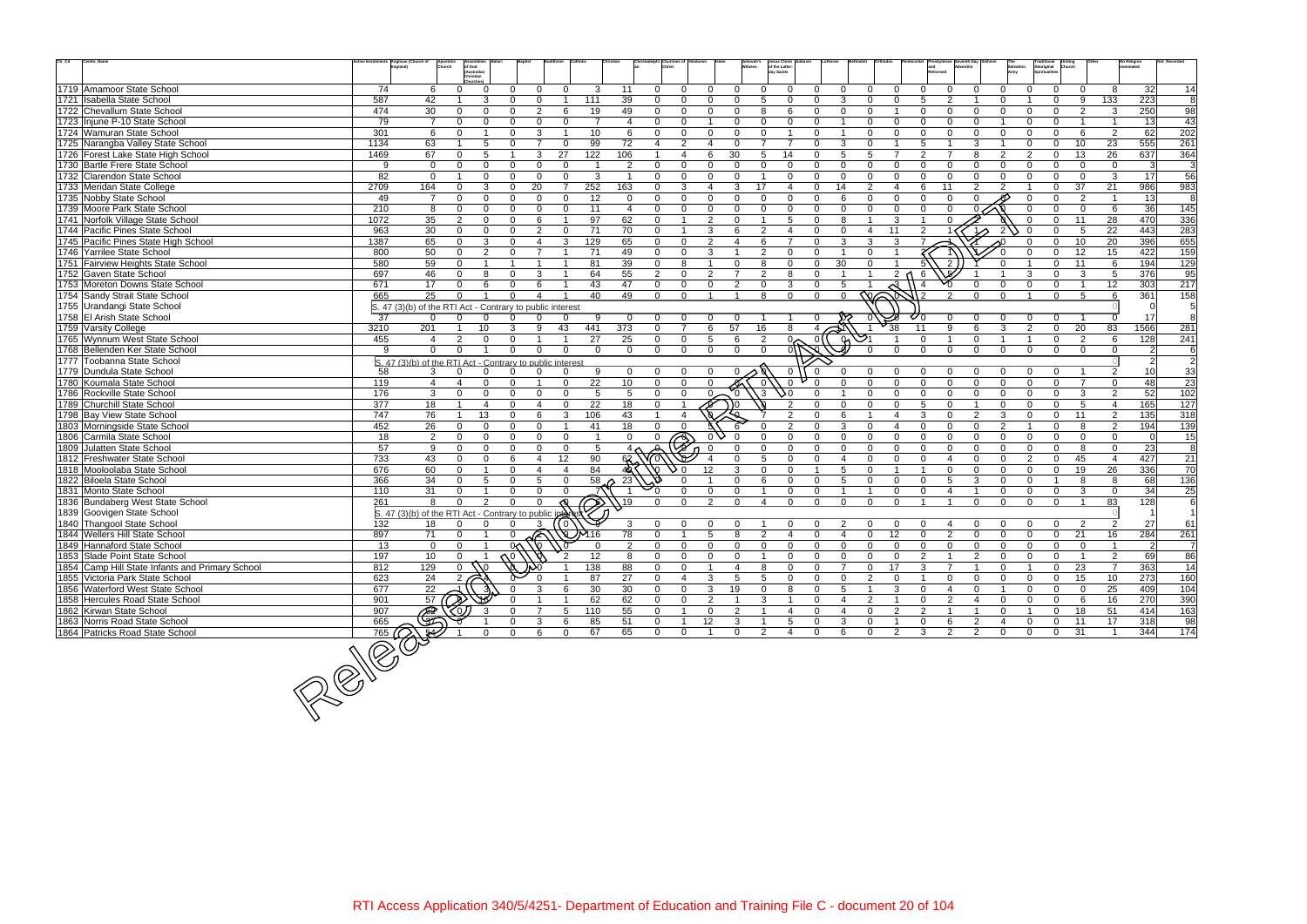| $\mathsf{Ctr}\_ \mathsf{Cd}$ | Centre_Name                                                       |                  | Anglican (Church of<br>Apostoli<br>Church | of God                         |                 |                 |                        |                         |                | Christadelphi Churches c         |                 | Jehovah's<br>Witness | Jesus Christ<br>of the Latter-   |                |                  |                |                 |                |                           |                                  |                | Traditional<br>Aboriginal | Church          |                   | No Religion     | Not Record     |
|------------------------------|-------------------------------------------------------------------|------------------|-------------------------------------------|--------------------------------|-----------------|-----------------|------------------------|-------------------------|----------------|----------------------------------|-----------------|----------------------|----------------------------------|----------------|------------------|----------------|-----------------|----------------|---------------------------|----------------------------------|----------------|---------------------------|-----------------|-------------------|-----------------|----------------|
|                              |                                                                   |                  |                                           | (Australian<br>Christian       |                 |                 |                        |                         |                |                                  |                 |                      | lav Saints                       |                |                  |                |                 |                |                           |                                  |                | Spiritualities            |                 |                   |                 |                |
|                              | 1865 Riverview State School                                       | 277              | 5 <sup>1</sup>                            | Churches)<br>$\mathcal{E}$     | n١              | $\Omega$        | $\Omega$<br>11         |                         | 20             | $\overline{0}$<br>$\Omega$       |                 | $\mathbf 0$          | 6                                |                | $\Omega$         |                |                 |                |                           |                                  |                | $\overline{2}$            |                 | $\overline{a}$    | 122             | 91             |
|                              | 1866 Algester State School                                        | 989              | 71                                        | $\Omega$                       | nl              | 5 <sup>1</sup>  | 10 <sup>1</sup><br>105 |                         | 81             | $\Omega$                         | 24              | 18                   | $\mathcal{E}$<br>17              |                | $\overline{2}$   | $\Omega$       | 11              | $\mathcal{P}$  |                           | 5 <sup>1</sup>                   |                | $\overline{0}$            | 12              | 15                | 363             | 235            |
|                              | 1867 Berrinba East State School                                   | 436              | 12                                        | 7<br>$\Omega$                  | ΩL              |                 | 4                      | 25                      | 48             | $\overline{0}$                   |                 | 8                    | 17<br>$\Omega$                   |                | -1               |                | $\Omega$        | વ્ય            | $\Omega$                  | 5                                | $\Omega$       | $\overline{0}$            | -11             | -9                | 155             | 136            |
|                              |                                                                   |                  |                                           | $\Omega$                       | $\cap$          |                 |                        |                         |                | $\Omega$                         |                 |                      | $\Omega$                         |                |                  | $\Omega$       | $\Omega$        |                | $\Omega$                  |                                  |                |                           |                 |                   |                 |                |
|                              | 1868 Currimundi State School                                      | 590              | $\overline{27}$                           |                                |                 | 3               |                        | 52                      | 44             | $\overline{0}$                   |                 |                      |                                  |                |                  |                |                 |                |                           | $\Omega$                         |                | $\overline{0}$            | $\overline{3}$  | 21                | 199             | 235            |
|                              | 1869 Springwood Central State School                              | 323              | 17                                        | $\overline{0}$<br>$\Omega$     | $\Omega$        | $\Omega$        |                        | 25                      | 35             | $\Omega$<br>$\Omega$             | 6               | 6                    | $\overline{2}$                   |                | $\overline{4}$   | $\Omega$       | $\overline{2}$  | $\overline{2}$ |                           | 3 <sup>1</sup>                   | $\Omega$       | $\overline{0}$            | $\overline{3}$  | 6                 | 96              | 112            |
|                              | 1870 Rasmussen State School                                       | 458              | 15                                        | $\mathbf{3}$                   |                 | $\overline{3}$  | $\Omega$               | 39                      | 20             | $\overline{0}$<br>$\overline{1}$ |                 | $\Omega$             | 5 <sup>5</sup><br>$\Omega$       |                |                  | $\Omega$       | $\Omega$        |                |                           | $\overline{0}$<br>$\Omega$       |                | $\Omega$                  | $\vert$         | $\overline{1}$    | 197             | 161            |
|                              | 1871 Ashmore State School                                         | 887              | 45                                        | $\Omega$<br>$\Omega$           | $\Omega$        | $\mathbf{3}$    | 6 <sup>1</sup>         | 80                      | 80             | $\overline{0}$<br>3              | າ               | 5                    | 15 <sup>1</sup>                  |                | 6                | $\Omega$       | $\mathbf{3}$    | $\mathcal{D}$  |                           | $\Omega$                         | $\Omega$       | $\overline{0}$            | 146             | 12                | 360             | 113            |
|                              | 1872 Chapel Hill State School                                     | 725              | 59                                        | ΩI<br>$\Omega$                 | $\Omega$        | 10 <sup>1</sup> | $\overline{2}$         | 72<br>117               |                | $\Omega$<br>$\overline{2}$       |                 |                      |                                  |                | 9                |                |                 |                |                           | $\Omega$                         |                | $\overline{0}$            | 13              | $\overline{7}$    | 255             | 155            |
|                              | 1873 Burnside State School                                        | 478              | -91                                       |                                | $\Omega$        |                 | $\Omega$               | 16                      | 20             | $\overline{0}$<br>$\Omega$       |                 | $\Omega$             | Ωl<br>$\overline{2}$             | $\cap$         | 2                | $\Omega$       | $\Omega$        |                | $\Omega$                  | $\Omega$<br>$\Omega$             |                | $\overline{0}$            | $\overline{7}$  | 3                 | $\frac{105}{2}$ | 301            |
|                              | 1875 Marsden State School                                         | 1049             | 15                                        | 11<br>$\Omega$                 | $\Omega$        | 5 <sup>1</sup>  | 19 <sup>1</sup>        | 68                      | 99             | $\Omega$<br>$\Omega$             |                 | 18                   | 36 <sup>1</sup><br>$\mathcal{E}$ |                | 2                | 3              |                 | 3              | 12 <sup>1</sup>           | $\Omega$                         |                | $\Omega$                  |                 | 25                | 502             | 218            |
|                              | 1876 Eagleby South State School                                   | 481              | 16                                        | $\Omega$                       | $\Omega$        | $\Omega$        | $\Omega$               | 28                      | 36             | $\overline{0}$                   |                 | 3                    | $\Omega$                         |                | $\Omega$         |                |                 |                |                           |                                  |                | $\overline{0}$            | $\vert$         | 13                | 264             | 105            |
|                              | 1877 Undurba State School                                         | 1013             | 63                                        | $\overline{2}$<br>$\mathbf{3}$ | $\Omega$        | $\overline{1}4$ | $\mathbf{3}$<br>110    |                         | 90             | $2 \vert$<br>$\overline{2}$      | 12              | -6                   | Ωl<br>8                          |                | 13               |                | 4               |                | $5 \mid$                  |                                  |                | $\overline{0}$            | 16              | -91               | 401             | 231            |
|                              | 1878 Kruger State School                                          | 1006             | 27                                        | 21                             | $\Omega$        | 6               | 88<br>8                | 186                     |                | $\Omega$                         | 6               | 10                   | 49<br>6                          |                | $\overline{1}$   | 6              | $5\overline{)}$ |                |                           |                                  |                | $\overline{0}$            | 10 <sup>1</sup> | 10                | 489             | 55             |
|                              | 1883 Fitzgerald State School                                      | 690              | 49                                        | $\overline{2}$                 | $\Omega$        |                 | $\overline{2}$<br>93   |                         | 38             | $\Omega$                         |                 |                      | $\Omega$                         |                |                  |                |                 |                |                           | طح                               |                | $\Omega$                  |                 | $\overline{7}$    | 403             | 64             |
|                              | 1884 Deception Bay North State School                             | 527              | 21                                        | 14<br>$\Omega$                 | $\Omega$        |                 | $\Omega$               | 34                      | 38             | $\overline{0}$<br>$\Omega$       |                 |                      | $\Omega$                         |                |                  |                | $\Omega$        |                |                           |                                  |                | $\overline{0}$            | 5               | 11                | 242             | 144            |
|                              | 1885 Warrigal Road State School                                   | 1292             | - Ol                                      | 2 <sup>1</sup><br>$\Omega$     | $\Omega$        | $\Omega$        | 74<br>11               | 460                     |                | $\Omega$<br>$\Omega$             | 30 <sup>1</sup> | 98                   | 3                                |                | $\Omega$         | $\Omega$       | 23              |                |                           |                                  |                | $\Omega$                  | $\overline{2}$  | $\overline{1}$    | 516             | 23             |
|                              | 1886 Rochedale South State School                                 | 460              | 17                                        | $\Omega$<br>$\Omega$           | ΩL              |                 | 9                      | 30                      | 56             | $\Omega$<br>$\Omega$             |                 | 3                    | $\mathcal{P}$                    |                | Δ                |                |                 |                |                           |                                  |                | $\Omega$                  | $\overline{2}$  | $\overline{2}$    | 153             | 163            |
|                              | 1887 Hilder Road State School                                     | 487              | 43                                        | $\Omega$<br>$\Omega$           | $\Omega$        |                 | $\Omega$               | 48                      | 34             | $1\vert$<br><sup>0</sup>         |                 | $\Omega$             | $\Omega$<br>$\Omega$             |                |                  | $\Omega$       | 8               |                |                           |                                  |                | $\overline{0}$            | 15              | $\overline{2}$    | 186             | 144            |
|                              | 1888 Buddina State School                                         | 751              | 52                                        | 4<br>$\Omega$                  | $\Omega$        | $\Omega$        | $\overline{4}$         | 66                      | 56             | $\overline{0}$<br>3              |                 | $\Omega$             | $\overline{1}$                   |                |                  |                |                 |                |                           |                                  |                | $\Omega$                  | 6               |                   | 452             | 82             |
|                              | 1889 Sunnybank Hills State School                                 | 1309             | 43                                        | 2 <sup>1</sup><br>$\Omega$     | 5 <sup>1</sup>  | $\Omega$        | 73                     | 145<br>78               |                | $\overline{0}$                   | 47              | 39                   | 8                                |                | $\overline{4}$   |                |                 |                |                           | 12                               |                | $\overline{0}$            | 15              | 34                | 573             | 183            |
|                              | 1890 Miami State School                                           | 821              | 39                                        | $\overline{2}$<br>$\Omega$     |                 |                 | 5 <sup>1</sup>         | 69                      | 39<br>1        | $\Omega$                         |                 | 2                    |                                  |                |                  |                |                 |                |                           | $\Omega$                         |                | $\overline{0}$            | 8               | 5                 | 71              | 570            |
|                              | 1891 Blackwater North State School                                | 399              | 23                                        | $\overline{2}$                 | $\Omega$        |                 | 70<br>$\Omega$         |                         | 21             | $\Omega$<br>$\Omega$             | $\Omega$        |                      | $\Omega$                         |                |                  |                |                 |                |                           | $\Omega$                         |                | $\overline{0}$            | 9               |                   | 159             | 109            |
|                              | 1892 Albany Hills State School                                    | 817              | 65                                        | $\overline{3}$<br>$\Omega$     | $\Omega$        |                 | 95<br>$\Omega$         |                         | 99             | $\overline{0}$<br><sup>0</sup>   |                 | 2                    | $\overline{2}$<br>$\Omega$       |                |                  |                |                 |                |                           | $\overline{0}$<br>$\Omega$       | $\Omega$       | $\overline{0}$            | 19              | - 6 I             | 294             | 207            |
|                              | 1893 Tropical North Learning Academy - Trinity Beach State School | 967              | 83                                        | $\Omega$<br>6 <sup>1</sup>     | 17 <sup>1</sup> |                 | 8<br>113               |                         | 72             | $\overline{0}$<br>$\Omega$       |                 | $\mathcal{P}$        | 13 <sup>1</sup>                  |                | ≫                |                |                 |                | $\vert$ 3 $\vert$         | g                                | $\cap$         | $\overline{0}$            | 15              | 13                | 462             | 130            |
|                              | 1897 Forrest Beach State School                                   | 37               | $\Omega$                                  | $\Omega$                       | $\Omega$        | $\Omega$        | $\Omega$               | 3                       | 5              | $\Omega$<br>$\Omega$             |                 |                      |                                  |                |                  |                |                 |                |                           | $\overline{0}$                   |                | $\overline{0}$            | $\Omega$        |                   | 6               |                |
|                              | 1898 Coppabella State School                                      | 17               | $\Omega$                                  | $\Omega$<br>$\Omega$           | $\Omega$        | $\Omega$        | $\Omega$               | $\overline{\mathbf{1}}$ | $\Omega$       | $\overline{0}$<br>n l            |                 |                      |                                  |                |                  |                |                 |                | $\Omega$                  | $\Omega$                         |                | $\Omega$                  | $\Omega$        | n l               |                 | 23             |
|                              |                                                                   | 724              | $\overline{7}$                            | $\Omega$<br>$\cap$             |                 |                 | $\overline{27}$        | 48                      |                | $\Omega$                         |                 |                      |                                  |                |                  |                |                 |                | $\Omega$                  | <sup>n</sup>                     |                | $\Omega$                  | 7               | 8                 |                 | 13<br>271      |
|                              | 1899 Robertson State School                                       |                  |                                           |                                |                 | $\overline{3}$  |                        |                         | 98             | $\overline{0}$                   | 18 <sup>1</sup> | 29                   | $\Omega$                         |                |                  |                |                 |                |                           |                                  |                |                           |                 |                   | 203             |                |
|                              | 1900 Darling Heights State School                                 | 689              | 28                                        | 5                              | $\overline{2}$  |                 |                        | 54                      | 77             | $\Omega$                         | 13 <sup>1</sup> |                      |                                  |                |                  |                |                 |                | $\vert$ 3 $\vert$         | $\overline{3}$<br>8              |                | $\Omega$                  | $\overline{7}$  |                   | 258             | 55             |
|                              | 1901 Avoca State School                                           | 360              | 44                                        | $\overline{0}$                 | $\Omega$        | $\overline{3}$  | $\overline{4}$         | 103<br>42               |                | $\overline{0}$                   |                 |                      |                                  |                | 13               |                | $\overline{0}$  | U.             | $\overline{2}$            | $\Omega$<br>$\overline{0}$       |                | $\overline{0}$            | 22              | $\Omega$          | 117             | $\overline{4}$ |
|                              | 1902 Woree State School                                           | 695              | 253                                       | $\Omega$<br>$\Omega$           | $\Omega$        | $\overline{2}$  | 126<br>$\Omega$        |                         | $\overline{2}$ | $\Omega$                         |                 |                      |                                  |                | $\Omega$         |                | $\Omega$        |                | $\Omega$                  | $\Omega$                         | n l            | $\Omega$                  | $\overline{1}$  | $\vert$ 3 $\vert$ | 299             | $\overline{7}$ |
|                              | 1903 Caboolture East State School                                 | 629              | 28                                        |                                | nl              | 6 <sup>1</sup>  | $\cap$                 | 48                      | 41             | $\Omega$                         |                 |                      |                                  |                | $\overline{2}$   |                |                 |                |                           | $\Omega$                         |                | $\Omega$                  | $\overline{7}$  | 9                 | 362             | 100            |
|                              | 1904 Emerald North State School                                   | 247              | 13                                        | $\Omega$                       | $\Omega$        | 2               | $\Omega$               | 34                      | 17             | $\Omega$                         |                 |                      |                                  |                | 3                | $\Omega$       | $\Omega$        |                | $\mathcal{P}$             | $\Omega$                         |                | $\overline{0}$            | 9 <sup>1</sup>  | 40                | 90              | 28             |
|                              | 1905 Middlemount Community School                                 | $\overline{273}$ | 13                                        | $\Omega$<br>$\Omega$           | $\Omega$        | $\Omega$        | $\Omega$               | 38                      | 21             | $\Omega$                         |                 |                      |                                  |                | $\overline{1}$   |                | $\Omega$        |                | $\boldsymbol{\varLambda}$ | $\Omega$<br>$\Omega$             |                | $\Omega$                  |                 | $\overline{2}$    | 105             | 84             |
|                              | 1906 Mount Warren Park State School                               | 683              | 15                                        | 6 <sup>1</sup><br>$\Omega$     | $\overline{2}$  | 2 <sup>1</sup>  | -5                     | 45                      | 26<br>$\Omega$ |                                  |                 |                      | $\Omega$                         |                | $\overline{2}$   |                |                 | $\mathcal{D}$  | -31                       | $\Omega$                         |                | $\Omega$                  | 5 <sup>1</sup>  | 12 <sup>1</sup>   | 399             | 147            |
|                              | 1907 Cranbrook State School                                       | 526              | 36                                        |                                | $\Omega$        |                 |                        | 56                      | 40             |                                  |                 |                      | $\Omega$                         |                | $\overline{2}$   | $\Omega$       | $\Omega$        |                |                           | $\overline{2}$<br>$\Omega$       |                | $\overline{0}$            | $\overline{7}$  | 6                 | 232             | 122            |
|                              | 1908 Moranbah East State School                                   | 571              | 36                                        | $\Omega$                       | $\Omega$        |                 | $\Omega$               | 84                      | 18             |                                  |                 |                      | $\overline{1}$                   |                | $\Omega$         | $\Omega$       | $\mathbf{1}$    |                | $\Omega$                  | 3 <br>$\Omega$                   |                | $\Omega$                  | 8 <sup>1</sup>  |                   | 130             | 279            |
|                              | 1909 Coombabah State School                                       | 743              | 63                                        | $\Omega$<br>$\Omega$           | $\vert$ 1       | 5 <sub>5</sub>  | $\overline{2}$         | 76                      | 61             |                                  |                 |                      | 5<br>6                           |                | 2                | $\overline{2}$ |                 |                |                           | $\Omega$<br>$\Omega$             |                | $\Omega$                  | 5 <sup>1</sup>  | 23                | 442             | 39             |
|                              | 1910 Strathpine West State School                                 | 514              | 20                                        | $\Omega$                       | $\Omega$        | 13              | $\overline{2}$         | 38                      | 39             |                                  |                 |                      | 10 <sup>1</sup><br>$\Omega$      |                | 3                |                | $\Omega$        |                |                           |                                  |                | $\overline{0}$            | 6 <sup>1</sup>  | 18                | 315             | 36             |
|                              | 1912 Kin Kora State School                                        | 807              | 25                                        | $\overline{0}$<br>$\Omega$     |                 | $\mathbf{1}$    | Z                      |                         | 35             | $\Omega$                         |                 | $\Omega$             | $\mathcal{P}$                    |                | 5                | $\Omega$       | $\Omega$        |                | 0l                        | 2 <sup>1</sup><br>$\overline{0}$ | $\Omega$       | $\overline{0}$            | $\vert$ 4       | 10                | 70              | 597            |
|                              | 1914 Mount Archer State School                                    | 650              | 66                                        | $\overline{3}$<br>$\Omega$     | $\Omega$        | 11              |                        | $\frac{1}{54}$          |                | $\Omega$<br>$\Omega$             |                 | $\Omega$             | $\overline{3}$                   |                |                  | $\Omega$       | $\overline{3}$  |                | $\overline{2}$            | $\overline{0}$<br>2 <sup>1</sup> | .3I            | $\overline{0}$            | 15              | 212               | 186             | 18             |
|                              | 1915 Birkdale South State School                                  | 580              | 37                                        | 5 <sup>1</sup>                 | n١              |                 |                        |                         | 27             |                                  |                 |                      |                                  |                |                  |                | 2               |                | $\overline{2}$            | $\overline{2}$                   |                | $\overline{0}$            | 12              | 6                 | 291             | 111            |
|                              | 1916 Shailer Park State School                                    | 507              | $\overline{21}$                           | 3                              |                 |                 |                        |                         | 43             | $\Omega$<br>$\Omega$             |                 |                      | っ                                |                | $\boldsymbol{4}$ |                | 2               | $\mathcal{R}$  |                           | $\Omega$                         |                | $\overline{0}$            | 10 <sup>1</sup> | 11                | 234             | 128            |
|                              | 1917 Sunshine Beach State School                                  | 770              | 57                                        | $\cap$                         | 0 <sup>0</sup>  |                 |                        | 55                      | 39             | $\Omega$<br>$\cap$               | ΩI              | $\mathcal{R}$        |                                  |                |                  | 3              | $\mathcal{P}$   |                |                           |                                  |                | $\Omega$                  | 8               | 11                | 449             | 124            |
|                              | 1918 Glenden State School                                         | 98               | 4                                         |                                |                 |                 | $\Omega$               | 8                       | $\mathbf{3}$   | $\overline{0}$<br><sup>0</sup>   | $\Omega$        | <sup>0</sup>         | $\Omega$<br>$\Omega$             |                | $\Omega$         |                | $\mathbf 0$     |                | -Ol                       | $\overline{0}$<br>$\Omega$       | $\overline{0}$ | 0                         | $\overline{2}$  | 0l                | 16              | 65             |
|                              | 1919 Mistake Creek State School                                   | 14               | $\overline{0}$                            |                                |                 |                 |                        |                         | $\mathbf 0$    | $\Omega$<br>$\Omega$             |                 | $\Omega$             | $\Omega$                         |                |                  | $\Omega$       | $\Omega$        |                | $\Omega$                  | $\overline{0}$                   | $\Omega$       | 0                         | $\vert$ 2       |                   |                 | 7              |
|                              | 1920 Golden Beach State School                                    | 659              | 56                                        |                                |                 |                 |                        | 65                      | 46             | $\overline{0}$<br><sup>0</sup>   | $\overline{3}$  | $\mathbf 0$          | $\overline{0}$                   |                | 11               | -1             | 4               |                | 0                         | $\overline{0}$<br>$\overline{0}$ |                | $\overline{0}$            | 10              | 7 <sup>1</sup>    | 365             | 82             |
|                              | 1921 Tannum Sands State School                                    | 731              | 42                                        |                                |                 |                 |                        | 63                      | 30             | $\overline{0}$<br>$\Omega$       |                 | 3                    | $\Omega$                         |                | $\mathbf{3}$     |                | $\Omega$        |                | 5 <sup>1</sup>            | $\overline{0}$<br>$\Omega$       |                | 0                         | 15              | 3                 | 315             | 244            |
|                              | 1922 Browns Plains State School                                   | 580              | 12                                        |                                |                 |                 |                        | 48                      | 55             | 0 <br>$\Omega$                   |                 | 19                   | $\Omega$                         |                | $\overline{2}$   |                |                 |                |                           | 9<br>$\overline{0}$              | $\Omega$       | $\overline{0}$            | $1 \vert$       | 22                | 261             | 134            |
|                              | 1923 Elanora State School                                         | 1037             |                                           |                                | 31              |                 | 112<br>11              |                         | 86             | 0 <br><sup>0</sup>               |                 | $\Omega$             | 5                                | $\Omega$       | 4                | $\overline{0}$ | 3               |                | $\vert$ 2                 | 2 <br>$\overline{0}$             | $\Omega$       | $\mathbf 0$               | $\overline{7}$  | 14                | 504             | 232            |
|                              | 1924 Chatswood Hills State School                                 | 627              | <b>REAR</b>                               |                                | $\cap$          | $\mathfrak{p}$  | 41                     |                         | 39             | $\overline{0}$<br>$2 \vert$      |                 | 8                    | 8                                |                | $\overline{4}$   | $\Omega$       | $\overline{3}$  |                |                           | $\overline{4}$<br>4              |                | $\overline{0}$            | 6               | - 6               | 316             | 126            |
|                              | 1925 Bellevue Park State School                                   | 628              |                                           |                                | $\Omega$        |                 | 51<br>$\overline{7}$   |                         | 70             | 1 <sup>1</sup><br>$\overline{2}$ |                 | $\overline{7}$       | 10 <sup>1</sup>                  | 2 <sup>1</sup> | $\overline{2}$   |                | $\mathbf{2}$    |                | 3                         | 2 <br>$\overline{0}$             | $\Omega$       | $\mathbf 0$               | 3               | 37                | 352             | 36             |
|                              | 1926 Tieri State School                                           |                  |                                           | $\mathbf{1}$                   | $\overline{0}$  | $\overline{0}$  | $\overline{0}$         | $\overline{26}$         | 6              | $\overline{0}$                   |                 | -1                   | $\overline{0}$<br>$\overline{0}$ | $\Omega$       |                  | $\overline{0}$ | $\overline{0}$  | Ωl             |                           | $\overline{0}$<br>$\overline{0}$ | $\overline{0}$ | $\overline{0}$            | 5 <sup>1</sup>  | 3                 | 39              | 55             |
|                              | 1927 Coolnwynpin State School                                     |                  |                                           | $\Omega$                       | $\Omega$        | $\overline{2}$  |                        | 45                      | 30             | 3 <sup>l</sup><br>$\Omega$       |                 | $\overline{2}$       | 5 <sup>5</sup><br>$\overline{0}$ |                | 3                | $\Omega$       |                 | $\Omega$       | -Ol                       | $\Omega$                         |                | 0                         | 6               | 11                | 185             | 71             |
|                              |                                                                   | E                |                                           |                                |                 |                 |                        |                         |                |                                  |                 |                      |                                  |                |                  |                |                 |                |                           |                                  |                |                           |                 |                   |                 |                |
|                              |                                                                   |                  |                                           |                                |                 |                 |                        |                         |                |                                  |                 |                      |                                  |                |                  |                |                 |                |                           |                                  |                |                           |                 |                   |                 |                |
|                              |                                                                   |                  |                                           |                                |                 |                 |                        |                         |                |                                  |                 |                      |                                  |                |                  |                |                 |                |                           |                                  |                |                           |                 |                   |                 |                |
|                              |                                                                   |                  |                                           |                                |                 |                 |                        |                         |                |                                  |                 |                      |                                  |                |                  |                |                 |                |                           |                                  |                |                           |                 |                   |                 |                |
|                              |                                                                   |                  |                                           |                                |                 |                 |                        |                         |                |                                  |                 |                      |                                  |                |                  |                |                 |                |                           |                                  |                |                           |                 |                   |                 |                |
|                              |                                                                   |                  |                                           |                                |                 |                 |                        |                         |                |                                  |                 |                      |                                  |                |                  |                |                 |                |                           |                                  |                |                           |                 |                   |                 |                |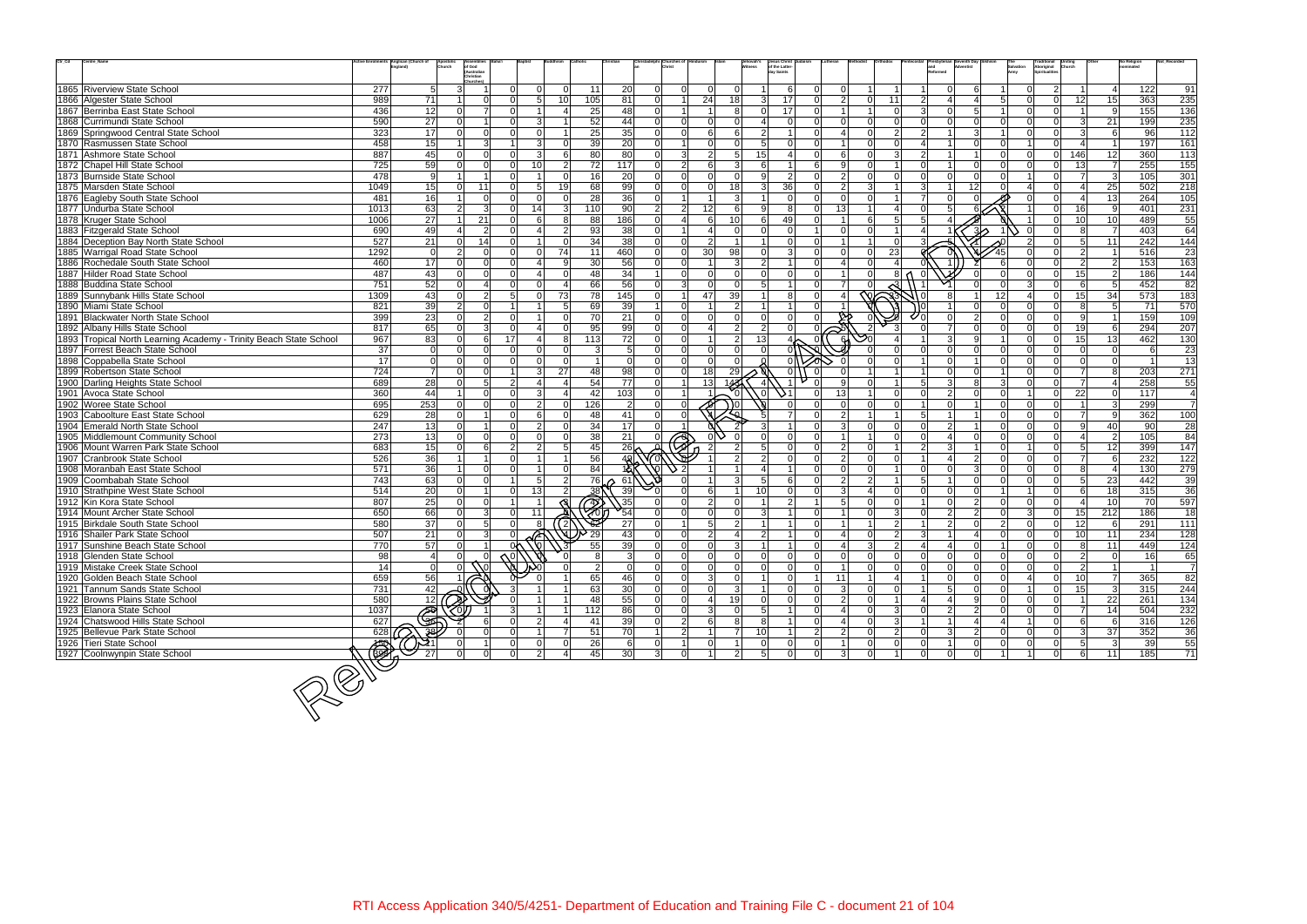| $\mathrm{Ctr}\_ \mathrm{Cd}$<br>Centre_Name       | Anglican (Church of     |                                                             | postoli <sup>,</sup><br>hurch | Assemblies<br>of God<br>(Australian |               |                      |                             |                 |                |                      |                | Jehovah' <mark>s</mark><br>Witness | Jesus Christ<br>of the Latter-     |                |                 |                |                       |                 |                                |                                        |          | Traditional<br>Aboriginal | <b>Uniting</b><br>Church |                     | No Religior     |                  |
|---------------------------------------------------|-------------------------|-------------------------------------------------------------|-------------------------------|-------------------------------------|---------------|----------------------|-----------------------------|-----------------|----------------|----------------------|----------------|------------------------------------|------------------------------------|----------------|-----------------|----------------|-----------------------|-----------------|--------------------------------|----------------------------------------|----------|---------------------------|--------------------------|---------------------|-----------------|------------------|
|                                                   |                         |                                                             |                               | Christian                           |               |                      |                             |                 |                |                      |                |                                    | dav Saints                         |                |                 |                |                       |                 |                                |                                        |          | Spiritualitie             |                          |                     |                 |                  |
| 1928 Crestmead State School                       | 1233                    | 26                                                          | 0                             | $\mathbf 0$                         |               | 5 <sup>1</sup><br>15 | 90                          | 124             | -ol            | $\overline{2}$       |                | $\overline{7}$                     | 27<br>8                            |                |                 | $\overline{7}$ | $\Omega$              | 3               | $\overline{7}$<br>$\mathbf{Q}$ | $\Omega$                               |          | $\Omega$                  | $\overline{7}$           | 26                  | 707             | 160              |
| 1929 Helensvale State School                      | 1067                    | 38                                                          | 11                            | $\overline{0}$                      |               |                      | 46                          | 35              | $\Omega$       |                      |                | $\overline{2}$                     | $\overline{2}$<br>$\overline{2}$   |                | $\Omega$        | $\Omega$       | $\boldsymbol{\Delta}$ | $\mathcal{D}$   | $\boldsymbol{\Delta}$          | $\overline{2}$<br>$\Omega$             |          | $\overline{0}$            | 11                       | 15 <sup>1</sup>     | 194             | 705              |
| 1930 Withcott State School                        | 202                     | $\overline{0}$                                              | $\Omega$                      | 0                                   | ΩI            | - Ol                 | 35 <sub>1</sub><br>0l       | $\sim$ 1        |                | $\overline{0}$<br>87 |                | $\mathcal{P}$                      | $\Omega$<br>$\Omega$               |                | $\overline{1}$  | $\Omega$       | $\Omega$              | ΩI              | $\Omega$                       | $\Omega$<br>$\Omega$                   |          | $\Omega$                  | $\Omega$                 | $\overline{0}$      | 69              | $\overline{7}$   |
| 1931 Springbrook State School                     |                         |                                                             | $\Omega$                      | $\Omega$                            |               | $\Omega$             | $\Omega$                    |                 | $\Omega$       | $\Omega$             |                |                                    | $\Omega$                           |                | $\Omega$        |                | $\Omega$              |                 | $\Omega$                       |                                        |          |                           | $\Omega$                 |                     | $\overline{20}$ | $\overline{4}$   |
|                                                   | 29                      | $\overline{2}$                                              | $\Omega$                      | 1 <sup>1</sup>                      | ΩI            |                      | $\Omega$                    |                 | -1             | $\Omega$             |                |                                    | $\Omega$                           |                |                 |                |                       |                 | $\Omega$<br>$\Omega$           |                                        |          | $\Omega$                  | $\overline{2}$           | 8                   |                 | 98               |
| 1936 Vienna Woods State School                    | 241                     | 8                                                           |                               |                                     |               |                      | 15                          | 12              |                |                      |                |                                    |                                    |                |                 |                |                       | $\overline{2}$  |                                |                                        |          |                           |                          |                     | 87              |                  |
| 1937 Kimberley Park State School                  | 882                     | 66                                                          | $\overline{1}$                | 2 <sup>1</sup>                      | ΩI            | 8                    | 59                          | 68              | $\Omega$       | $\overline{2}$       |                | $\Omega$                           | 13<br>24                           |                | 9               | $\overline{2}$ | 8                     | U               |                                | 5 <sup>1</sup><br>$\Omega$<br>$\Omega$ |          | $\Omega$                  | 20                       | $\overline{7}$<br>4 | 466             | 103              |
| 1938 Karalee State School                         | 566                     | 45                                                          | $\mathbf{4}$                  | 0                                   | ΩI            | 5                    | 73<br>$\overline{3}$        | 35              | $\Omega$       | 3                    |                |                                    | -5                                 |                | 12              |                | $\Omega$              |                 | 6                              | $\mathcal{P}$                          |          | $\Omega$                  | 19                       |                     | 284             | 63               |
| 1939 Bucasia State School                         | 391                     | 20                                                          | 2 <sup>1</sup>                | 0                                   |               |                      | 43 <sub>l</sub><br>$\Omega$ | 25              | $\Omega$       | $\Omega$             |                |                                    | 6<br>$\Omega$                      |                | $\overline{2}$  | $\Omega$       |                       | $\overline{2}$  |                                |                                        |          | $\Omega$                  |                          |                     | 259             | 21               |
| 1940 Tagai State College - Badu Island Campus     | 154                     | $\overline{27}$                                             | $\Omega$                      | 3                                   | ΩI            | $\Omega$             | $\Omega$<br>6               |                 | $\Omega$       | $\Omega$             |                | $\Omega$                           | $\Omega$                           |                | $\Omega$        | $\Omega$       | $\Omega$              |                 | $\Omega$                       | $\Omega$<br>$\Omega$                   |          | $\Omega$                  | $\mathcal{E}$            | $\overline{7}$      |                 | 99               |
| 1941 Tagai State College - Malu Kiwai Campus      | 56                      | 6                                                           | $\Omega$                      | 1 <sup>1</sup>                      |               |                      | 0                           |                 |                | $\Omega$             |                |                                    |                                    |                |                 |                | $\Omega$              | 10 <sup>1</sup> |                                |                                        |          | $\Omega$                  |                          | 16 <sup>1</sup>     |                 | 11               |
| 1942 Tagai State College - Mabuiag Island Campus  | 46                      | 17                                                          | $\Omega$                      | 0                                   |               | $\Omega$             | $\Omega$<br>$\Omega$        |                 | $\Omega$       |                      |                |                                    | $\mathcal{A}$                      |                |                 |                | $\Omega$              |                 | $\Omega$                       |                                        |          |                           |                          | 4                   |                 | 18               |
| 1943 Tagai State College - Mer Campus             | 52                      | $\overline{15}$                                             | 0                             | 3                                   | ΩI            | $\Omega$             | $\Omega$<br>$\Omega$        | $\vert$ 2       | $\Omega$       | $\Omega$             |                | $\Omega$                           | $\Omega$                           |                | $\Omega$        | $\Omega$       | $\overline{0}$        |                 |                                |                                        |          |                           | $\overline{2}$           | 5 <sup>1</sup>      |                 | 20               |
| 1944 Tagai State College - Darnley Island Campus  | 54                      | $\overline{a}$                                              | $\Omega$                      | 1                                   | ΩI            | $\Omega$             | $\Omega$<br>$\overline{2}$  | 4               | $\Omega$       | $\Omega$             |                |                                    | $\Omega$                           |                |                 |                | $\Omega$              | 5               |                                |                                        |          |                           |                          | $\overline{3}$      |                 | 31               |
| 1945 Tagai State College - Yorke Island Campus    | 40                      | 10                                                          | $\Omega$                      | $\vert$ 2                           |               | $\Omega$             | $\Omega$                    |                 | $\Omega$       |                      |                |                                    | $\Omega$                           |                |                 |                | $\Omega$              |                 |                                |                                        |          |                           | $\Omega$                 | 6                   |                 | 16               |
| 1946 Tagai State College - Saibai Island Campus   | 94                      | $\mathbf{3}$                                                | $\Omega$                      | 0                                   |               |                      | 5 <sup>1</sup><br>$\Omega$  | 3               | $\Omega$       | $\Omega$             |                | $\Omega$                           | $\Omega$<br>$\Omega$               |                | $\Omega$        | $\Omega$       | $\Omega$              |                 |                                |                                        |          |                           | $\Omega$                 | 5 <sup>1</sup>      |                 | 69               |
| 1947 Tagai State College - Yam Island Campus      | 55                      | $\mathbf{3}$                                                | $\Omega$                      | $\Omega$                            |               | $\Omega$             | $\Omega$<br>$\Omega$        | $\overline{2}$  | $\Omega$       | $\Omega$             |                |                                    | $\Omega$                           |                | $\Omega$        |                | $\Omega$              |                 |                                |                                        |          |                           |                          | 5 <sup>1</sup>      |                 | 38               |
| 1948 Tagai State College - Warraber Island Campus | 54                      | $\overline{4}$                                              | $\overline{0}$                | 8                                   | ΩI            | nl                   | $\Omega$<br>$\Omega$        | $\overline{2}$  | $\Omega$       | $\Omega$             |                | $\Omega$                           | $\Omega$<br>$\Omega$               |                | $\Omega$        | $\Omega$       |                       |                 |                                |                                        |          | $\Omega$                  |                          | 11                  |                 | 19               |
| 1949 Tagai State College - Kubin Campus           | 20                      | $\overline{2}$                                              | 0                             | $\overline{2}$                      | $\Omega$      | $\Omega$             | $\Omega$                    | -Ol             | $\Omega$       | $\Omega$             |                | $\Omega$                           | $\Omega$                           |                |                 | $\Omega$       | 0                     | 2               |                                |                                        |          | $\Omega$                  | $\Omega$                 | 3 <sup>l</sup>      |                 | 9                |
| 1950 Tagai State College - Dauan Island Campus    | 28                      | $\overline{2}$                                              | $\Omega$                      | 0                                   | ΩI            | $\Omega$             | $\Omega$                    | $\overline{2}$  |                | $\Omega$             |                |                                    | $\Omega$                           |                |                 |                |                       |                 |                                |                                        |          | $\Omega$                  | $\Omega$                 | $\Omega$            |                 | 22               |
| 1951 Tagai State College - Poruma Campus          | 32                      | $\overline{7}$                                              | $\Omega$                      | 2 <sup>1</sup>                      | ΩI            | $\Omega$             | $\Omega$<br>$\Omega$        | $\overline{2}$  | $\Omega$       | $\Omega$             |                | $\Omega$                           | $\Omega$<br>$\Omega$               |                | $\Omega$        |                |                       |                 |                                | $\Omega$                               |          | $\Omega$                  |                          | 11                  |                 | $\overline{7}$   |
| 1952 Tagai State College - Stephen Island Campus  | 18                      | $\overline{4}$                                              | $\Omega$                      | 0                                   |               | $\Omega$             | $\Omega$<br>$\Omega$        | 0l              | $\Omega$       | $\Omega$             |                |                                    | $\Omega$                           |                |                 |                |                       |                 |                                |                                        |          | $\Omega$                  | $\Omega$                 | $\Omega$            |                 | 12               |
| 1953 Tagai State College - St Pauls Campus        | 56                      | 31                                                          | $\Omega$                      | $\Omega$                            | ΩI            | $\Omega$             | $\Omega$<br>$\Omega$        |                 | $\Omega$       | $\Omega$             |                |                                    | $\Omega$                           |                |                 |                |                       |                 |                                |                                        |          | $\Omega$                  |                          | $\Omega$            |                 | 0                |
| 1954 Yugumbir State School                        | 1107                    | 29                                                          | 0                             | 1                                   | ΩI            |                      | 64<br>4                     | 68              | $\overline{0}$ | $\overline{0}$       | 11             | 11<br>11                           | 8                                  |                |                 |                |                       |                 |                                | 5 <sup>1</sup><br>3 <sup>1</sup>       |          | $\overline{0}$            | 11                       | 10 <sup>1</sup>     | 383             | 469              |
| 1955 Rainbow Beach State School                   | 94                      | $\overline{2}$                                              | $\Omega$                      | 1 <sup>1</sup>                      |               | $\Omega$             | 10<br>$\Omega$              | 9               | $\Omega$       |                      |                |                                    |                                    |                |                 |                |                       |                 | $\Omega$                       | $\Omega$                               |          | $\Omega$                  | $\Omega$                 | $\Omega$            | 42              | 29               |
| 1956 Collingwood Park State School                | 561                     | 21                                                          | $\Omega$                      | 1 <sup>1</sup>                      |               |                      | 32<br>3                     | 63              | $\Omega$       | $\Omega$             |                |                                    | $\overline{2}$<br>11\              |                |                 |                |                       |                 | 5<br>3                         | $\Omega$                               |          | $\Omega$                  | $\overline{0}$           | 13                  | 253             | 144              |
| 1957 Northview State School                       | 386                     | $\overline{34}$                                             | 1                             | $\overline{4}$                      |               |                      | 69<br>$\Omega$              | 33              | $\Omega$       | $\Omega$             |                |                                    |                                    |                |                 |                |                       |                 |                                | $\mathcal{P}$<br>$\Omega$              |          | $\Omega$                  | 25                       | $\overline{3}$      | 153             | $\overline{52}$  |
| 1958 Kurwongbah State School                      | 953                     | 46                                                          | $\overline{0}$                | $\Delta$                            |               |                      | 82                          | 85              | 2              |                      |                |                                    | $\overline{4}$                     |                |                 |                |                       |                 |                                | $\cap$                                 |          | $\Omega$                  | 20                       | 8                   | 605             | 61               |
| 1959 MacLeay Island State School                  | 146                     | 5                                                           | $\Omega$                      | 11                                  | ΩI            |                      | $\Omega$<br>$\mathbf{Q}$    | $\overline{7}$  |                |                      |                |                                    |                                    |                |                 |                |                       |                 | $\Omega$                       |                                        |          |                           |                          |                     | 91              | 27               |
| 1960 Kelso State School                           | 553                     | $\overline{32}$                                             | 0                             | 1                                   | ΩI            | 3                    | 56<br>$\overline{2}$        | 24              | 0              |                      |                |                                    |                                    |                |                 | $\Omega$       | $\Omega$              | $\mathcal{D}$   | $\Omega$                       | 5 <sup>1</sup><br>$\Omega$             |          | $\Omega$                  | 5 <sub>l</sub>           | 9                   | 349             | 50               |
| 1961 Beachmere State School                       | 307                     | 9                                                           | $\Omega$                      | $\Omega$                            |               |                      | 23<br>$\Omega$              | 12              | $\Omega$       |                      |                |                                    |                                    |                | $\mathcal{P}$   |                |                       | $\Omega$        | $\Omega$<br>$\Omega$           | $\Omega$                               |          | $\Omega$                  | $\overline{2}$           | $\overline{1}$      | 119             | 135              |
| 1962 Hamilton Island State School                 | 57                      | $\overline{1}$                                              | $\Omega$                      | $\Omega$                            |               | nl                   | $\Omega$                    |                 | $\Omega$       |                      |                |                                    |                                    |                |                 |                | $\Omega$              |                 |                                |                                        |          |                           |                          | 8                   |                 | 35               |
| 1963 Alexandra Bay State School                   | 31                      | $\overline{1}$                                              | $\overline{0}$                | 0                                   |               | $\Omega$             | $\Omega$                    |                 | $\Omega$       |                      |                |                                    | $\cap$                             |                |                 |                | $\Omega$              |                 | $\Omega$<br>$\Omega$           | $\Omega$                               |          | $\Omega$                  |                          | $\overline{0}$      | 11              | 16               |
| 1966 Burrowes State School                        | 791                     | 14                                                          | $\Omega$                      | $6 \overline{6}$                    |               |                      | 37<br>6 <sup>1</sup>        | 36              |                |                      |                | 25                                 |                                    |                |                 | 3              |                       | ર               | $\Omega$                       | $\mathcal{E}$<br>$\Omega$              |          | $\Omega$                  |                          | 16                  | 207             | 417              |
| 1967 Caningeraba State School                     | 1035                    | 70                                                          | 1                             | 0                                   | ΩI            |                      | 3 <br>154                   | 76 <sub>2</sub> |                |                      |                |                                    | $\mathcal{P}$                      |                |                 |                | 5                     |                 | $\overline{2}$                 | $\overline{2}$<br>$\cap$               |          | $\Omega$                  | 21                       | 21                  | 556             | 103              |
| 1968 Kuluin State School                          | 628                     | 37                                                          | -ol                           | 8 <sup>1</sup>                      |               | $\Omega$             | 2 <br>57                    |                 |                |                      |                | - 0                                | 3<br>$\Omega$                      |                | $5\overline{5}$ |                | $\Omega$              |                 | $\mathbf{3}$<br>$\Omega$       | $\Omega$                               |          | $\Omega$                  | 11                       | $\overline{2}$      | 289             | 157              |
| 1969 Middle Park State School                     | 642                     | 32                                                          | $\Omega$                      | $\vert$ 2                           | ΩI            | 11                   | 66<br>8 <sup>1</sup>        | 60              |                |                      |                | 14                                 | 3                                  |                | $\mathbf{3}$    |                | $\Omega$              |                 | $\Omega$                       | $\overline{2}$                         |          | $\Omega$                  | 17                       | 11                  | 191             | $\overline{210}$ |
| 1970 Oxenford State School                        | 557                     | 31                                                          | $\Omega$                      | 1                                   |               | - Ol                 | $\overline{1}$<br>41        | 45              |                |                      |                | $\mathcal{P}$                      | 13<br>$\Omega$                     |                | $\mathbf{3}$    | $\Omega$       |                       |                 | $\Omega$                       |                                        |          | $\Omega$                  | 5                        | $\mathbf{3}$        | 273             | 133              |
| 1971 Waraburra State School                       | 493                     | 22                                                          | $\Omega$                      | 3 <sup>1</sup>                      |               | $\mathcal{P}$        | 59<br>$\Omega$              | 21              |                |                      |                |                                    | $\overline{2}$<br>$\Omega$         |                | $\overline{2}$  | $\Omega$       | $\Omega$              | 3               | $\cap$                         |                                        |          |                           | 9                        | 30                  | 230             | 107              |
| 1972 William Duncan State School                  | 567                     | 32                                                          | 0                             | 0                                   | $\mathcal{D}$ | $\Omega$             |                             | 65              |                |                      |                |                                    | 6<br>$\overline{1}$                | $\mathcal{D}$  |                 | $\Omega$       | 2                     |                 |                                | $\Omega$                               |          | $\Omega$                  | 8                        | 57                  | 294             | 26               |
| 1974 Eagleby State School                         | 526                     | 8                                                           | $\overline{0}$                | 0                                   |               |                      | 28                          | $\frac{1}{32}$  | $\Omega$       | $\Omega$             |                | 8                                  | 37 <sup>1</sup><br>$\overline{3}$  |                | $\Omega$        |                | $\Omega$              | $\mathcal{P}$   | $\Omega$                       | $\Omega$<br>$\Omega$                   |          | $\Omega$                  |                          | 13                  | 198             | 194              |
| 1975 Mount Fox State School                       | 6                       | $\Omega$                                                    | $\Omega$                      | 0                                   |               |                      | ര്                          |                 |                |                      |                |                                    | $\Omega$                           |                |                 |                | $\Omega$              |                 |                                |                                        |          |                           |                          | $\Omega$            |                 | 5                |
| 1977 Rossville State School                       | 34                      | $\overline{2}$                                              | $\Omega$                      | $\overline{0}$                      |               |                      |                             |                 |                |                      |                |                                    | $\Omega$                           |                | $\overline{2}$  |                | $\Omega$              |                 |                                |                                        |          |                           |                          | $\Omega$            | 15              | 14               |
| 1978 White Rock State School                      | 528                     | $\Delta$                                                    | $\Omega$                      | $\overline{3}$                      | 0٨            |                      | 81                          | 199             | ΩI             | $\Omega$             | ΩI             | <sup>0</sup>                       | 13                                 |                | $\Omega$        | $\cap$         | $\Omega$              | $\mathcal{D}$   | $\cap$                         |                                        |          | $\cap$                    |                          | 1 <sup>1</sup>      | 205             | 16               |
| 1979 Port Douglas State School                    | 280                     |                                                             | $\overline{0}$                | $\overline{0}$                      |               |                      | 3 <sup>l</sup><br>16        | 23              | 0              | $\overline{0}$       | $\overline{2}$ | $\mathbf 0$                        | $\mathbf{0}$<br>$\overline{0}$     |                |                 |                |                       |                 | $\Omega$                       | $\Omega$                               | $\Omega$ | $\overline{0}$            | 8                        | 10 <sup>1</sup>     | 89              | 112              |
| 1980 Whitfield State School                       | 845                     | $\begin{array}{r} 13 \\ \hline 14 \\ \hline 25 \end{array}$ |                               |                                     |               |                      | 160                         | 12              | οl             | $\overline{0}$       |                |                                    | $\overline{7}$<br>$\overline{0}$   |                | $\overline{2}$  | $\overline{0}$ | $\overline{0}$        |                 | $\mathbf 0$                    | 0                                      |          | $\overline{0}$            | 294                      | 8                   | 332             | $\overline{11}$  |
| 1981 Boronia Heights State School                 | 657                     |                                                             |                               |                                     |               |                      | 33<br>5 <sup>1</sup>        | 48              | 0              | $\overline{0}$       | 31             | 13                                 | 10<br>$\overline{1}$               | $\Omega$       | $\vert$ 1       | $\overline{0}$ | $\overline{0}$        | 2 <sup>1</sup>  | $\overline{1}$                 | 0                                      |          | $\overline{0}$            | $\mathbf{3}$             | 9                   | 271             | 230              |
| 1982 Robina State School                          | 797                     | 48                                                          |                               |                                     |               | 16                   | 63                          | 121             | 0              |                      | $\mathcal{D}$  | $\overline{2}$                     | $\overline{3}$<br>$\overline{2}$   |                | $\Omega$        | $\Omega$       | $6 \overline{6}$      | $\Omega$        |                                |                                        |          | $\overline{0}$            |                          | 58                  | 408             | 60               |
|                                                   | 214                     |                                                             |                               |                                     |               |                      | $\overline{7}$<br>0         |                 | 0              | $\mathbf 0$          |                |                                    | $\Omega$                           |                |                 | $\Omega$       |                       | $\Omega$        | $\mathbf 0$                    | $\Omega$                               |          | $\overline{0}$            |                          |                     |                 |                  |
| 1983 Agnes Water State School                     | 923                     | $\mathbf{3}$                                                |                               |                                     |               |                      | 11                          | $6 \mid$        |                |                      |                | $\Omega$                           | $\overline{0}$                     | $\Omega$       | 0               |                | $\overline{0}$        | $\vert$         |                                | 0                                      | $\Omega$ |                           | $\overline{0}$           |                     | 47              | 150              |
| 1985 Morayfield East State School                 |                         |                                                             |                               |                                     |               | 5 <sup>1</sup>       | 67                          | 54              | 0              | $\overline{0}$       |                |                                    | $6 \overline{6}$<br>5 <sup>1</sup> |                | $\overline{2}$  | $\overline{0}$ | $\overline{0}$        |                 | $\mathbf 0$<br>$\vert$ 4       | 0                                      |          | $\overline{0}$            | 6                        | 20                  | 351             | 372              |
| 1986 Hilliard State School                        | 741                     | $\mathbb{G}$                                                |                               |                                     |               | 10                   | 61<br> 3                    | 46              | 0              | $\overline{2}$       |                |                                    | 5<br>4                             |                | $\overline{2}$  |                | $\overline{3}$        | 3 <sup>1</sup>  | $\Omega$<br>11                 | 0                                      |          | $\overline{0}$            | $6 \overline{6}$         | 17                  | 360             | 151              |
| 1987 Kawungan State School                        |                         |                                                             |                               | 2                                   |               | 14                   | 3 <sup>2</sup><br>69        | 59              | Οl             | $\mathbf 0$          |                |                                    | $5\phantom{.0}$<br>$\overline{7}$  |                | 8               |                |                       |                 |                                | $\mathbf 0$                            |          | $\overline{0}$            | 16                       | 16                  | 447             | 184              |
| 1988 Dakabin State School                         |                         |                                                             | $\overline{0}$                | 3 <sup>l</sup>                      |               | 5 <sup>1</sup>       | 43<br>$1\vert$              | 59              | 0              | $\overline{2}$       | Οl             | $\overline{2}$                     | $\overline{2}$<br>$\mathbf{3}$     | $\overline{0}$ |                 | $2 \vert$      | $\mathbf 0$           |                 | $\mathbf 0$                    | $\overline{0}$<br> 0                   | 0        | $\overline{0}$            | $8 \mid$                 | $\vert$ 2           | 249             | 145              |
|                                                   | $\overline{\text{max}}$ |                                                             |                               |                                     |               |                      |                             |                 |                |                      |                |                                    |                                    |                |                 |                |                       |                 |                                |                                        |          |                           |                          |                     |                 |                  |
|                                                   |                         |                                                             |                               |                                     |               |                      |                             |                 |                |                      |                |                                    |                                    |                |                 |                |                       |                 |                                |                                        |          |                           |                          |                     |                 |                  |
|                                                   |                         |                                                             |                               |                                     |               |                      |                             |                 |                |                      |                |                                    |                                    |                |                 |                |                       |                 |                                |                                        |          |                           |                          |                     |                 |                  |
|                                                   |                         |                                                             |                               |                                     |               |                      |                             |                 |                |                      |                |                                    |                                    |                |                 |                |                       |                 |                                |                                        |          |                           |                          |                     |                 |                  |
|                                                   |                         |                                                             |                               |                                     |               |                      |                             |                 |                |                      |                |                                    |                                    |                |                 |                |                       |                 |                                |                                        |          |                           |                          |                     |                 |                  |
|                                                   |                         |                                                             |                               |                                     |               |                      |                             |                 |                |                      |                |                                    |                                    |                |                 |                |                       |                 |                                |                                        |          |                           |                          |                     |                 |                  |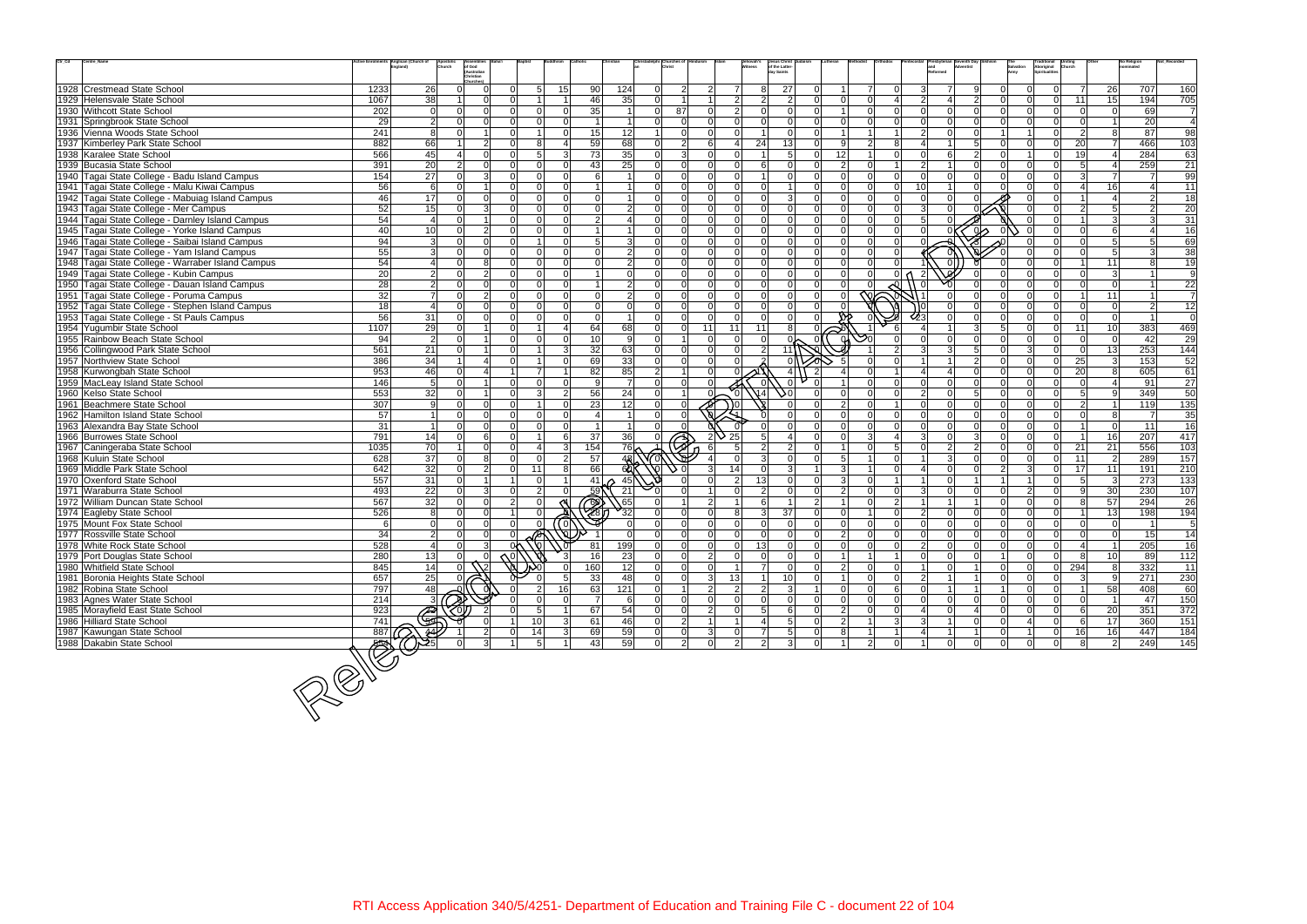| $\mathrm{Ctr}\_ \mathrm{Cd}$<br>Centre_Name                               |             | ctive Enrolments Anglican (Church of<br>England)<br>Apostolio<br>Church | of God<br>(Australian                  |                |                                 |                                        |                                   |                         |                      |                                | lehovah's                 | Jesus Christ<br>of the Latter<br>ay Saints |                |                          |                 |                |                |                               |                                  |                | Traditiona <mark>l</mark><br>Aboriginal<br>Spiritualities |                      |                                | No Religion |                        |
|---------------------------------------------------------------------------|-------------|-------------------------------------------------------------------------|----------------------------------------|----------------|---------------------------------|----------------------------------------|-----------------------------------|-------------------------|----------------------|--------------------------------|---------------------------|--------------------------------------------|----------------|--------------------------|-----------------|----------------|----------------|-------------------------------|----------------------------------|----------------|-----------------------------------------------------------|----------------------|--------------------------------|-------------|------------------------|
|                                                                           |             |                                                                         | Christian<br>Churches)                 |                |                                 |                                        |                                   |                         |                      |                                |                           |                                            |                |                          |                 |                |                |                               |                                  |                |                                                           |                      |                                |             |                        |
| 1989 Banksia Beach State School                                           | 1062        | 34                                                                      | $\Omega$<br>5                          |                |                                 | $\overline{2}$<br>97                   | 75                                | $\Omega$                | $\Omega$             |                                | 0 I                       |                                            |                | $\overline{7}$           |                 | $\Omega$       |                | 3                             | $\overline{2}$<br>$\Omega$       |                | $\overline{0}$                                            | 9                    | 20                             | 362         | 434                    |
| 1990 Windaroo State School                                                | 935         | 45                                                                      | $\Omega$                               | ΩI             | $\mathcal{P}$                   | $\mathcal{P}$<br>57                    | 59                                | $\Omega$                | $\vert$ 1            | $\overline{3}$                 | 13<br>17                  | 13                                         |                | 6                        |                 | 3              |                | $\vert$ 3 $\vert$<br>$\Omega$ |                                  | $\Omega$       | $\Omega$                                                  | 11                   | 19                             | 351         | 326                    |
| 1991 Pacific Paradise State School                                        | 569         | 15                                                                      | $\Omega$<br>$\Omega$                   | ΩI             | 6                               | 29<br>$\overline{2}$                   | 34                                | $\Omega$                | $\overline{2}$       |                                | 17<br>$\Omega$            | $\overline{2}$                             |                | $\overline{4}$           | $\overline{2}$  | $\Omega$       |                | $\Omega$                      | $\Omega$                         | $\Omega$       | $\overline{0}$                                            |                      | -61                            | 183         | 263                    |
| 1992 Taranganba State School                                              | 688         | $\overline{4}$                                                          | $\Omega$                               |                |                                 | 122<br>$\Omega$                        | $\mathbf 1$                       | $\Omega$                | $\Omega$             | $\Omega$                       | $\Omega$                  |                                            |                | $\Omega$                 | $\Omega$        | $\Omega$       |                |                               | ΩI<br>$\Omega$                   |                | $\overline{0}$                                            | 11                   | 282                            | 260         | 18                     |
| 1993 Worongary State School                                               | 723         | 37                                                                      | $\Omega$<br>$\Omega$                   | ΩI             | $\mathcal{P}$                   | 51                                     | 64                                | $\Omega$                | $\blacktriangleleft$ | $\mathcal{D}$                  | $\Omega$                  | $\mathcal{P}$                              |                | 3                        |                 | 3              | $\mathcal{D}$  | $\Delta$                      | n l                              | $\Omega$       | $\Omega$                                                  | $\overline{7}$       | 32                             | 343         | 164                    |
| 1994 Tullawong State School                                               | 758         | 18                                                                      | $\Omega$<br>$\Omega$                   |                | $\mathcal{R}$                   | 42<br>$\overline{2}$                   | $\overline{37}$                   | $\Omega$                |                      | ∩                              |                           |                                            |                | $\boldsymbol{\varDelta}$ | $\Omega$        | $\Omega$       | $\mathcal{P}$  | $\mathcal{P}$                 |                                  |                | $\Omega$                                                  | $\overline{7}$       | $\overline{7}$                 | 403         | $\overline{217}$       |
| 1995 Tagai State College - Horn Island Campus                             | 68          | $5\overline{)}$                                                         | $\Omega$<br>$\Omega$                   | Ωl             |                                 | $\overline{2}$<br>$\Omega$             | $\overline{2}$                    | $\Omega$                | $\Omega$             | $\Omega$                       | $\Omega$                  |                                            |                | $\Omega$                 | $\Omega$        | $\Omega$       |                | $\Omega$                      | 0 <br>0                          |                | $\overline{0}$                                            | $\Omega$             |                                | $\Omega$    | 55                     |
| 1996 Regents Park State School                                            | 681         | 22                                                                      |                                        |                |                                 | $5\overline{5}$<br>44                  | 47                                | $\Omega$                | $\Omega$             | 5                              | 8                         | q                                          |                |                          | $\mathfrak{p}$  | $\Omega$       | $\mathfrak{p}$ | $\Omega$                      |                                  |                | $\overline{1}$                                            | $\vert$ 4            | $\overline{2}$                 | 117         | 395                    |
| 1997 Arundel State School                                                 | 1157        | $\overline{71}$                                                         | 2 <sup>1</sup><br>$\Omega$             | 2 <sup>1</sup> | 11<br>.5                        | $\frac{11}{2}$                         | 91                                | $\Omega$                | $\overline{2}$       |                                | 32                        | $\epsilon$<br>8                            |                |                          | $\Omega$        | 2              |                |                               | $\overline{3}$<br>$\Omega$       |                | $\Omega$                                                  | 9                    | 31                             | 511         | 252                    |
| 1998 Forest Lake State School                                             | 863         | 31                                                                      | 3 <sup>1</sup>                         | Ωl             | 17                              | 91                                     | 87                                | $\Omega$                | $\overline{0}$       | 22                             | 28                        | 8                                          |                | -6                       |                 | 5              |                |                               | $\mathcal{P}$<br>$\overline{3}$  |                | $\overline{0}$                                            | 10 <sup>1</sup>      | 14                             | 453         | $\overline{73}$        |
| 1999 Mountain Creek State School                                          | 1004        | 63                                                                      |                                        | ΩI             | $\mathbf{Q}$                    | 100<br>3                               | 77                                | $\Omega$                | $\vert$ 1            | 5                              | $\Omega$                  |                                            |                | $\overline{7}$           | 3               |                |                |                               |                                  |                | $\overline{0}$                                            | 6                    | 31                             | 539         | $\overline{137}$       |
| 2002 Mossman State High School                                            | 615         | 30                                                                      | 9 <sup>1</sup><br>$\Omega$             |                | $\overline{5}$                  | 56                                     | 15                                | 0                       | -ol                  | $\Omega$                       | $\Omega$                  | $\Omega$                                   |                | $\mathbf{3}$             | $\Omega$        | $\Omega$       |                | $\vert$ 3 $\vert$             |                                  |                | $\overline{0}$                                            | 15 <sup>1</sup>      | -91                            | 130         | 326                    |
| 2003 Brisbane State High School                                           | 3137        | 127                                                                     | 20<br>$\Omega$                         | 2 <sup>1</sup> | 213<br>9                        | 386                                    | 462                               | $\overline{2}$          | $2^{\degree}$        | 104                            | 57                        | 11<br>$\epsilon$                           |                | $5\overline{)}$          | $\overline{2}$  | 106            | 6              | $\mathcal{P}$                 |                                  |                | $\overline{0}$                                            | 19                   | 37                             | 1238        | 314                    |
| 2004 Bundaberg State High School                                          | 1410        | 79                                                                      | 5 <sup>1</sup><br>3                    |                |                                 | 90<br>3                                | 130                               | $\overline{0}$          | $\overline{3}$       | $\overline{2}$<br>$\mathbf{B}$ | 3<br>11                   | 3                                          |                | 21                       | 5 <sup>5</sup>  | $\mathbf 0$    | 51             |                               | $\infty$                         |                | $\mathbf 0$                                               | 21                   | 88                             | 498         | 423                    |
| 2005 Cairns State High School                                             | 1620        | 82                                                                      | 10 <sup>1</sup><br>$\Omega$            |                | 17<br>$\overline{2}$            | 197                                    | 116                               | $\Omega$                | -ol                  | ΩI                             | $\mathcal{P}$             | 9                                          |                | 13                       | $\Omega$        | $\mathbf{3}$   |                |                               |                                  |                | $\overline{0}$                                            | 30 <sup>1</sup>      | 32                             | 800         | 269                    |
| 2006 Charters Towers State High School<br>2007 Gympie State High School   | 430<br>1064 | 29<br>47                                                                | $\Omega$<br>$\Omega$<br>2 <br>$\Omega$ |                | $\mathcal{P}$                   | 39<br>$\Omega$<br>$\overline{2}$<br>34 | $\overline{7}$<br>$\overline{24}$ | $\Omega$<br>$\Omega$    | $\overline{3}$       | ΩI                             | U<br>13<br>$\overline{1}$ | $\mathcal{P}$                              |                |                          |                 | $\Omega$       |                |                               |                                  |                | $\Omega$<br>$\overline{0}$                                | 21<br>24             | $\overline{3}$<br><sup>6</sup> | 189         | 128<br>622             |
|                                                                           | 486         |                                                                         |                                        | ΩI             |                                 |                                        | 5                                 |                         | -ol                  | $\Omega$                       | $\Omega$                  | $\Omega$                                   |                |                          | $\Omega$        |                |                |                               | $\Omega$                         |                |                                                           |                      |                                | 267         |                        |
| 2008 Ayr State High School<br>2009 Mackay State High School               | 1037        | 69<br>89                                                                | 39<br>$\Omega$<br>Δ                    | ΩI             | $\overline{2}$<br>$\mathcal{R}$ | 128<br>$\overline{0}$<br>$\mathcal{E}$ |                                   | 0 <br>$\Omega$          |                      | $\mathcal{D}$                  | $\Omega$                  |                                            |                |                          |                 | 3              | -2             |                               |                                  |                | $\overline{0}$                                            | 31<br>41             | $\overline{20}$                | 110         | 60<br>346              |
|                                                                           |             |                                                                         | $\overline{2}$                         | ΩI             | $\mathfrak{p}$                  | 160<br>10                              | 27<br>$\overline{4}$              | $\Omega$                | $\Omega$             | ΩI                             | $\Omega$                  |                                            |                |                          |                 |                |                |                               | $\cap$                           |                | $\overline{0}$<br>$\Omega$                                |                      | 12<br>6                        | 318         |                        |
| 2010 Mount Morgan State High School<br>2011 Rockhampton State High School | 193<br>1106 | $\mathbf{3}$<br>91                                                      | 3 <sup>1</sup><br>$\Omega$             |                |                                 | $\frac{136}{ }$                        | 48                                | 0                       | 5 <sup>1</sup>       |                                | $\Omega$                  | $\overline{2}$                             |                |                          |                 |                |                |                               | $\Omega$                         |                | $\overline{0}$                                            |                      | 18                             | 42<br>660   | 117<br>$\overline{74}$ |
| 2013 Toowoomba State High School                                          | 806         | 37                                                                      | 5 <sup>5</sup><br>$\Omega$             |                |                                 | 63                                     | 29                                | 1 <sup>1</sup>          | 34                   | ΩI                             | $\overline{1}$            | 3                                          |                |                          |                 |                |                | 10<br>3                       | $\Omega$                         |                | $\Omega$                                                  | 31<br>$\overline{7}$ | $\overline{5}$                 | 146         | 447                    |
| 2015 Warwick State High School                                            | 872         | 120                                                                     | 6<br>$\Omega$                          | $\Omega$       | 12                              | 130<br>$\Omega$                        | 36                                | $\Omega$                | -ol                  | ΩI                             | $\Omega$                  | 6<br>$\overline{5}$                        |                |                          |                 |                |                | 8                             | n l                              | $\mathbf{R}$   | $\overline{0}$                                            | 52                   | 11                             | 389         | 75                     |
| 2017 Aldridge State High School                                           | 1112        | 85                                                                      | 2 <br>2                                | $\overline{2}$ |                                 | 98<br>$\Omega$                         | 57                                | $\overline{0}$          | 2                    |                                | 19                        |                                            |                | $\frac{28}{130}$         |                 |                |                | 3                             | $\overline{3}$<br>$\Omega$       |                | $\overline{0}$                                            | 30                   | -91                            | 324         | 443                    |
| 2019 Bundaberg North State High School                                    | 709         | 64                                                                      | 2 <sup>1</sup><br>$\overline{3}$       | $\Omega$       |                                 | 45                                     | 31                                | $\Omega$                | $\vert$ 1            | ΩI                             | $\overline{1}$            |                                            |                |                          |                 |                |                | $\overline{2}$<br>6           | $\Omega$                         |                | $\overline{0}$                                            | 14                   | 10 <sup>1</sup>                | 437         | 67                     |
| 2020 Maryborough State High School                                        | 731         | 38                                                                      |                                        |                |                                 | 46<br>$\Omega$                         | $\overline{25}$                   | $\Omega$                | 3 <sup>1</sup>       | nΙ                             | $\cap$                    |                                            |                |                          |                 | $\Omega$       |                | $\vert$ 3 $\vert$<br>$\cap$   | n l                              |                | $\Omega$                                                  | $\overline{7}$       | 8                              | 106         | 473                    |
| 2021 Wynnum State High School                                             | 867         | 70                                                                      | $\Omega$                               |                |                                 | 6<br>91                                | 49                                | $\overline{0}$          | $\Omega$             |                                |                           |                                            |                |                          |                 | 4              | 2              | $\vert$ 3 $\vert$<br>$\Omega$ | $\Omega$                         |                | $\overline{0}$                                            | 12                   | $\overline{\mathcal{A}}$       | 299         | 314                    |
| 2023 Craigslea State High School                                          | 966         | 22                                                                      |                                        | ΩI             |                                 | 81<br>5 <sup>1</sup>                   | 35                                | $\Omega$                | 2 <sup>1</sup>       |                                |                           |                                            |                |                          |                 | 3              |                | 6                             | $\Omega$                         |                | $\Omega$                                                  | 12 <sup>1</sup>      | 14                             | 71          | 690                    |
| 2024 Milpera State High School                                            | 204         | $\overline{2}$                                                          | 2 <sup>1</sup>                         |                | $\mathcal{P}$<br>14             | 8                                      | 33                                | $\overline{0}$          | - Ol                 |                                |                           | $\Omega$                                   |                | $\Omega$                 | $\Omega$        | 9              |                | 0l                            | $\Omega$<br>$\Omega$             |                | $\Omega$                                                  | $\Omega$             | $\overline{1}$                 | 21          | 75                     |
| 2025 Cavendish Road State High School                                     | 1686        | 103                                                                     | $\overline{3}$                         | ΩI             | $\overline{7}$                  | 200                                    | 98                                | $\overline{0}$          | 6                    |                                | Þ6                        |                                            |                | 6                        |                 | 31             |                | 17                            | 5 <sup>1</sup><br>3 <sup>1</sup> |                | $\overline{0}$                                            | 35                   | 15                             | 399         | 684                    |
| 2027 Ingham State High School                                             | 471         | 65                                                                      | Δ                                      |                |                                 | 174<br>$\Omega$                        | 19                                | $\Omega$                |                      |                                |                           |                                            |                | 12                       |                 | $\Omega$       | $\mathfrak{p}$ |                               | $\Omega$                         |                | $\overline{0}$                                            | 15                   | $\overline{7}$                 | 128         | 33                     |
| 2028 Glenmore State High School                                           | 516         | 23                                                                      | $5\overline{)}$<br>$\Omega$            |                |                                 | 5 <sup>1</sup><br>46                   | 15                                | $\Omega$                |                      |                                |                           | $\Omega$                                   |                | 2                        | $\Omega$        | $\mathbf{1}$   | $\Omega$       | $\Omega$                      | $\Omega$<br>$\Omega$             | $\mathcal{D}$  | $\overline{0}$                                            | 10 <sup>1</sup>      | 10                             | 173         | 220                    |
| 2030 Gladstone State High School                                          | 1526        | 96                                                                      | 5 <sup>1</sup><br>$\Omega$             |                |                                 | $\overline{2}$<br>140                  | 69                                | $\Omega$                | ్య                   |                                |                           | 3                                          |                | 13                       |                 | $\mathbf{3}$   | 11             | $\overline{7}$                |                                  |                | $\Omega$                                                  | 21                   | 5                              | 686         | 436                    |
| 2031 Nambour State College                                                | 1527        | 48                                                                      | 3                                      |                | 17<br>4                         | 68                                     | 84                                |                         |                      |                                |                           |                                            |                | -8                       |                 | $\Omega$       |                | $\overline{2}$                | $\vert$ 3                        |                | $\overline{0}$                                            | 14                   | 24                             | 448         | 771                    |
| 2033 Dalby State High School                                              | 1032        | 136                                                                     | $\overline{3}$<br>$\Omega$             | $\Omega$       | 25                              | 197<br>$\overline{0}$                  | 48                                |                         |                      |                                | 0l                        | $\mathcal{P}$<br>$\Omega$                  |                | 37                       | 2 <sup>1</sup>  | $\overline{0}$ | 31             | 37 <sup>1</sup>               | 0 <br>$\Omega$                   | $\mathcal{R}$  | $\overline{0}$                                            | 32                   | 26                             | 214         | 249                    |
| 2034 Indooroopilly State High School                                      | 1887        | 68                                                                      |                                        | 2 <sup>1</sup> | 35<br>8                         | 158                                    | 160                               |                         | -51                  | 25                             | 39                        | 3                                          |                | 14                       | $\Omega$        | 14             |                |                               | $\overline{3}$<br>5 <sup>1</sup> |                | $\overline{0}$                                            | 27                   | 11                             | 562         | 726                    |
| 2037 Southport State High School                                          | 1755        | 72                                                                      | 61                                     |                | 11                              | 219                                    | $\Omega$ 116                      |                         |                      |                                | 11<br>11                  | 8                                          |                | $\Delta$                 | $\overline{2}$  | $\overline{7}$ |                | $\vert$ 3 $\vert$             | $\Omega$                         |                | $\overline{0}$                                            | 39                   | 55                             | 775         | 396                    |
| 2038 Harristown State High School                                         | 1660        | 145                                                                     | 8 <sup>1</sup>                         | Δ              | 19                              | 190<br>$6 \sqrt{2}$                    | 139                               | ั 0 l                   | 13                   |                                | 74                        | q<br>6                                     | $\Omega$       | 49                       | $\Omega$        | 6              | 11             |                               | 3 <sup>1</sup><br>$\Omega$       | 14             | $\overline{0}$                                            | 27                   | 18                             | 725         | 186                    |
| 2039 Kedron State High School                                             | 1480        | 56                                                                      |                                        | $\overline{2}$ | 21                              | B                                      | 123                               | $\Omega$                | $\Omega$             | 32                             | 33<br>-7                  | $\overline{2}$                             |                | $\mathbf{3}$             | $\overline{2}$  | 11             | $\overline{7}$ | 8<br>Δ                        | 13                               |                | $\overline{0}$                                            | 24                   | 21                             | 204         | 670                    |
| 2040 Mitchelton State High School                                         | 522         | 21                                                                      |                                        |                |                                 |                                        | 19                                | $\Omega$                |                      |                                | $\overline{ }$            | $\Omega$                                   |                |                          |                 | 2              |                | $\Omega$                      | $\Omega$                         |                | $\Omega$                                                  | $\overline{2}$       | 5                              | 113         | 309                    |
| 2041 North Rockhampton State High School                                  | 911         | 85                                                                      | $\overline{7}$                         | ЗI             | (6)                             |                                        | 28                                | $\Omega$                | $\Omega$             | $\overline{2}$                 | 5                         |                                            |                | $\Omega$                 | $\Omega$        | $\Omega$       |                | $\Delta$                      | $\Omega$                         |                | $\overline{0}$                                            | 27                   | 17                             | 522         | 42                     |
| 2043 Balmoral State High School                                           | 515         | 8                                                                       | 2 <sup>1</sup>                         |                |                                 | 46                                     | 10                                |                         | $\Omega$             | $\overline{3}$                 |                           |                                            |                | $\overline{2}$           |                 | $\Omega$       |                |                               | <sup>n</sup><br>$\Omega$         |                | $\overline{0}$                                            | $\overline{4}$       | 5                              | 85          | 338                    |
| 2044 Kingaroy State High School                                           | 978         | 46                                                                      | $\mathcal{D}$<br>$\Omega$              | 0 <sup>k</sup> | ์ไ3                             | 55                                     | 41                                | $\overline{1}$          | $\mathcal{R}$        | $\Omega$                       | nl                        | 5 <sup>1</sup>                             | $\Omega$       | 27                       | $\Omega$        | $\Omega$       | 5 <sup>1</sup> | $\mathcal{P}$                 | $\cap$<br>$\overline{4}$         |                | $\Omega$                                                  | 15 <sup>1</sup>      | $\mathcal{R}$                  | 118         | 646                    |
| 2045 Redcliffe State High School                                          | 1286        | 55                                                                      |                                        |                |                                 | 81                                     | 43                                | $\overline{0}$          | 0                    |                                | $\mathbf{2}$<br>11        |                                            |                | 6                        |                 |                |                | 5 <sub>l</sub><br>$6 \mid$    | $\vert$ 2                        |                | 0                                                         | 11                   | 25                             | 907         | 115                    |
| 2046 Keebra Park State High School                                        | 831         | $\frac{19}{27}$                                                         |                                        |                | 17                              | 65                                     | 56                                | $\overline{0}$          | 1                    | $\overline{4}$                 | 20                        | 18<br>$\overline{2}$                       |                | $\mathbf 0$              | $\overline{2}$  | $\overline{7}$ | n١             | 0                             | 5 <sup>1</sup><br>$\overline{0}$ | $\Omega$       | 0                                                         | 15                   | 12                             | 446         | 135                    |
| 2047 Sandgate District State High School                                  | 1062        |                                                                         |                                        |                |                                 | 61                                     | 30                                | 0                       | $\overline{2}$       | 2                              | $\vert$ 2                 | 5 <sup>1</sup><br>5 <sub>l</sub>           |                | $\mathbf{3}$             | $\overline{2}$  |                |                |                               | 5 <sup>1</sup><br>$\overline{0}$ |                | $\overline{0}$                                            | $\overline{7}$       | $6 \mid$                       | 147         | 745                    |
| 2048 Wavell State High School                                             |             |                                                                         |                                        |                | 24                              | 331<br>$\overline{7}$                  | 149                               | $\overline{\mathbf{3}}$ | $\overline{2}$       | 8                              | 13                        | 19<br>9                                    |                | 10                       | 10              | $\mathbf{3}$   |                | 14                            | $\overline{0}$<br> 8             |                |                                                           | 52                   | 25                             | 711         | 45                     |
| 2049 Pimlico State High School                                            |             |                                                                         |                                        |                | 12<br>12                        | 244                                    | 114                               | 0                       | 3                    | 3 <sup>1</sup>                 | 13                        | $\vert$ 2<br>$\overline{3}$                | 2 <sup>1</sup> | 6                        | $\overline{4}$  | 11             | 13<br>17       |                               | 7 <sup>1</sup><br>$\overline{0}$ | 3 <sup>l</sup> | $\overline{0}$                                            | 57                   | 10                             | 665         | 293                    |
| 2050 Bremer State High School                                             |             |                                                                         |                                        | $\Omega$       | $\overline{28}$                 | 159<br>$\overline{2}$                  | 83                                | 0                       | $\overline{4}$       | 3                              | 14<br>11                  | 25                                         |                | 19                       | $5\overline{)}$ | $\vert$ 1      |                | 6                             | $\overline{0}$<br> 4             |                | $\overline{0}$                                            | 55                   | $\frac{14}{32}$                | 1137        | 98                     |
| 2051 Atherton State High School                                           |             |                                                                         |                                        |                |                                 | 118<br>$\Omega$                        | 36                                | $\Omega$                | $\Omega$             |                                |                           | $\overline{2}$                             |                | $\overline{2}$           |                 | $\overline{2}$ |                | <sup>6</sup>                  | 2 <sup>1</sup><br>$\Omega$       |                | $\overline{0}$                                            | 21                   |                                | 348         | 151                    |
|                                                                           |             | $\frac{\frac{27}{100}}{\frac{351}{784}}$                                |                                        |                |                                 |                                        |                                   |                         |                      |                                |                           |                                            |                |                          |                 |                |                |                               |                                  |                |                                                           |                      |                                |             |                        |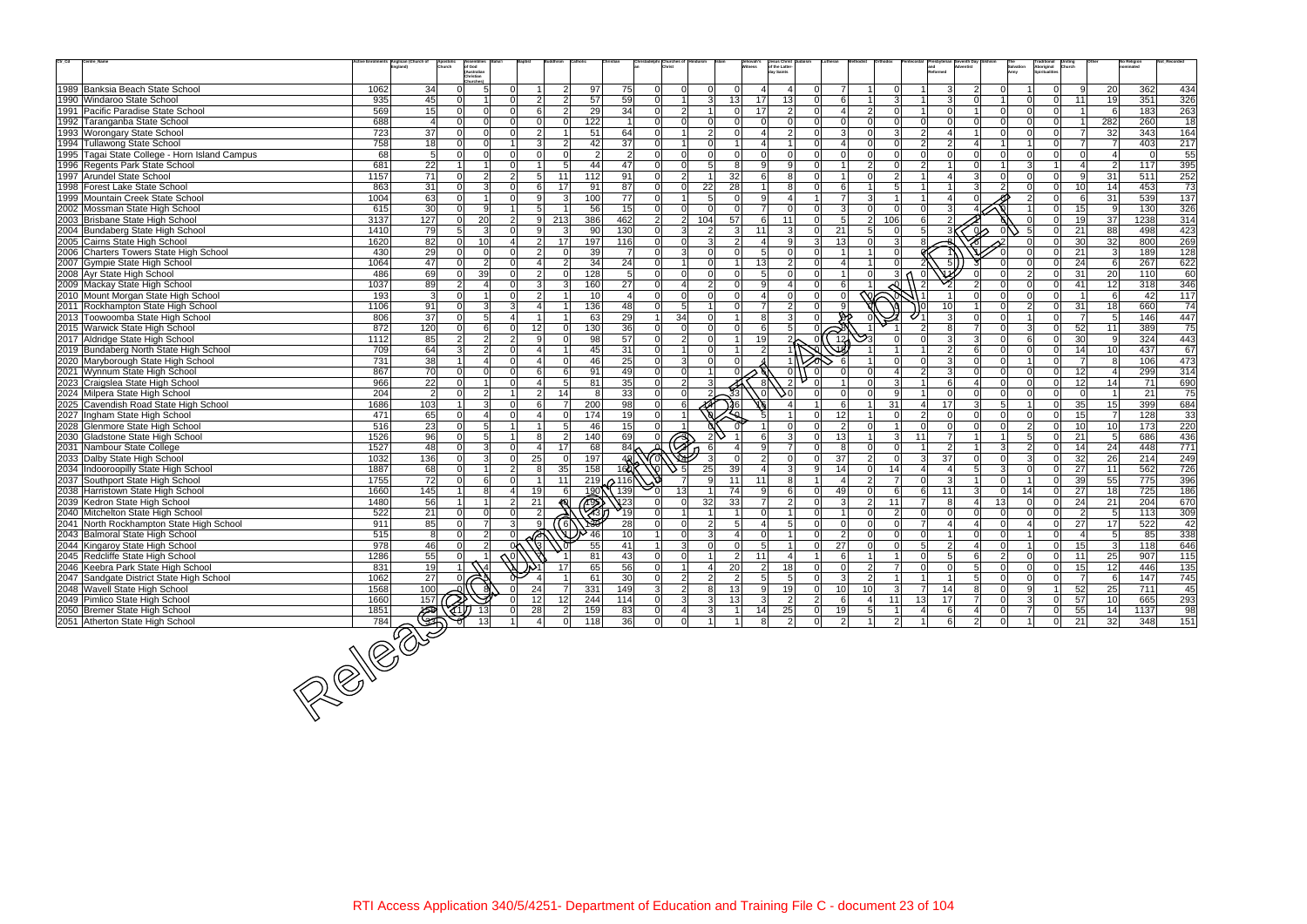| Ctr_Cd<br>Centre_Name                                                   |                  | its Anglican (Church of<br>Apostoli<br>Church | of God                   |                    |                       |                               |                    |                      |                      |                                  |                   | Jesus Christ<br>of the Latter-         |                     |                     |                         |                           |                 |                                  |                | <b>Aboriginal</b><br>Spiritualitie |                 |                     | No Religior      |                       |
|-------------------------------------------------------------------------|------------------|-----------------------------------------------|--------------------------|--------------------|-----------------------|-------------------------------|--------------------|----------------------|----------------------|----------------------------------|-------------------|----------------------------------------|---------------------|---------------------|-------------------------|---------------------------|-----------------|----------------------------------|----------------|------------------------------------|-----------------|---------------------|------------------|-----------------------|
|                                                                         |                  |                                               | (Australian<br>Christian |                    |                       |                               |                    |                      |                      |                                  |                   | <b>Jav Saints</b>                      |                     |                     |                         |                           |                 |                                  |                |                                    |                 |                     |                  |                       |
| 2052 Murgon State High School                                           | 350              | 0<br>6                                        |                          |                    |                       | 12 <sup>1</sup><br>$\Omega$   | 5                  | $\Omega$             | $\Omega$             | $\Omega$<br>$\Omega$             | $\Omega$          |                                        | 5                   |                     | $\Omega$                |                           | $\Omega$        | $\Omega$                         |                |                                    |                 | 4                   | 49               | 253                   |
| 2053 The Gap State High School                                          | 1397             | 64<br>$\overline{2}$                          | $\Omega$                 | 12<br>$\cap$       |                       | 5 <sup>1</sup><br>100         | 96                 |                      | 1                    | 2 <sup>1</sup><br>$\overline{1}$ | 3 <sup>1</sup>    | $\overline{1}$                         |                     |                     | $\overline{4}$          |                           | 10 <sup>1</sup> | $\Omega$<br>$\Omega$             |                | $\Omega$                           | 32              | $\overline{7}$      | 802              | 246                   |
| 2054 Yeronga State High School                                          | 758              | 9<br>$\Omega$                                 | $\Omega$                 |                    | 17<br>3               | 76                            | 145                | $\overline{0}$       | $\overline{2}$<br>11 | 221                              | $\overline{1}$    | 6 <sup>1</sup><br>n١                   |                     | $\Omega$            | 12                      | 3                         |                 | $\mathbf 4$<br>$\overline{4}$    |                | $\Omega$                           | $\overline{7}$  | 8                   | 56               | 171                   |
| 2055 Corinda State High School                                          | 1794             | 34                                            | 8 <sup>1</sup>           | $\Omega$           | 113<br>5 <sup>1</sup> | $\overline{172}$              | 74                 |                      | 13                   | 64                               | 15                | 8 <sup>1</sup>                         |                     |                     | 15                      | $\overline{2}$            | 3               | 3                                |                | $\Omega$                           | 21              | 31                  | $\overline{135}$ | 1063                  |
| 2056 Mount Gravatt State High School                                    | 1196             | 89                                            | 2                        | 13<br>$\Omega$     | 33                    | 143                           | 145                | 1                    | 16<br>$1\vert$       | 52                               | 5 <sup>1</sup>    | 24<br>$\Omega$                         | 11                  | 4                   | 17                      | $\Delta$                  | 6               | 4<br>6                           |                | $\Omega$                           | 32              | 9                   | 437              | 140                   |
| 2057 Trinity Bay State High School                                      | 1643             | $\frac{154}{ }$<br>$\vert$ 3                  | 19                       | વ                  | 18                    | 180                           | 107                | $\overline{0}$       | 42<br>1              | 6                                | 10 <sup>1</sup>   | 5 <sup>1</sup><br>$\Omega$             | -7                  | $\Omega$            | $\overline{1}$          | 24                        | 14              | 24<br>$\Omega$                   |                | $\Omega$                           | 68              | 33                  | 672              | 248                   |
| 2058 Mareeba State High School                                          | 717              | 23<br>$\Omega$                                | 12                       | ΩI                 | 3                     | 92<br>$\Omega$                | 28                 | $\overline{0}$       | 1 <sup>1</sup>       | $\Omega$<br>$\mathbf{3}$         | 12                | $\Omega$                               |                     | $\Omega$            | $\Omega$                | $\Omega$                  | $\Omega$        | 22<br>$\Omega$                   |                | $\Omega$                           | 81              | 8                   | 147              | 356                   |
| 2059 Mansfield State High School                                        | 2448             | 72<br>3 <sup>l</sup>                          | 20                       | 27                 | 87                    | 224                           | 321                | $\Omega$             | 52<br>1 <sup>1</sup> | 64                               |                   | 21<br>$\mathcal{D}$                    | 8                   | $\mathcal{P}$       | 35                      | 8                         | 8               | 6<br>11                          | વ              | $\Omega$                           | 33              | 35                  | 389              | 1011                  |
| 2061 Everton Park State High School                                     | 285              | -9<br>$\Omega$                                |                          | $\cap$             | 2                     | 18                            | 18                 | $\Omega$             | $\Omega$             | $\overline{1}$                   | $\Omega$          | $\Omega$<br>$\overline{1}$             | $\Omega$            | $\Omega$            | $\overline{1}$          |                           |                 | $\Omega$<br>$\Omega$             |                |                                    |                 | 6                   | 74               | 149                   |
| 2062 Lockyer District State High School                                 | 1043             | 90<br>26                                      | $\overline{a}$           | 15<br>ΩI           |                       | 139                           | 45                 | 12<br>$\overline{0}$ |                      | 14                               | $\mathsf{Q}$      | $\overline{2}$<br>ΩI                   | 72                  |                     | $\Omega$                |                           | $\Omega$        |                                  |                | $\Omega$                           | 18              | 24                  | 461              | 104                   |
| 2063 Isis District State High School                                    | 502              | 31<br>$\overline{2}$                          | $\Omega$                 |                    | 2                     | 53                            | 28                 | $\Omega$             | $\Omega$             | ΩI<br>$\overline{1}$             |                   | ΩI                                     | 11                  |                     | $\Omega$                |                           |                 |                                  |                |                                    | 19              |                     | 285              | 54                    |
| 2064 Stanthorpe State High School                                       | 654              | 33<br>$\Omega$                                | $6 \mid$                 | 15<br>ΩI           |                       | 78<br>$\Omega$                | 40                 | $\overline{0}$       | 0                    | $\Omega$<br>$\Omega$             |                   | $\overline{2}$<br>ΩI                   | 5                   |                     | $\overline{\mathbf{1}}$ |                           | 5               |                                  |                | $\Omega$                           | 20              | $\vert$ 1           | 426              | 9                     |
| 2065 Bowen State High School                                            | 599              | 54<br>0                                       | 8 <sup>1</sup>           | $\Omega$           | 3                     | 69<br>$\mathcal{P}$           | 33                 | $\Omega$             | $\overline{2}$       | $\Omega$                         | 6                 | ΩI                                     |                     |                     | $\Omega$                | $\mathcal{D}$             |                 |                                  |                | $\Omega$                           | 19              | $\overline{4}$      | 144              | 245                   |
| 2066 Caboolture State High School                                       | 1235             | 67<br>$\Omega$                                |                          | ΩI                 |                       | 117                           | 65                 |                      | $2 \vert$            | 2 <sup>1</sup>                   | 6                 | ΩI                                     |                     |                     |                         |                           |                 | 3٨                               |                |                                    | 22              | 14                  | 843              | 60                    |
| 2067 Malanda State High School                                          | $\overline{371}$ | $\overline{4}$<br>$\Omega$                    | 2 <sup>1</sup>           |                    |                       | 53<br>$\Omega$                | 14                 | $\overline{0}$       | 0                    | $\Omega$<br>$\Omega$             | $\Omega$          | 0l<br>$\Omega$                         | $\Omega$            | $\Omega$            | $\Omega$                | U                         |                 |                                  |                | $\Omega$                           |                 | 65                  | 159              | 72                    |
| 2068 Charleville State High School                                      | 271              | 38<br>$\Omega$                                |                          | ΩI                 | 3                     | 65<br>$\mathcal{P}$           | 6                  | $\Omega$             | nl                   | $\Omega$<br>$\Omega$             |                   | nl                                     |                     |                     | $\Omega$                |                           |                 |                                  |                |                                    | -31             | $\mathbf{3}$        | 14               | $\frac{1}{132}$       |
| 2069   Ipswich State High School                                        | 1687             | 91<br>$\overline{3}$                          | 5 <sup>1</sup>           | ΩI<br>10           |                       | 2 <sup>1</sup><br>127         | 76                 | $\Omega$             | 11                   | $\Omega$<br>4                    | 12                | 37<br>$\Omega$                         | 10                  |                     | $\overline{2}$          |                           | 5               |                                  |                | $\Omega$                           | 33              | 13 <sup>1</sup>     | 850              | 388                   |
| 2070 Cleveland District State High School                               | 1971             | 162                                           | 6 <sup>1</sup>           | $\mathsf{2}$<br>10 |                       | 237<br>6                      | 184                | $\mathbf{3}$         | $\mathbf{1}$         | $\Omega$<br>8                    | 11                | 17<br>$\Omega$                         | 18                  |                     | 6                       | 6                         |                 |                                  |                |                                    | 49              | 10                  | 748              | 464                   |
| 2076 Aspley State High School                                           | 844              | 55<br>$\Omega$                                | 3 <sup>1</sup>           | 13<br>$\Omega$     |                       | 119<br>5 <sup>1</sup>         | 87                 |                      | 0 <br>11             | 6                                | $\Omega$          | $\Omega$                               |                     |                     |                         | 6                         |                 |                                  |                | $\Omega$                           | 20              | $\overline{0}$      | 479              | 15                    |
| 2077 Coorparoo Secondary College                                        | 425              | 21<br>$\Omega$                                | $\Omega$                 |                    |                       | 39<br>6                       | 27                 | $\overline{0}$       | 2 <br>11             | $\overline{7}$                   | $\overline{7}$    | ΩI                                     |                     | $\overline{\infty}$ |                         | $\sqrt{2}$                |                 | $\mathcal{P}$<br>$\Omega$        |                |                                    | 5               | $\Omega$            | 203              | $\overline{82}$       |
| 2078 Aviation High                                                      | 430              | 19<br>0                                       | $\overline{a}$           |                    |                       | 53                            | 24                 | $\Omega$             | $\Omega$             | 2                                | 6                 | 0                                      |                     |                     |                         |                           | $\overline{2}$  | 3                                |                |                                    | 10              | 5 <sup>5</sup>      | 254              | 30                    |
| 2080 Sunnybank State High School                                        | 656              | 15<br>ΩI                                      | $\overline{\mathbf{A}}$  | $\Omega$           | 22                    | 48                            | 65                 | $\Omega$             | 5 <sup>1</sup>       | 121<br>8                         | 5 <sup>1</sup>    | $\vert$<br>ΩI                          |                     |                     |                         |                           | $\overline{2}$  | 8                                |                | $\Omega$                           |                 | $\overline{7}$      | 100              | 212                   |
| 2083 Beaudesert State High School                                       | 1442             | 83<br>$\Omega$                                | 8 <sup>1</sup>           | 11                 | -51                   | 137                           | 40                 | $\Omega$             | $6 \mid$             | $\Omega$<br>$\Omega$             | 5 <sup>1</sup>    | $\overline{2}$<br>ΩI                   |                     |                     |                         | $\sqrt{2}$                | $\overline{7}$  | 8<br>$\overline{1}$              | $\mathcal{P}$  |                                    | 30              | 18                  | 363              | 692                   |
| 2084 Beenleigh State High School                                        | 1040             | 42<br>$\Omega$                                | 4                        |                    |                       | 56                            | 46                 | $\overline{0}$       | $\Omega$             | 14                               | 6 <sup>1</sup>    | ∤18                                    |                     |                     |                         |                           | $\overline{2}$  | 5                                |                |                                    | 5 <sup>1</sup>  | 22                  | 232              | 564                   |
| 2085 Biloela State High School                                          | 575              | 72<br>$\Omega$                                | $\overline{2}$           | 15<br>$\Omega$     |                       | 139<br>$\Omega$               | 20                 | $\overline{0}$       | $1\vert$             | $\Omega$<br>$\overline{0}$       | $\mathsf{R}$      |                                        |                     |                     | $\overline{2}$          |                           | $\overline{7}$  | $\Omega$<br>$\Omega$             |                | $\Omega$                           | 10 <sub>l</sub> | 6                   | 215              | 61                    |
| 2086 Miami State High School                                            | 1210             | $\overline{77}$<br>0                          | $\overline{2}$           | $\Omega$           | $\Omega$              | 136<br>5 <sup>1</sup>         | 75                 | $\Omega$             | $6 \mid$             | 3 <sup>1</sup><br>$\mathcal{P}$  |                   |                                        |                     |                     | 6                       | $\Omega$                  | -5              | $\Omega$                         |                | $\Omega$                           | 17              | $5\overline{)}$     | 607              | 258                   |
| 2087 Chinchilla State High School                                       | 649              | 86                                            | 10 <sup>1</sup>          | ΩI                 |                       | 147                           | 47                 |                      | $\overline{7}$       | 3 <sup>1</sup>                   |                   | - Ol<br>-Ol                            | 22                  |                     | $\Omega$                | $\mathcal{R}$             | 8               | 2<br>$\Omega$                    | $\mathcal{D}$  | $\Omega$                           | 38              | 27                  | 197              | $\overline{36}$       |
| 2088 Noosa District State High School                                   | 822              | 42<br><sup>n</sup>                            | 3 <sup>1</sup>           |                    |                       | 48<br>3                       | $\overline{32}$    | $\overline{0}$       | 0                    | 31                               | 13                | $\Omega$                               |                     |                     | $\Omega$                |                           | $\overline{2}$  | 3<br>$\Omega$                    |                |                                    | 10              | 39                  | 431              | 187                   |
| 2089 Burnett State College                                              | 248              | 38                                            | $\overline{4}$           | ΩI                 | 6                     | 22<br>$\Omega$                | 8                  | $\overline{0}$       | $\vert$ 2            | $\Omega$                         | اo ،              | ۵d<br>$\Omega$                         | 10                  |                     | $\mathbf 0$             | $\Omega$                  | $\overline{2}$  | $\Omega$<br>$\Omega$             |                | $\Omega$                           | 12              | $\overline{2}$      | 103              | 37                    |
| 2090 Proserpine State High School                                       | 1024             | 50                                            |                          | ΩI                 |                       | 83<br>-31                     | 24                 | $\overline{0}$       | $\overline{0}$       | $\overline{\mathcal{F}}$         |                   | ΩI                                     | $\mathcal{P}$       |                     | $\cap$                  |                           | $\overline{4}$  | $\Omega$<br>$\Omega$             |                | $\Omega$                           | 23              | $6 \overline{6}$    | 212              | 608                   |
| 2091 Clontarf Beach State High School                                   | 940              | 50                                            | 4                        |                    | $\overline{2}$        | 82                            | 63                 | $\Omega$<br>$\Omega$ |                      |                                  |                   |                                        |                     |                     |                         |                           | $\overline{2}$  |                                  |                |                                    |                 | 11                  | 603              | 79                    |
|                                                                         | 497              | 107                                           | 2 <sup>1</sup>           | $\Omega$           |                       | 108<br>$\Omega$               | 41                 | $\Omega$             | n l                  |                                  | $\mathcal{R}$     | $\Omega$<br>$\Omega$                   | $\overline{2}$      | $\Omega$            | $\Omega$                | $\Omega$                  | $\mathbf{3}$    | $\Omega$                         |                | $\Omega$                           | 12<br>12        | $5\overline{5}$     | 154              | 55                    |
| 2092 Goondiwindi State High School<br>2093 Hervey Bay State High School | 999              | 65<br><sup>n</sup>                            | $\Omega$                 |                    |                       | 66<br>$\mathcal{P}$           | 49                 | $\Omega$             |                      |                                  |                   | ΩI                                     |                     |                     | $\Omega$                |                           | $\overline{2}$  | $\Omega$                         | $\mathcal{D}$  | $\Omega$                           | 13              | 14                  | 424              | 344                   |
| 2094 Home Hill State High School                                        | 250              | 12<br>$\Omega$                                | 5 <sup>1</sup>           | $\Omega$           | $\Omega$              | 46                            |                    | $\rightarrow$        |                      |                                  | $\Omega$          | ΩI                                     |                     |                     | $\overline{2}$          |                           | $\Omega$        | 3<br>$\Omega$                    |                |                                    |                 |                     | 32               | 139                   |
| 2095 Kepnock State High School                                          | 1350             | 86<br>6                                       | 3 <sup>l</sup>           | 13<br>$\Omega$     |                       | 87<br>5 <sup>1</sup>          | 57                 |                      |                      | $\overline{7}$                   | 14                | $\Delta$<br>$\Omega$                   | 15                  |                     | $\overline{2}$          | 8                         | $\overline{1}$  | $\overline{3}$<br>$\Omega$       | 6 <sup>1</sup> | $\Omega$                           | 39              | 17                  | 724              | 249                   |
| 2096 Mackay North State High School                                     | 1286             | $\overline{97}$                               | 5 <sup>1</sup>           |                    | 3                     | $\frac{151}{151}$             | 48 <sup>1</sup>    | $\cdot$ 2            |                      |                                  |                   | ΩI                                     | 11                  |                     |                         | $\overline{2}$            | $\mathbf{3}$    | $\Omega$                         | $\mathcal{R}$  | $\Omega$                           | 40              | 11                  | 378              | 514                   |
|                                                                         | 1287             | 57                                            | 5 <sup>1</sup>           | $\Omega$           | 3                     | $\mathcal{E}$<br>76           |                    |                      | $\mathcal{P}$        | 2 <sup>1</sup><br>3 <sup>l</sup> | 10 <sup>1</sup>   | $\Omega$<br>ΩI                         | 3                   | $\mathcal{P}$       | $\Omega$                |                           | 2               | $\overline{2}$                   | $\mathcal{D}$  | $\Omega$                           | 17              | 9                   | 275              | 771                   |
| 2097 Maroochydore State High School<br>2098 Monto State High School     | 160              | 33<br>0                                       | $\overline{0}$           |                    |                       |                               | 40                 |                      | $\overline{0}$       | $\Omega$<br>$\mathbf 0$          |                   | $\Omega$                               |                     |                     | $\Omega$                |                           | $\mathbf{3}$    | $\Omega$<br>$\Omega$             |                |                                    | $\Omega$        | $\overline{0}$      | 39               | 64                    |
|                                                                         | 458              | 38                                            | $\overline{0}$           | $\Omega$           | $\overline{2}$        |                               | $\sqrt{11}$        |                      | 3                    | $\Omega$<br>$\Omega$             |                   | $\Omega$                               | 29                  |                     | $\Omega$                |                           | $\overline{2}$  | $\Omega$                         |                | $\Omega$                           | 12              | 9                   | 135              | 159                   |
| 2099 Oakey State High School<br>2100 Townsville State High School       | 763              | 33<br>$\Omega$                                | $\Omega$                 |                    | 2                     | B                             | $\mathcal{L}_{35}$ | $\Omega$             | $\overline{2}$       | 51<br>3 <sup>l</sup>             | $\vert$ 3 $\vert$ | $\overline{2}$<br>ΩI                   |                     |                     |                         | $\mathcal{R}$             | $\overline{2}$  | 2<br>$\Omega$                    |                | $\Omega$                           | $\mathbf{Q}$    | 12 <sup>1</sup>     | 153              | 370                   |
|                                                                         |                  | 83                                            |                          |                    |                       |                               |                    |                      |                      | $\Omega$<br>$\mathbf 0$          | $\overline{7}$    | $\Omega$                               |                     |                     |                         | $\overline{2}$            | 3               | $\Omega$                         |                |                                    |                 | 9                   | 162              |                       |
| 2101 Sarina State High School<br>2102 Pine Rivers State High School     | 742<br>1276      | 72<br>$\Omega$                                | 2 <br>3 <sup>1</sup>     | $\Omega$           | $\left( 0 \right)$    | 83                            | 31<br>41           | $\Omega$             | 3 <sup>l</sup><br> 0 | 3 <sup>1</sup><br>4              |                   | $\Omega$                               | 3                   | $\overline{7}$      |                         | $\Omega$                  | $\overline{2}$  | $\Omega$<br>$\Omega$             |                | $\Omega$                           | 43<br>24        | 16 <sup>1</sup>     | 460              | 293<br>537            |
| 2103 Tully State High School                                            | 671              | 31<br>$\Omega$                                | 6                        | 0 <sup>k</sup>     | 1AF<br>Ⅵ              | 155                           | $\overline{14}$    | $\Omega$             | $\Omega$             | $\Omega$<br>$\Omega$             | 5 <sup>1</sup>    | $\Omega$<br>ΩI                         |                     | $\Omega$            | $\Omega$                | $\mathcal{P}$             | 20 <sup>1</sup> | $5\overline{5}$<br>3             |                | $\Omega$                           | 15 <sup>1</sup> | $\overline{7}$      | 169              | 237                   |
| 2104 Brisbane Bayside State College                                     | 886              |                                               |                          |                    |                       | $117$                         | 57                 | $\mathbf{3}$         | 11<br>$\mathbf{1}$   | 10                               | 5 <sup>1</sup>    | $\vert$ 2<br> 0                        |                     | $\overline{2}$      | 4                       |                           | $6\phantom{.}6$ | $\overline{2}$<br>$\Omega$       |                |                                    | 19              | 12                  | 482              | 82                    |
| 2105 Boonah State High School                                           | 670              | 42<br>46                                      |                          |                    |                       | 72                            | 37                 | 12<br>$\overline{0}$ |                      | $\overline{0}$<br> 0             | 10                | 0 <br> 0                               | 15                  |                     | -Ol                     |                           | $\overline{1}$  | $\overline{2}$<br>$\overline{0}$ |                | $\Omega$                           | 24              | 9                   | 157              |                       |
| 2106 Gordonvale State High School                                       | 810              |                                               |                          |                    |                       | 124                           | 27                 |                      | $\overline{0}$       | 1                                | 10                | 1<br> 0                                |                     |                     | $\overline{1}$          |                           | $\overline{7}$  | $\mathbf{3}$<br>$\vert$          | $\Omega$       |                                    | 16              | 14                  |                  | 262<br>$\overline{5}$ |
| 2107 Deception Bay State High School                                    | 1087             | $\frac{98}{48}$                               |                          |                    |                       |                               | 42                 | $\overline{0}$       |                      | $\overline{0}$<br>$\overline{0}$ |                   | 9 <sup>1</sup><br>$\overline{0}$       | $\overline{2}$<br>3 |                     |                         | $2 \vert$<br>$\mathbf{4}$ |                 | 6<br>$\overline{0}$              | $\overline{2}$ | 0 <br>$\mathbf 0$                  | $\overline{7}$  | 15                  | 483<br>353       | 524                   |
| 2108 Sunshine Beach State High School                                   |                  |                                               |                          |                    |                       | 54                            |                    | $\overline{0}$       | 0                    | $\overline{0}$                   |                   |                                        |                     | $\Omega$            | $\overline{4}$          | $\overline{4}$            |                 |                                  |                |                                    |                 |                     |                  |                       |
| 2109 Beerwah State High School                                          | 1301<br>934      | $\frac{71}{3}$                                |                          |                    | -5                    | $\frac{104}{104}$<br>59<br> 0 | 58                 | 0 <br>1              | 1<br>$\overline{0}$  | $2 \vert$<br>$2 \vert$           | $\vert$ 4<br>18   | $\overline{0}$<br>$\overline{2}$<br>11 | 5                   | $\overline{0}$      |                         |                           | $\overline{1}$  | $\mathbf 0$<br>$\overline{0}$    |                | 0 <br>$\Omega$<br>$\Omega$         | 16              | 27                  | 578<br>456       | 408<br>267            |
|                                                                         |                  |                                               |                          |                    |                       |                               | 44<br>82           | 1                    | 1                    | 0 <br>$\overline{0}$             |                   |                                        | $\sqrt{5}$          |                     | 0                       |                           | $\mathbf{3}$    | $\mathbf{2}$<br> 0               |                |                                    | 9               | 6                   |                  |                       |
| 2110 Urangan State High School                                          |                  |                                               |                          | 16                 |                       | 144<br>$\Omega$               |                    |                      | 0                    | 0 <br> 0 <br> 0 <br> 0           | 14<br>-ol         | 0<br> 0                                | 20                  |                     | 2<br>$\overline{0}$     | 2                         | $5\overline{)}$ | $\mathbf{3}$<br> 0 <br> 0        | $\overline{0}$ | $\mathbf 0$<br> 0                  | 25              | 1<br>$\overline{1}$ | 993<br>110       | 264<br>25             |
| 2111 Clifton State High School                                          |                  |                                               |                          | 01                 | <sup>0</sup>          | 50                            | 13                 | $\overline{0}$       |                      |                                  |                   |                                        |                     |                     |                         |                           | $\mathbf{3}$    |                                  |                |                                    | 8 <sup>°</sup>  |                     |                  |                       |
| $\frac{\frac{-\frac{934}{1677}}{245}}{\sqrt{245}}$                      |                  |                                               |                          |                    |                       |                               |                    |                      |                      |                                  |                   |                                        |                     |                     |                         |                           |                 |                                  |                |                                    |                 |                     |                  |                       |
|                                                                         |                  |                                               |                          |                    |                       |                               |                    |                      |                      |                                  |                   |                                        |                     |                     |                         |                           |                 |                                  |                |                                    |                 |                     |                  |                       |

 $245 |Q\rangle$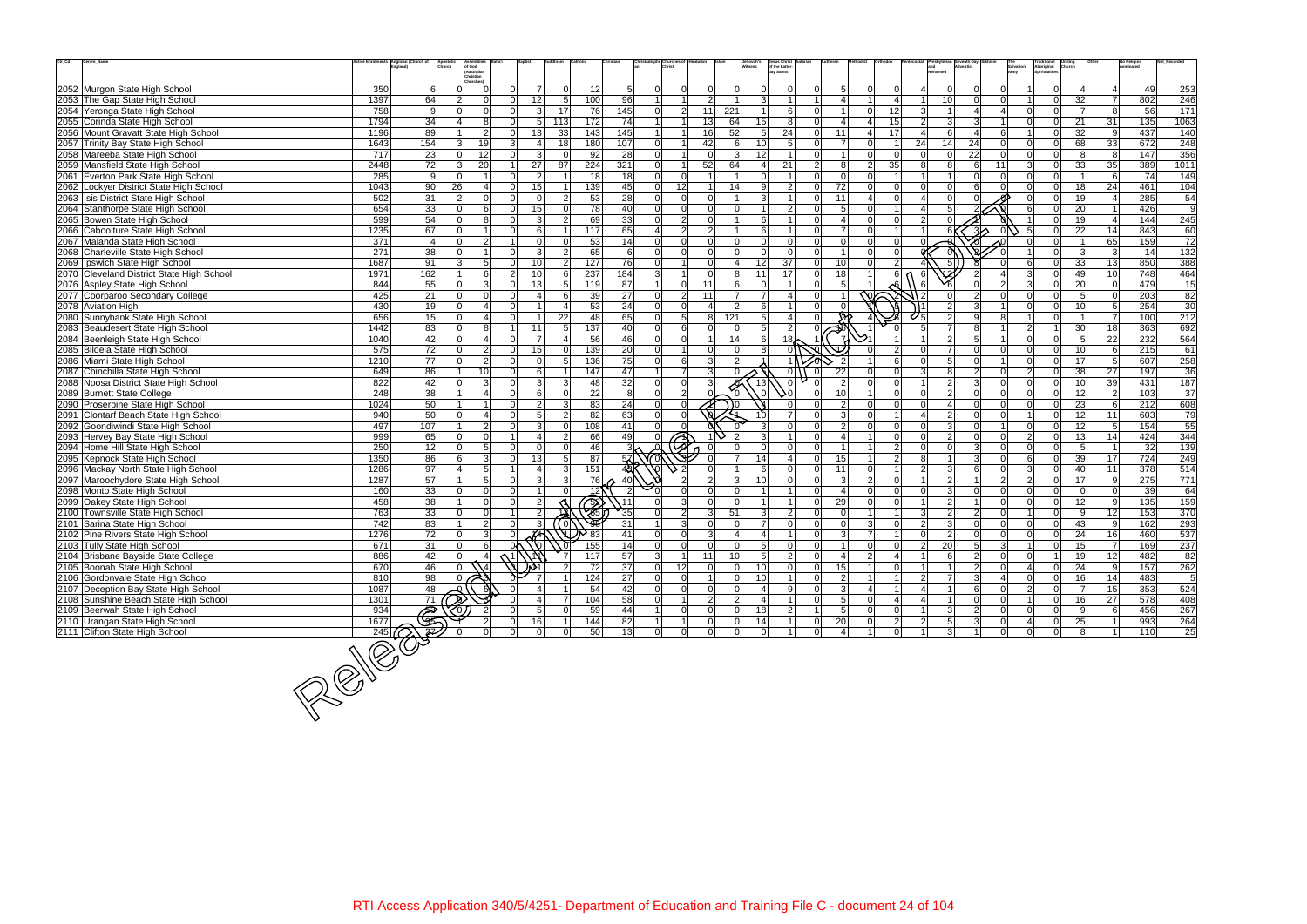| $\mathrm{Ctr}\_ \mathrm{Cd}$ | Centre_Name                                                         |                         | ents Anglican (Church of<br>Apostoli<br>Church | of God<br>(Australian                   |                |                      |                |                 |                 |                                  |                 | lehovah's      | Jesus Christ<br>of the Latter<br>ay Saints |                |          |                |                                  |                 |                   |                |                                  | ------------<br>Aboriginal<br>Spiritualities |                 |                 | No Religion |                  |
|------------------------------|---------------------------------------------------------------------|-------------------------|------------------------------------------------|-----------------------------------------|----------------|----------------------|----------------|-----------------|-----------------|----------------------------------|-----------------|----------------|--------------------------------------------|----------------|----------|----------------|----------------------------------|-----------------|-------------------|----------------|----------------------------------|----------------------------------------------|-----------------|-----------------|-------------|------------------|
|                              |                                                                     |                         |                                                | Christian                               |                |                      |                |                 |                 |                                  |                 |                |                                            |                |          |                |                                  |                 |                   |                |                                  |                                              |                 |                 |             |                  |
|                              | 2112 Longreach State High School                                    | 179                     | 11                                             | ΩI                                      |                | 2                    | $\Omega$       | 30              | $\overline{2}$  | $\Omega$<br>$\Omega$             |                 | $\Omega$       |                                            |                |          | $\Omega$       | $\Omega$<br>$\Omega$             |                 | $\Omega$          | $\Omega$       | $\Omega$                         | $\overline{0}$                               | $\overline{3}$  | 2 <sup>1</sup>  | <b>16</b>   | 111              |
|                              | 2114 Tagai State College - Thursday Island Secondary                | 393                     | 36                                             | 24<br>$\Omega$                          | ΩI             | $\Omega$             | $\Omega$       | 33              | 26              | $\Omega$<br>-ol                  | $\Omega$        | 0l             |                                            |                |          | $\Omega$       | $\overline{0}$<br>$\Omega$       | 17              | $\Omega$          | $\Omega$       | $\Omega$                         | $\Omega$                                     | 9 <sup>1</sup>  | 19              | 19          | 204              |
|                              | 2116 Caloundra State High School                                    | 1203                    | 53                                             | $\overline{2}$<br>$\overline{2}$        |                |                      |                | 108             | 49              | $\Omega$<br>3                    |                 | $\Omega$       | ĥ                                          | $\Omega$       |          | 6              | $\overline{3}$<br>$\Omega$       | 3               |                   | $\overline{2}$ | $\Omega$                         | $\Omega$                                     | 18 <sup>1</sup> | 24              | 330         | 582              |
|                              | 2117 Mirani State High School                                       | 835                     | 73                                             | 2 <br>$\overline{0}$                    |                |                      |                | 125             | 15              | $\Omega$<br>$\Omega$             |                 | $\Omega$       |                                            |                |          |                | $\Omega$                         |                 |                   |                | $\Omega$                         | $\mathbf 0$                                  | 27              | -91             | 253         | 315              |
|                              | 2118 Bracken Ridge State High School                                | 483                     | 34                                             | $\Omega$                                | ΩI             |                      |                | 43              | 27              | $\Omega$<br>$\blacktriangleleft$ | ΩI              | $\Omega$       | 12                                         | 3              |          | $\Omega$       | 2                                | $\mathcal{D}$   |                   | <sup>n</sup>   | $\Omega$                         | $\overline{0}$                               | 18 <sup>l</sup> | $\overline{4}$  | 162         | 164              |
|                              | 2119 Pittsworth State High School                                   | 440                     | 53                                             | $\overline{3}$<br>$\Omega$              |                |                      | $\Omega$       | 83              | $\overline{18}$ | 2 <sup>1</sup><br>$\Omega$       | nΙ              | $\Omega$       |                                            | $\Omega$       | 26       |                | $\Omega$                         |                 |                   | $\Omega$       | $\Omega$                         | $\Omega$                                     | 13              |                 | 146         | 85               |
|                              | 2120 Heatley Secondary College                                      | 773                     | 44                                             | 3 <sup>1</sup>                          |                |                      |                | 73              | 39              | 0 <br>-ol                        | $\Omega$        | 5              |                                            |                |          |                |                                  | 10 <sup>1</sup> | 3                 | 6 <sup>1</sup> | $\Omega$                         | $\overline{0}$                               | 17              | 10 <sup>1</sup> | 306         | 240              |
|                              | 2121 Centenary Heights State High School                            | 1623                    | 171                                            | $\overline{2}$<br>9                     | 21             | 5 <sup>1</sup>       | 26             | 212             | 201             | 42<br>2                          | 10 <sup>1</sup> | 20             |                                            | 8              |          | 48             | $\overline{7}$                   |                 | $\overline{7}$    |                | $\Delta$                         | $\overline{0}$                               | 37              | 15              | 506         | 272              |
|                              | 2122 Emerald State High School                                      | 774                     | 68                                             | 5 <sup>1</sup>                          |                |                      | $\Omega$       | 114             | 79              | $\overline{2}$<br>$\Omega$       | $\mathcal{D}$   | $\Omega$       |                                            | $\mathcal{P}$  |          | -8             | $\Omega$                         |                 |                   | $\Omega$       | $\Omega$                         | $\Omega$                                     | 26              | 12              | 374         | 72               |
|                              | 2123 Yeppoon State High School                                      | 1024                    | 81                                             | 6                                       | ٢l             |                      |                | 143             | 44              | $\overline{2}$<br>$\Omega$       | ΩI              | $\Omega$       |                                            | $\Omega$       |          | 3              |                                  |                 | 5                 | $\overline{3}$ |                                  | $\overline{0}$                               | 20              | 77              | 569         | 44               |
|                              | 2124 MacGregor State High School                                    | 1334                    | 29                                             | 2 <sup>1</sup>                          |                | $\mathfrak{p}$       | 87             | 101             | 164             | $\Omega$<br>$\overline{3}$       | 35 <sup>1</sup> | 214            | 8                                          | 16             |          | $\overline{2}$ | 23                               |                 | $\mathcal{P}$     | $\mathcal{D}$  |                                  | $\Omega$                                     | 9               | 13              | 63          | 536              |
|                              | 2125 Holland Park State High School                                 | 545                     | 32                                             | $\Omega$<br>$\Omega$                    | ΩI             | $\mathfrak{p}$       | $\overline{2}$ | 44              | 54              | 0 <br>2 <sup>1</sup>             |                 | 11             | $5^{\circ}$                                | $\Omega$       |          |                | 8<br>$\Omega$                    |                 | $\vert$ 3 $\vert$ |                |                                  | $\overline{0}$                               | $\overline{7}$  | $\overline{7}$  | 301         | 54               |
|                              | 2128 Woodridge State High School                                    | 1280                    | 11                                             | 14<br>$\Omega$                          |                | $\mathcal{P}$        | 24             | 62              | 162             | 81<br>1 <sup>1</sup>             | 5 <sup>1</sup>  | 134            | $\overline{2}$                             | 29             |          | $\Omega$       | $\overline{2}$<br>4              | a               | 8                 |                |                                  | $\overline{0}$                               | 5 <sup>1</sup>  | 55              | 136         | 581              |
|                              | 2129 Palm Beach-Currumbin State High School                         | 2444                    | 27                                             |                                         | 22             | $\overline{2}$       | 6              | 216             | 200             | $\overline{2}$<br>$\Omega$       |                 | 3              | 18                                         | 6              |          |                | 3                                |                 |                   | $\infty$       |                                  | $\mathbf 0$                                  | 9               | 108             | 439         | 1378             |
|                              | 2130 Bundamba State Secondary College                               | 922                     | 36                                             | $\overline{2}$<br>6                     | $\Omega$       |                      | $\overline{2}$ | 68              | 54              | $\Omega$<br>$\overline{1}$       | $\Omega$        | 5 <sub>l</sub> |                                            | 25             |          | $\overline{2}$ | 6<br>8                           |                 |                   |                |                                  | $\overline{0}$                               | 12              | 14              | 221         | 429              |
|                              | 2131 Gin Gin State High School                                      | 450                     | $\overline{34}$                                | $\overline{2}$<br>$\Omega$              |                |                      | $\Omega$       | 53              | $\overline{26}$ | $\Omega$<br>$\Omega$             | $\Omega$        | $\Omega$       |                                            | $\Omega$       | 11       |                | $\Omega$                         |                 |                   |                |                                  | $\Omega$                                     | 10 <sup>1</sup> | $\vert$ 3       | 148         | 148              |
|                              | 2132 Kenmore State High School                                      | 1935                    | 96                                             | 2                                       | 11             | 23                   | 25             | 182             | 183             | $\overline{3}$<br>$\mathbf{1}$   | 13 <sup>1</sup> | $\overline{7}$ |                                            |                |          | 19             | $5\overline{5}$                  |                 |                   |                |                                  | $\Omega$                                     | 33              | 13              | 423         | 870              |
|                              | 2133 Kilcoy State High School                                       | 399                     | 10                                             | $\overline{2}$<br>$\Omega$              |                |                      | $\Omega$       | 37              | 3               | 0 <br>-ol                        | $\Omega$        | $\Omega$       |                                            | 2              |          |                | $\Omega$<br>$\Omega$             |                 |                   |                | $\Omega$                         | $\overline{0}$                               | $\Omega$        | - 6 I           | 61          | 269              |
|                              | 2134 Blackwater State High School                                   | 315                     | 21                                             | $\Omega$                                | ΩI             |                      | $\Omega$       | 27              | 8               | $\Omega$                         | $\Omega$        |                |                                            |                |          |                |                                  |                 |                   |                |                                  | $\Omega$                                     | $\overline{3}$  |                 | 136         | 109              |
|                              | 2135 Moranbah State High School                                     | 627                     | 35                                             |                                         |                |                      | $\Omega$       | 51              | 13              | $\Omega$                         |                 |                |                                            |                |          |                |                                  |                 |                   |                |                                  | $\Omega$                                     |                 | 3               | 152         | 361              |
|                              | 2136 Moura State High School                                        | $\frac{1}{171}$         | $\overline{24}$                                | 2 <sup>1</sup>                          |                |                      | $\Omega$       | 19              | $\overline{2}$  | $\Omega$<br>$\Omega$             |                 | $\Omega$       |                                            | $\Omega$       |          |                |                                  |                 |                   |                |                                  |                                              | $\overline{4}$  | $\overline{4}$  | 30          | 80               |
|                              | 2137 James Nash State High School                                   | 1219                    | 49                                             | $\mathcal{P}$                           |                |                      | $\Omega$       | 63              | 31              | $\Omega$<br>$\blacktriangleleft$ | ΩI              | $\Omega$       |                                            | 3              |          |                |                                  |                 |                   | $\mathcal{P}$  | $\Omega$                         | $\Omega$                                     | <b>20</b>       | 5               | 390         | 620              |
|                              | 2139 Kingston State College                                         | 851                     | 21                                             | $\mathcal{P}$<br>$\boldsymbol{\Lambda}$ | ΩI             |                      |                | 30              | 22              | $\Omega$                         |                 | 6              | っ                                          | $\overline{5}$ |          |                |                                  |                 |                   | $\mathcal{P}$  | $\Omega$                         | $\Omega$                                     | 8               | 11              | 267         | 462              |
|                              | 2140 Springwood State High School                                   | 722                     | 21                                             | 2                                       |                |                      | 3              | 38              | 26              | $\Omega$<br>$\Omega$             |                 | 9              |                                            |                |          |                | 2                                |                 | $\overline{2}$    |                |                                  | $\overline{0}$                               | 6               | 11              | 88          | 495              |
|                              | 2142 Dakabin State High School                                      | 853                     | 27                                             | 3 <sup>1</sup>                          | ΩI             |                      | $5 \square$    | 43              | 32              | -ol<br>$\Omega$                  | ΩI              |                |                                            |                |          |                |                                  |                 | $\Omega$          | $\overline{7}$ | n l                              | $\Omega$                                     | 9 <sup>1</sup>  | 9               | 213         | 492              |
|                              | 2143 St George State High School                                    | 205                     | 29                                             | $\Omega$                                |                |                      | $\Omega$       | 27              | 14              | $\Omega$<br>$\Omega$             |                 |                |                                            |                |          |                |                                  |                 |                   | $\Omega$       | $\Omega$                         | $\Omega$                                     | 6 <sup>1</sup>  | $\overline{7}$  | 114         | $\overline{1}$   |
|                              | 2144 Miles State High School                                        | 209                     | 16                                             | $\Omega$                                |                |                      |                | 23              | 9               | $\Omega$<br>$\Omega$             |                 |                |                                            |                |          |                | $\Omega$                         |                 | 2                 | $\overline{2}$ | $\Omega$                         | $\Omega$                                     | $\Omega$        | $\overline{2}$  | 27          | 122              |
|                              | 2145 Burnside State High School                                     | 794                     | 21                                             | 3                                       |                |                      |                | 29              | 38              | $\Omega$<br>$\Omega$             |                 |                |                                            |                |          |                | $\Omega$                         |                 |                   |                | $\Omega$                         | $\Omega$                                     | $\overline{4}$  | 17              | 105         | 550              |
|                              | 2146 Kirwan State High School                                       | 1993                    | $\overline{141}$                               | 19                                      | ΩI             | 10                   | $\overline{3}$ | 214             | 63              | $\overline{0}$                   |                 |                | q                                          | 56             |          | <b>q</b>       | 5 <sup>1</sup>                   | 11              | 5 <sup>1</sup>    | 5 <sup>1</sup> | $\Omega$<br>$\mathcal{D}$        | $\overline{0}$                               | 40              | 30              | 690         | 722              |
|                              | 2147 Merrimac State High School                                     | 1206                    | 20                                             | $\Omega$                                |                |                      | $\mathbf{Q}$   | 75              | 63              | $\overline{0}$<br>$\overline{2}$ |                 |                |                                            |                |          |                | $\overline{2}$                   |                 | $\overline{2}$    |                | $\overline{2}$<br>$\mathcal{D}$  | $\Omega$                                     | 8               | 43              | 442         | 505              |
|                              | 2148 Ferny Grove State High School                                  | 1743                    | 99                                             | 2 <sup>1</sup>                          |                | 14                   | 6              | $\frac{153}{ }$ | 99              |                                  |                 |                |                                            |                |          | 10             |                                  |                 |                   |                |                                  | $\overline{0}$                               | 46              | 10              | 197         | 1073             |
|                              | 2149 Shailer Park State High School                                 | 756                     | 20                                             | $\Omega$<br>$\Omega$                    | ΩI             | -2                   | $\overline{2}$ | 34              | 25              | $\Omega$                         |                 |                |                                            | 6              |          | $\overline{1}$ | $\Omega$                         |                 | Δ                 | $\overline{7}$ |                                  | $\Omega$                                     | $\overline{7}$  | - 6 I           | 191         | 437              |
|                              | 2150 Benowa State High School                                       | 1893                    | 127                                            | $\mathcal{P}$<br>$\cap$                 |                |                      | 22             | 270             | 163             | $\Omega$<br>$\rightarrow$        |                 | 28             |                                            | 6              |          | 14             | 27                               |                 | $\sqrt{2}$        |                | $\cap$                           | $\Omega$                                     | 29              | $\overline{55}$ | 448         | 665              |
|                              | 2151 Rosewood State High School                                     | 424                     | 16                                             |                                         |                |                      |                | 15              |                 |                                  |                 |                |                                            |                |          | $\mathcal{P}$  | $\Omega$                         |                 |                   |                | $\Omega$                         | $\overline{0}$                               |                 |                 | 75          | 300              |
|                              | 2152 Toolooa State High School                                      | 1051                    | 50                                             | $\overline{2}$<br>$\overline{3}$        | ΩI             | 9.                   | 4              | 117             |                 |                                  |                 | 0l             |                                            | 3              |          | $\overline{7}$ | $\overline{0}$                   |                 | $\overline{2}$    |                | <sup>0</sup><br>$\mathcal{P}$    | $\overline{0}$                               | 16              | $\vert$ 2       | 144         | 619              |
|                              | 2153 Loganlea State High School                                     | 614                     | 41                                             |                                         |                |                      | $\Omega$       | 39              | 52              |                                  |                 | 15             |                                            | 3              |          |                | $\Omega$                         |                 |                   |                | $\cap$<br>$\overline{2}$         | $\Omega$                                     | 5 <sup>1</sup>  | 11              | 241         | 190              |
|                              | 2154 Morayfield State High School                                   | 1429                    | 51                                             |                                         |                |                      | $\mathcal{R}$  | 62              | 50              |                                  |                 |                |                                            |                |          | 3              | $\Omega$                         |                 | 2                 | $\mathcal{P}$  |                                  | $\overline{0}$                               | 12              | 13              | 660         | 537              |
|                              | 2155 Albany Creek State High School                                 | 1261                    | 139                                            | $\overline{2}$<br>$\Omega$              |                | 10                   | $\mathcal{R}$  | 144             | 82              |                                  |                 | $\overline{1}$ |                                            | $\Omega$       |          | 5              | 6<br>3                           |                 | $\overline{7}$    | $\Omega$       | $\Omega$                         | $\overline{0}$                               | 46              | 16              | 478         | 305              |
|                              | 2156 Dysart State High School                                       | 176                     | 11                                             | 4                                       | ΩI             |                      |                |                 | $\overline{2}$  |                                  | ΩI              | $\Omega$       |                                            | $\Omega$       |          | - 0            | $\Omega$                         | $\mathfrak{p}$  | $\Omega$          | $\Omega$       | $\Omega$                         | $\Omega$                                     |                 | 3               | 81          | 37               |
|                              | 2157 Nanango State High School                                      | 495                     | 27                                             | $\Omega$                                |                |                      |                | ශී              |                 |                                  | ΩI              | 0l             | $\epsilon$                                 | $\overline{5}$ |          | 14             | $\Omega$                         |                 |                   |                | $\cap$                           | $\overline{0}$                               | 15              |                 | 70          | 290              |
|                              | 2158 Rochedale State High School                                    | 1355                    | 85                                             | 10<br>$\Omega$                          |                | 17                   | $\sqrt{2}$     |                 | 150             | $\overline{2}$                   | 10 <sup>°</sup> | 31             | 19                                         | 13             |          | 16             | 5                                |                 | 3                 | 3 <sup>1</sup> | $\overline{2}$                   | $\overline{0}$                               | 27              | 12              | 191         | 583              |
|                              | 2159 Tropical North Learning Academy - Smithfield State High School | 1042                    | 67                                             | $\mathcal{E}$                           | $\mathcal{P}$  |                      |                | ሳ19             | 59              | $\Omega$                         |                 |                |                                            |                |          | $\overline{7}$ | 2                                |                 |                   | 8              | $\Omega$                         | $\overline{0}$                               | 33              | 39              | 473         | 193              |
|                              | 2160 Lowood State High School                                       | 746                     | 63                                             | $\mathcal{R}$                           | 0 <sup>k</sup> | $\mathcal{B}$        |                | 61              | 29              | $\Omega$<br>$\mathcal{R}$        | 1 <sup>1</sup>  | nl             | 5 <sup>1</sup>                             | ়              |          | 34             | $\Omega$<br>$\Omega$             |                 | nl                | ΩL             | $\Omega$                         | 6I<br>$\Omega$                               | 16 <sup>1</sup> | -61             | 268         | 236              |
|                              | 2161   Mabel Park State High School                                 | 720                     | 16                                             | 5 <sup>1</sup><br>$\Omega$              |                | $\frac{1}{\sqrt{2}}$ | $\overline{4}$ | 29              | 45              | 2 <br>$\overline{0}$             | $\mathbf{2}$    | 55             | $\overline{2}$                             | 5              |          | $\mathbf 0$    | $\mathbf{2}$<br>$\overline{0}$   | $5^{\circ}$     | 71                | 5 <sup>1</sup> |                                  | 0                                            | $6 \mid$        | 17              | 205         | 305              |
|                              | 2162 Woree State High School                                        | 869                     | 181                                            | $\sqrt{5}$                              |                |                      |                | 107             | 40              | 0 <br>$\overline{0}$             | $\overline{0}$  | $\overline{0}$ | 17                                         | $\overline{3}$ |          | $\overline{1}$ | $\Omega$<br>$\mathbf{1}$         | $\overline{3}$  | 7 <sup>1</sup>    | 8 <sup>1</sup> | $\overline{0}$                   | 0 <br>$\Omega$                               | 12              | 18              | 350         | 111              |
|                              | 2163 Laidley State High School                                      | 692                     | 50                                             |                                         |                |                      |                | 83              | $\overline{22}$ | $\mathbf{1}$<br>$\overline{1}$   | $\Omega$        | $\overline{1}$ |                                            |                |          | 17             | $\overline{0}$                   |                 | 5 <sup>1</sup>    | 2              | $\overline{0}$                   | $\overline{0}$                               | $5\overline{)}$ | -91             | 133         | 349              |
|                              | 2164 Browns Plains State High School                                | 1034                    | 30                                             |                                         |                |                      |                | 65              | 37              | $\overline{0}$                   |                 | 14             | 6                                          |                |          |                | $\overline{2}$                   | 3 <sup>l</sup>  |                   | 2              | $\overline{2}$<br>$\overline{2}$ | $\mathbf 0$                                  | 3               |                 | 558         | 280              |
|                              | 2165 Coolum State High School                                       | 966                     |                                                | $\curvearrowright$                      |                |                      |                | 96              | 62              | 0 <br>$\overline{0}$             | $\Omega$        | 0              | 22                                         | $\overline{3}$ |          | 5              |                                  | 2 <sup>1</sup>  | $\vert$ 3         | $\overline{2}$ | 0                                | $\overline{0}$                               | 15              | 10              | 541         | 147              |
|                              | 2166 Coombabah State High School                                    | 1092                    |                                                | ′⊘                                      | 21             | 3                    | 3              | 88              | 39              | 0 <br>$\vert$                    | $\overline{0}$  | 8 <sup>°</sup> | 12                                         |                |          | 3              | $\mathbf{2}$<br>$2 \vert$        |                 | $\Omega$          | 3              | $\overline{0}$                   | $\mathbf 0$<br>ΩI                            | 8               | 33              | 326         | 500              |
|                              | 2167 Runcorn State High School                                      | 782                     |                                                |                                         |                | $5\overline{5}$      | 12             | 47              | 70              | $\mathbf 0$<br>$\vert$ 2         | 8 <sup>1</sup>  | 166            | $\overline{2}$                             | 8              |          | $\mathbf{3}$   | 18                               | 3 <sup>1</sup>  | $\overline{4}$    | 7 <sup>1</sup> | $\overline{2}$<br>$\Omega$       | $\overline{0}$                               | 5 <sub>5</sub>  | 6               | 189         | 198              |
|                              | 2168 Pioneer State High School                                      | 560                     | RSBE                                           |                                         |                |                      |                | $\overline{32}$ | $\overline{20}$ | $\overline{0}$<br> 0             |                 | $\Omega$       |                                            | $\overline{2}$ |          |                | $\overline{0}$                   | 6               |                   | 2              | 0                                | $\overline{0}$                               | 10              |                 | 103         | 328              |
|                              | 2169 Nerang State High School                                       | $\overline{\mathbb{Z}}$ | $\overline{\mathcal{X}^{2}}$                   |                                         |                |                      |                | 89              | 66              | $\mathbf 0$<br>1                 | $\overline{0}$  | 0              | 12                                         |                |          | 6              | $\overline{2}$                   | 5 <sup>1</sup>  | $\vert$ 2         |                | $\overline{0}$                   | $\overline{0}$                               | 11              | 56              | 505         | 220              |
|                              | 2171 Collinsville State High School                                 |                         | $\overline{2}$                                 | $\Omega$                                | $\Omega$       |                      | $\overline{0}$ | 5               |                 | 0 <br>$\overline{0}$             | $\overline{0}$  | 0              |                                            | $\Omega$       |          | $\mathbf 0$    | $\overline{0}$                   | $\Omega$        | 0                 |                | $\overline{0}$                   | $\mathbf 0$                                  |                 |                 | 16          | 56               |
|                              | 2172 Thuringowa State High School                                   | ≪তি∕                    | 37                                             | 5                                       | 3 <sup>l</sup> | 5 <sub>5</sub>       | $\overline{0}$ | 82              | 25              | $\overline{0}$<br>$\overline{0}$ | 0               | 0              | 6 <sup>1</sup>                             | $\Omega$       | $\Omega$ |                | $\overline{2}$<br>$\Omega$       | 5 <sup>1</sup>  | 3                 | $\vert$ 4      | 0                                | $\overline{0}$                               | 13              | 13              | 290         | 215              |
|                              | 2173 Bray Park State High School                                    | $\lambda$ 91            | 34                                             | 3 <sup>l</sup><br>$\Omega$              | $\Omega$       | 5 <sup>1</sup>       | $\overline{0}$ | 42              | 35              | 0 <br> 0                         | $\overline{3}$  | 0              | 5 <sup>1</sup>                             | $\overline{3}$ | $\Omega$ | 2              | 3 <sup>l</sup><br>$\overline{0}$ |                 |                   |                | $\overline{0}$                   | $\overline{0}$<br>2 <sup>1</sup>             | 6               | 13              | 196         | 436              |
|                              | 2174 Redbank Plains State High School                               | 1726                    | 60                                             | 24<br>$\overline{0}$                    |                | 9                    | 16             | 142             | 266             | 1 <sup>1</sup><br>$\vert$        | 6               | 13             | 18                                         | 87             | $\Omega$ | 4              | 6<br>6                           | 18              | $\vert 4 \vert$   | 15             | $2 \vert$                        | $\overline{0}$                               | 18              | 21              | 475         | 509              |
|                              | 2175 Alexandra Hills State High School                              | 1464                    | 59                                             | $\overline{0}$                          | $\Omega$       | $6 \mid$             | 4              | 92              | 65              | $\overline{2}$<br>-ol            | 2 <sup>1</sup>  | 3              |                                            |                | $\Omega$ | $\overline{2}$ | 2 <sub>l</sub><br>$\overline{2}$ | 3               | $6 \mid$          | $\Omega$       |                                  | 0 <br>$\vert$ 4                              | 11              | 14              | 453         | $\overline{721}$ |
|                              |                                                                     |                         |                                                |                                         |                |                      |                |                 |                 |                                  |                 |                |                                            |                |          |                |                                  |                 |                   |                |                                  |                                              |                 |                 |             |                  |
|                              |                                                                     |                         |                                                |                                         |                |                      |                |                 |                 |                                  |                 |                |                                            |                |          |                |                                  |                 |                   |                |                                  |                                              |                 |                 |             |                  |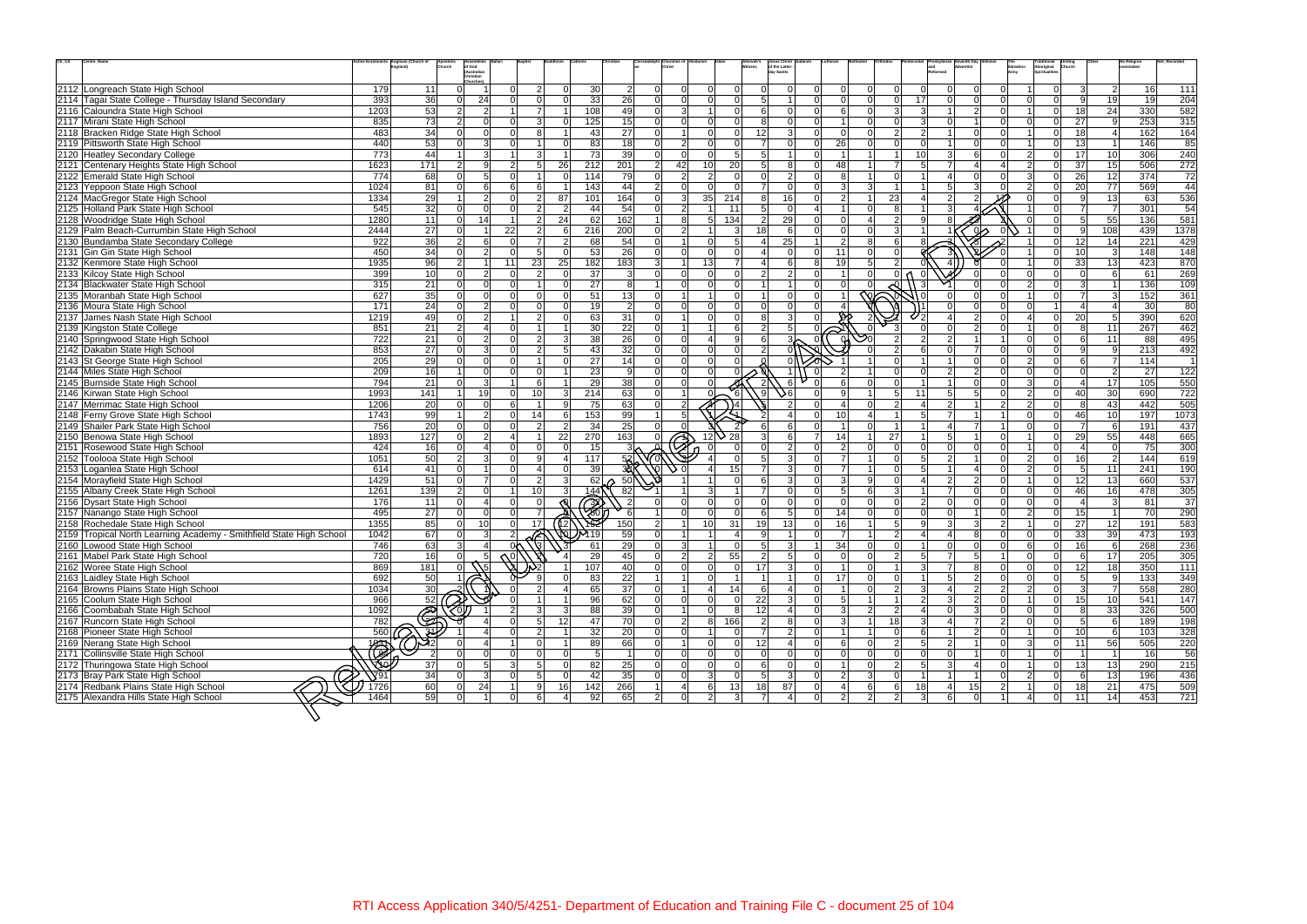| $\mathsf{Ctr}\_ \mathsf{Cd}$ | Centre_Name                                                        |                  | Anglican (Church of      | Apostolic<br>Church | of God                  |                 |                |                |                         |                         |                                  |                 |                 |                  | Jesus Christ<br>of the Latter-   |                           |                |                         |                           |                               |                | Traditional<br>Aboriginal<br>Spiritualitie |                 |                 | lo Religior     |                  |
|------------------------------|--------------------------------------------------------------------|------------------|--------------------------|---------------------|-------------------------|-----------------|----------------|----------------|-------------------------|-------------------------|----------------------------------|-----------------|-----------------|------------------|----------------------------------|---------------------------|----------------|-------------------------|---------------------------|-------------------------------|----------------|--------------------------------------------|-----------------|-----------------|-----------------|------------------|
|                              |                                                                    |                  |                          |                     | (Australian<br>hristian |                 |                |                |                         |                         |                                  |                 |                 |                  | day Saints                       |                           |                |                         |                           |                               |                |                                            |                 |                 |                 |                  |
|                              | 2176 Marsden State High School                                     | 2067             | 56                       |                     | -16                     | ∩               | $\mathbf{Q}$   | 19             | 170<br>121              |                         | $\Omega$<br>$\overline{2}$       |                 | 40              | 16               | 72<br>$\Omega$                   | 6                         | 8              | 4                       | 11                        | 11                            | $\Omega$       | $\Omega$                                   | 17 <sup>1</sup> | 55              | 1162            | 248              |
|                              | 2177 Maleny State High School                                      | 706              | 40                       | $\Omega$            | $\mathcal{P}$           |                 | $\overline{7}$ | 6              | 39                      | 34                      | 2 <sup>1</sup><br>1 <sup>1</sup> |                 | n l             | 6                | ΩL<br>$\overline{1}$             | 5 <sup>1</sup>            | $\vert$ 1      | 0                       | $\mathcal{D}$             |                               | $\Omega$       | $\Omega$                                   | $\vert$ 4       | 10 <sup>1</sup> | 135             | 403              |
|                              | 2178 Wellington Point State High School                            | 918              | 69                       | $\Omega$            |                         | $\Omega$        | 13             |                | 63                      | 32                      | $\Omega$                         | $\mathcal{D}$   |                 | $\Omega$         | 5 <sup>1</sup><br>$\vert$ 1      | $\boldsymbol{\varLambda}$ | $\overline{3}$ | 2 <sup>1</sup>          | 3                         |                               |                | $\Omega$                                   | 13              | 53              | 124             | 524              |
|                              | 2179 Toogoolawah State High School                                 | 262              | 17                       | $\overline{7}$      |                         | ∩               | $\Omega$       |                | 17                      | $\overline{7}$          | $\Omega$<br>$\Omega$             |                 |                 | $\overline{2}$   | $\Omega$<br>$\Omega$             |                           |                | $\Omega$                |                           |                               | $\Omega$       |                                            | 14              | $\overline{2}$  | 165             | 22               |
|                              | 2181 Bribie Island State High School                               | 1142             | 60                       | $\overline{2}$      | $\mathcal{E}$           | $\Omega$        | $\mathcal{P}$  | 6              | 80                      | 46                      | $\Omega$                         | ΩI              |                 | 5 <sup>1</sup>   | $\overline{2}$<br>$\Omega$       | 8                         | ΩI             | $\overline{3}$          |                           |                               |                | 3                                          |                 | 9               | 208             | 688              |
|                              | 2182 Capella State High School                                     | 116              | 15                       | n l                 | $\Omega$                | $\Omega$        |                | $\Omega$       | 15                      | $\overline{2}$          | $\Omega$<br>$\Omega$             | ΩI              | $\Omega$        | $\Omega$         | $\Omega$<br>ΩL                   | $\overline{2}$            | ΩI             | n l                     | $\Omega$                  |                               | $\Omega$       | $\mathcal{P}$<br>$\Omega$                  |                 | $\Delta$        | 34              | 38               |
|                              | 2183 Elanora State High School                                     | 942              | 31                       | $\Omega$            | $\Omega$                | 27              | $\Omega$       | $\overline{2}$ | 69                      | 68                      | $\Omega$<br>2 <sup>1</sup>       | ΩI              | $\Omega$        | $\Delta$         | $\Omega$<br>ΩL                   | $\overline{2}$            | $\Omega$       | $\mathbf{1}$            |                           |                               |                | $\Omega$                                   | $\overline{7}$  | 21              | 201             | 503              |
|                              | 2184 Helensvale State High School                                  | 2539             | 205                      | $\mathcal{P}$       | $\mathcal{D}$           | $\mathcal{D}$   |                | 3              | 276<br>125              |                         | 3<br>$\overline{0}$              |                 | 11              | 12               | 16                               | 12                        | 2 <sup>1</sup> | 19                      | 6                         |                               |                | $\Omega$                                   | 24              | 17              | 1196            | 590              |
|                              | 2185 Clermont State High School                                    | 181              | 32                       | $\Omega$            | 10 <sup>1</sup>         | ΩI              |                | O              | 40                      | $\overline{\mathbf{4}}$ | $\Omega$<br>$\Omega$             | $\cap$          | $\Omega$        |                  | $\Omega$<br>$\Omega$             |                           | $\Omega$       | $\Omega$                |                           | $\Omega$                      | $\Omega$       | $\Omega$                                   | 11              | 14              | 40              | 26               |
|                              | 2186 William Ross State High School                                | 816              | 81                       | $\Omega$            | $\overline{ }$          |                 |                | 3              | 97                      | 30                      | $\Omega$                         |                 | $\Omega$        | 5 <sup>1</sup>   | $\Omega$<br>$\Omega$             | -91                       | $\Omega$       | 3                       |                           |                               |                | $\Omega$                                   | 15 <sub>l</sub> | 8               | 435             | 120              |
|                              | 2187 Park Ridge State High School                                  | 1180             | 28                       | $\Omega$            | $\mathcal{P}$           |                 |                | $\overline{2}$ | 34                      | 22                      | $\Omega$                         |                 | 10              | $\overline{2}$   | $\overline{7}$<br>$\Omega$       |                           | ΩI             | $\overline{2}$          |                           |                               |                |                                            | $\overline{2}$  | 11              | 155             | 898              |
|                              | 2188 Tullawong State High School                                   | 909              | 63                       | $\Omega$            | $\Omega$                | $\Omega$        | .5             | $\overline{2}$ | 45                      | 44                      | $\Omega$                         | ΩI              | $\Omega$        | 5 <sup>1</sup>   | 5 <sup>1</sup><br>ΩL             | $\overline{7}$            | 3 <sup>l</sup> | $\Omega$                |                           |                               |                |                                            | -91             | 6               | 546             | 164              |
|                              | 2189 Windaroo Valley State High School                             | 1120             | 58                       | $\Omega$            | $\Omega$                | $\Omega$        | $\Omega$       | 5              | 73                      | 54                      | $\Omega$                         | ΩI              |                 | 11               | 5 <sup>1</sup><br>$\Omega$       | 12                        | $\Omega$       | $\overline{\mathbf{A}}$ |                           |                               |                |                                            | 13              | 13              | 484             | 367              |
|                              | 2190 Mountain Creek State High School                              | 2081             | 185                      | $\Omega$            | $\mathcal{E}$           | $\Omega$        | 16             | $\overline{3}$ | 227<br>169              |                         | 3 <sup>l</sup><br>$\Omega$       | $\overline{7}$  |                 | 10               | $\Omega$                         | 16                        |                | $\overline{7}$          | 12 <sup>1</sup>           | ക                             | $\mathcal{P}$  |                                            | 45              | 40              | 1017            | 298              |
|                              | 2265 Tamborine Mountain State High School                          | 907              | 62                       |                     | $\Omega$                | 12 <sub>l</sub> | $\overline{2}$ | $\overline{1}$ | 99                      | 21                      | $\Omega$                         | ΩI              | $\mathcal{P}$   | $\mathbf{4}$     | $\Omega$<br>$\Omega$             | $\overline{1}$            | $\Omega$       | $\overline{0}$          |                           |                               |                | $\Omega$                                   | -91             | 29              | 285             | 375              |
|                              | 2282 Chancellor State College                                      | 2890             | 199                      | $\Omega$            |                         | $\Omega$        | 12             | 22             | 284<br>208              |                         | $\overline{2}$<br>$\Omega$       | R               |                 | $5 \overline{5}$ | $\mathcal{E}$<br>$\Omega$        | 27                        |                | 3 <sup>1</sup>          |                           |                               |                | $\Omega$                                   | 35              | 27              | 1405            | 627              |
|                              | 2292 Noosa District State High School - Pomona Campus              | 488              | 19                       | $\Omega$            | $\Omega$                | $\Omega$        |                |                | 29                      | 26                      | $\Omega$<br>$\Omega$             |                 |                 | 9                | $\Omega$                         |                           | ΩI             |                         |                           | $\Omega$                      |                |                                            | $5\overline{5}$ | 10              | 328             | 52               |
|                              | 2294 Brisbane Youth Education and Training Centre                  | 120              | 11                       | $\Omega$            | $\Omega$                | $\Omega$        |                | $\Omega$       | 6                       | $\overline{4}$          | $\Omega$<br>$\Omega$             |                 |                 | $\Omega$         | 2 <sup>1</sup><br>$\Omega$       | n l                       | $\Omega$       | 0 <sub>0</sub>          |                           |                               | $\Omega$       | n١<br>$\Omega$                             |                 | $\overline{2}$  | 54              | 35               |
|                              | 2323 Flagstone State Community College                             | 874              | 84                       | $\Omega$            | $\overline{2}$          | $\Omega$        |                | $\Omega$       | 63                      | 37                      | $\overline{2}$<br>$\overline{1}$ | $\Omega$        | $\Omega$        | 6                | $\mathbf{3}$<br>$\Omega$         | 5                         | $\overline{2}$ |                         |                           |                               |                | $\Omega$                                   | 12              | 12              | 150             | 479              |
|                              | 2324 North Lakes State College                                     | 3000             | 129                      | $\overline{2}$      | 15 <sub>l</sub>         | $\mathcal{E}$   |                | 11             | 266<br>187              |                         | $\overline{0}$                   | 24              | 16 <sup>1</sup> | 30 <sup>1</sup>  | 9                                | 15 <sub>l</sub>           |                |                         | 13                        | 11                            | 11             | 5 <sup>1</sup><br>$\Omega$                 | 26              | 33              | 1076            | 1083             |
|                              | 2340 Upper Coomera State College                                   | 2036             | 103                      | $\Omega$            |                         | $\mathcal{P}$   | 10             | 8              | 188<br>106              |                         | $\Omega$                         |                 | 10              | $2 \vert$        | 23<br>$\Omega$                   |                           |                |                         |                           |                               | $\overline{2}$ | $\mathcal{P}$<br>$\Omega$                  | 11              | 65              | 748             | 717              |
|                              | 2345 Clover Hill State School                                      | 956              | $\overline{7}$           | $\Omega$            | $\Omega$                | 22              | $\Omega$       |                | 17<br>434               |                         | $\Omega$<br>$\Omega$             | 2 <sup>1</sup>  | $\mathcal{P}$   | $\Omega$         | 38<br>$\Omega$                   | m.                        |                |                         |                           |                               | $\Omega$       | $\Omega$                                   | $\overline{2}$  | 248             | 124             | 54               |
|                              | 2376 Townsville Community Learning Centre - A State Special School | 175              | 9                        | $\Omega$            |                         | $\Omega$        |                | $\Omega$       | 14                      | $\overline{\mathbf{4}}$ | $\Omega$                         | ΩI              |                 |                  | $\Omega$<br>$\cap$               |                           |                |                         |                           |                               | $\Omega$       | $\Omega$                                   | $\mathcal{P}$   | 2               | 46              | 89               |
|                              | 2409 Kelvin Grove State College                                    | 2866             | $\overline{123}$         | $\Omega$            | $\Omega$                | $5\overline{5}$ | 8              | 31             | 303<br>191              |                         | 3 <sup>l</sup><br>$\mathbf{1}$   | 37 <sup>1</sup> | 83              | 6 <sup>1</sup>   |                                  | ଖ                         |                | 19                      | 16                        |                               | $\mathbf{3}$   | $\Omega$                                   | 36              | 34              | 1233            | $\overline{719}$ |
|                              | 2410 Whites Hill State College                                     | 828              | 53                       | $\Omega$            | n l                     | $\Omega$        |                | $\overline{2}$ | 79                      | 50                      | $\Omega$<br>$\Omega$             |                 | 18              | 11               |                                  |                           |                | $\overline{7}$          | $\mathcal{P}$             | $\Omega$                      | $\Omega$       | $\Omega$<br>$\Omega$                       | $\mathsf{R}$    | 17              | 292             | 264              |
|                              | 3001 Logan City Special School                                     | 157              | $\overline{2}$           | n l                 | $\mathcal{D}$           | $\Omega$        |                |                |                         | $\overline{7}$          | $\Omega$                         |                 |                 |                  |                                  |                           |                |                         |                           | $\cap$                        |                | $\cap$<br>$\cap$                           | $\Omega$        | 2               | 47              | 72               |
|                              | 3002 Rosella Park School                                           | 78               | $\vert$                  | $\Omega$            | $\Omega$                | $\Omega$        |                | $\Omega$       |                         | 5 <sup>1</sup>          | $\Omega$<br>$\Omega$             |                 |                 |                  | 0                                |                           |                | $\overline{0}$          | $\Omega$                  |                               | $\Omega$       | $\Omega$                                   | $\Omega$        |                 | 16              | 48               |
|                              | 3003 Burdekin School                                               | 16               | 1 <sup>1</sup>           | $\Omega$            | n l                     | $\Omega$        | $\Omega$       | $\Omega$       |                         | $\Omega$                | $\Omega$<br>$\Omega$             |                 |                 |                  |                                  |                           | ΩI             | $\Omega$                | $\Omega$                  |                               | $\Omega$       | $\cap$                                     |                 | $\Omega$        | $\mathcal{P}$   | 12               |
|                              | 3004 Mount Isa Special School                                      | 27               | $\Omega$                 | $\Omega$            | n l                     | $\Omega$        |                | $\Omega$       | $\Omega$                | $\Omega$                | $\Omega$<br>$\Omega$             |                 |                 |                  | ۵Q<br>$\Omega$                   | $\Omega$                  | $\Omega$       | $\Omega$                |                           | $\Omega$<br>$\Omega$          | $\Omega$       | $\cap$<br>$\Omega$                         | $\Omega$        | $\overline{1}$  | $6 \sqrt{2}$    | 18               |
|                              | 3005 Mitchelton Special School                                     | 147              | 8                        | $\Omega$            | $\Omega$                | $\Omega$        | $\overline{2}$ | $\Omega$       | 15                      | 5 <sub>5</sub>          | $\Omega$                         |                 |                 |                  | $\cap$                           |                           | $\Omega$       | 2 <sup>1</sup>          | $\Omega$                  | $\overline{2}$                | $\Omega$       | $\Omega$<br>$\Omega$                       |                 | $\Omega$        | 12              | 99               |
|                              | 3007 Gympie Special School                                         | 66               |                          | $\Omega$            | $\Omega$                |                 |                |                | $\overline{2}$          | $\overline{1}$          | $\Omega$                         |                 |                 |                  |                                  | $\Omega$                  | ΩI             | $\Omega$                |                           |                               | $\Omega$       |                                            |                 |                 | 19              | 33               |
|                              | 3009 Redcliffe Special School                                      | 123              | 2 <sup>1</sup>           | $\Omega$            |                         | ΩI              | 2              | $\Omega$       | $\overline{7}$          | 8                       | $\Omega$                         |                 |                 |                  | $\Omega$<br>$\Omega$             | $\overline{2}$            | $\overline{1}$ | 11                      |                           | $\Omega$<br>$\Omega$          | $\Omega$       | <sup>n</sup><br>$\Omega$                   |                 | $\mathbf{3}$    | 20              | $\overline{73}$  |
|                              | 3010 Rockhampton Special School                                    | 62               | 3 <sup>1</sup>           | $\Omega$            | $\Omega$                | $\Omega$        |                | $\Omega$       | $\overline{3}$          |                         |                                  |                 |                 |                  | $\Omega$<br>$\Omega$             | ി                         | $\Omega$       | $\Omega$                | $\Omega$                  |                               | $\Omega$       |                                            | $\cap$          | $\overline{1}$  |                 | 45               |
|                              | 3011 Pine Rivers Special School                                    | 187              | 3 <sup>1</sup>           | $\Omega$            |                         |                 |                |                | 13                      |                         |                                  |                 |                 |                  | $\Omega$                         | $\Omega$                  | ΩI             | $\Omega$                |                           |                               | $\Omega$       |                                            |                 |                 | 54              | 103              |
|                              | 3012 Mackenzie State Special School                                | 105              | 3 <sup>l</sup>           | $\Omega$            | $\overline{1}$          | $\Omega$        | $\mathcal{P}$  | $\Omega$       | 9                       |                         |                                  |                 |                 | $\Omega$         | $\Omega$<br>11                   | n l                       | $\Omega$       | 11                      |                           | $\Omega$<br>$\overline{2}$    | $\Omega$       | $\Omega$<br>$\Omega$                       | $\Omega$        | $\Omega$        | 15              | 64               |
|                              | 3014 Western Suburbs State Special School                          | $\overline{178}$ | 5 <sup>1</sup>           | $\Omega$            |                         |                 |                | 3              | $\overline{22}$         |                         |                                  |                 |                 |                  | $\Omega$<br>$\cap$               |                           | $\Omega$       | $\Omega$                |                           |                               | $\Omega$       |                                            | $\mathcal{D}$   |                 | 23              | 103              |
|                              | 3015 Ipswich West Special School                                   | 82               | 3 <sup>1</sup>           | $\Omega$            | $\Omega$                | $\Omega$        | $\mathfrak{p}$ |                |                         |                         |                                  |                 |                 | $\Omega$         | $\cap$                           |                           |                | $\Omega$                |                           |                               | $\Omega$       |                                            |                 |                 | 19              | 44               |
|                              | 3017 Maryborough Special School                                    | 82 <sub>1</sub>  | $\mathcal{P}$            | $\Omega$            |                         | $\Omega$        |                |                |                         | 3                       |                                  |                 |                 | $\Omega$         | $\Omega$<br>ΩL                   | n l                       | $\Omega$       | $\Omega$                |                           | $\Omega$<br>$\Omega$          | $\Omega$       | $\cap$                                     | $\Omega$        | $\Omega$        | 15              | 54               |
|                              | 3018   Ipswich Special School                                      | 115              | 8 <sup>1</sup>           | $\Omega$            | $\Omega$                |                 |                |                | $\oslash$               |                         |                                  |                 | $\Omega$        | $\Omega$         | $\Omega$<br>ΩL                   | ി                         | $\Omega$       | $\Omega$                | $\mathcal{D}$<br>$\Omega$ |                               | $\Omega$       | $\Omega$                                   |                 | $\Omega$        | 14              | 84               |
|                              | 3025 Darling Point Special School                                  | 124              | 3 <sup>1</sup>           | $\Omega$            | $\cap$                  |                 |                |                |                         |                         |                                  |                 |                 | $\Omega$         | $\Omega$<br>$\Omega$             | ി                         | $\Omega$       | $\overline{2}$          |                           |                               | $\Omega$       |                                            | $\mathcal{P}$   | $\overline{2}$  | 22              | 78               |
|                              | 3026 Southport Special School                                      | 237              | 11                       | $\Omega$            |                         |                 |                |                |                         | 25                      | $\overline{2}$<br>$\Omega$       | $\mathbf{3}$    |                 |                  | $\overline{0}$                   | $\overline{2}$            | $\Omega$       | $\Omega$                |                           |                               | $\Omega$       |                                            | $\Omega$        | 2               | 63              | 103              |
|                              | 3029 Bundaberg Special School                                      | 118              | $\vert$                  | $\Omega$            |                         |                 |                |                |                         |                         |                                  |                 |                 | $\Omega$         | $\Omega$<br>$\Omega$             |                           |                | $\Omega$                |                           |                               |                |                                            |                 | 4               | 18              | 75               |
|                              | 3031 Aspley Special School                                         | -96 l            |                          | $\cap$              | $\cap$                  | ∩∧              |                |                | 16                      | 5 <sup>1</sup>          | $\Omega$<br>ΩI                   | $\cap$          | $\Omega$        | nl               | ΩL                               | $\overline{1}$            | $\Omega$       | nl                      | $\cap$                    | $\Omega$                      | $\Omega$       | $\cap$<br>$\cap$                           | ΩI              | $\overline{1}$  | $\overline{7}$  | 59               |
|                              | 3032 Toowoomba West Special School                                 | 66               | 6                        | $\Omega$            | $\Omega$                |                 |                | $\Omega$       | 7                       | $\overline{1}$          | $\overline{0}$<br>$\Omega$       | $\Omega$        | $\Omega$        | $\overline{0}$   | $\overline{0}$<br>$\Omega$       |                           | $\overline{0}$ | 0                       |                           | $\mathbf{0}$<br>$\Omega$      | 0              | $\Omega$<br>$\Omega$                       | $\Omega$        | $\overline{2}$  | 31              | 18               |
|                              | 3033 Redland District Special School                               | 135              | $\overline{7}$           | $\Omega$            | (Nol                    |                 |                |                | 14                      | 13                      | $\Omega$<br>$\Omega$             | $\Omega$        |                 | 2 <sup>1</sup>   | $\overline{0}$<br>$\Omega$       |                           | $\Omega$       | 0                       | ΩI                        | $\Omega$<br>$\Omega$          | $\overline{0}$ | $\Omega$                                   |                 | $\Omega$        | 53              | 42               |
|                              | 3034 Goodna Special School                                         | 132              | 0                        | $\Omega$            |                         |                 |                |                | 10 <sup>1</sup>         | $6 \overline{6}$        | $\Omega$<br> 0                   | ΩI              | $\Omega$        | 0                | $\Omega$                         | $\Omega$                  | $\overline{0}$ | 2                       |                           | $\Omega$                      | $\Omega$       | $\Omega$<br>$\Omega$                       | $\Omega$        | $\mathbf{3}$    | 28              | 80               |
|                              | 3038 Rockhampton North Special School                              | 101              | $\overline{7}$           |                     |                         |                 |                |                | $\overline{4}$          | 6                       | $\Omega$<br>$\Omega$             |                 |                 | $\Omega$         | $\Omega$<br>$\Omega$             | -Ol                       | $\Omega$       | 0                       |                           |                               | $\Omega$       |                                            | $\Omega$        | 6               | 24              | 51               |
|                              | 3039 Nambour Special School                                        | 150              | 7 <sup>1</sup>           | $\mathbb{Z}$        |                         |                 |                |                | $\overline{7}$          | $\overline{4}$          | $\Omega$<br>$\Omega$             |                 |                 | $\Omega$         | $\overline{0}$<br>$\Omega$       |                           | $\Omega$       | 0                       |                           |                               | $\overline{0}$ | $\Omega$                                   |                 | 3               | 27              | 96               |
|                              | 3040 Kuraby Special School                                         | 71               |                          | O)                  |                         |                 |                | $\Omega$       | 3                       | 10                      | $\overline{0}$<br> 0             | ΩI              |                 | $\overline{0}$   | $\Omega$<br>11                   | -Ol                       | $\overline{0}$ | 2                       |                           |                               | $\overline{0}$ | $\Omega$<br>$\Omega$                       | $\overline{2}$  | $\overline{0}$  | 13              | 29               |
|                              | 3042 Woody Point Special School                                    | 89               | <u>ි</u>                 |                     |                         |                 |                |                | $\overline{\mathbf{4}}$ | $\overline{2}$          | $\Omega$<br>$\Omega$             | $\Omega$        | $\Omega$        | $\Omega$         | $\overline{0}$<br>$\Omega$       | -ol                       | $\Omega$       | 0                       | $\Omega$                  |                               | $\Omega$       | $\Omega$                                   |                 | $\Omega$        | 15              | 67               |
|                              | 3043 Currumbin Community Special School                            | $\overline{88}$  | $\overline{\mathscr{F}}$ |                     |                         |                 |                |                | 8                       | $\mathbf{3}$            | $\Omega$<br>$\Omega$             |                 |                 |                  | $\Omega$                         | -ol                       | $\Omega$       | 11                      |                           |                               | $\overline{0}$ | $\Omega$                                   |                 | $\mathbf{3}$    | 13              | 51               |
|                              | 3045 Caboolture Special School                                     |                  |                          | $\Omega$            | $\Omega$                |                 |                | $\Omega$       | 17                      | $\overline{7}$          | $\overline{0}$<br>$\Omega$       |                 | $\Omega$        | $\mathbf{I}$     | $\overline{0}$<br>$\Omega$       | -Ol                       | $\sim$ 1       | 11                      | -1                        | $\Omega$                      | $\overline{0}$ | $\Omega$<br>$\Omega$                       | -31             | $\mathbf 0$     | 48              | 182              |
|                              | 3049 Mudgeeraba Special School                                     | ESSE             |                          | $\Omega$            |                         | $\Omega$        |                | $\Omega$       | 11                      | $\overline{7}$          | $\Omega$<br>$\Omega$             |                 |                 |                  | $\Omega$                         | -ol                       | $\Omega$       |                         | $\mathcal{P}$             | $\Omega$                      | $\Omega$       | $\Omega$<br>$\Omega$                       | $\mathcal{E}$   | $\overline{2}$  | 25              | 100              |
|                              | 3051 Beenleigh Special School                                      |                  | 2                        | $\Omega$            | $\Omega$                | $\Omega$        | $\Omega$       |                | 5                       | $\overline{5}$          | $\overline{0}$<br> 0             | $\Omega$        | <sup>0</sup>    | 3 <sup>l</sup>   | $\overline{0}$<br>11             | 0                         | $\overline{0}$ | 0                       |                           | $\Omega$                      | 0              | $\Omega$<br>$\Omega$                       |                 | $\overline{2}$  | 38              | 53               |
|                              | 3054 Currimundi Special School                                     | $\sqrt{21}$      | 11                       | $\vert$ 1           | $\overline{1}$          | $\Omega$        |                | $\Omega$       | 24                      | 15                      | $\overline{0}$<br> 0             |                 | n l             |                  | $\overline{0}$<br>$\Omega$       | $\overline{2}$            | $\overline{0}$ | 0                       |                           | $\Omega$<br>$\Omega$          | $\overline{0}$ | $\Omega$<br>$\Omega$                       | $\overline{2}$  | $\vert$ 1       | 40              | 120              |
|                              | 3055 Calamvale Special School                                      | 145              | $2 \vert$                | $\Omega$            | n l                     | $\Omega$        |                |                | 6                       | $\overline{5}$          | $\Omega$<br>$\Omega$             |                 |                 | $\overline{0}$   | $\overline{0}$<br>$\Omega$       | $\vert$ 2                 | $\Omega$       | 0                       |                           |                               | $\Omega$       | $\Omega$<br>nl                             | $\Omega$        | $\overline{2}$  | 21              | 98               |
|                              | 3056 Barrett Adolescent Centre Special School                      | 26               | $1\vert$                 | $\Omega$            | $\Omega$                | $\Omega$        |                |                |                         | $\overline{2}$          | $\overline{0}$<br> 0             | $\Omega$        | $\Omega$        | 0                | $\overline{0}$<br>$\Omega$       | -Ol                       | $\Omega$       | 0                       |                           | $\Omega$                      | $\overline{0}$ | $\Omega$                                   |                 |                 | 10 <sup>1</sup> | 11               |
|                              | 3057 Hervey Bay Special School                                     | 105              | 6                        | <sup>0</sup>        |                         | $\Omega$        | 3              | $\Omega$       | 10                      | $\overline{7}$          | $\overline{0}$<br> 0             | $\Omega$        | $\overline{0}$  | 0                | $\overline{0}$<br>$\overline{0}$ | $\overline{2}$            | $\overline{0}$ | 0                       | $\Omega$                  | $\mathbf 0$<br>$\overline{0}$ | 0              | $\overline{0}$<br>$\Omega$                 |                 | $\overline{2}$  | 22              | 51               |
|                              | 3066 Claremont Special School                                      | 145              | 8                        | <sup>0</sup>        |                         | $\Omega$        |                | $\Omega$       | 11                      | $5 \vert$               | 2 <sup>1</sup><br>$\overline{0}$ | 0               | 0               |                  | $\overline{0}$<br>$\overline{1}$ |                           | 0              | 0                       |                           | $\Omega$                      | $\overline{0}$ | $\overline{2}$<br>$\Omega$                 | 5 <sup>1</sup>  | $\overline{0}$  | 28              | 78               |
|                              |                                                                    |                  |                          |                     |                         |                 |                |                |                         |                         |                                  |                 |                 |                  |                                  |                           |                |                         |                           |                               |                |                                            |                 |                 |                 |                  |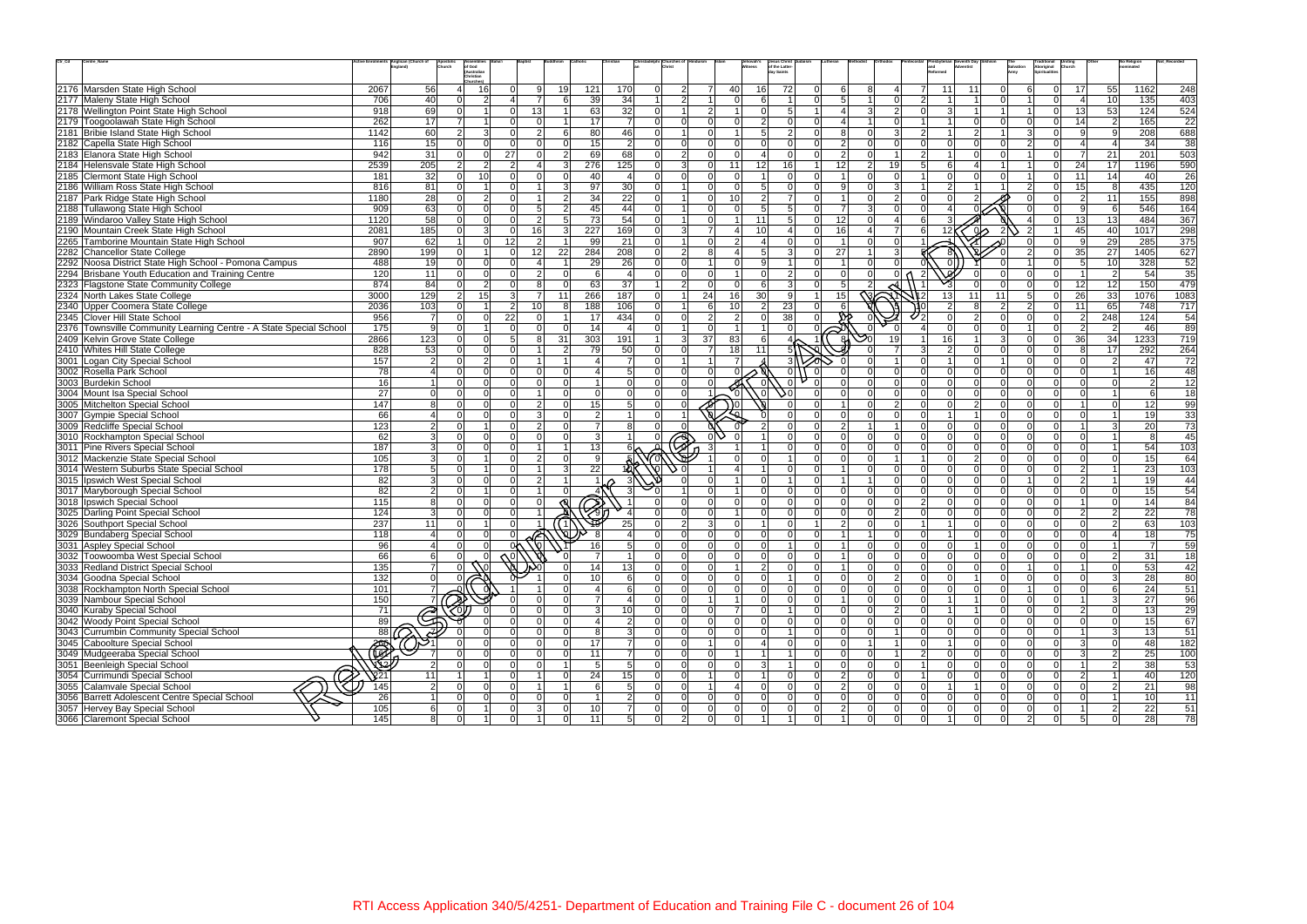| $\text{Ctr}\_ \text{Cd}$ | Centre_Name                                                         |              |                     | of God                      |          |                         |                 |                                                                                                               |                |                                  |                 |                |                        | lesus Christ<br>of the Latter- |                               |                |                      |          |                                  |                 | Aboriginal           |                 |                           | lo Religio                  |                   |
|--------------------------|---------------------------------------------------------------------|--------------|---------------------|-----------------------------|----------|-------------------------|-----------------|---------------------------------------------------------------------------------------------------------------|----------------|----------------------------------|-----------------|----------------|------------------------|--------------------------------|-------------------------------|----------------|----------------------|----------|----------------------------------|-----------------|----------------------|-----------------|---------------------------|-----------------------------|-------------------|
|                          |                                                                     |              |                     | (Australian<br>Christian    |          |                         |                 |                                                                                                               |                |                                  |                 |                |                        | dav Saints                     |                               |                |                      |          |                                  |                 | Sniritualitie        |                 |                           |                             |                   |
|                          |                                                                     |              |                     | $\Omega$                    |          |                         |                 |                                                                                                               |                | $\Omega$<br>$\Omega$             | $\mathcal{R}$   | $\Omega$       | $\Omega$               |                                | n l                           | $\Omega$       |                      |          |                                  | $\Omega$        |                      | $\mathcal{P}$   | $\overline{2}$            |                             |                   |
|                          | 3077 Geebung Special School                                         | 100          | $\overline{2}$      | $\Omega$<br>$\Omega$        |          |                         |                 | 12                                                                                                            | 8              | $\Omega$<br>$\Omega$             |                 |                | Ωl                     |                                | $\Omega$<br>$\Omega$          | ΩI             |                      |          |                                  | $\Omega$        |                      |                 |                           | 17                          | 51                |
|                          | 3078 Sunnybank Special School                                       | 38           | $\overline{2}$      |                             |          |                         |                 | 3                                                                                                             | $\overline{3}$ |                                  |                 |                |                        | $\Omega$                       |                               |                | $\Omega$             |          |                                  |                 |                      |                 | $\overline{2}$            |                             | 20                |
|                          | 3082 Mackay District Special School                                 | 100          | 1 <sup>1</sup>      | $\Omega$<br><sup>0</sup>    |          | ΩI                      | $\Omega$        | $\overline{2}$                                                                                                | 3              | $\Omega$<br>$\Omega$             | ΩI              | $\Omega$       | $\Omega$               | $\Omega$                       | $\Omega$                      | $\Omega$       | $\Omega$             |          | $\Omega$                         | $\Omega$        |                      |                 | $\Omega$                  | 11                          | 80                |
|                          | 3084 Nursery Road State Special School                              | 139          |                     | $\Omega$                    |          |                         | $\overline{2}$  | 20                                                                                                            | 8              | 2 <sup>1</sup><br>$\Omega$       | $\mathcal{D}$   |                |                        | $\Omega$                       | $\cap$<br>ി                   |                | $\overline{2}$       |          |                                  |                 |                      | $\mathcal{R}$   | $\overline{2}$            | 15                          | 71                |
|                          | 3085 Red Hill Special School                                        | 65           |                     | $\Omega$                    |          |                         |                 | 16                                                                                                            | $\overline{2}$ | $\Omega$                         |                 |                | $\Omega$               | $\Omega$                       | $\cap$<br>$\Omega$            | ΩI             |                      |          |                                  | $\Omega$        |                      |                 | $\Omega$                  | 11                          | 32                |
|                          | 3087 Clifford Park Special School                                   | 120          | 10 <sup>1</sup>     | $\Omega$<br>$\Omega$        |          |                         |                 | 13                                                                                                            | 4              | $\Omega$                         |                 |                | $\cap$                 |                                | $\cap$                        | ΩI             | $\Omega$             |          |                                  | $\Omega$        |                      | $\mathcal{P}$   | $\mathcal{A}$             | 24                          | $\overline{56}$   |
|                          | 3088 Mount Ommaney Special School                                   | 87           | $\overline{7}$      | $\Omega$                    |          |                         |                 | 14                                                                                                            | $\mathbf{3}$   | $\Omega$<br>1                    |                 | $\mathcal{D}$  | $\Omega$               | $\Omega$                       | $\Omega$<br>$\Omega$          | $\Omega$       | $\Omega$             |          |                                  |                 |                      | $\mathcal{D}$   | $\Omega$                  | 23                          | 31                |
|                          | 3140 Narbethong State Special School                                | 59           | $\overline{2}$      | $\Omega$                    |          |                         |                 |                                                                                                               | 5              | $\Omega$                         |                 |                |                        |                                | $\cap$                        | $\Omega$       |                      |          |                                  |                 |                      |                 | $\Omega$                  |                             | 40                |
|                          | 3160 Cleveland Education and Training Centre                        | 77           | $\overline{7}$      | $\Omega$<br>n l             |          |                         | $\Omega$        | $\Delta$                                                                                                      | $\Delta$       | $\Omega$<br>$\Omega$             |                 |                | $\Omega$               | $\Omega$                       | ΩL                            | $\Omega$       | $\Omega$             |          |                                  | $\Omega$        |                      |                 | 5                         | 29                          | 24                |
|                          | 3601 Cairns School of Distance Education                            | 2464         | 198                 | 20                          |          | 10<br>$\Omega$          | 5 <sup>1</sup>  | 281<br>121                                                                                                    |                | $\Omega$                         |                 | <sub>8</sub>   | 48                     | $\overline{7}$                 | 2 <sup>1</sup><br>12          | $\mathfrak{p}$ | 8                    |          |                                  |                 |                      | 39 <sup>°</sup> | 53                        | 980                         | 642               |
|                          | 3602 Charleville School of Distance Education                       | 218          | 18                  | $\Omega$                    |          | $\cap$                  |                 | 25<br>10                                                                                                      |                | $\Omega$<br>$\Omega$             |                 |                | $\boldsymbol{\Lambda}$ | ΩI                             | ΩL<br>ി                       | ΩI             | $\Omega$             |          |                                  |                 |                      |                 |                           | 41                          | 107               |
|                          | 3604 Mount Isa School of the Air                                    | 153          | 10                  |                             |          |                         | $\Omega$        | 19                                                                                                            | $\overline{1}$ | $\Omega$<br>11                   |                 |                |                        | $\Omega$                       | $\Omega$<br>$\Omega$          | $\Omega$       | $\Omega$             |          |                                  |                 |                      | $\mathcal{R}$   | $\Omega$                  | 19                          | 96                |
|                          | 3605 Brisbane School of Distance Education                          | 3583         | 149                 | $\mathbf{Q}$                |          | 17                      | 18 <sup>1</sup> | 259<br>183                                                                                                    |                | 2 <br>5                          | $\mathbf{Q}$    | 41             | 171                    | 13                             | 21<br>2 <sup>1</sup>          | 2 <sup>1</sup> | 13                   |          | 14                               |                 |                      | 43              | 51                        | 801                         | 1743              |
|                          | 3610 Charters Towers School of Distance Education                   | 1311         | 39                  | $\Omega$                    |          |                         | $\mathcal{P}$   | 32<br>85                                                                                                      |                | $\Omega$                         |                 |                | 16 <sup>1</sup>        | $\Omega$                       | $\Omega$                      |                | $\overline{1}$       |          |                                  |                 |                      | 13              | 12 <sub>l</sub>           | 215                         | 869               |
|                          | 3611 Longreach School of Distance Education                         | 176          | 21                  | $\Omega$<br>$\Omega$        |          |                         | $\Omega$        | 27                                                                                                            | $\overline{7}$ | $\Omega$                         |                 |                | $\overline{2}$         | $\Omega$                       | $\Omega$                      | $\Omega$       | $\Omega$             |          |                                  |                 |                      | 8               | $\Omega$                  | 70                          | 39                |
|                          | 3612 Capricornia (Emerald Campus) School of Distance Education      | 792          | 43 <sup>1</sup>     | $\Omega$<br>$\Omega$        |          | $\mathcal{D}$<br>$\cap$ |                 | 86<br>37                                                                                                      |                | $\Omega$<br>$\mathbf{1}$         | $\Omega$        |                | 19                     |                                | $\Omega$<br>$\overline{7}$    | ΩI             |                      |          |                                  |                 |                      | 14              | 13                        | 321                         | 237               |
|                          | 3711 Eagleby Learning Centre - Centre for Continuing Secondary Educ | 391          | 15                  | $\Omega$                    |          |                         | $\Omega$        | 32<br>13                                                                                                      |                | $\Omega$<br>$\Omega$             |                 |                | $\mathcal{E}$          | $\Omega$                       | $\cap$                        | $\Omega$       |                      |          |                                  |                 |                      |                 | $\overline{7}$            | 155                         | 152               |
|                          | 5149 Spinifex State College - Mount Isa - Junior Campus             | 803          | 21                  | $\Omega$                    |          | 11                      | $\Omega$        | 78<br>33                                                                                                      |                | $\Omega$                         |                 |                | 6                      |                                |                               |                |                      |          |                                  |                 |                      | 12              | $\overline{7}$            | 157                         | 456               |
|                          | 5180 Earnshaw State College                                         | 696          | 22                  | 3                           |          |                         | 5               | 92<br>40                                                                                                      |                | $\Omega$<br>$\Omega$             | 5               | $\mathcal{P}$  | $\Omega$               | $\overline{7}$                 | $\Omega$                      | $\mathcal{D}$  |                      |          |                                  | 16              |                      | 17              | $\mathbf{3}$              | 66                          | 387               |
|                          | 5534 Capalaba State College                                         | 785          | 27                  | $\Omega$                    |          |                         |                 | 46<br>43                                                                                                      |                | $\overline{3}$                   | 6l              | 3              | $\boldsymbol{\Lambda}$ | $\Omega$                       |                               |                |                      |          |                                  |                 | $\Omega$             | 5 <sup>1</sup>  | 11                        | $\overline{278}$            | 332               |
|                          | 5553 Burpengary Meadows State School                                | 623          | 19                  | $\Omega$                    |          |                         | $\Omega$        | $\overline{37}$<br>53                                                                                         |                | $\Omega$                         | $\Omega$        |                |                        |                                |                               |                |                      |          |                                  | $\Omega$        |                      |                 | 5 <sup>1</sup>            | $\overline{211}$            | $\overline{275}$  |
|                          | 5554 Stretton State College                                         | 2479         | 76                  | 8                           |          | q                       | 51              | 231<br>195                                                                                                    |                | $\vert$                          | 66              | 114            | 9                      | 13                             |                               |                |                      |          |                                  | 42              | $\Omega$             | 23              | 50                        | 696                         | 821               |
|                          | 5556 Springfield Lakes State School                                 | 1086         | 46                  | $\Omega$<br>6               |          | $\mathcal{P}$           | 8               | 109<br>101                                                                                                    |                | $\overline{0}$<br>$\Omega$       | 18 <sup>1</sup> | 16             | 11                     | 8 <sup>1</sup>                 |                               |                |                      |          | 3                                | 8               | $\Omega$             | 13              | $\overline{7}$            | 197                         | 516               |
|                          | 5653 Kawana Waters State College                                    | 1570         | 80                  | 15<br>$\Omega$              |          | $\Omega$                | $\overline{2}$  | 136<br>87                                                                                                     |                | $\Omega$                         | 3 <sup>1</sup>  |                | 15                     |                                | $\Omega$<br>କୋ                |                | $\overline{2}$       |          |                                  | $\Omega$        | $\Omega$             | 22              | 9                         | 771                         | 407               |
|                          | 5666 Roma State College                                             | 877          | 48                  | $\mathcal{P}$<br>$\Omega$   |          |                         | $\Omega$        | 59<br>23                                                                                                      |                | $\Omega$<br>6                    | $\Omega$        |                |                        |                                |                               |                |                      |          |                                  | $\Omega$        | $\Omega$             | $\mathsf{R}$    | $\overline{7}$            | 130                         | 581               |
|                          | 5684 Queensland Academy for Science Mathematics and Technology      | 541          | 9                   | 0l<br>$\Omega$              |          | 6 <sup>1</sup>          | 22              | 49<br>75                                                                                                      |                | $\Omega$<br>$\Omega$             | 30              | 11             |                        |                                |                               |                | 3                    |          | $\overline{2}$<br>$\mathcal{P}$  |                 |                      | 8               | 6                         | 191                         | $\frac{115}{115}$ |
|                          | 5685 Queensland Academy for Creative Industries                     | 299          | 11                  | n l<br><sup>0</sup>         |          | $\cap$                  | 3               | 49<br>26                                                                                                      |                | $\Omega$<br>$\Omega$             |                 |                |                        | $\overline{0}$                 |                               |                |                      |          |                                  |                 | $\Omega$             | $\mathcal{D}$   | $\boldsymbol{\varLambda}$ | 131                         | 65                |
|                          | 5689 Kuranda District State College                                 | 354          | $\overline{7}$      | $\Omega$                    |          |                         | 2               | 21                                                                                                            | 6              |                                  |                 |                |                        |                                |                               |                | ΩI                   |          | 68<br>$\mathcal{P}$              |                 |                      |                 | $\overline{7}$            | 170                         | 65                |
|                          | 5700 Park Lake State School                                         | 992          | 50                  | 0l<br>$\Omega$              |          | $\Omega$<br>5           | $\overline{2}$  | 96<br>83                                                                                                      |                | $\Omega$                         |                 |                |                        | 32I                            | 6<br>$\Omega$                 | $\Omega$       | 2 <sup>1</sup>       |          | $\Omega$                         | $\Omega$        |                      | 6               | 11                        | 512                         | 182               |
|                          | 5703 Northern Peninsula Area College - Bamaga Junior Campus         | 287          | 22                  | 49<br>$\Omega$              |          | $\Omega$                | $\Omega$        | 6                                                                                                             | $\overline{4}$ | $\Omega$                         |                 |                |                        |                                | $\Omega$<br>$\cap$            | ΩI             | $\Omega$             |          | $\mathcal{P}$                    | $\Omega$        | $\cap$<br>$\Omega$   | $\overline{2}$  | 11                        | 78                          | 103               |
|                          | 5704 Northern Peninsula Area College - Injinoo Junior               | 167          | 23                  | 12<br>$\Omega$              |          |                         |                 |                                                                                                               | $\overline{2}$ | $\Omega$                         |                 |                |                        |                                |                               |                | $\Omega$             |          |                                  |                 |                      |                 | $\overline{2}$            | 41                          | 63                |
|                          | 5727 Queensland Academy for Health Sciences                         | 283          | 14                  | n l<br>$\Omega$             |          |                         | 10 <sup>1</sup> | 52<br>30                                                                                                      |                | $\Omega$                         |                 |                |                        |                                | $\Omega$<br>$\Omega$          | $\Omega$       | $\overline{2}$       |          |                                  |                 |                      | $\mathcal{P}$   | $\overline{1}$            | 132                         | $\overline{7}$    |
|                          | 5730 Coomera Springs State School                                   | 900          | 150                 | $\mathcal{R}$               |          |                         | $\overline{2}$  | 102                                                                                                           | $\mathbf{Q}$   |                                  |                 |                |                        | 18 <sup>1</sup>                | $\cap$                        | $\Omega$       | 5 <sup>1</sup>       |          |                                  | $\overline{2}$  |                      | R               | 17                        | 444                         | 111               |
|                          | 5971 Northern Peninsula Area State College - Senior Campus          | 180          | 24                  | 17 <sup>1</sup><br>$\Omega$ | $\Omega$ |                         |                 |                                                                                                               |                |                                  |                 |                |                        | $\Omega$                       | $\Omega$<br>$\Omega$          | $\Omega$       | $\Omega$             |          |                                  | $\Omega$        |                      |                 | $\mathbf{3}$              | 15                          | 113               |
|                          |                                                                     |              |                     | $\Omega$                    |          |                         | 3               |                                                                                                               |                |                                  |                 |                |                        | $\overline{7}$                 | $\Omega$                      | $\Omega$       | 5 <sup>1</sup>       |          | 5<br>$\Omega$                    | 6               | $\Omega$<br>$\Omega$ |                 |                           |                             |                   |
|                          | 6134 Bounty Boulevard State School                                  | 1366         | 48                  | 0l<br>$\Omega$              |          |                         | 3               | 126<br>159                                                                                                    |                |                                  |                 |                | 11                     |                                |                               | ΩI             | $\overline{2}$       |          |                                  |                 | $\mathcal{D}$        | 15<br>-91       | 32<br>18 <sup>1</sup>     | 566                         | 355               |
|                          | 6135 Highland Reserve State School                                  | 867          | 66                  |                             |          | $\Omega$                | $\overline{7}$  | 122<br>108                                                                                                    |                |                                  |                 |                | 6 <sup>1</sup>         | 15                             | $\Omega$                      |                |                      |          |                                  | $\Omega$        |                      |                 |                           | 443                         | 68                |
|                          | 6136 Ormeau Woods State High School                                 | 1152         | 71                  | n l<br>n l                  |          |                         |                 | 96<br>84                                                                                                      |                |                                  |                 |                | 6 <sup>1</sup>         | 12 <sup>1</sup>                | 10 <sup>1</sup>               |                | 5 <sup>1</sup>       |          |                                  |                 | $\Omega$             | 16              | 52                        | 698                         | $\overline{77}$   |
|                          | 6463 Innisfail State College                                        | 856          | 71                  | 26<br>$\overline{2}$        |          |                         |                 | 115<br>42                                                                                                     |                |                                  |                 |                | 17                     |                                | $\mathfrak{p}$<br>$\cap$      | $\Omega$       | 6                    |          |                                  | 10 <sup>1</sup> |                      | 10 <sup>1</sup> | 19                        | 449                         | 59                |
|                          | 6981 Wynnum State School                                            | 742          | 42                  | $\Omega$<br>n l             |          | $\Omega$                |                 | Z<br>54                                                                                                       |                |                                  | 5 <sup>1</sup>  | 3              | 6                      | $\Omega$                       | $\Omega$<br>8                 |                | $\overline{3}$       |          |                                  | 3               | $\Omega$             | $\overline{7}$  | 13                        | 348                         | 141               |
|                          | 7120 Augusta State School                                           | 892          | 48                  | 6<br>$\Omega$               |          |                         |                 | 74                                                                                                            |                | $\Omega$<br>3 <sup>l</sup>       | 13 <sup>1</sup> | 9              | 6 <sup>1</sup>         | 9 <sup>1</sup>                 | 3<br>1 <sup>1</sup>           |                | $\Omega$             |          |                                  | 3               | $\Omega$             | 10 <sup>1</sup> | 16 <sup>1</sup>           | 384                         | 216               |
|                          | 7121 WoodLinks State School                                         | 611          | 17                  | $\mathcal{P}$               |          |                         |                 | 71                                                                                                            |                |                                  | 3               |                |                        | $\mathsf{R}$                   |                               |                |                      |          |                                  |                 |                      |                 | 6                         | 308                         | 144               |
|                          | 7122 Coomera Rivers State School                                    | 1391         | 84                  |                             |          |                         |                 | 155                                                                                                           |                |                                  |                 |                |                        | 11                             | $\cap$                        | ΩI             | $\overline{3}$       |          |                                  |                 |                      |                 | 24                        | 711                         | 198               |
|                          | 7123 Springfield Central State School                               | 775          | 34                  | $\Omega$                    |          |                         |                 | 111<br>83                                                                                                     |                | $\Omega$                         | 29              |                | $\mathcal{P}$          | 22                             | $\cap$<br>$\mathcal{R}$       | $\mathcal{P}$  | $\Omega$             |          |                                  |                 |                      |                 | 6                         | 261                         | 186               |
|                          | 7131 Springfield Central State High School                          | 1419         | 59                  | $\overline{2}$<br>-61       |          | N)                      | $\overline{7}$  | 121<br>114                                                                                                    |                | $\overline{0}$                   | 17              | 10             |                        | 19                             | $\Omega$<br>- 6 I             | 3 <sup>1</sup> | 6                    |          | 6                                | 3               | 2<br>$\Omega$        | 17              | 16                        | 295                         | 694               |
|                          | 7573 Brightwater State School                                       | 985          | 66                  | N۵<br>$\Omega$              |          |                         |                 | 106<br> 132                                                                                                   |                | 8<br>$\Omega$                    |                 |                | $\overline{4}$         | 6                              | 0 <br>10 <sup>1</sup>         | $\Omega$       | 5 <sup>1</sup>       |          | 3<br>$\overline{3}$              | 3               | $\Omega$             | 13              | 14                        | 559                         | 39                |
|                          | 7574 Murrumba State Secondary College                               | 1380         | 62                  |                             |          | $^{\prime}$ 12          |                 | 36<br>124                                                                                                     |                | 2                                | 3 <sup>l</sup>  |                | $\mathbf{I}$           | 5 <sup>1</sup>                 | $\Omega$<br>8                 | $\overline{0}$ | 11                   | 21       | $\overline{2}$<br>5 <sup>1</sup> | $\overline{2}$  | 0                    | 16              | 19                        | 253                         | 819               |
|                          | 7575 Mango Hill State School                                        | 987          | 70                  |                             |          |                         |                 | 119<br>123                                                                                                    |                | $\overline{0}$<br>3 <sup>1</sup> | 19              | 12             | 12                     | $\overline{4}$                 | ΩL<br>5                       |                | 2 <sup>1</sup>       |          |                                  | 4               | $\Omega$             | 15              | 14                        | 466                         | 98                |
|                          | 7873 Mackay Northern Beaches State High School                      | 865          | 76<br>$\mathcal{Q}$ |                             |          |                         |                 | 30<br>110                                                                                                     |                | $\Omega$<br>$\Omega$             | ΩI              |                | 8                      | $\overline{0}$                 | 0 <br>$\overline{7}$          | $\overline{2}$ |                      |          |                                  | $\Omega$        |                      | 24              |                           | 259                         | 321               |
|                          | 8044 Pimpama State Secondary College                                | 1365         | SS)                 |                             |          |                         |                 | 130<br>76                                                                                                     |                | $\overline{0}$<br>$\overline{2}$ |                 |                | $6 \mid$               | 22                             | $\Omega$<br>3                 | $\Omega$       | 3 <sup>1</sup>       |          | 5                                | $\mathbf{3}$    | $\Omega$             | 19              | 54                        | 565                         | 373               |
|                          | 9319 Bellmere State School                                          | 465          |                     |                             |          |                         |                 | 31<br>49                                                                                                      |                | $\Omega$<br>$\Omega$             | ΩI              | $\Omega$       | $\overline{4}$         | 8                              | $\Omega$                      | $\Omega$       |                      |          | $\Omega$                         | $\Omega$        | $\Omega$             |                 | $\overline{7}$            | 290                         | 30                |
|                          | 9322 Bellbird Park State Secondary College                          | 221          |                     |                             |          |                         | 2               | 25<br>21                                                                                                      |                |                                  | $\Omega$        |                |                        | 11                             | $\Omega$<br>$\Omega$          |                | 0                    |          |                                  | $\Omega$        |                      | $\overline{2}$  | $\overline{2}$            | 102                         | 42                |
|                          | 9324 Pumicestone State School                                       | ) > 9∣       |                     |                             |          |                         | $\Omega$        | 26<br>19                                                                                                      |                | $\overline{0}$<br>$\Omega$       |                 |                | 8 <sup>1</sup>         | $\overline{4}$                 | $\Omega$<br>-Ol               | $\Omega$       | $\overline{0}$       |          | $\Omega$<br>$\Omega$             | $\Omega$        | n١                   | $\overline{2}$  | $\overline{2}$            | 140                         | 174               |
|                          | 9331 Pimpama State Primary College                                  | <b>CARD</b>  | 24                  |                             |          |                         |                 | 53<br>102                                                                                                     |                | $\Omega$<br>$\Omega$             |                 | $\overline{2}$ | Δ                      | 18 <sup>1</sup>                | $\overline{2}$                |                | $\overline{0}$       |          |                                  | $\Omega$        |                      | 3               | $\mathbf{3}$              | 360                         | 56                |
|                          | 9339 Griffin State School                                           | √हुआ         | 20                  |                             |          | $\Omega$                |                 | 63<br>47                                                                                                      |                | $\Omega$                         | 5 <sup>1</sup>  | 6              | $\Omega$               | $6 \mid$                       | $\Omega$<br>6                 | $\Omega$       | 2                    |          | 3                                | 8               |                      | 8               |                           | 246                         | 54                |
|                          | 9340 Highfields State Secondary College                             | $\sqrt{671}$ | 78                  | $\mathcal{P}$<br>$\Omega$   |          | $\overline{2}$<br>8     |                 | 57<br>97                                                                                                      |                | $\overline{7}$<br>$\overline{0}$ | $\overline{3}$  |                | 8                      | $2 \vert$                      | 28<br> 0                      | $\overline{0}$ | $\blacktriangleleft$ |          | $\overline{7}$                   | $\Omega$        | $\Omega$             | 22              | $\overline{2}$            | 257                         | 83                |
|                          | 9676 Burpengary State Secondary College                             | 686          | 38                  | $\overline{2}$              |          | $\Omega$                |                 | 45<br>40                                                                                                      |                | $2 \vert$                        | $\Omega$        | $\Omega$       | 5 <sup>1</sup>         | $\overline{7}$                 | $\Omega$<br>$\vert$ 3 $\vert$ |                | 11                   |          | $\Omega$                         | $\Omega$        | $\Omega$<br>$\Omega$ | 11              | $\overline{2}$            | 257                         | 261               |
|                          | 9916 Deebing Heights State School                                   | 201          | 9 <sup>1</sup>      | $\Omega$                    |          | $\Omega$                |                 | 28<br>24                                                                                                      |                | 0 <br>$\overline{0}$             | ΩI              | 3              | $\Omega$               |                                | $\Omega$                      | $\Omega$       | $\overline{0}$       |          |                                  | $\Omega$        | n١                   | 81              |                           | 101                         | 18                |
|                          | 9969 Fernbrooke State School                                        | 421          | 15                  | $\Omega$<br>$\Omega$        | $\Omega$ |                         |                 | 17<br>66                                                                                                      |                | $\overline{0}$                   |                 | 5              |                        | 8                              | $\Omega$                      | 0              | $\overline{0}$       |          | 11<br>$\overline{0}$             | $\overline{0}$  |                      | $\overline{2}$  | 6                         | 200                         | 75                |
|                          | A029 Cairns State Special School                                    | 44           | 1                   | $\Omega$<br>$\overline{2}$  |          | $\Omega$<br>$\Omega$    | $\Omega$        | 10 <sub>l</sub>                                                                                               | 2              | $\Omega$<br>$\Omega$             | $\Omega$        | $\Omega$       | $\Omega$               | $\Omega$                       | $\Omega$<br>$\Omega$          | $\Omega$       | $\Omega$             | $\Omega$ | $\Omega$<br>$\Omega$             | $\Omega$        | $\Omega$<br>$\Omega$ | $\overline{2}$  | $\overline{3}$            | 17                          | $\overline{7}$    |
|                          |                                                                     |              |                     |                             |          |                         |                 |                                                                                                               |                |                                  |                 |                |                        |                                |                               |                |                      |          |                                  |                 |                      |                 |                           |                             |                   |
|                          | Statewide Totals 548138                                             |              |                     |                             |          |                         |                 | 32836 374 2223 566 2784 3727 53602 38919 167 970 2687 5586 3593 2511 178 3767 525 1810 1467 1927 1498 853 627 |                |                                  |                 |                |                        |                                |                               |                |                      |          |                                  |                 |                      |                 |                           | 26 9257 12686 206110 156862 |                   |
|                          |                                                                     |              |                     |                             |          |                         |                 |                                                                                                               |                |                                  |                 |                |                        |                                |                               |                |                      |          |                                  |                 |                      |                 |                           |                             |                   |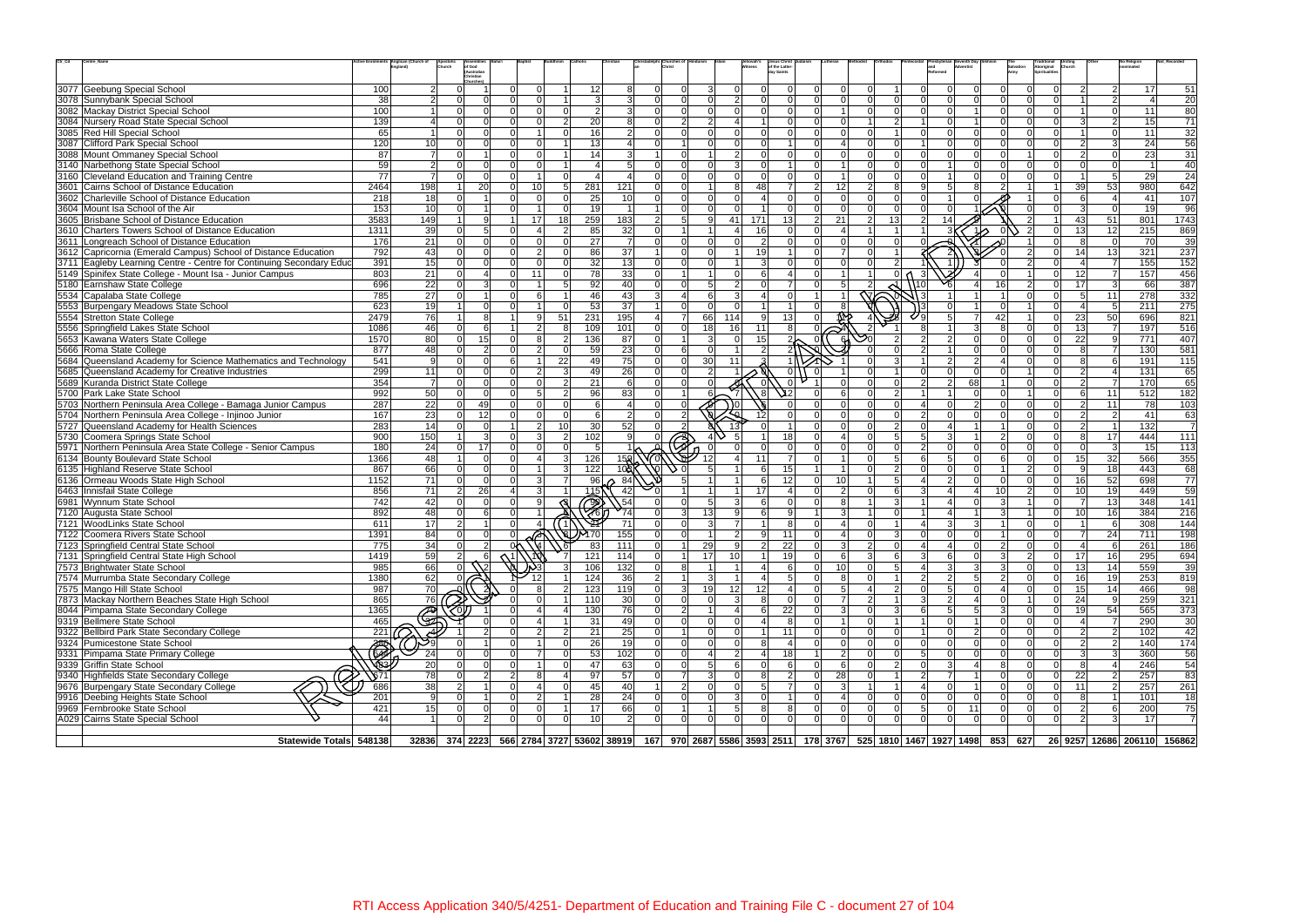## **OneSchool Religious Instruction (RI) Statistics**

## **RI Consent**

| <b>Region Code</b> | <b>Centre Code</b> | <b>Centre Name</b>                                          | <b>Centre Type</b>  | <b>Blank</b>            | <b>Total</b> |
|--------------------|--------------------|-------------------------------------------------------------|---------------------|-------------------------|--------------|
| <b>CQR</b>         | 0591               | Abercorn State School                                       | <b>State School</b> | 4                       |              |
| <b>CQR</b>         | 0773               | Alligator Creek State School                                | State School        | 137                     | 137          |
| CQR                | 0517               | Alpha State School                                          | <b>State School</b> | 35                      | 35           |
| CQR                | 1415               | Ambrose State School                                        | <b>State School</b> | 42                      | 42           |
| CQR                | 0474               | <b>Anakie State School</b>                                  | <b>State School</b> | 38                      | 38           |
| CQR                | 1572               | Andergrove State School                                     | <b>State School</b> | 8                       | 8            |
| CQR                | 0312               | Aramac State School                                         | <b>State School</b> | 55                      | 55           |
| CQR                | 0906               | <b>Bajool State School</b>                                  | <b>State School</b> | 34                      | 34           |
| CQR                | 1605               | Baralaba State School                                       | <b>State School</b> | 58                      | 58           |
| CQR                | 0531               | Barcaldine Prep-12 State School                             | State School        | 210                     | 210          |
| CQR                | 0387               | <b>Bauhinia State School</b>                                | State School        | 25                      | 25           |
| CQR                | 1672               | <b>Beaconsfield State School</b>                            | State School        | 128                     | 128          |
| CQR                | 1019               | Bedourie State School                                       | State School        | 4                       | 4            |
| CQR                | 0393               | Benaraby State School                                       | State School        | 83                      | 83           |
| CQR                | 1546               | <b>Berserker Street State School</b>                        | State School        | 277                     | 277          |
| CQR                | 0666               | Biggenden State School                                      | State School        | 124                     | 124          |
| CQR                | 2085               | <b>Biloela State High School</b>                            | State High School   | 553                     | 553          |
| CQR                | 1822               | <b>Biloela State School</b>                                 | <b>State Sehool</b> | 288                     | 288          |
| CQR                | 1679               | <b>Birdsville State School</b>                              | State School        | $\overline{\mathbf{c}}$ | $\mathbf{2}$ |
| CQR                | 0299               | <b>Blackall State School</b>                                | State School        | 109                     | 109          |
| CQR                | 1891               | <b>Blackwater North State School</b>                        | State School        | 134                     | 134          |
| CQR                | 2134               | <b>Blackwater State High School</b>                         | State Aigh School   | 295                     | 295          |
| CQR                | 0396               | Blackwater State School                                     | State School        | 150                     | 150          |
| CQR                | 0981               |                                                             | State School        | 51                      | 51           |
| CQR                | 0344               | <b>Bloomsbury State School</b><br><b>Bluff State School</b> | State School        | 10                      |              |
|                    |                    | <b>Bororen State School</b>                                 | State School        |                         | $10$         |
| CQR                | 0899               |                                                             |                     | 9<br>18                 | 9            |
| CQR                | 0057               | <b>Bouldercombe State School</b>                            | State School        |                         | 18           |
| CQR                | 1191               | Boyne Island State School                                   | Stale School        | 329                     | 329          |
| CQR                | 1465               | Boynewood State School                                      | State School        | 25                      | 25           |
| CQR                | 1939               | Bucasia State School                                        | State School        | 367                     | 367          |
| CQR                | 1124               | <b>Builyan State School</b>                                 | <b>State School</b> | 8                       | 8            |
| CQR                | 2089               | <b>Burnett State College</b>                                | State High School   | 234                     | 234          |
| CQR                | 1318               | Byfield State School                                        | State School        | 1                       |              |
| CQR                | 1550               | Calen District State Colege<br>$\propto$                    | State School        | 171                     | 171          |
| CQR                | 0020               | っ<br>Calliope State SehosÓ                                  | State School        | 587                     | 587          |
| <b>CQR</b>         | 2182               | Capella State High School                                   | State High School   | 103                     | 103          |
| <b>CQR</b>         | 0410               | Capella State Scheel                                        | State School        | 1671                    | 167          |
| <b>CQR</b>         | 3612               | Capricornib (Em) Tald Campus Conool of Distance             | School of Distance  | 596                     | 596          |
| <b>CQR</b>         | 1806               | Carmila State School                                        | State School        | 17                      | 17           |
| <b>CQR</b>         | 0135               | Cawarka/State School                                        | State School        | 80                      | 80           |
| <b>CQR</b>         | 0677               | Chelona State School                                        | State School        | 91                      | 91           |
| <b>CQR</b>         | 0606               | Clare Creek State School                                    | State School        | 11                      | 11           |
| <b>CQR</b>         | 2185               | <b>Network</b> State High School                            | State High School   | 176                     | 176          |
| CQR                | 0021               | <b>Clermont State School</b>                                | State School        | 223                     | 223          |
| CQR                | 0172               | <b>Clinton State School</b>                                 | State School        | 813                     | 813          |
| CQR                | 1225               | Coalstoun Lakes State School                                | State School        | 11                      | 11           |
| CQR                | 0173               | <b>Comet State School</b>                                   | State School        | 25                      | 25           |
| CQR                | 0439               | Coningsby State School                                      | State School        | 12                      | 12           |
| CQR                | 0032               | Coowonga State School                                       | State School        | 4                       | 4            |
| CQR                | 1898               | Coppabella State School                                     | State School        | 15                      | 15           |
| CQR                | 0762               | Crescent Lagoon State School                                | State School        | 364                     | 364          |
| CQR                | 0950               | Dallarnil State School                                      | State School        | 24                      | 24           |
| CQR                | 0392               | Denison State School                                        | State School        | 401                     | 401          |
| CQR                | 0837               | Depot Hill State School                                     | State School        | 42                      | 42           |
| CQR                | 0266               | Dingo State School                                          | State School        | 48                      | 48           |
| <b>CQR</b>         | 0342               | Duaringa State School                                       | State School        | 20                      | 20           |
| <b>CQR</b>         | 1779               | Dundula State School                                        | State School        | 48                      | 48           |
| CQR                | $\overline{2156}$  | Dysart State High School                                    | State High School   | 151                     | 151          |
| CQR                | 0097               | Dysart State School                                         | State School        | 275                     | 275          |

RTI Access Application 340/5/4251- Department of Education and Training File C - document 28 of 104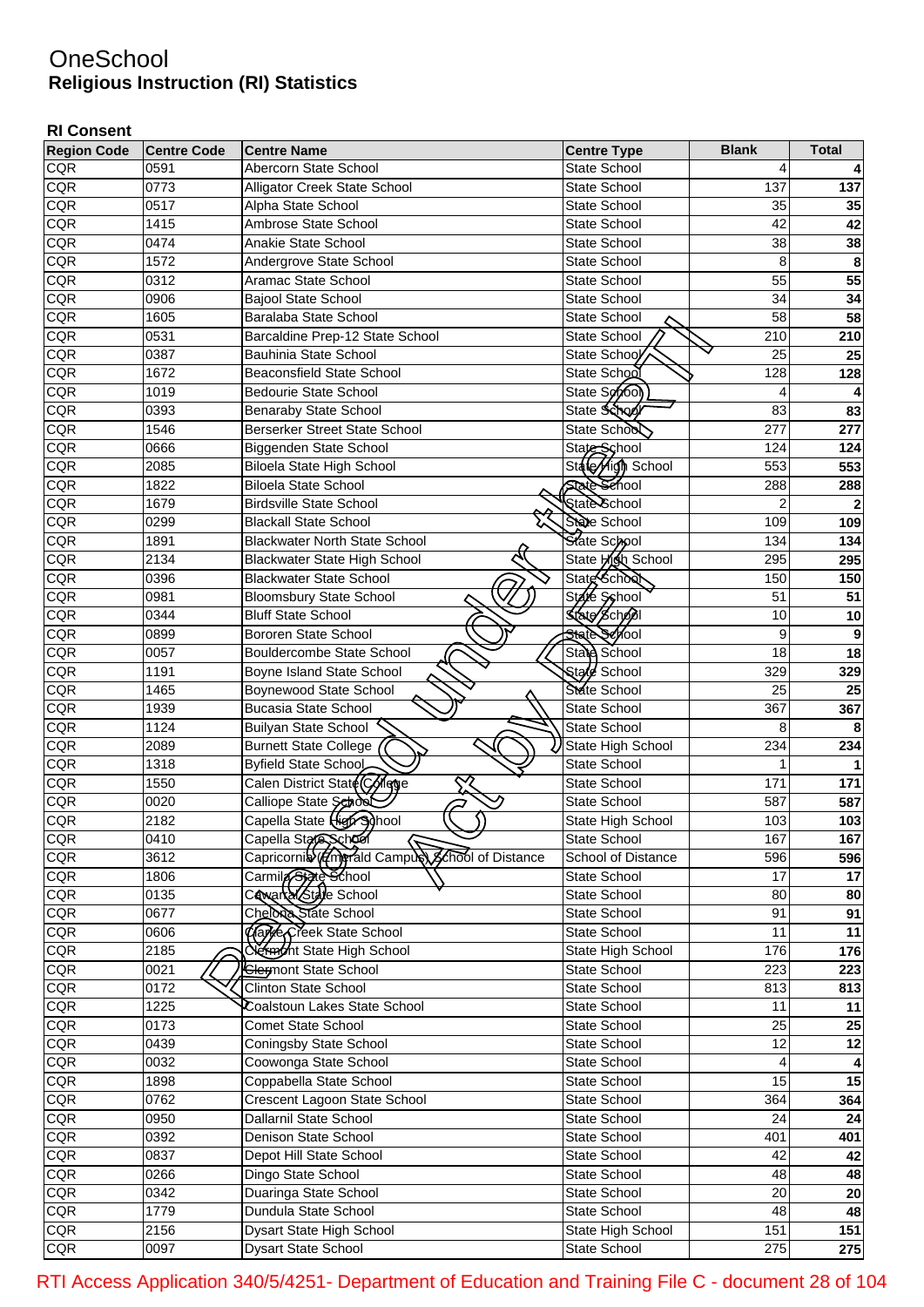| <b>Region Code</b> | <b>Centre Code</b> | <b>Centre Name</b>                               | <b>Centre Type</b>           | <b>Blank</b>    | <b>Total</b>          |
|--------------------|--------------------|--------------------------------------------------|------------------------------|-----------------|-----------------------|
| CQR                | 0581               | Eidsvold State School                            | <b>State School</b>          | 85              | 85                    |
| CQR                | 0545               | Eimeo Road State School                          | State School                 | 878             | 878                   |
| CQR                | 1904               | <b>Emerald North State School</b>                | State School                 |                 |                       |
| CQR                | 2122               | Emerald State High School                        | State High School            | 703             | 703                   |
| CQR                | 0354               | <b>Emerald State School</b>                      | State School                 |                 | 1                     |
| CQR                | 0473               | Emu Park State School                            | State School                 | 449             | 449                   |
| CQR                | 0310               | Eton State School                                | State School                 | 42              | 42                    |
| CQR                | 1353               | Eungella State School                            | <b>State School</b>          | 36              | 36                    |
| CQR                | 1172               | Farleigh State School                            | State School                 | 21              | 21                    |
| CQR                | 1027               | Farnborough State School                         | State School                 | 281             | 281                   |
| CQR                | 1175               | Finch Hatton State School                        | <b>State School</b>          | 32              | 32                    |
| CQR                | 1883               | <b>Fitzgerald State School</b>                   | State School                 | 579             | 579                   |
| CQR                | 0940               | Frenchville State School                         | State School                 | 638             | 638                   |
| CQR                | 1460               | Gargett State School                             | State School                 | 24              | 24                    |
| CQR                | 0042               | Gayndah State School                             | State School                 | 134             | 134                   |
| CQR                | 0709               | Gindie State School                              | State School                 | 35              | 35                    |
| CQR                | 0044               | Gladstone Central State School                   | State School                 | 319             | 319                   |
| CQR                | 0825               | Gladstone South State School                     | State School                 | 262             | 262                   |
| CQR                | 2030               | Gladstone State High School                      | State <b>Klob</b> School     | 1415            | 1415                  |
| CQR                | 0740               | Gladstone West State School                      | State School                 | 336             | 336                   |
| CQR                | 1918               | Glenden State School                             | State School                 | 94              | 94                    |
| CQR                | 0313               | Glenella State School                            | State School                 | 160             | 160                   |
| CQR                | 2028               | Glenmore State High School                       | State High School            | 477             | 477                   |
| CQR                | 0574               | Glenmore State School                            | State School                 | 392             | 392                   |
| CQR                | 0552               | Gogango State School                             | State School                 | 8               | 8                     |
| CQR                | 1839               | Goovigen State School                            | State School                 |                 | $S. 47(3)(b)$ of th   |
| <b>CQR</b>         | 0047               | Gracemere State School                           | State School                 | 232             | 232                   |
| CQR                | 0529               | Hampden State School                             | State School                 | 82              | 82                    |
| CQR                | 0470               | Homebush State School                            | State School                 | 48              | 48                    |
| CQR                | 0713               | Ilfracombe State School                          | Kisto School                 | 8               | 8                     |
| CQR                | 1659               | Jambin State School                              | State Servol                 | 4               | 4                     |
| CQR                | 0206               | Jericho State School                             | State School                 | 9               | 9                     |
| CQR                | 0910               | Jundah State School                              | Stard School                 | 6               | $\bf 6$               |
| CQR                | 0670               | Keppel Sands State School                        | State School                 | 27              | 27                    |
| CQR                | 0787               | Kilcummin State School                           | <b>State School</b>          | 28              | 28                    |
| CQR<br>CQR         | 1912               | Kin Kora State School <                          | <b>State School</b>          | 137             | 137                   |
|                    | 1780               | Koumala State School<br>Lakes Creek State School | State School                 | 1               |                       |
| CQR<br>CQR         | 0067<br>1119       | Lochington State Sanger                          | State School<br>State School | 16<br>7         | 16<br>$\overline{7}$  |
| CQR                | 3611               | Lochington State School Communication Locality   | School of Distance           | 143             |                       |
| CQR                | 2112               | Longreach State High School                      | State High School            | 105             | 143                   |
| CQR                | 0711               | Longreach State School                           | State School                 | 186             | 105<br>186            |
| CQR                | 0071               | Mackay Central State School                      | State School                 | $\overline{2}$  | $\mathbf{2}$          |
| CQR                | 3082               | Mackay District Special School                   | Special School               | $\overline{97}$ | $\overline{97}$       |
| CQR                | 2096               | MackaWorld State High School                     | State High School            | 1221            | 1221                  |
| CQR                | 0746               | Mackey North State School                        | State School                 | 384             | 384                   |
| CQR                | 7873               | Mackey Northern Beaches State High School        | <b>State High School</b>     | 808             | 808                   |
| CQR                | 2009               | Mackey State High School                         | State High School            | 983             | 983                   |
| CQR                | 0501               | Mackay West State School                         | State School                 | 642             | 642                   |
| CQR                | 0518               | Marian State School                              | State School                 | 442             | 442                   |
| CQR                | 1584               | Marlborough State School                         | State School                 | 31              | 31                    |
| CQR                | $\frac{1}{1122}$   | Marmor State School                              | State School                 | 14              | 14                    |
| CQR                | 1905               | Middlemount Community School                     | State School                 | 259             | 259                   |
| CQR                | 1120               | Milman State School                              | State School                 |                 | S. 47 (3)(b) of the R |
| CQR                | 2117               | Mirani State High School                         | State High School            | 827             | 827                   |
| CQR                | 0658               | Mirani State School                              | State School                 | 55              | 55                    |
| CQR                | 0792               | Miriam Vale State School                         | State School                 | 128             | 128                   |
| CQR                | 1919               | Mistake Creek State School                       | State School                 | 14              | 14                    |
| CQR                | 2098               | Monto State High School                          | State High School            | 153             | 153                   |
| CQR                | 1831               | Monto State School                               | State School                 | 101             | 101                   |
| CQR                | 1908               | Moranbah East State School                       | State School                 | 81              | 81                    |
| CQR                | 2135               | Moranbah State High School                       | State High School            | 545             | 545                   |
| <b>CQR</b>         | 0896               | Moranbah State School                            | State School                 | 528             | 528                   |
| CQR                |                    | Mount Archer State School                        | State School                 | 599             | 599                   |
|                    | 1914               |                                                  |                              |                 |                       |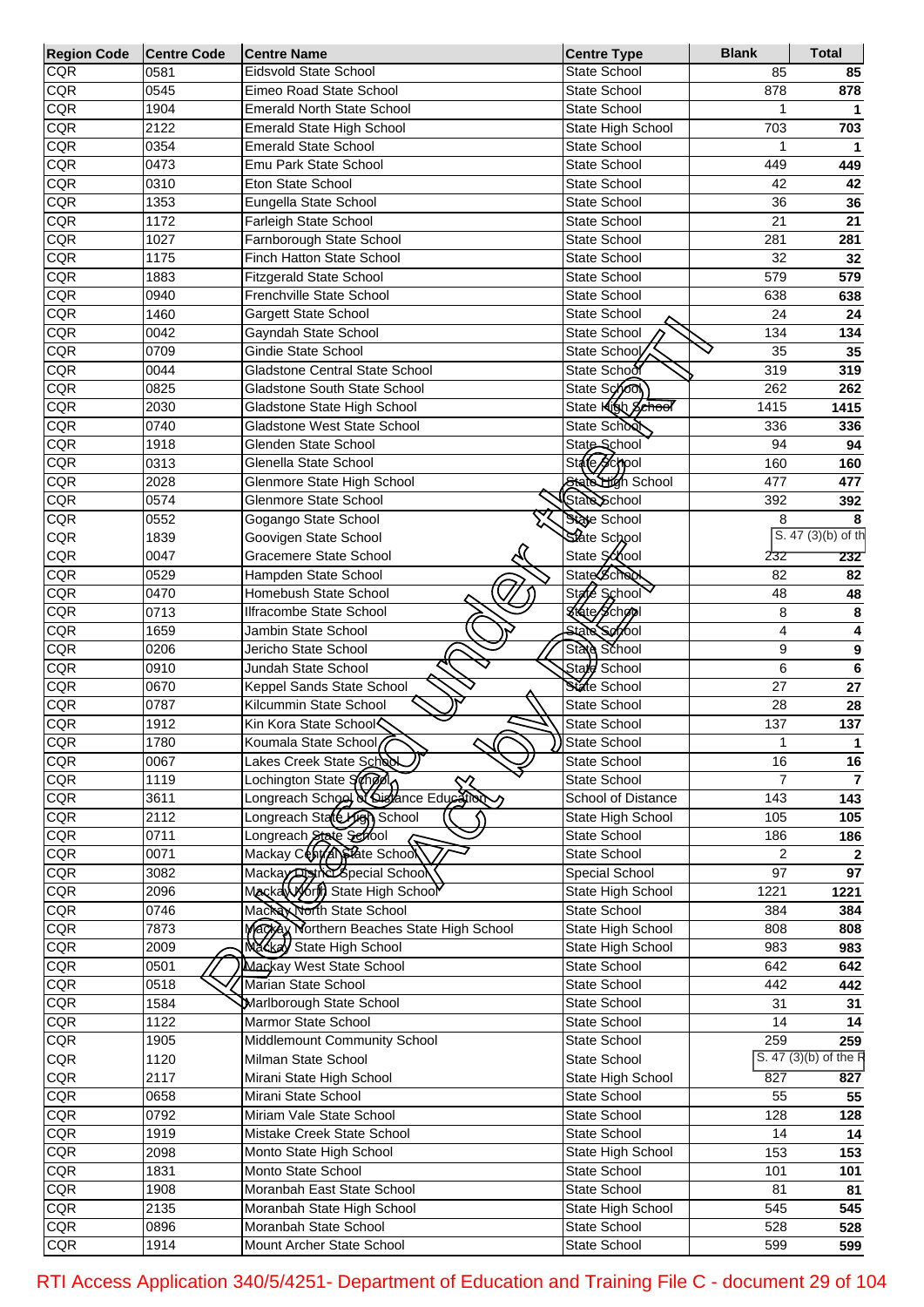| <b>Region Code</b> | <b>Centre Code</b> | <b>Centre Name</b>                                    | <b>Centre Type</b>       | <b>Blank</b>   | <b>Total</b>        |
|--------------------|--------------------|-------------------------------------------------------|--------------------------|----------------|---------------------|
| CQR                | 0300               | Mount Larcom State School                             | State School             | 60             | 60                  |
| CQR                | 0526               | Mount Morgan Central State School                     | <b>State School</b>      | 105            | 105                 |
| CQR                | 2010               | Mount Morgan State High School                        | State High School        | 174            | 174                 |
| CQR                | 1511               | Mount Murchison State School                          | <b>State School</b>      | 31             | 31                  |
| CQR                | 0075               | Mount Perry State School                              | <b>State School</b>      | 54             | 54                  |
| <b>CQR</b>         | 2136               | Moura State High School                               | State High School        | 165            | 165                 |
| CQR                | 0932               | Moura State School                                    | <b>State School</b>      | 120            | 120                 |
| CQR                | 1418               | Mulgildie State School                                | <b>State School</b>      | 22             | 22                  |
| CQR                | 1420               | Mundubbera State School                               | <b>State School</b>      | 225            | 225                 |
| CQR                | 0304               | Muttaburra State School                               | <b>State School</b>      | 15             | 15                  |
| <b>CQR</b>         | 1481               | Nagoorin State School                                 | <b>State School</b>      | 11             | 11                  |
| CQR                | 0184               | Nebo State School                                     | <b>State School</b>      | 49             | 49                  |
| CQR                | 0731               | North Eton State School                               | <b>State School</b>      | 15             | 15                  |
| CQR                | 2041               | North Rockhampton State High School                   | State High School        | 780            | 780                 |
| CQR                | 1957               | Northview State School                                | State School             | 368            | 368                 |
| CQR                | 1238               | Oakenden State School                                 | State School             | 13             | 13                  |
| CQR                | 1271               | Orion State School                                    | State School             | 16             | 16                  |
| <b>CQR</b>         | 0983               | Park Avenue State School                              | State School             | 113            | 113                 |
| CQR                | 0922               | <b>Parkhurst State School</b>                         | State School             | 352            | 352                 |
| <b>CQR</b>         | 1408               | Pindi Pindi State School                              | State School             | 17             | 17                  |
| <b>CQR</b>         | 1141               | Pinnacle State School                                 | State School             | 11             | 11                  |
| CQR                | 2168               | Pioneer State High School                             | State High School        | 515            | 515                 |
| CQR                | 0208               | Port Curtis Road State School                         | State School             | 21             | 21                  |
| CQR                | 1655               | <b>Prospect Creek State School</b>                    | State School             | 38             | 38                  |
| CQR                | 1489               | Ridgelands State School                               | State School             | 31             | 31                  |
| CQR                | 3038               | Rockhampton North Special School                      | Special School           | 93             | 93                  |
| CQR                | 3010               | Rockhampton Special School                            | Special School           | 56             | 56                  |
| CQR                | 2011               | Rockhampton State High School                         | State High School        | 1058           | 1058                |
| CQR                | 0092               | Rolleston State School                                | State School             | 61             | 61                  |
| CQR                | 3002               | Rosella Park School                                   | <b>Special School</b>    | 72             | 72                  |
| CQR                | 2101               | Sarina State High School                              | <b>State High School</b> | 646            | 646                 |
| <b>CQR</b>         | 0546               | Sarina State School                                   | State School             | 422            | 422                 |
| <b>CQR</b>         | 1479               | Seaforth State School                                 | Stale School             | 103            | 103                 |
| CQR                | 1853               | Slade Point State School                              | State School             | 150            | 150                 |
| CQR                | 0102               | Springsure State School                               | State School             | 26             | 26                  |
| CQR                | 0103               | St Lawrence State School                              | State School             | 7              | $\overline{7}$      |
| <b>CQR</b>         | 0129               | Stanwell State School                                 | State School             | 30             | 30                  |
| CQR                | 0933               | ע<br>Stonehenge State School                          | State School             | $\overline{7}$ | $\overline{7}$      |
| CQR                | 0231               | Tannum Sands State Plan School<br>$\boldsymbol{\sim}$ | State High School        | 1017           | 1017                |
| <b>CQR</b>         | 1921               | Tannum Sands State Section                            | State School             | 175            | 175                 |
| CQR                | 1840               | Thangool State (School                                | State School             | 37             | 37                  |
| CQR                | 1018               | The Caves State 801001                                | State School             | 86             | 86                  |
| CQR                | 1195               | The Hall State Sphool                                 | <b>State School</b>      | 293            | 293                 |
| CQR                | 1926               | Tieri State Şobol                                     | State School             | 143            | 143                 |
| CQR                | 2152               | Tooloda Stafe High School                             | State High School        | 984            | 984                 |
| CQR                | 0879               | Ubobe State School                                    | State School             | 12             | 12                  |
| CQR                | 0403               | <b>Valley Re State School</b>                         | State School             | 14             | 14                  |
| <b>CQR</b>         | 1855               | <b>Webuild Park State School</b>                      | State School             | 571            | 571                 |
|                    | 0353               | Walkerston State School                               | State School             |                |                     |
| CQR                |                    | Waraburra State School                                |                          | 336            | 336                 |
| <b>CQR</b>         | 1971               | Westwood State School                                 | State School             | 428            | 428                 |
| <b>CQR</b>         | 0119               |                                                       | State School             | 13             | 13                  |
| CQR                | 0461               | Windorah State School                                 | State School             | 9              | 9                   |
| <b>CQR</b>         | 0478               | Winton State School                                   | State School             | 85             | 85                  |
| CQR                | 0617               | Woorabinda State School                               | State School             | 106            | 106                 |
| CQR                | 0919               | Wowan State School                                    | State School             | 28             | 28                  |
| CQR                | 1098               | Yarwun State School                                   | State School             | 40             | 40                  |
| <b>CQR</b>         | 2123               | Yeppoon State High School                             | State High School        | 942            | 942                 |
| <b>CQR</b>         | 0442               | Yeppoon State School                                  | State School             | 203            | 203                 |
| <b>DSR</b>         | 0003               | Allora P-10 State School                              | State School             | 13             | 13                  |
| <b>DSR</b>         | 1629               | Amiens State School                                   | State School             | 4              |                     |
| <b>DSR</b>         | 1294               | Applethorpe State School                              | State School             | 36             | 36                  |
| <b>DSR</b>         | 0813               | Arcadia Valley State School                           | State School             |                | S. 47 (3)(b) of the |
| <b>DSR</b>         | 0357               | Augathella State School                               | State School             | 42             | 42                  |
| <b>DSR</b>         | 0317               | <b>Back Plains State School</b>                       | State School             | 16             | $\overline{16}$     |

RTI Access Application 340/5/4251- Department of Education and Training File C - document 30 of 104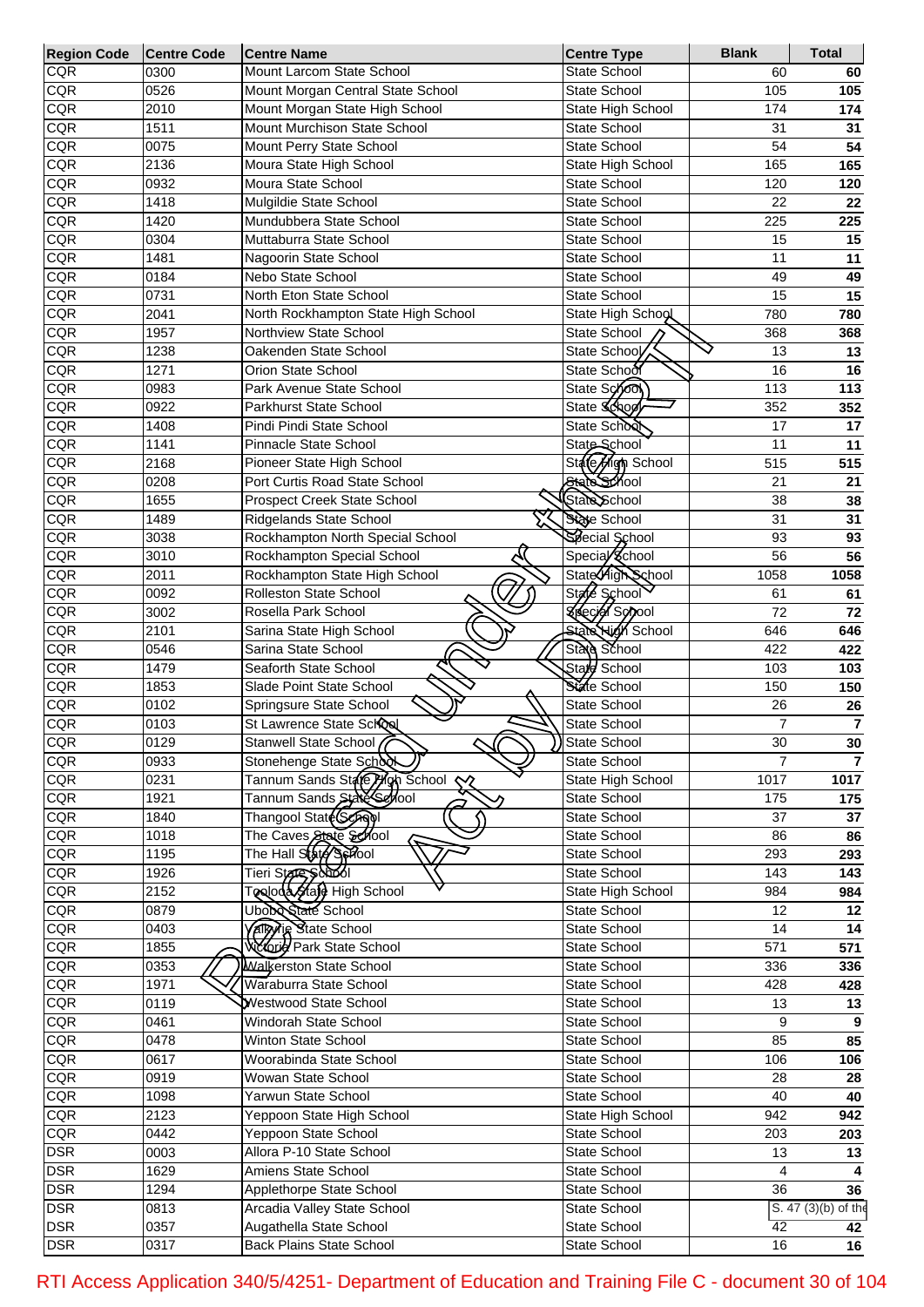| <b>Region Code</b> | <b>Centre Code</b> | <b>Centre Name</b>                       | <b>Centre Type</b>    | <b>Blank</b> | <b>Total</b>    |
|--------------------|--------------------|------------------------------------------|-----------------------|--------------|-----------------|
| <b>DSR</b>         | 1164               | Ballandean State School                  | <b>State School</b>   | 28           | 28              |
| <b>DSR</b>         | 0187               | Begonia State School                     | State School          | 11           | 11              |
| <b>DSR</b>         | 0781               | <b>Bell State School</b>                 | State School          | 77           | $\overline{77}$ |
| <b>DSR</b>         | 1631               | <b>Benarkin State School</b>             | <b>State School</b>   | 24           | 24              |
| <b>DSR</b>         | 1663               | <b>Biddeston State School</b>            | State School          | 55           | 55              |
| <b>DSR</b>         | 0739               | <b>Blackbutt State School</b>            | State School          | 150          | 150             |
| <b>DSR</b>         | 0316               | <b>Blenheim State School</b>             | State School          | 84           | 84              |
| <b>DSR</b>         | 0425               | <b>Bollon State School</b>               | State School          | 18           | 18              |
| <b>DSR</b>         | 0815               | <b>Bowenville State School</b>           | State School          | 14           | 14              |
| <b>DSR</b>         | 1133               | <b>Brigalow State School</b>             | State School          | 48           | 48              |
| <b>DSR</b>         | 1071               | <b>Broadwater State School</b>           | State School          | 47           | $\overline{47}$ |
| <b>DSR</b>         | 0311               | <b>Brookstead State School</b>           | State School          | 24           | 24              |
| <b>DSR</b>         | 1508               | Bungunya State School                    | State School          | 19           | 19              |
| <b>DSR</b>         | 0853               | <b>Bunker's Hill State School</b>        | <b>State School</b>   | 227          | 227             |
| <b>DSR</b>         | 1129               | Burra Burri State School                 | State School          | 9            | 9               |
| <b>DSR</b>         | 1047               | <b>Bymount East State School</b>         | State School          | 8            | 8               |
| <b>DSR</b>         | 0734               | Cecil Plains State School                | State School          | 3            | 3               |
| <b>DSR</b>         | 2121               | Centenary Heights State High School      | State High School     | 1524         | 1524            |
| <b>DSR</b>         | 3602               | Charleville School of Distance Education | School of Distance    | 164          |                 |
|                    |                    |                                          | State High School     |              | 164             |
| <b>DSR</b>         | 2068               | Charleville State High School            |                       | 245          | 245             |
| <b>DSR</b>         | 0185               | <b>Charleville State School</b>          | State School          | 160          | 160             |
| <b>DSR</b>         | 0989               | Cherbourg State School                   | State Sconool         | 117          | 117             |
| <b>DSR</b>         | 2087               | Chinchilla State High School             | State High School     | 322          | 322             |
| <b>DSR</b>         | 0244               | Chinchilla State School                  | State School          | 5            | 5               |
| <b>DSR</b>         | 3087               | <b>Clifford Park Special School</b>      | <b>Special School</b> | 116          | 116             |
| <b>DSR</b>         | 2111               | Clifton State High School                | State High School     | 229          | 229             |
| <b>DSR</b>         | 0687               | <b>Clifton State School</b>              | State School          | 95           | 95              |
| <b>DSR</b>         | 1254               | Cloyna State School                      | State Scheck          | 15           | 15              |
| <b>DSR</b>         | 0024               | Condamine State School                   | State School          | 12           | 12              |
| <b>DSR</b>         | 0638               | Coolabunia State School                  | State School          | 122          | 122             |
| <b>DSR</b>         | 1084               | Cooyar State School                      | State School          | 41           | 41              |
| <b>DSR</b>         | 0399               | <b>Crawford State School</b>             | State School          | 24           | 24              |
| <b>DSR</b>         | 0293               | Crow's Nest State School                 | State School          | 263          | 263             |
| <b>DSR</b>         | 0289               | Cunnamulla P-12 State School             | State School          | 7            | $\overline{7}$  |
| <b>DSR</b>         | 0671               | Dalby South State School                 | <b>State School</b>   | 339          | 339             |
| <b>DSR</b>         | 2033               | Dalby State High Schoo                   | State High School     | 4            |                 |
| <b>DSR</b>         | 0028               | Dalby State School                       | State School          | 36           | 36              |
| <b>DSR</b>         | 1900               | Darling Heights State School             | State School          | 614          | 614             |
| <b>DSR</b>         | 1001               | Dirranbandi P-10 State School<br>⇖       | <b>State School</b>   | 55           | 55              |
| <b>DSR</b>         | 0031               | Drayton State School                     | State School          | 164          | 164             |
| DSR                | 0889               | Drillham State (School                   | State School          | 2            | $\mathbf{2}$    |
| <b>DSR</b>         | 1170               | Dulacca State School                     | State School          | 4            | 4               |
| DSR                | 0934               | Ļ<br>Dunkeld State/Sprool                | State School          | 5            | 5               |
| <b>DSR</b>         | 1667               | Durong State School                      | State School          | 16           | $\overline{16}$ |
| DSR                | 0154               | Egny Crook State School                  | State School          | 20           | 20              |
| <b>DSR</b>         | 1179               | Eromanga State School                    | State School          | 9            | قا              |
| DSR                | 0199               | <b>F&amp;RState School</b>               | <b>State School</b>   | 164          | 164             |
| <b>DSR</b>         | 0222               | EVIC State School                        | State School          | 9            | 9               |
| DSR                | 1751               | <b>Eairyiew Heights State School</b>     | State School          | 551          | 551             |
| <b>DSR</b>         | 0697               | Forest Hill State School                 | State School          | 142          |                 |
| DSR                |                    |                                          |                       |              | 142             |
|                    | 0040               | Freestone State School                   | State School          | 33           | 33              |
| <b>DSR</b>         | 0084               | Gabbinbar State School                   | State School          | 190          | 190             |
| <b>DSR</b>         | 0041               | Gatton State School                      | State School          | 440          | 440             |
| <b>DSR</b>         | 0054               | Geham State School                       | State School          | 133          | 133             |
| <b>DSR</b>         | 0544               | Glen Aplin State School                  | State School          | 89           | 89              |
| DSR                | 0917               | Glenmorgan State School                  | State School          | 10           | 10              |
| <b>DSR</b>         | 0770               | Glennie Heights State School             | State School          | 80           | 80              |
| DSR                | 1089               | Glenore Grove State School               | State School          | 6            | 6               |
| <b>DSR</b>         | 0126               | Glenvale State School                    | State School          | 6            | $\bf 6$         |
| DSR                | 0111               | Goombungee State School                  | State School          | 86           | 86              |
| <b>DSR</b>         | 1310               | Goomeri State School                     | State School          | 135          | $135$           |
| DSR                | 2092               | Goondiwindi State High School            | State High School     | 464          | 464             |
| <b>DSR</b>         | 0046               | Goondiwindi State School                 | State School          | 464          | 464             |
| <b>DSR</b>         | 0297               | Gowrie State School                      | <b>State School</b>   | 182          | 182             |
|                    |                    |                                          |                       |              |                 |

RTI Access Application 340/5/4251- Department of Education and Training File C - document 31 of 104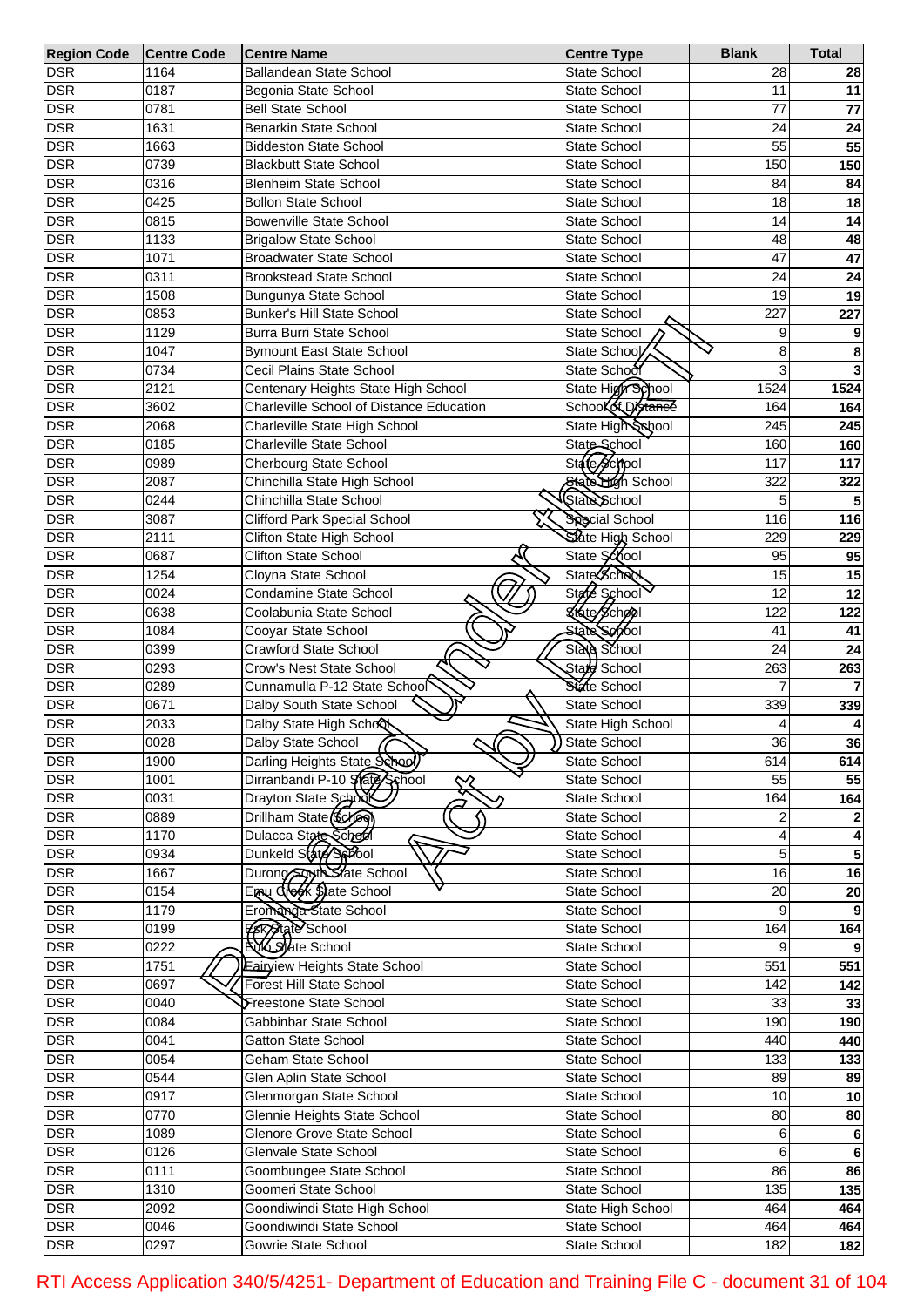| Region Code Centre Code |      | <b>Centre Name</b>                          | <b>Centre Type</b>  | <b>Blank</b>            | <b>Total</b>           |
|-------------------------|------|---------------------------------------------|---------------------|-------------------------|------------------------|
| <b>DSR</b>              | 0925 | <b>Greenlands State School</b>              | State School        | 99                      | 99                     |
| <b>DSR</b>              | 0976 | <b>Greenmount State School</b>              | State School        | 25                      | 25                     |
| <b>DSR</b>              | 1056 | <b>Grosmont State School</b>                | State School        |                         | S. 47 (3)(b) of the RT |
| <b>DSR</b>              | 1549 | Guluguba State School                       | State School        | 9                       | 9                      |
| <b>DSR</b>              | 1329 | <b>Haden State School</b>                   | State School        | 17                      | 17                     |
| <b>DSR</b>              | 1849 | Hannaford State School                      | State School        | 10                      | 10                     |
| <b>DSR</b>              | 0978 | Harlaxton State School                      | State School        | 56                      | 56                     |
| <b>DSR</b>              | 0902 | <b>Harlin State School</b>                  | State School        | 58                      | 58                     |
| <b>DSR</b>              | 2038 | Harristown State High School                | State High School   | 1332                    | 1332                   |
| <b>DSR</b>              | 1292 | Harristown State School                     | State School        | 343                     | 343                    |
| <b>DSR</b>              | 0390 | Hatton Vale State School                    | State School        | 408                     | 408                    |
| <b>DSR</b>              | 0954 | <b>Hebel State School</b>                   | State School        | 8                       | 8                      |
| <b>DSR</b>              | 0052 | <b>Helidon State School</b>                 | State School        | 121                     | 121                    |
| <b>DSR</b>              | 0053 | <b>Highfields State School</b>              | State School        | 694                     | 694                    |
| <b>DSR</b>              | 9340 | Highfields State Secondary College          | State High School   | 641                     | 641                    |
| <b>DSR</b>              | 0055 | Inglewood State School                      | State School        | 109                     | 109                    |
| <b>DSR</b>              | 1723 | Injune P-10 State School                    | State School        | 74                      | 74                     |
| <b>DSR</b>              | 0537 | Jandowae Prep-10 State School               | State School        | 126                     | 126                    |
| <b>DSR</b>              | 1558 | Jimbour State School                        | State Scho          | $\overline{\mathbf{1}}$ | $\mathbf{1}$           |
| <b>DSR</b>              | 0064 |                                             | State School        | 45                      |                        |
| <b>DSR</b>              |      | Jondaryan State School                      | State School        |                         | 45                     |
|                         | 1187 | Kaimkillenbun State School                  |                     | 28                      | 28                     |
| <b>DSR</b>              | 1145 | Karara State School                         | State School        | 4                       | 4                      |
| <b>DSR</b>              | 0710 | Kentville State School                      | State School        | 32                      | 32                     |
| <b>DSR</b>              | 0163 | Killarney P-10 State School                 | State School        | 135                     | 135                    |
| <b>DSR</b>              | 0753 | Kindon State School                         | State School        | 4                       | 4                      |
| <b>DSR</b>              | 2044 | Kingaroy State High School                  | State High School   | 904                     | 904                    |
| <b>DSR</b>              | 0995 | Kingaroy State School                       | State School        | 97                      | 97                     |
| <b>DSR</b>              | 1274 | Kingsthorpe State School                    | <b>State School</b> | 175                     | 175                    |
| <b>DSR</b>              | 0415 | Kioma State School                          | State School        | 20                      | 20                     |
| <b>DSR</b>              | 1078 | Kogan State School                          | Krate School        | 19                      | 19                     |
| <b>DSR</b>              | 1472 | Kulpi State School                          | <b>State Servol</b> | 8                       | 8                      |
| <b>DSR</b>              | 1676 | Laidley District State School               | State School        | 198                     | 198                    |
| <b>DSR</b>              | 2163 | Laidley State High School                   | State High School   | 643                     | 643                    |
| <b>DSR</b>              | 1009 | Lake Clarendon State School                 | State School        | 147                     | 147                    |
| <b>DSR</b>              | 0068 | Leyburn State School                        | State School        | 34                      | 34                     |
| <b>DSR</b>              | 0980 | Linville State School                       | State School        | 26                      | 26                     |
| <b>DSR</b>              | 1061 | Lockrose State School                       | State School        | 59                      | 59                     |
| <b>DSR</b>              | 2062 | Lockyer District State High School          | State High School   | 943                     | 943                    |
| <b>DSR</b>              | 0418 | Lundavra State School<br>$\rightsquigarrow$ | State School        | 9                       | 9                      |
| <b>DSR</b>              | 0383 | Ma Ma Creek State School                    | State School        | 10                      | 10                     |
| <b>DSR</b>              | 1389 | Maryvale State Sepaql                       | State School        | 10                      | 10                     |
| <b>DSR</b>              | 1473 | Meandarra State School                      | <b>State School</b> | 36                      | 36                     |
| <b>DSR</b>              | 0179 | Meringandar/state School                    | State School        | 220                     | 220                    |
| <b>DSR</b>              | 0414 | Middle Ridge State School                   | State School        | 778                     | 778                    |
| <b>DSR</b>              | 2144 | Miles Stafe High School                     | State High School   | 132                     | 132                    |
| <b>DSR</b>              | 0341 | Miles State School                          | State School        | 195                     | 195                    |
| <b>DSR</b>              | 0176 | Milling Award State School                  | State School        | 277                     | 277                    |
| <b>DSR</b>              | 0027 | <b>NYChell</b> State School                 | State School        | 122                     | 122                    |
| <b>DSR</b>              | 0701 | Moffatdale State School                     | State School        | 42                      | 42                     |
| <b>DSR</b>              | 1513 | Monogorilby State School                    | State School        | 13                      | 13                     |
| <b>DSR</b>              | 0511 | Moonie State School                         | State School        | 31                      | 31                     |
| <b>DSR</b>              | 0525 | Morven State School                         | State School        | 20                      |                        |
| <b>DSR</b>              | 0464 | Mount Sylvia State School                   | State School        | 29                      | 20<br>29               |
| <b>DSR</b>              | 1037 | Mount Tyson State School                    | State School        | 46                      |                        |
|                         |      | Mungallala State School                     |                     |                         | 46<br>$\overline{7}$   |
| <b>DSR</b>              | 0507 |                                             | State School        | $\overline{7}$          |                        |
| <b>DSR</b>              | 2052 | Murgon State High School                    | State High School   | 329                     | 329                    |
| <b>DSR</b>              | 0871 | Murgon State School                         | State School        | 12                      | 12                     |
| <b>DSR</b>              | 0076 | Murphy's Creek State School                 | State School        | 51                      | 51                     |
| <b>DSR</b>              | 1177 | Murray's Bridge State School                | State School        | 10                      | 10                     |
| <b>DSR</b>              | 2157 | Nanango State High School                   | State High School   | 422                     | 422                    |
| <b>DSR</b>              | 0077 | Nanango State School                        | State School        | 404                     | 404                    |
| <b>DSR</b>              | 1227 | Newtown State School                        | State School        | 230                     | 230                    |
| <b>DSR</b>              | 1735 | Nobby State School                          | State School        | 5                       | 5                      |
| <b>DSR</b>              | 2099 | Oakey State High School                     | State High School   | 421                     | 421                    |

RTI Access Application 340/5/4251- Department of Education and Training File C - document 32 of 104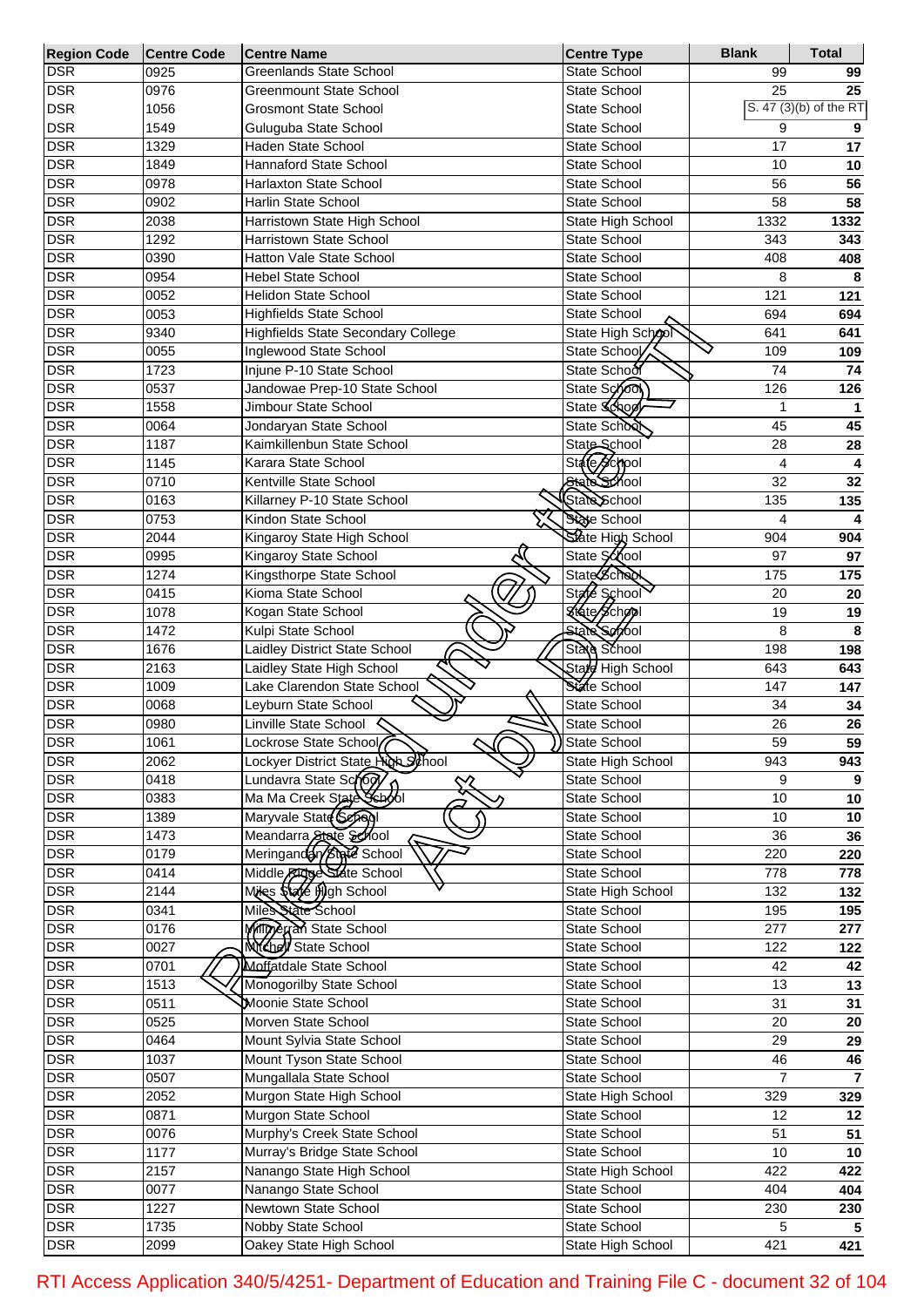| <b>Region Code</b>       | <b>Centre Code</b> | <b>Centre Name</b>                                           | <b>Centre Type</b>                  | <b>Blank</b>       | <b>Total</b>            |
|--------------------------|--------------------|--------------------------------------------------------------|-------------------------------------|--------------------|-------------------------|
| <b>DSR</b>               | 0166               | Oakey State School                                           | State School                        | 310                | 310                     |
| <b>DSR</b>               | 0422               | <b>Pilton State School</b>                                   | State School                        | 23                 | 23                      |
| <b>DSR</b>               | 2119               | Pittsworth State High School                                 | State High School                   | $\mathbf{1}$       | 1                       |
| <b>DSR</b>               | 0373               | <b>Pittsworth State School</b>                               | <b>State School</b>                 | 39                 | 39                      |
| <b>DSR</b>               | 1155               | <b>Proston State School</b>                                  | <b>State School</b>                 | 103                | 103                     |
| <b>DSR</b>               | 1594               | Quilpie State College                                        | State School                        | 55                 | 55                      |
| <b>DSR</b>               | 0958               | Quinalow Prep-10 State School                                | State School                        | 68                 | 68                      |
| <b>DSR</b>               | 0029               | Ramsay State School                                          | State School                        | 40                 | 40                      |
| <b>DSR</b>               | 1174               | Rangeville State School                                      | State School                        | 664                | 664                     |
| <b>DSR</b>               | 1786               | Rockville State School                                       | State School                        | 56                 | 56                      |
| <b>DSR</b>               | 5666               | Roma State College                                           | State School                        | 675                | 675                     |
| <b>DSR</b>               | 0613               | Ropeley State School                                         | State School                        | $\overline{7}$     | $\overline{\mathbf{r}}$ |
| <b>DSR</b>               | 1241               | Southbrook Central State School                              | State School                        | 47                 | 47                      |
| <b>DSR</b>               | 0134               | St George State School                                       | State School                        | $\overline{1}$     | 1                       |
| <b>DSR</b>               | 2064               | Stanthorpe State High School                                 | State High School                   | 473                | 473                     |
| <b>DSR</b>               | 0132               | Stanthorpe State School                                      | State School                        | 114                | 114                     |
| <b>DSR</b>               | 0142               | <b>Surat State School</b>                                    | State School                        | 13                 | 13                      |
| <b>DSR</b>               | 1096               | Taabinga State School                                        | State School                        | 327                | 327                     |
| <b>DSR</b>               | 1615               | <b>Talwood State School</b>                                  | State School                        | 27                 | ${\bf 27}$              |
| <b>DSR</b>               | 0150               | Tambo State School                                           | State School                        | 65                 | 65                      |
| <b>DSR</b>               | 1357               | Tara Shire State College                                     | State School                        | 314                | 314                     |
| <b>DSR</b>               | 0105               | <b>Taroom State School</b>                                   | State School                        | 148                | 148                     |
| <b>DSR</b>               | 0494               | Teelba State School                                          | State School                        | 24                 | 24                      |
| <b>DSR</b>               | 0106               | Tent Hill Lower State School                                 | State School                        | $\overline{7}$     | $\overline{7}$          |
| <b>DSR</b>               | 0437               | Texas P-10 State School                                      | State School                        | 136                | 136                     |
| <b>DSR</b>               | 1278               | <b>Thallon State School</b>                                  | State School                        | 15                 | 15                      |
| <b>DSR</b>               | 0409               | Thargomindah State School                                    | State School                        | 23                 | 23                      |
| <b>DSR</b>               | 1360               | The Gums State School                                        | <b>State School</b>                 | 15                 | 15                      |
| <b>DSR</b>               | 1714               | The Summit State School                                      | State School                        | $\overline{2}$     | $\mathbf 2$             |
| <b>DSR</b>               | 0245               | <b>Thornton State School</b>                                 | <b>Khato School</b>                 | 47                 | 47                      |
| <b>DSR</b>               | 0803               | Thulimbah State School                                       | State Servol                        | 12                 | 12                      |
| <b>DSR</b>               | 0864               | Tingoora State School                                        | State School                        | 28                 | 28                      |
| <b>DSR</b>               | 2179               | Toogoolawah State High School                                | State High School                   | 238                | 238                     |
| <b>DSR</b>               | 1069               | Toogoolawah State School                                     | State School                        | 161                | 161                     |
| <b>DSR</b>               | 0499               | Toowoomba East State School                                  | <b>State School</b>                 | 774                | 774                     |
| <b>DSR</b>               | 0110               | Toowoomba North Stare School                                 | State School                        | 49                 | 49                      |
| <b>DSR</b>               | 2013               |                                                              | State High School                   | 742                | 742                     |
| <b>DSR</b>               | 3032               | Toowoomba State High Scrool<br>Toowoomba West Special School | Special School                      | 64                 | 64                      |
| <b>DSR</b>               | 0844               | Vale View State Some<br>$\rightsquigarrow$                   | State School                        | 75                 | 75                      |
| <b>DSR</b>               | 0458               | Wallangarra State School                                     | State School                        | 62                 | 62                      |
| <b>DSR</b>               | 0182               | Wallumbilla State School                                     | State School                        | 100                | 100                     |
| <b>DSR</b>               | 1296               | Wandoan State School P-10                                    | State School                        | 71                 |                         |
| <b>DSR</b>               | 0386               | Warra State School                                           | State School                        | 11                 | 71<br>11                |
| <b>DSR</b>               | 0116               | Warwick Correct State School                                 | State School                        | 109                | 109                     |
| <b>DSR</b>               | 0225               | Warwick Zast State School                                    | <b>State School</b>                 | 14                 | 14                      |
| <b>DSR</b>               | 2015               | Warwok State High School                                     | State High School                   | 823                | 823                     |
| <b>DSR</b>               | 1152               | Warmak West State School                                     | <b>State School</b>                 | 487                |                         |
| <b>DSR</b>               | 0855               | <b>Wellcamp State School</b>                                 | State School                        | 73                 | 487                     |
| <b>DSR</b>               | 1244               | <b>Westmar State School</b>                                  |                                     | 33                 | 73                      |
|                          |                    | <b>Wheatlands State School</b>                               | <b>State School</b>                 |                    | 33                      |
| <b>DSR</b><br><b>DSR</b> | 1405<br>1147       | Wheatvale State School                                       | <b>State School</b><br>State School | 73<br>$\mathbf{1}$ | 73<br>$\mathbf{1}$      |
|                          |                    |                                                              |                                     |                    |                         |
| <b>DSR</b>               | 0468               | Wilsonton State High School                                  | State High School                   | 244                | 244                     |
| <b>DSR</b>               | 0394               | Wilsonton State School                                       | <b>State School</b>                 | 179                | 179                     |
| <b>DSR</b>               | 1930               | Withcott State School                                        | <b>State School</b>                 | 123                | 123                     |
| <b>DSR</b>               | 1065               | Wondai State School                                          | <b>State School</b>                 | 165                | 165                     |
| <b>DSR</b>               | 0947               | Wooroolin State School                                       | State School                        | 41                 | 41                      |
| <b>DSR</b>               | 0802               | Wyandra State School                                         | <b>State School</b>                 |                    | S. 47 (3)(b) of the RT  |
| <b>DSR</b>               | 0524               | Wyreema State School                                         | <b>State School</b>                 | 127                | 127                     |
| <b>DSR</b>               | 0151               | Yangan State School                                          | <b>State School</b>                 | 86                 | 86                      |
| <b>DSR</b>               | 0967               | Yarraman State School                                        | State School                        | 147                | 147                     |
| <b>DSR</b>               | 1346               | Yelarbon State School                                        | <b>State School</b>                 | 2                  | $\mathbf{2}$            |
| <b>DSR</b>               | 0372               | Yuleba State School                                          | <b>State School</b>                 | 20                 | 20                      |
| <b>FNR</b>               | 1963               | Alexandra Bay State School                                   | <b>State School</b>                 | 29                 | 29                      |
| <b>FNR</b>               | 0870               | Aloomba State School                                         | State School                        | 82                 | 82                      |

RTI Access Application 340/5/4251- Department of Education and Training File C - document 33 of 104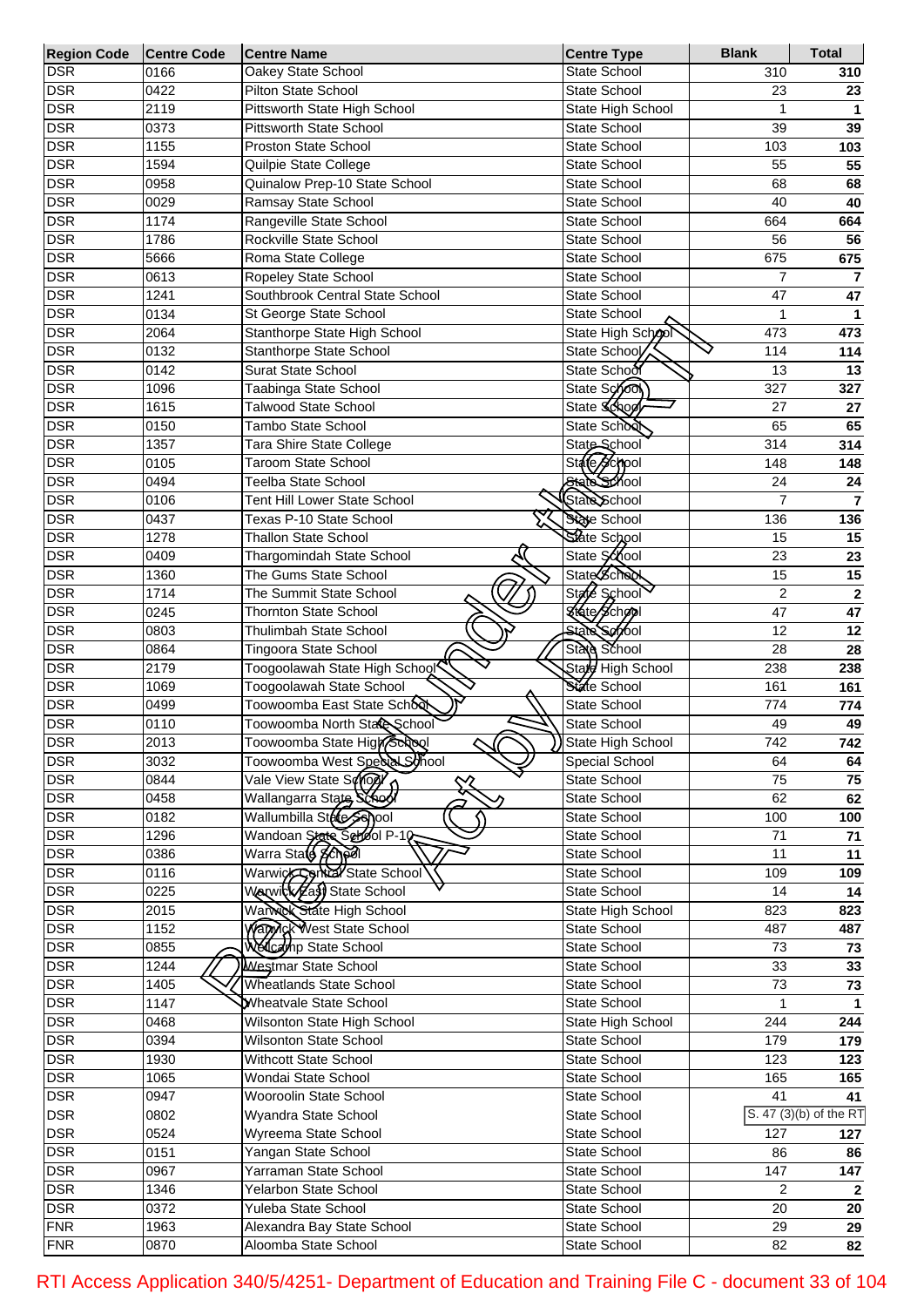| <b>Region Code</b> | <b>Centre Code</b> | <b>Centre Name</b>                   | <b>Centre Type</b>       | <b>Blank</b>     | <b>Total</b>    |
|--------------------|--------------------|--------------------------------------|--------------------------|------------------|-----------------|
| <b>FNR</b>         | 2051               | Atherton State High School           | State High School        | 718              | 718             |
| <b>FNR</b>         | 0789               | <b>Atherton State School</b>         | <b>State School</b>      | 227              | 227             |
| <b>FNR</b>         | 0274               | Aurukun State School                 | <b>State School</b>      | 11               | 11              |
| <b>FNR</b>         | 1466               | Babinda State School                 | <b>State School</b>      | 252              | 252             |
| <b>FNR</b>         | 1689               | Balaclava State School               | <b>State School</b>      | 313              | 313             |
| <b>FNR</b>         | 1730               | <b>Bartle Frere State School</b>     | <b>State School</b>      | 8                |                 |
| <b>FNR</b>         | 1768               | Bellenden Ker State School           | <b>State School</b>      | 9                |                 |
| <b>FNR</b>         | 0452               | <b>Bentley Park College</b>          | <b>State School</b>      | 1327             | 1327            |
| <b>FNR</b>         | 0996               | <b>Biboohra State School</b>         | <b>State School</b>      | 86               | 86              |
| <b>FNR</b>         | 1173               | <b>Bloomfield River State School</b> | <b>State School</b>      | 33               | 33              |
| <b>FNR</b>         | 1427               | <b>Butchers Creek State School</b>   | <b>State School</b>      | 25               | 25              |
| <b>FNR</b>         | 3601               | Cairns School of Distance Education  | School of Distance       | 1810             | 1810            |
| <b>FNR</b>         | 2005               | Cairns State High School             | State High School        | 1535             | 1535            |
| <b>FNR</b>         | A029               | Cairns State Special School          | Special School           | 38               | 38              |
| <b>FNR</b>         | 1522               | Cairns West State School             | <b>State School</b>      | 17               | 17              |
| <b>FNR</b>         | 0927               | Caravonica State School              | State School             |                  |                 |
|                    |                    |                                      | State School             |                  |                 |
| <b>FNR</b>         | 0136               | Cardwell State School                |                          | $\overline{c}$   | 2               |
| <b>FNR</b>         | 0866               | Chillagoe State School               | State Schoo              | 16               | 16              |
| <b>FNR</b>         | 1480               | Coen Campus of CYAAA                 | Camp <sup>65</sup>       | 47               | 47              |
| <b>FNR</b>         | 0177               | Cooktown State School                | State Schoo              | 274              | 274             |
| <b>FNR</b>         | 0165               | Croydon State School                 | State School             | 3                |                 |
| <b>FNR</b>         | 1022               | Daintree State School                | State School             | 12               | 12              |
| <b>FNR</b>         | 1226               | Dimbulah State School                | State School             | 129              | 129             |
| <b>FNR</b>         | 0235               | Edge Hill State School               | State School             | 1070             | 1070            |
| <b>FNR</b>         | 1758               | El Arish State School                | State School             |                  |                 |
| <b>FNR</b>         | 0810               | Feluga State School                  | State School             | 29               | 29              |
| <b>FNR</b>         | 0845               | Flying Fish Point State School       | State School             | 12               | 12              |
| <b>FNR</b>         | 0523               | Forsayth State School                | State Scheen             | 6                |                 |
| <b>FNR</b>         | 1812               | Freshwater State School              | <b>State</b><br>School   | 708              | 708             |
| <b>FNR</b>         | 0178               | Georgetown State School              | Ktate School             | 37               | 37              |
| <b>FNR</b>         | 0807               | Goondi State School                  | State School             | 225              | 225             |
| <b>FNR</b>         | 2106               | Gordonvale State High School         | State High School        | 730              | 730             |
| <b>FNR</b>         | 0790               | Gordonvale State School              | Stard School             | 10               | 10              |
| <b>FNR</b>         | 0538               | Hambledon State School               | State School             | 688              | 688             |
| <b>FNR</b>         | 0254               | <b>Herberton State School</b>        | State School             | 158              | 158             |
| <b>FNR</b>         | 0243               | Hopevale Campus of CYAAA             | Campus                   | 99               | 99              |
| <b>FNR</b>         | 1660               | Innisfail East State School          | State School             | 233              | 233             |
| <b>FNR</b>         | 6463               | U<br>Innisfail State College         | State High School        | 765              | 765             |
| <b>FNR</b>         | 0519               |                                      |                          |                  |                 |
|                    |                    | Irvinebank State School              | State School             | 6<br>47          |                 |
| <b>FNR</b>         | 1809               |                                      | <b>State School</b>      |                  | 47              |
| <b>FNR</b>         | 1279               | Kairi State School                   | State School             | 64               | 64              |
| <b>FNR</b>         | 0868               | Kennedy State Saboli                 | State School             | $\overline{21}$  | $\overline{21}$ |
| <b>FNR</b>         | 0460               | Kowanyants <b>Adje</b> School        | State School             | 137              | 137             |
| <b>FNR</b>         | 5689               | Kurande District State College       | State School             | 244              | 244             |
| <b>FNR</b>         | 0202               | Lakelarid staje School               | State School             | 16               | 16              |
| <b>FNR</b>         | 0583               | Laura State School                   | State School             | $\overline{11}$  | 11              |
| <b>FNR</b>         | 0505               | Vecelar State School                 | State School             | 104              | 104             |
| <b>FNR</b>         | 1010               | Never Jully State School             | State School             | 55               | 55              |
| <b>FNR</b>         | 0758               | Machans Beach State School           | State School             | $\frac{1}{8}$    | 18              |
| <b>FNR</b>         | 2067               | Malanda State High School            | <b>State High School</b> | $\overline{347}$ | 347             |
| <b>FNR</b>         | 1396               | Malanda State School                 | State School             | 330              | 330             |
| <b>FNR</b>         | 2058               | Mareeba State High School            | <b>State High School</b> | 654              | 654             |
| <b>FNR</b>         | 0653               | Mareeba State School                 | State School             | 790              | 790             |
| <b>FNR</b>         | 1400               | McDonnell Creek State School         | State School             | $\overline{19}$  | 19              |
| <b>FNR</b>         | 1673               | Mena Creek State School              | State School             | 40               | 40              |
| <b>FNR</b>         | 1291               | Miallo State School                  | State School             | 177              | 177             |
| <b>FNR</b>         | 0771               | Millaa Millaa State School           | State School             | 62               | 62              |
| <b>FNR</b>         | 1382               | Mirriwinni State School              | State School             | 56               | 56              |
| <b>FNR</b>         | 1324               | Mission Beach State School           | State School             | 287              | 287             |
| <b>FNR</b>         | 2002               | Mossman State High School            | State High School        | 68               | 68              |
| <b>FNR</b>         | 0167               | Mossman State School                 | <b>State School</b>      | 159              | 159             |
| <b>FNR</b>         | 0944               | Mount Garnet State School            | State School             | $\overline{37}$  | 37              |
| <b>FNR</b>         | 1109               | Mount Molloy State School            | State School             | $\overline{37}$  |                 |
|                    |                    |                                      |                          |                  | 37              |
| <b>FNR</b>         | 1531               | Mount Surprise State School          | State School             | 20               | 20              |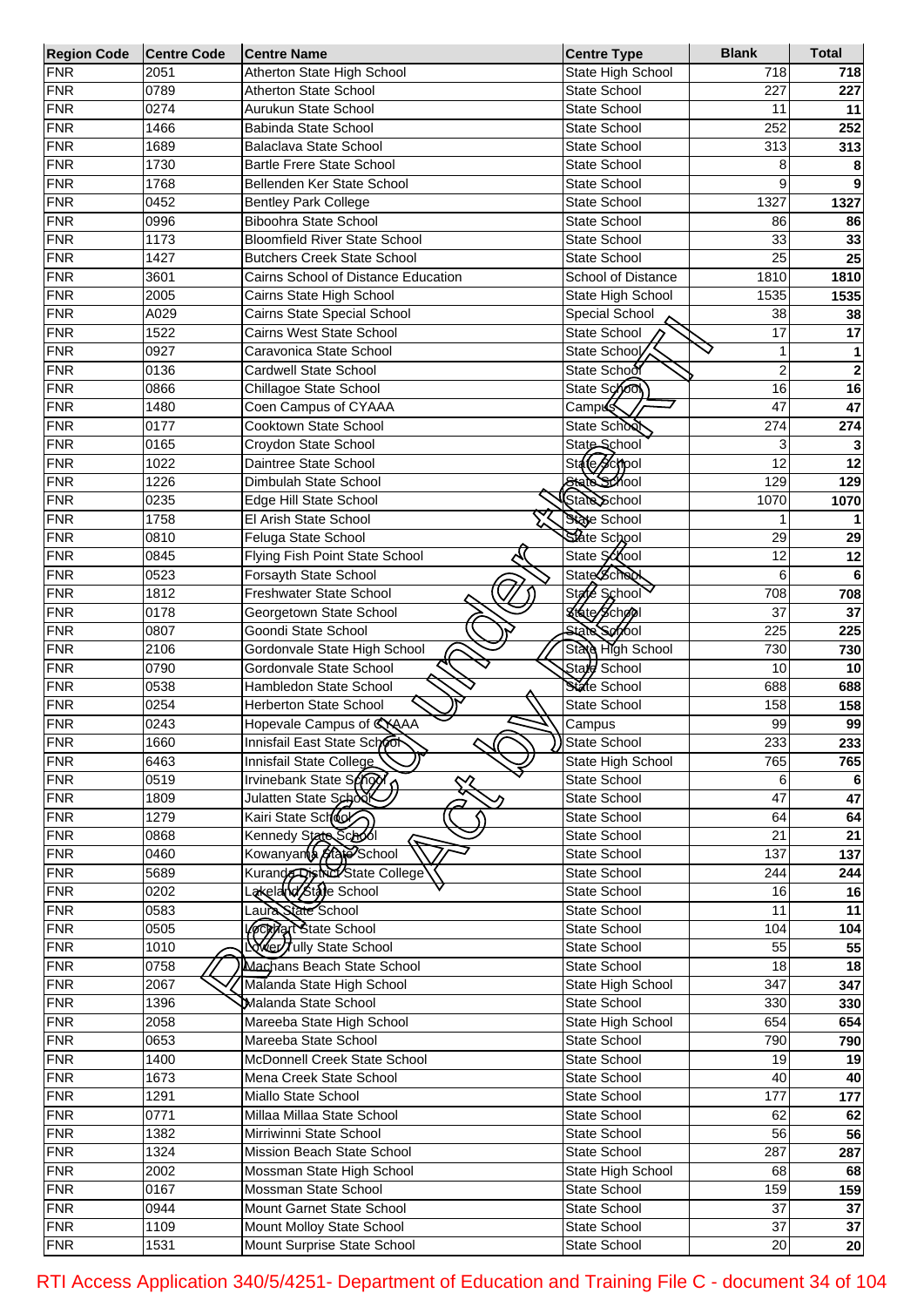| <b>Region Code</b>       | <b>Centre Code</b> | <b>Centre Name</b>                                         | <b>Centre Type</b>                                      | <b>Blank</b>     | <b>Total</b> |
|--------------------------|--------------------|------------------------------------------------------------|---------------------------------------------------------|------------------|--------------|
| <b>FNR</b>               | 0957               | Mourilyan State School                                     | <b>State School</b>                                     | 61               | 61           |
| <b>FNR</b>               | 0722               | Mundoo State School                                        | <b>State School</b>                                     | 25               | 25           |
| <b>FNR</b>               | 1030               | Murray River Upper State School                            | <b>State School</b>                                     | 35               | 35           |
| <b>FNR</b>               | 0993               | Mutchilba State School                                     | <b>State School</b>                                     | 11               | 11           |
| <b>FNR</b>               | 5703               | Northern Peninsula Area College - Bamaga Junior            | Campus                                                  | 227              | 227          |
| <b>FNR</b>               | 5704               | Northern Peninsula Area College - Injinoo Junior           | Campus                                                  | 132              | 132          |
| <b>FNR</b>               | 5971               | Northern Peninsula Area State College - Senior             | Campus                                                  | 59               | 59           |
| <b>FNR</b>               | 0639               | Parramatta State School                                    | <b>State School</b>                                     | 239              | 239          |
| <b>FNR</b>               | 0457               | Pormpuraaw State School                                    | <b>State School</b>                                     | 96               | 96           |
| <b>FNR</b>               | 1979               | Port Douglas State School                                  | <b>State School</b>                                     | 260              | 260          |
| <b>FNR</b>               | 1315               | Ravenshoe State School                                     | <b>State School</b>                                     | 381              | 381          |
| <b>FNR</b>               | 1336               | Redlynch State College                                     | <b>State School</b>                                     | 1704             | 1704         |
| <b>FNR</b>               | 1977               | Rossville State School                                     | <b>State School</b>                                     | 28               | 28           |
| <b>FNR</b>               | 1528               | Silkwood State School                                      | <b>State School</b>                                     | 46               | 46           |
| <b>FNR</b>               | 1518               | South Johnstone State School                               | State School                                            | 31               | 31           |
| <b>FNR</b>               | 1940               | Tagai State College - Badu Island Campus                   | Campus                                                  | 61               | 61           |
| <b>FNR</b>               | 1944               | Tagai State College - Darnley Island Campus                | Campus                                                  | 45               | 45           |
| <b>FNR</b>               | 1950               | Tagai State College - Dauan Island Campus                  | Campuy                                                  | 23               | 23           |
| <b>FNR</b>               | 1995               | Tagai State College - Horn Island Campus                   | Camp <b>6</b> iई                                        | 59               | 59           |
| <b>FNR</b>               | 1949               | Tagai State College - Kubin Campus                         | Campus                                                  | 13               | 13           |
| <b>FNR</b>               | 1942               | Tagai State College - Mabuiag Island Campus                | Campus                                                  | 43               | 43           |
| <b>FNR</b>               | 1941               | Tagai State College - Malu Kiwai Campus                    | Cam(py/s                                                | 42               | 42           |
| <b>FNR</b>               | 1951               | Tagai State College - Poruma Campus                        | Gampus                                                  |                  |              |
| <b>FNR</b>               | 1946               | Tagai State College - Saibai Island Campus                 | Campus                                                  | 87               | 87           |
| <b>FNR</b>               | 1953               | Tagai State College - St Pauls Campus                      | <b>Sampus</b>                                           | 40               | 40           |
| <b>FNR</b>               | 1952               | Tagai State College - Stephen Island Campus                | $\overline{\mathcal{C}}$ ampus $\overline{\mathcal{C}}$ | 14               | 14           |
| <b>FNR</b>               | 0463               | Tagai State College - Thursday Island Primar               | Camp <b>y</b> ś≾                                        | 291              | 291          |
| <b>FNR</b>               | 2114               | Tagai State College - Thursday Island Secondar             | Cam <b>p</b> us                                         | 378              |              |
| <b>FNR</b>               | 1948               |                                                            |                                                         | 44               | 378          |
|                          |                    | Tagai State College - Warraber Island Campus               | Campus                                                  |                  | 44           |
| <b>FNR</b>               | 1947               | Tagai State College - Yam Island Cameus                    | <b>Cámpus</b>                                           | 39               | 39           |
| <b>FNR</b>               | 1945               | Tagai State College - Yorke Island Carpus                  | bas<br>Sam                                              | 20               | 20           |
| <b>FNR</b>               | 0629               | <b>Tolga State School</b><br>Trinity Bay State High School | State School                                            | 313              | 313          |
| <b>FNR</b>               | 2057               | Swithfield State                                           | State High School                                       | 1491             | 1491         |
| <b>FNR</b><br><b>FNR</b> | 2159               | Tropical North Learning Academy                            | State High School                                       | 904              | 904          |
| <b>FNR</b>               | 1893               | Tropical North Learning Academy ) Trinity Beach            | State School                                            | 890              | 890          |
|                          | 2103               | Tully State High Schoo                                     | State High School                                       | 648              | 648          |
| <b>FNR</b>               | 1008               | <b>Tully State School</b>                                  | State School                                            | 254              | 254          |
| <b>FNR</b>               | 0760               | Walkamin State School                                      | <b>State School</b>                                     | $\overline{2}$   |              |
| <b>FNR</b>               | 0082               | Western Cape College / Mapoon<br>╳                         | Campus                                                  | $\overline{38}$  | 38           |
| <b>FNR</b>               | 1407               | Western Cape College Weipa                                 | Campus                                                  | 831              | 831          |
| <b>FNR</b>               | 1978               | White Rock State School                                    | State School                                            | 474              | 474          |
| <b>FNR</b>               | 1980               | Whitfield State School                                     | State School                                            |                  |              |
| <b>FNR</b>               | 1614               | Wonga Beach/State School                                   | <b>State School</b>                                     | 85               | 85           |
| <b>FNR</b>               | $\frac{1}{2162}$   | Woree State High School                                    | State High School                                       | 791              | 791          |
| <b>FNR</b>               | 1303               | Yaxrabab/State School                                      | State School                                            | 404              | 404          |
| <b>FNR</b>               | 1002               | Yungaburra State School                                    | <b>State School</b>                                     | 204              | 204          |
| <b>MER</b>               | 0025               | Krazje Ridge State School                                  | <b>State School</b>                                     | 212              | 212          |
| <b>MER</b>               | 2155               | Abany Creek State High School                              | State High School                                       | 1001             | 1001         |
| <b>MER</b>               | 0190               | Albany Creek State School                                  | State School                                            | 691              | 691          |
| <b>MER</b>               | 1892               | Albany Hills State School                                  | State School                                            | 803              | 803          |
| <b>MER</b>               | 0115               | Amberley District State School                             | State School                                            | $\overline{774}$ | 774          |
| <b>MER</b>               | 0296               | <b>Ascot State School</b>                                  | State School                                            | 630              | 630          |
| <b>MER</b>               | 0186               | Ashgrove State School                                      | State School                                            | 753              | 753          |
| <b>MER</b>               | 0512               | <b>Ashwell State School</b>                                | State School                                            | 49               | 49           |
| <b>MER</b>               | 1004               | Aspley East State School                                   | State School                                            | 434              | 434          |
| <b>MER</b>               | 3031               | <b>Aspley Special School</b>                               | Special School                                          | $\overline{92}$  | 92           |
| <b>MER</b>               | 2076               | Aspley State High School                                   | State High School                                       | 796              | 796          |
| <b>MER</b>               | 0610               | <b>Aspley State School</b>                                 | State School                                            | 706              | 706          |
| <b>MER</b>               | 7120               | Augusta State School                                       | <b>State School</b>                                     | 862              | 862          |
| <b>MER</b>               | 2078               | <b>Aviation High</b>                                       | State High School                                       | 399              | 399          |
| <b>MER</b>               | 0004               | <b>Bald Hills State School</b>                             | State School                                            | 61               | 61           |
| <b>MER</b>               | 2043               | <b>Balmoral State High School</b>                          | State High School                                       | 443              | 443          |
| <b>MER</b>               | 1041               | <b>Bardon State School</b>                                 | State School                                            | 287              | 287          |
| <b>MER</b>               | 9322               | Bellbird Park State Secondary College                      | State High School                                       | 201              | 201          |

RTI Access Application 340/5/4251- Department of Education and Training File C - document 35 of 104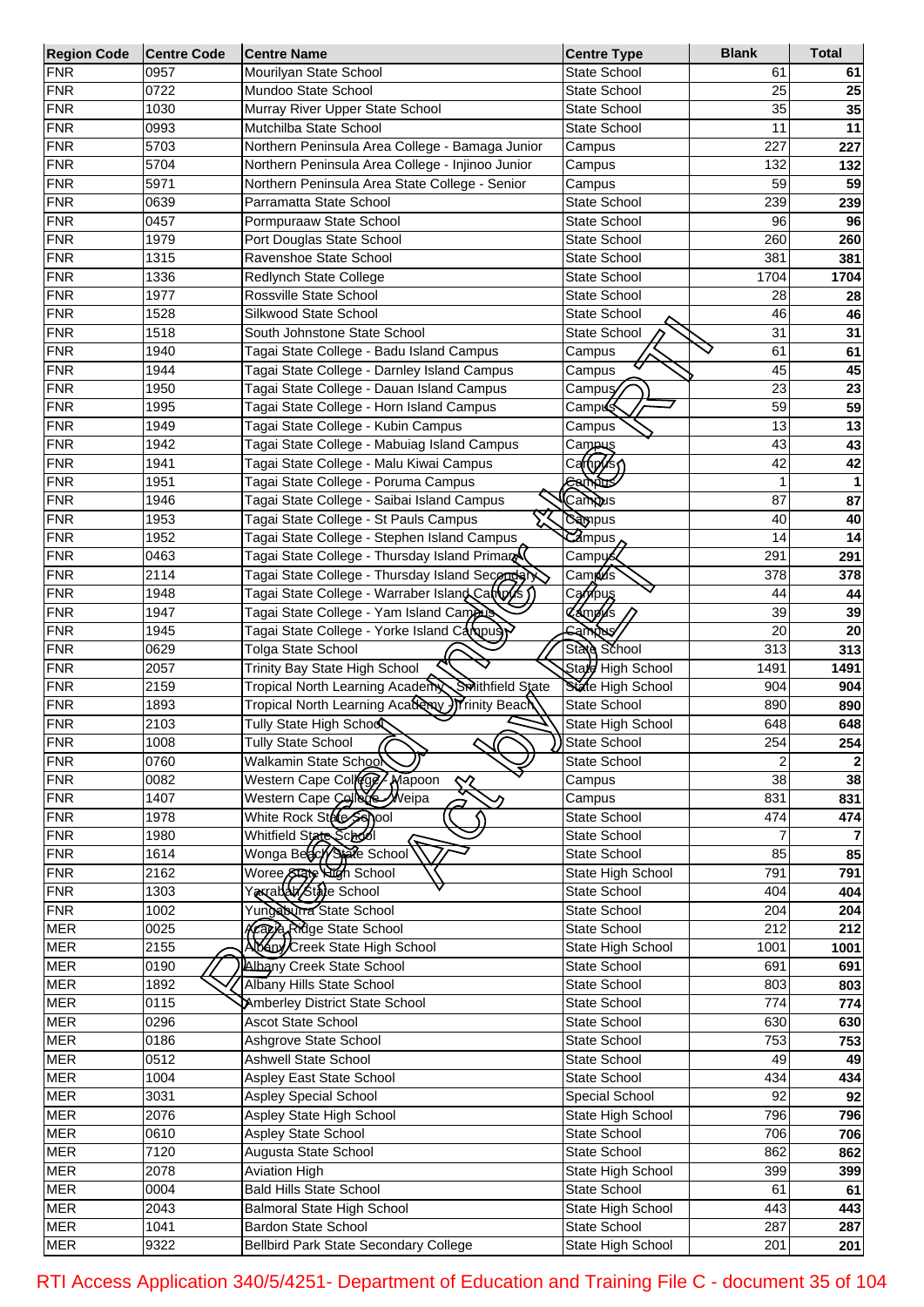| <b>Region Code</b> | <b>Centre Code</b> | <b>Centre Name</b>                           | <b>Centre Type</b>        | <b>Blank</b> | <b>Total</b> |
|--------------------|--------------------|----------------------------------------------|---------------------------|--------------|--------------|
| <b>MER</b>         | 0226               | Belmont State School                         | <b>State School</b>       | 912          | 912          |
| <b>MER</b>         | 1565               | <b>Blair State School</b>                    | <b>State School</b>       | 382          | 382          |
| <b>MER</b>         | 1603               | <b>Boondall State School</b>                 | <b>State School</b>       | 626          | 626          |
| <b>MER</b>         | 2118               | Bracken Ridge State High School              | State High School         | 453          | 453          |
| <b>MER</b>         | 0772               | Bracken Ridge State School                   | <b>State School</b>       | 335          | 335          |
| <b>MER</b>         | 0571               | <b>Brassall State School</b>                 | State School              | 747          | 747          |
| <b>MER</b>         | 2050               | Bremer State High School                     | State High School         | 1760         | 1760         |
| <b>MER</b>         | 1669               | <b>Brighton State School</b>                 | <b>State School</b>       | 357          | 357          |
| <b>MER</b>         | 2104               | Brisbane Bayside State College               | State High School         | 784          | 784          |
| <b>MER</b>         | 3605               | <b>Brisbane School of Distance Education</b> | <b>School of Distance</b> | 2868         | 2868         |
| <b>MER</b>         | 2003               | <b>Brisbane State High School</b>            | State High School         | 3079         | 3079         |
| <b>MER</b>         | 0016               | <b>Brookfield State School</b>               | <b>State School</b>       | 483          | 483          |
| <b>MER</b>         | 0017               | <b>Bulimba State School</b>                  | <b>State School</b>       | 803          |              |
|                    |                    |                                              |                           |              | 803          |
| <b>MER</b>         | 0019               | Bundamba State School                        | <b>State School</b>       | 500          | 500          |
| <b>MER</b>         | 2130               | Bundamba State Secondary College             | State High School         | 824          | 824          |
| <b>MER</b>         | 0894               | <b>Buranda State School</b>                  | State School              | 213          | 213          |
| <b>MER</b>         | 1699               | <b>Calamvale Community College</b>           | State School              | 1896         | 1896         |
| <b>MER</b>         | 3055               | Calamvale Special School                     | Special Schopl            | 141          | 141          |
| <b>MER</b>         | 0352               | Camira State School                          | State School              | 600          | 600          |
| <b>MER</b>         | 1854               | Camp Hill State Infants and Primary School   | State School              | 797          | 797          |
| <b>MER</b>         | 1476               | Cannon Hill State School                     | State School              | 237          | 237          |
| <b>MER</b>         | 1552               | Carina State School                          | State School              | 187          | 187          |
| <b>MER</b>         | 1044               | Carole Park State School                     | State School              | 172          | 172          |
| <b>MER</b>         | 2025               | Cavendish Road State High School             | State High School         | 1647         | 1647         |
| <b>MER</b>         | 1668               | Centenary State High School                  | State High School         | 1406         | 1406         |
| <b>MER</b>         | 1872               | Chapel Hill State School                     | State School              | 705          | 705          |
| <b>MER</b>         | 1789               | Churchill State School                       | State School              | 363          | 363          |
| <b>MER</b>         | 3066               | <b>Claremont Special School</b>              | Special School            | 116          | 116          |
| <b>MER</b>         | 1732               | Clarendon State School                       | State School              | 82           | 82           |
| <b>MER</b>         | 1956               | Collingwood Park State School                | Ktate School              | 533          | 533          |
| <b>MER</b>         | 1359               | Coominya State School                        | State School              | 2            | 2            |
| <b>MER</b>         | 1247               | Coopers Plains State School                  | State School              | 5            | 5            |
| <b>MER</b>         | 0219               | Coorparoo State School                       | Stale School              | 4            |              |
| <b>MER</b>         |                    |                                              |                           |              |              |
|                    | 2055               | Corinda State High School                    | State High School         | 1694         | 1694         |
| <b>MER</b>         | 1025               | Corinda State School                         | <b>State School</b>       | 553          | 553          |
| <b>MER</b>         | 2023               | Craigslea State High School                  | State High School         | 913          | 913          |
| <b>MER</b>         | 0060               | Craigslea State School<br>୰                  | <b>State School</b>       | 525          | 525          |
| <b>MER</b>         | 3025               | Darling Point Special School)                | <b>Special School</b>     | 116          | 116          |
| <b>MER</b>         | 1520               | Darra State School <sup>7</sup>              | State School              | 189          | 189          |
| <b>MER</b>         | 9916               | Deebing Heights State 3thool                 | State School              | 182          | 182          |
| <b>MER</b>         | 0959               | Durack State \$6book                         | State School              | 568          | 568          |
| <b>MER</b>         | 0506               | Dutton Park State School                     | State School              | 318          | 318          |
| <b>MER</b>         | 0726               | Eagle Junction State School                  | <b>State School</b>       | 16           | 16           |
| <b>MER</b>         | 5180               | Earnsham State College                       | State School              | 665          | 665          |
| <b>MER</b>         | 0593               | Eatons W/ State School                       | State School              | 169          | 169          |
| <b>MER</b>         | 0034               | Eight Mie Plains State School                | State School              | 155          | 155          |
| <b>MER</b>         | 0035               | Froggera State School                        | State School              | 271          | 271          |
| <b>MER</b>         | 2061               | <b>EVector Park State High School</b>        | State High School         | 233          | 233          |
| <b>MER</b>         | 1185               | <b>Everton Park State School</b>             | State School              | 360          | 360          |
| <b>MER</b>         | 9969               | Fernbrooke State School                      | State School              | 275          | 275          |
| <b>MER</b>         | 2148               | Ferny Grove State High School                | State High School         | 1704         | 1704         |
| <b>MER</b>         | 0227               | Ferny Grove State School                     | State School              | 105          | 105          |
| <b>MER</b>         | 0250               | Ferny Hills State School                     | State School              | 328          | 328          |
| <b>MER</b>         | 0036               | Fig Tree Pocket State School                 | State School              | 74           | 74           |
| <b>MER</b>         | 1726               |                                              |                           | 1388         |              |
|                    |                    | Forest Lake State High School                | State High School         |              | 1388         |
| <b>MER</b>         | 1998               | Forest Lake State School                     | State School              | 820          | 820          |
| <b>MER</b>         | 3077               | Geebung Special School                       | Special School            | 63           | 63           |
| <b>MER</b>         | 1257               | Geebung State School                         | State School              | 307          | 307          |
| <b>MER</b>         | 0149               | Glamorgan Vale State School                  | State School              | 17           | 17           |
| <b>MER</b>         | 1592               | Glenala State High School                    | State High School         | 485          | 485          |
| <b>MER</b>         | 3034               | Goodna Special School                        | Special School            | 87           | 87           |
| <b>MER</b>         | 0045               | Goodna State School                          | State School              | 720          | 720          |
| <b>MER</b>         | 1515               | Graceville State School                      | State School              | 743          | 743          |
| <b>MER</b>         | 1674               | <b>Grand Avenue State School</b>             | State School              | 1190         | 1190         |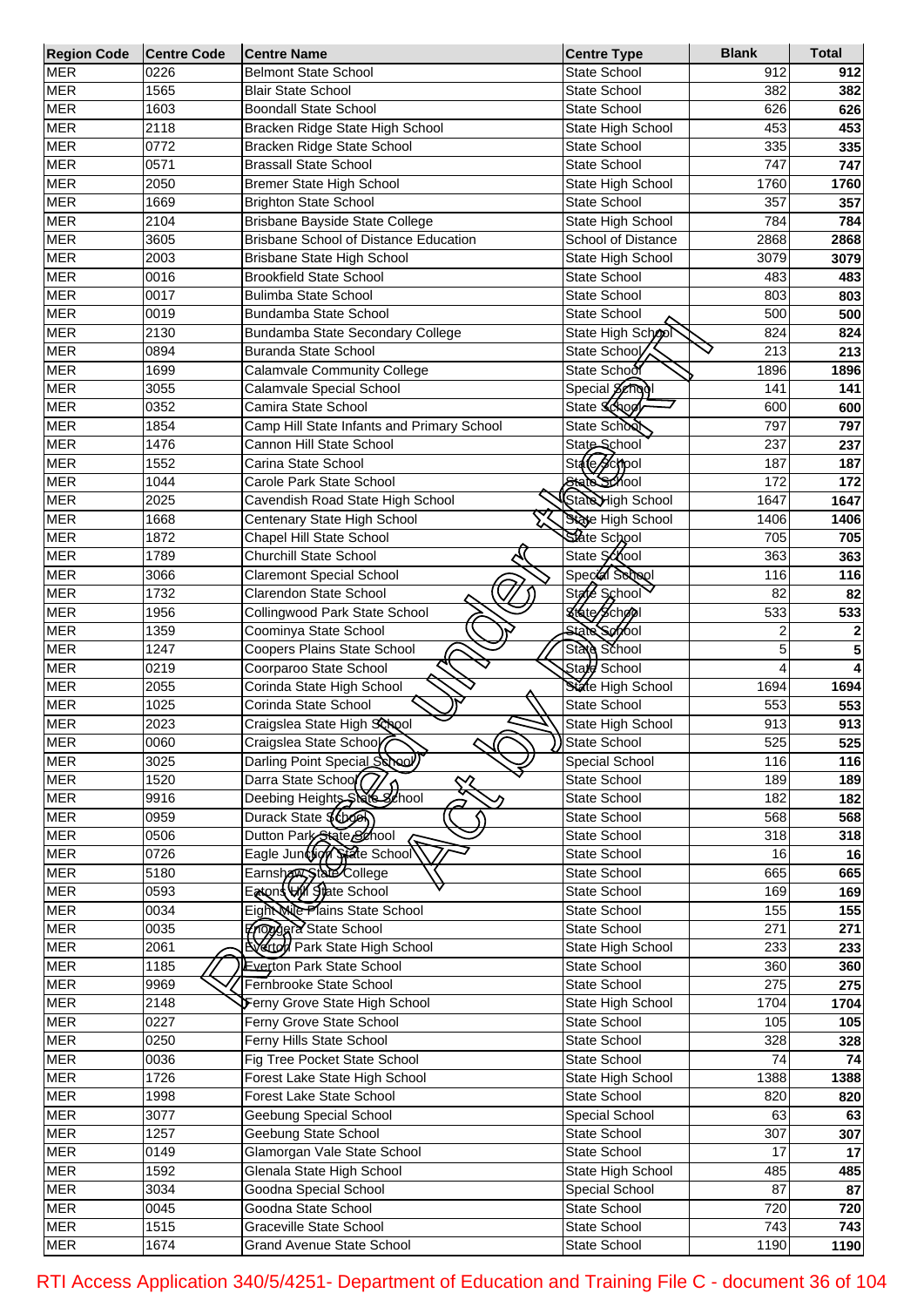| <b>Region Code</b> | <b>Centre Code</b> | <b>Centre Name</b>               | <b>Centre Type</b>       | <b>Blank</b> | <b>Total</b> |
|--------------------|--------------------|----------------------------------|--------------------------|--------------|--------------|
| <b>MER</b>         | 0145               | <b>Grandchester State School</b> | <b>State School</b>      | 32           | 32           |
| <b>MER</b>         | 0614               | <b>Greenslopes State School</b>  | <b>State School</b>      | 317          | 317          |
| <b>MER</b>         | 1136               | <b>Grovely State School</b>      | <b>State School</b>      | 222          | 222          |
| <b>MER</b>         | 1608               | <b>Gumdale State School</b>      | <b>State School</b>      | 861          | 861          |
| <b>MER</b>         | 0114               | Haigslea State School            | <b>State School</b>      | 52           | 52           |
| <b>MER</b>         | 1130               | Hamilton State School            | <b>State School</b>      | 86           | 86           |
| <b>MER</b>         | 0033               | Hendra State School              | <b>State School</b>      | 46           | 46           |
| <b>MER</b>         | 1887               | <b>Hilder Road State School</b>  | <b>State School</b>      | 469          | 469          |
| <b>MER</b>         | 2125               | Holland Park State High School   | State High School        | 476          | 476          |
| <b>MER</b>         | 1593               | <b>Holland Park State School</b> | <b>State School</b>      | 15           |              |
| <b>MER</b>         | 1116               | Inala State School               | <b>State School</b>      | 45           | 15           |
|                    |                    |                                  |                          |              | 45           |
| <b>MER</b>         | 2034               | Indooroopilly State High School  | State High School        | 1791         | 1791         |
| <b>MER</b>         | 0585               | Indooroopilly State School       | <b>State School</b>      | 914          | 914          |
| <b>MER</b>         | 0059               | Ipswich Central State School     | <b>State School</b>      | 342          | 342          |
| <b>MER</b>         | 0575               | Ipswich East State School        | State School             | 97           | 97           |
| <b>MER</b>         | 0061               | Ipswich North State School       | State School             | 252          | 252          |
| <b>MER</b>         | 3018               | Ipswich Special School           | Special School           | 87           | 87           |
| <b>MER</b>         | 2069               | Ipswich State High School        | State High School        | 1462         | 1462         |
| <b>MER</b>         | 3015               | Ipswich West Special School      | Special School           | 80           | 80           |
| <b>MER</b>         | 0366               | Ipswich West State School        | State School             | 179          | 179          |
| <b>MER</b>         | 0108               | Ironside State School            | State School             | 729          | 729          |
| <b>MER</b>         | 0455               | Ithaca Creek State School        | State School             | 525          | 525          |
| <b>MER</b>         | 0276               | Jamboree Heights State School    | State School             | 804          | 804          |
| <b>MER</b>         | 0402               | Jindalee State School            | State School             | 800          | 800          |
|                    |                    |                                  |                          |              |              |
| <b>MER</b>         | 0514               | Junction Park State School       | State School             | 278          | 278          |
| <b>MER</b>         | 1938               | Karalee State School             | State School             | 551          | 551          |
| <b>MER</b>         | 2039               | Kedron State High School         | State High School        | 1397         | 1397         |
| <b>MER</b>         | 0371               | Kedron State School              | State School             | 410          | 410          |
| <b>MER</b>         | 2409               | Kelvin Grove State College       | State School             | 2687         | 2687         |
| <b>MER</b>         | 1143               | Kenmore South State School       | <b>Kfate School</b>      | 612          | 612          |
| <b>MER</b>         | 2132               | Kenmore State High School        | <b>State High School</b> | 1863         | 1863         |
| <b>MER</b>         | 0923               | Kenmore State School             | State School             | 124          | 124          |
| <b>MER</b>         | 1878               | Kruger State School              | Stard School             | 471          | 471          |
| <b>MER</b>         | 3040               | Kuraby Special School            | Special School           | 70           | 70           |
| <b>MER</b>         | 1462               | Kuraby State School              | <b>State School</b>      | 206          | 206          |
| <b>MER</b>         | 1148               | Leichhardt State Scho&           | State School             | 272          | 272          |
| <b>MER</b>         | 0882               |                                  | <b>State School</b>      | 189          |              |
|                    |                    | Lota State School<br>୰           |                          |              | 189          |
| <b>MER</b>         | 2160               | Lowood State High School         | State High School        | 709          | 709          |
| <b>MER</b>         | 0242               | Lowood State School              | State School             | 3            |              |
| <b>MER</b>         | 2124               | MacGregor State high school      | State High School        | 1294         | 1294         |
| <b>MER</b>         | 0192               | MacGregor State Seriod           | State School             | 238          | 238          |
| <b>MER</b>         | 0608               | Mackenzie State Primary School   | State School             | 114          | 114          |
| <b>MER</b>         | 3012               | Mackenzid State Special School   | Special School           | 87           | 87           |
| <b>MER</b>         | 1222               | Manly State Scool                | State School             | 668          | 668          |
| <b>MER</b>         | 0264               | Manly West State School          | <b>State School</b>      | 460          | 460          |
| <b>MER</b>         | 2059               | Mansteld State High School       | <b>State High School</b> | 2376         | 2376         |
| <b>MER</b>         | 0708               | Marzhal Road State School        | State School             | 66           | 66           |
| <b>MER</b>         | 1090               | <b>Navield State School</b>      | State School             | 276          | 276          |
| <b>MER</b>         | 0378               | McDowall State School            | State School             | 69           | 69           |
| <b>MER</b>         | 1969               | Middle Park State School         | State School             | 628          | 628          |
| <b>MER</b>         | 2024               | Milpera State High School        | State High School        | 67           | 67           |
|                    |                    |                                  |                          |              |              |
| <b>MER</b>         | 0551               | Milton State School              | State School             | 693          | 693          |
| <b>MER</b>         | 0294               | Minden State School              | State School             | 178          | 178          |
| <b>MER</b>         | 3005               | Mitchelton Special School        | Special School           | 145          | 145          |
| <b>MER</b>         | 2040               | Mitchelton State High School     | State High School        | 372          | 372          |
| <b>MER</b>         | 1538               | Mitchelton State School          | State School             | 434          | 434          |
| <b>MER</b>         | 0073               | Moggill State School             | State School             | 713          | 713          |
| <b>MER</b>         | 1637               | Moorooka State School            | State School             | 252          | 252          |
| <b>MER</b>         | 1803               | Morningside State School         | State School             | 431          | 431          |
| <b>MER</b>         | 0267               | Mount Crosby State School        | State School             | 681          | 681          |
| <b>MER</b>         | 0660               | Mount Gravatt East State School  | State School             | 268          | 268          |
| <b>MER</b>         | 2056               | Mount Gravatt State High School  | State High School        | 1173         | 1173         |
| <b>MER</b>         | 0198               | Mount Gravatt State School       | State School             | 210          | 210          |
| <b>MER</b>         | 1189               | Mount Marrow State School        | State School             | 62           | 62           |
|                    |                    |                                  |                          |              |              |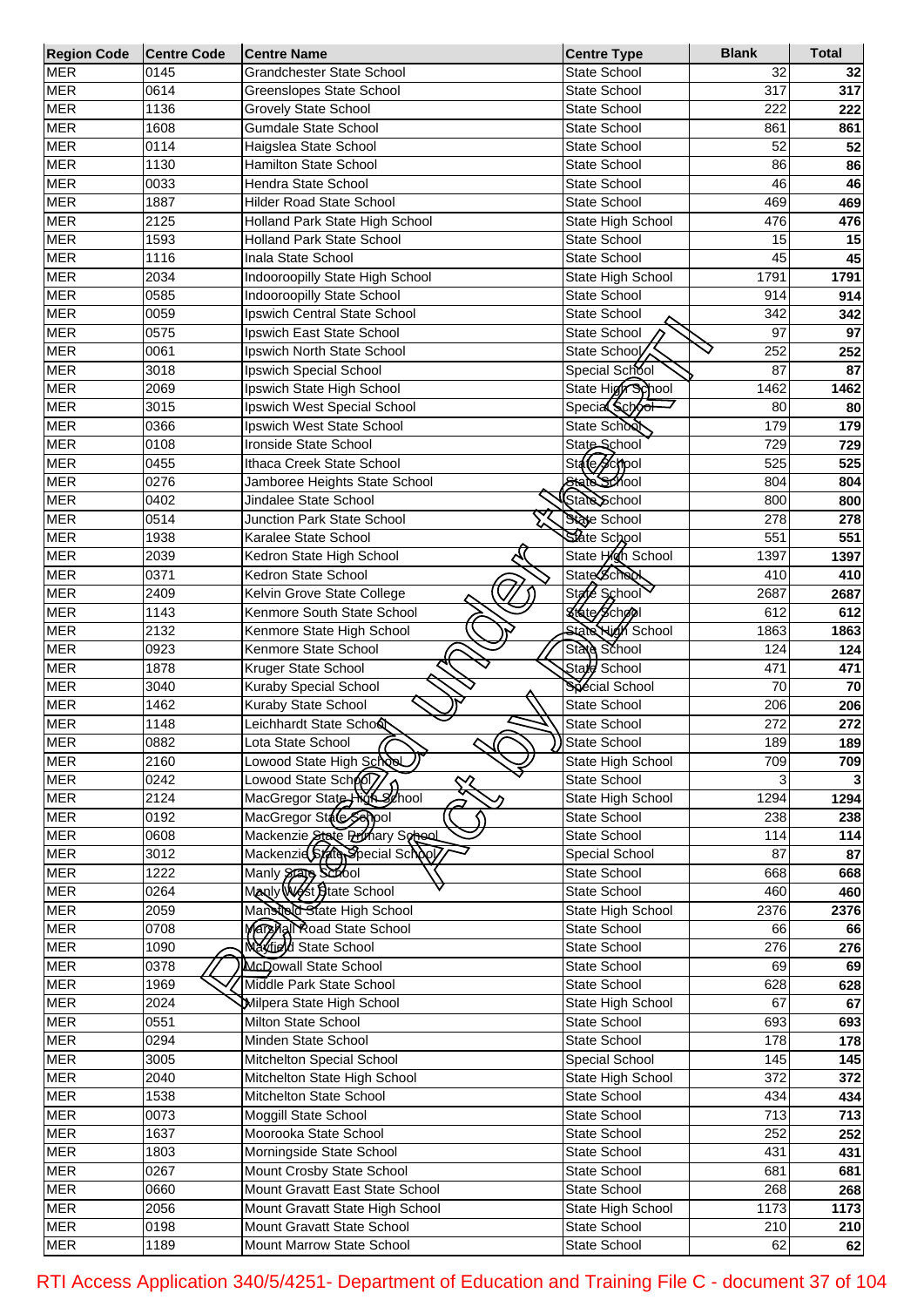| <b>Region Code</b> | <b>Centre Code</b> | <b>Centre Name</b>                             | <b>Centre Type</b>       | <b>Blank</b> | <b>Total</b> |
|--------------------|--------------------|------------------------------------------------|--------------------------|--------------|--------------|
| <b>MER</b>         | 0737               | Mount Nebo State School                        | State School             | 25           | 25           |
| <b>MER</b>         | 3088               | Mount Ommaney Special School                   | Special School           | 30           | 30           |
| <b>MER</b>         | 1111               | Mount Tarampa State School                     | <b>State School</b>      | 39           | 39           |
| <b>MER</b>         | 1469               | Murarrie State School                          | <b>State School</b>      | 25           | 25           |
| <b>MER</b>         | 3140               | Narbethong State Special School                | Special School           | 48           | 48           |
| <b>MER</b>         | 0479               | Nashville State School                         | <b>State School</b>      | 251          | 251          |
| <b>MER</b>         | 0943               | New Farm State School                          | <b>State School</b>      | 425          | 425          |
| <b>MER</b>         | 0228               | Newmarket State School                         | State School             | 241          | 241          |
| <b>MER</b>         | 0926               | Norman Park State School                       | State School             | 63           | 63           |
| <b>MER</b>         | 1863               | Norris Road State School                       | State School             | 3            |              |
| <b>MER</b>         | 0281               | Northgate State School                         | State School             | 249          | 249          |
| <b>MER</b>         | 0043               | Nundah State School                            | <b>State School</b>      | 687          |              |
|                    |                    |                                                |                          |              | 687          |
| <b>MER</b>         | 3084               | Nursery Road State Special School              | Special School           | 27           | 27           |
| <b>MER</b>         | 0331               | Oakleigh State School                          | <b>State School</b>      | 488          | 488          |
| <b>MER</b>         | 0831               | Pallara State School                           | State School             | 83           | 83           |
| <b>MER</b>         | 1486               | <b>Patrick Estate State School</b>             | State School             | 37           | 37           |
| <b>MER</b>         | 1864               | Patricks Road State School                     | State School             | 741          | 741          |
| <b>MER</b>         | 0080               | Petrie Terrace State School                    | State School             | 223          | 223          |
| <b>MER</b>         | 0238               | Prenzlau State School                          | State School             | 38           | 38           |
| <b>MER</b>         | 0140               | <b>Pullenvale State School</b>                 | State School             | 421          | 421          |
| <b>MER</b>         | 5685               | Queensland Academy for Creative Industries     | State High School        | 11           | 11           |
| <b>MER</b>         | 5684               | Queensland Academy for Science Mathematics and | State High School        | 449          | 449          |
| <b>MER</b>         | 0975               | Raceview State School                          | State School             | 946          | 946          |
| <b>MER</b>         | 1491               | Rainworth State School                         | State School             | 538          | 538          |
| <b>MER</b>         | 3085               | Red Hill Special School                        | <b>Special School</b>    | 49           | 49           |
| <b>MER</b>         | 2174               | Redbank Plains State High School               | State High School        | 1582         | 1582         |
| <b>MER</b>         | 0088               | Redbank Plains State School                    | State School             | 688          | 688          |
| <b>MER</b>         | 0721               | <b>Richlands East State School</b>             | <b>State School</b>      | 304          | 304          |
| <b>MER</b>         | 1865               | <b>Riverview State School</b>                  | State School             | 189          | 189          |
| <b>MER</b>         | 1899               | Robertson State School                         | <b>Ktate School</b>      | 708          | 708          |
| <b>MER</b>         | 2158               | Rochedale State High School                    | <b>State High School</b> | 1254         | 1254         |
| <b>MER</b>         | 1638               | Rochedale State School                         | State School             |              |              |
| <b>MER</b>         |                    |                                                | State School             |              |              |
|                    | 0454               | Rocklea State School                           |                          | 34           | 34           |
| <b>MER</b>         | 2151               | Rosewood State High School                     | State High School        | 321          | 321          |
| <b>MER</b>         | 0131               | Rosewood State School                          | <b>State School</b>      | 23           | 23           |
| <b>MER</b>         | 0472               | Runcorn Heights State School                   | State School             | 638          | 638          |
| <b>MER</b>         | 2167               | Runcorn State High Scrook                      | State High School        | 16           | 16           |
| <b>MER</b>         | 0968               | Runcorn State School                           | State School             | 416          | 416          |
| <b>MER</b>         | 1690               | Salisbury State School                         | State School             | 233          | 233          |
| <b>MER</b>         | 0094               | Samford State School                           | <b>State School</b>      | 432          | 432          |
| <b>MER</b>         | 2047               | Sandgate District State High School            | State High School        | 1024         | 1024         |
| <b>MER</b>         | 0153               | Sandgate State School                          | State School             | 401          | 401          |
| <b>MER</b>         | 0590               | Servicetor South State School                  | State School             | 306          | 306          |
| <b>MER</b>         | 1026               | Seven Hitts State School                       | State School             | 489          | 489          |
| <b>MER</b>         | 1131               | Seville Road State School                      | <b>State School</b>      | 125          | 125          |
| <b>MER</b>         | 0078               | Sherwood State School                          | State School             | 558          | 558          |
| <b>MER</b>         | 1623               | <b>Shoppeline</b> State School                 | <b>State School</b>      | 319          | 319          |
| <b>MER</b>         | 0247               | Silkstone State School                         | State School             | 551          | 551          |
| <b>MER</b>         | 0692               | Somerset Hills State School                    | State School             | 117          | 117          |
| <b>MER</b>         | 7131               | Springfield Central State High School          | State High School        | 1104         | 1104         |
| <b>MER</b>         | 5556               | Springfield Lakes State School                 | State School             | 689          | 689          |
| <b>MER</b>         | 1016               | <b>Stafford Heights State School</b>           | State School             | 89           | 89           |
| <b>MER</b>         | 0487               | <b>Stafford State School</b>                   | State School             | 123          | 123          |
| <b>MER</b>         | 5554               | <b>Stretton State College</b>                  | State School             | 2371         | 2371         |
| <b>MER</b>         | 1889               | Sunnybank Hills State School                   | State School             | 216          |              |
| <b>MER</b>         | 3078               | Sunnybank Special School                       | Special School           | 30           | 216          |
|                    |                    |                                                |                          |              | 30           |
| <b>MER</b>         | 2080               | Sunnybank State High School                    | State High School        | 479          | 479          |
| <b>MER</b>         | 0062               | Sunnybank State School                         | State School             | 94           | 94           |
| <b>MER</b>         | 1112               | Taigum State School                            | State School             | 352          | 352          |
| <b>MER</b>         | 0271               | Tarampa State School                           | State School             | 85           | 85           |
| <b>MER</b>         | 2053               | The Gap State High School                      | State High School        | 1354         | 1354         |
| <b>MER</b>         | 1302               | The Gap State School                           | State School             | 537          | 537          |
| <b>MER</b>         | 0127               | Tingalpa State School                          | State School             | 24           | 24           |
| <b>MER</b>         | 0224               | <b>Tivoli State School</b>                     | State School             | 23           | 23           |

RTI Access Application 340/5/4251- Department of Education and Training File C - document 38 of 104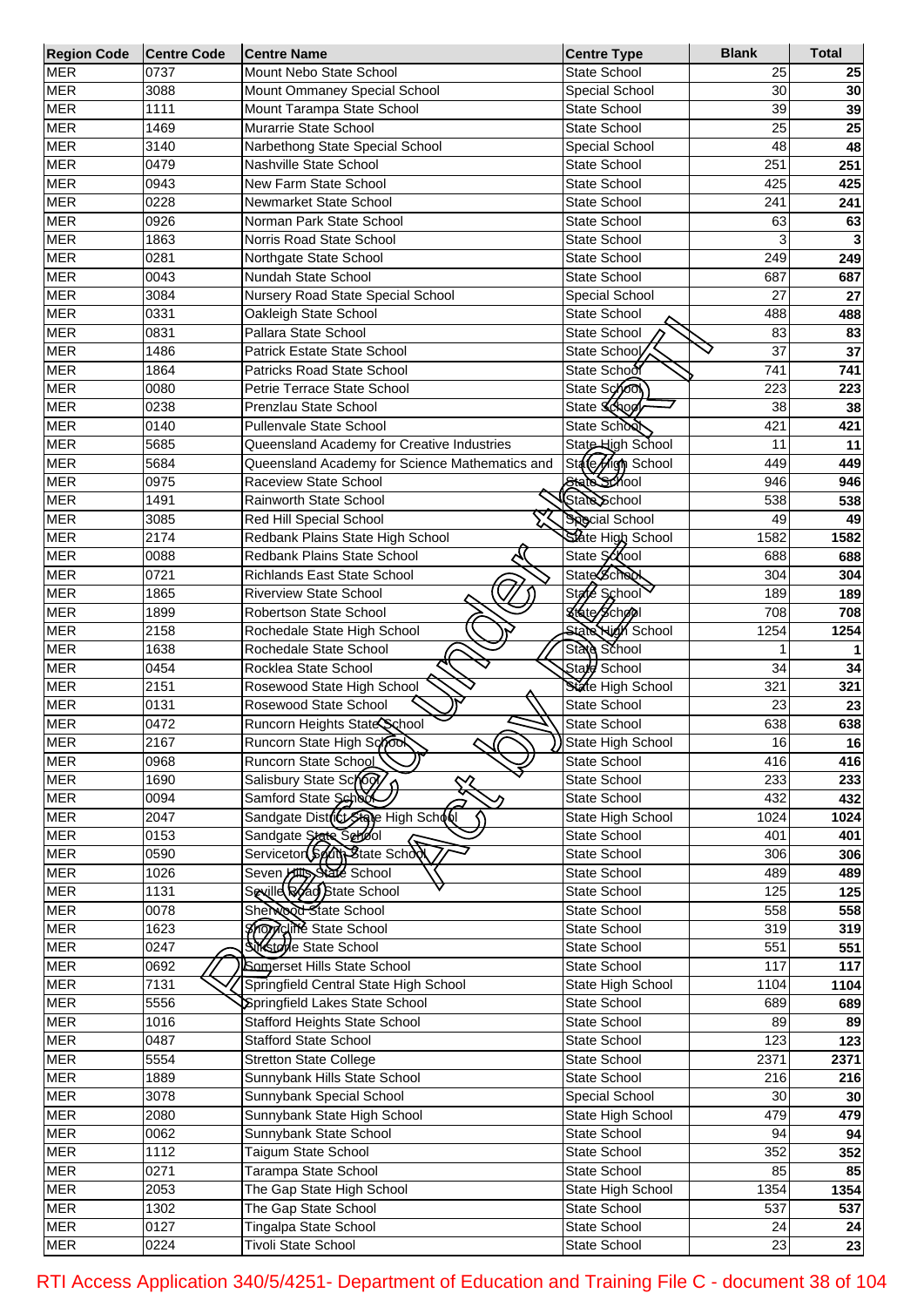| <b>Region Code</b> | <b>Centre Code</b> | <b>Centre Name</b>                     | <b>Centre Type</b>                | <b>Blank</b>   | <b>Total</b> |
|--------------------|--------------------|----------------------------------------|-----------------------------------|----------------|--------------|
| <b>MER</b>         | 0013               | Toowong State School                   | State School                      | 253            | 253          |
| <b>MER</b>         | 1501               | Upper Brookfield State School          | State School                      | 38             | 38           |
| <b>MER</b>         | 0128               | Upper Mount Gravatt State School       | State School                      | 9              | 9            |
| <b>MER</b>         | 1675               | Virginia State School                  | State School                      | 440            | 440          |
| <b>MER</b>         | 0285               | <b>Walloon State School</b>            | State School                      | 227            | 227          |
| <b>MER</b>         | 1885               | Warrigal Road State School             | State School                      | 1130           | 1130         |
| <b>MER</b>         | 0584               | Watson Road State School               | State School                      | 111            | 111          |
| <b>MER</b>         | 1149               | Wavell Heights State School            | <b>State School</b>               | 438            | 438          |
| <b>MER</b>         | 2048               | Wavell State High School               | State High School                 | 1493           | 1493         |
| <b>MER</b>         | 1844               | Wellers Hill State School              | <b>State School</b>               | 24             |              |
| <b>MER</b>         |                    | <b>West End State School</b>           | <b>State School</b>               |                | 24           |
|                    | 0212               |                                        |                                   | 893            | 893          |
| <b>MER</b>         | 3014               | Western Suburbs State Special School   | Special School                    | 112            | 112          |
| <b>MER</b>         | 2410               | Whites Hill State College              | State School                      | 738            | 738          |
| <b>MER</b>         | 1485               | <b>Wilston State School</b>            | State School                      | 827            | 827          |
| <b>MER</b>         | 0011               | <b>Windsor State School</b>            | State School                      | 671            | 671          |
| <b>MER</b>         | 0633               | <b>Wishart State School</b>            | State School                      | $\overline{2}$ |              |
| <b>MER</b>         | 0416               | Wondall Heights State School           | State School                      | 571            | 571          |
| <b>MER</b>         | 0456               | <b>Woodcrest State College</b>         | State School                      | 1549           | 1549         |
| <b>MER</b>         | 7121               | <b>WoodLinks State School</b>          | State School                      | 576            | 576          |
| <b>MER</b>         | 1463               | <b>Wooloowin State School</b>          | State School                      | 185            | 185          |
| <b>MER</b>         | 2021               | Wynnum State High School               | State High School                 | 835            | 835          |
| <b>MER</b>         | 6981               | Wynnum State School                    | State School                      | 564            | 564          |
| <b>MER</b>         | 1765               | Wynnum West State School               | State School                      | 428            | 428          |
| <b>MER</b>         | 2054               | Yeronga State High School              | StateHigh School                  | 672            | 672          |
| <b>MER</b>         | 0008               | Yeronga State School                   | State School                      | 614            | 614          |
| <b>MER</b>         | 0275               | Zillmere State School                  | State School                      | 92             | 92           |
| <b>NCR</b>         | 1983               |                                        | State School                      | 185            |              |
|                    |                    | Agnes Water State School               | <b>State Scheck</b>               |                | 185          |
| <b>NCR</b>         | 0038               | Albert State School                    |                                   | 113            | 113          |
| <b>NCR</b>         | 2017               | Aldridge State High School             | State High School                 | 1054           | 1054         |
| <b>NCR</b>         | 1719               | Amamoor State School                   | <b><i><u>Efate School</u></i></b> | 64             | 64           |
| <b>NCR</b>         | 1901               | Avoca State School                     | State School                      | 4              |              |
| <b>NCR</b>         | 0572               | Avondale State School                  | State School                      | 6              | 6            |
| <b>NCR</b>         | 1989               | Banksia Beach State School             | State School                      | 1001           | 1001         |
| <b>NCR</b>         | 0702               | Bargara State School                   | State School                      | 262            | 262          |
| <b>NCR</b>         | 0966               | Bauple State School                    | State School                      | 35             | 35           |
| <b>NCR</b>         | 1961               | Beachmere State School                 | State School                      | 271            | 271          |
| <b>NCR</b>         | 1598               | Beerburrum State School<br>ᅬ           | State School                      | 49             | 49           |
| <b>NCR</b>         | 2109               | Beerwah State High School)             | State High School                 | 879            | 879          |
| <b>NCR</b>         | 0569               | Beerwah State Schop                    | State School                      | 215            | 215          |
| <b>NCR</b>         | 9319               | ↜<br>Bellmere State Schod              | State School                      | 163            | 163          |
| <b>NCR</b>         | 0952               | Bli Bli State Solo                     | State School                      | 587            | 587          |
| <b>NCR</b>         | 1542               | Booyal Central State School            | State School                      | 25             | 25           |
| <b>NCR</b>         | 6134               | Bounty Bouleyand State School          | State School                      | 1095           | 1095         |
| <b>NCR</b>         | 1066               | Branyar Road State School              | State School                      | 177            | 177          |
| <b>NCR</b>         | 2173               | Bray Park Sidte High School            | State High School                 | 739            | 739          |
| <b>NCR</b>         | 0339               | Bray Rath State School                 | State School                      | 12             | 12           |
| <b>NCR</b>         | 2181               | <b>Bridge Island State High School</b> | State High School                 | 1046           | 1046         |
| <b>NCR</b>         | 0540               | <b>Bridge Island State School</b>      | State School                      | 622            | 622          |
| <b>NCR</b>         | 7573               | <b>Brightwater State School</b>        | State School                      | 946            | 946          |
| <b>NCR</b>         | 1035               | <b>Brooweena State School</b>          | State School                      | 12             | 12           |
|                    |                    |                                        |                                   |                |              |
| <b>NCR</b>         | 1888               | <b>Buddina State School</b>            | State School                      | 715            | 715          |
| <b>NCR</b>         | 0223               | Buderim Mountain State School          | State School                      | 992            | 992          |
| <b>NCR</b>         | 0962               | <b>Bullyard State School</b>           | State School                      | 34             | 34           |
| <b>NCR</b>         | 0018               | <b>Bundaberg Central State School</b>  | State School                      | 64             | 64           |
| <b>NCR</b>         | 0497               | Bundaberg East State School            | State School                      | $\overline{2}$ |              |
| <b>NCR</b>         | 2019               | Bundaberg North State High School      | State High School                 | 674            | 674          |
| <b>NCR</b>         | 0161               | Bundaberg North State School           | State School                      | 343            | 343          |
| <b>NCR</b>         | 0637               | Bundaberg South State School           | State School                      | 32             | 32           |
| <b>NCR</b>         | 3029               | <b>Bundaberg Special School</b>        | Special School                    | 110            | 110          |
| <b>NCR</b>         | 2004               | Bundaberg State High School            | State High School                 | 1320           | 1320         |
| <b>NCR</b>         | 1836               | <b>Bundaberg West State School</b>     | State School                      | 217            | 217          |
| <b>NCR</b>         | 0319               | <b>Burnett Heads State School</b>      | State School                      | 127            | 127          |
| <b>NCR</b>         | 2145               | Burnside State High School             | State High School                 | 743            | 743          |
| <b>NCR</b>         | 1873               | <b>Burnside State School</b>           | State School                      | 150            | 150          |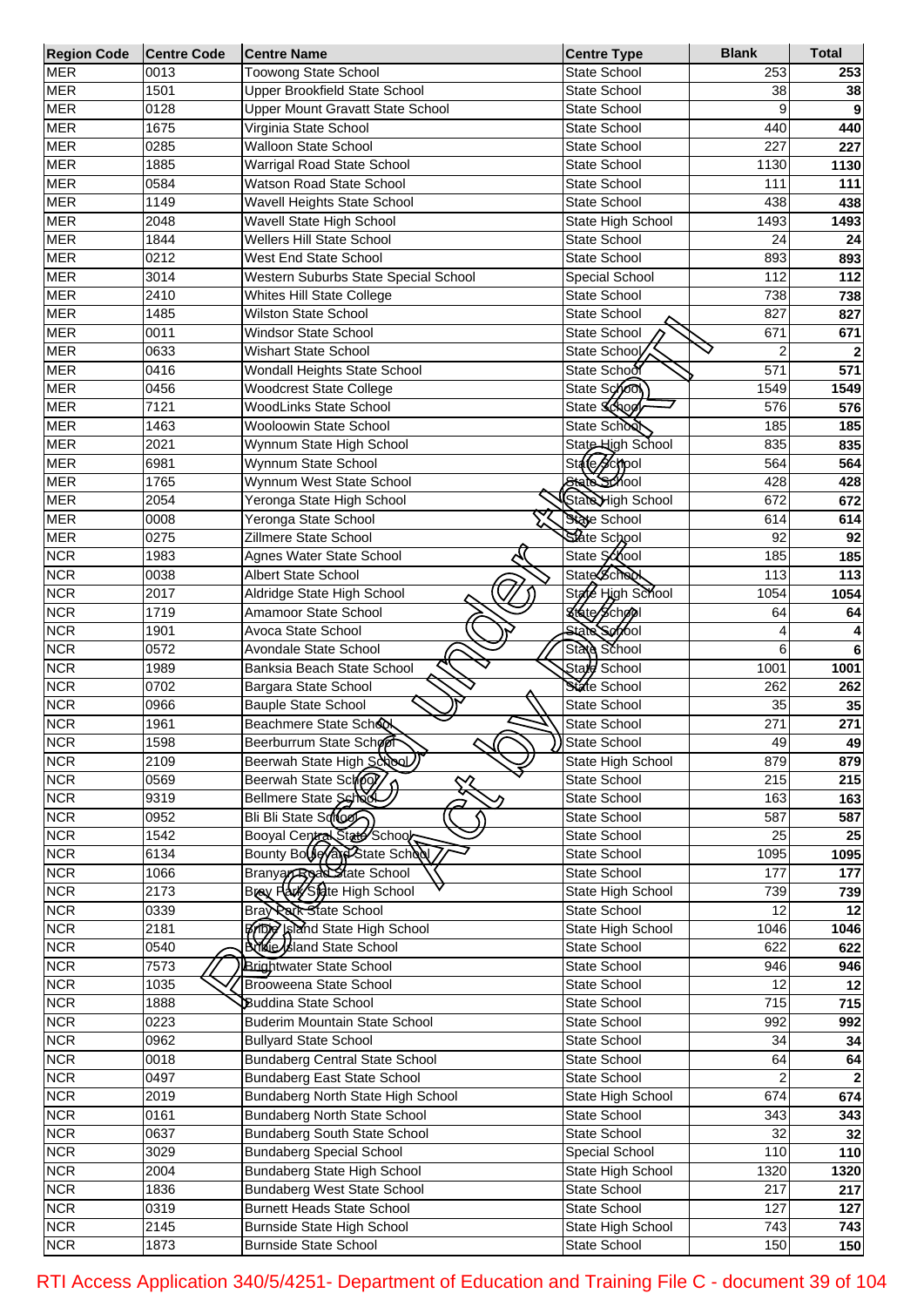| <b>Region Code</b> | Centre Code | <b>Centre Name</b>                        | <b>Centre Type</b>  | <b>Blank</b>    | <b>Total</b> |
|--------------------|-------------|-------------------------------------------|---------------------|-----------------|--------------|
| <b>NCR</b>         | 5553        | <b>Burpengary Meadows State School</b>    | <b>State School</b> | 608             | 608          |
| <b>NCR</b>         | 0601        | <b>Burpengary State School</b>            | <b>State School</b> | 929             | 929          |
| <b>NCR</b>         | 9676        | <b>Burpengary State Secondary College</b> | State High School   | 634             | 634          |
| <b>NCR</b>         | 1903        | Caboolture East State School              | <b>State School</b> | 149             | 149          |
| <b>NCR</b>         | 3045        | Caboolture Special School                 | Special School      | 246             | 246          |
| <b>NCR</b>         | 2066        | Caboolture State High School              | State High School   | 1161            | 1161         |
| <b>NCR</b>         | 0369        | Caboolture State School                   | <b>State School</b> | 469             | 469          |
| <b>NCR</b>         | 2116        | Caloundra State High School               | State High School   | 6               | 6            |
| <b>NCR</b>         | 0859        | Caloundra State School                    | <b>State School</b> | 566             | 566          |
| <b>NCR</b>         | 2282        | <b>Chancellor State College</b>           | <b>State School</b> | 2752            | 2752         |
| <b>NCR</b>         | 0915        | Chatsworth State School                   | State School        | 213             | 213          |
| <b>NCR</b>         | 1722        | <b>Chevallum State School</b>             | State School        | 440             |              |
|                    |             |                                           |                     |                 | 440          |
| <b>NCR</b>         | 0568        | <b>Childers State School</b>              | <b>State School</b> | 63              | 63           |
| <b>NCR</b>         | 2091        | Clontarf Beach State High School          | State High School   | 881             | 881          |
| <b>NCR</b>         | 0162        | Clontarf Beach State School               | State School        | 64              | 64           |
| <b>NCR</b>         | 1352        | Conondale State School                    | State School        | 84              | 84           |
| <b>NCR</b>         | 2165        | Coolum State High School                  | State High School   | 906             | 906          |
| <b>NCR</b>         | 1571        | Coolum State School                       | State School        | 995             | 995          |
| <b>NCR</b>         | 0602        | Cooran State School                       | State School        | 143             | 143          |
| <b>NCR</b>         | 0117        | Cordalba State School                     | State School        | 64              | 64           |
| <b>NCR</b>         | 3054        | Currimundi Special School                 | Special School      | 214             | 214          |
| <b>NCR</b>         | 1868        | Currimundi State School                   | State School        | 555             | 555          |
| <b>NCR</b>         | 0892        | Dagun State School                        | State School        | 33              | 33           |
| <b>NCR</b>         | 2142        | Dakabin State High School                 | StateHigh School    | 722             | 722          |
|                    |             |                                           |                     |                 |              |
| <b>NCR</b>         | 1988        | Dakabin State School                      | State School        | 516             | 516          |
| <b>NCR</b>         | 0191        | Dayboro State School                      | State School        | 367             | 367          |
| <b>NCR</b>         | 1884        | Deception Bay North State School          | State School        | 457             | 457          |
| <b>NCR</b>         | 2107        | Deception Bay State High School           | State High School   | 1010            | 1010         |
| <b>NCR</b>         | 0237        | Deception Bay State School                | State School        | 343             | 343          |
| <b>NCR</b>         | 0683        | Delaneys Creek State School               | Ktate School        | 128             | 128          |
| <b>NCR</b>         | 0953        | Elimbah State School                      | <b>State School</b> | 473             | 473          |
| <b>NCR</b>         | 1347        | Elliott Heads State School                | State School        | 77              | 77           |
| <b>NCR</b>         | 0682        | Eudlo State School                        | Stard School        | 45              | 45           |
| <b>NCR</b>         | 0698        | Eumundi State School                      | State School        | 592             | 592          |
| <b>NCR</b>         | 1205        | <b>Federal State School</b>               | <b>State School</b> | 55              | 55           |
| <b>NCR</b>         |             |                                           |                     |                 |              |
|                    | 2131        | Gin Gin State High School                 | State High School   | 423<br>1        | 423          |
| <b>NCR</b>         | 0298        | Gin Gin State School<br>୰                 | State School        |                 | 1            |
| <b>NCR</b>         | 0749        | Givelda State School                      | State School        | 12              | 12           |
| <b>NCR</b>         | 1242        | Glass House Mourreins State School        | State School        | 281             | 281          |
| <b>NCR</b>         | 0337        | Glenview State School                     | State School        | 208             | 208          |
| <b>NCR</b>         | 1617        | Glenwood State School                     | State School        | 76              | 76           |
| <b>NCR</b>         | 1920        | Golden Beach State School                 | State School        | 629             | 629          |
| <b>NCR</b>         | 0407        | Gooburrum State School                    | State School        | 94              | 94           |
| <b>NCR</b>         | 0939        | Goodward State School                     | State School        | 14              | 14           |
| <b>NCR</b>         | 0193        | Granville State School                    | State School        | 242             | 242          |
| <b>NCR</b>         | 9339        | Griffin State School                      | State School        | 283             | 283          |
| <b>NCR</b>         | 0058        | Campida State School                      | State School        | 21              | 21           |
| <b>NCR</b>         | 0821        | <b>Sundigh State School</b>               | State School        | 25              |              |
|                    |             |                                           |                     |                 | 25           |
| <b>NCR</b>         | 0482        | <b>Gympie East State School</b>           | State School        | $\overline{17}$ | 17           |
| <b>NCR</b>         | 1221        | Gympie South State School                 | State School        | 514             | 514          |
| <b>NCR</b>         | 3007        | <b>Sympie Special School</b>              | Special School      | 62              | 62           |
| <b>NCR</b>         | 2007        | Gympie State High School                  | State High School   | 953             | 953          |
| <b>NCR</b>         | 0560        | <b>Gympie West State School</b>           | State School        | 472             | 472          |
| <b>NCR</b>         | 1858        | Hercules Road State School                | State School        | 384             | 384          |
| <b>NCR</b>         | 3057        | <b>Hervey Bay Special School</b>          | Special School      | 97              | 97           |
| <b>NCR</b>         | 2093        | Hervey Bay State High School              | State High School   | 910             | 910          |
| <b>NCR</b>         | 0345        | Howard State School                       | State School        | 108             | 108          |
| <b>NCR</b>         | 0164        | Humpybong State School                    | State School        | 357             | 357          |
| <b>NCR</b>         | 2063        | <b>Isis District State High School</b>    | State High School   | 476             |              |
|                    |             |                                           |                     |                 | 476          |
| <b>NCR</b>         | 2137        | James Nash State High School              | State High School   |                 |              |
| <b>NCR</b>         | 0180        | Jinibara State School                     | State School        | 641             | 641          |
| <b>NCR</b>         | 0649        | Jones Hill State School                   | State School        | 89              | 89           |
| <b>NCR</b>         | 0277        | Kalkie State School                       | State School        | 108             | 108          |
| <b>NCR</b>         | 0605        | Kallangur State School                    | State School        | 738             | 738          |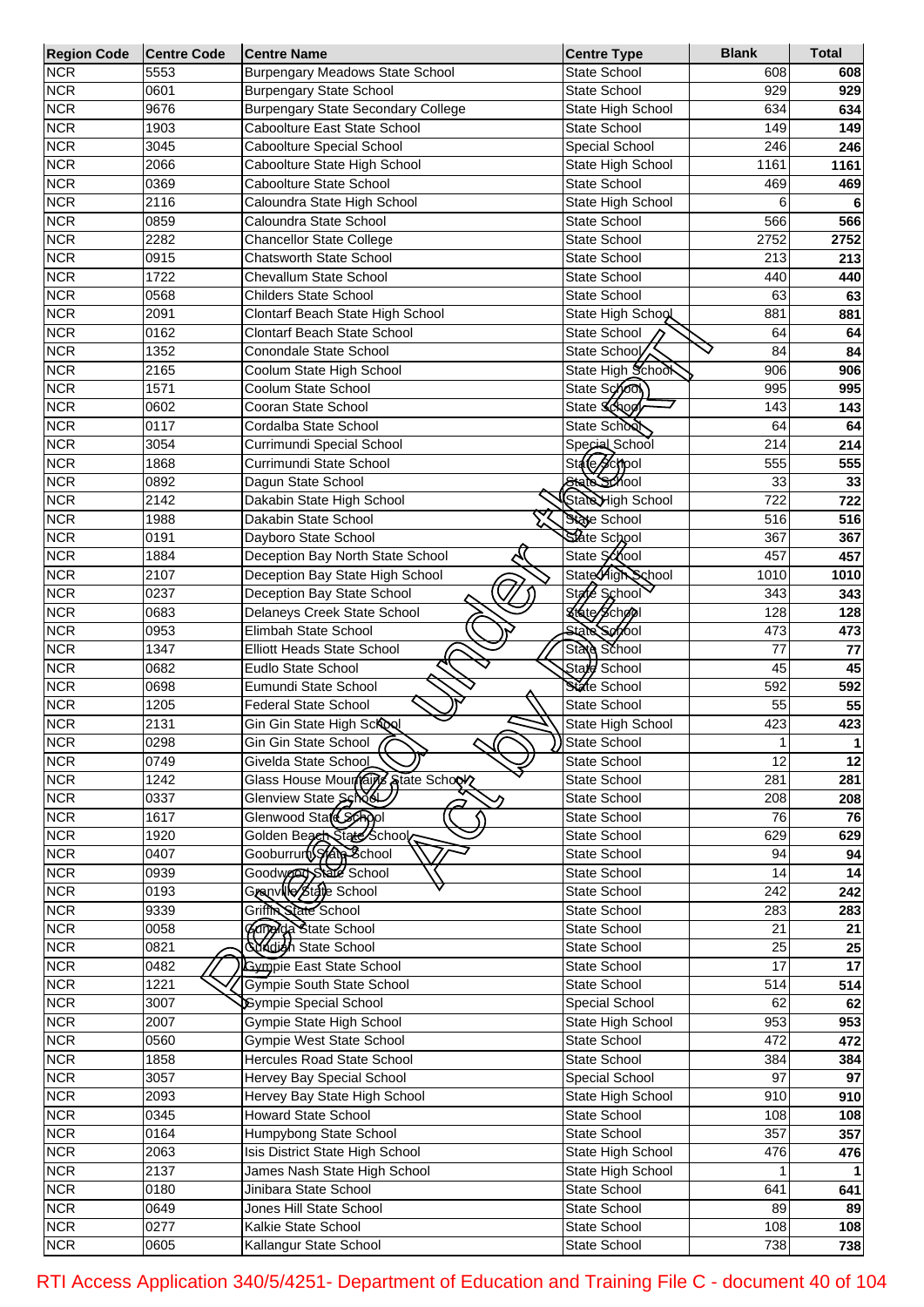| <b>Region Code</b> | <b>Centre Code</b> | <b>Centre Name</b>                               | <b>Centre Type</b>    | <b>Blank</b> | <b>Total</b> |
|--------------------|--------------------|--------------------------------------------------|-----------------------|--------------|--------------|
| <b>NCR</b>         | 1478               | Kandanga State School                            | State School          | 43           | 43           |
| <b>NCR</b>         | 5653               | Kawana Waters State College                      | State School          | 1458         | 1458         |
| <b>NCR</b>         | 1987               | Kawungan State School                            | State School          | 508          | 508          |
| <b>NCR</b>         | 1309               | Kenilworth State Community College               | <b>State School</b>   | 45           | 45           |
| <b>NCR</b>         | 2095               | Kepnock State High School                        | State High School     | 552          | 552          |
| <b>NCR</b>         | 1707               | Kia-Ora State School                             | <b>State School</b>   | 62           | 62           |
| <b>NCR</b>         | 2133               | Kilcoy State High School                         | State High School     | 382          | 382          |
| <b>NCR</b>         | 0679               | Kilcoy State School                              | <b>State School</b>   | 275          | 275          |
| <b>NCR</b>         | 0168               | Kilkivan State School                            | State School          | 72           | 72           |
| <b>NCR</b>         | 1534               | Kin Kin State School                             | State School          | 58           | 58           |
| <b>NCR</b>         | 0616               | Kippa-Ring State School                          | State School          | 346          | 346          |
| <b>NCR</b>         | 1968               | Kuluin State School                              | State School          | 238          | 238          |
| <b>NCR</b>         | 1958               | Kurwongbah State School                          | State School          | 924          |              |
|                    |                    |                                                  |                       |              | 924          |
| <b>NCR</b>         | 0349               | Landsborough State School                        | State School          | 312          | 312          |
| <b>NCR</b>         | 0329               | Lawnton State School                             | State School          | 392          | 392          |
| <b>NCR</b>         | 1140               | Lowmead State School                             | State School          | 12           | 12           |
| <b>NCR</b>         | 2177               | Maleny State High School                         | State High School     | 655          | 655          |
| <b>NCR</b>         | 7575               | Mango Hill State School                          | State School          | 920          | 920          |
| <b>NCR</b>         | 0878               | Mapleton State School                            | State School          | 36           | 36           |
| <b>NCR</b>         | 2097               | Maroochydore State High School                   | State High School     | 1185         | 1185         |
| <b>NCR</b>         | 1711               | Maroochydore State School                        | State School          | 1            |              |
| <b>NCR</b>         | 1251               | Maroondan State School                           | State School          | 36           | 36           |
| <b>NCR</b>         | 0465               | Mary Valley State College                        | State School          | 125          | 125          |
| <b>NCR</b>         | 0072               | Maryborough Central State School                 | State School          | 277          | 277          |
| <b>NCR</b>         | 3017               | Maryborough Special School                       | <b>Special School</b> | 79           | 79           |
| <b>NCR</b>         | 0485               | Maryborough West State School                    | State School          | 109          | 109          |
| <b>NCR</b>         | 1394               | McIlwraith State School                          | State School          | 20           | 20           |
| <b>NCR</b>         | 1733               | Meridan State College                            | <b>State School</b>   | 2541         | 2541         |
| <b>NCR</b>         | 0265               | Minimbah State School                            | State School          |              |              |
| <b>NCR</b>         | 0417               | Monkland State School                            | <b>Ktate School</b>   | 69           | 69           |
| <b>NCR</b>         | 0776               | Montville State School                           | state School          | 96           | 96           |
| <b>NCR</b>         | 1818               | Mooloolaba State School                          | State School          | 155          | 155          |
|                    |                    |                                                  |                       |              |              |
| <b>NCR</b>         | 0309               | Mooloolah State School                           | Stard School          | 175          | 175          |
| <b>NCR</b>         | 1739               | Moore Park State School                          | State School          | 127          | 127          |
| <b>NCR</b>         | 1985               | Morayfield East State School                     | <b>State School</b>   | 792          | 792          |
| <b>NCR</b>         | 2154               | Morayfield State High School                     | State High School     | 1351         | 1351         |
| <b>NCR</b>         | 0125               | Morayfield State School<br>↵                     | State School          | 437          | 437          |
| <b>NCR</b>         | 1753               | Moreton Downs State School                       | State School          | 640          | 640          |
| <b>NCR</b>         | 1166               | Mount Kilcoy State 60%                           | State School          | 123          | 123          |
| <b>NCR</b>         | 0690               | Mount Mee State Screet                           | State School          | 61           | 61           |
| <b>NCR</b>         | 0377               | Mount Samson State School                        | State School          | 302          | 302          |
| <b>NCR</b>         | 2190               | Mountain Creek State High School                 | State High School     | 1744         | 1744         |
| <b>NCR</b>         | 1999               | Mountain Creek) State School                     | State School          | 970          | 970          |
| <b>NCR</b>         | 0217               | Mungar State School                              | State School          |              |              |
| <b>NCR</b>         | 7574               | Murrumber State Secondary College                | State High School     | 1331         | 1331         |
| <b>NCR</b>         | 3039               | Namsour Special School                           | Special School        | 142          | 142          |
| <b>NCR</b>         | 2031               | March State College                              | State School          | 1195         | 1195         |
| <b>NCR</b>         | 1200               | Narangoa State School                            | State School          | 62           | 62           |
| <b>NCR</b>         | 0444               | Narangba Valley State High School                | State High School     | 2004         | 2004         |
| <b>NCR</b>         | 1725               | Narangba Valley State School                     | State School          | 541          | 541          |
| <b>NCR</b>         | 2088               | Noosa District State High School                 | State High School     | 794          | 794          |
| <b>NCR</b>         | 2292               | Noosa District State High School - Pomona Campus | Campus                | 461          | 461          |
| <b>NCR</b>         | 0175               | Noosaville State School                          | State School          | 463          | 463          |
|                    |                    |                                                  |                       |              |              |
| <b>NCR</b>         | 0469               | North Arm State School                           | State School          | 390          | 390          |
| <b>NCR</b>         | 2324               | North Lakes State College                        | State School          | 2838         | 2838         |
| <b>NCR</b>         | 0445               | Norville State School                            | State School          | 652          | 652          |
| <b>NCR</b>         | 0620               | Oakwood State School                             | State School          | 88           | 88           |
| <b>NCR</b>         | 0051               | One Mile State School                            | State School          | 152          | 152          |
| <b>NCR</b>         | 1991               | Pacific Paradise State School                    | State School          | 538          | 538          |
| <b>NCR</b>         | 0592               | Palmwoods State School                           | State School          | 300          | 300          |
| <b>NCR</b>         | 1467               | Parke State School                               | State School          |              |              |
| <b>NCR</b>         | 0672               | Peachester State School                          | State School          | 78           | 78           |
| <b>NCR</b>         | 1712               | Peregian Springs State School                    | State School          | 974          | 974          |
| <b>NCR</b>         | 0183               | Petrie State School                              | State School          | 554          | 554          |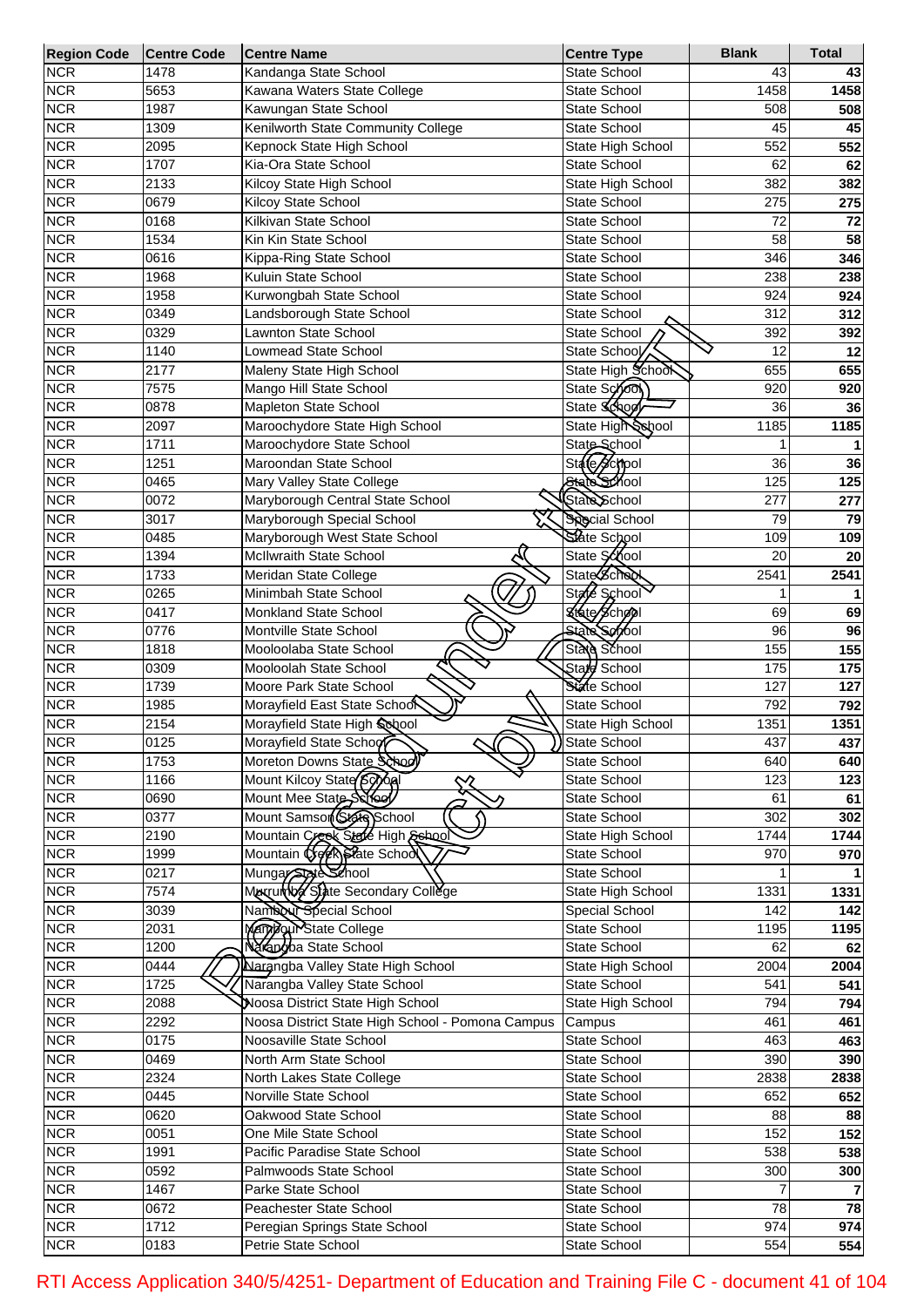| <b>Region Code</b> | <b>Centre Code</b> | <b>Centre Name</b>                 | <b>Centre Type</b>      | <b>Blank</b>     | <b>Total</b>        |
|--------------------|--------------------|------------------------------------|-------------------------|------------------|---------------------|
| <b>NCR</b>         | 0419               | Pialba State School                | State School            | 220              | 220                 |
| <b>NCR</b>         | 3011               | Pine Rivers Special School         | Special School          | 92               | 92                  |
| <b>NCR</b>         | 2102               | Pine Rivers State High School      | State High School       | 1094             | 1094                |
| <b>NCR</b>         | 0720               | Pomona State School                | <b>State School</b>     | 300              | 300                 |
| <b>NCR</b>         | 9324               | Pumicestone State School           | <b>State School</b>     | 3                | 3                   |
| <b>NCR</b>         | 1955               | Rainbow Beach State School         | <b>State School</b>     | 86               | 86                  |
| <b>NCR</b>         | 3009               | Redcliffe Special School           | Special School          | 117              | 117                 |
| <b>NCR</b>         | 2045               | Redcliffe State High School        | State High School       | 1260             | 1260                |
| <b>NCR</b>         | 0759               | Rosedale State School              | <b>State School</b>     | 191              | 191                 |
| <b>NCR</b>         | 1754               | Sandy Strait State School          | <b>State School</b>     | 605              | 605                 |
| <b>NCR</b>         | 0400               | <b>Sharon State School</b>         | <b>State School</b>     | 15               | 15                  |
| <b>NCR</b>         | 0236               | St Helens State School             | <b>State School</b>     | 301              | 301                 |
| <b>NCR</b>         | 1245               | <b>Strathpine State School</b>     | <b>State School</b>     | 409              | 409                 |
| <b>NCR</b>         | 1910               | Strathpine West State School       | State School            | 484              | 484                 |
| <b>NCR</b>         | 0622               | Sunbury State School               | State School            | 166              | 166                 |
| <b>NCR</b>         | 2108               | Sunshine Beach State High School   | State High School       | 1183             | 1183                |
| <b>NCR</b>         | 1917               | Sunshine Beach State School        | State School            | 82               | 82                  |
| <b>NCR</b>         | 0462               | Talara Primary College             | State School            | 295              | 295                 |
| <b>NCR</b>         | 0181               | <b>Tewantin State School</b>       | State Schoo             | 450              | 450                 |
| <b>NCR</b>         | 1573               | Thabeban State School              | State School            | 110              | 110                 |
| <b>NCR</b>         | 0579               | <b>Theebine State School</b>       | State School            | 9                | 9                   |
| <b>NCR</b>         | 0107               | <b>Tiaro State School</b>          | State School            | 11               | 11                  |
| <b>NCR</b>         | 0577               | Tin Can Bay State School           | State School            | 297              | 297                 |
| <b>NCR</b>         | 0216               | Tinana State School                | State School            | 370              | 370                 |
| <b>NCR</b>         | 0522               | Torbanlea State School             | State School            | 270              | 270                 |
| <b>NCR</b>         | 0945               | <b>Torquay State School</b>        | State School            | 461              | 461                 |
| <b>NCR</b>         | 2188               | Tullawong State High School        | State High School       | 823              | 823                 |
| <b>NCR</b>         | 1994               | Tullawong State School             | <b>State Scheol</b>     | 688              | 688                 |
| <b>NCR</b>         | 0361               | Two Mile State School              | State School            | 77               | 77                  |
| <b>NCR</b>         | 1877               | Undurba State School               | <b>Kisto School</b>     | 3                | 3                   |
| <b>NCR</b>         | 1536               | Urangan Point State School         | State School            | 11               | 11                  |
| <b>NCR</b>         | 2110               | Urangan State High School          | State High School       | 1570             | 1570                |
| <b>NCR</b>         | 0536               | Walkervale State School            | Stard School            | 131              | 131                 |
| <b>NCR</b>         | 1192               | <b>Wallaville State School</b>     | State School            | 57               | 57                  |
| <b>NCR</b>         | 1724               | Wamuran State School               | State School            | 275              | 275                 |
| <b>NCR</b>         | 1159               | Wartburg State SchooK              | State School            | 24               | 24                  |
| <b>NCR</b>         | 0669               | Widgee State School                | State School            | 51               | 51                  |
| <b>NCR</b>         | 0881               | עי<br>Wolvi State School           | State School            | 23               | 23                  |
| <b>NCR</b>         | 0370               | Woodford State Sonow<br>Z          | State School            | 361              | 361                 |
| <b>NCR</b>         | 3042               | Woody Point Special Sepool         | Special School          | 88               | 88                  |
| <b>NCR</b>         | 1378               | Woolooga State School              | State School            | 10               | 10                  |
| <b>NCR</b>         | 0476               | Woombye State School               | State School            | 190              | 190                 |
| <b>NCR</b>         | 0350               | Woongarra State School             | State School            | 15               | 15                  |
| <b>NCR</b>         | 1634               | Yandaran State School              | State School            | 23               | 23                  |
| <b>NCR</b>         | 0491               | Yandina Stafe School               | State School            | $\overline{12}$  | 12                  |
| <b>NCR</b>         | 1746               | Yarrica State School               | State School            | $\overline{727}$ | 727                 |
| <b>NQR</b>         | 1275               | <b>Apergovine State School</b>     | State School            |                  | S. 47 (3)(b) of the |
| <b>NQR</b>         | 0801               | Attenyale State School             | State School            | 430              | 430                 |
| <b>NQR</b>         | 0440               | Annandale State School             | State School            | 798              | 798                 |
| <b>NQR</b>         | 2008               | Ayr State High School              | State High School       | 447              | 447                 |
| <b>NQR</b>         | 0451               | Ayr State School                   | State School            | 101              | 101                 |
| <b>NQR</b>         | 0777               | <b>Barkly Highway State School</b> | State School            | 383              | 383                 |
| <b>NQR</b>         | 0509               | Belgian Gardens State School       | State School            | 18               | 18                  |
| <b>NQR</b>         | 0612               | <b>Bluewater State School</b>      | State School            | 384              | 384                 |
| <b>NQR</b>         |                    | <b>Bohlevale State School</b>      | State School            |                  |                     |
|                    | 1299               |                                    |                         | 820              | 820                 |
| <b>NQR</b>         | 0595               | <b>Boulia State School</b>         | State School            | 21               | 21                  |
| <b>NQR</b>         | 2065               | Bowen State High School            | State High School       | 562              | 562                 |
| <b>NQR</b>         | 0010               | Bowen State School                 | State School            | 411              | 411                 |
| <b>NQR</b>         | 0466               | <b>Brandon State School</b>        | State School            | 41               | 41                  |
| <b>NQR</b>         | 3003               | <b>Burdekin School</b>             | Special School          | 15               | 15                  |
| <b>NQR</b>         | 0530               | <b>Burketown State School</b>      | State School            | 18               | 18                  |
| <b>NQR</b>         | 0379               | <b>Bwgcolman Community School</b>  | <b>Community School</b> | 219              | 219                 |
| <b>NQR</b>         | 0483               | Cameron Downs State School         | State School            | 9                |                     |
| <b>NQR</b>         | 0714               | Camooweal State School             | State School            | 24               | $\overline{24}$     |

RTI Access Application 340/5/4251- Department of Education and Training File C - document 42 of 104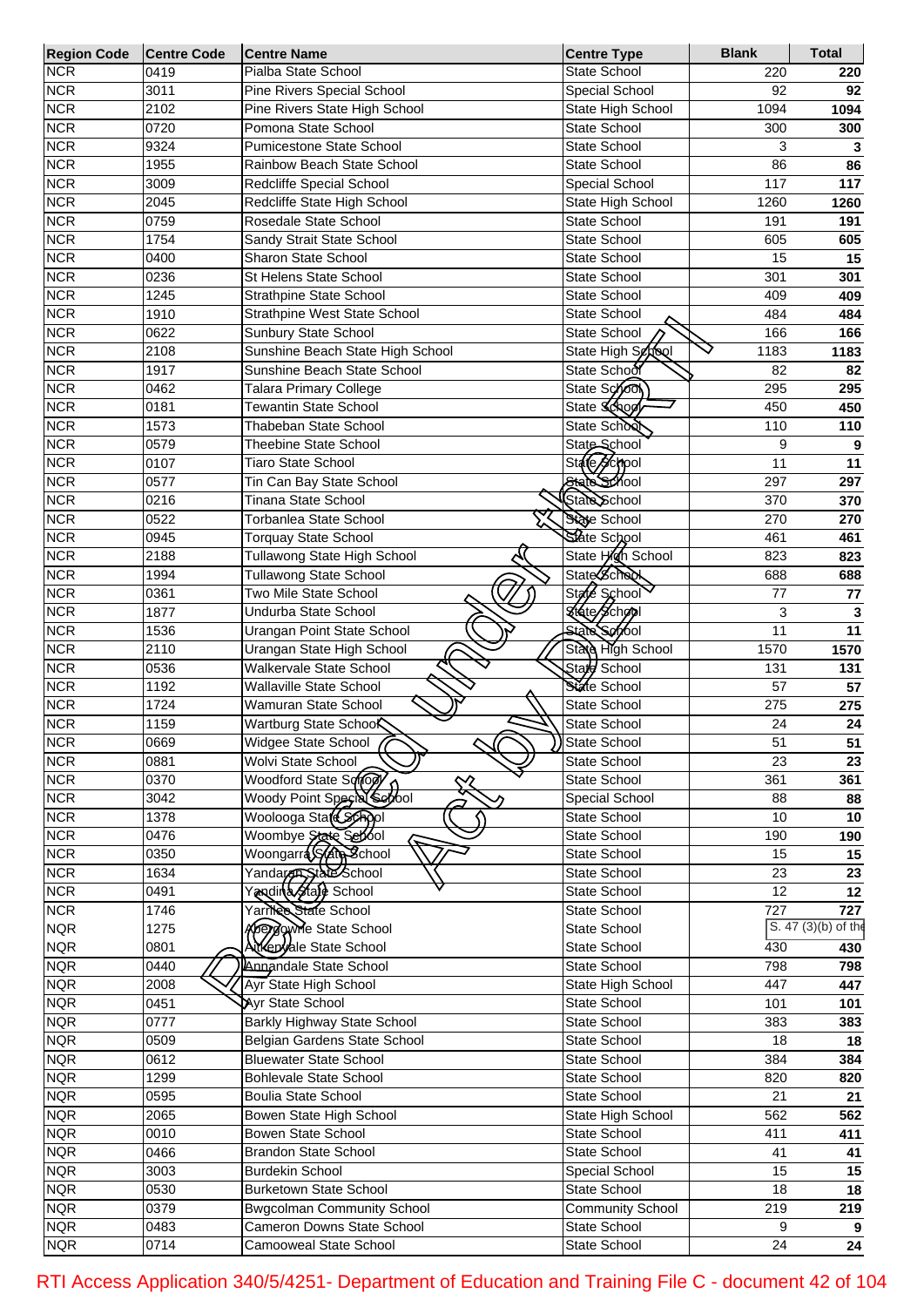| <b>Region Code</b>       | <b>Centre Code</b> | <b>Centre Name</b>                                  | <b>Centre Type</b>            | <b>Blank</b>    | <b>Total</b>           |
|--------------------------|--------------------|-----------------------------------------------------|-------------------------------|-----------------|------------------------|
| <b>NQR</b>               | 0589               | Cannonvale State School                             | State School                  | 676             | 676                    |
| <b>NQR</b>               | 0215               | <b>Charters Towers Central State School</b>         | State School                  | 72              | 72                     |
| <b>NQR</b>               | 3610               | <b>Charters Towers School of Distance Education</b> | School of Distance            | 928             | 928                    |
| <b>NQR</b>               | 2006               | Charters Towers State High School                   | State High School             | 397             | 397                    |
| <b>NQR</b>               | 0171               | Clare State School                                  | State School                  | 21              | 21                     |
| <b>NQR</b>               | 0411               | Cloncurry State School P-12                         | State School                  | 251             | 251                    |
| <b>NQR</b>               | 2171               | Collinsville State High School                      | State High School             | 79              | 79                     |
| <b>NQR</b>               | 1691               | <b>Collinsville State School</b>                    | State School                  | 40              | 40                     |
| <b>NQR</b>               | 1907               | Cranbrook State School                              | <b>State School</b>           | 503             | 503                    |
| <b>NQR</b>               | 0355               | <b>Currajong State School</b>                       | State School                  | 507             | 507                    |
| <b>NQR</b>               | 1670               | Dajarra State School                                | <b>State School</b>           | 23              | 23                     |
| <b>NQR</b>               | 0330               | Doomadgee State School                              | <b>State School</b>           | 259             | 259                    |
| <b>NQR</b>               | 0908               | East Ayr State School                               | <b>State School</b>           | $\overline{2}$  | $\mathbf{2}$           |
| <b>NQR</b>               | 1897               | Forrest Beach State School                          | State School                  | 34              | 34                     |
| <b>NQR</b>               | 1434               | <b>Garbutt State School</b>                         | State School                  | 79              | 79                     |
| <b>NQR</b>               | 1258               | Giru State School                                   | State School                  | 27              | 27                     |
| <b>NQR</b>               | 0334               | Greenvale State School                              | State School                  | 31              | 31                     |
| <b>NQR</b>               | 1391               | Gumlu State School                                  | State School                  | 10              | 10                     |
| <b>NQR</b>               | 0213               | Halifax State School                                | State Schoo                   | 19              | 19                     |
| <b>NQR</b>               | 1962               | Hamilton Island State School                        | State School                  | 51              | 51                     |
| <b>NQR</b>               | 0843               | Happy Valley State School                           | State School                  | 397             | 397                    |
| <b>NQR</b>               | 1060               | Hayman Island State School                          | State <del>/S</del> chool     |                 | $S. 47(3)(b)$ of the   |
| <b>NQR</b>               | 0232               | <b>Healy State School</b>                           | State School                  | 109             | 109                    |
| <b>NQR</b>               | 2120               | <b>Heatley Secondary College</b>                    | StateHigh School              | 655             | 655                    |
| <b>NQR</b>               | 0305               | <b>Heatley State School</b>                         | State School                  | 487             | 487                    |
| <b>NQR</b>               | 0873               | Hermit Park State School                            | State School                  | 666             | 666                    |
| <b>NQR</b>               | 2094               | Home Hill State High School                         | State High School             | 233             | 233                    |
| <b>NQR</b>               | 1380               | Home Hill State School                              | <b>State School</b>           | $\overline{2}$  | $\mathbf 2$            |
| <b>NQR</b>               | 0241               | <b>Homestead State School</b>                       | <b>State</b><br><b>School</b> | 9               | 9                      |
| <b>NQR</b>               | 0388               | Hughenden State School                              | Kikate School                 | 40              | 40                     |
| <b>NQR</b>               | 2027               | Ingham State High School                            | <b>State High School</b>      | 419             | 419                    |
| <b>NQR</b><br><b>NQR</b> | 0450<br>0798       | Ingham State School<br>Jarvisfield State School     | State School<br>State School  | 276<br>11       | 276                    |
| <b>NQR</b>               | 1289               | Julia Creek State School                            | State School                  | 33              | 11<br>33               |
| <b>NQR</b>               | 1494               | Kalamia State School                                | <b>State School</b>           | 12              | 12                     |
| <b>NQR</b>               | 0449               | Karumba State School                                | <b>State School</b>           | 24              | 24                     |
| <b>NQR</b>               | 1960               | Kelso State School                                  | State School                  | 524             | 524                    |
| <b>NQR</b>               | 2146               | Kirwan State High School                            | State High School             | 1566            | 1566                   |
| <b>NQR</b>               | 1862               | Kirwan State Schoor                                 | State School                  | 832             | 832                    |
| <b>NQR</b>               | 0324               | Macknade State School                               | State School                  | 33              | 33                     |
| <b>NQR</b>               | 1214               | Maidavale State School                              | State School                  |                 | S. 47 (3)(b) of the RT |
| <b>NQR</b>               | 0806               | Merinda State School                                | State School                  | $\overline{72}$ | 72                     |
| <b>NQR</b>               | 0867               | Millaroo Stare Spool                                | State School                  | 10              | 10                     |
| <b>NQR</b>               | 0157               | Millchester State School                            | State School                  | 170             | 170                    |
| <b>NQR</b>               | 0291               | Mornington Igland State School                      | State School                  | 100             | 100                    |
| <b>NQR</b>               | 1975               | Mount ox State School                               | State School                  | 6               | 6                      |
| <b>NQR</b>               | 1067               | Mounted Central State School                        | State School                  | 130             | 130                    |
| <b>NQR</b>               | 3604               | Mount sa School of the Air                          | School of Distance            | 132             | 132                    |
| <b>NQR</b>               | 3004               | Mount Isa Special School                            | Special School                | 26              | 26                     |
| <b>NQR</b>               | 0436               | Mundingburra State School                           | State School                  | 463             | 463                    |
| <b>NQR</b>               | 1317               | Mutarnee State School                               | State School                  | 16              | 16                     |
| <b>NQR</b>               | 0360               | Normanton State School                              | State School                  | 123             | 123                    |
| <b>NQR</b>               | 0211               | Northern Beaches State High School                  | State High School             | 685             | 685                    |
| <b>NQR</b>               | 0556               | Oonoonba State School                               | State School                  | 501             | 501                    |
| <b>NQR</b>               | 0074               | Osborne State School                                | State School                  | 16              | 16                     |
| <b>NQR</b>               | 0467               | Pentland State School                               | State School                  | 9               | 9                      |
| <b>NQR</b>               | 2049               | Pimlico State High School                           | State High School             | 1643            | 1643                   |
| <b>NQR</b>               | 2090               | Proserpine State High School                        | State High School             | 972             | 972                    |
| <b>NQR</b>               | 0779               | Proserpine State School                             | State School                  | 13              | 13                     |
| <b>NQR</b>               | 1194               | Queens Beach State School                           | State School                  | 410             | 410                    |
| <b>NQR</b>               | 1530               | Railway Estate State School                         | State School                  | 216             | 216                    |
| <b>NQR</b>               | 1870               | Rasmussen State School                              | State School                  | 383             | 383                    |
| <b>NQR</b>               | 0141               | Ravenswood State School                             | State School                  | 16              | 16                     |
| <b>NQR</b>               | 0733               | Richmond Hill State School                          | State School                  | 351             | 351                    |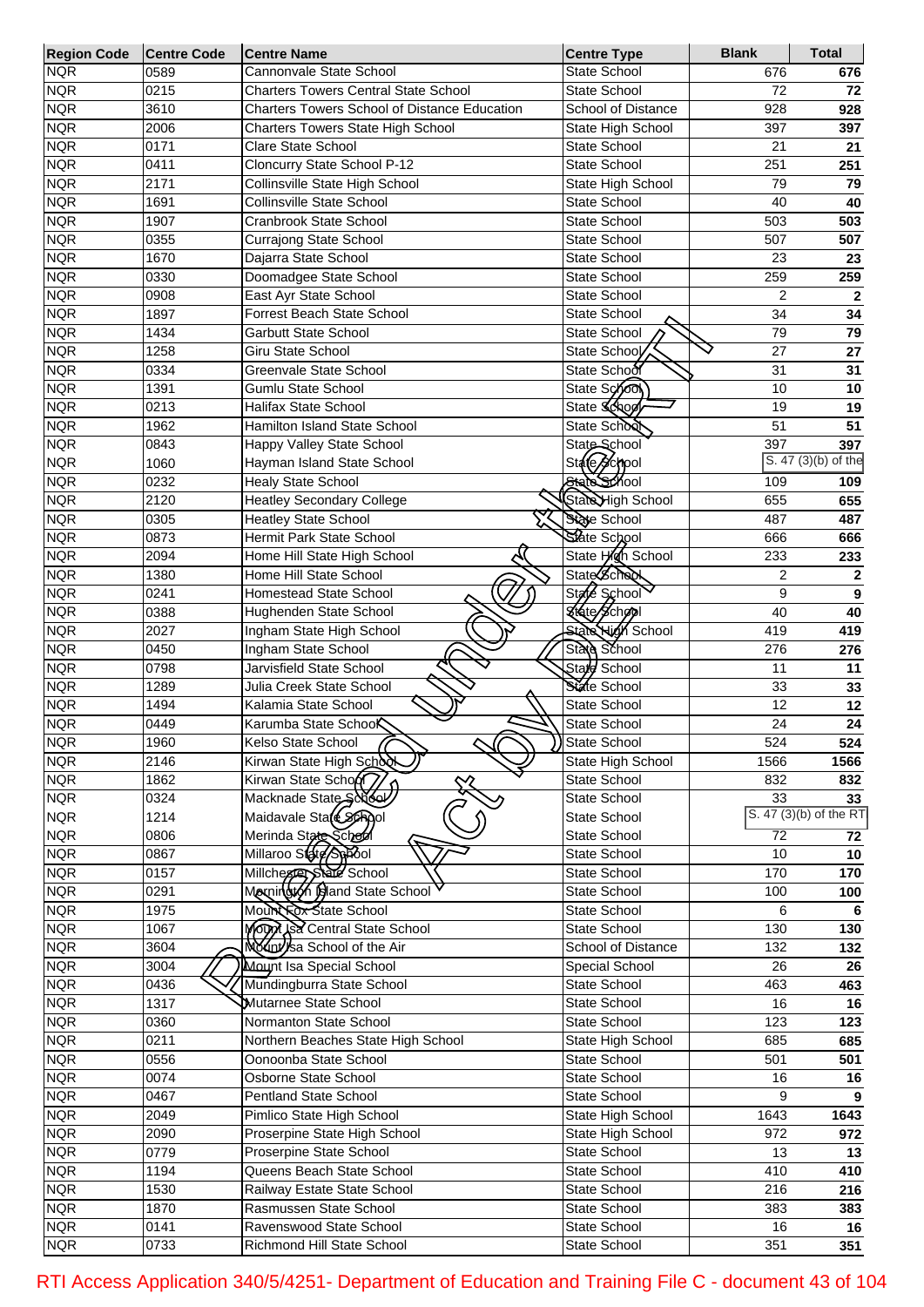| <b>Region Code</b>       | <b>Centre Code</b> | <b>Centre Name</b>                                           | <b>Centre Type</b>                  | <b>Blank</b> | <b>Total</b>        |
|--------------------------|--------------------|--------------------------------------------------------------|-------------------------------------|--------------|---------------------|
| <b>NQR</b>               | 0576               | <b>Richmond State School</b>                                 | <b>State School</b>                 | 68           | 68                  |
| <b>NQR</b>               | 1325               | Rollingstone State School                                    | <b>State School</b>                 | 79           | 79                  |
| <b>NQR</b>               | 0475               | Scottville State School                                      | State School                        | 27           | 27                  |
| <b>NQR</b>               | 5149               | Spinifex State College - Mount Isa - Junior Campus           | Campus                              | 720          | 720                 |
| <b>NQR</b>               | 0965               | <b>Sunset State School</b>                                   | <b>State School</b>                 | 136          | 136                 |
| <b>NQR</b>               | 0287               | The Willows State School                                     | State School                        | 967          | 967                 |
| <b>NQR</b>               | 2172               | Thuringowa State High School                                 | State High School                   | 638          | 638                 |
| <b>NQR</b>               | 1777               | Toobanna State School                                        | State School                        | 4            |                     |
| <b>NQR</b>               | 0113               | <b>Townsville Central State School</b>                       | State School                        | 211          | 211                 |
| <b>NQR</b>               | 2376               | Townsville Community Learning Centre - A State               | Special School                      | 168          | 168                 |
| <b>NQR</b>               | 0303               | Townsville South State School                                | <b>State School</b>                 | 109          | 109                 |
| <b>NQR</b>               | 2100               | Townsville State High School                                 | State High School                   | 697          | 697                 |
| <b>NQR</b>               | 0498               | Townsville West State School                                 | State School                        | 113          | 113                 |
| <b>NQR</b>               | 1203               | <b>Townview State School</b>                                 | State School                        | 157          | 157                 |
| <b>NQR</b>               | 1118               | <b>Trebonne State School</b>                                 | <b>State School</b>                 | 14           | 14                  |
| <b>NQR</b>               | 1755               | Urandangi State School                                       | State School                        |              | S. 47 (3)(b) of the |
| <b>NQR</b>               | 0628               | Victoria Plantation State School                             | State School                        | 53           | 53                  |
| <b>NQR</b>               | 0948               | Vincent State School                                         | State School                        | 105          | 105                 |
| <b>NQR</b>               | 0395               | <b>Weir State School</b>                                     | State School                        |              | 1                   |
| <b>NQR</b>               | 2186               | William Ross State High School                               | State High School                   | 642          | 642                 |
| <b>NQR</b>               | 0615               | <b>Woodstock State School</b>                                | State School                        | 54           | 54                  |
| <b>NQR</b>               | 0547               | Wulguru State School                                         | State School                        | 303          | 303                 |
| <b>SER</b>               | 2175               | Alexandra Hills State High School                            | State High School                   | 1392         | 1392                |
| <b>SER</b>               | 0405               | Alexandra Hills State School                                 | State School                        | 167          | 167                 |
| <b>SER</b>               | 1266               | Aratula State School                                         | State School<br>State School        | 35           | 35                  |
| <b>SER</b>               | 1997               | <b>Arundel State School</b>                                  |                                     | 894          | 894                 |
| <b>SER</b>               | 1871               | Ashmore State School                                         | State School<br><b>State School</b> | 818          | 818                 |
| <b>SER</b><br><b>SER</b> | 1798               | <b>Bay View State School</b><br>Beaudesert State High School | State High School                   | 716          | 716                 |
|                          | 2083               |                                                              | State School                        | 1356<br>8    | 1356                |
| <b>SER</b><br><b>SER</b> | 0158<br>0681       | <b>Beaudesert State School</b><br>Beechmont State School     | State School                        | 104          | 8                   |
| <b>SER</b>               | 3051               | Beenleigh Special School                                     | Special School                      | 99           | 104                 |
| <b>SER</b>               | 2084               | Beenleigh State High School                                  | Stard High School                   | 921          | 99                  |
| <b>SER</b>               | 0006               | Beenleigh State School                                       | State School                        | 365          | 921<br>365          |
| <b>SER</b>               | 1925               | Bellevue Park State School                                   | State School                        | 591          | 591                 |
| <b>SER</b>               | 2150               | Benowa State High Scrool                                     | State High School                   | 1809         | 1809                |
| <b>SER</b>               | 0481               | Benowa State School (                                        | State School                        | 284          | 284                 |
| <b>SER</b>               | 1867               | Berrinba East State School                                   | State School                        | 406          | 406                 |
| <b>SER</b>               | 0065               | Biggera Waters Stare School                                  | State School                        | 809          | 809                 |
| <b>SER</b>               | 1915               | $\sim$<br>Birkdale South State Serool                        | State School                        | 25           | 25                  |
| <b>SER</b>               | 1545               | Birkdale State (School                                       | State School                        | 522          | 522                 |
| <b>SER</b>               | 2105               | Boonah State High School                                     | <b>State High School</b>            | 539          | 539                 |
| <b>SER</b>               | 0333               | Boonah State Aspool                                          | State School                        | 224          | 224                 |
| <b>SER</b>               | 1981               | Boronia Heights State School                                 | State School                        | 503          | 503                 |
| <b>SER</b>               | 1381               | Breadbeach)\$tate School                                     | State School                        | 819          | 819                 |
| <b>SER</b>               | 2164               | Brown Plains State High School                               | State High School                   | 982          | 982                 |
| <b>SER</b>               | 1922               | <b>Brown Plains State School</b>                             | State School                        | 543          | 543                 |
| <b>SER</b>               | 1568               | <b>Burkeigh Heads State School</b>                           | State School                        | 471          | 471                 |
| <b>SER</b>               | 1966               | <b>Burrowes State School</b>                                 | State School                        | 719          | 719                 |
| <b>SER</b>               | 1967               | Caningeraba State School                                     | State School                        | 783          | 783                 |
| <b>SER</b>               | 0566               | Canungra State School                                        | State School                        | 321          | 321                 |
| <b>SER</b>               | 5534               | Capalaba State College                                       | State School                        | 747          | 747                 |
| <b>SER</b>               | 0278               | Carbrook State School                                        | State School                        | 431          | 431                 |
| <b>SER</b>               | 0160               | Cedar Creek State School                                     | State School                        | 226          | 226                 |
| <b>SER</b>               | 1924               | Chatswood Hills State School                                 | State School                        | 612          | 612                 |
| <b>SER</b>               | 2070               | Cleveland District State High School                         | State High School                   | 1875         | 1875                |
| <b>SER</b>               | 0022               | <b>Cleveland State School</b>                                | State School                        | 648          | 648                 |
| <b>SER</b>               | 2345               | <b>Clover Hill State School</b>                              | State School                        | 133          | 133                 |
| <b>SER</b>               | 1630               | Coolangatta State School                                     | State School                        | 10           | 10                  |
| <b>SER</b>               | 1927               | Coolnwynpin State School                                     | State School                        | 377          | 377                 |
| <b>SER</b>               | 2166               | Coombabah State High School                                  | State High School                   | 819          | 819                 |
| <b>SER</b>               | 1909               | Coombabah State School                                       | State School                        | 678          | 678                 |
| <b>SER</b>               | 7122               | Coomera Rivers State School                                  | State School                        | 1046         | 1046                |
| <b>SER</b>               | 5730               | Coomera Springs State School                                 | State School                        | 495          | 495                 |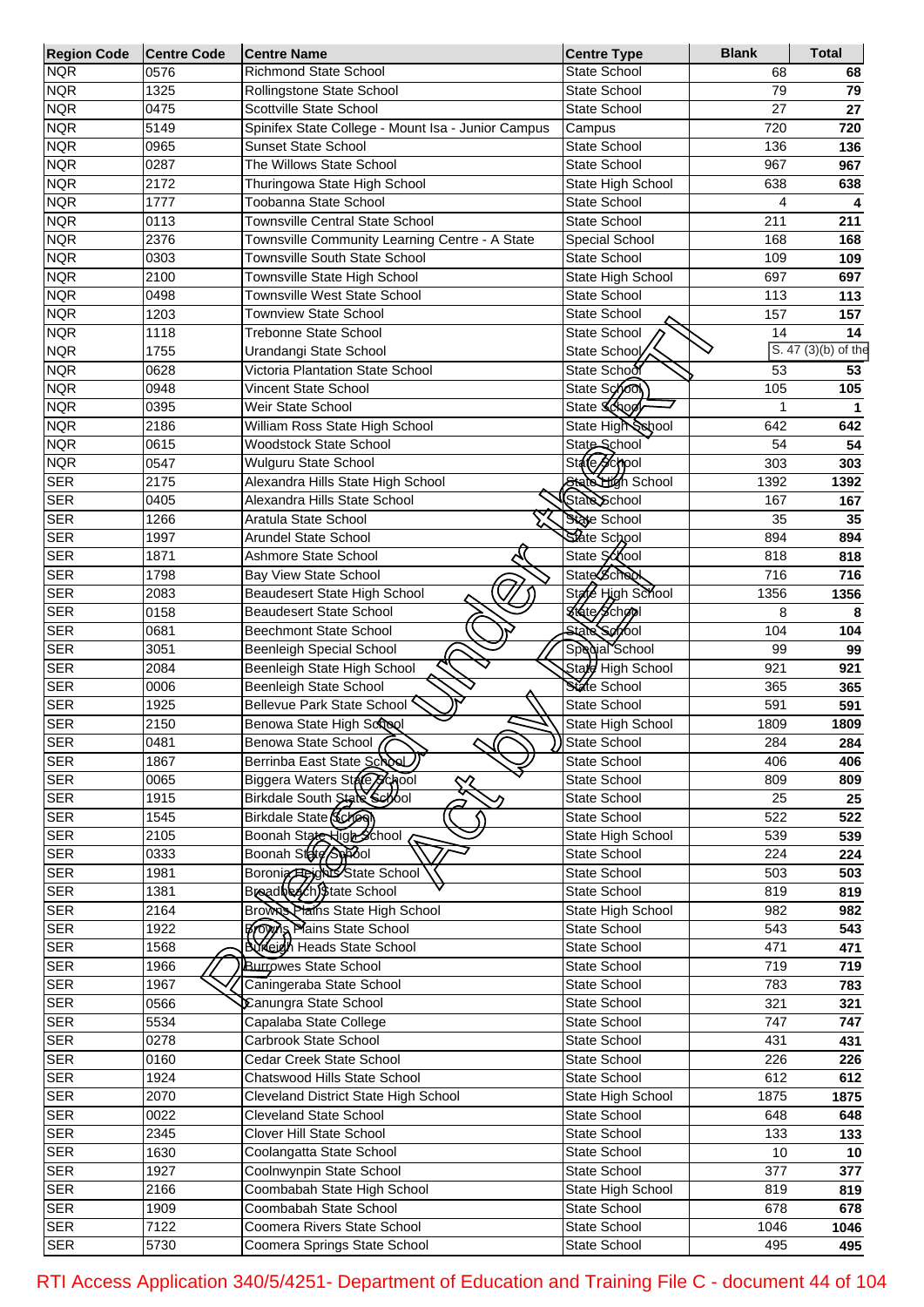| <b>Region Code</b> | Centre Code | <b>Centre Name</b>                              | <b>Centre Type</b>       | <b>Blank</b> | <b>Total</b> |
|--------------------|-------------|-------------------------------------------------|--------------------------|--------------|--------------|
| <b>SER</b>         | 0124        | Coomera State School                            | <b>State School</b>      | 181          | 181          |
| <b>SER</b>         | 1928        | <b>Crestmead State School</b>                   | State School             | 910          | 910          |
| <b>SER</b>         | 3043        | <b>Currumbin Community Special School</b>       | Special School           | 76           | 76           |
| <b>SER</b>         | 1168        | <b>Currumbin State School</b>                   | <b>State School</b>      | 518          | 518          |
| <b>SER</b>         | 0775        | Currumbin Valley State School                   | State School             | 142          | 142          |
| <b>SER</b>         | 0099        | Daisy Hill State School                         | State School             | 175          | 175          |
| <b>SER</b>         | 0520        | Darlington State School                         | State School             | 30           | 30           |
| <b>SER</b>         | 0784        | Dunwich State School                            | State School             | 146          | 146          |
| <b>SER</b>         | 3711        | Eagleby Learning Centre - Centre for Continuing | Centre for               | 340          | 340          |
| <b>SER</b>         | 1876        | Eagleby South State School                      | <b>State School</b>      | 426          | 426          |
| <b>SER</b>         | 1974        | Eagleby State School                            | State School             | 475          | 475          |
| <b>SER</b>         | 0301        | <b>Edens Landing State School</b>               | <b>State School</b>      | 719          | 719          |
| <b>SER</b>         | 2183        | Elanora State High School                       | State High School        | 843          | 843          |
| <b>SER</b>         | 1923        | Elanora State School                            | State School             | 762          | 762          |
| <b>SER</b>         | 2323        | <b>Flagstone State Community College</b>        | State High School        | 816          | 816          |
| <b>SER</b>         | 0471        | Flagstone State School                          | State School             | 660          | 660          |
| <b>SER</b>         | 1752        | Gaven State School                              | State School             | 649          | 649          |
| <b>SER</b>         | 0050        | Gilston State School                            | State School             | 27           | 27           |
| <b>SER</b>         | 1006        | Gleneagle State School                          | State Schoo              | 194          | 194          |
|                    |             |                                                 |                          |              |              |
| <b>SER</b>         | 0695        | Greenbank State School                          | State School             | 1028         | 1028         |
| <b>SER</b>         | 0359        | Harris Fields State School                      | State School             | 468          | 468          |
| <b>SER</b>         | 0621        | Harrisville State School                        | State School             | 85           | 85           |
| <b>SER</b>         | 2184        | Helensvale State High School                    | State High School        | 2446         | 2446         |
| <b>SER</b>         | 1929        | Helensvale State School                         | State School             | 965          | 965          |
| <b>SER</b>         | 6135        | <b>Highland Reserve State School</b>            | State School             | 835          | 835          |
| <b>SER</b>         | 1986        | <b>Hilliard State School</b>                    | State School             | 196          | 196          |
| <b>SER</b>         | 0541        | <b>Hillview State School</b>                    | State School             | 35           | 35           |
| <b>SER</b>         | 0661        | Ingleside State School                          | <b>State School</b>      | 100          | 100          |
| <b>SER</b>         | 0604        | Jimboomba State School                          | State School             | 230          | 230          |
| <b>SER</b>         | 0343        | Kalbar State School                             | State School             | 189          | 189          |
| <b>SER</b>         | 2046        | Keebra Park State High School                   | <b>State High School</b> | 683          | 683          |
| <b>SER</b>         | 1937        | Kimberley Park State School                     | State School             | 660          | 660          |
| <b>SER</b>         | 2139        | Kingston State College                          | State High School        | 704          | 704          |
| <b>SER</b>         | 1348        | Kingston State School                           | State School             | 560          | 560          |
| <b>SER</b>         | 0443        | Labrador State School                           | <b>State School</b>      | 843          | 843          |
| <b>SER</b>         | 3001        | Logan City Special School                       | Special School           | 147          | 147          |
| <b>SER</b>         | 0069        | Logan Reserve State School                      | State School             | 201          | 201          |
| <b>SER</b>         | 0123        | ↵<br>Logan Village State School                 | State School             | 708          | 708          |
| <b>SER</b>         | 0070        | Loganholme State School                         | State School             | 524          | 524          |
| <b>SER</b>         | 2153        | ╳<br>Loganlea State High School                 | State High School        | 554          | 554          |
| <b>SER</b>         | 2161        | Mabel Park State Figh School                    | State High School        | 609          | 609          |
| <b>SER</b>         | 0356        | Mabel Park State School                         | <b>State School</b>      | 649          |              |
| <b>SER</b>         | 1959        | MacLeay IS and State School                     | <b>State School</b>      | 130          | 649          |
|                    |             |                                                 |                          |              | 130          |
| <b>SER</b>         | 0640        | Maroop State School                             | State School             | 3            |              |
| <b>SER</b>         | 2176        | Marsdew State High School                       | State High School        | 1915         | 1915         |
| <b>SER</b>         | 1875        | Marsden State School                            | State School             | 948          | 948          |
| <b>SER</b>         | 2147        | Merrina State High School                       | State High School        | 1125         | 1125         |
| <b>SER</b>         | 1586        | Mexinhac State School                           | State School             | 773          | 773          |
| <b>SER</b>         | 2086        | Miami State High School                         | State High School        | 1137         | 1137         |
| <b>SER</b>         | 1890        | Miami State School                              | State School             | 782          | 782          |
| <b>SER</b>         | 0381        | Mount Alford State School                       | State School             | 40           | 40           |
| <b>SER</b>         | 0284        | Mount Cotton State School                       | State School             | 612          | 612          |
| <b>SER</b>         | 1906        | Mount Warren Park State School                  | State School             | 627          | 627          |
| <b>SER</b>         | 0159        | Mudgeeraba Creek State School                   | State School             | 669          | 669          |
| <b>SER</b>         | 3049        | Mudgeeraba Special School                       | Special School           | 152          | 152          |
| <b>SER</b>         | 0663        | Mudgeeraba State School                         | State School             | 3            |              |
| <b>SER</b>         | 1678        | Musgrave Hill State School                      | State School             | 49           | 49           |
| <b>SER</b>         | 0152        | Mutdapilly State School                         | State School             | 24           | 24           |
| <b>SER</b>         | 2169        | Nerang State High School                        | State High School        | 984          | 984          |
| <b>SER</b>         | 1741        | Norfolk Village State School                    | State School             | 1035         | 1035         |
| <b>SER</b>         | 0785        | Numinbah Valley State School                    | State School             | 12           | 12           |
| <b>SER</b>         | 0336        | Ormeau State School                             | State School             | 839          | 839          |
| <b>SER</b>         | 6136        | Ormeau Woods State High School                  | State High School        | 1096         | 1096         |
| <b>SER</b>         | 0023        | Ormiston State School                           | State School             | 66           | 66           |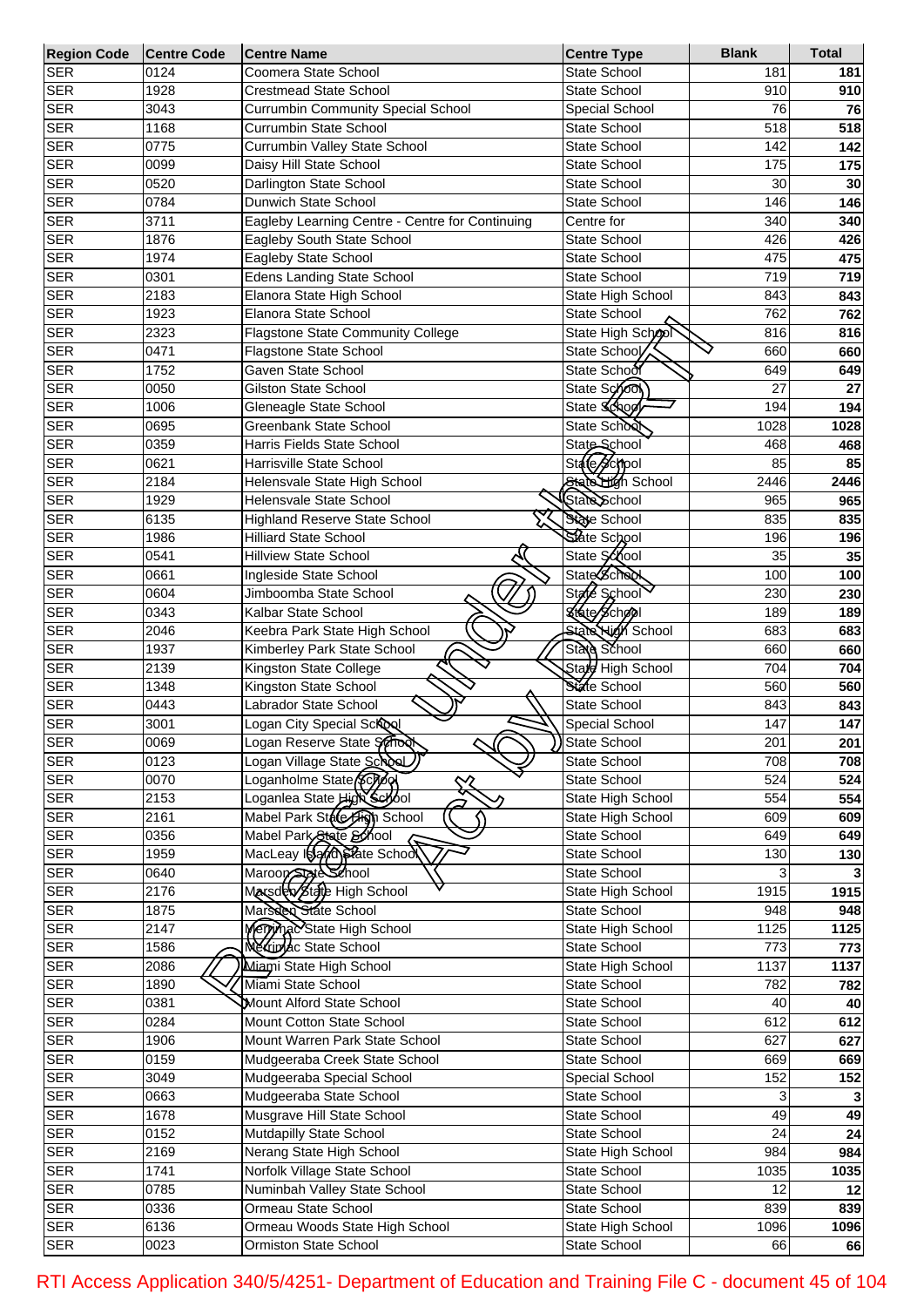| <b>Region Code</b> | <b>Centre Code</b> | <b>Centre Name</b>                                | <b>Centre Type</b>       | <b>Blank</b> | <b>Total</b> |
|--------------------|--------------------|---------------------------------------------------|--------------------------|--------------|--------------|
| <b>SER</b>         | 1970               | <b>Oxenford State School</b>                      | <b>State School</b>      | 525          | 525          |
| <b>SER</b>         | 1745               | Pacific Pines State High School                   | State High School        | 1317         | 1317         |
| <b>SER</b>         | 1744               | Pacific Pines State School                        | <b>State School</b>      | 906          | 906          |
| <b>SER</b>         | 0240               | Palm Beach State School                           | State School             | 474          | 474          |
| <b>SER</b>         | 2129               | Palm Beach-Currumbin State High School            | State High School        | 2240         | 2240         |
| <b>SER</b>         | 5700               | Park Lake State School                            | State School             | 13           | 13           |
| <b>SER</b>         | 2187               | Park Ridge State High School                      | State High School        | 1097         | 1097         |
| <b>SER</b>         | 0515               | Park Ridge State School                           | <b>State School</b>      | 548          | 548          |
| <b>SER</b>         | 0086               | Peak Crossing State School                        | State School             | 203          | 203          |
| <b>SER</b>         | 9331               | Pimpama State Primary College                     | State School             | 524          | 524          |
| <b>SER</b>         | 0081               | Pimpama State School                              | State School             | 592          | 592          |
| <b>SER</b>         | 8044               | Pimpama State Secondary College                   | State High School        | 1272         | 1272         |
| <b>SER</b>         | 5727               | Queensland Academy for Health Sciences            | State High School        | 280          | 280          |
| <b>SER</b>         | 1332               | Rathdowney State School                           | State School             | 31           | 31           |
| <b>SER</b>         | 0229               | Redland Bay State School                          | <b>State School</b>      | 576          | 576          |
| <b>SER</b>         | 3033               | Redland District Special School                   | Special School           | 128          | 128          |
| <b>SER</b>         | 1996               | Regents Park State School                         | State School             | 613          | 613          |
| <b>SER</b>         | 0582               | Roadvale State School                             | State School             | 6            | 6            |
| <b>SER</b>         | 0195               | Robina State High School                          | State <b>Klob</b> School | 1319         | 1319         |
| <b>SER</b>         | 1982               | Robina State School                               | State School             | 757          | 757          |
| <b>SER</b>         | 1886               | Rochedale South State School                      | State School             | 435          | 435          |
| <b>SER</b>         | 1488               | Russell Island State School                       | State School             | 112          | 112          |
| <b>SER</b>         | 2149               | Shailer Park State High School                    | State High School        | 705          | 705          |
| <b>SER</b>         | 1916               | Shailer Park State School                         | State School             | 468          | 468          |
| <b>SER</b>         | 3026               | Southport Special School                          | <b>Special School</b>    | 219          | 219          |
| <b>SER</b>         | 2037               | Southport State High School                       | State High School        | 1584         | 1584         |
| <b>SER</b>         | 0368               | Southport State School                            | State School             | 262          | 262          |
| <b>SER</b>         | 1931               | Springbrook State School                          | <b>State Scheck</b>      | 28           | 28           |
| <b>SER</b>         | 1869               | Springwood Central State School                   | State School             | 304          | 304          |
| <b>SER</b>         | 0358               | Springwood Road State School                      | Kikato School            | 563          | 563          |
| <b>SER</b>         | 2140               | Springwood State High School                      | <b>State Nigh School</b> | 640          | 640          |
| <b>SER</b>         | 1425               | St Bernard State School                           | State School             |              |              |
| <b>SER</b>         | 1295               | Surfers Paradise State School                     | State School             | 338          |              |
| <b>SER</b>         | 0201               | Tallebudgera State School                         | State School             |              | 338          |
| <b>SER</b>         | 2265               | Tamborine Mountain State High Solfool             | State High School        | 872          |              |
| <b>SER</b>         | 0913               | Tamborine Mountain State School                   | State School             | 59           | 872<br>59    |
| <b>SER</b>         | 1252               | $\widehat{\phantom{m}}$<br>́                      | State School             | 128          | 128          |
| <b>SER</b>         |                    | Tamrookum State School<br>Thornlands State School |                          |              |              |
|                    | 1240               |                                                   | State School             | 141          | 141          |
| <b>SER</b>         | 2340               | Upper Coomera Stare Zollege<br>╳                  | State School             | 1811         | 1811         |
| <b>SER</b>         | 1759               | Varsity College<br>Veresdale Scrub State School   | State School             | 3139         | 3139         |
| <b>SER</b>         | 0869               |                                                   | State School             | 118          | 118          |
| <b>SER</b>         | 0234               | Victoria Point State High Scheol                  | State High School        | 1093         | 1093         |
| <b>SER</b>         | 1512               | Victoria Point State School                       | State School             | 208          | 208          |
| <b>SER</b>         | 1936               | Vienna httpsys State School                       | State School             | 215          | 215          |
| <b>SER</b>         | 1230               | Warrill Wew State School                          | State School             | 8            | 8            |
| <b>SER</b>         | 0130               | Waterord State School                             | State School             | 631          | 631          |
| <b>SER</b>         | 1856               | Waterford West State School                       | State School             | 640          | 640          |
| <b>SER</b>         | 2178               | Wellington Point State High School                | State High School        | 884          | 884          |
| <b>SER</b>         | 0273               | Wellington Point State School                     | State School             | 507          | 507          |
| <b>SER</b>         | 1972               | William Duncan State School                       | State School             |              | $\mathbf{2}$ |
| <b>SER</b>         | 1990               | Windaroo State School                             | State School             | 900          | 900          |
| <b>SER</b>         | 2189               | Windaroo Valley State High School                 | State High School        | 1091         | 1091         |
| <b>SER</b>         | 0122               | Woodhill State School                             | State School             | 216          | 216          |
| <b>SER</b>         | 0647               | Woodridge North State School                      | State School             | 487          | 487          |
| <b>SER</b>         | 2128               | Woodridge State High School                       | State High School        | 1149         | 1149         |
| <b>SER</b>         | 0704               | Woodridge State School                            | State School             | 625          | 625          |
| <b>SER</b>         | 0039               | Woongoolba State School                           | State School             | 165          | 165          |
| <b>SER</b>         | 1993               | Worongary State School                            | State School             | 497          | 497          |
| <b>SER</b>         | 1954               | Yugumbir State School                             | State School             | 1044         | 1044         |
| <b>Totals</b>      |                    |                                                   |                          | 420869       | 420869       |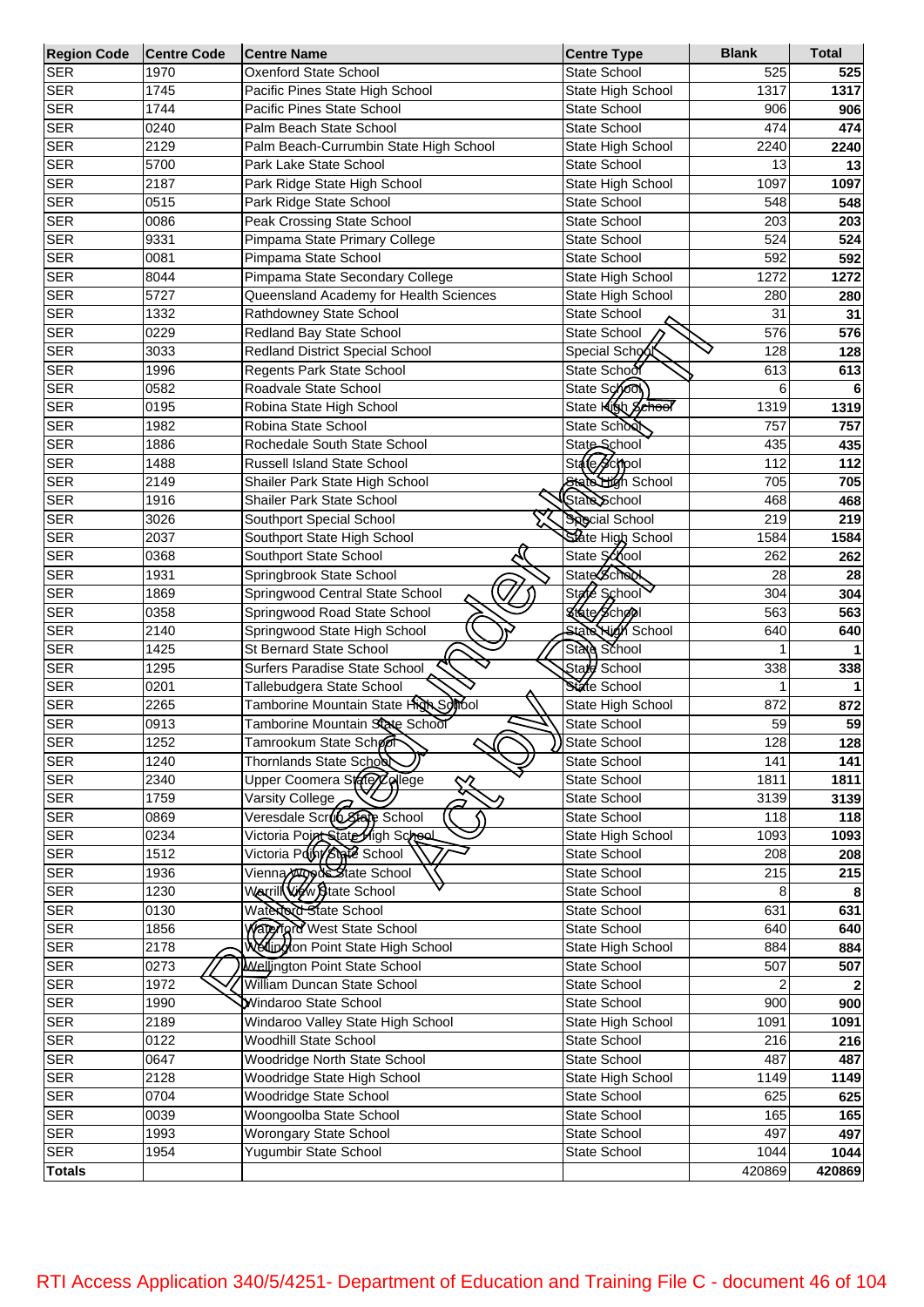## **OneSchool Religious Instruction (RI) Statistics**

## **RI Consent**

| <b>Region Code</b> | <b>Centre Code</b> | <b>Centre Name</b>                                               | <b>Centre Type</b>  | Incomplete       | <b>Total</b> |
|--------------------|--------------------|------------------------------------------------------------------|---------------------|------------------|--------------|
| <b>CQR</b>         | 0155               | Allenstown State School                                          | State School        | 2                |              |
| CQR                | 0773               | Alligator Creek State School                                     | <b>State School</b> | 5                | 5            |
| CQR                | 0517               | Alpha State School                                               | <b>State School</b> | 10               | 10           |
| CQR                | 0474               | Anakie State School                                              | <b>State School</b> | 10               | 10           |
| CQR                | 1572               | Andergrove State School                                          | <b>State School</b> | 6                | 6            |
| CQR                | 0312               | Aramac State School                                              | <b>State School</b> | 3                | 3            |
| CQR                | 1605               | Baralaba State School                                            | <b>State School</b> | 29               | 29           |
| CQR                | 0531               | Barcaldine Prep-12 State School                                  | <b>State School</b> | 35               | 35           |
| CQR                | 0387               | <b>Bauhinia State School</b>                                     | <b>State School</b> | 5                | 5            |
| CQR                | 1672               | <b>Beaconsfield State School</b>                                 | State School        | 70               | 70           |
| CQR                | 1019               | <b>Bedourie State School</b>                                     | State School        | 1                |              |
| CQR                | 0393               | <b>Benaraby State School</b>                                     | State School        | 1                |              |
| CQR                | 1546               | <b>Berserker Street State School</b>                             | State School        | 93               | 93           |
| CQR                | 0666               | Biggenden State School                                           | State School        | 19               | 19           |
| CQR                | 2085               | Biloela State High School                                        | State High School   | 13               | 13           |
| CQR                | 1822               | <b>Biloela State School</b>                                      | State School        | 4                |              |
| CQR                | 1397               | Binjour Plateau State School                                     | State School        | 1                |              |
| CQR                | 0299               | <b>Blackall State School</b>                                     | <b>State Sehool</b> | 10               | 10           |
| CQR                | 1891               | <b>Blackwater North State School</b>                             | State School        | 21               | 21           |
|                    |                    |                                                                  | State High School   |                  |              |
| CQR                | 2134               | Blackwater State High School                                     |                     | 40               | 40           |
| CQR                | 0396               | <b>Blackwater State School</b>                                   | State School        | 40               | 40           |
| CQR                | 0981               | <b>Bloomsbury State School</b>                                   | State School        | 10               | 10           |
| CQR                | 0344               | <b>Bluff State School</b>                                        | State School        | 6                | 6            |
| CQR                | 0899               | <b>Bororen State School</b>                                      | State Syshool       | 1                |              |
| CQR                | 1191               | Boyne Island State School                                        | State School        | 50               | 50           |
| CQR                | 1465               | Boynewood State School                                           | State School        | 9                | 9            |
| CQR                | 1939               | <b>Bucasia State School</b>                                      | State School        | 39               | 39           |
| CQR                | 2089               | <b>Burnett State College</b>                                     | Stald High School   | 1                |              |
| CQR                | 1318               | <b>Byfield State School</b>                                      | State School        | 1                |              |
| CQR                | 1550               | Calen District State College                                     | State School        | 32               | 32           |
| CQR                | 0020               | Calliope State School                                            | State School        | 31               | 31           |
| CQR                | 2182               | Capella State High School                                        | State High School   | 3                | 3            |
| CQR                | 0410               | Capella State School                                             | <b>State School</b> | 1                |              |
| CQR                | 3612               | Capricornia (Emer <b>a(d/Zam</b> pus) Sch <b>oot</b> of Distance | School of Distance  | 276              | 276          |
| CQR                | 0135               | Cawarral State School                                            | <b>State School</b> | 4                |              |
| <b>CQR</b>         | 2185               | Clermont State High School                                       | State High School   | 3                |              |
| <b>CQR</b>         | 0021               | Clermont State School                                            | <b>State School</b> | 5                | $\mathbf{5}$ |
| <b>CQR</b>         | 0172               | Clinton State (8c) rool                                          | State School        | 41               | 41           |
| <b>CQR</b>         | 0173               | Comet State Sehool                                               | <b>State School</b> | 1                |              |
| <b>CQR</b>         | 0439               | Coning by State School                                           | State School        | 3                | 3            |
| CQR                | 0762               | Crescent Lagoon State School                                     | State School        | 26               | 26           |
| CQR                | 0950               | Daller will State School                                         | State School        | 3                | 3            |
| CQR                | 0392               | Deriech State School                                             | State School        | 35               | 35           |
| CQR                | 0837               | <b>Depot Hill State School</b>                                   | State School        | 4                |              |
| CQR                | 0266               | Dingo State School                                               | State School        | 7                | 7            |
| CQR                | 0342               | Duaringa State School                                            | State School        | 1                |              |
| CQR                | 1779               | Dundula State School                                             | State School        | 2                | $\mathbf{2}$ |
| CQR                | 2156               | Dysart State High School                                         | State High School   | $\mathbf 2$      | $\mathbf{2}$ |
| CQR                | 0097               | Dysart State School                                              | State School        | 20               | 20           |
| CQR                | 0581               | <b>Eidsvold State School</b>                                     | State School        | 4                |              |
| CQR                | 0545               | Eimeo Road State School                                          | State School        | 73               | 73           |
| CQR                | 1904               | <b>Emerald North State School</b>                                | State School        | 2                | $\mathbf{2}$ |
| CQR                | 2122               | <b>Emerald State High School</b>                                 | State High School   | 71               | 71           |
| CQR                | 0354               | <b>Emerald State School</b>                                      | State School        | 2                | $\mathbf{2}$ |
| CQR                | 0473               | Emu Park State School                                            | State School        | 40               | 40           |
| <b>CQR</b>         | 0310               | Eton State School                                                | State School        | 1                |              |
| <b>CQR</b>         | 1353               | Eungella State School                                            | State School        | 1                | 1            |
| CQR                | $\frac{1}{1172}$   | Farleigh State School                                            | State School        | $\boldsymbol{2}$ | $\mathbf{2}$ |
| <b>CQR</b>         | 1027               | Farnborough State School                                         | State School        | 14               | 14           |

RTI Access Application 340/5/4251- Department of Education and Training File C - document 47 of 104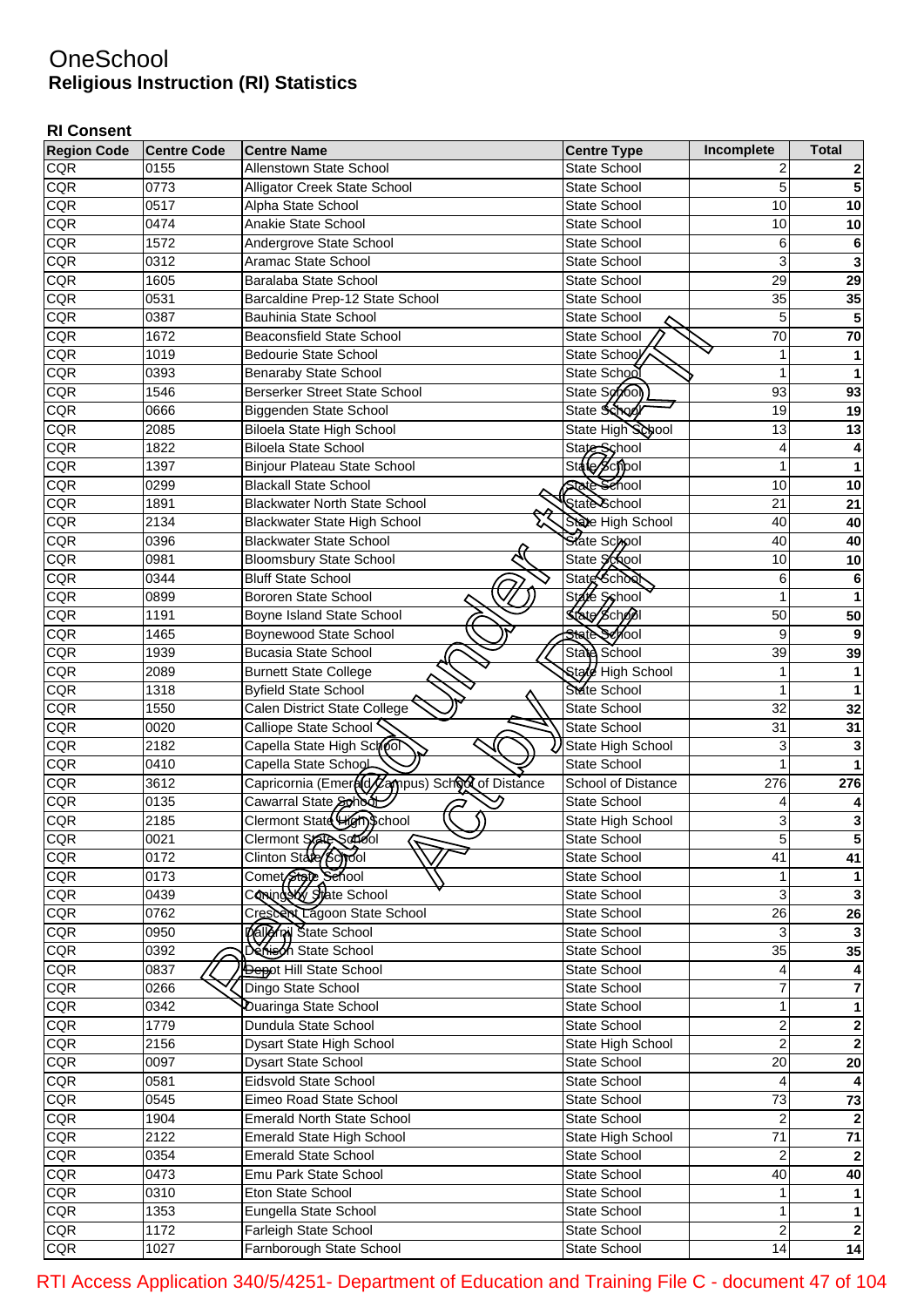| <b>Region Code</b> | <b>Centre Code</b> | <b>Centre Name</b>                        | <b>Centre Type</b>  | Incomplete              | <b>Total</b>   |
|--------------------|--------------------|-------------------------------------------|---------------------|-------------------------|----------------|
| <b>CQR</b>         | 1175               | <b>Finch Hatton State School</b>          | <b>State School</b> | 5                       |                |
| <b>CQR</b>         | 1883               | <b>Fitzgerald State School</b>            | State School        | 106                     | 106            |
| CQR                | 0940               | Frenchville State School                  | <b>State School</b> | 25                      | 25             |
| CQR                | 0042               | Gayndah State School                      | <b>State School</b> | 2                       |                |
| CQR                | 0709               | Gindie State School                       | <b>State School</b> |                         |                |
| CQR                | 0044               | <b>Gladstone Central State School</b>     | <b>State School</b> | 27                      | 27             |
| CQR                | 0825               | Gladstone South State School              | <b>State School</b> | 56                      | 56             |
| <b>CQR</b>         | 2030               | Gladstone State High School               | State High School   | 102                     | 102            |
| <b>CQR</b>         | 0740               | <b>Gladstone West State School</b>        | <b>State School</b> | 27                      | 27             |
| <b>CQR</b>         | 1918               | <b>Glenden State School</b>               | <b>State School</b> | 7                       |                |
| <b>CQR</b>         | 0313               | Glenella State School                     | <b>State School</b> | 12                      | 12             |
|                    |                    |                                           |                     |                         |                |
| <b>CQR</b>         | 2028               | Glenmore State High School                | State High School   | 65                      | 65             |
| <b>CQR</b>         | 0574               | <b>Glenmore State School</b>              | <b>State School</b> | 41                      | 41             |
| <b>CQR</b>         | 0047               | Gracemere State School                    | <b>State School</b> | 16                      | 16             |
| <b>CQR</b>         | 0470               | Homebush State School                     | State School        | 4                       |                |
| <b>CQR</b>         | 0713               | Ilfracombe State School                   | State School        |                         |                |
| <b>CQR</b>         | 0910               | Jundah State School                       | State School        | $\overline{2}$          |                |
| <b>CQR</b>         | 1912               | Kin Kora State School                     | State School        | 319                     | 319            |
| <b>CQR</b>         | 1780               | Koumala State School                      | State School        |                         |                |
| <b>CQR</b>         | 0067               | Lakes Creek State School                  | State School        | 6                       | 6              |
| <b>CQR</b>         | 3611               | Longreach School of Distance Education    | School of Distance  | 44                      | 44             |
| <b>CQR</b>         | 0711               | Longreach State School                    | State School        | 16                      | 16             |
| <b>CQR</b>         | 0071               | Mackay Central State School               | State School        | 2                       | $\mathbf{2}$   |
| <b>CQR</b>         | 3082               | Mackay District Special School            | Speed School        |                         |                |
| <b>CQR</b>         | 2096               | Mackay North State High School            | State High School   | 53                      | 53             |
| <b>CQR</b>         | 0746               | Mackay North State School                 | State School        | 40                      | 40             |
| <b>CQR</b>         | 7873               | Mackay Northern Beaches State High School | State High School   | 102                     | 102            |
| <b>CQR</b>         | 0501               | Mackay West State School                  | State School        | 19                      | 19             |
| <b>CQR</b>         | 0518               | Marian State School                       | State School        | 47                      | 47             |
| <b>CQR</b>         | 1584               | Marlborough State School                  | State School        | $\overline{c}$          |                |
|                    |                    |                                           | <b>State School</b> | $\overline{2}$          | $\mathbf{2}$   |
| <b>CQR</b>         | 1122               | <b>Marmor State School</b>                |                     |                         | $\mathbf{2}$   |
| <b>CQR</b>         | 1905               | Middlemount Community School              | State School        | 38                      | 38             |
| CQR                | 2117               | Mirani State High School                  | State High School   | 38                      | 38             |
| <b>CQR</b>         | 0658               | Mirani State School                       | State School        | 13                      | 13             |
| <b>CQR</b>         | 0792               | Miriam Vale State School                  | State School        | 1                       |                |
| <b>CQR</b>         | 2098               | Monto State High School                   | State High School   | 7                       | 7              |
| CQR                | 1831               | Monto State School<br>υ                   | State School        | $\overline{\mathbf{c}}$ |                |
| <b>CQR</b>         | 1908               | Moranbah East State School)               | State School        | 39                      | 39             |
| CQR                | 2135               | Moranbah State High School<br>╳           | State High School   | 34                      | 34             |
| <b>CQR</b>         | 0896               | Moranbah State School                     | State School        | 45                      | 45             |
| <b>CQR</b>         | 1914               | Mount Archer State School                 | State School        | 16                      | 16             |
| <b>CQR</b>         | 0300               | Mount Larcon State School                 | State School        | 18                      | 18             |
| <b>CQR</b>         | 0526               | Mount Motoary Gentral State School        | State School        | 29                      | 29             |
| <b>CQR</b>         | 2010               | Mount Margen State High School            | State High School   | 26                      | 26             |
| <b>CQR</b>         | 0075               | Mount(Refry) State School                 | State School        | 13                      | 13             |
| <b>CQR</b>         | 2136               | Moure State High School                   | State High School   | 10                      | 10             |
| <b>CQR</b>         | 0932               | Mora State School                         | State School        | 18                      | 18             |
| <b>CQR</b>         | $\overline{1418}$  | Muglicie State School                     | State School        |                         |                |
| <b>CQR</b>         | 1420               | Mundubbera State School                   | State School        | $\overline{27}$         | 27             |
| <b>CQR</b>         | 1481               | Nagoorin State School                     | State School        |                         |                |
| <b>CQR</b>         | 0184               | Nebo State School                         | State School        | 34                      | 34             |
| <b>CQR</b>         | 0731               | North Eton State School                   | State School        |                         |                |
| <b>CQR</b>         | 2041               | North Rockhampton State High School       | State High School   | 202                     | 202            |
| <b>CQR</b>         |                    | Northview State School                    |                     |                         |                |
|                    | 1957               |                                           | State School        | $\overline{32}$         |                |
| <b>CQR</b>         | 0983               | Park Avenue State School                  | State School        |                         | 32             |
| <b>CQR</b>         | 0922               | Parkhurst State School                    | State School        | $\overline{27}$         | 27             |
| <b>CQR</b>         | 1408               | Pindi Pindi State School                  | State School        |                         |                |
| <b>CQR</b>         | 2168               | Pioneer State High School                 | State High School   | 84                      | 84             |
| <b>CQR</b>         | 1489               | Ridgelands State School                   | State School        |                         |                |
| <b>CQR</b>         | 3038               | Rockhampton North Special School          | Special School      | 3                       |                |
| <b>CQR</b>         | 3010               | Rockhampton Special School                | Special School      | 8                       | 8              |
| <b>CQR</b>         | 2011               | Rockhampton State High School             | State High School   | 3                       | 3              |
| <b>CQR</b>         | 0092               | Rolleston State School                    | State School        | 5                       | 5              |
| <b>CQR</b>         | 3002               | Rosella Park School                       | Special School      | $\overline{9}$          | $\overline{9}$ |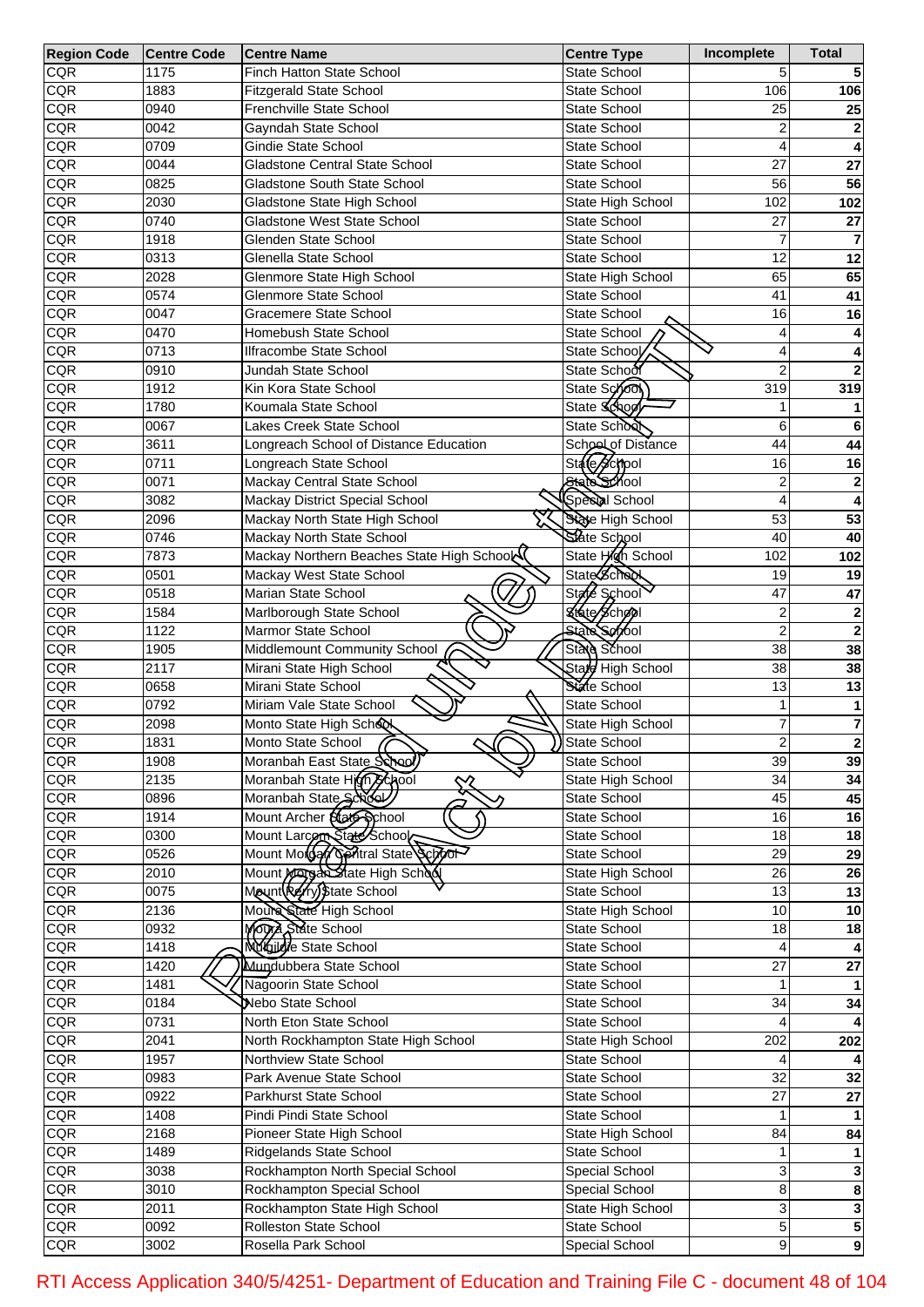| <b>Region Code</b> | <b>Centre Code</b> | <b>Centre Name</b>                       | <b>Centre Type</b>  | Incomplete                | <b>Total</b>                      |
|--------------------|--------------------|------------------------------------------|---------------------|---------------------------|-----------------------------------|
| <b>CQR</b>         | 2101               | Sarina State High School                 | State High School   | 115                       | 115                               |
| <b>CQR</b>         | 0546               | Sarina State School                      | State School        | 54                        | 54                                |
| <b>CQR</b>         | 1479               | Seaforth State School                    | State School        | 8                         | 8                                 |
| <b>CQR</b>         | 0102               | Springsure State School                  | State School        | $\ensuremath{\mathsf{3}}$ | 3                                 |
| <b>CQR</b>         | 0129               | <b>Stanwell State School</b>             | State School        | 5                         | $\overline{\mathbf{5}}$           |
| <b>CQR</b>         | 0231               | Tannum Sands State High School           | State High School   | 77                        | 77                                |
| <b>CQR</b>         | 1921               | Tannum Sands State School                | State School        | 32                        | 32                                |
| <b>CQR</b>         | 1992               | Taranganba State School                  | State School        | 1                         | 1                                 |
| <b>CQR</b>         | 1840               | <b>Thangool State School</b>             | State School        | $\boldsymbol{2}$          | 2                                 |
| <b>CQR</b>         | 1018               | The Caves State School                   | State School        | 5                         | $\overline{5}$                    |
| <b>CQR</b>         | 1195               | The Hall State School                    | <b>State School</b> | 15                        | 15                                |
| <b>CQR</b>         | 0676               | <b>Theodore State School</b>             | State School        | $\boldsymbol{2}$          | $\overline{\mathbf{2}}$           |
| <b>CQR</b>         | 1926               | <b>Tieri State School</b>                | State School        | 6                         | 6                                 |
| <b>CQR</b>         | 2152               | Toolooa State High School                | State High School   | 135                       | 135                               |
| <b>CQR</b>         | 1855               | Victoria Park State School               | State School        | 44                        | 44                                |
| <b>CQR</b>         | 0353               | <b>Walkerston State School</b>           | State School        | 6                         | 6                                 |
| <b>CQR</b>         | 1971               | Waraburra State School                   | State School        | 48                        | 48                                |
| <b>CQR</b>         | 0119               | Westwood State School                    | State School        | 4                         | 4                                 |
| <b>CQR</b>         | 0461               | Windorah State School                    | State Schoo         | $\sqrt{2}$                | $\mathbf 2$                       |
| <b>CQR</b>         | 0478               | <b>Winton State School</b>               | State School        | 18                        | 18                                |
| <b>CQR</b>         | 0617               | Woorabinda State School                  | State School        | 67                        | 67                                |
| <b>CQR</b>         | 0919               | Wowan State School                       | State School        | 6                         | 6                                 |
| <b>CQR</b>         | 2123               | Yeppoon State High School                | State High School   | 41                        | 41                                |
| <b>CQR</b>         | 0442               | Yeppoon State School                     | State School        | 10                        | 10                                |
| <b>DSR</b>         | 0003               | Allora P-10 State School                 | State School        | 18                        | 18                                |
| <b>DSR</b>         | 1629               | Amiens State School                      | State School        | $\overline{c}$            | $\mathbf 2$                       |
| <b>DSR</b>         | 1294               | Applethorpe State School                 | State School        | 3                         | 3                                 |
| <b>DSR</b>         | 0813               | Arcadia Valley State School              | State School        |                           | $\overline{(S. 47(3)(b))}$ of the |
|                    | 0357               |                                          | State School        |                           |                                   |
| <b>DSR</b>         |                    | Augathella State School                  | State School        | 3                         |                                   |
| <b>DSR</b>         | 1164               | Ballandean State School                  |                     | 1                         |                                   |
| <b>DSR</b>         | 0781               | <b>Bell State School</b>                 | <b>State School</b> | 1                         |                                   |
| <b>DSR</b>         | 1631               | <b>Benarkin State School</b>             | State School        | $\mathbf{1}$              |                                   |
| <b>DSR</b>         | 1663               | <b>Biddeston State School</b>            | Stale School        | 9                         | 9                                 |
| <b>DSR</b>         | 0739               | <b>Blackbutt State School</b>            | State School        | 18                        | 18                                |
| <b>DSR</b>         | 0316               | <b>Blenheim State School</b>             | State School        | 6                         | 6                                 |
| <b>DSR</b>         | 0425               | <b>Bollon State School</b>               | State School        | 6                         | 6                                 |
| <b>DSR</b>         | 1133               | Brigalow State School                    | State School        | 3                         | 3                                 |
| <b>DSR</b>         | 1071               | Broadwater State School                  | State School        | 2                         | $\overline{2}$                    |
| <b>DSR</b>         | 0311               | Brookstead State \$6000<br>Z             | State School        | 3                         | 3                                 |
| <b>DSR</b>         | 0853               | Bunker's Hill State School               | State School        | $\overline{12}$           | $\overline{12}$                   |
| <b>DSR</b>         | 0196               | Cambooya State Seppol                    | State School        | 34                        | 34                                |
| <b>DSR</b>         | 0734               | Cecil Plains State School                | State School        | $\overline{4}$            |                                   |
| <b>DSR</b>         | 2121               | Centenary Heights State High School      | State High School   | $\overline{97}$           | 97                                |
| <b>DSR</b>         | 3602               | Charley the Sandol of Distance Education | School of Distance  | 72                        | ${\bf 72}$                        |
| <b>DSR</b>         | 0185               | Charlewy State School                    | State School        | 93                        | 93                                |
| <b>DSR</b>         | 0989               | Chelleving State School                  | State School        | 17                        | 17                                |
| <b>DSR</b>         | 2087               | Chippilla State High School              | State High School   | 44                        | 44                                |
| <b>DSR</b>         | 0244               | <b>Chicchilla State School</b>           | State School        | 5                         | 5                                 |
| <b>DSR</b>         | 3087               | <b>Clifford Park Special School</b>      | Special School      | $\mathbf{1}$              |                                   |
| <b>DSR</b>         | 2111               | <b>Clifton State High School</b>         | State High School   | 14                        | 14                                |
| <b>DSR</b>         | 0687               | <b>Clifton State School</b>              | State School        | 1                         |                                   |
| <b>DSR</b>         | 1254               | Cloyna State School                      | State School        | 4                         |                                   |
| <b>DSR</b>         | 0024               | Condamine State School                   | State School        | 22                        | 22                                |
| <b>DSR</b>         | 0638               | Coolabunia State School                  | State School        | $\mathbf{1}$              |                                   |
| <b>DSR</b>         | 1084               | Cooyar State School                      | State School        | $\overline{2}$            | $\overline{\mathbf{2}}$           |
| <b>DSR</b>         | 0399               | Crawford State School                    | State School        | 4                         | $\overline{\mathbf{4}}$           |
| <b>DSR</b>         | 0293               | Crow's Nest State School                 | State School        | 2                         | $\overline{2}$                    |
| <b>DSR</b>         | 0289               | Cunnamulla P-12 State School             | State School        | 8                         | $\overline{\mathbf{8}}$           |
| <b>DSR</b>         | 0671               | Dalby South State School                 | State School        | 48                        | 48                                |
| <b>DSR</b>         | 2033               | Dalby State High School                  | State High School   | 215                       | 215                               |
| <b>DSR</b>         | 0028               | Dalby State School                       | State School        | 10                        | 10                                |
| <b>DSR</b>         | 0318               | Dalveen State School                     | State School        | $\mathbf{1}$              |                                   |
| <b>DSR</b>         | 1900               | Darling Heights State School             | State School        | 68                        | 68                                |
| <b>DSR</b>         | 1001               | Dirranbandi P-10 State School            | State School        | $\overline{\mathbf{4}}$   | 4                                 |
|                    |                    |                                          |                     |                           |                                   |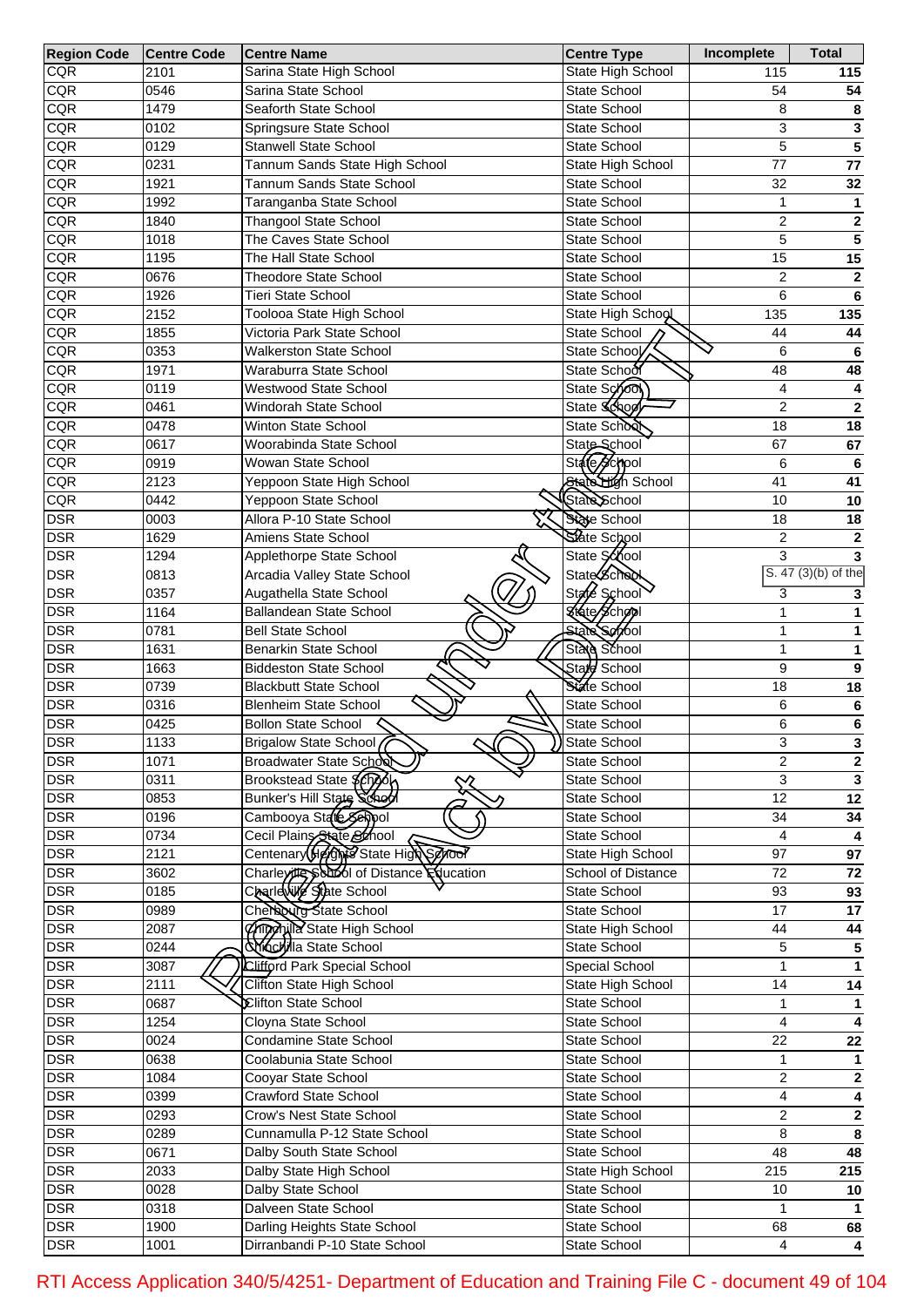| <b>Region Code</b> | <b>Centre Code</b> | <b>Centre Name</b>                        | <b>Centre Type</b>       | Incomplete      | <b>Total</b>    |
|--------------------|--------------------|-------------------------------------------|--------------------------|-----------------|-----------------|
| <b>DSR</b>         | 0031               | Drayton State School                      | State School             | 19              | 19              |
| <b>DSR</b>         | 1667               | Durong South State School                 | <b>State School</b>      | 3               |                 |
| <b>DSR</b>         | 0154               | Emu Creek State School                    | State School             | 2               | 2               |
| <b>DSR</b>         | 1179               | Eromanga State School                     | State School             | 1               | 1               |
| <b>DSR</b>         | 0199               | Esk State School                          | State School             | 5               | 5               |
| <b>DSR</b>         | 1751               | Fairview Heights State School             | State School             | 26              | $\overline{26}$ |
| <b>DSR</b>         | 0697               | <b>Forest Hill State School</b>           | State School             | 16              | 16              |
| <b>DSR</b>         | 0084               | Gabbinbar State School                    | <b>State School</b>      | 17              | 17              |
| <b>DSR</b>         | 0041               | <b>Gatton State School</b>                | <b>State School</b>      | 20              | 20              |
| <b>DSR</b>         | 0054               | Geham State School                        | <b>State School</b>      | 1               |                 |
| <b>DSR</b>         | 0544               | Glen Aplin State School                   | <b>State School</b>      | 7               | 7               |
| <b>DSR</b>         | 0917               | Glenmorgan State School                   | State School             |                 |                 |
| <b>DSR</b>         |                    |                                           |                          | 15              |                 |
|                    | 0770               | Glennie Heights State School              | <b>State School</b>      |                 | 15              |
| <b>DSR</b>         | 0126               | Glenvale State School                     | <b>State School</b>      | 369             | 369             |
| <b>DSR</b>         | 0111               | Goombungee State School                   | State School             | 11              | 11              |
| <b>DSR</b>         | 1310               | Goomeri State School                      | State School             | 8               | 8               |
| <b>DSR</b>         | 2092               | Goondiwindi State High School             | State High School        | 54              | 54              |
| <b>DSR</b>         | 0046               | Goondiwindi State School                  | State School             | 39              | 39              |
| <b>DSR</b>         | 0925               | <b>Greenlands State School</b>            | State Schoo              | 4               |                 |
| <b>DSR</b>         | 0976               | <b>Greenmount State School</b>            | State School             | 17              | 17              |
| <b>DSR</b>         | 1329               | Haden State School                        | State School             | 5               | 5               |
| <b>DSR</b>         | 1849               | Hannaford State School                    | State School             | $\overline{2}$  | $\mathbf{2}$    |
| <b>DSR</b>         | 0978               | <b>Harlaxton State School</b>             | State School             | $\overline{25}$ | 25              |
| <b>DSR</b>         | 0902               | Harlin State School                       | State School             | 8               | 8               |
| <b>DSR</b>         | 2038               | Harristown State High School              | State High School        | 113             | 113             |
| <b>DSR</b>         | 1292               | Harristown State School                   | State School             | 13              | 13              |
| <b>DSR</b>         | 0390               | Hatton Vale State School                  | State School             | 50              | 50              |
| <b>DSR</b>         | 0052               | Helidon State School                      | <b>State School</b>      | 11              | 11              |
| <b>DSR</b>         | 0053               | <b>Highfields State School</b>            | State School             | 40              | 40              |
| <b>DSR</b>         | 9340               | <b>Highfields State Secondary College</b> | <b>State High School</b> | 6               | 6               |
| <b>DSR</b>         | 0055               | Inglewood State School                    | <b>State School</b>      | 38              | 38              |
| <b>DSR</b>         | 1723               | Injune P-10 State School                  | State School             | 3               |                 |
| <b>DSR</b>         | 0537               | Jandowae Prep-10 State School             | State School             | 13              | 13              |
|                    | 0064               | Jondaryan State School                    | State School             | 1               |                 |
| <b>DSR</b>         | 1187               |                                           |                          |                 |                 |
| <b>DSR</b>         |                    | Kaimkillenbun State School                | State School             | 4               | 4               |
| <b>DSR</b>         | 0710               | Kentville State School                    | State School             | 8               | 8               |
| <b>DSR</b>         | 0163               | Killarney P-10 State Soro                 | State School             | 11              | $11$            |
| <b>DSR</b>         | 0753               | Kindon State School                       | State School             | $\overline{2}$  | $\mathbf{2}$    |
| <b>DSR</b>         | 2044               | Kingaroy State High Synol                 | State High School        | 77              | $\overline{77}$ |
| <b>DSR</b>         | 0995               | Kingaroy State Schod                      | State School             | 34              | 34              |
| <b>DSR</b>         | 1274               | Kingsthorpe State School                  | State School             | 14              | 14              |
| <b>DSR</b>         | 0415               | Kioma State School                        | State School             | 3               |                 |
| <b>DSR</b>         | 1472               |                                           | State School             | $\overline{2}$  | $\mathbf 2$     |
| <b>DSR</b>         | 1676               | Laidley <b>District State School</b>      | State School             | $\overline{87}$ | $\overline{87}$ |
| <b>DSR</b>         | 2163               | aidley State High School                  | State High School        | 83              | 83              |
| <b>DSR</b>         | 0068               | Leyburn State School                      | State School             |                 |                 |
| <b>DSR</b>         | 0980               | <b>Knowled State School</b>               | State School             |                 |                 |
| <b>DSR</b>         | 1061               | Lockrose State School                     | State School             | 3               |                 |
| <b>DSR</b>         | $\frac{1}{2062}$   | Lockyer District State High School        | State High School        | $\overline{21}$ | $\overline{21}$ |
| <b>DSR</b>         | 0418               | Lundavra State School                     | State School             | 2               |                 |
| <b>DSR</b>         | 0179               | Meringandan State School                  | State School             | 13              | 13              |
| <b>DSR</b>         | 0414               | Middle Ridge State School                 | State School             | 54              | 54              |
| <b>DSR</b>         | 2144               | Miles State High School                   | State High School        | 18              | 18              |
| <b>DSR</b>         | 0341               | Miles State School                        | State School             | 13              | 13              |
| <b>DSR</b>         | 0176               | Millmerran State School                   | State School             |                 |                 |
| <b>DSR</b>         | 0027               | Mitchell State School                     | State School             | 20              | ${\bf 20}$      |
| <b>DSR</b>         | 0701               | Moffatdale State School                   |                          | 2               |                 |
|                    |                    |                                           | State School             |                 |                 |
| <b>DSR</b>         | 0511               | Moonie State School                       | State School             | 1               |                 |
| <b>DSR</b>         | 0464               | Mount Sylvia State School                 | State School             | 3               | 3               |
| <b>DSR</b>         | 1037               | Mount Tyson State School                  | State School             | 8               | 8               |
| <b>DSR</b>         | 2052               | Murgon State High School                  | State High School        | 17              | $\overline{17}$ |
| <b>DSR</b>         | 0871               | Murgon State School                       | State School             | 28              | 28              |
| <b>DSR</b>         | 0076               | Murphy's Creek State School               | State School             | 15              | 15              |
| <b>DSR</b>         | 1177               | Murray's Bridge State School              | State School             | 4               | $\vert$         |

RTI Access Application 340/5/4251- Department of Education and Training File C - document 50 of 104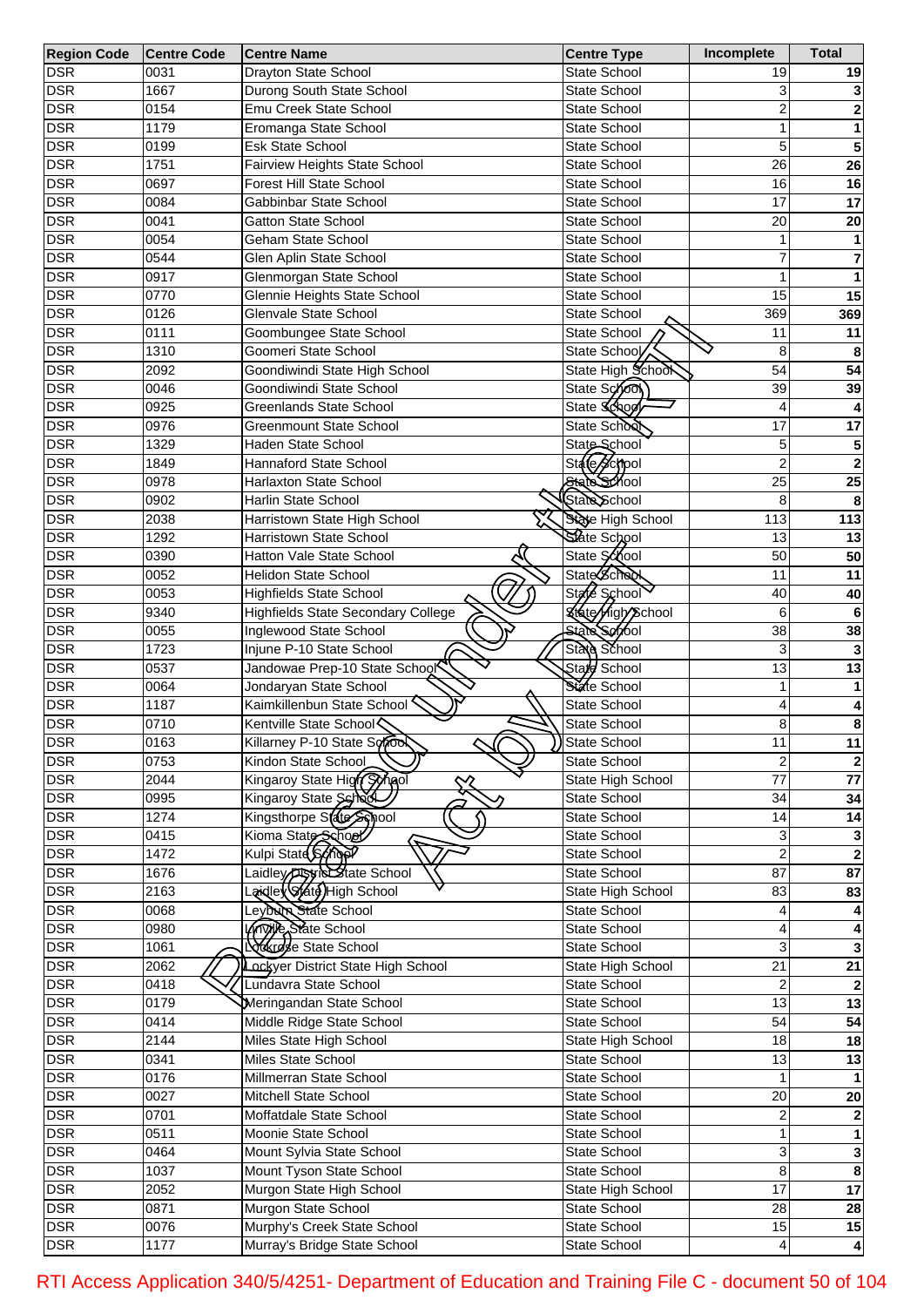| Region Code Centre Code |      | <b>Centre Name</b>                   | <b>Centre Type</b>  | Incomplete     | <b>Total</b>    |
|-------------------------|------|--------------------------------------|---------------------|----------------|-----------------|
| <b>DSR</b>              | 2157 | Nanango State High School            | State High School   | 108            | 108             |
| <b>DSR</b>              | 0077 | Nanango State School                 | State School        | 63             | 63              |
| <b>DSR</b>              | 1735 | Nobby State School                   | State School        | 2              |                 |
| <b>DSR</b>              | 2099 | Oakey State High School              | State High School   | 49             | 49              |
| <b>DSR</b>              | 0166 | Oakey State School                   | <b>State School</b> | 5              | 5               |
| <b>DSR</b>              | 0422 | Pilton State School                  | State School        | 4              | 4               |
| <b>DSR</b>              | 2119 | Pittsworth State High School         | State High School   | $\overline{2}$ | $\mathbf{2}$    |
| <b>DSR</b>              | 0373 | Pittsworth State School              | <b>State School</b> | 41             | 41              |
| <b>DSR</b>              | 1594 | Quilpie State College                | State School        | 9              | 9               |
| <b>DSR</b>              | 0958 | Quinalow Prep-10 State School        | State School        | 1              | 1               |
| <b>DSR</b>              | 0029 | Ramsay State School                  | State School        | $\overline{2}$ | $\mathbf{2}$    |
| <b>DSR</b>              | 1174 | Rangeville State School              | State School        | 55             | 55              |
| <b>DSR</b>              | 1786 | Rockville State School               | State School        | 58             | 58              |
|                         |      |                                      |                     |                |                 |
| <b>DSR</b>              | 5666 | Roma State College                   | State School        | 186            | 186             |
| <b>DSR</b>              | 1007 | Severnlea State School               | State School        | 3              |                 |
| <b>DSR</b>              | 1241 | Southbrook Central State School      | State School        | 14             | 14              |
| <b>DSR</b>              | 2143 | St George State High School          | State High School   | 3              | 3               |
| <b>DSR</b>              | 0134 | St George State School               | State School        | 3              | 3               |
| <b>DSR</b>              | 0132 | Stanthorpe State School              | State Schoo         | 14             | 14              |
| <b>DSR</b>              | 1096 | Taabinga State School                | State School        | 15             | 15              |
| <b>DSR</b>              | 0150 | Tambo State School                   | State School        | 11             | 11              |
| <b>DSR</b>              | 1357 | Tara Shire State College             | State School        | 55             | 55              |
| <b>DSR</b>              | 0105 | <b>Taroom State School</b>           | State School        | 6              | 6               |
| <b>DSR</b>              | 0494 | Teelba State School                  | State School        | $\overline{2}$ | $\mathbf 2$     |
| <b>DSR</b>              | 0106 | Tent Hill Lower State School         | State School        | 6              | 6               |
| <b>DSR</b>              | 0437 | Texas P-10 State School              | State School        | 19             | 19              |
| <b>DSR</b>              | 1278 | <b>Thallon State School</b>          | State School        | 1              | 1               |
| <b>DSR</b>              | 0409 | Thargomindah State School            | <b>State School</b> | 6              | 6               |
| <b>DSR</b>              | 1360 | The Gums State School                | State School        | 1              | 1               |
| <b>DSR</b>              | 0245 | <b>Thornton State School</b>         | State School        | 13             | 13              |
| <b>DSR</b>              | 0803 | Thulimbah State School               | State School        | 15             | 15              |
| <b>DSR</b>              | 0864 | Tingoora State School                | State School        | 1              |                 |
| <b>DSR</b>              | 2179 | Toogoolawah State High School        | State High School   | 37             | 37              |
| <b>DSR</b>              | 1069 | Toogoolawah State School             | State School        | 9              | 9               |
|                         |      |                                      | <b>State School</b> | 17             |                 |
| <b>DSR</b>              | 0499 | Toowoomba East State School          |                     |                | 17              |
| <b>DSR</b>              | 0110 | Toowoomba North Stare School         | State School        | 9              | 9               |
| <b>DSR</b>              | 2013 | Toowoomba State High School          | State High School   | 106            | 106             |
| <b>DSR</b>              | 0844 | Vale View State Schoo                | State School        | 2              | $\mathbf{2}$    |
| <b>DSR</b>              | 0458 | Wallangarra State ACTO<br>╳          | State School        | 6              | $\bf 6$         |
| <b>DSR</b>              | 0182 | Wallumbilla State Scroey             | State School        | 15             | 15              |
| <b>DSR</b>              | 1296 | Wandoan State Coopl P-10             | State School        | 24             | 24              |
| <b>DSR</b>              | 0116 | Warwick Control State School         | State School        | 5              | 5 <sup>1</sup>  |
| <b>DSR</b>              | 0225 | Warwick East State School            | State School        | $\overline{2}$ | $\mathbf 2$     |
| <b>DSR</b>              | 2015 | Warwick State High School            | State High School   | 31             | 31              |
| <b>DSR</b>              | 1147 | Wheat of State School                | State School        | 31             |                 |
| <b>DSR</b>              | 0468 | Wilson State High School             | State High School   |                |                 |
| <b>DSR</b>              | 0394 | <b>Witspritch State School</b>       | State School        | 36             | 36              |
| <b>DSR</b>              | 0292 | Wrider & State School                | State School        |                |                 |
| <b>DSR</b>              | 1930 | Withcott State School                | State School        | 8              | 8               |
| <b>DSR</b>              | 1065 | Wondai State School                  | State School        | 16             | 16              |
| <b>DSR</b>              | 0947 | Wooroolin State School               | State School        | 31             |                 |
| <b>DSR</b>              | 0524 | Wyreema State School                 | State School        | 13             | $\overline{13}$ |
| <b>DSR</b>              | 0151 | Yangan State School                  | State School        |                |                 |
| <b>DSR</b>              | 0967 | Yarraman State School                | State School        | 19             | 19              |
| <b>DSR</b>              | 1346 | Yelarbon State School                | State School        |                |                 |
| <b>DSR</b>              | 0372 | Yuleba State School                  | State School        | 11             | $\overline{11}$ |
| <b>FNR</b>              | 2051 | Atherton State High School           | State High School   | 77             | 77              |
| <b>FNR</b>              | 0789 | Atherton State School                | State School        | 13             | $\overline{13}$ |
| <b>FNR</b>              |      |                                      |                     |                |                 |
|                         | 0274 | Aurukun State School                 | State School        | 225            | 225             |
| <b>FNR</b>              | 1466 | Babinda State School                 | State School        | 18             | 18              |
| <b>FNR</b>              | 1689 | Balaclava State School               | State School        | 60             | 60              |
| <b>FNR</b>              | 0452 | <b>Bentley Park College</b>          | State School        | 94             | 94              |
| <b>FNR</b>              | 0996 | Biboohra State School                | State School        |                |                 |
| <b>FNR</b>              | 1173 | <b>Bloomfield River State School</b> | State School        | 28             | 28              |

RTI Access Application 340/5/4251- Department of Education and Training File C - document 51 of 104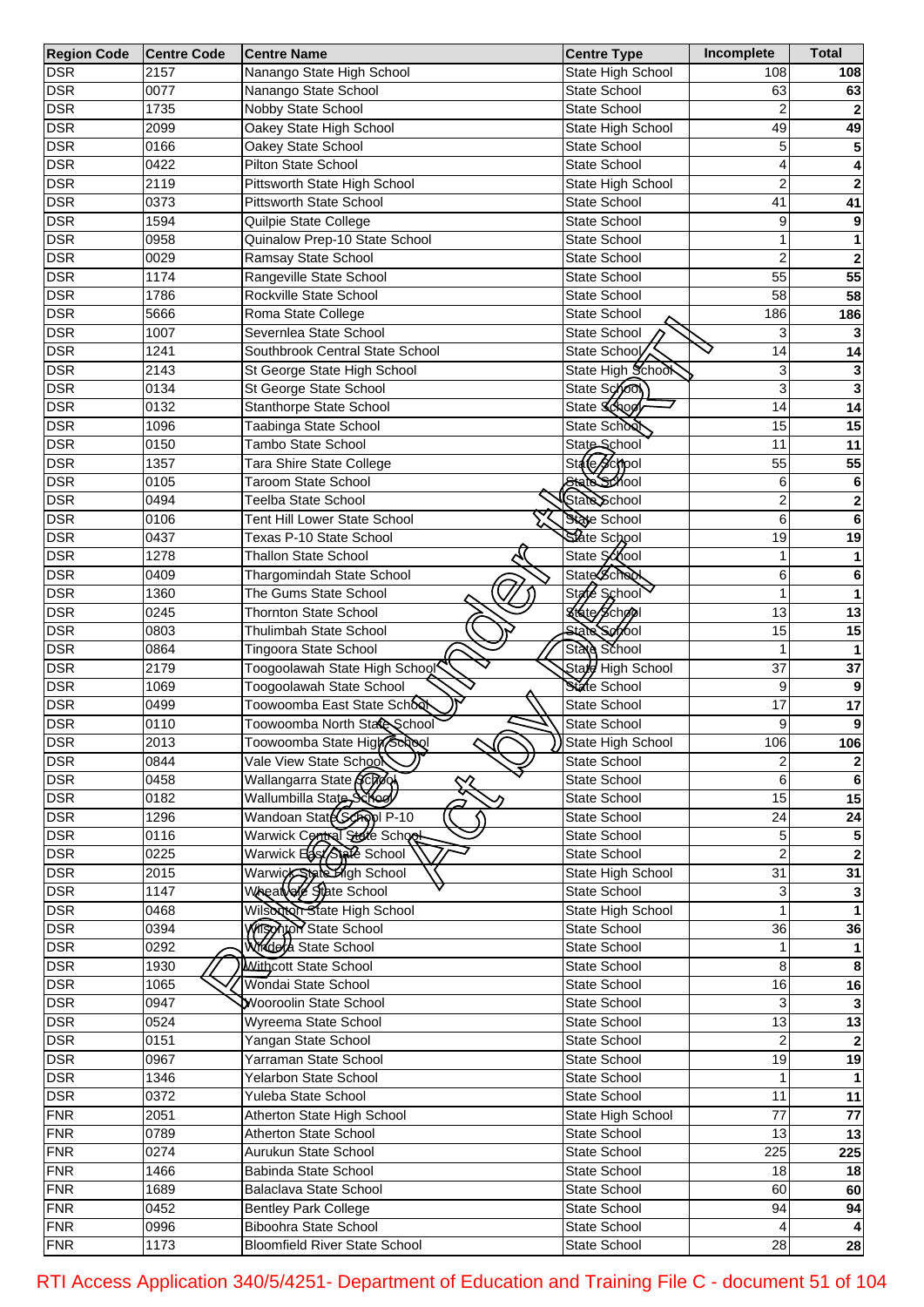| <b>Region Code</b> | <b>Centre Code</b> | <b>Centre Name</b>                              | <b>Centre Type</b>                              | Incomplete      | <b>Total</b>    |
|--------------------|--------------------|-------------------------------------------------|-------------------------------------------------|-----------------|-----------------|
| <b>FNR</b>         | 1427               | <b>Butchers Creek State School</b>              | <b>State School</b>                             |                 |                 |
| <b>FNR</b>         | 3601               | Cairns School of Distance Education             | School of Distance                              | 881             | 881             |
| <b>FNR</b>         | 2005               | Cairns State High School                        | State High School                               | 162             | 162             |
| <b>FNR</b>         | A029               | Cairns State Special School                     | Special School                                  | 5               |                 |
| <b>FNR</b>         | 1522               | Cairns West State School                        | <b>State School</b>                             | 47              | 47              |
| <b>FNR</b>         | 0927               | Caravonica State School                         | State School                                    | 1               |                 |
| <b>FNR</b>         | 0136               | <b>Cardwell State School</b>                    | State School                                    | 2               | 2               |
| <b>FNR</b>         | 0866               | Chillagoe State School                          | <b>State School</b>                             | 1               | 1               |
| <b>FNR</b>         | 1480               | Coen Campus of CYAAA                            | Campus                                          | 12              | 12              |
| <b>FNR</b>         | 0177               | Cooktown State School                           | <b>State School</b>                             | 31              | 31              |
| <b>FNR</b>         | 0165               | Croydon State School                            | <b>State School</b>                             | 34              | 34              |
| <b>FNR</b>         | 1022               | Daintree State School                           | <b>State School</b>                             | 4               |                 |
| <b>FNR</b>         | 1226               | Dimbulah State School                           | <b>State School</b>                             | 11              | 11              |
|                    |                    |                                                 |                                                 |                 |                 |
| <b>FNR</b>         | 0235               | Edge Hill State School                          | <b>State School</b>                             | 18              | 18              |
| <b>FNR</b>         | 0845               | Flying Fish Point State School                  | State School                                    | 6               | 6               |
| <b>FNR</b>         | 1812               | Freshwater State School                         | State School                                    | $\overline{13}$ | 13              |
| <b>FNR</b>         | 0178               | Georgetown State School                         | State School                                    | 5               | 5               |
| <b>FNR</b>         | 0807               | Goondi State School                             | State School                                    | 12              | 12              |
| <b>FNR</b>         | 0790               | Gordonvale State School                         | State Schoo                                     | 12              | 12              |
| <b>FNR</b>         | 0538               | Hambledon State School                          | State School                                    | 39              | 39              |
| <b>FNR</b>         | 0254               | Herberton State School                          | State School                                    | 19              | 19              |
| <b>FNR</b>         | 0243               | Hopevale Campus of CYAAA                        | Camfp∕o <r√< td=""><td>29</td><td>29</td></r√<> | 29              | 29              |
| <b>FNR</b>         | 1660               | Innisfail East State School                     | State School                                    | 12              | 12              |
| <b>FNR</b>         | 6463               | Innisfail State College                         | StateHigh School                                | 53              | 53              |
| <b>FNR</b>         | 0527               | Innisfail State School                          | State School                                    | 11              | 11              |
| <b>FNR</b>         | 0519               | Irvinebank State School                         | State School                                    | 1               |                 |
| <b>FNR</b>         | 1721               | <b>Isabella State School</b>                    | State School                                    | 1               |                 |
| <b>FNR</b>         | 1809               | Julatten State School                           | <b>State School</b>                             | 1               |                 |
| <b>FNR</b>         | 1279               | Kairi State School                              | State School                                    | 10              | 10              |
| <b>FNR</b>         | 0868               | Kennedy State School                            | State School                                    | 18              | 18              |
| <b>FNR</b>         | 0460               | Kowanyama State School                          | State School                                    | 16              | 16              |
| <b>FNR</b>         | 5689               | Kuranda District State College                  | State School                                    | 61              | 61              |
| <b>FNR</b>         | 0505               | Lockhart State School                           | State School                                    | 31              | 31              |
| <b>FNR</b>         | 0758               | Machans Beach State School                      | State School                                    | 11              | 11              |
|                    |                    |                                                 |                                                 |                 |                 |
| <b>FNR</b>         | 2067               | Malanda State High School                       | State High School                               | 46              | 46              |
| <b>FNR</b>         | 1396               | Malanda State School                            | State School                                    | $\overline{23}$ | 23              |
| <b>FNR</b>         | 0653               | Mareeba State School                            | State School                                    | 56              | 56              |
| <b>FNR</b>         | 1324               | Mission Beach State School)                     | State School                                    | 45              | 45              |
| <b>FNR</b>         | 0167               | Mossman State Sonogl                            | State School                                    | 16              | 16              |
| <b>FNR</b>         | 0944               | Mount Garnet State School                       | State School                                    |                 |                 |
| <b>FNR</b>         | 1109               | Mount Molloy \$ (at School                      | State School                                    | 4               |                 |
| <b>FNR</b>         | 1531               | Mount Surprise State School                     | State School                                    | 3               |                 |
| <b>FNR</b>         | 0957               | Mourilyan State School                          | State School                                    | 1               |                 |
| FNR                | 0722               | Mundog State School                             | State School                                    | 2               | 2               |
| FNR                | 0993               | MatchNba/State School                           | State School                                    | 4               |                 |
| FNR                | 5703               | Northern Peninsula Area College - Bamaga Junior | Campus                                          | 72              | $\overline{72}$ |
| FNR                | 5704               | Mortheninsula Area College - Injinoo Junior     | Campus                                          | 56              | 56              |
| FNR                | 5971               | Northern Peninsula Area State College - Senior  | Campus                                          | 146             | 146             |
| FNR                | 0639               | Parramatta State School                         | State School                                    | 33              | 33              |
| <b>FNR</b>         | 0457               | Pormpuraaw State School                         | State School                                    | 25              | 25              |
| <b>FNR</b>         | 1979               | Port Douglas State School                       | State School                                    | 5               |                 |
| <b>FNR</b>         | 1315               | Ravenshoe State School                          | State School                                    | 48              | 48              |
| <b>FNR</b>         | 1336               | Redlynch State College                          | State School                                    | 75              | 75              |
| <b>FNR</b>         | 1977               | Rossville State School                          | State School                                    | 3               |                 |
| <b>FNR</b>         | 1518               | South Johnstone State School                    | State School                                    |                 |                 |
| <b>FNR</b>         | 1940               | Tagai State College - Badu Island Campus        | Campus                                          | 1               |                 |
| <b>FNR</b>         | 1944               | Tagai State College - Darnley Island Campus     |                                                 | 2               |                 |
|                    |                    |                                                 | Campus                                          |                 | 2               |
| <b>FNR</b>         | 1950               | Tagai State College - Dauan Island Campus       | Campus                                          | 2               | 2               |
| <b>FNR</b>         | 1995               | Tagai State College - Horn Island Campus        | Campus                                          | 7               |                 |
| <b>FNR</b>         | 1949               | Tagai State College - Kubin Campus              | Campus                                          | 1               |                 |
| <b>FNR</b>         | 1942               | Tagai State College - Mabuiag Island Campus     | Campus                                          | 2               | 2               |
| <b>FNR</b>         | 1941               | Tagai State College - Malu Kiwai Campus         | Campus                                          | 7               | 7               |
| <b>FNR</b>         | 1943               | Tagai State College - Mer Campus                | Campus                                          | 1               |                 |
| <b>FNR</b>         | 1951               | Tagai State College - Poruma Campus             | Campus                                          | 2               | 2               |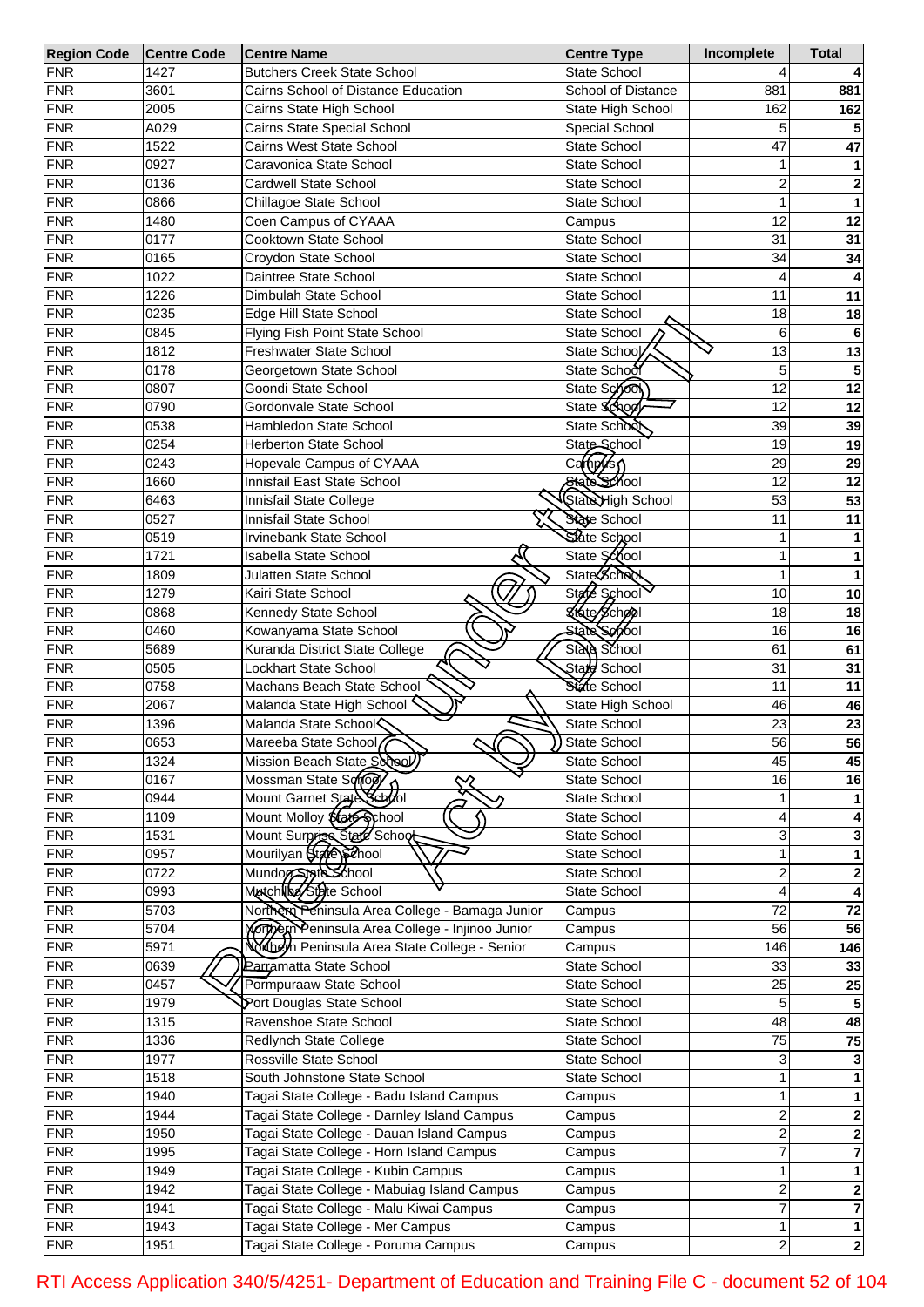| <b>Region Code</b> | <b>Centre Code</b> | <b>Centre Name</b>                                 | <b>Centre Type</b>    | Incomplete      | <b>Total</b>    |
|--------------------|--------------------|----------------------------------------------------|-----------------------|-----------------|-----------------|
| <b>FNR</b>         | 1946               | Tagai State College - Saibai Island Campus         | Campus                | 19              | 19              |
| <b>FNR</b>         | 1953               | Tagai State College - St Pauls Campus              | Campus                | 11              | 11              |
| <b>FNR</b>         | 1952               | Tagai State College - Stephen Island Campus        | Campus                | 3               |                 |
| <b>FNR</b>         | 0463               | Tagai State College - Thursday Island Primary      | Campus                | 5               |                 |
| <b>FNR</b>         | 2114               | Tagai State College - Thursday Island Secondary    | Campus                | 58              | 58              |
| <b>FNR</b>         | 1948               | Tagai State College - Warraber Island Campus       | Campus                |                 |                 |
| <b>FNR</b>         | 1947               | Tagai State College - Yam Island Campus            | Campus                | 4               |                 |
| <b>FNR</b>         | 1945               | Tagai State College - Yorke Island Campus          | Campus                | 3               |                 |
| <b>FNR</b>         | 0629               | <b>Tolga State School</b>                          | <b>State School</b>   | 15              | 15              |
| <b>FNR</b>         | 2057               | Trinity Bay State High School                      | State High School     | 268             | 268             |
| <b>FNR</b>         | 2159               | Tropical North Learning Academy - Smithfield State | State High School     | 135             | 135             |
| <b>FNR</b>         | 1893               | Tropical North Learning Academy - Trinity Beach    | State School          | 36              | 36              |
| <b>FNR</b>         | 2103               | Tully State High School                            | State High School     | 12              | 12              |
| <b>FNR</b>         | 1008               | <b>Tully State School</b>                          | State School          | 3               |                 |
| <b>FNR</b>         | 0760               | Walkamin State School                              | State School          |                 |                 |
| <b>FNR</b>         | 0082               | Western Cape College - Mapoon                      | Campus                | 15              | 15              |
| <b>FNR</b>         | 1407               | Western Cape College - Weipa                       | Campus                | 101             | 101             |
| <b>FNR</b>         | 1978               | White Rock State School                            | State Soloo           | 23              | 23              |
| <b>FNR</b>         | 1980               | <b>Whitfield State School</b>                      | State School          | 15              | 15              |
| <b>FNR</b>         | 2162               | Woree State High School                            | State High School     | 156             | 156             |
| <b>FNR</b>         | 1902               | Woree State School                                 | State School          |                 |                 |
| <b>FNR</b>         | 1303               | Yarrabah State School                              | State Scopol          | 53              | 53              |
| <b>FNR</b>         | 0757               | Yorkeys Knob State School                          | State School          | 3               |                 |
| <b>FNR</b>         | 1002               | Yungaburra State School                            | State School          | 9               |                 |
| <b>MER</b>         | 0025               | Acacia Ridge State School                          |                       | 14              | 14              |
|                    |                    |                                                    | State School          |                 |                 |
| <b>MER</b>         | 2155               | Albany Creek State High School                     | State High School     | 171             | 171             |
| <b>MER</b>         | 0190               | Albany Creek State School                          | State School          | 25              | 25              |
| <b>MER</b>         | 1892               | Albany Hills State School                          | State Scheck          | 16              | 16              |
| <b>MER</b>         | 1866               | Algester State School                              | State School          | 194             | 194             |
| <b>MER</b>         | 0115               | Amberley District State School                     | &fate School          | 31              | 31              |
| <b>MER</b>         | 0296               | Ascot State School                                 | <b>State School</b>   | 9               |                 |
| <b>MER</b>         | 0186               | Ashgrove State School                              | State School          | 12              | 12              |
| <b>MER</b>         | 0512               | Ashwell State School                               | Stale School          | 6               | 6               |
| <b>MER</b>         | 1004               | Aspley East State School                           | State School          |                 |                 |
| <b>MER</b>         | 3031               | Aspley Special School                              | <b>Special School</b> | 8               | 8               |
| <b>MER</b>         | 0610               | Aspley State School                                | State School          | 1               |                 |
| <b>MER</b>         | 7120               | Augusta State School                               | State School          | 25              | 25              |
| <b>MER</b>         | 2078               | <b>Aviation High</b>                               | State High School     | $\overline{32}$ | 32              |
| <b>MER</b>         | 0004               | Bald Hills State Schooy                            | State School          | 275             | 275             |
| <b>MER</b>         | 2043               | Balmoral State High School                         | State High School     | 65              | 65              |
| <b>MER</b>         | 1041               | Bardon State \$6boon                               | State School          |                 |                 |
| <b>MER</b>         | 9322               | Bellbird Park State Secondary College              | State High School     | 20              | $\overline{20}$ |
| <b>MER</b>         | 0226               | Belmont State/Sprool                               | State School          |                 |                 |
| <b>MER</b>         | 1565               | Blair State Soundi<br>Boandalvztajle School        | State School          | 28              | $\overline{28}$ |
| <b>MER</b>         | 1603               |                                                    | State School          | 5               | 5               |
| <b>MER</b>         | 2118               | Bracken Ridge State High School                    | State High School     | $\overline{37}$ | $\overline{37}$ |
| <b>MER</b>         | $\overline{07}$ 72 | Bracken Ridge State School                         | State School          | 24              | $\overline{24}$ |
| <b>MER</b>         | $\overline{05}$ 71 | <b>Bressell State School</b>                       | State School          | 47              | $\overline{47}$ |
| <b>MER</b>         | 2050               | <b>Bremer State High School</b>                    | State High School     | 198             | 198             |
| <b>MER</b>         | 1669               | <b>Brighton State School</b>                       | State School          | 5               |                 |
| <b>MER</b>         | 2104               | <b>Brisbane Bayside State College</b>              | State High School     | 111             | 111             |
| <b>MER</b>         | 0207               | <b>Brisbane Central State School</b>               | State School          |                 |                 |
| <b>MER</b>         | 3605               | <b>Brisbane School of Distance Education</b>       | School of Distance    | 1324            | 1324            |
| <b>MER</b>         | 2003               | Brisbane State High School                         | State High School     | 45              | 45              |
| <b>MER</b>         | 0016               | <b>Brookfield State School</b>                     | State School          | 4               |                 |
| <b>MER</b>         | 0017               | <b>Bulimba State School</b>                        | State School          | 2               |                 |
| <b>MER</b>         | 0019               | Bundamba State School                              | State School          | 42              | $\overline{42}$ |
| <b>MER</b>         | 2130               | Bundamba State Secondary College                   | State High School     | 165             | 165             |
| <b>MER</b>         | 0894               | <b>Buranda State School</b>                        | State School          |                 | $\overline{7}$  |
| <b>MER</b>         | 1699               | <b>Calamvale Community College</b>                 | State School          | $\overline{26}$ | 26              |
| <b>MER</b>         | 0352               | Camira State School                                | State School          | $\overline{25}$ | 25              |
| <b>MER</b>         | 1854               | Camp Hill State Infants and Primary School         | State School          | 16              | 16              |
| <b>MER</b>         | 1476               | Cannon Hill State School                           | State School          | $\overline{17}$ | $\overline{17}$ |
| <b>MER</b>         | 1552               | Carina State School                                | State School          | $\overline{9}$  | $\overline{9}$  |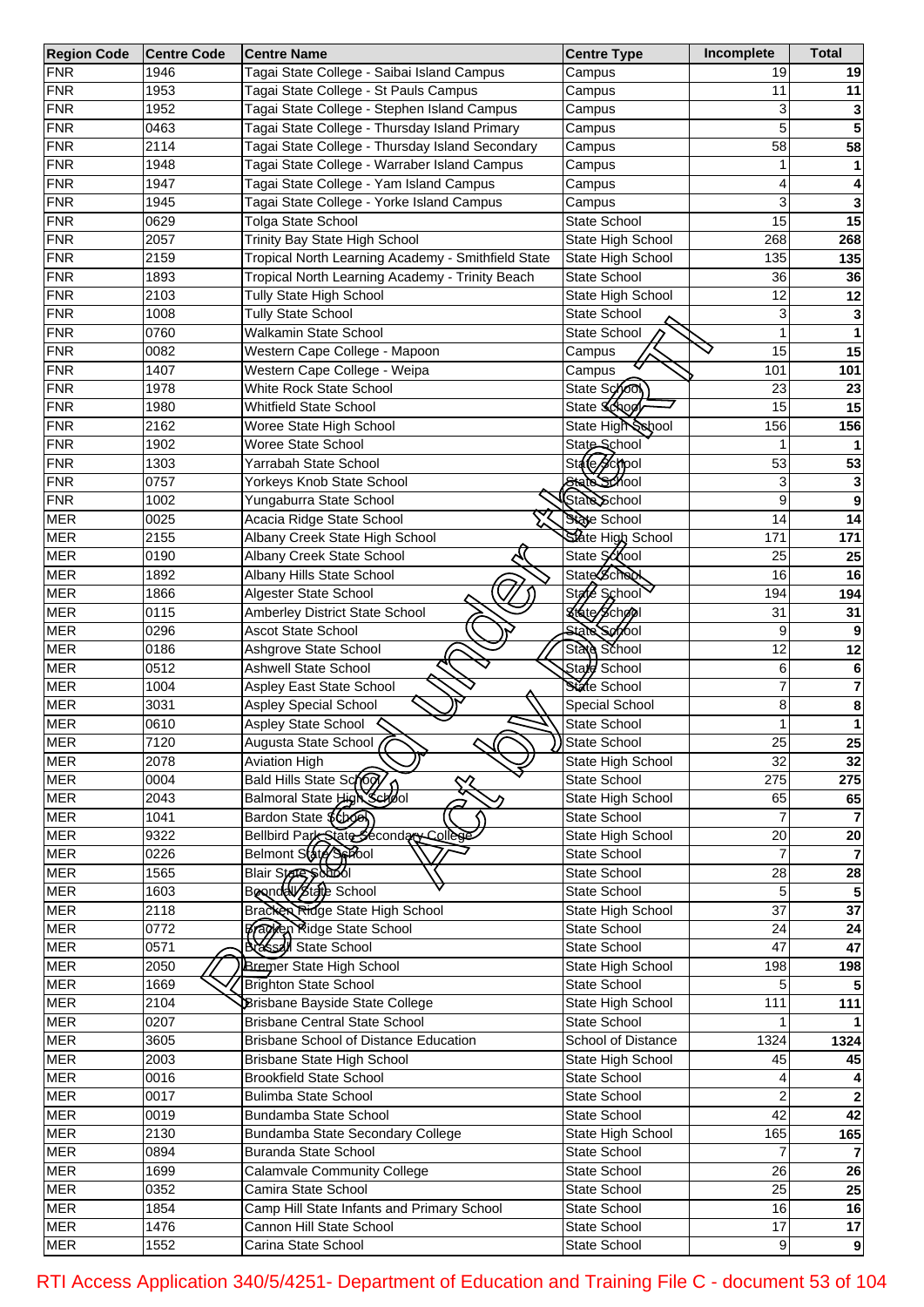| <b>Region Code</b> | <b>Centre Code</b> | <b>Centre Name</b>                | <b>Centre Type</b>  | Incomplete    | <b>Total</b>    |
|--------------------|--------------------|-----------------------------------|---------------------|---------------|-----------------|
| <b>MER</b>         | 1044               | Carole Park State School          | State School        | 38            | 38              |
| <b>MER</b>         | 2025               | Cavendish Road State High School  | State High School   | 59            | 59              |
| <b>MER</b>         | 1872               | Chapel Hill State School          | State School        | 11            | 11              |
| <b>MER</b>         | 1789               | <b>Churchill State School</b>     | <b>State School</b> | 9             | 9               |
| <b>MER</b>         | 3066               | <b>Claremont Special School</b>   | Special School      | 29            | 29              |
| <b>MER</b>         | 1732               | Clarendon State School            | State School        | 3             | 3               |
| <b>MER</b>         | 1956               | Collingwood Park State School     | State School        | 25            | 25              |
| <b>MER</b>         | 1359               | Coominya State School             | State School        | 25            | 25              |
| <b>MER</b>         | 1247               | Coopers Plains State School       | State School        | 33            | 33              |
| <b>MER</b>         | 0219               | Coorparoo State School            | State School        | 8             |                 |
|                    | 2055               |                                   |                     | 96            | 8               |
| <b>MER</b>         |                    | Corinda State High School         | State High School   |               | 96              |
| <b>MER</b>         | 1025               | Corinda State School              | State School        |               |                 |
| <b>MER</b>         | 2023               | Craigslea State High School       | State High School   | 84            | 84              |
| <b>MER</b>         | 0060               | Craigslea State School            | State School        | 9             | 9               |
| <b>MER</b>         | 3025               | Darling Point Special School      | Special School      | 15            | 15              |
| <b>MER</b>         | 1520               | Darra State School                | State School        | 12            | 12              |
| <b>MER</b>         | 9916               | Deebing Heights State School      | State School        | 8             | 8               |
| <b>MER</b>         | 0959               | Durack State School               | State Sono          | 7             | $\overline{7}$  |
| <b>MER</b>         | 0506               | Dutton Park State School          | State Schoo         | 16            | 16              |
| <b>MER</b>         | 0726               | Eagle Junction State School       | State School        | 1             |                 |
| <b>MER</b>         | 5180               | Earnshaw State College            | State School        | 51            | 51              |
| <b>MER</b>         | 0593               | Eatons Hill State School          | State School        | 11            | 11              |
| <b>MER</b>         | 0034               | Eight Mile Plains State School    | State School        | 21            | 21              |
| <b>MER</b>         | 0035               | Enoggera State School             | State School        | 6             | 6               |
| <b>MER</b>         | 2061               | Everton Park State High School    | State High School   | 46            | 46              |
| <b>MER</b>         | 1185               | Everton Park State School         | State School        | 3             | 3               |
| <b>MER</b>         | 9969               | Fernbrooke State School           | State School        | 68            | 68              |
| <b>MER</b>         | 0170               | Fernvale State School             | <b>State School</b> | 17            | 17              |
| <b>MER</b>         | 2148               |                                   | State High School   | 76            |                 |
|                    |                    | Ferny Grove State High School     | State School        |               | 76              |
| <b>MER</b>         | 0227               | Ferny Grove State School          |                     | 9             | 9               |
| <b>MER</b>         | 0250               | Ferny Hills State School          | State School        | 9             | 9               |
| <b>MER</b>         | 0036               | Fig Tree Pocket State School      | State School        | 5             | 5               |
| <b>MER</b>         | 1726               | Forest Lake State High School     | Stard High School   | 109           | 109             |
| <b>MER</b>         | 1998               | Forest Lake State School          | State School        | 55            | 55              |
| <b>MER</b>         | 3077               | Geebung Special School            | Special School      | 39            | 39              |
| <b>MER</b>         | 1257               | Geebung State Schoo               | State School        | 9             | 9               |
| <b>MER</b>         | 0149               | Glamorgan Vale State School       | State School        | 9             | $\overline{9}$  |
| <b>MER</b>         | 1592               | Glenala State High School         | State High School   | 359           | 359             |
| <b>MER</b>         | 3034               | Goodna Special School<br>╳        | Special School      | 52            | 52              |
| <b>MER</b>         | 0045               | Goodna State School               | State School        | 62            | 62              |
| <b>MER</b>         | 1515               | Graceville State School           | State School        | 9             | 9               |
| <b>MER</b>         | 1674               | Grand Averge State School         | State School        | 42            | 42              |
| <b>MER</b>         | 0145               | Grandchester State School         | State School        |               |                 |
| <b>MER</b>         | 0614               | Greenstones State School          | State School        | 2             | 2               |
| <b>MER</b>         | 1136               | Gravel (15/4) School              | State School        |               |                 |
| <b>MER</b>         | 1608               | Gumdale State School              | State School        | 21            | $\overline{21}$ |
| <b>MER</b>         | 1130               | Marginan State School             | State School        |               |                 |
| <b>MER</b>         | 0033               | <b>Herdre</b> State School        | State School        | $\frac{1}{8}$ | 18              |
| <b>MER</b>         | 1887               | <b>Hilder Road State School</b>   | State School        |               |                 |
| <b>MER</b>         | 2125               | Holland Park State High School    | State High School   | 74            | $\overline{74}$ |
| <b>MER</b>         | 1593               | Holland Park State School         | State School        | 199           | 199             |
|                    |                    |                                   |                     |               |                 |
| <b>MER</b>         | 1116               | Inala State School                | State School        | 209           | 209             |
| <b>MER</b>         | 2034               | Indooroopilly State High School   | State High School   | 130           | 130             |
| <b>MER</b>         | 0585               | <b>Indooroopilly State School</b> | State School        | 50            | 50              |
| <b>MER</b>         | 0059               | Ipswich Central State School      | State School        | 15            | 15              |
| <b>MER</b>         | 0575               | Ipswich East State School         | State School        | 19            | 19              |
| <b>MER</b>         | 0061               | Ipswich North State School        | State School        | 18            | $\overline{18}$ |
| <b>MER</b>         | 3018               | Ipswich Special School            | Special School      | 17            | $\overline{17}$ |
| <b>MER</b>         | 2069               | Ipswich State High School         | State High School   | 209           | 209             |
| <b>MER</b>         | 0366               | Ipswich West State School         | State School        | 63            | 63              |
| <b>MER</b>         | 0108               | Ironside State School             | State School        | 3             |                 |
| <b>MER</b>         | 0455               | Ithaca Creek State School         | State School        | 12            | 12              |
| <b>MER</b>         | 0276               | Jamboree Heights State School     | State School        | 13            | 13              |
| <b>MER</b>         | 0402               | Jindalee State School             | State School        | 28            | 28              |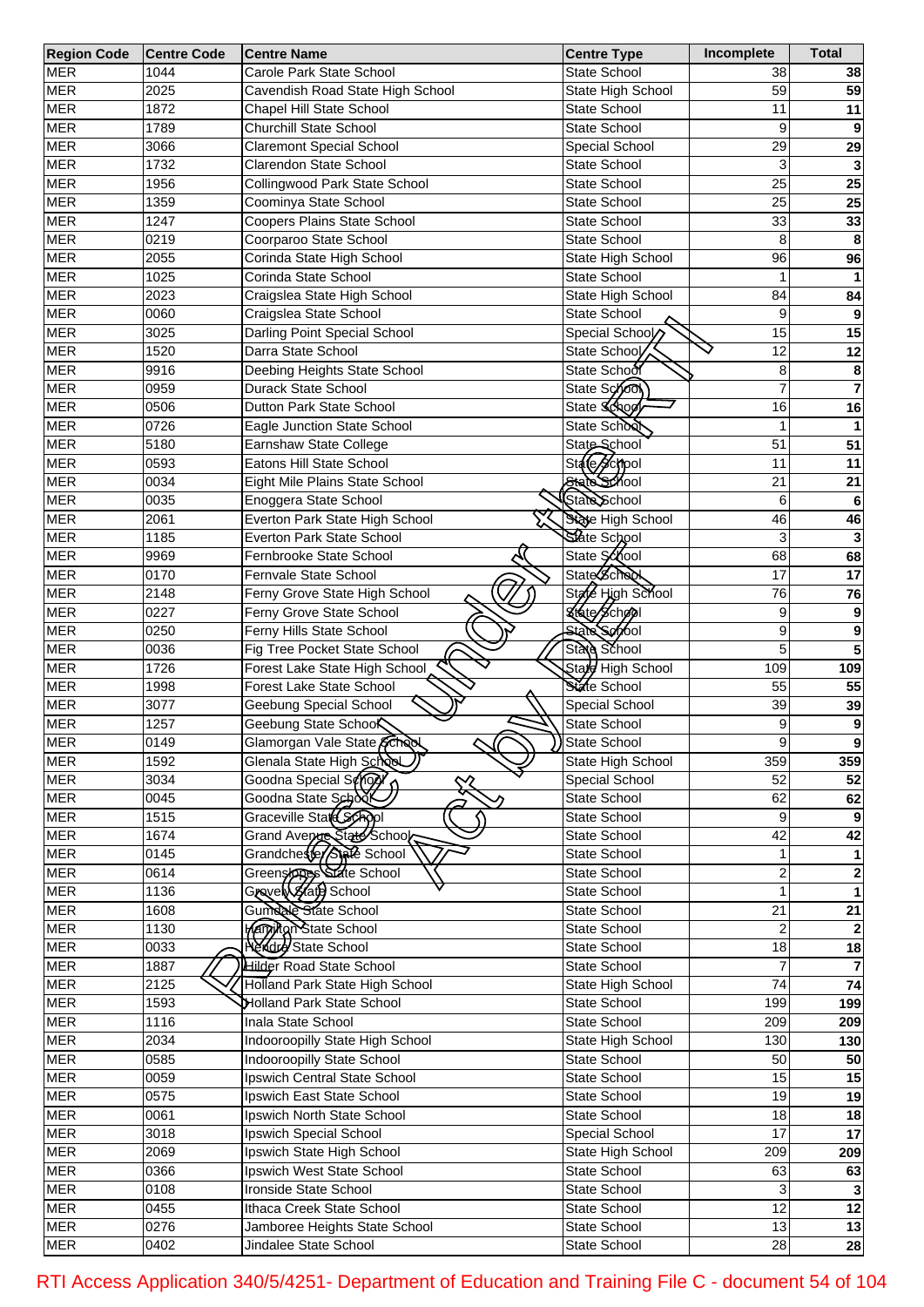| <b>Region Code</b> | <b>Centre Code</b> | <b>Centre Name</b>                              | <b>Centre Type</b>                | Incomplete      | <b>Total</b>            |
|--------------------|--------------------|-------------------------------------------------|-----------------------------------|-----------------|-------------------------|
| <b>MER</b>         | 0514               | <b>Junction Park State School</b>               | State School                      | 18              | 18                      |
| <b>MER</b>         | 1938               | Karalee State School                            | State School                      | 20              | 20                      |
| <b>MER</b>         | 2039               | Kedron State High School                        | State High School                 | 106             | 106                     |
| <b>MER</b>         | 0371               | Kedron State School                             | State School                      | 12              | 12                      |
| <b>MER</b>         | 2409               | Kelvin Grove State College                      | State School                      | 144             | 144                     |
| <b>MER</b>         | 1143               | Kenmore South State School                      | <b>State School</b>               | 21              | 21                      |
| <b>MER</b>         | 2132               | Kenmore State High School                       | State High School                 | 8               | 8                       |
| <b>MER</b>         | 0923               | Kenmore State School                            | State School                      | 17              | $\overline{17}$         |
| <b>MER</b>         | 1878               | Kruger State School                             | State School                      | 194             | 194                     |
| <b>MER</b>         | 1148               | Leichhardt State School                         | State School                      | 21              | 21                      |
| <b>MER</b>         | 0882               | Lota State School                               | <b>State School</b>               | 13              | 13                      |
| <b>MER</b>         | 2160               | Lowood State High School                        | State High School                 | 81              | 81                      |
| <b>MER</b>         | 0242               | Lowood State School                             | State School                      | 1               |                         |
| <b>MER</b>         | 2124               | MacGregor State High School                     | State High School                 | 55              | 55                      |
| <b>MER</b>         | 0192               | MacGregor State School                          | State School                      | 19              | 19                      |
| <b>MER</b>         | 0608               | Mackenzie State Primary School                  | State School                      | 1               | $\mathbf 1$             |
| <b>MER</b>         | 3012               | Mackenzie State Special School                  | Special School                    | 15              | 15                      |
| <b>MER</b>         | 1222               | Manly State School                              | State School                      | 14              | 14                      |
| <b>MER</b>         | 0264               | Manly West State School                         | State School                      | 24              | $\overline{24}$         |
| <b>MER</b>         | 2059               | Mansfield State High School                     | State High School                 | 64              | 64                      |
| <b>MER</b>         | 0143               | Mansfield State School                          | State School                      | 127             | 127                     |
| <b>MER</b>         | 0320               | Marburg State School                            | State School                      | 2               |                         |
| <b>MER</b>         | 1090               | Mayfield State School                           | State School                      | 11              | 11                      |
| <b>MER</b>         | 0378               | McDowall State School                           | State School                      | 1               |                         |
|                    |                    |                                                 |                                   |                 | 1                       |
| <b>MER</b>         | 1969               | Middle Park State School                        | State School<br>State High School | 8<br>5          | 8                       |
| <b>MER</b>         | 2024               | Milpera State High School                       |                                   |                 | 5                       |
| <b>MER</b>         | 0551               | Milton State School                             | State School                      | $\overline{21}$ | $\overline{21}$         |
| <b>MER</b>         | 0294               | Minden State School                             | State School                      | 11              | 11                      |
| <b>MER</b>         | 3005               | Mitchelton Special School                       | Special School                    | $\overline{2}$  |                         |
| <b>MER</b>         | 2040               | Mitchelton State High School                    | <b>State High School</b>          | 168             | 168                     |
| <b>MER</b>         | 1538               | Mitchelton State School                         | <b>State School</b>               | 3               |                         |
| <b>MER</b>         | 0073               | Moggill State School<br>٨                       | State School                      | $\overline{23}$ | $\overline{23}$         |
| <b>MER</b>         | 1637               | Moorooka State School                           | Stard School                      | 35              | 35                      |
| <b>MER</b>         | 1803               | Morningside State School                        | State School                      | $\overline{25}$ | $\overline{25}$         |
| <b>MER</b>         | 0267               | Mount Crosby State School                       | State School                      | 11              | 11                      |
| <b>MER</b>         | 0660               | Mount Gravatt East State School                 | State School                      | 2               | $\overline{\mathbf{c}}$ |
| <b>MER</b>         | 2056               | Mount Gravatt State High School                 | State High School                 | 30              | 30                      |
| <b>MER</b>         | 0198               | Mount Gravatt State School                      | State School                      | $\overline{25}$ | 25                      |
| <b>MER</b>         | 1189               | Mount Marrow Stafe Symol                        | State School                      |                 |                         |
| <b>MER</b>         | 3088               | Mount Ommaney Special School                    | Special School                    |                 |                         |
| <b>MER</b>         | 1469               | Murarrie State (\$cheen                         | State School                      | 56              | $\overline{56}$         |
| <b>MER</b>         | 3140               | Narbethong State Special School                 | Special School                    | 10              | 10                      |
| <b>MER</b>         | 0479               | Nashville \$54 Sphool                           | State School                      | 25              | $\overline{25}$         |
| <b>MER</b>         | 0943               | New Farm State School<br>Newmatket State School | State School                      | 4               |                         |
| <b>MER</b>         | 0228               |                                                 | State School                      | 17              | $\overline{17}$         |
| <b>MER</b>         | 0926               | Norman Park State School                        | State School                      |                 |                         |
| <b>MER</b>         | 1863               | Morris Road State School                        | State School                      | 6               | 6                       |
| <b>MER</b>         | 0281               | Northdate State School                          | State School                      | 9               | 9                       |
| <b>MER</b>         | 0043               | <b>Nundah State School</b>                      | State School                      | 12              | 12                      |
| <b>MER</b>         | 3084               | Nursery Road State Special School               | Special School                    | 113             | $\overline{113}$        |
| <b>MER</b>         | 0331               | Dakleigh State School                           | State School                      | 13              | 13                      |
| <b>MER</b>         | 0079               | <b>Oxley State School</b>                       | State School                      | 16              | 16                      |
| <b>MER</b>         | 0831               | Pallara State School                            | State School                      | 3               |                         |
| <b>MER</b>         | 1864               | Patricks Road State School                      | State School                      | 11              | 11                      |
| <b>MER</b>         | 0080               | Petrie Terrace State School                     | State School                      | 3               |                         |
| <b>MER</b>         | 0238               | Prenzlau State School                           | State School                      |                 | $\overline{7}$          |
| <b>MER</b>         | 5684               | Queensland Academy for Science Mathematics and  | State High School                 | 98              | 98                      |
| <b>MER</b>         | 0975               | Raceview State School                           | State School                      | 9               | 9                       |
| <b>MER</b>         | 1491               | Rainworth State School                          | State School                      | 13              | 13                      |
| <b>MER</b>         | 3085               | Red Hill Special School                         | Special School                    | 17              | $\overline{17}$         |
| <b>MER</b>         | 2174               | Redbank Plains State High School                | State High School                 |                 |                         |
| <b>MER</b>         | 0088               | Redbank Plains State School                     | State School                      | $\overline{35}$ | 35                      |
| <b>MER</b>         | 0721               | Richlands East State School                     | State School                      | 18              | 18                      |
| <b>MER</b>         | 1865               | <b>Riverview State School</b>                   | State School                      | 59              | 59                      |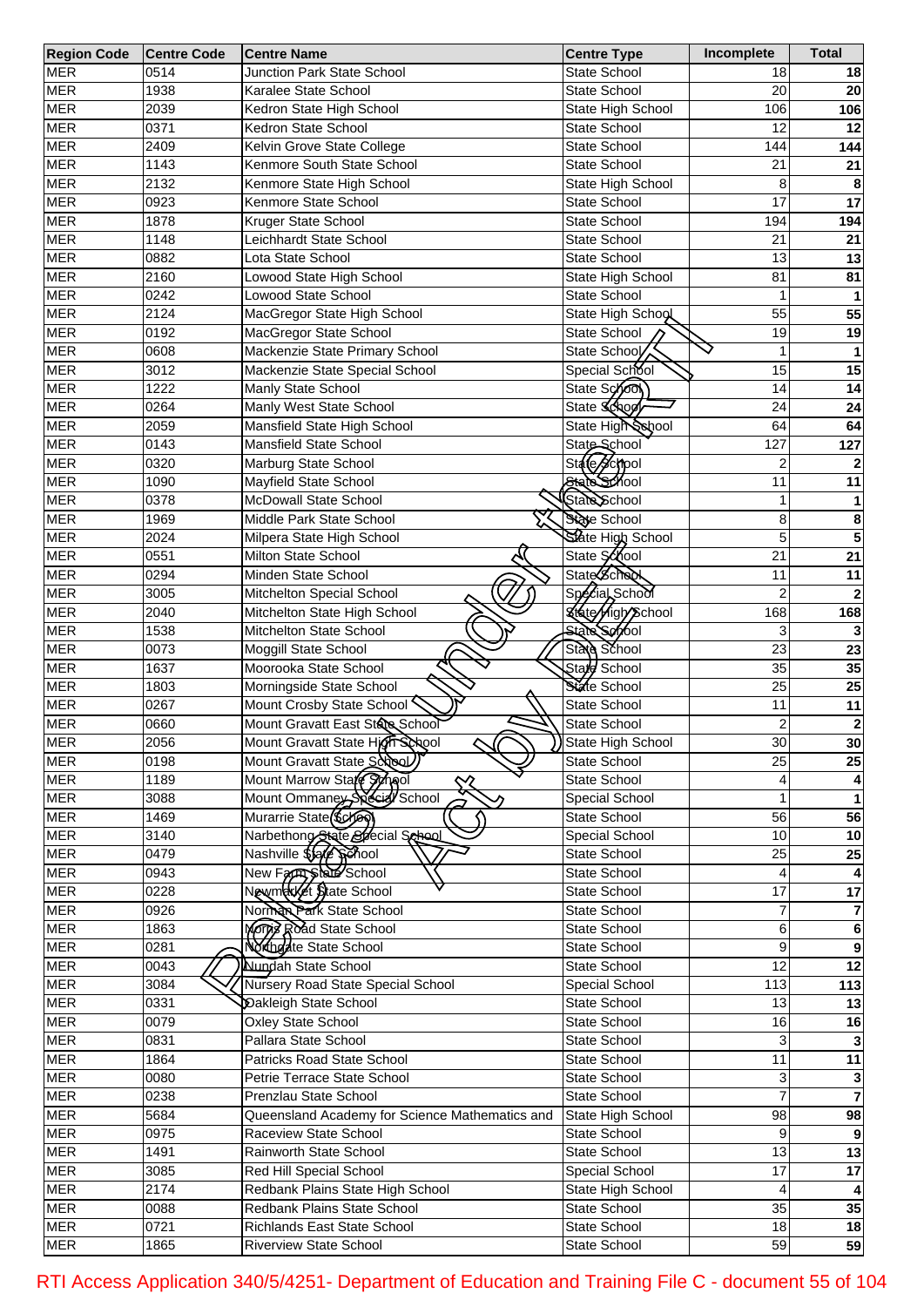| <b>Region Code</b> | <b>Centre Code</b> | <b>Centre Name</b>                    | <b>Centre Type</b>  | Incomplete       | <b>Total</b>            |
|--------------------|--------------------|---------------------------------------|---------------------|------------------|-------------------------|
| <b>MER</b>         | 1899               | <b>Robertson State School</b>         | <b>State School</b> |                  |                         |
| <b>MER</b>         | 2158               | Rochedale State High School           | State High School   | 114              | 114                     |
| <b>MER</b>         | 1638               | Rochedale State School                | State School        | 5                |                         |
| <b>MER</b>         | 2151               | Rosewood State High School            | State High School   | 141              | 141                     |
| <b>MER</b>         | 0131               | Rosewood State School                 | <b>State School</b> | 6                |                         |
| <b>MER</b>         | 0472               | Runcorn Heights State School          | <b>State School</b> | 9                | 9                       |
| <b>MER</b>         | 2167               | Runcorn State High School             | State High School   | $\overline{2}$   | $\mathbf{2}$            |
| <b>MER</b>         | 0968               | Runcorn State School                  | State School        | 16               | 16                      |
|                    |                    |                                       | <b>State School</b> | 23               |                         |
| <b>MER</b>         | 1690               | Salisbury State School                |                     |                  | 23                      |
| <b>MER</b>         | 0094               | Samford State School                  | <b>State School</b> | 13               | 13                      |
| <b>MER</b>         | 2047               | Sandgate District State High School   | State High School   | 68               | 68                      |
| <b>MER</b>         | 0153               | Sandgate State School                 | State School        | 15               | 15                      |
| <b>MER</b>         | 0590               | Serviceton South State School         | <b>State School</b> | 21               | 21                      |
| <b>MER</b>         | 1026               | Seven Hills State School              | <b>State School</b> | 11               | 11                      |
| <b>MER</b>         | 1131               | Seville Road State School             | State School        | 11               | 11                      |
| <b>MER</b>         | 0078               | Sherwood State School                 | State School        | 12               | 12                      |
| <b>MER</b>         | 1623               | Shorncliffe State School              | State School        | 19               | 19                      |
| <b>MER</b>         | 0247               | Silkstone State School                | State Sono          | 35               | 35                      |
| <b>MER</b>         | 0692               | Somerset Hills State School           | State School        | $\overline{2}$   |                         |
| <b>MER</b>         | 7131               | Springfield Central State High School | State High School   | 105              | 105                     |
| <b>MER</b>         | 7123               | Springfield Central State School      | State School        | 6                |                         |
| <b>MER</b>         | 5556               | Springfield Lakes State School        | State School        | 31               | 31                      |
| <b>MER</b>         | 1016               | <b>Stafford Heights State School</b>  | State School        | 12               | 12                      |
| <b>MER</b>         | 0487               | <b>Stafford State School</b>          | State School        | 6                | 6                       |
| <b>MER</b>         | 5554               | <b>Stretton State College</b>         | State School        | 28               | 28                      |
| <b>MER</b>         | 1889               | Sunnybank Hills State School          | State School        | 9                |                         |
|                    |                    |                                       |                     |                  | 9                       |
| <b>MER</b>         | 3078               | Sunnybank Special School              | Special School      | 10               | 10                      |
| <b>MER</b>         | 2080               | Sunnybank State High School           | State High School   | 202              | 202                     |
| <b>MER</b>         | 0062               | Sunnybank State School                | State School        | 28               | 28                      |
| <b>MER</b>         | 1112               | Taigum State School                   | State School        | 39               | 39                      |
| <b>MER</b>         | 0271               | Tarampa State School                  | State School        | 2                |                         |
| <b>MER</b>         | 2053               | The Gap State High School             | State High School   | 66               | 66                      |
| <b>MER</b>         | 1302               | The Gap State School                  | State School        | 19               | 19                      |
| <b>MER</b>         | 0127               | Tingalpa State School                 | State School        | 189              | 189                     |
| <b>MER</b>         | 0224               | <b>Tivoli State School</b>            | State School        | 36               | 36                      |
| <b>MER</b>         | 0013               | Toowong State School                  | State School        | 15               | 15                      |
| <b>MER</b>         | 1501               | Upper Brookfield State School         | State School        | 7                | $\overline{7}$          |
| <b>MER</b>         | 0128               | Upper Mount Gravatt State School      | State School        | 10               | 10                      |
| <b>MER</b>         | 1675               | Virginia State School                 | State School        |                  |                         |
| <b>MER</b>         | 0285               | Walloon State School                  | State School        | $\overline{a}$   | 2                       |
| <b>MER</b>         | 1885               | Warrigal Road State School            | State School        | $\overline{2}$   | $\overline{2}$          |
| <b>MER</b>         | 0584               | Watson Road State School              | State School        | 24               | $\overline{24}$         |
| <b>MER</b>         | 1149               | Wavell Heldhys Spate School           | State School        | 14               | 14                      |
| <b>MER</b>         | 2048               | Wavell State High School              | State High School   | $\overline{72}$  | 72                      |
|                    | 1844               |                                       |                     |                  |                         |
| <b>MER</b>         |                    | Wellers Will State School             | State School        |                  |                         |
| <b>MER</b>         | 0212               | West End State School                 | State School        | $\overline{37}$  | 37                      |
| <b>MER</b>         | 3014               | Western Suburbs State Special School  | Special School      | 3                |                         |
| <b>MER</b>         | $\overline{24}10$  | Whites/Hill State College             | State School        | $\overline{147}$ | $\overline{147}$        |
| <b>MER</b>         | 1485               | Wilston State School                  | State School        | 17               | 17                      |
| <b>MER</b>         | 0011               | <b>Windsor State School</b>           | State School        | 23               | 23                      |
| <b>MER</b>         | 0633               | Wishart State School                  | State School        | $\overline{2}$   | $\mathbf{2}$            |
| <b>MER</b>         | 0416               | Wondall Heights State School          | State School        | 6                | 6                       |
| <b>MER</b>         | 0456               | <b>Woodcrest State College</b>        | State School        | 72               | $\overline{72}$         |
| <b>MER</b>         | 7121               | <b>WoodLinks State School</b>         | State School        | 58               | 58                      |
| <b>MER</b>         | 1463               | Wooloowin State School                | State School        | 65               | 65                      |
| <b>MER</b>         | 2021               | Wynnum State High School              | State High School   | 21               | 21                      |
| <b>MER</b>         | 6981               | Wynnum State School                   | State School        | 9                |                         |
| <b>MER</b>         | 1765               | Wynnum West State School              | State School        | 35               | 35                      |
| <b>MER</b>         | 2054               | Yeronga State High School             | State High School   | 47               | 47                      |
| <b>MER</b>         | 0008               | Yeronga State School                  | State School        | 5                |                         |
| <b>MER</b>         | 0275               | Zillmere State School                 |                     | 4                |                         |
|                    |                    |                                       | State School        |                  |                         |
| <b>NCR</b>         | 1983               | Agnes Water State School              | State School        | 43               | 43                      |
| <b>NCR</b>         | 0038               | Albert State School                   | State School        | $\overline{27}$  | 27                      |
| <b>NCR</b>         | 1901               | Avoca State School                    | State School        | 5                | $\overline{\mathbf{5}}$ |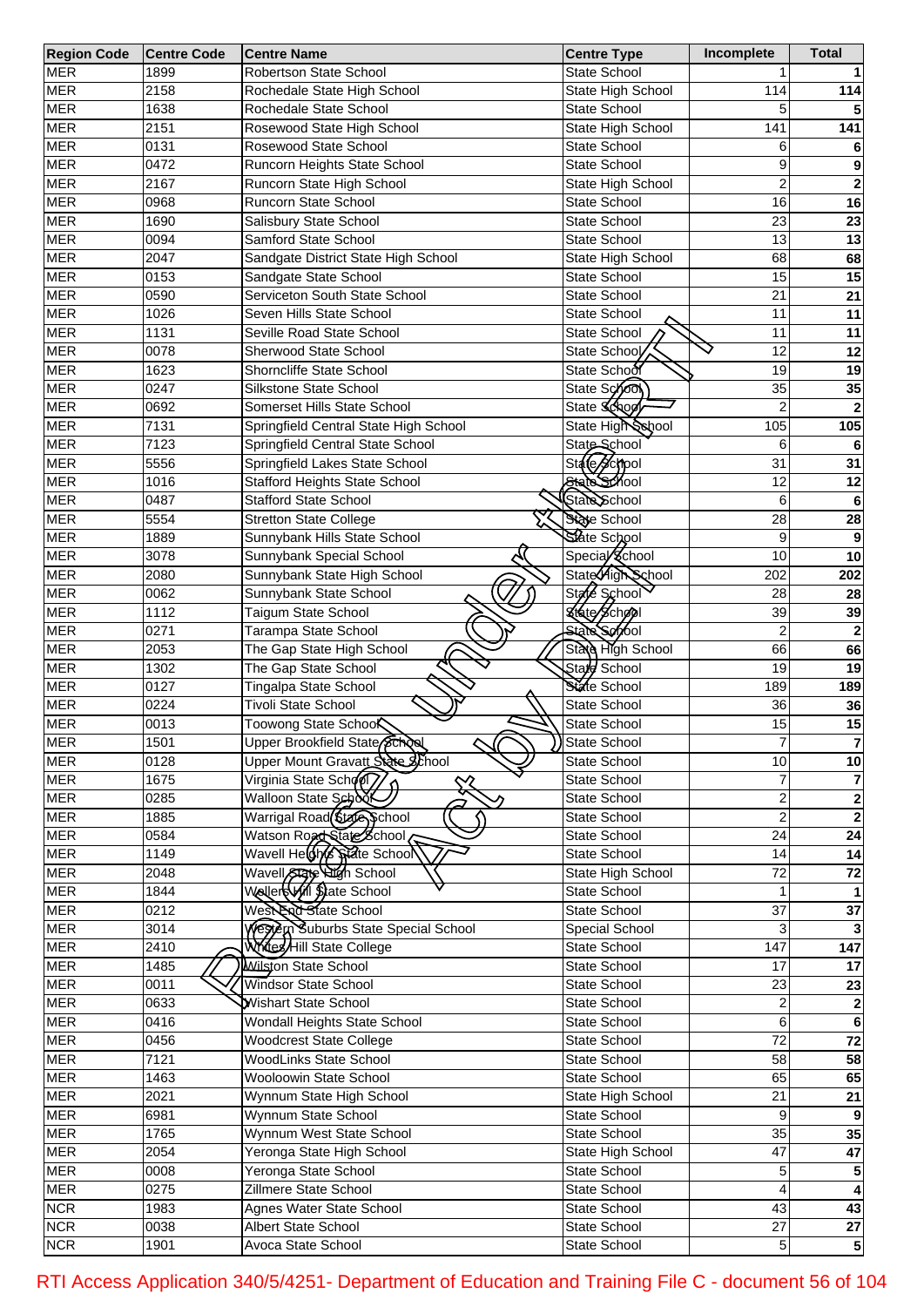| <b>Region Code</b> | <b>Centre Code</b> | <b>Centre Name</b>                        | <b>Centre Type</b>  | Incomplete      | Total                   |
|--------------------|--------------------|-------------------------------------------|---------------------|-----------------|-------------------------|
| <b>NCR</b>         | 0572               | Avondale State School                     | <b>State School</b> | 2               |                         |
| <b>NCR</b>         | 1989               | Banksia Beach State School                | <b>State School</b> | 5               | 5                       |
| <b>NCR</b>         | 0966               | <b>Bauple State School</b>                | State School        | $\overline{2}$  | $\overline{2}$          |
| <b>NCR</b>         | 1961               | Beachmere State School                    | State School        | 24              | 24                      |
| <b>NCR</b>         | 1598               | Beerburrum State School                   | <b>State School</b> | 7               | $\overline{7}$          |
| <b>NCR</b>         | 2109               | Beerwah State High School                 | State High School   | 95              | 95                      |
| <b>NCR</b>         | 0569               | Beerwah State School                      | State School        | 15              | 15                      |
| <b>NCR</b>         | 9319               | <b>Bellmere State School</b>              | State School        | 20              | 20                      |
| <b>NCR</b>         | 0952               | Bli Bli State School                      | State School        | 23              | 23                      |
| <b>NCR</b>         | 1542               | Booyal Central State School               | State School        | 4               |                         |
| <b>NCR</b>         | 6134               | Bounty Boulevard State School             | <b>State School</b> | 295             | 295                     |
| <b>NCR</b>         | 1066               | Branyan Road State School                 | <b>State School</b> | 9               |                         |
| <b>NCR</b>         | 2173               | Bray Park State High School               | State High School   | 74              | $\overline{74}$         |
| <b>NCR</b>         | 0339               | <b>Bray Park State School</b>             | State School        | 12              | 12                      |
| <b>NCR</b>         | 2181               | Bribie Island State High School           | State High School   | 132             | 132                     |
| <b>NCR</b>         | 0540               | <b>Bribie Island State School</b>         | State School        | 43              | 43                      |
| <b>NCR</b>         | 7573               | <b>Brightwater State School</b>           | State School        | 30              | 30                      |
| <b>NCR</b>         | 1888               | <b>Buddina State School</b>               | State School        | 55              | 55                      |
| <b>NCR</b>         | 0018               | <b>Bundaberg Central State School</b>     | State School        | 7               | $\overline{\mathbf{r}}$ |
| <b>NCR</b>         | 0497               | <b>Bundaberg East State School</b>        | State School        | $\overline{2}$  | $\mathbf{2}$            |
| <b>NCR</b>         | 2019               | Bundaberg North State High School         | State High School   | 90              | 90                      |
| <b>NCR</b>         | 0161               | Bundaberg North State School              | State School        | 26              | 26                      |
| <b>NCR</b>         | 0637               | <b>Bundaberg South State School</b>       | State School        | 1               | 1                       |
| <b>NCR</b>         | 3029               | <b>Bundaberg Special School</b>           | Spesial School      | 9               | 9                       |
| <b>NCR</b>         | 2004               | Bundaberg State High School               | State High School   | 145             | 145                     |
| <b>NCR</b>         | 1836               | <b>Bundaberg West State School</b>        | State School        | 35              | 35                      |
| <b>NCR</b>         | 0319               | <b>Burnett Heads State School</b>         | State School        | 6               | 6                       |
| <b>NCR</b>         | 2145               | Burnside State High School                | State High School   | $\overline{72}$ | $\overline{72}$         |
|                    |                    |                                           |                     | 30              |                         |
| <b>NCR</b>         | 1873               | <b>Burnside State School</b>              | State School        |                 | 30                      |
| <b>NCR</b>         | 5553               | <b>Burpengary Meadows State School</b>    | State School        | 14              | 14                      |
| <b>NCR</b>         | 0601               | <b>Burpengary State School</b>            | State School        | 10              | 10                      |
| <b>NCR</b>         | 9676               | Burpengary State Secondary College        | State High School   | 81              | 81                      |
| <b>NCR</b>         | 1903               | Caboolture East State School              | Stare School        |                 |                         |
| <b>NCR</b>         | 3045               | Caboolture Special School                 | Special School      | $\overline{21}$ | 21                      |
| <b>NCR</b>         | 2066               | Caboolture State High Schook              | State High School   | 136             | 136                     |
| <b>NCR</b>         | 0369               | Caboolture State Schoo                    | State School        | 67              | 67                      |
| <b>NCR</b>         | 0859               | Caloundra State School                    | State School        | 9               | $\overline{9}$          |
| <b>NCR</b>         | 2282               | Chancellor State College                  | State School        | 64              | 64                      |
| <b>NCR</b>         | 0915               | Chatsworth State \$chook                  | State School        | 18              | $\overline{18}$         |
| <b>NCR</b>         | 1722               | Chevallum State \$8660                    | State School        | 19              | 19                      |
| <b>NCR</b>         | 0568               | Childers State (School                    | State School        | 14              | $\overline{14}$         |
| <b>NCR</b>         | 2091               | Clontarf Beach State High School          | State High School   | 124             | 124                     |
| <b>NCR</b>         | 1352               | Conondald State School                    | State School        | 3               |                         |
| <b>NCR</b>         | 2165               | Coolum State Ligh School                  | State High School   | 33              | 33                      |
| <b>NCR</b>         | 1571               |                                           | State School        | $\overline{27}$ | $\overline{27}$         |
| <b>NCR</b>         | 0602               | Cooler State School                       | State School        | 18              | $\overline{18}$         |
| <b>NCR</b>         | 3054               | Carrid Mindi Special School               | Special School      | 13              | 13                      |
| <b>NCR</b>         | 1868               | <b>National State School</b>              | State School        | 47              | 47                      |
| <b>NCR</b>         | 2142               | Dakabin State High School                 | State High School   | $\overline{77}$ | $\overline{77}$         |
| <b>NCR</b>         | 1988               | Dakabin State School                      | State School        | 58              | 58                      |
| <b>NCR</b>         | 0191               | Dayboro State School                      | State School        | 8               | 8                       |
| <b>NCR</b>         | 1884               | Deception Bay North State School          | State School        | 36              | 36                      |
| <b>NCR</b>         | 2107               | Deception Bay State High School           | State High School   | 118             | 118                     |
| <b>NCR</b>         | 0237               | Deception Bay State School                | State School        | 35              | 35                      |
| <b>NCR</b>         | 0683               | Delaneys Creek State School               | State School        | $\overline{11}$ | $\overline{11}$         |
| <b>NCR</b>         | 0953               | Elimbah State School                      | State School        | 11              | $\overline{11}$         |
| <b>NCR</b>         | 1347               | Elliott Heads State School                | State School        | $\overline{27}$ | $\overline{27}$         |
| <b>NCR</b>         | 0682               | Eudlo State School                        | State School        | 6               | 6                       |
| <b>NCR</b>         | 0698               | Eumundi State School                      | State School        | 10              | 10                      |
| <b>NCR</b>         | 1205               | Federal State School                      | State School        | $\overline{2}$  |                         |
| <b>NCR</b>         | 2131               | Gin Gin State High School                 | State High School   | $\overline{37}$ | $\overline{37}$         |
| <b>NCR</b>         | 1242               | <b>Glass House Mountains State School</b> | State School        | 30              | 30                      |
| <b>NCR</b>         | 0337               | <b>Glenview State School</b>              | State School        | 14              | 14                      |
| <b>NCR</b>         | 1617               | Glenwood State School                     | State School        | 15              | 15                      |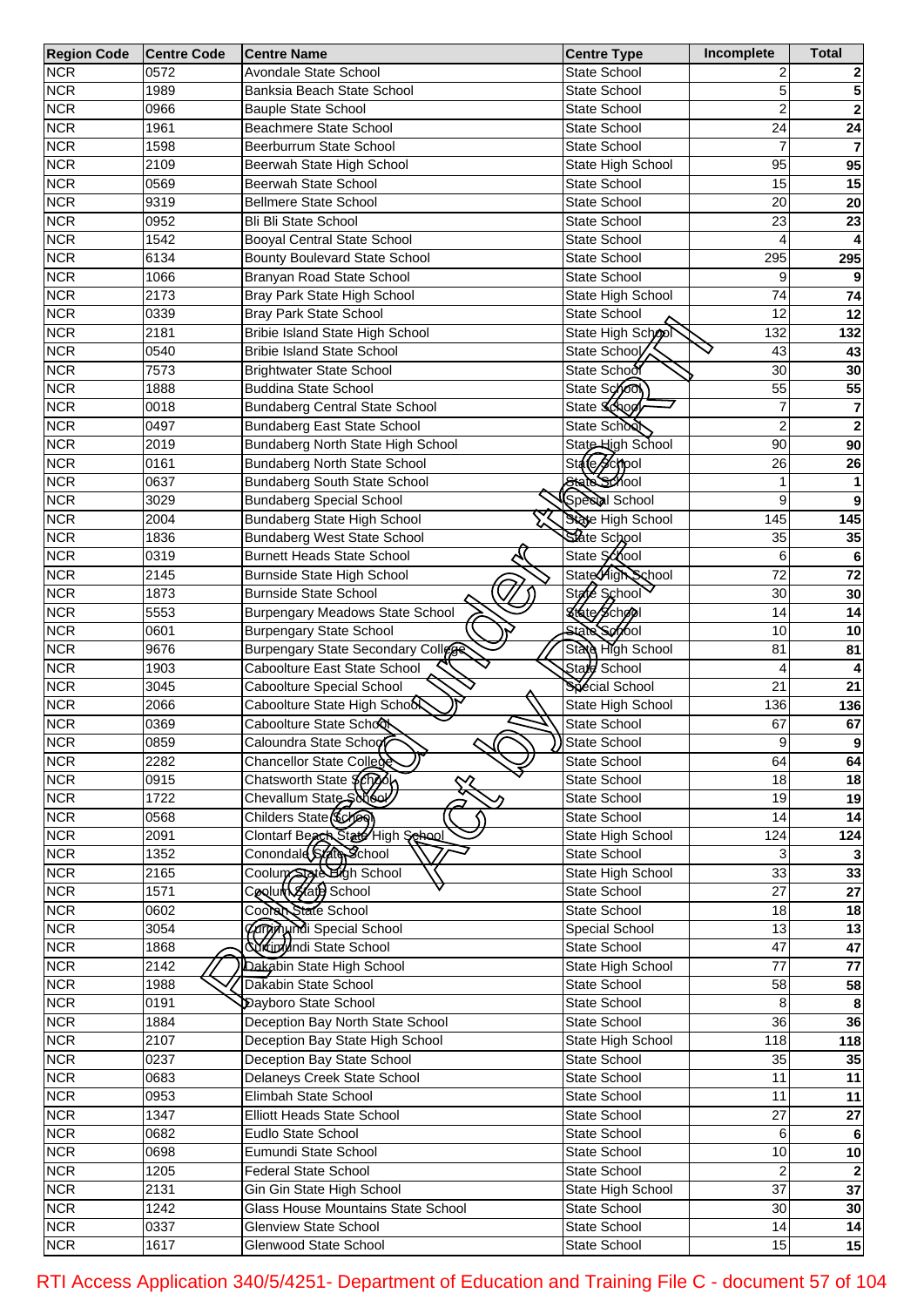| <b>Region Code</b> | <b>Centre Code</b> | <b>Centre Name</b>                                  | <b>Centre Type</b>    | Incomplete       | <b>Total</b>            |
|--------------------|--------------------|-----------------------------------------------------|-----------------------|------------------|-------------------------|
| <b>NCR</b>         | 1920               | Golden Beach State School                           | State School          | 3                |                         |
| <b>NCR</b>         | 0407               | Gooburrum State School                              | State School          | 12               | 12                      |
| <b>NCR</b>         | 0939               | Goodwood State School                               | State School          | 9                |                         |
| <b>NCR</b>         | 0193               | <b>Granville State School</b>                       | State School          | 41               | 41                      |
| <b>NCR</b>         | 0058               | Gunalda State School                                | State School          | 7                | 7                       |
| <b>NCR</b>         | 0821               | <b>Gundiah State School</b>                         | State School          | 1                | 1                       |
| <b>NCR</b>         | 0049               | <b>Gympie Central State School</b>                  | State School          | 9                | 9                       |
| <b>NCR</b>         | 0482               | Gympie East State School                            | State School          | 5                | 5                       |
| <b>NCR</b>         | 1221               | <b>Gympie South State School</b>                    | <b>State School</b>   | 40               | 40                      |
| <b>NCR</b>         | 3007               | <b>Gympie Special School</b>                        | Special School        | 6                | $6\phantom{1}6$         |
| <b>NCR</b>         | 2007               | Gympie State High School                            | State High School     | 38               | 38                      |
| <b>NCR</b>         | 0560               | <b>Gympie West State School</b>                     | State School          | 21               | 21                      |
| <b>NCR</b>         | 1858               | Hercules Road State School                          | State School          | 10               | 10                      |
| <b>NCR</b>         | 3057               | Hervey Bay Special School                           | Special School        | 5                |                         |
| <b>NCR</b>         | 2093               | Hervey Bay State High School                        | State High School     | 174              | $\frac{1}{174}$         |
| <b>NCR</b>         | 0345               | <b>Howard State School</b>                          | State School          |                  |                         |
| <b>NCR</b>         | 0164               | Humpybong State School                              | State School          | 44               | 44                      |
| <b>NCR</b>         | 2063               | Isis District State High School                     | State High School     | 48               | 48                      |
| <b>NCR</b>         | 0180               | Jinibara State School                               | State School          | 34               | 34                      |
| <b>NCR</b>         | 0649               | Jones Hill State School                             | State School          | 29               | 29                      |
| <b>NCR</b>         | 0277               | Kalkie State School                                 | State School          | 5                | 5                       |
| <b>NCR</b>         | 0605               | Kallangur State School                              | State School          | 14               | $\overline{14}$         |
| <b>NCR</b>         | 1478               | Kandanga State School                               | State School          | 3                |                         |
| <b>NCR</b>         | 5653               | Kawana Waters State College                         | State School          | 189              | 189                     |
| <b>NCR</b>         | 1987               | Kawungan State School                               | State School          | 52               | 52                      |
|                    |                    |                                                     | State School          | 5                |                         |
| <b>NCR</b>         | 1309               | Kenilworth State Community College                  |                       |                  |                         |
| <b>NCR</b>         | 2095               | Kepnock State High School                           | State High School     | 59               | 59                      |
| <b>NCR</b>         | 1707               | Kia-Ora State School                                | State School          | 3                |                         |
| <b>NCR</b>         | 2133               | Kilcoy State High School                            | State High School     | $\overline{32}$  | 32                      |
| <b>NCR</b>         | 0168               | Kilkivan State School                               | State School          | 39               | 39                      |
| <b>NCR</b>         | 0616               | Kippa-Ring State School                             | <b>State School</b>   | 31               | 31                      |
| <b>NCR</b>         | 1968               | Kuluin State School                                 | State School          | 15               | 15                      |
| <b>NCR</b>         | 1958               | Kurwongbah State School                             | Stare School          | $\overline{21}$  | 21                      |
| <b>NCR</b>         | 0349               | Landsborough State School                           | State School          | 16               | 16                      |
| <b>NCR</b>         | 0329               | Lawnton State School                                | State School          | 68               | 68                      |
| <b>NCR</b>         | 1140               | Lowmead State Schoo                                 | State School          | 1                | 1                       |
| <b>NCR</b>         | 2177               | Maleny State High School                            | ) State High School   | 47               | 47                      |
| <b>NCR</b>         | 1390               | Maleny State School                                 | <b>State School</b>   | $\overline{c}$   | $\overline{\mathbf{2}}$ |
| <b>NCR</b>         | 0878               | Mapleton State School                               | State School          | $\overline{2}$   | $\overline{\mathbf{2}}$ |
| <b>NCR</b>         | 2097               | Maroochydore State High School                      | State High School     | 101              | 101                     |
| <b>NCR</b>         | 1711               | Maroochydore( <i>State</i> School                   | State School          | 10               | 10                      |
| <b>NCR</b>         | 1251               | Maroondan State School<br>Mary Valley State College | State School          | 6                | 6                       |
| <b>NCR</b>         | 0465               |                                                     | State School          | $\overline{22}$  | $\overline{22}$         |
| <b>NCR</b>         | 0072               | Maryborg Schtral State School                       | State School          | $\overline{23}$  | $\overline{23}$         |
| <b>NCR</b>         | 3017               |                                                     | Special School        | $\overline{2}$   |                         |
| <b>NCR</b>         | 2020               | Mary occup State High School                        | State High School     | $\overline{754}$ | 754                     |
| <b>NCR</b>         | 0485               | Mary Barough West State School                      | State School          | 17               | 17                      |
| <b>NCR</b>         | 1733               | <b>Nexidal State College</b>                        | State School          | 208              | 208                     |
| <b>NCR</b>         | 0265               | Minimbah State School                               | State School          |                  |                         |
| <b>NCR</b>         | 0417               | Monkland State School                               | State School          | 10               | 10                      |
| <b>NCR</b>         | 0776               | Montville State School                              | State School          | $\overline{11}$  | $\overline{11}$         |
| <b>NCR</b>         | 1739               | Moore Park State School                             | State School          | $\overline{25}$  | $\overline{25}$         |
| <b>NCR</b>         | 1985               | Morayfield East State School                        | State School          | 147              | 147                     |
| <b>NCR</b>         | 2154               | Morayfield State High School                        | State High School     | 125              | 125                     |
| <b>NCR</b>         | 0125               | Morayfield State School                             | State School          | 77               | 77                      |
| <b>NCR</b>         | 1753               | Moreton Downs State School                          | State School          | 48               | 48                      |
| <b>NCR</b>         | 1166               | Mount Kilcoy State School                           | State School          | $\overline{12}$  | $\overline{12}$         |
| <b>NCR</b>         | 0690               | Mount Mee State School                              | State School          | 1                |                         |
| <b>NCR</b>         | 0377               | Mount Samson State School                           | State School          |                  |                         |
| <b>NCR</b>         | 2190               | Mountain Creek State High School                    | State High School     | 181              | 181                     |
| <b>NCR</b>         | 1999               | Mountain Creek State School                         | State School          |                  |                         |
| <b>NCR</b>         | 0217               | Mungar State School                                 | State School          | 46               | 46                      |
| <b>NCR</b>         | 7574               | Murrumba State Secondary College                    | State High School     | $\overline{73}$  | 73                      |
| <b>NCR</b>         | 3039               | Nambour Special School                              | <b>Special School</b> | 8                | 8                       |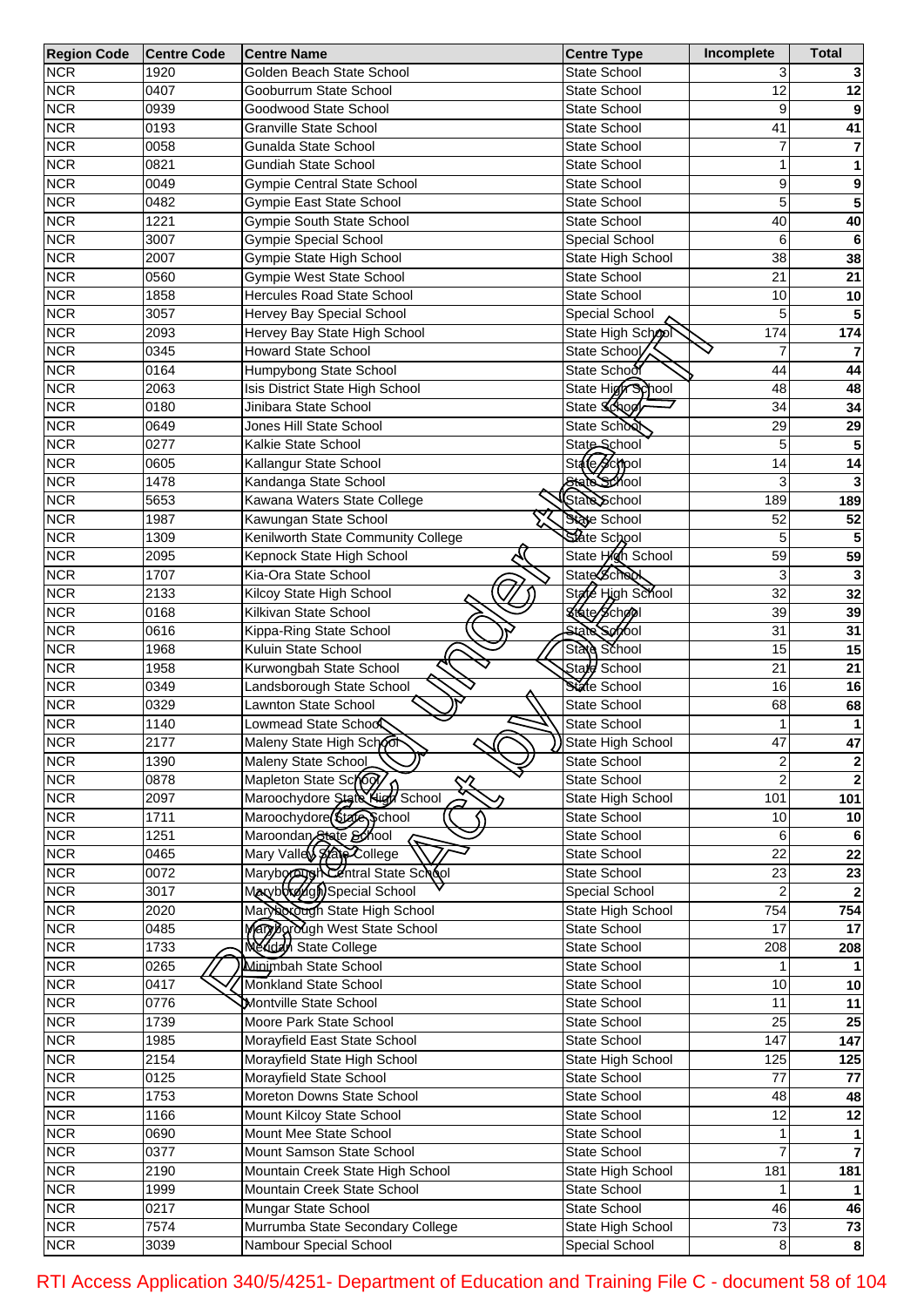| <b>Region Code</b> | <b>Centre Code</b> | <b>Centre Name</b>                            | <b>Centre Type</b>       | Incomplete      | <b>Total</b>    |
|--------------------|--------------------|-----------------------------------------------|--------------------------|-----------------|-----------------|
| <b>NCR</b>         | 2031               | Nambour State College                         | <b>State School</b>      | 190             | 190             |
| <b>NCR</b>         | 1200               | Narangba State School                         | <b>State School</b>      |                 |                 |
| <b>NCR</b>         | 0444               | Narangba Valley State High School             | State High School        | 108             | 108             |
| <b>NCR</b>         | 1725               | Narangba Valley State School                  | <b>State School</b>      | 8               |                 |
| <b>NCR</b>         | 2088               | Noosa District State High School              | State High School        | 49              | 49              |
| <b>NCR</b>         | 0175               | Noosaville State School                       | <b>State School</b>      | 21              | 21              |
| <b>NCR</b>         | 0469               | North Arm State School                        | <b>State School</b>      | 28              | 28              |
| <b>NCR</b>         | 2324               | North Lakes State College                     | <b>State School</b>      | 337             | 337             |
|                    |                    |                                               |                          |                 |                 |
| <b>NCR</b>         | 0445               | Norville State School<br>Oakwood State School | <b>State School</b>      | 34              | 34              |
| <b>NCR</b>         | 0620               |                                               | <b>State School</b>      | 9               |                 |
| <b>NCR</b>         | 0051               | One Mile State School                         | <b>State School</b>      | 12              | 12              |
| <b>NCR</b>         | 1991               | Pacific Paradise State School                 | <b>State School</b>      | 49              | 49              |
| <b>NCR</b>         | 0592               | Palmwoods State School                        | <b>State School</b>      | 2               | 2               |
| <b>NCR</b>         | 1467               | Parke State School                            | <b>State School</b>      | 1               | 1               |
| <b>NCR</b>         | 0672               | Peachester State School                       | State School             | 4               | 4               |
| <b>NCR</b>         | 1712               | Peregian Springs State School                 | State School             | 41              | 41              |
| <b>NCR</b>         | 0183               | Petrie State School                           | State School             | 13              | 13              |
| <b>NCR</b>         | 3011               | Pine Rivers Special School                    | Special Schopl           | 24              | 24              |
| <b>NCR</b>         | 2102               | Pine Rivers State High School                 | State <b>Klob</b> School | 17              | 17              |
| <b>NCR</b>         | 0720               | Pomona State School                           | State School             | 8               | 8               |
| <b>NCR</b>         | 9324               | <b>Pumicestone State School</b>               | State School             | 11              | 11              |
| <b>NCR</b>         | 1955               | Rainbow Beach State School                    | State School             | 10              | 10              |
| <b>NCR</b>         | 3009               | Redcliffe Special School                      | Special School           | 9               |                 |
|                    |                    |                                               |                          |                 | 9               |
| <b>NCR</b>         | 2045               | Redcliffe State High School                   | State High School        | 15              | 15              |
| <b>NCR</b>         | 0759               | Rosedale State School                         | State School             | 14              | 14              |
| <b>NCR</b>         | 1754               | Sandy Strait State School                     | State School             | 14              | 14              |
| <b>NCR</b>         | 0400               | Sharon State School                           | State School             | 3               | 3               |
| <b>NCR</b>         | 0236               | St Helens State School                        | <b>State School</b>      | 1               | 1               |
| <b>NCR</b>         | 1245               | Strathpine State School                       | State School             | 24              | 24              |
| <b>NCR</b>         | 0622               | Sunbury State School                          | State School             | 48              | 48              |
| <b>NCR</b>         | 2108               | Sunshine Beach State High School              | <b>State High School</b> | 5               | 5               |
| <b>NCR</b>         | 1917               | Sunshine Beach State School                   | State School             | 88              | 88              |
| <b>NCR</b>         | 0462               | <b>Talara Primary College</b>                 | State School             | 11              | 11              |
|                    | 1573               | Thabeban State School                         | State School             | 10              |                 |
| <b>NCR</b>         |                    |                                               |                          |                 | 10              |
| <b>NCR</b>         | 0579               | <b>Theebine State School</b>                  | <b>State School</b>      | 8               | 8               |
| <b>NCR</b>         | 0107               | <b>Tiaro State School</b>                     | State School             | 1               | 1               |
| <b>NCR</b>         | 0577               | Tin Can Bay State School<br>ᄭ                 | State School             | 69              | 69              |
| <b>NCR</b>         | 0216               | Tinana State School                           | State School             | 26              | 26              |
| <b>NCR</b>         | 0522               | Torbanlea State Songl                         | State School             | 76              | 76              |
| <b>NCR</b>         | 0945               | Torquay State School                          | State School             | 18              | 18              |
| <b>NCR</b>         | 2188               | Tullawong State Hen School                    | State High School        | 39              | 39              |
| <b>NCR</b>         | 1994               | Tullawong State School                        | State School             |                 |                 |
| <b>NCR</b>         | 0361               | Two Mile \$\$afe \$phool                      | State School             | 8               | 8               |
| <b>NCR</b>         | 1877               | Undurbe State School                          | State School             | 598             | 598             |
| <b>NCR</b>         | 1536               | Urangan Fort State School                     | State School             |                 |                 |
| <b>NCR</b>         | 2110               | Urangan State High School                     | State High School        | 145             | 145             |
|                    |                    |                                               |                          |                 |                 |
| <b>NCR</b>         | 0536               | Watkervale State School                       | State School             | 17              | 17              |
| <b>NCR</b>         | 1192               | Wallaville State School                       | State School             |                 |                 |
| <b>NCR</b>         | 1724               | <b>Wamuran State School</b>                   | State School             | 33              | 33              |
| <b>NCR</b>         | 1159               | <b>Wartburg State School</b>                  | State School             | 3               |                 |
| <b>NCR</b>         | 0669               | Widgee State School                           | State School             | 3               | 3               |
| <b>NCR</b>         | 0603               | Winfield State School                         | State School             | 3               | 3               |
| <b>NCR</b>         | 0881               | Wolvi State School                            | State School             |                 |                 |
| <b>NCR</b>         | 0370               | Woodford State School                         | State School             | 30              | 30              |
| <b>NCR</b>         | 3042               | Woody Point Special School                    | Special School           | 2               | $\mathbf 2$     |
| <b>NCR</b>         | 1378               | Woolooga State School                         | State School             | 5               | 5               |
| <b>NCR</b>         | 0476               | Woombye State School                          | State School             | 7               | 7               |
| <b>NCR</b>         | 1634               | Yandaran State School                         | State School             | 5               | 5               |
| <b>NCR</b>         | 0491               | Yandina State School                          |                          | $\overline{37}$ | $\overline{37}$ |
|                    |                    |                                               | State School             |                 |                 |
| <b>NCR</b>         | 1746               | Yarrilee State School                         | State School             | 28              | 28              |
| <b>NQR</b>         | 0598               | Airville State School                         | State School             | 2               | $\overline{2}$  |
| <b>NQR</b>         | 0801               | Aitkenvale State School                       | State School             | 24              | 24              |
| <b>NQR</b>         | 0440               | Annandale State School                        | State School             | 51              | 51              |
| <b>NQR</b>         | 2008               | Ayr State High School                         | State High School        | 30              | 30              |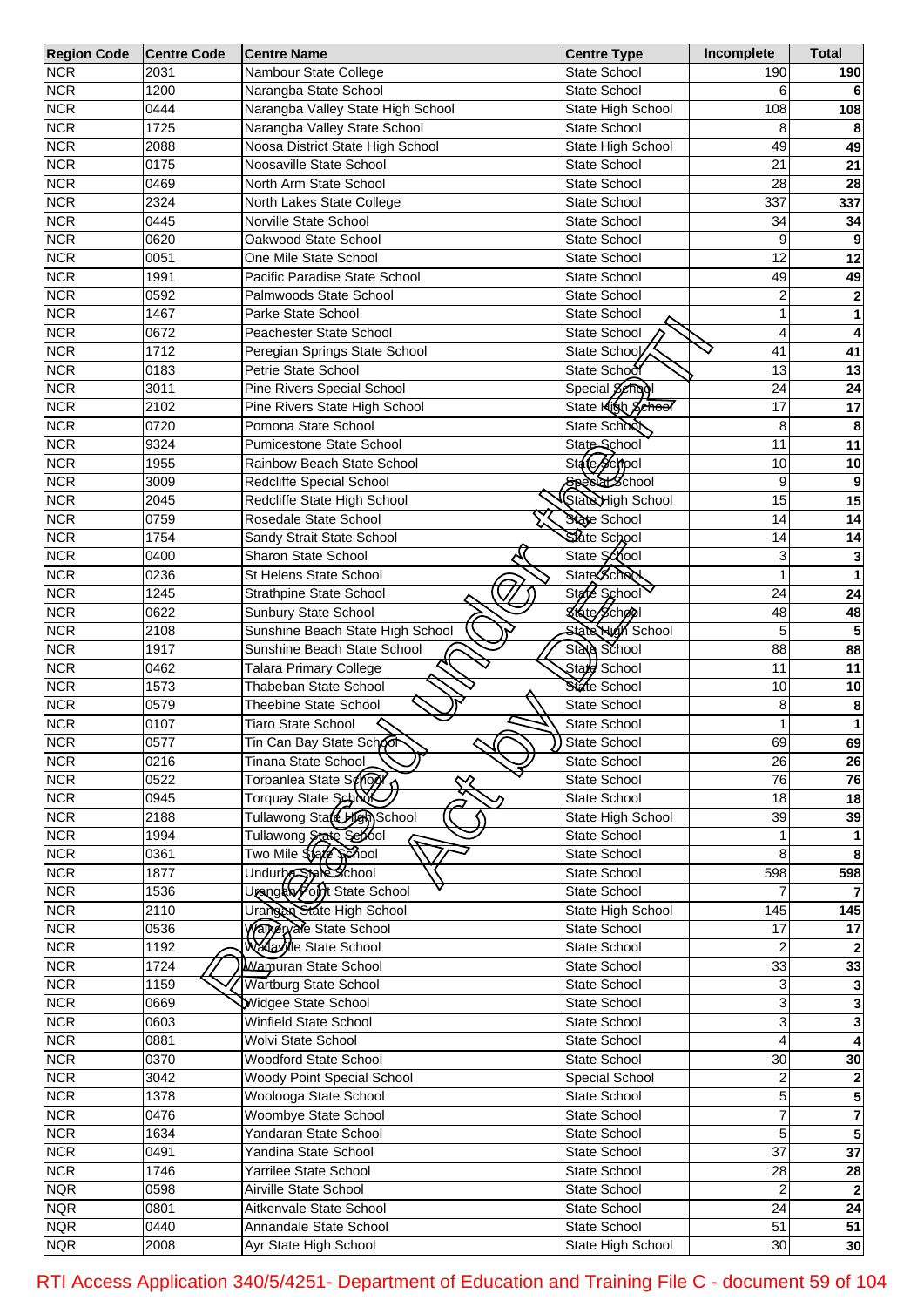| <b>Region Code</b> | <b>Centre Code</b> | <b>Centre Name</b>                                  | <b>Centre Type</b>      | Incomplete      | <b>Total</b>            |
|--------------------|--------------------|-----------------------------------------------------|-------------------------|-----------------|-------------------------|
| <b>NQR</b>         | 0451               | <b>Ayr State School</b>                             | State School            | 32              | 32                      |
| <b>NQR</b>         | 0777               | Barkly Highway State School                         | State School            | 11              | 11                      |
| <b>NQR</b>         | 0509               | Belgian Gardens State School                        | State School            | 8               | 8                       |
| <b>NQR</b>         | 0612               | <b>Bluewater State School</b>                       | State School            | $\mathbf 1$     | 1                       |
| <b>NQR</b>         | 1299               | <b>Bohlevale State School</b>                       | <b>State School</b>     | 89              | 89                      |
| <b>NQR</b>         | 0595               | <b>Boulia State School</b>                          | State School            | 22              | 22                      |
| <b>NQR</b>         | 2065               | Bowen State High School                             | State High School       | 70              | 70                      |
| <b>NQR</b>         | 0010               | Bowen State School                                  | State School            | 24              | 24                      |
| <b>NQR</b>         | 0466               | <b>Brandon State School</b>                         | State School            | 3               | 3                       |
| <b>NQR</b>         | 3003               | <b>Burdekin School</b>                              | Special School          | 3               | 3                       |
| <b>NQR</b>         | 0530               | <b>Burketown State School</b>                       | State School            | $\overline{4}$  | 4                       |
| <b>NQR</b>         | 0379               | <b>Bwgcolman Community School</b>                   | <b>Community School</b> | 124             | 124                     |
| <b>NQR</b>         | 0714               | <b>Camooweal State School</b>                       | State School            | 10              | 10                      |
| <b>NQR</b>         | 0589               | Cannonvale State School                             | State School            | 76              | 76                      |
| <b>NQR</b>         | 0215               | <b>Charters Towers Central State School</b>         | State School            | 25              | 25                      |
| <b>NQR</b>         | 3610               | <b>Charters Towers School of Distance Education</b> | School of Distance      | 810             | 810                     |
| <b>NQR</b>         | 2006               | Charters Towers State High School                   | State High School       | 57              | 57                      |
| <b>NQR</b>         | 0171               | Clare State School                                  | State Sono              | 1               | 1                       |
| <b>NQR</b>         | 0411               | Cloncurry State School P-12                         | State School            | 10              | 10                      |
| <b>NQR</b>         | 2171               | Collinsville State High School                      | State High School       | 19              | 19                      |
| <b>NQR</b>         | 1691               | Collinsville State School                           | State School            | $\overline{7}$  | $\overline{7}$          |
| <b>NQR</b>         | 1907               | Cranbrook State School                              | State School            | 38              | 38                      |
| <b>NQR</b>         | 0355               | Currajong State School                              | State School            | 49              | 49                      |
| <b>NQR</b>         | 1670               | Dajarra State School                                | State School            |                 |                         |
| <b>NQR</b>         | 0330               | Doomadgee State School                              | State School            | 201             | 201                     |
| <b>NQR</b>         | 0908               | East Ayr State School                               | State School            | $\overline{2}$  | 2                       |
| <b>NQR</b>         | 1897               | Forrest Beach State School                          | State School            | $\overline{4}$  |                         |
| <b>NQR</b>         | 1434               | Garbutt State School                                | <b>State School</b>     | 56              | 56                      |
| <b>NQR</b>         | 1258               | <b>Giru State School</b>                            | State School            | $\overline{c}$  | $\mathbf{2}$            |
| <b>NQR</b>         | 0213               | <b>Halifax State School</b>                         | State School            | $\mathbf{1}$    |                         |
| <b>NQR</b>         | 1962               | Hamilton Island State School                        | State School            | $\overline{4}$  |                         |
| <b>NQR</b>         | 0843               | Happy Valley State School                           | State School            | 23              | 23                      |
| <b>NQR</b>         | 1060               | Hayman Island State School                          | State School            |                 | S. 47 (3)(b) of the R   |
|                    |                    |                                                     | State School            | 54              |                         |
| <b>NQR</b>         | 0232               | <b>Healy State School</b>                           |                         |                 | 54                      |
| <b>NQR</b>         | 2120               | <b>Heatley Secondary College</b>                    | State High School       | 89              | 89                      |
| <b>NQR</b>         | 0305               | Heatley State School く                              | State School            | 53              | 53                      |
| <b>NQR</b>         | 0873               | Hermit Park State Schoor                            | State School            | $\overline{23}$ | 23                      |
| <b>NQR</b>         | 2094               | Home Hill State High School)                        | State High School       | 29              | 29                      |
| <b>NQR</b>         | 1380               | Home Hill State Sonopy<br>╳                         | State School            | $\overline{7}$  | $\overline{7}$          |
| <b>NQR</b>         | 0388               | Hughenden State Schod                               | State School            | 28              | 28                      |
| <b>NQR</b>         | 2027               | Ingham State High School                            | State High School       | 18              | $\overline{18}$         |
| <b>NQR</b>         | 0450               | Ingham State School                                 | State School            | 19              | 19                      |
| <b>NQR</b>         | 0798               | Jarvisfield(Stafe) School                           | State School            | $\overline{c}$  | $\mathbf 2$             |
| <b>NQR</b>         | 1289               | Julia Creaty State School                           | State School            | 5               | $\overline{\mathbf{5}}$ |
| <b>NQR</b>         | 1494               | Kalamla <i>Ha</i> ja School                         | State School            | $\overline{2}$  | $\overline{2}$          |
| <b>NQR</b>         | 0449               | Karundba State School                               | State School            | 11              | 11                      |
| <b>NQR</b>         | 1960               | Ketsy State School                                  | State School            | 40              | 40                      |
| <b>NQR</b>         | 2146               | <b>KY an State High School</b>                      | State High School       | 496             | 496                     |
| <b>NQR</b>         | 1862               | Kirwan State School                                 | State School            | 29              | 29                      |
| <b>NQR</b>         | 1214               | Maidavale State School                              | State School            |                 | S. 47 (3)(b) of the     |
| <b>NQR</b>         | 0157               | <b>Millchester State School</b>                     | State School            | 14              | 14                      |
| <b>NQR</b>         | 0291               | Mornington Island State School                      | State School            | 21              | 21                      |
| <b>NQR</b>         | 1067               | Mount Isa Central State School                      | State School            | 24              | ${\bf 24}$              |
| <b>NQR</b>         | 3604               | Mount Isa School of the Air                         | School of Distance      | 29              | 29                      |
| <b>NQR</b>         | 3004               | Mount Isa Special School                            | Special School          | 1               |                         |
| <b>NQR</b>         | 0436               | Mundingburra State School                           | State School            | 16              | $\overline{16}$         |
| <b>NQR</b>         | 0360               | Normanton State School                              | State School            | 24              | 24                      |
| <b>NQR</b>         | 0211               | Northern Beaches State High School                  | State High School       | 111             | 111                     |
| <b>NQR</b>         | 0074               | Osborne State School                                | State School            | $\overline{c}$  | $\mathbf{2}$            |
| <b>NQR</b>         | 0467               | <b>Pentland State School</b>                        | State School            | $\mathbf{1}$    |                         |
| <b>NQR</b>         | 2049               | Pimlico State High School                           | State High School       | $\overline{7}$  | $\overline{7}$          |
| <b>NQR</b>         | 0488               | Prairie State School                                | State School            | 5               | $\overline{5}$          |
| <b>NQR</b>         | 2090               | Proserpine State High School                        | State High School       | 92              | $\overline{92}$         |
| <b>NQR</b>         | 0779               | Proserpine State School                             | State School            | 11              | 11                      |

RTI Access Application 340/5/4251- Department of Education and Training File C - document 60 of 104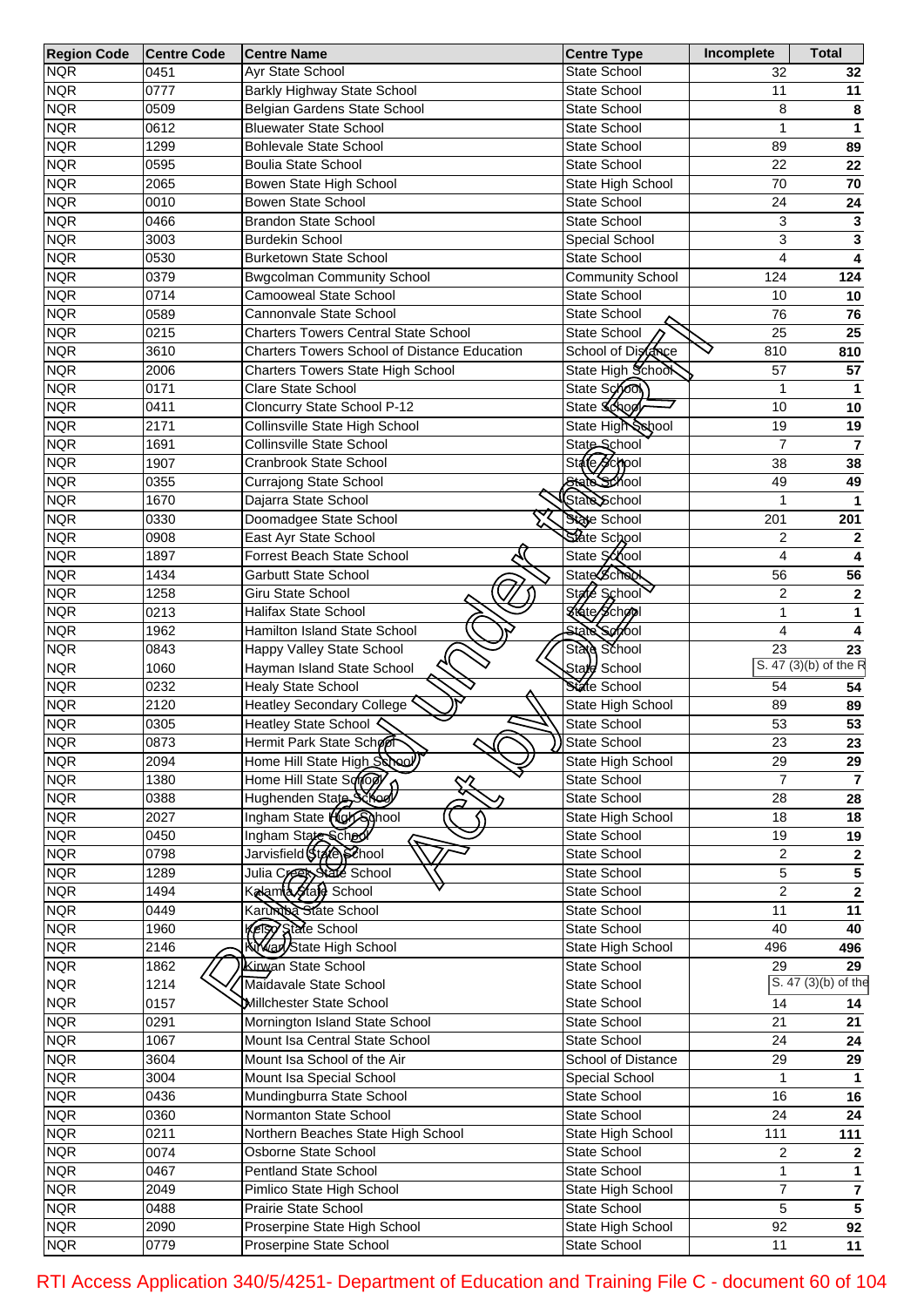| <b>Region Code</b> | <b>Centre Code</b> | <b>Centre Name</b>                                   | <b>Centre Type</b>       | Incomplete      | Total                   |
|--------------------|--------------------|------------------------------------------------------|--------------------------|-----------------|-------------------------|
| <b>NQR</b>         | 1194               | Queens Beach State School                            | <b>State School</b>      |                 |                         |
| <b>NQR</b>         | 1530               | Railway Estate State School                          | State School             | 27              | 27                      |
| <b>NQR</b>         | 1870               | Rasmussen State School                               | State School             | 31              | 31                      |
| <b>NQR</b>         | 0733               | Richmond Hill State School                           | State School             | 5               | 5                       |
| <b>NQR</b>         | 0576               | <b>Richmond State School</b>                         | State School             | 5               | 5                       |
| <b>NQR</b>         | 1325               | Rollingstone State School                            | State School             | 3               | 3                       |
| <b>NQR</b>         | 0475               | Scottville State School                              | State School             | $\overline{22}$ | $\overline{22}$         |
| <b>NQR</b>         | 5149               | Spinifex State College - Mount Isa - Junior Campus   | Campus                   | 92              | 92                      |
| <b>NQR</b>         | 0965               | <b>Sunset State School</b>                           | <b>State School</b>      | 192             | 192                     |
| <b>NQR</b>         | 0287               | The Willows State School                             | State School             | 14              | 14                      |
|                    |                    |                                                      |                          |                 |                         |
| <b>NQR</b>         | 2172               | Thuringowa State High School                         | State High School        | 68              | 68                      |
| <b>NQR</b>         | 1777               | Toobanna State School                                | State School             | 8               | 8                       |
| <b>NQR</b>         | 0113               | <b>Townsville Central State School</b>               | State School             | 44              | 44                      |
| <b>NQR</b>         | 2376               | Townsville Community Learning Centre - A State       | Special School           | 11              | 11                      |
| <b>NQR</b>         | 0303               | Townsville South State School                        | State School             | 14              | 14                      |
| <b>NQR</b>         | 2100               | Townsville State High School                         | State High School        | 69              | 69                      |
| <b>NQR</b>         | 0498               | <b>Townsville West State School</b>                  | State School             | $\overline{17}$ | 17                      |
| <b>NQR</b>         | 1203               | <b>Townview State School</b>                         | State School             | $\overline{57}$ | 57                      |
| <b>NQR</b>         | 1755               | Urandangi State School                               | State Schoo              |                 | S. 47 (3)(b) of the R   |
| <b>NQR</b>         | 0395               | Weir State School                                    | State School             | $\overline{5}$  | 5                       |
| <b>NQR</b>         | 2186               | William Ross State High School                       | State High School        | 84              | 84                      |
| <b>NQR</b>         | 0615               | <b>Woodstock State School</b>                        | State School             | 3               | 3                       |
| <b>NQR</b>         | 0547               | Wulguru State School                                 | State School             | 49              | 49                      |
| <b>SER</b>         | 2175               | Alexandra Hills State High School                    | State High School        | 91              | 91                      |
| <b>SER</b>         | 0405               | Alexandra Hills State School                         | State School             | 35              | 35                      |
| <b>SER</b>         | 1266               | Aratula State School                                 | State School             | $\overline{2}$  | $\mathbf 2$             |
| <b>SER</b>         | 1997               | <b>Arundel State School</b>                          | State School             | 20              | 20                      |
| <b>SER</b>         | 1871               | Ashmore State School                                 | <b>State School</b>      | 50              | 50                      |
| <b>SER</b>         | 1798               | Bay View State School                                | State School             | 40              | 40                      |
|                    |                    |                                                      |                          |                 |                         |
| <b>SER</b>         | 2083               | Beaudesert State High School                         | <b>State High School</b> | 84              | 84                      |
| <b>SER</b>         | 0158               | <b>Beaudesert State School</b>                       | State Servol             | 6               | 6                       |
| <b>SER</b>         | 0681               | <b>Beechmont State School</b>                        | State School             | 8               | 8                       |
| <b>SER</b>         | 3051               | <b>Beenleigh Special School</b>                      | Spedial School           | 1               | 1                       |
| <b>SER</b>         | 2084               | Beenleigh State High School                          | State High School        | 250             | 250                     |
| <b>SER</b>         | 0006               | <b>Beenleigh State School</b>                        | State School             | 46              | 46                      |
| <b>SER</b>         | 1925               | Bellevue Park State School                           | State School             | 29              | 29                      |
| <b>SER</b>         | 2150               | Benowa State High School                             | ) State High School      | 63              | 63                      |
| <b>SER</b>         | 0481               | Benowa State School                                  | State School             | 17              | 17                      |
| <b>SER</b>         | 1867               | Berrinba East State Seyopl<br>╳                      | State School             | 54              | 54                      |
| <b>SER</b>         | 0065               | Biggera Waters State School                          | State School             | 16              | $\overline{16}$         |
| <b>SER</b>         | 1915               | Birkdale South Stelle School                         | State School             | 129             | 129                     |
| <b>SER</b>         | 1545               |                                                      | State School             | 8               | 8                       |
| <b>SER</b>         | 2105               | Birkdale State School<br>Boonah State Algh School    | State High School        | 77              | ${\bf 77}$              |
| <b>SER</b>         | 0333               |                                                      | State School             | 6               | 6                       |
| <b>SER</b>         | 1981               | Boonab State School<br>Boroniel yeights State School | State School             | $\overline{32}$ | 32                      |
| <b>SER</b>         | 1381               | Broadbeach State School                              | State School             | $\overline{2}$  | $\mathbf{2}$            |
| <b>SER</b>         | 2164               | <b>Brown Plains State High School</b>                | State High School        | 11              | $\overline{11}$         |
| <b>SER</b>         | 1922               | <b>Browld Plains State School</b>                    | State School             | 35              |                         |
|                    |                    |                                                      |                          |                 | 35                      |
| <b>SER</b>         | 1568               | <b>Burleigh Heads State School</b>                   | State School             | 21              | $\overline{21}$         |
| <b>SER</b>         | 1966               | <b>Burrowes State School</b>                         | State School             | 99              | 99                      |
| <b>SER</b>         | 1967               | Caningeraba State School                             | State School             | 19              | 19                      |
| <b>SER</b>         | 5534               | Capalaba State College                               | State School             | 32              | $\overline{32}$         |
| <b>SER</b>         | 0278               | Carbrook State School                                | State School             | 22              | $\overline{22}$         |
| <b>SER</b>         | 0160               | Cedar Creek State School                             | State School             | 25              | 25                      |
| <b>SER</b>         | 1924               | Chatswood Hills State School                         | State School             | 12              | $\overline{12}$         |
| <b>SER</b>         | 2070               | Cleveland District State High School                 | State High School        | 44              | 44                      |
| <b>SER</b>         | 0022               | Cleveland State School                               | State School             | 3               | $\mathbf 3$             |
| <b>SER</b>         | 2345               | <b>Clover Hill State School</b>                      | State School             | $\overline{7}$  | $\overline{\mathbf{7}}$ |
| <b>SER</b>         | 1927               | Coolnwynpin State School                             | State School             | 25              | $\overline{25}$         |
| <b>SER</b>         | 2166               | Coombabah State High School                          | State High School        | 329             | 329                     |
| <b>SER</b>         | 1909               | Coombabah State School                               | State School             | 4               |                         |
| <b>SER</b>         | 7122               | Coomera Rivers State School                          | State School             | 50              | 50                      |
| <b>SER</b>         |                    | Coomera Springs State School                         | State School             |                 | $\mathbf{1}$            |
|                    | 5730               |                                                      |                          |                 |                         |
| <b>SER</b>         | 0124               | Coomera State School                                 | State School             | 45              | 45                      |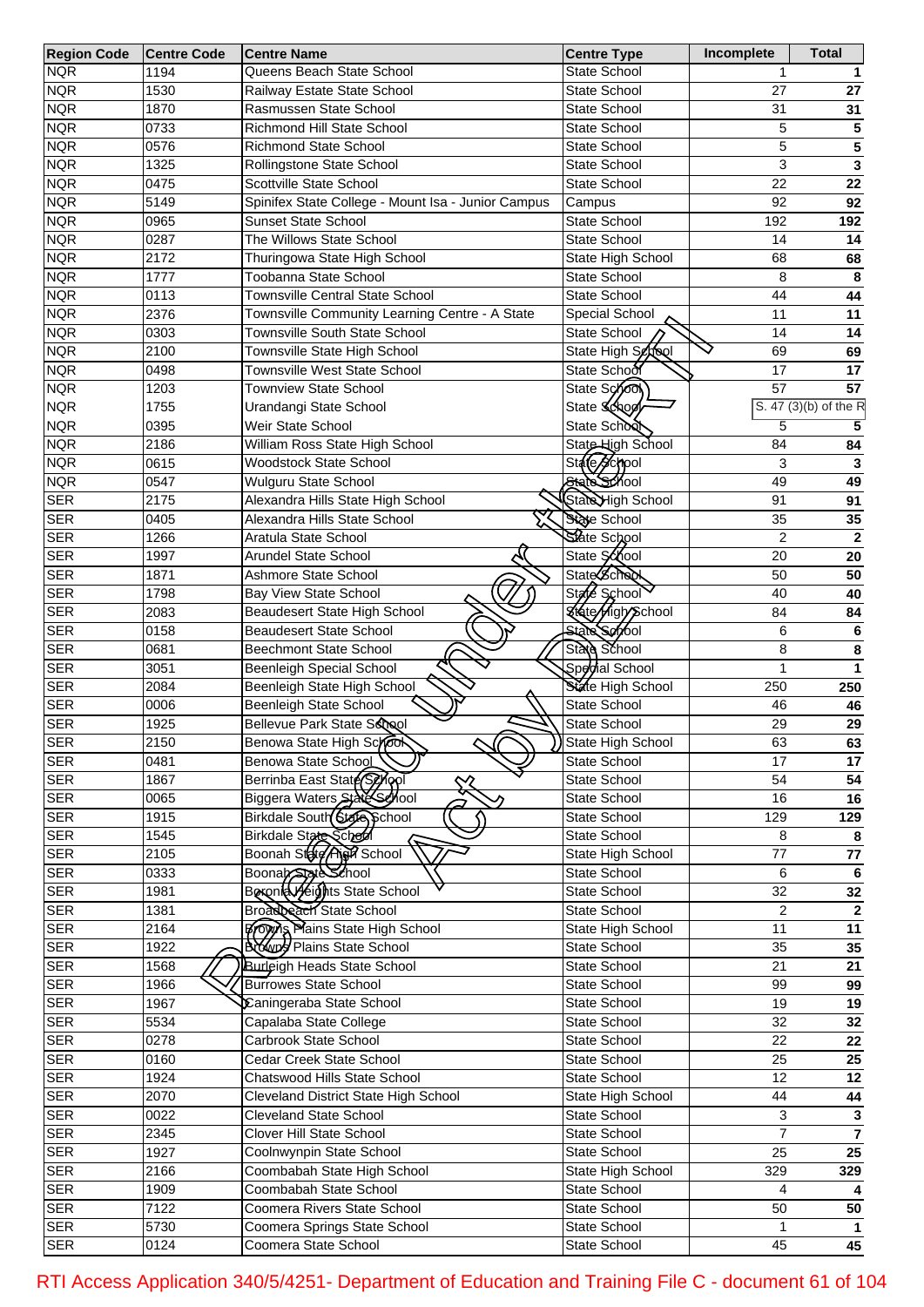| <b>Region Code</b> | <b>Centre Code</b> | <b>Centre Name</b>                              | <b>Centre Type</b>    | Incomplete      | <b>Total</b>    |
|--------------------|--------------------|-------------------------------------------------|-----------------------|-----------------|-----------------|
| <b>SER</b>         | 1928               | <b>Crestmead State School</b>                   | State School          | 62              | 62              |
| <b>SER</b>         | 3043               | <b>Currumbin Community Special School</b>       | Special School        | 9               |                 |
| <b>SER</b>         | 0775               | Currumbin Valley State School                   | State School          | 9               |                 |
| <b>SER</b>         | 0099               | Daisy Hill State School                         | State School          | 25              | 25              |
| <b>SER</b>         | 0520               | Darlington State School                         | State School          | 1               |                 |
| <b>SER</b>         | 0784               | Dunwich State School                            | State School          | 24              | 24              |
| <b>SER</b>         | 3711               | Eagleby Learning Centre - Centre for Continuing | Centre for            | 153             | 153             |
| <b>SER</b>         | 1876               | Eagleby South State School                      | <b>State School</b>   | 90              | 90              |
| <b>SER</b>         | 1974               | Eagleby State School                            | State School          | 55              | 55              |
| <b>SER</b>         | 0301               | <b>Edens Landing State School</b>               | <b>State School</b>   | 27              | 27              |
|                    |                    |                                                 |                       |                 |                 |
| <b>SER</b>         | 2183               | Elanora State High School                       | State High School     | 118             | 118             |
| <b>SER</b>         | 1923               | Elanora State School                            | State School          | 30              | 30              |
| <b>SER</b>         | 2323               | <b>Flagstone State Community College</b>        | State High School     | 72              | 72              |
| <b>SER</b>         | 0471               | Flagstone State School                          | State School          | 12              | 12              |
| <b>SER</b>         | 1752               | Gaven State School                              | State School          | 31              | 31              |
| <b>SER</b>         | 1006               | Gleneagle State School                          | State School          | 30              | 30              |
| <b>SER</b>         | 0695               | Greenbank State School                          | State School          | 24              | 24              |
| <b>SER</b>         | 0359               | Harris Fields State School                      | State Sono            | 77              | $77 \,$         |
| <b>SER</b>         | 0621               | Harrisville State School                        | State School          | 5               |                 |
| <b>SER</b>         | 2184               | Helensvale State High School                    | State High School     | 114             | 114             |
| <b>SER</b>         | 1929               | Helensvale State School                         | State School          | 45              | 45              |
| <b>SER</b>         | 6135               | <b>Highland Reserve State School</b>            | State School          | 3               |                 |
| <b>SER</b>         | 1986               | <b>Hilliard State School</b>                    | State School          | 17              | 17              |
| <b>SER</b>         | 0604               | Jimboomba State School                          | State School          | 304             | 304             |
| <b>SER</b>         | 0343               | Kalbar State School                             | State School          | 6               |                 |
| <b>SER</b>         | 2046               | Keebra Park State High School                   | State High School     | 6               |                 |
|                    |                    |                                                 | State School          | 24              | 6               |
| <b>SER</b>         | 1937               | Kimberley Park State School                     |                       |                 | 24              |
| <b>SER</b>         | 2139               | Kingston State College                          | State High School     | 280             | 280             |
| <b>SER</b>         | 1348               | Kingston State School                           | State School          | 57              | 57              |
| <b>SER</b>         | 0443               | Labrador State School                           | &fate School          | 68              | 68              |
| <b>SER</b>         | 3001               | Logan City Special School                       | <b>Special School</b> | 5               |                 |
| <b>SER</b>         | 0069               | Logan Reserve State School                      | State School          | 19              | 19              |
| <b>SER</b>         | 0123               | Ą.<br>Logan Village State School                | State School          | 33              | 33              |
| <b>SER</b>         | 0070               | Loganholme State School                         | State School          | $\overline{2}$  |                 |
| <b>SER</b>         | 2153               | Loganlea State High School                      | State High School     | 140             | 140             |
| <b>SER</b>         | 2161               | Mabel Park State High School                    | State High School     | 87              | 87              |
| <b>SER</b>         | 0356               | Mabel Park State School                         | State School          | 65              | 65              |
| <b>SER</b>         | 1959               | MacLeay Island State School                     | State School          | 41              | 41              |
| <b>SER</b>         | 2176               | Marsden State High Synol                        | State High School     | 75              | $\overline{75}$ |
| <b>SER</b>         | 1875               | ╳<br>Marsden State School                       | State School          | 15              | 15              |
| <b>SER</b>         | 2147               | Merrimac State High School                      | State High School     | 130             | 130             |
| <b>SER</b>         | 1586               | Merrimac State School                           | State School          |                 |                 |
| <b>SER</b>         | 1890               | Miami Stald School                              | State School          | 48              | 48              |
| <b>SER</b>         |                    | Mount Attory State School                       |                       |                 |                 |
|                    | 0381               |                                                 | State School          |                 |                 |
| <b>SER</b>         | 0284               | Mount (Coto) State School                       | State School          | 15              | 15              |
| <b>SER</b>         | 1906               | Mount Warren Park State School                  | State School          | 41              | 41              |
| <b>SER</b>         | 0159               | Maggeeraba Creek State School                   | State School          |                 |                 |
| <b>SER</b>         | 3049               | Mdgeeraba Special School                        | Special School        | 12              | 12              |
| <b>SER</b>         | 0663               | Mudgeeraba State School                         | State School          |                 |                 |
| <b>SER</b>         | 1678               | Musgrave Hill State School                      | State School          | 14              | 14              |
| <b>SER</b>         | 0152               | Mutdapilly State School                         | State School          |                 |                 |
| <b>SER</b>         | 2169               | Nerang State High School                        | State High School     | 10              | 10              |
| <b>SER</b>         | 0785               | Numinbah Valley State School                    | State School          | 2               |                 |
| <b>SER</b>         | 0336               | Ormeau State School                             | State School          | $\overline{35}$ | 35              |
| <b>SER</b>         | 6136               | Ormeau Woods State High School                  | State High School     | 6               | 6               |
| <b>SER</b>         | 0023               | Ormiston State School                           | State School          |                 |                 |
| <b>SER</b>         | 1970               | Oxenford State School                           | State School          | 33              | 33              |
| <b>SER</b>         | 1745               | Pacific Pines State High School                 | State High School     | 149             | 149             |
| <b>SER</b>         | 1744               | Pacific Pines State School                      |                       |                 |                 |
|                    |                    |                                                 | State School          |                 |                 |
| <b>SER</b>         | $\overline{0}$ 240 | Palm Beach State School                         | State School          | 6               | 6               |
| <b>SER</b>         | 2129               | Palm Beach-Currumbin State High School          | State High School     | 285             | 285             |
| <b>SER</b>         | 5700               | Park Lake State School                          | State School          | 17              | 17              |
| <b>SER</b>         | 2187               | Park Ridge State High School                    | State High School     | 101             | 101             |
| <b>SER</b>         | 0515               | Park Ridge State School                         | State School          | 20              | 20              |

RTI Access Application 340/5/4251- Department of Education and Training File C - document 62 of 104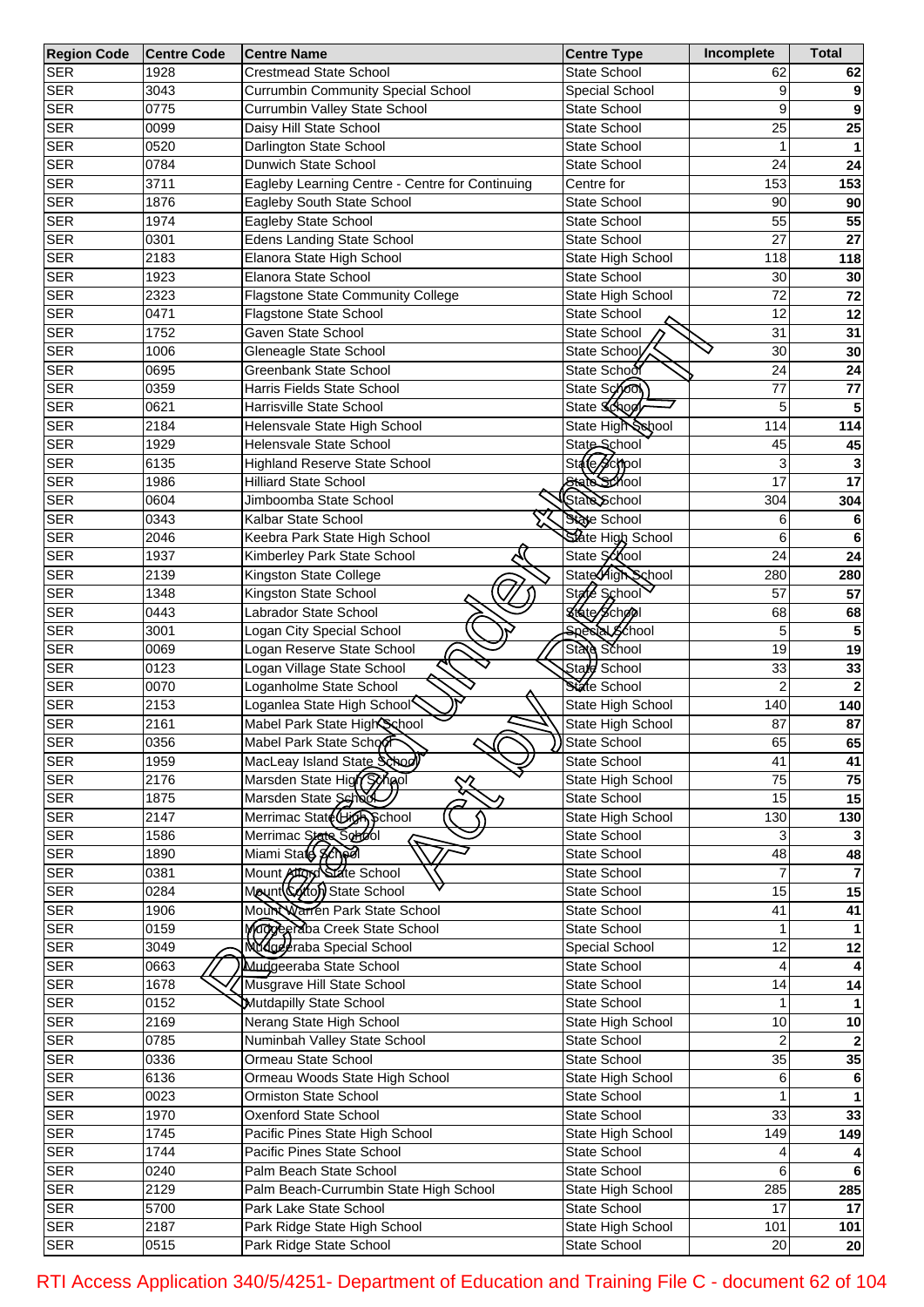| <b>Region Code</b> | <b>Centre Code</b> | <b>Centre Name</b>                     | <b>Centre Type</b>  | Incomplete              | <b>Total</b>    |
|--------------------|--------------------|----------------------------------------|---------------------|-------------------------|-----------------|
| <b>SER</b>         | 0086               | Peak Crossing State School             | State School        | 4                       |                 |
| <b>SER</b>         | 9331               | Pimpama State Primary College          | State School        | 25                      | 25              |
| <b>SER</b>         | 0081               | Pimpama State School                   | State School        |                         |                 |
| <b>SER</b>         | 8044               | Pimpama State Secondary College        | State High School   | 181                     | 181             |
| <b>SER</b>         | 5727               | Queensland Academy for Health Sciences | State High School   | 8                       | 8               |
| <b>SER</b>         | 1332               | Rathdowney State School                | State School        | $\overline{7}$          | $\overline{7}$  |
| <b>SER</b>         | 0229               | Redland Bay State School               | State School        | 41                      | 41              |
| <b>SER</b>         | 3033               | Redland District Special School        | Special School      | 5                       | 5               |
| <b>SER</b>         | 1996               | Regents Park State School              | <b>State School</b> | $\overline{72}$         | 72              |
| <b>SER</b>         | 0582               | Roadvale State School                  | State School        | 1                       |                 |
| <b>SER</b>         | 0195               | Robina State High School               | State High School   | 96                      | 96              |
| <b>SER</b>         | 1982               | Robina State School                    | State School        | 52                      | 52              |
| <b>SER</b>         | 1886               | Rochedale South State School           | State School        | 8                       | 8               |
| <b>SER</b>         | 1488               | <b>Russell Island State School</b>     | State School        | 17                      | 17              |
| <b>SER</b>         | 2149               | Shailer Park State High School         | State High School   | 100                     | 100             |
| <b>SER</b>         | 1916               | Shailer Park State School              | State School        | 32                      | 32              |
| <b>SER</b>         | 3026               | Southport Special School               | Special School      | 15                      | 15              |
| <b>SER</b>         | 2037               | Southport State High School            | State High School   | 8                       | 8               |
| <b>SER</b>         | 0368               | Southport State School                 | State School        | 11                      | 11              |
| <b>SER</b>         | 1931               | Springbrook State School               | State School        | $\overline{\mathbf{c}}$ | $\mathbf{2}$    |
| <b>SER</b>         | 0358               | Springwood Road State School           | State School        | 38                      | 38              |
| <b>SER</b>         | 2140               | Springwood State High School           | State High School   | 120                     | 120             |
| <b>SER</b>         | 1425               | <b>St Bernard State School</b>         | State School        | 3                       |                 |
| <b>SER</b>         | 1295               | Surfers Paradise State School          | State School        | 35                      | 35              |
| <b>SER</b>         | 2265               | Tamborine Mountain State High School   | State High School   | $\overline{71}$         | 71              |
| <b>SER</b>         | 0913               | <b>Tamborine Mountain State School</b> | State School        | 3                       | 3               |
| <b>SER</b>         | 1252               | Tamrookum State School                 | State School        | 13                      | 13              |
| <b>SER</b>         | 1240               | <b>Thornlands State School</b>         | State School        | 3                       | 3               |
| <b>SER</b>         | 2340               | Upper Coomera State College            | State School        | 42                      | 42              |
| <b>SER</b>         | 1759               | Varsity College                        | State School        | 71                      | 71              |
| <b>SER</b>         | 0869               | Veresdale Scrub State School           | <b>State School</b> | 3                       | 3               |
| <b>SER</b>         | 0234               | Victoria Point State High School       | State High School   | 124                     | 124             |
| <b>SER</b>         | 1512               | Victoria Point State School            | Stare School        | 32                      | 32              |
| <b>SER</b>         | 1936               | Vienna Woods State School              | State School        | 8                       | 8               |
| <b>SER</b>         | 0130               | <b>Waterford State School</b>          | State School        | 36                      | 36              |
| <b>SER</b>         | 1856               | Waterford West State School            | State School        | 66                      | 66              |
| <b>SER</b>         | 2178               | Wellington Point State Frigh School    | ) State High School | 42                      | 42              |
| <b>SER</b>         | 0273               | Wellington Point State School          | State School        | $\overline{17}$         | $\overline{17}$ |
| <b>SER</b>         | 1990               | Windaroo State Sonogy                  | State School        | 50                      | 50              |
| <b>SER</b>         | 2189               | Windaroo Valley State High School      | State High School   | 42                      | 42              |
| <b>SER</b>         | 0122               | Woodhill State (Soloo)                 | State School        | 14                      | 14              |
| <b>SER</b>         | 0647               | Woodridge Aborth State School          | State School        | 60                      | 60              |
| <b>SER</b>         | 2128               | Woodridge State Fligh School           | State High School   | 116                     | 116             |
| <b>SER</b>         | 1993               | Worongary State School                 | State School        | 30                      | 30 <sub>1</sub> |
| <b>SER</b>         | 1954               | Yugun bir/Stete School                 | State School        | 33                      | 33              |
| <b>Totals</b>      |                    |                                        |                     | 39673                   | 39673           |
|                    |                    |                                        |                     |                         |                 |
|                    |                    |                                        |                     |                         |                 |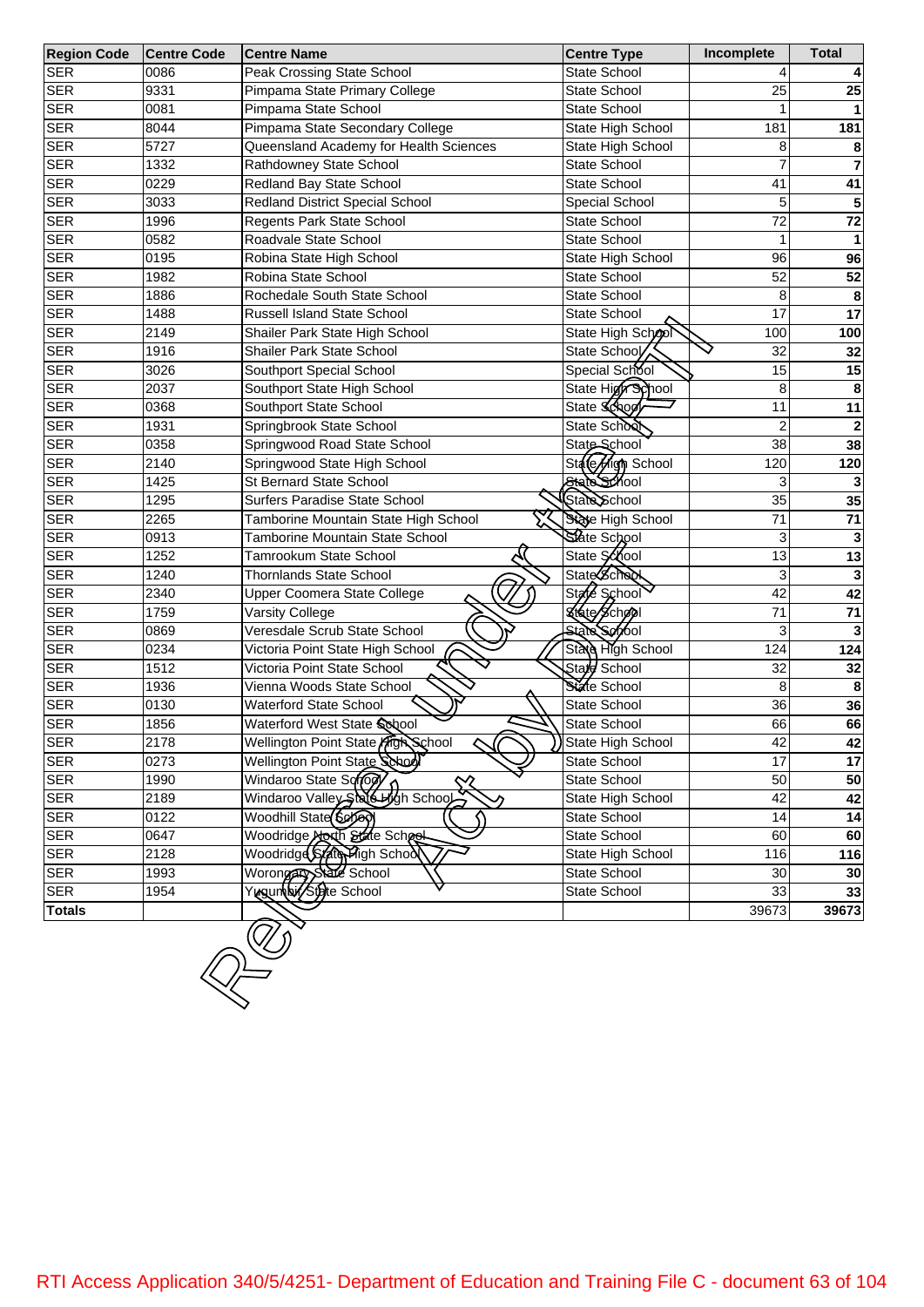## **OneSchool Religious Instruction (RI) Statistics**

## **RI Consent**

| <b>Region Code</b> | <b>Centre Code</b> | <b>Centre Name</b>                              | <b>Centre Type</b>           | <b>No</b>      | <b>Total</b>            |
|--------------------|--------------------|-------------------------------------------------|------------------------------|----------------|-------------------------|
| <b>CQR</b>         | 0155               | Allenstown State School                         | <b>State School</b>          | 162            | 162                     |
| <b>CQR</b>         | 0773               | <b>Alligator Creek State School</b>             | State School                 | 51             | 51                      |
| CQR                | 1415               | Ambrose State School                            | <b>State School</b>          | 48             | 48                      |
| CQR                | 0474               | <b>Anakie State School</b>                      | <b>State School</b>          | 12             | $\overline{12}$         |
| CQR                | 1572               | Andergrove State School                         | <b>State School</b>          | 149            | 149                     |
| CQR                | 0312               | Aramac State School                             | <b>State School</b>          | 4              | 4                       |
| CQR                | 1605               | Baralaba State School                           | <b>State School</b>          | 10             | 10                      |
| CQR                | 0531               | Barcaldine Prep-12 State School                 | <b>State School</b>          | 50             | 50                      |
| CQR                | 1672               | <b>Beaconsfield State School</b>                | <b>State School</b>          | 88             | 88                      |
| CQR                | 0393               | <b>Benaraby State School</b>                    | State School                 | 12             | $\overline{12}$         |
| CQR                | 1546               | <b>Berserker Street State School</b>            | State School                 | 76             | 76                      |
| CQR                | 0666               | Biggenden State School                          | State School                 | 10             | 10                      |
| CQR                | 2085               | <b>Biloela State High School</b>                | State High School            | 41             | $\overline{41}$         |
| CQR                | 1822               | <b>Biloela State School</b>                     | State School                 | 20             | 20                      |
| CQR                | 1397               | Binjour Plateau State School                    | State School                 | 6              | 6                       |
| CQR                | 1679               | <b>Birdsville State School</b>                  |                              | 3              | 3                       |
| CQR                | 0299               | <b>Blackall State School</b>                    | State School<br>State School | $\overline{5}$ | 5                       |
| CQR                | 1891               | <b>Blackwater North State School</b>            | <b>State Sehool</b>          | 35             | 35                      |
| CQR                | 2134               | <b>Blackwater State High School</b>             | State High School            | 9              |                         |
|                    |                    |                                                 | State School                 |                | 9                       |
| CQR                | 0396               | <b>Blackwater State School</b>                  |                              | 6              | 6                       |
| CQR                | 0981               | <b>Bloomsbury State School</b>                  | State School                 | 3              | 3                       |
| CQR                | 0899               | <b>Bororen State School</b>                     | State School                 | 3              | 3                       |
| CQR                | 0057               | <b>Bouldercombe State School</b>                | State School                 | 7              | 7                       |
| CQR                | 1191               | Boyne Island State School                       | State School                 | 8              | 8                       |
| CQR                | 1939               | <b>Bucasia State School</b>                     | State School                 | $\overline{7}$ | $\overline{7}$          |
| CQR                | 2089               | <b>Burnett State College</b>                    | State High School            | 25             | 25                      |
| CQR                | 1318               | <b>Byfield State School</b>                     | State School                 | 7              | $\overline{\mathbf{r}}$ |
| CQR                | 1550               | Calen District State College                    | Stale School                 | $\overline{c}$ | $\bf{2}$                |
| CQR                | 0020               | Calliope State School                           | State School                 | $\overline{9}$ | 9                       |
| CQR                | 2182               | Capella State High School                       | State High School            | 10             | 10                      |
| CQR                | 3612               | Capricornia (Emerald Gampus) School of Distance | School of Distance           | 1              | 1                       |
| CQR                | 0135               | Cawarral State School                           | State School                 | 7              | 7                       |
| CQR                | 0677               | Chelona State School                            | <b>State School</b>          | 3              | 3                       |
| CQR                | 2185               | Clermont State High School<br>$\lesssim$        | State High School            | $\overline{8}$ | 8                       |
| CQR                | 0021               | っ<br>Clermont State School                      | State School                 | 12             | 12                      |
| <b>CQR</b>         | 0172               | Clinton State S&boon                            | <b>State School</b>          | 85             | 85                      |
| <b>CQR</b>         | 0439               | Coningsby State School<br>$\tau$                | State School                 | 18             | 18                      |
| <b>CQR</b>         | 0032               | Coowongd State School                           | State School                 | 11             | 11                      |
| <b>CQR</b>         | 0762               | Crescent Bagoen State School                    | State School                 | 7              | 7                       |
| <b>CQR</b>         | 0392               | Denison Etate School                            | State School                 | 25             | 25                      |
| <b>CQR</b>         | 0837               | Deportil State School                           | State School                 | 1              | 1                       |
| CQR                | 0342               | <b>Dazinga State School</b>                     | State School                 | 2              | $\mathbf 2$             |
| CQR                | 1779               | Dured & State School                            | State School                 | $\overline{2}$ | $\boldsymbol{2}$        |
| CQR                | 2156               | <b>Dysart State High School</b>                 | State High School            | 15             | 15                      |
| CQR                | 0097               | <b>Dysart State School</b>                      | State School                 | 49             | 49                      |
| CQR                | 0581               | Eidsvold State School                           | State School                 | 6              | 6                       |
| CQR                | 0545               | Eimeo Road State School                         | State School                 | 15             | 15                      |
| CQR                | 1904               | <b>Emerald North State School</b>               | State School                 | 51             | 51                      |
| CQR                | 2122               | Emerald State High School                       | State High School            | 27             | 27                      |
| CQR                | 0354               | <b>Emerald State School</b>                     | State School                 | 106            | 106                     |
| CQR                | 0473               | Emu Park State School                           | State School                 | 29             | 29                      |
| CQR                | 0310               | Eton State School                               | State School                 | 1              |                         |
| CQR                | 1353               | Eungella State School                           | State School                 | 3              | 3                       |
| CQR                | 1172               | Farleigh State School                           | State School                 | $\mathbf 1$    | 1                       |
| CQR                | 1027               | Farnborough State School                        | State School                 | 2              | $\mathbf 2$             |
| <b>CQR</b>         | 1175               | Finch Hatton State School                       | State School                 | $\overline{3}$ | $\mathbf 3$             |
| CQR                | 1883               | <b>Fitzgerald State School</b>                  | State School                 | 15             | 15                      |
| CQR                | 0940               | Frenchville State School                        | State School                 | 98             | 98                      |
| CQR                | 1460               | Gargett State School                            | State School                 | 2              | $2 \vert$               |

RTI Access Application 340/5/4251- Department of Education and Training File C - document 64 of 104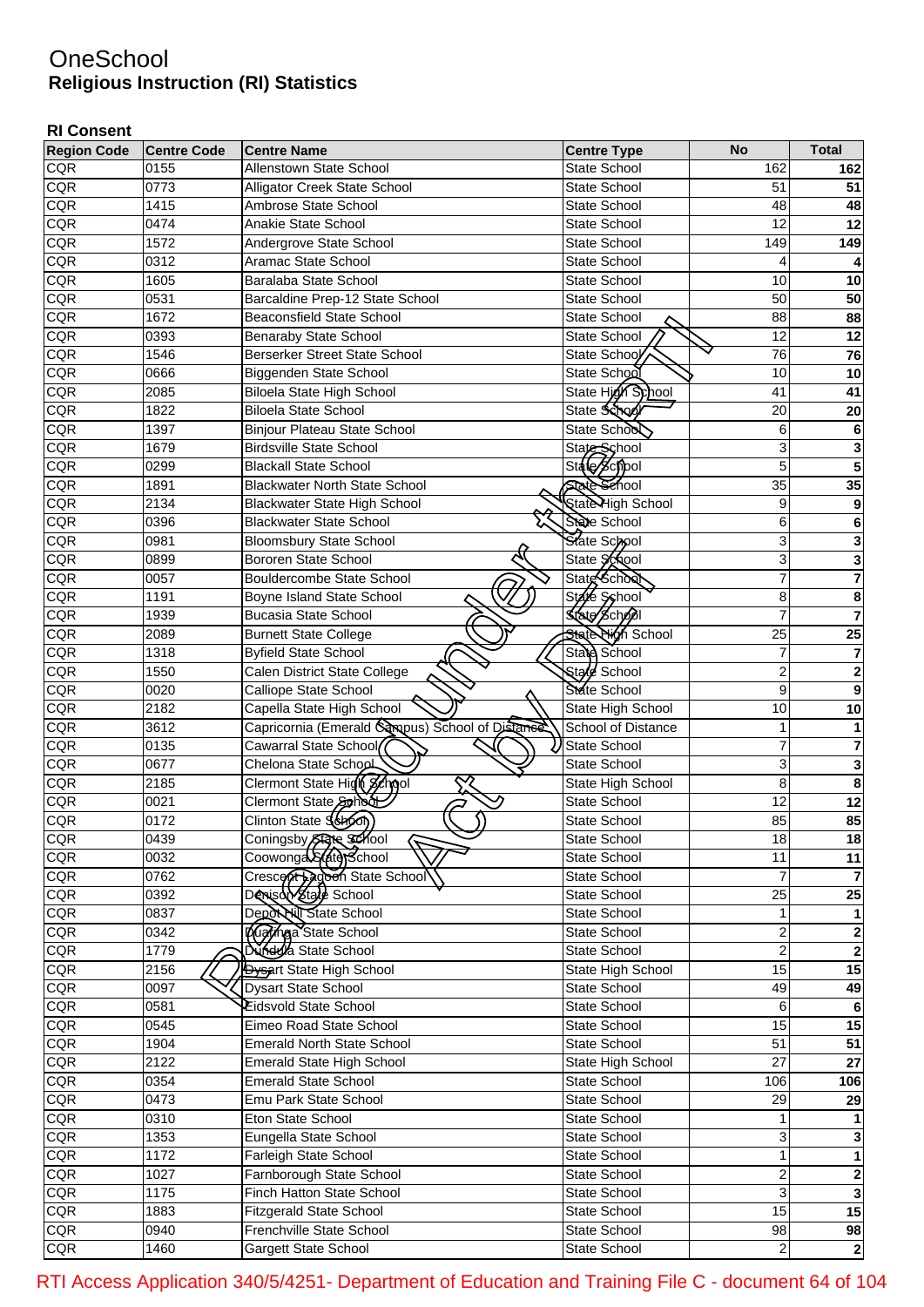| <b>Region Code</b> | <b>Centre Code</b> | <b>Centre Name</b>                              | <b>Centre Type</b>       | <b>No</b>         | <b>Total</b>            |
|--------------------|--------------------|-------------------------------------------------|--------------------------|-------------------|-------------------------|
| <b>CQR</b>         | 0042               | Gayndah State School                            | State School             | $\overline{2}$    |                         |
| CQR                | 0044               | Gladstone Central State School                  | State School             | 6                 | 6                       |
| CQR                | 0825               | Gladstone South State School                    | State School             | 27                | 27                      |
| CQR                | 2030               | Gladstone State High School                     | State High School        | 104               | 104                     |
| CQR                | 0740               | Gladstone West State School                     | State School             | 138               | 138                     |
| CQR                | 1918               | Glenden State School                            | State School             | 3                 | $\mathbf 3$             |
| CQR                | 0313               | Glenella State School                           | State School             | 9                 | $\overline{9}$          |
| <b>CQR</b>         | 2028               | Glenmore State High School                      | State High School        | 28                | 28                      |
| <b>CQR</b>         | 0574               | Glenmore State School                           | State School             | 16                | 16                      |
| <b>CQR</b>         | 0552               | Gogango State School                            | State School             | $\overline{c}$    | $\overline{\mathbf{2}}$ |
| CQR                | 0047               | Gracemere State School                          |                          | 57                | 57                      |
|                    |                    |                                                 | State School             |                   |                         |
| CQR                | 0529               | Hampden State School                            | State School             | $\overline{c}$    | $\overline{\mathbf{2}}$ |
| CQR                | 1912               | Kin Kora State School                           | State School             | 187               | 187                     |
| CQR                | 1780               | Koumala State School                            | State School             | 26                | 26                      |
| CQR                | 0067               | Lakes Creek State School                        | State School             | 50                | 50                      |
| CQR                | 1119               | Lochington State School                         | State School             | $\mathbf{1}$      | 1                       |
| CQR                | 3611               | Longreach School of Distance Education          | School of Distance       | $\overline{7}$    | $\overline{\mathbf{z}}$ |
| CQR                | 2112               | Longreach State High School                     | State High School        | 84                | 84                      |
| CQR                | 0711               | Longreach State School                          | State <b>Śćkoól</b>      | 3                 | $\overline{\mathbf{3}}$ |
| CQR                | 0071               | Mackay Central State School                     | State School             | 35                | 35                      |
| CQR                | 3082               | Mackay District Special School                  | Special School           | $\overline{c}$    | $\overline{\mathbf{2}}$ |
| CQR                | 2096               | Mackay North State High School                  | State High School        | 74                | 74                      |
| CQR                | 0746               | Mackay North State School                       | State School             | 15                | 15                      |
| CQR                | 7873               | Mackay Northern Beaches State High School       | State High School        | 3                 | 3                       |
| CQR                | 2009               | Mackay State High School                        | State High School        | $\overline{131}$  | 131                     |
| CQR                | 0501               | Mackay West State School                        | State School             | 29                | 29                      |
| CQR                | 0518               | Marian State School                             | State School             | $\overline{7}$    | $\overline{\mathbf{7}}$ |
| CQR                | 1905               | Middlemount Community School                    | <b>State School</b>      | $\overline{2}$    | $\overline{2}$          |
| CQR                | 1120               | Milman State School                             | State School             |                   | S. 47 (3)(b) of the     |
| CQR                | 2117               | Mirani State High School                        | <b>State Aigh School</b> | 5                 | 5                       |
| CQR                |                    |                                                 | <b>State Servol</b>      | 81                |                         |
|                    | 0658               | Mirani State School                             |                          |                   | 81                      |
| CQR                | 0792               | Miriam Vale State School                        | State School             | 18                | 18                      |
| CQR                | 2098               | Monto State High School                         | State High School        | $\overline{7}$    | $\overline{7}$          |
| CQR                | 1831               | Monto State School                              | State School             | $\overline{2}$    | $\overline{\mathbf{2}}$ |
| CQR                | 1908               | Moranbah East State School                      | State School             | 89                | 89                      |
| <b>CQR</b>         | 2135               | Moranbah State High School                      | State High School        | 23                | 23                      |
| CQR                | 0896               | Moranbah State School                           | State School             | 17                | $17\,$                  |
| CQR                | 1914               | Mount Archer State School                       | State School             | 45                | 45                      |
| CQR                | 0300               | Mount Larcom Stafe School<br>$\rightsquigarrow$ | State School             |                   |                         |
| CQR                | 0526               | Mount Morgan Central State Schools              | State School             | 22                | $\overline{22}$         |
| CQR                | 2010               | Mount Morgan State High School                  | State High School        | 15                | 15                      |
| CQR                | 2136               | Moura State High&hool<br>Moura State &chool     | State High School        | $\overline{7}$    | $\overline{\mathbf{7}}$ |
| CQR                | 0932               |                                                 | State School             | 38                | 38                      |
| CQR                | 1418               | Mulgildie State School                          | <b>State School</b>      | 3                 | $\overline{\mathbf{3}}$ |
| CQR                | 1420               | Mandublers State School                         | State School             | 4                 | $\overline{4}$          |
| CQR                | 2041               | North Rockhampton State High School             | State High School        | 41                | 41                      |
| CQR                | 1957               | Morth Wew State School                          | State School             | 9                 | 9                       |
| CQR                | 0983               | <b>Azik Ayenue State School</b>                 | State School             | 3                 | $\overline{\mathbf{3}}$ |
| CQR                | 0922               | <b>Parkhurst State School</b>                   | State School             | $10$              | 10                      |
| CQR                | 1141               | Pinnacle State School                           | State School             | 3                 | $\overline{\mathbf{3}}$ |
| CQR                |                    | Port Curtis Road State School                   |                          | $\overline{11}$   | 11                      |
|                    | 0208               |                                                 | State School             |                   |                         |
| CQR                | 3038               | Rockhampton North Special School                | Special School           | 9                 | 9                       |
| CQR                | 2011               | Rockhampton State High School                   | State High School        | $\frac{145}{145}$ | $\overline{145}$        |
| CQR                | 0092               | Rolleston State School                          | <b>State School</b>      | $\mathbf{1}$      |                         |
| CQR                | 2101               | Sarina State High School                        | State High School        | 28                | 28                      |
| CQR                | 0546               | Sarina State School                             | State School             | 15                | 15                      |
| CQR                | 1479               | Seaforth State School                           | State School             | 4                 | $\overline{\mathbf{4}}$ |
| CQR                | 1853               | Slade Point State School                        | State School             | 52                | $\overline{52}$         |
| CQR                | 0102               | Springsure State School                         | State School             | 27                | $\overline{27}$         |
| CQR                | 0103               | St Lawrence State School                        | State School             | $\overline{2}$    | $\overline{\mathbf{2}}$ |
| CQR                | 0129               | <b>Stanwell State School</b>                    | State School             | $\overline{c}$    | $\overline{2}$          |
| CQR                | 1595               | Swayneville State School                        | State School             | 19                | 19                      |
| CQR                | 0231               | Tannum Sands State High School                  | State High School        | $30\,$            | 30                      |
| CQR                | 1921               | Tannum Sands State School                       | State School             | $\overline{217}$  | $\overline{217}$        |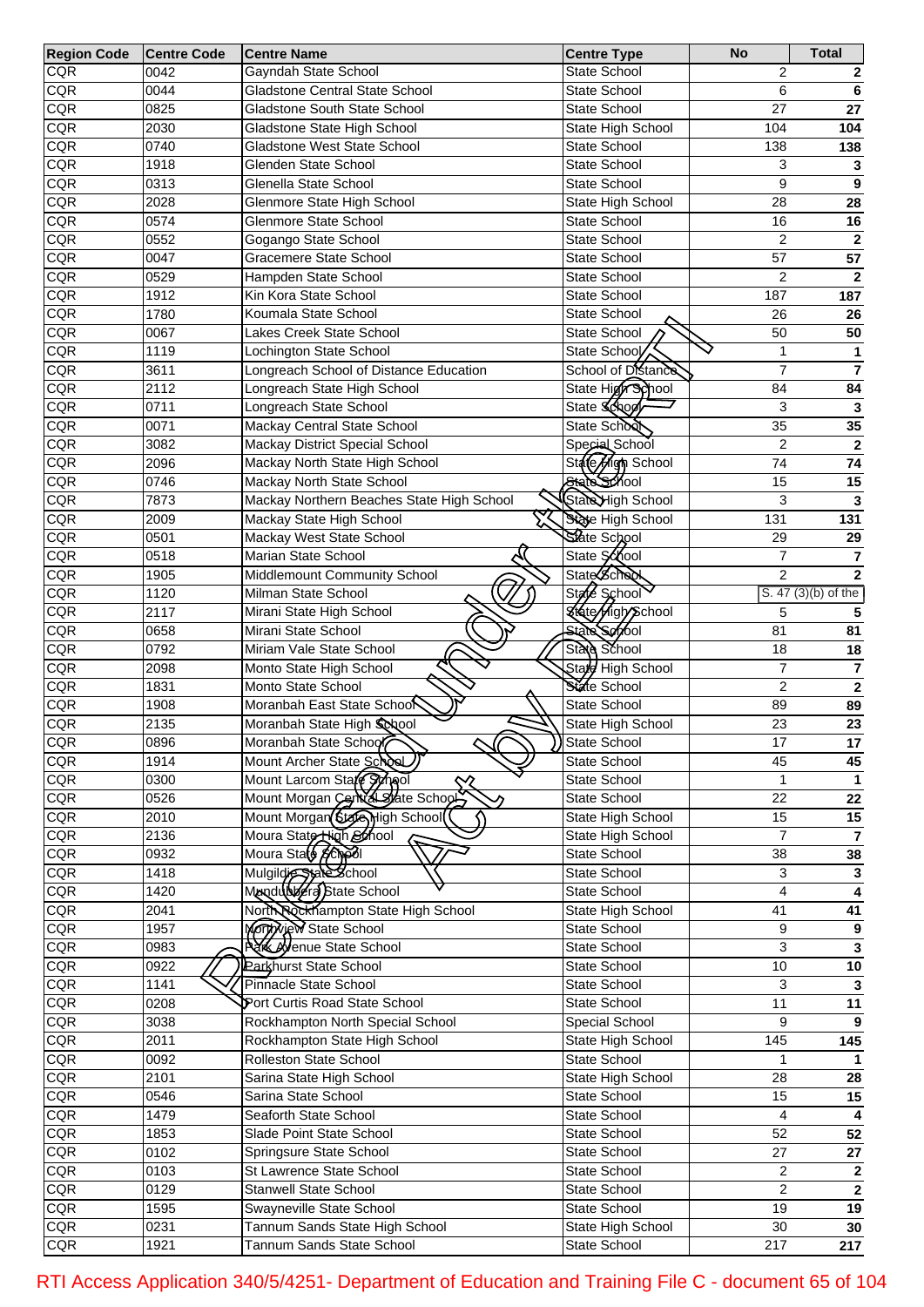| <b>Region Code</b> | <b>Centre Code</b> | <b>Centre Name</b>                                 | <b>Centre Type</b>    | <b>No</b>       | <b>Total</b>     |
|--------------------|--------------------|----------------------------------------------------|-----------------------|-----------------|------------------|
| <b>CQR</b>         | 1992               | Taranganba State School                            | State School          | 290             | 290              |
| <b>CQR</b>         | 1840               | <b>Thangool State School</b>                       | State School          | 20              | 20               |
| CQR                | 1018               | The Caves State School                             | State School          |                 |                  |
| CQR                | 1195               | The Hall State School                              | State School          | 14              | 14               |
| CQR                | 0676               | <b>Theodore State School</b>                       | State School          | 39              | 39               |
| CQR                | 1926               | <b>Tieri State School</b>                          | <b>State School</b>   | 5               | 5                |
| CQR                | 2152               | Toolooa State High School                          | State High School     | 14              | 14               |
| CQR                | 1855               | Victoria Park State School                         | State School          | 11              | 11               |
| CQR                | 0353               | <b>Walkerston State School</b>                     | <b>State School</b>   | 15              | 15               |
| CQR                | 1971               | Waraburra State School                             | State School          | 28              | 28               |
| CQR                | 0119               | Westwood State School                              | <b>State School</b>   | 1               | 1                |
| CQR                | 0478               | Winton State School                                | State School          | 2               | 2                |
| CQR                | 0617               | Woorabinda State School                            | <b>State School</b>   | 5               | 5                |
| CQR                | 2123               | Yeppoon State High School                          | State High School     | 104             | 104              |
| CQR                | 0442               | Yeppoon State School                               | State School          | 53              | 53               |
| <b>DSR</b>         | 0003               | Allora P-10 State School                           | State School          | 88              | 88               |
| <b>DSR</b>         | 1629               | Amiens State School                                | State School          | 6               | 6                |
| <b>DSR</b>         | 1294               | Applethorpe State School                           | State School          | 2               | 2                |
| <b>DSR</b>         | 1164               | Ballandean State School                            | State School          | $\overline{c}$  | 2                |
| <b>DSR</b>         | 0187               | Begonia State School                               | State School          | $\overline{c}$  | 2                |
| <b>DSR</b>         | 0781               | <b>Bell State School</b>                           | State School          | 6               | 6                |
| <b>DSR</b>         | 1631               | <b>Benarkin State School</b>                       | State School          | $\overline{c}$  | 2                |
| <b>DSR</b>         | 1663               | <b>Biddeston State School</b>                      | State School          | $\overline{c}$  | 2                |
| <b>DSR</b>         | 0739               | <b>Blackbutt State School</b>                      | State School          | 7               | 7                |
| <b>DSR</b>         | 0316               | <b>Blenheim State School</b>                       | State School          | 7               | 7                |
| <b>DSR</b>         | 0425               | <b>Bollon State School</b>                         | State School          | 1               |                  |
| <b>DSR</b>         | 1133               | <b>Brigalow State School</b>                       | State School          | 7               |                  |
| <b>DSR</b>         | 1071               | <b>Broadwater State School</b>                     | <b>State School</b>   | 2               | 7                |
| <b>DSR</b>         |                    |                                                    | State School          | 1               | 2                |
|                    | 0311               | <b>Brookstead State School</b>                     |                       |                 | 1                |
| <b>DSR</b>         | 1508               | Bungunya State School                              | State School          | 2               | 2                |
| <b>DSR</b>         | 0853               | Bunker's Hill State School                         | <b>State School</b>   | 5               | 5                |
| <b>DSR</b>         | 0196               | Cambooya State School                              | State School          | 30              | 30               |
| <b>DSR</b>         | 0734               | Cecil Plains State School                          | Stard School          | 9               | 9                |
| <b>DSR</b>         | 2121               | Centenary Heights State High School                | State High School     | 34              | 34               |
| <b>DSR</b>         | 2068               | Charleville State High Schoo                       | State High School     | 48              | 48               |
| <b>DSR</b>         | 0185               | Charleville State Scho&                            | State School          | 14              | 14               |
| <b>DSR</b>         | 0989               | Cherbourg State Schoof                             | State School          | $\overline{37}$ | 37               |
| <b>DSR</b>         | 2087               | Chinchilla State High School                       | State High School     | 175             | 175              |
| <b>DSR</b>         | 0244               | Chinchilla State Sonow                             | <b>State School</b>   | 174             | 174              |
| <b>DSR</b>         | 3087               | Clifford Park Special Scrool                       | <b>Special School</b> |                 |                  |
| <b>DSR</b>         | 2111               | Clifton State Horsehool                            | State High School     | 13              | $\overline{13}$  |
| <b>DSR</b>         | 0687               | Clifton State School<br>7                          | State School          | 3               |                  |
| <b>DSR</b>         | 1084               |                                                    | State School          |                 |                  |
| <b>DSR</b>         | 0399               | Crawford State School<br>Crow's Nest) State School | State School          | 5               | 5                |
| <b>DSR</b>         | 0293               |                                                    | State School          | 9               | $\boldsymbol{9}$ |
| <b>DSR</b>         | 0289               | Cunnamulla P-12 State School                       | State School          | $\overline{35}$ | 35               |
| <b>DSR</b>         | 0671               | <b>Dalby South State School</b>                    | State School          | 63              | 63               |
| <b>DSR</b>         | 2033               | Daly State High School                             | State High School     | 341             | 341              |
| <b>DSR</b>         | 0028               | Dalby State School                                 | State School          | 165             | 165              |
| <b>DSR</b>         | 0318               | Dalveen State School                               | State School          |                 |                  |
| <b>DSR</b>         | 1900               | Darling Heights State School                       | State School          | $\overline{24}$ | $\overline{24}$  |
| <b>DSR</b>         | 1001               | Dirranbandi P-10 State School                      | State School          | 5               |                  |
| <b>DSR</b>         | 0031               | Drayton State School                               | State School          | 65              | 65               |
| <b>DSR</b>         | 0889               | Drillham State School                              | State School          |                 |                  |
| <b>DSR</b>         | 1170               | Dulacca State School                               | State School          | 2               |                  |
| <b>DSR</b>         | 0934               | Dunkeld State School                               | State School          | 1               |                  |
| <b>DSR</b>         | 1667               | Durong South State School                          | State School          | 4               |                  |
| <b>DSR</b>         | 0154               | Emu Creek State School                             | State School          | 3               | 3                |
| <b>DSR</b>         | 0199               | <b>Esk State School</b>                            | State School          | 6               | 6                |
| <b>DSR</b>         | 1751               | Fairview Heights State School                      | State School          | 9               | 9                |
| <b>DSR</b>         | 0489               | Flagstone Creek State School                       | State School          | 4               | 4                |
| <b>DSR</b>         | 0697               | <b>Forest Hill State School</b>                    | State School          | 2               | $\mathbf 2$      |
| <b>DSR</b>         | 0040               | Freestone State School                             | State School          | 3               |                  |
| <b>DSR</b>         | 0084               | Gabbinbar State School                             | State School          | 127             | $\overline{127}$ |

RTI Access Application 340/5/4251- Department of Education and Training File C - document 66 of 104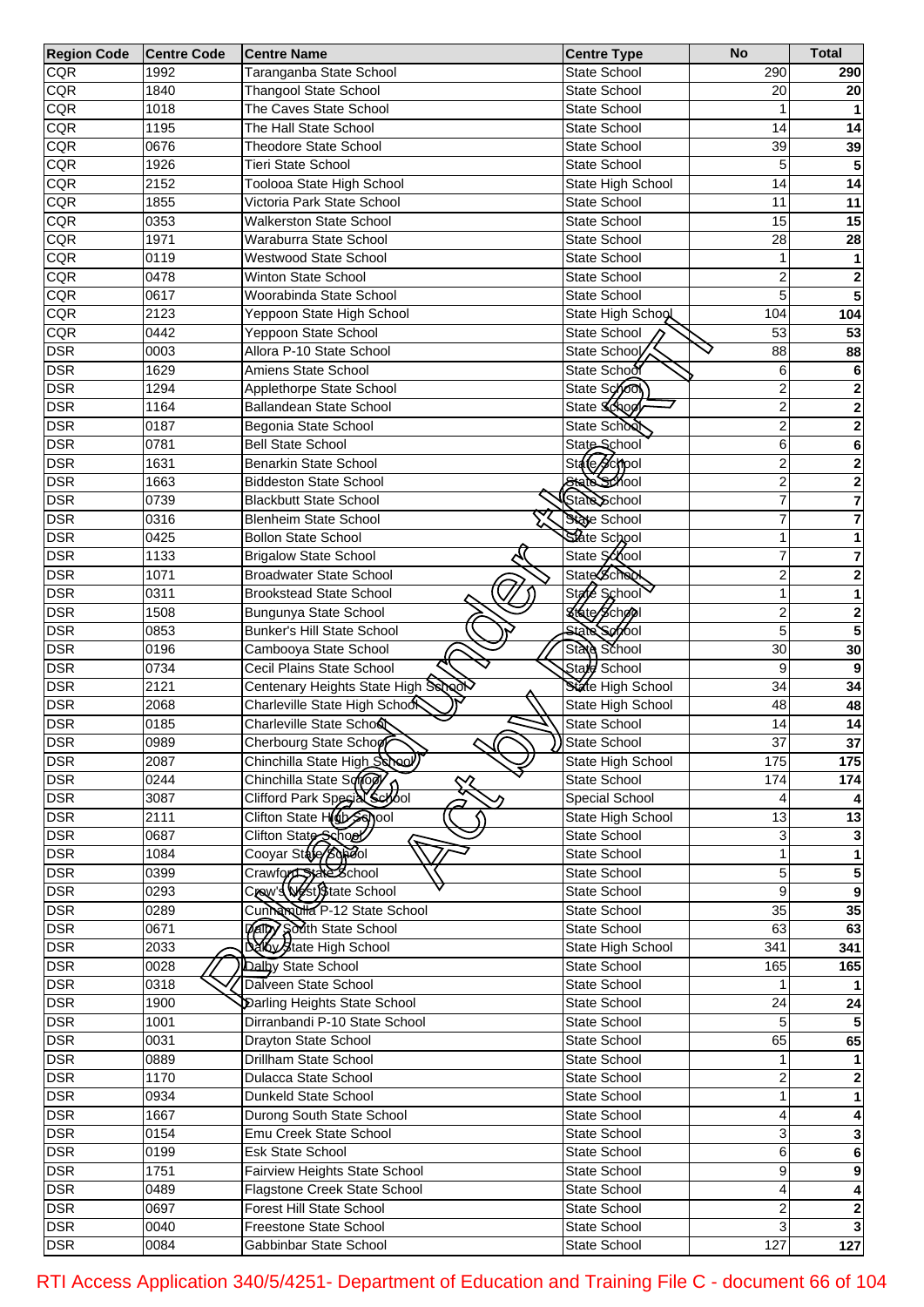| <b>Region Code</b> | <b>Centre Code</b> | <b>Centre Name</b>                                          | <b>Centre Type</b>           | <b>No</b>       | <b>Total</b>    |
|--------------------|--------------------|-------------------------------------------------------------|------------------------------|-----------------|-----------------|
| <b>DSR</b>         | 0041               | <b>Gatton State School</b>                                  | State School                 | 25              | 25              |
| <b>DSR</b>         | 0054               | Geham State School                                          | State School                 | 4               |                 |
| <b>DSR</b>         | 0544               | Glen Aplin State School                                     | State School                 | $\overline{2}$  | $\mathbf{2}$    |
| <b>DSR</b>         | 0770               | Glennie Heights State School                                | State School                 | 38              | 38              |
| <b>DSR</b>         | 1089               | Glenore Grove State School                                  | <b>State School</b>          | 120             | 120             |
| <b>DSR</b>         | 0126               | Glenvale State School                                       | State School                 | 76              | 76              |
| <b>DSR</b>         | 0111               | Goombungee State School                                     | State School                 | 10              | 10              |
| <b>DSR</b>         | 1310               | Goomeri State School                                        | <b>State School</b>          | 3               |                 |
| <b>DSR</b>         | 2092               | Goondiwindi State High School                               | State High School            | 1               |                 |
| <b>DSR</b>         | 0046               | Goondiwindi State School                                    | <b>State School</b>          | 11              | 11              |
| <b>DSR</b>         | 1051               | <b>Grantham State School</b>                                | State School                 | 66              | 66              |
| <b>DSR</b>         | 0925               | <b>Greenlands State School</b>                              | State School                 | 1               | 1               |
| <b>DSR</b>         | 0976               | <b>Greenmount State School</b>                              | State School                 | $\overline{2}$  | $\mathbf{2}$    |
| <b>DSR</b>         | 1549               | Guluguba State School                                       | State School                 | 2               | $\mathbf 2$     |
| <b>DSR</b>         | 0978               | Harlaxton State School                                      | State School                 | 33              | 33              |
| <b>DSR</b>         | 0902               | <b>Harlin State School</b>                                  | State School                 | $\overline{2}$  | $\overline{2}$  |
| <b>DSR</b>         | 2038               | Harristown State High School                                | State High School            | 185             | 185             |
| <b>DSR</b>         | 1292               | Harristown State School                                     | State School                 | 84              | 84              |
| <b>DSR</b>         | 0390               | Hatton Vale State School                                    | State Schoo                  | 5               | 5               |
| <b>DSR</b>         | 0052               | <b>Helidon State School</b>                                 | State School                 | 2               | $\mathbf 2$     |
| <b>DSR</b>         | 0053               | <b>Highfields State School</b>                              | State School                 | 12              | 12              |
| <b>DSR</b>         | 9340               | <b>Highfields State Secondary College</b>                   | State High School            | 54              | 54              |
| <b>DSR</b>         | 0055               | Inglewood State School                                      | State School                 | 2               | 2               |
| <b>DSR</b>         | 1723               | Injune P-10 State School                                    | State School                 | 5               | 5               |
| <b>DSR</b>         | 0537               | Jandowae Prep-10 State School                               | State School                 | 8               | 8               |
| <b>DSR</b>         | 1558               | Jimbour State School                                        | State School                 | 5               | 5               |
| <b>DSR</b>         | 1187               | Kaimkillenbun State School                                  | State School                 | 1               |                 |
| <b>DSR</b>         | 1145               | Karara State School                                         | State School                 | 1               |                 |
| <b>DSR</b>         | 0710               | Kentville State School                                      | State School                 | 6               | 6               |
| <b>DSR</b>         | 0163               | Killarney P-10 State School                                 | State School                 | $\overline{2}$  | $\overline{2}$  |
| <b>DSR</b>         | 2044               | Kingaroy State High School                                  | <b>State High School</b>     | 50              | 50              |
| <b>DSR</b>         | 0995               | Kingaroy State School                                       | State School                 | 213             | 213             |
| <b>DSR</b>         | 1274               | Kingsthorpe State School                                    | State School                 |                 |                 |
| <b>DSR</b>         | 1078               | Kogan State School                                          | State School                 |                 | 7               |
| <b>DSR</b>         | 1472               | Kulpi State School                                          | State School                 | $\overline{2}$  | $\mathbf 2$     |
| <b>DSR</b>         | 1423               | Kumbia State School                                         | State School                 | $\overline{42}$ | 42              |
| <b>DSR</b>         | 1676               | Laidley District State School                               | >State School                | 80              | 80              |
| <b>DSR</b>         | 2163               | Laidley State High School                                   | State High School            | 24              | 24              |
| <b>DSR</b>         | 1009               | Lake Clarendon Sterey chool                                 | State School                 | 12              | $\overline{12}$ |
| <b>DSR</b>         | 0068               | Leyburn State School                                        | State School                 | 3               |                 |
| <b>DSR</b>         | 0980               | Linville State Schoon                                       | State School                 |                 |                 |
| <b>DSR</b>         | 1061               |                                                             | State School                 | 11              | 11              |
| <b>DSR</b>         | 2062               | Lockrose Stete School<br>Lockyer District State High Schoor |                              | 127             | $\frac{1}{127}$ |
| <b>DSR</b>         |                    |                                                             | State High School            |                 |                 |
| <b>DSR</b>         | 0383<br>1389       | Ma Ma Creek State School                                    | State School<br>State School |                 |                 |
| <b>DSR</b>         | 1473               | Meandarta State School                                      | State School                 | 4               |                 |
| <b>DSR</b>         | 0179               |                                                             | <b>State School</b>          | 6               |                 |
| <b>DSR</b>         | 0414               | Merrygandan State School<br>Middle Ridge State School       | State School                 | 8               | 6               |
| <b>DSR</b>         | 2144               | Miles State High School                                     | State High School            | 40              | 8<br>40         |
| <b>DSR</b>         | 0341               | Miles State School                                          | State School                 | $\overline{18}$ | $\overline{18}$ |
|                    |                    |                                                             |                              | $\overline{21}$ |                 |
| <b>DSR</b>         | 0176               | Millmerran State School                                     | State School                 |                 | $\overline{21}$ |
| <b>DSR</b>         | 0027               | Mitchell State School                                       | State School                 | 5               |                 |
| <b>DSR</b>         | 1513               | Monogorilby State School                                    | State School                 |                 |                 |
| <b>DSR</b>         | 1037               | Mount Tyson State School                                    | State School                 | 5               | 5               |
| <b>DSR</b>         | 0495               | Mount Whitestone State School                               | State School                 | 4               |                 |
| <b>DSR</b>         | 2052               | Murgon State High School                                    | State High School            | 45              | 45              |
| <b>DSR</b>         | 0871               | Murgon State School                                         | State School                 | 182             | 182             |
| <b>DSR</b>         | 0076               | Murphy's Creek State School                                 | State School                 | 5               |                 |
| <b>DSR</b>         | 2157               | Nanango State High School                                   | State High School            | 16              | 16              |
| <b>DSR</b>         | 0077               | Nanango State School                                        | State School                 | 1               |                 |
| <b>DSR</b>         | 1227               | Newtown State School                                        | State School                 | 74              | $\overline{74}$ |
| <b>DSR</b>         | 1735               | Nobby State School                                          | State School                 | $\overline{25}$ | 25              |
| <b>DSR</b>         | 2099               | Oakey State High School                                     | State High School            | $\overline{12}$ | $\overline{12}$ |
| <b>DSR</b>         | 0166               | Oakey State School                                          | State School                 | 61              | 61              |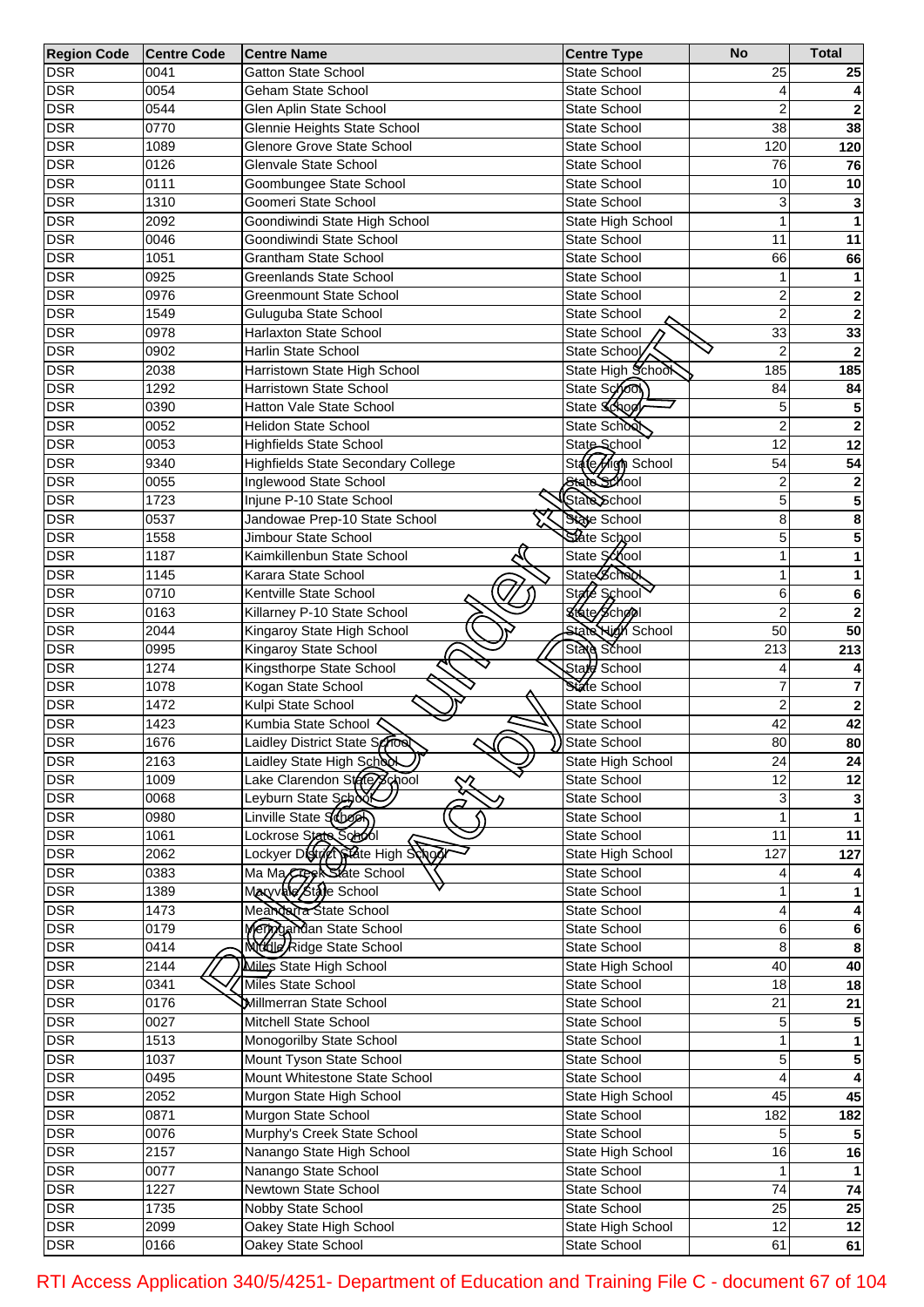| <b>Region Code</b> | <b>Centre Code</b> | <b>Centre Name</b>                                | <b>Centre Type</b>       | <b>No</b>       | <b>Total</b>            |
|--------------------|--------------------|---------------------------------------------------|--------------------------|-----------------|-------------------------|
| <b>DSR</b>         | 0422               | <b>Pilton State School</b>                        | State School             | 3               |                         |
| <b>DSR</b>         | 2119               | Pittsworth State High School                      | State High School        | 209             | 209                     |
| <b>DSR</b>         | 0373               | Pittsworth State School                           | State School             | 62              | 62                      |
| <b>DSR</b>         | 1155               | <b>Proston State School</b>                       | <b>State School</b>      | 19              | 19                      |
| <b>DSR</b>         | 0958               | Quinalow Prep-10 State School                     | State School             | 6               | 6                       |
| <b>DSR</b>         | 1174               | Rangeville State School                           | State School             | 18              | 18                      |
| <b>DSR</b>         | 1786               | Rockville State School                            | State School             | 45              | 45                      |
| <b>DSR</b>         | 5666               | Roma State College                                | State School             | 46              | 46                      |
| <b>DSR</b>         | 1007               | Severnlea State School                            | State School             | 27              | 27                      |
| <b>DSR</b>         | 1241               | Southbrook Central State School                   | <b>State School</b>      | 5               | 5                       |
| <b>DSR</b>         | 2143               | St George State High School                       | State High School        | 125             | 125                     |
| <b>DSR</b>         | 0134               | St George State School                            | State School             | 60              | 60                      |
| <b>DSR</b>         | 2064               | Stanthorpe State High School                      | State High School        | 137             | 137                     |
| <b>DSR</b>         | 0132               | Stanthorpe State School                           | State School             | 61              | 61                      |
| <b>DSR</b>         | 0142               | <b>Surat State School</b>                         | State School             | $\overline{4}$  |                         |
| <b>DSR</b>         | 1096               | Taabinga State School                             | State School             | 26              | 26                      |
| <b>DSR</b>         | 1615               | <b>Talwood State School</b>                       | State School             | 5               | 5                       |
| <b>DSR</b>         | 0150               | Tambo State School                                | State School             | $\mathbf{1}$    |                         |
| <b>DSR</b>         | 1446               | Tanduringie State School                          | State Schoo              | 43              | 43                      |
| <b>DSR</b>         | 0295               | Tannymorel State School                           | State School             | 2               | $\mathbf 2$             |
| <b>DSR</b>         | 1357               | Tara Shire State College                          | State School             | 8               | 8                       |
| <b>DSR</b>         | 0105               | <b>Taroom State School</b>                        | State School             | $\mathbf{1}$    |                         |
| <b>DSR</b>         | 0437               | Texas P-10 State School                           | State School             | 16              | 16                      |
| <b>DSR</b>         | 1278               | <b>Thallon State School</b>                       | State School             | 3               | 3                       |
| <b>DSR</b>         | 1360               | The Gums State School                             | State School             | 8               | 8                       |
| <b>DSR</b>         | 1714               | The Summit State School                           | State School             | 4               |                         |
| <b>DSR</b>         | 2179               | Toogoolawah State High School                     | State High School        | 3               | 3                       |
| <b>DSR</b>         | 1069               | Toogoolawah State School                          | State Scheck             | 9               | $\mathbf{9}$            |
| <b>DSR</b>         | 0499               | Toowoomba East State School                       | State School             | 19              | 19                      |
| <b>DSR</b>         | 0110               | Toowoomba North State School                      | State School             | 36              | 36                      |
| <b>DSR</b>         | 2013               | Toowoomba State High School                       | <b>State High School</b> | 20              | 20                      |
| <b>DSR</b>         | 3032               | Toowoomba West Special School                     | Spedial School           | 5               | 5                       |
| <b>DSR</b>         | 0844               | Vale View State School                            | State School             | 4               |                         |
| <b>DSR</b>         | 0458               | Wallangarra State School                          | State School             | 2               | 2                       |
| <b>DSR</b>         | 1296               | Wandoan State School P-10                         | State School             | $\mathbf{1}$    |                         |
| <b>DSR</b>         | 0116               | Warwick Central State School                      | State School             | 84              | 84                      |
| <b>DSR</b>         | 0225               | Warwick East State Scrook                         | State School             | 100             | 100                     |
| <b>DSR</b>         | 2015               | Warwick State High School                         | State High School        | 69              | 69                      |
| <b>DSR</b>         | 1152               | Warwick West Stare School                         | State School             | 15              | 15                      |
| <b>DSR</b>         | 0855               | ╳<br>Wellcamp State School                        | State School             | $\overline{2}$  | $\bf{2}$                |
| <b>DSR</b>         | 1244               | Westmar State Sepaql                              | State School             | 3               | $\overline{\mathbf{3}}$ |
| <b>DSR</b>         | 1405               |                                                   | State School             | 6               | $\overline{\mathbf{6}}$ |
| <b>DSR</b>         | 1147               | Wheatlands State School<br>Wheatvale State School | State School             | 8               | 8                       |
| <b>DSR</b>         | 0468               |                                                   | State High School        | 485             | 485                     |
| <b>DSR</b>         | 0394               | Wilsonton State High School                       | State School             | 139             | 139                     |
| <b>DSR</b>         | 0292               | Winder State School                               | State School             | 5               | 5                       |
| <b>DSR</b>         | 1930               | With Oct State School                             | State School             | 76              | 76                      |
| <b>DSR</b>         | 1065               | Woods/State School                                | State School             | 5               | 5                       |
| <b>DSR</b>         | 0802               | Wyandra State School                              | State School             |                 | S. 47 (3)(b) of the     |
| <b>DSR</b>         | 0151               | Yangan State School                               | State School             | 4               |                         |
| <b>DSR</b>         | 0967               | Yarraman State School                             | State School             | $\overline{11}$ | $\overline{11}$         |
| <b>DSR</b>         | 1346               | Yelarbon State School                             | State School             | 13              | 13                      |
| <b>FNR</b>         | 1963               | Alexandra Bay State School                        | State School             | $\overline{2}$  | $\mathbf{2}$            |
| <b>FNR</b>         | 2051               | Atherton State High School                        | State High School        | 55              | 55                      |
| <b>FNR</b>         | 0789               | Atherton State School                             | State School             | 257             | 257                     |
| <b>FNR</b>         | 0274               | Aurukun State School                              | State School             |                 |                         |
| <b>FNR</b>         | 1466               | Babinda State School                              | State School             | 32              | 32                      |
| <b>FNR</b>         | 1689               | Balaclava State School                            | State School             | 28              | $\overline{28}$         |
| <b>FNR</b>         |                    | Bartle Frere State School                         |                          |                 |                         |
|                    | 1730               |                                                   | State School             | $\mathbf 1$     |                         |
| <b>FNR</b>         | 0452               | <b>Bentley Park College</b>                       | State School             | 193             | 193                     |
| <b>FNR</b>         | 0996               | Biboohra State School                             | State School             | 5               | 5                       |
| <b>FNR</b>         | 3601               | Cairns School of Distance Education               | School of Distance       | 72              | $\overline{72}$         |
| <b>FNR</b>         | 2005               | Cairns State High School                          | State High School        | 26              | ${\bf 26}$              |
| <b>FNR</b>         | A029               | Cairns State Special School                       | <b>Special School</b>    | 3               | $\overline{\mathbf{3}}$ |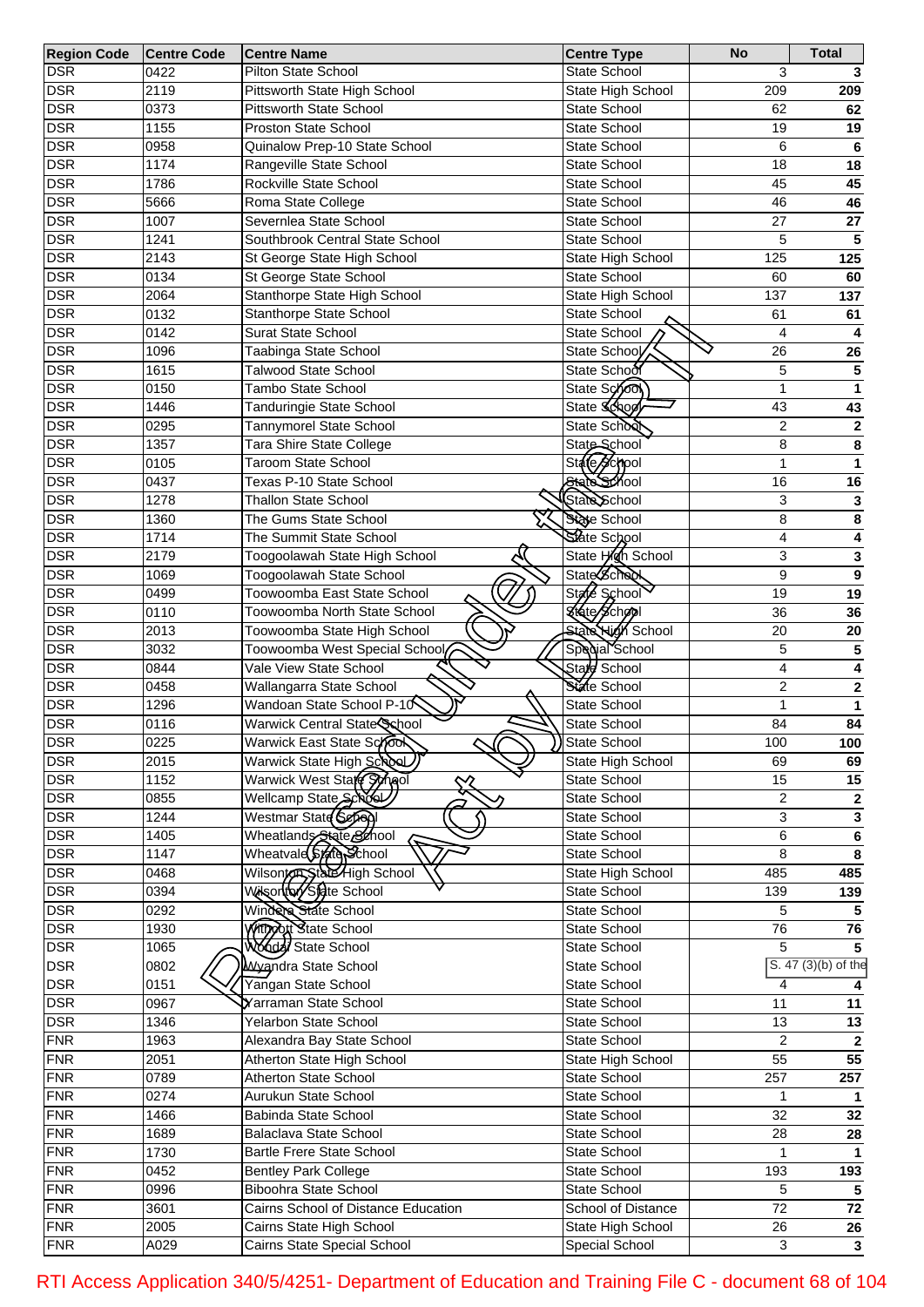| <b>Region Code</b> | <b>Centre Code</b> | <b>Centre Name</b>                                 | <b>Centre Type</b>  | <b>No</b>       | <b>Total</b>     |
|--------------------|--------------------|----------------------------------------------------|---------------------|-----------------|------------------|
| <b>FNR</b>         | 1522               | Cairns West State School                           | State School        | 186             | 186              |
| <b>FNR</b>         | 0927               | Caravonica State School                            | <b>State School</b> | 309             | 309              |
| <b>FNR</b>         | 0136               | <b>Cardwell State School</b>                       | <b>State School</b> | 47              | 47               |
| <b>FNR</b>         | 1480               | Coen Campus of CYAAA                               | Campus              | 5               |                  |
| <b>FNR</b>         | 0177               | Cooktown State School                              | State School        | 83              | 83               |
| <b>FNR</b>         | 0165               | Croydon State School                               | State School        | 3               |                  |
| <b>FNR</b>         | 1022               | Daintree State School                              | <b>State School</b> |                 | 1                |
| <b>FNR</b>         | 1226               | Dimbulah State School                              | <b>State School</b> | 20              | 20               |
| <b>FNR</b>         | 0235               | Edge Hill State School                             | <b>State School</b> | 49              | 49               |
| <b>FNR</b>         | 1758               | El Arish State School                              | <b>State School</b> | 23              | 23               |
| <b>FNR</b>         | 0810               | Feluga State School                                | <b>State School</b> | 1               |                  |
| <b>FNR</b>         | 0845               | Flying Fish Point State School                     | <b>State School</b> | 16              | 16               |
| <b>FNR</b>         | 1812               | Freshwater State School                            | <b>State School</b> | 12              | 12               |
| <b>FNR</b>         | 0178               | Georgetown State School                            | <b>State School</b> | 3               |                  |
| <b>FNR</b>         | 0807               | Goondi State School                                | State School        | $\overline{56}$ | 56               |
| <b>FNR</b>         | 2106               | Gordonvale State High School                       | State High School   | 124             | 124              |
| <b>FNR</b>         | 0790               | Gordonvale State School                            | State School        | 204             | 204              |
| <b>FNR</b>         | 0538               | Hambledon State School                             | State School        | 24              | 24               |
| <b>FNR</b>         | 0254               | Herberton State School                             | State School        | 13              | 13               |
| <b>FNR</b>         | 0243               | Hopevale Campus of CYAAA                           | Campus              | 7               |                  |
| <b>FNR</b>         | 1660               | Innisfail East State School                        | State School        | 13              | $\overline{13}$  |
| <b>FNR</b>         | 6463               | Innisfail State College                            | State High School   | 125             | 125              |
| <b>FNR</b>         | 0527               | Innisfail State School                             | State School        | 86              | 86               |
| <b>FNR</b>         | 0519               | Irvinebank State School                            | State School        | $\overline{2}$  |                  |
| <b>FNR</b>         | 1721               | <b>Isabella State School</b>                       | State School        | 257             | 257              |
| <b>FNR</b>         |                    |                                                    | State School        | 10              |                  |
|                    | 1809               | <b>Julatten State School</b>                       |                     |                 | 10               |
| <b>FNR</b>         | 1279               | Kairi State School                                 | State School        | 3               |                  |
| <b>FNR</b>         | 0460               | Kowanyama State School                             | <b>State School</b> |                 |                  |
| <b>FNR</b>         | 5689               | Kuranda District State College                     | State School        | 65              | 65               |
| <b>FNR</b>         | 0202               | <b>Lakeland State School</b>                       | State School        | 1               |                  |
| <b>FNR</b>         | 0583               | Laura State School                                 | <b>State School</b> | 1               | 1                |
| <b>FNR</b>         | 0505               | Lockhart State School                              | State School        | 8               | 8                |
| <b>FNR</b>         | 1010               | Lower Tully State School                           | Stard School        | 10              | 10               |
| <b>FNR</b>         | 0758               | Machans Beach State School                         | State School        | 46              | 46               |
| <b>FNR</b>         | 2067               | Malanda State High School                          | State High School   | 2               | $\bf{2}$         |
| <b>FNR</b>         | 1396               | Malanda State School                               | State School        | 8               | 8                |
| <b>FNR</b>         | 2058               | Mareeba State High School                          | ) State High School | 135             | $\overline{135}$ |
| <b>FNR</b>         | 0653               | Mareeba State School                               | State School        | 27              | 27               |
| <b>FNR</b>         | 1673               | Mena Creek State School                            | State School        | 2               |                  |
| FNR                | 1291               | Miallo State School                                | State School        | $\overline{2}$  |                  |
| FNR                | 0771               | Millaa Millaa State School                         | State School        | $\overline{11}$ | 11               |
| FNR                | 1324               | Mission Beach State School                         | State School        |                 |                  |
| FNR                | 2002               | Mossman State High School                          | State High School   | 453             | 453              |
| FNR                | 0167               | Mossmen State School<br>Mount (Gerne) State School | State School        | 34              | 34               |
| FNR                | 0944               |                                                    | State School        | 15              | 15               |
| FNR                | 1109               | Mount Nolloy State School                          | State School        | 8               | 8                |
| FNR                | 1531               | MOW Surprise State School                          | State School        | $\overline{2}$  |                  |
| FNR                | 0957               | Modulyan State School                              | State School        | $\overline{36}$ | 36               |
| FNR                | 1030               | Murray River Upper State School                    | State School        | 2               |                  |
| FNR                | 5703               | Northern Peninsula Area College - Bamaga Junior    | Campus              | 8               | 8                |
| FNR                | 5704               | Northern Peninsula Area College - Injinoo Junior   | Campus              | 4               |                  |
| FNR                | 5971               | Northern Peninsula Area State College - Senior     | Campus              | 4               |                  |
| FNR                | 0639               | Parramatta State School                            | State School        | 43              | 43               |
| FNR                | 0457               | Pormpuraaw State School                            | State School        | $\overline{2}$  |                  |
| FNR                | 1979               | Port Douglas State School                          | State School        | $\overline{29}$ | 29               |
| FNR                | 1315               | Ravenshoe State School                             | State School        | $\overline{22}$ | 22               |
| FNR                | 1336               | Redlynch State College                             | State School        | 57              | 57               |
| FNR                | 1977               | Rossville State School                             | State School        | 4               |                  |
| FNR                | 1528               | Silkwood State School                              | State School        | 11              | $\overline{11}$  |
| FNR                | 1518               | South Johnstone State School                       | State School        |                 |                  |
| FNR                | 1940               | Tagai State College - Badu Island Campus           | Campus              | 110             | 110              |
| FNR                | 1944               | Tagai State College - Darnley Island Campus        | Campus              |                 |                  |
| <b>FNR</b>         | 1950               | Tagai State College - Dauan Island Campus          | Campus              | 14              | 14               |
| <b>FNR</b>         | 1995               | Tagai State College - Horn Island Campus           | Campus              | 9               | $\overline{9}$   |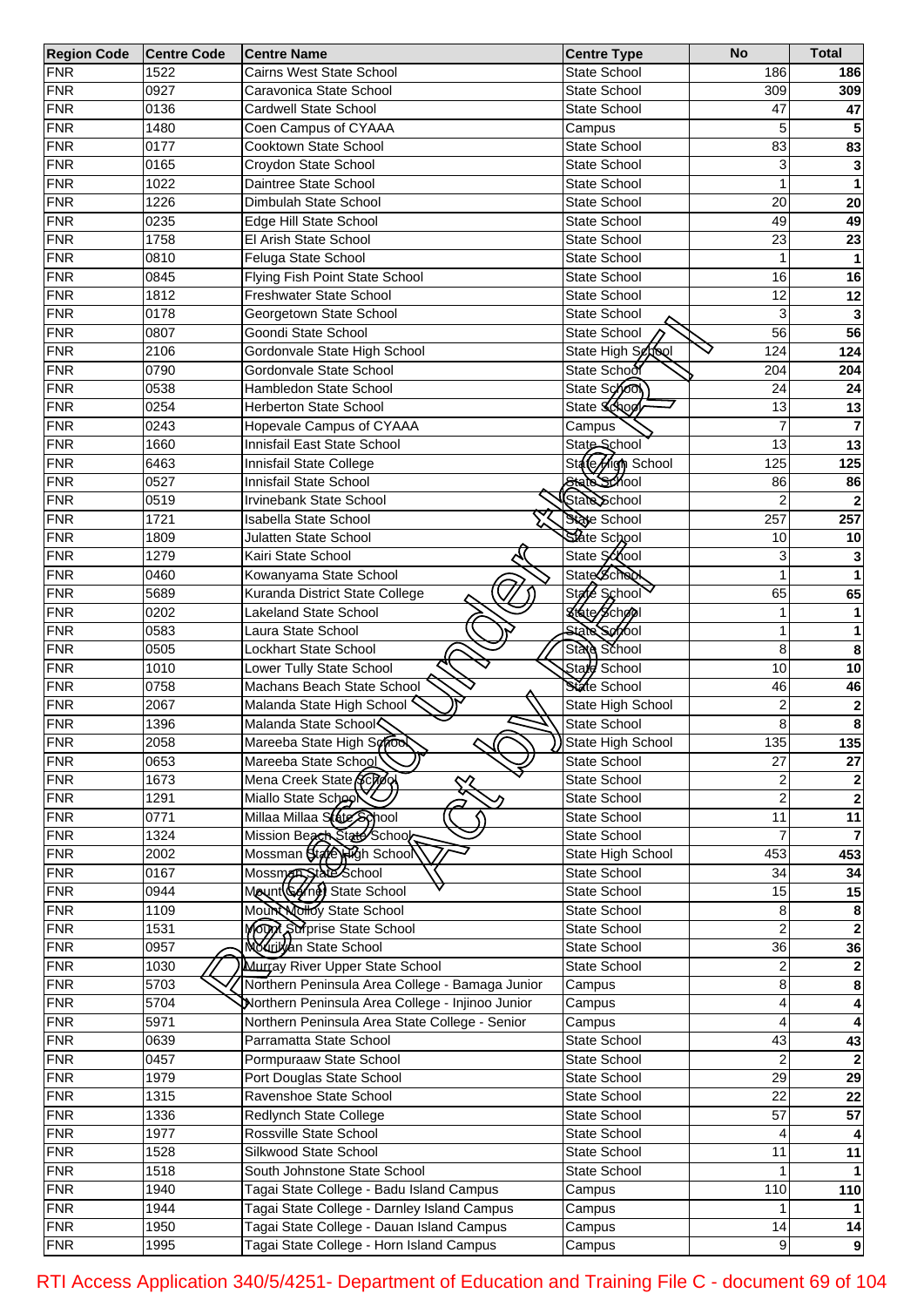| <b>Region Code</b> | <b>Centre Code</b> | <b>Centre Name</b>                                 | <b>Centre Type</b>  | <b>No</b>       | <b>Total</b>     |
|--------------------|--------------------|----------------------------------------------------|---------------------|-----------------|------------------|
| <b>FNR</b>         | 1949               | Tagai State College - Kubin Campus                 | Campus              | 8               |                  |
| <b>FNR</b>         | 1942               | Tagai State College - Mabuiag Island Campus        | Campus              | 1               |                  |
| <b>FNR</b>         | 1943               | Tagai State College - Mer Campus                   | Campus              | 57              | 57               |
| <b>FNR</b>         | 1946               | Tagai State College - Saibai Island Campus         | Campus              | 5               | 5                |
| <b>FNR</b>         | 1953               | Tagai State College - St Pauls Campus              | Campus              | 5               | 5                |
| <b>FNR</b>         | 1952               | Tagai State College - Stephen Island Campus        | Campus              | 3               | 3                |
| <b>FNR</b>         | 0463               | Tagai State College - Thursday Island Primary      | Campus              | 22              | $\overline{22}$  |
| <b>FNR</b>         | 2114               | Tagai State College - Thursday Island Secondary    | Campus              | $\mathbf 2$     |                  |
| <b>FNR</b>         | 1948               | Tagai State College - Warraber Island Campus       | Campus              | 14              | 14               |
| <b>FNR</b>         | 1947               | Tagai State College - Yam Island Campus            | Campus              | 21              | 21               |
| <b>FNR</b>         | 1945               | Tagai State College - Yorke Island Campus          | Campus              | 1               |                  |
| <b>FNR</b>         | 0629               | <b>Tolga State School</b>                          | State School        | 33              | 33               |
| <b>FNR</b>         | 2057               | Trinity Bay State High School                      | State High School   | 3               | 3                |
| <b>FNR</b>         | 2159               | Tropical North Learning Academy - Smithfield State |                     | 66              | 66               |
|                    |                    |                                                    | State High School   | 59              |                  |
| <b>FNR</b>         | 1893               | Tropical North Learning Academy - Trinity Beach    | State School        |                 | 59               |
| <b>FNR</b>         | 2103               | Tully State High School                            | State High School   | 18              | 18               |
| <b>FNR</b>         | 1008               | <b>Tully State School</b>                          | State School        | 13              | 13               |
| <b>FNR</b>         | 0760               | Walkamin State School                              | State School        | 24              | 24               |
| <b>FNR</b>         | 0082               | Western Cape College - Mapoon                      | Camp <b>ó</b> s     | $\mathbf 2$     |                  |
| <b>FNR</b>         | 1407               | Western Cape College - Weipa                       | Campus              | 17              | 17               |
| <b>FNR</b>         | 1978               | White Rock State School                            | State School        | 23              | 23               |
| <b>FNR</b>         | 1980               | <b>Whitfield State School</b>                      | State School        | 340             | 340              |
| <b>FNR</b>         | 1614               | Wonga Beach State School                           | State School        | 8               | 8                |
| <b>FNR</b>         | 1902               | <b>Woree State School</b>                          | State School        | 316             | 316              |
| <b>FNR</b>         | 1303               | Yarrabah State School                              | State School        | 12              | 12               |
| <b>FNR</b>         | 0757               | Yorkeys Knob State School                          | State School        | 172             | 172              |
| <b>FNR</b>         | 1002               | Yungaburra State School                            | State School        | 12              | 12               |
| <b>MER</b>         | 0025               | Acacia Ridge State School                          | State School        | 44              | 44               |
| <b>MER</b>         | 2155               | Albany Creek State High School                     | State High School   | 9               | 9                |
| <b>MER</b>         | 0190               | Albany Creek State School                          | State School        | 52              | 52               |
| <b>MER</b>         | 1892               | Albany Hills State School                          | <b>State School</b> | 3               |                  |
| <b>MER</b>         | 1866               | Algester State School                              | State School        | 376             | 376              |
| <b>MER</b>         | 0115               | Amberley District State School                     | State School        | 9               |                  |
| <b>MER</b>         | 0296               | <b>Ascot State School</b>                          | State School        | 36              | 36               |
| <b>MER</b>         | 0186               | Ashgrove State School                              | State School        | 8               | 8                |
| <b>MER</b>         | 0512               | Ashwell State School $\zeta$                       | State School        | 2               | $\boldsymbol{2}$ |
| <b>MER</b>         | 1004               | Aspley East State School                           | )State School       | 118             | 118              |
| <b>MER</b>         | 3031               | Aspley Special School                              | Special School      | 1               | -1               |
| <b>MER</b>         | 2076               | Aspley State High ACTO                             | State High School   | 55              | 55               |
| <b>MER</b>         | 0610               | Aspley State School                                | State School        | 16              | 16               |
| <b>MER</b>         | 7120               | Augusta State (School                              | State School        | 16              | 16               |
| <b>MER</b>         | 2078               | Aviation High                                      | State High School   | 9               |                  |
| <b>MER</b>         |                    | L                                                  | State School        | 71              | $\overline{71}$  |
|                    | 0004               | Bald Hills Stafe Senool                            |                     |                 |                  |
| <b>MER</b>         | 2043               | Balmore 55 State High School                       | State High School   | 40              | 40               |
| <b>MER</b>         | 1041               | Baxdon State)School                                | State School        | 12              | $\overline{12}$  |
| <b>MER</b>         | 9322               | <b>Bellbird Park State Secondary College</b>       | State High School   | 5               |                  |
| <b>MER</b>         | 0226               | <b>Permant State School</b>                        | State School        | 10              | 10               |
| <b>MER</b>         | 1565               | <b>Bak State School</b>                            | State School        | 14              | $\overline{14}$  |
| <b>MER</b>         | 1603               | <b>Boondall State School</b>                       | State School        | 62              | 62               |
| <b>MER</b>         | 2118               | Bracken Ridge State High School                    | State High School   | 9               | 9                |
| <b>MER</b>         | 0772               | <b>Bracken Ridge State School</b>                  | State School        | 6               | 6                |
| <b>MER</b>         | 0571               | <b>Brassall State School</b>                       | State School        | $\overline{28}$ | 28               |
| <b>MER</b>         | 1669               | <b>Brighton State School</b>                       | State School        | 41              | 41               |
| <b>MER</b>         | 2104               | Brisbane Bayside State College                     | State High School   | $\overline{39}$ | 39               |
| <b>MER</b>         | 0207               | <b>Brisbane Central State School</b>               | State School        | 206             | 206              |
| <b>MER</b>         | 3605               | Brisbane School of Distance Education              | School of Distance  | 128             | 128              |
| <b>MER</b>         | 2003               | Brisbane State High School                         | State High School   | 51              | 51               |
| <b>MER</b>         | 0016               | <b>Brookfield State School</b>                     | State School        | 8               | 8                |
| <b>MER</b>         | 0017               | <b>Bulimba State School</b>                        | State School        | $\overline{26}$ | 26               |
| <b>MER</b>         | 0019               | Bundamba State School                              | State School        | $\overline{12}$ | $\overline{12}$  |
| <b>MER</b>         | 2130               | Bundamba State Secondary College                   | State High School   | $\overline{23}$ | 23               |
| <b>MER</b>         | 0894               | <b>Buranda State School</b>                        | State School        |                 |                  |
| <b>MER</b>         | 1699               | <b>Calamvale Community College</b>                 | State School        | 150             | 150              |
| <b>MER</b>         | 3055               | Calamvale Special School                           | Special School      | 6               | 6                |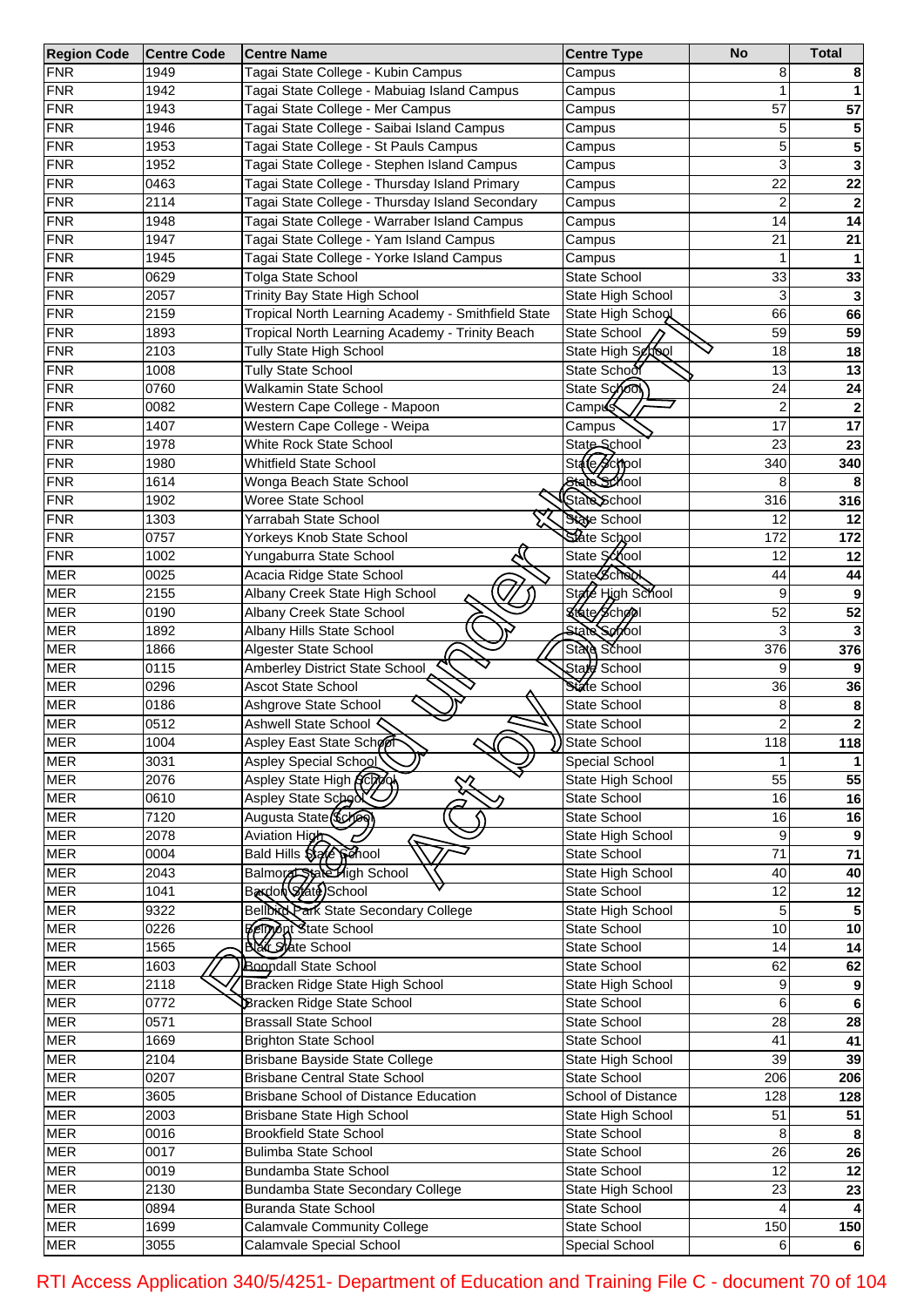| <b>Region Code</b> | <b>Centre Code</b> | Centre Name                                              | <b>Centre Type</b>       | <b>No</b>       | <b>Total</b>     |
|--------------------|--------------------|----------------------------------------------------------|--------------------------|-----------------|------------------|
| <b>MER</b>         | 0352               | Camira State School                                      | <b>State School</b>      | 26              | 26               |
| <b>MER</b>         | 1854               | Camp Hill State Infants and Primary School               | State School             |                 |                  |
| <b>MER</b>         | 1476               | Cannon Hill State School                                 | State School             | 10              | 10               |
| <b>MER</b>         | 1552               | Carina State School                                      | State School             | 47              | 47               |
| <b>MER</b>         | 1044               | Carole Park State School                                 | <b>State School</b>      | 8               | 8                |
| <b>MER</b>         | 2025               | Cavendish Road State High School                         | State High School        | 14              | 14               |
| <b>MER</b>         | 1668               | Centenary State High School                              | State High School        | 95              | 95               |
| <b>MER</b>         | 1872               | Chapel Hill State School                                 | State School             | 10              | 10               |
| <b>MER</b>         | 1789               | Churchill State School                                   | <b>State School</b>      | 6               | 6                |
| <b>MER</b>         | 3066               | <b>Claremont Special School</b>                          | Special School           | $\overline{2}$  | $\mathbf 2$      |
| <b>MER</b>         | 1956               | Collingwood Park State School                            | <b>State School</b>      | 16              | 16               |
|                    |                    |                                                          |                          |                 |                  |
| <b>MER</b>         | 1359               | Coominya State School                                    | <b>State School</b>      | 64              | 64               |
| <b>MER</b>         | 1247               | Coopers Plains State School                              | <b>State School</b>      | 71              | 71               |
| <b>MER</b>         | 2077               | Coorparoo Secondary College                              | State High School        | 498             | 498              |
| <b>MER</b>         | 0219               | Coorparoo State School                                   | State School             | 238             | 238              |
| <b>MER</b>         | 2055               | Corinda State High School                                | State High School        | 20              | ${\bf 20}$       |
| <b>MER</b>         | 1025               | Corinda State School                                     | State School             | 16              | 16               |
| <b>MER</b>         | 2023               | Craigslea State High School                              | State High School        | 10              | 10               |
| <b>MER</b>         | 0060               | Craigslea State School                                   | State School             | $\overline{35}$ | 35               |
| <b>MER</b>         | 1520               | Darra State School                                       | State School             | 11              | 11               |
| <b>MER</b>         | 9916               | Deebing Heights State School                             | State School             | 11              | 11               |
| <b>MER</b>         | 0959               | Durack State School                                      | State School             | 19              | 19               |
| <b>MER</b>         | 0506               | Dutton Park State School                                 | State School             | 15              | 15               |
| <b>MER</b>         | 0726               | Eagle Junction State School                              | State School             | 243             | 243              |
| <b>MER</b>         | 5180               | Earnshaw State College                                   | State School             | 16              | 16               |
| <b>MER</b>         | 0877               | East Brisbane State School                               | State School             | 99              | 99               |
|                    |                    |                                                          |                          |                 |                  |
| <b>MER</b>         | 0593               | Eatons Hill State School                                 | State School             | 227             | 227              |
| <b>MER</b>         | 0034               | Eight Mile Plains State School                           | State School             | 60              | 60               |
| <b>MER</b>         | 0035               | Enoggera State School                                    | State School             | 7               |                  |
| <b>MER</b>         | 2061               | Everton Park State High School                           | <b>State High School</b> | 44              | 44               |
| <b>MER</b>         | 1185               | Everton Park State School                                | State Serool             | 77              | 77               |
| <b>MER</b>         | 9969               | Fernbrooke State School                                  | State School             | 81              | 81               |
| <b>MER</b>         | 0170               | Fernvale State School                                    | State School             | 414             | 414              |
| <b>MER</b>         | 2148               | Ferny Grove State High School                            | State High School        | 17              | 17               |
| <b>MER</b>         | 0227               | Ferny Grove State School                                 | State School             | 256             | 256              |
| <b>MER</b>         | 0250               | Ferny Hills State Scho&                                  | State School             | 10              | 10               |
| <b>MER</b>         | 0036               | Fig Tree Pocket State School                             | >State School            | 134             | 134              |
| <b>MER</b>         | 1726               | Forest Lake State High School                            | State High School        | 26              | 26               |
| <b>MER</b>         |                    |                                                          | State School             | 11              |                  |
|                    | 1998               | Forest Lake State Scooc                                  |                          |                 | 11               |
| <b>MER</b>         | 3077               | Geebung Special Scroel                                   | Special School           |                 |                  |
| <b>MER</b>         | 1257               | Geebung State (Sepagl                                    | <b>State School</b>      | $\overline{2}$  | $\mathbf{2}$     |
| <b>MER</b>         | 0149               | Glamorgan take State School                              | State School             | $\overline{23}$ | $\overline{23}$  |
| <b>MER</b>         | 3034               | Goodna Special School                                    | Special School           |                 |                  |
| <b>MER</b>         | 0045               | Goodn <del>z StateSchool</del><br>Grace (NG State School | State School             | 17              | $\overline{17}$  |
| <b>MER</b>         | 1515               |                                                          | State School             | 6               | 6                |
| <b>MER</b>         | 1674               | Grand Avenue State School                                | State School             |                 | 7                |
| <b>MER</b>         | 0145               | Grandahester State School                                | State School             | 5               | 5                |
| <b>MER</b>         | 0614               | <b>Neepslopes State School</b>                           | State School             | $\overline{17}$ | 17               |
| <b>MER</b>         | 1136               | <b>Groyely State School</b>                              | State School             | $\overline{21}$ | $\overline{21}$  |
| <b>MER</b>         | 1608               | Gumdale State School                                     | State School             |                 |                  |
| <b>MER</b>         | 0114               | Haigslea State School                                    | State School             | $\overline{2}$  |                  |
| <b>MER</b>         | 1130               | Hamilton State School                                    | State School             | $\overline{25}$ | $\overline{25}$  |
| <b>MER</b>         | 0033               | Hendra State School                                      |                          | 3               |                  |
|                    |                    |                                                          | State School             |                 |                  |
| <b>MER</b>         | 1887               | <b>Hilder Road State School</b>                          | State School             | 3               |                  |
| <b>MER</b>         | 2125               | Holland Park State High School                           | State High School        | $\overline{27}$ | $\overline{27}$  |
| <b>MER</b>         | 1593               | <b>Holland Park State School</b>                         | State School             | 250             | 250              |
| <b>MER</b>         | 1116               | Inala State School                                       | State School             | 84              | 84               |
| <b>MER</b>         | 2034               | Indooroopilly State High School                          | State High School        | $\overline{30}$ | 30               |
| <b>MER</b>         | 0585               | Indooroopilly State School                               | State School             | 40              | 40               |
| <b>MER</b>         | 0059               | Ipswich Central State School                             | State School             | 165             | 165              |
| <b>MER</b>         | 0575               | Ipswich East State School                                | State School             | 167             | 167              |
| <b>MER</b>         | 0061               | Ipswich North State School                               | State School             | 3               |                  |
| <b>MER</b>         | 3018               | Ipswich Special School                                   | Special School           | 6               | 6                |
| <b>MER</b>         | 2069               | Ipswich State High School                                | State High School        | 127             | $\overline{127}$ |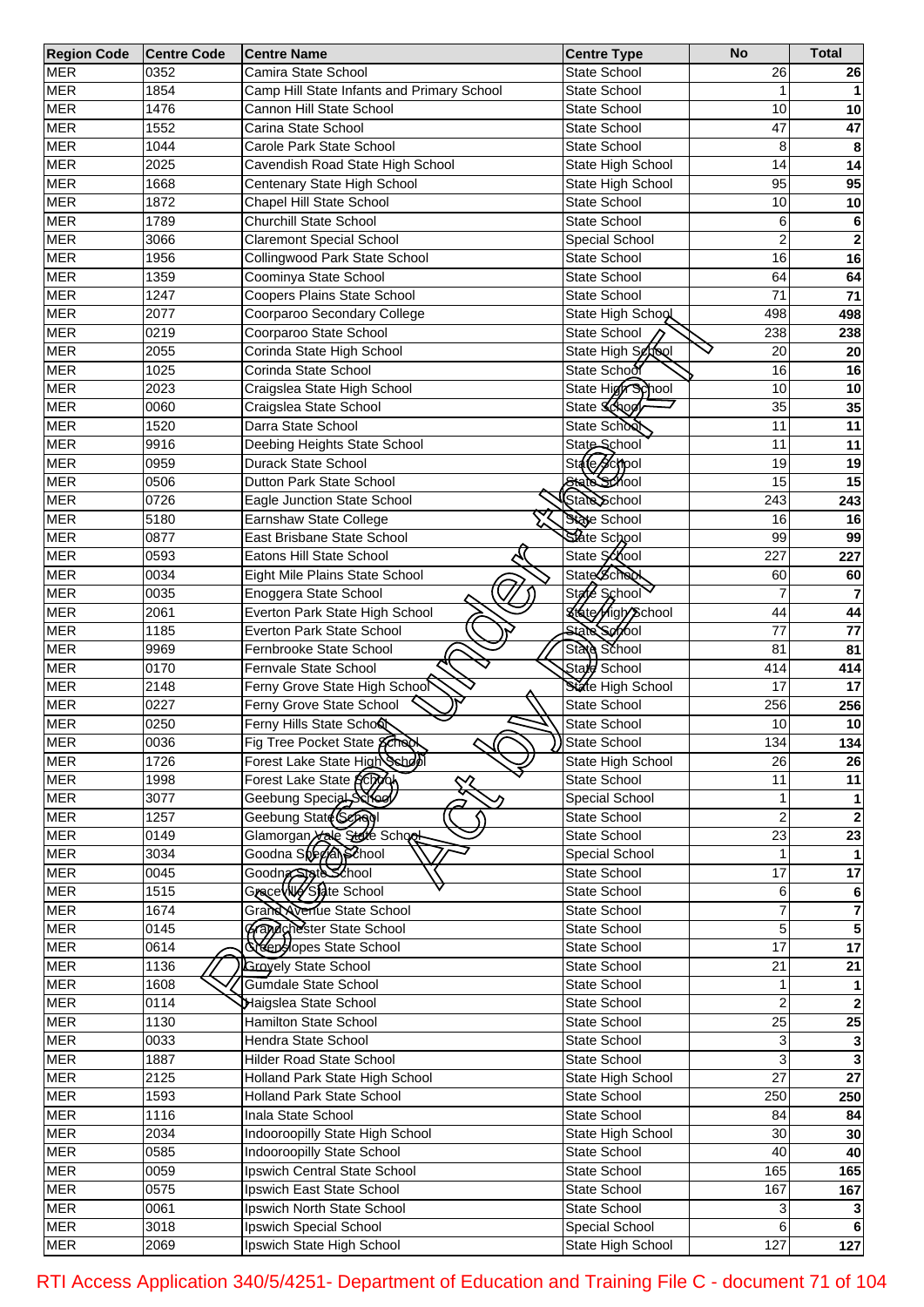| <b>Region Code</b> | <b>Centre Code</b> | <b>Centre Name</b>              | <b>Centre Type</b>       | <b>No</b>       | <b>Total</b>            |
|--------------------|--------------------|---------------------------------|--------------------------|-----------------|-------------------------|
| <b>MER</b>         | 3015               | Ipswich West Special School     | Special School           | 3               |                         |
| <b>MER</b>         | 0366               | Ipswich West State School       | State School             | 10              | 10                      |
| <b>MER</b>         | 0108               | Ironside State School           | State School             | 176             | 176                     |
| <b>MER</b>         | 0455               | Ithaca Creek State School       | State School             | 25              | 25                      |
| <b>MER</b>         | 0276               | Jamboree Heights State School   | State School             | 4               |                         |
| <b>MER</b>         | 0402               | Jindalee State School           | State School             | 3               |                         |
| <b>MER</b>         | 0514               | Junction Park State School      | State School             | 129             | 129                     |
| <b>MER</b>         | 1938               | Karalee State School            | <b>State School</b>      | 5               | 5                       |
| <b>MER</b>         | 2039               | Kedron State High School        | State High School        | 8               | 8                       |
| <b>MER</b>         | 0371               | Kedron State School             | State School             | 4               |                         |
| <b>MER</b>         | 2409               | Kelvin Grove State College      | <b>State School</b>      | 109             | 109                     |
| <b>MER</b>         | 1143               | Kenmore South State School      | <b>State School</b>      |                 |                         |
| <b>MER</b>         | 2132               | Kenmore State High School       | State High School        | 115             | 115                     |
| <b>MER</b>         | 0923               | Kenmore State School            | State School             | 96              | 96                      |
| <b>MER</b>         | 1878               | Kruger State School             | State School             | 225             | 225                     |
| <b>MER</b>         | 1462               | Kuraby State School             | State School             | 271             | 271                     |
|                    |                    | Leichhardt State School         | State School             |                 |                         |
| <b>MER</b>         | 1148               |                                 |                          | 64              | 64                      |
| <b>MER</b>         | 2160               | Lowood State High School        | State High School        | 10              | 10                      |
| <b>MER</b>         | 0242               | Lowood State School             | State School             | 234             | 234                     |
| <b>MER</b>         | 2124               | MacGregor State High School     | State High School        | 17              | 17                      |
| <b>MER</b>         | 0192               | MacGregor State School          | State School             | 393             | 393                     |
| <b>MER</b>         | 3012               | Mackenzie State Special School  | Specier School           | 4               |                         |
| <b>MER</b>         | 1222               | Manly State School              | State School             | 5               | 5                       |
| <b>MER</b>         | 0264               | Manly West State School         | State School             | 9               | 9                       |
| <b>MER</b>         | 2059               | Mansfield State High School     | State High School        | $\overline{22}$ | $\overline{22}$         |
| <b>MER</b>         | 0143               | Mansfield State School          | State School             | 230             | 230                     |
| <b>MER</b>         | 0320               | Marburg State School            | State School             | 3               |                         |
| <b>MER</b>         | 0708               | Marshall Road State School      | State School             | 198             | 198                     |
| <b>MER</b>         | 0378               | McDowall State School           | State School             | 241             | 241                     |
| <b>MER</b>         | 1969               | Middle Park State School        | State School             | 6               |                         |
| <b>MER</b>         | 2024               | Milpera State High School       | <b>State High School</b> | 208             | 208                     |
| <b>MER</b>         | 0551               | Milton State School             | State School             | 15              | 15                      |
| <b>MER</b>         | 0294               | Α<br>Minden State School        | Stard School             | 3               |                         |
| <b>MER</b>         | 3005               | Mitchelton Special School       | Special School           | 1               | $\blacktriangleleft$    |
| <b>MER</b>         | 2040               | Mitchelton State High School    | State High School        | $\overline{23}$ | 23                      |
| <b>MER</b>         | 1538               | Mitchelton State Schoc          | State School             | $\overline{25}$ | $\overline{25}$         |
| <b>MER</b>         | 0073               | Moggill State School            | State School             | $\overline{2}$  | $\overline{\mathbf{c}}$ |
| <b>MER</b>         | 1637               | Moorooka State School           |                          | 77              |                         |
|                    |                    |                                 | State School             |                 | 77                      |
| <b>MER</b>         | 1803               | Morningside State School        | State School             | 10              | 10                      |
| <b>MER</b>         | 0267               | Mount Crosby State School       | State School             | 19              | 19                      |
| <b>MER</b>         | 0660               | Mount Gravatt East State School | State School             | $\overline{22}$ | $\overline{22}$         |
| <b>MER</b>         | 2056               | Mount Grayett State High School | State High School        | 11              | $\overline{11}$         |
| <b>MER</b>         | 0198               | Mount Gravat/State School       | State School             | 5               | 5                       |
| <b>MER</b>         | 1189               | Mount Mary State School         | State School             | 5               | ${\bf 5}$               |
| <b>MER</b>         | 0737               |                                 | State School             | 5               | 5                       |
| <b>MER</b>         | 3088               | Mount Ommaney Special School    | Special School           | $\overline{25}$ | $\overline{25}$         |
| <b>MER</b>         | 1469               | Marzytie State School           | State School             | 3               |                         |
| <b>MER</b>         | 3140               | Narodyong State Special School  | Special School           | $\overline{2}$  | $\mathbf 2$             |
| <b>MER</b>         | 0479               | Nashville State School          | State School             | 42              | 42                      |
| <b>MER</b>         | 0943               | New Farm State School           | State School             | $\overline{29}$ | $\overline{29}$         |
| <b>MER</b>         | 0228               | Newmarket State School          | State School             | 12              | $\overline{12}$         |
| <b>MER</b>         | 0926               | Norman Park State School        | State School             | 136             | 136                     |
| <b>MER</b>         | 1863               | Norris Road State School        | State School             | 197             | 197                     |
| <b>MER</b>         | 0281               | Northgate State School          | State School             | 8               | 8                       |
| <b>MER</b>         | 0043               | Nundah State School             | State School             | 17              | $\overline{17}$         |
| <b>MER</b>         | 0331               | Oakleigh State School           | State School             | 11              | $\overline{11}$         |
| <b>MER</b>         | 0079               | <b>Oxley State School</b>       | State School             | 202             | 202                     |
| <b>MER</b>         | 0831               | Pallara State School            | State School             | 134             | 134                     |
| <b>MER</b>         | 1486               | Patrick Estate State School     | State School             |                 |                         |
|                    |                    |                                 |                          |                 |                         |
| <b>MER</b>         | 1864               | Patricks Road State School      | State School             | 11              | $\overline{11}$         |
| <b>MER</b>         | 0286               | Payne Road State School         | State School             | 78              | $\overline{78}$         |
| <b>MER</b>         | 0080               | Petrie Terrace State School     | State School             | $\overline{12}$ | $\overline{12}$         |
| <b>MER</b>         | 0238               | Prenzlau State School           | State School             | 2               | $\boldsymbol{2}$        |
| <b>MER</b>         | 0140               | Pullenvale State School         | State School             | $\overline{6}$  | $\overline{6}$          |

RTI Access Application 340/5/4251- Department of Education and Training File C - document 72 of 104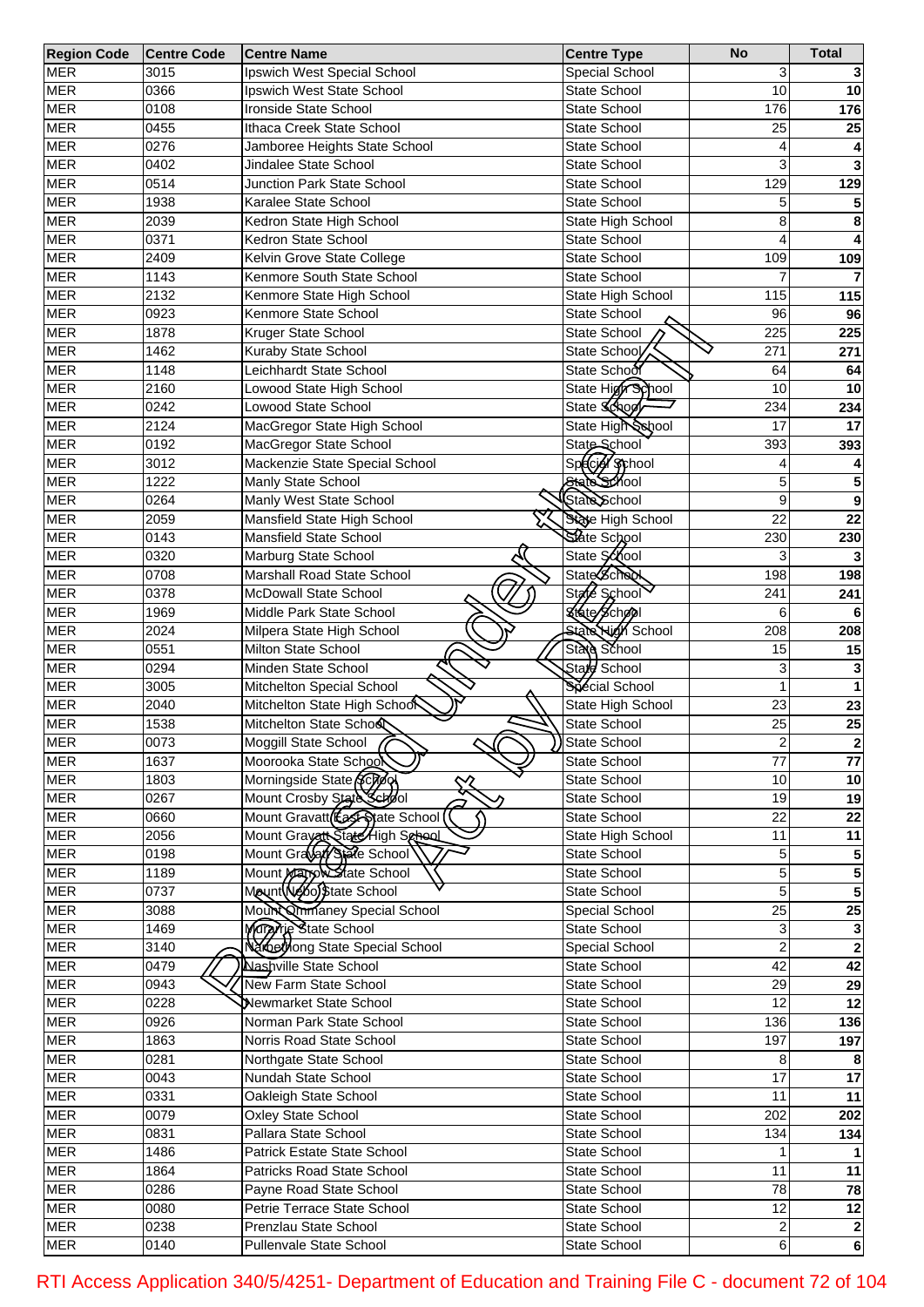| <b>Region Code</b> | <b>Centre Code</b> | <b>Centre Name</b>                             | <b>Centre Type</b>  | <b>No</b>               | <b>Total</b>    |
|--------------------|--------------------|------------------------------------------------|---------------------|-------------------------|-----------------|
| <b>MER</b>         | 5685               | Queensland Academy for Creative Industries     | State High School   | 235                     | 235             |
| <b>MER</b>         | 5684               | Queensland Academy for Science Mathematics and | State High School   | 6                       |                 |
| <b>MER</b>         | 0975               | Raceview State School                          | State School        | 31                      | 31              |
| <b>MER</b>         | 1491               | Rainworth State School                         | State School        | 2                       |                 |
| <b>MER</b>         | 2174               | Redbank Plains State High School               | State High School   | 261                     | 261             |
| <b>MER</b>         | 0088               | Redbank Plains State School                    | State School        | 40                      | 40              |
| <b>MER</b>         | 0719               | Redbank State School                           | State School        | 76                      | 76              |
| <b>MER</b>         | 0721               | <b>Richlands East State School</b>             | State School        | 86                      | 86              |
| <b>MER</b>         | 1865               | <b>Riverview State School</b>                  | State School        | 42                      | 42              |
| <b>MER</b>         | 1899               | Robertson State School                         | <b>State School</b> | 21                      | 21              |
| <b>MER</b>         | 2158               | Rochedale State High School                    | State High School   | 19                      | 19              |
|                    |                    |                                                |                     |                         |                 |
| <b>MER</b>         | 1638               | Rochedale State School                         | State School        | 364                     | 364             |
| <b>MER</b>         | 0454               | Rocklea State School                           | State School        | 9                       |                 |
| <b>MER</b>         | 2151               | Rosewood State High School                     | State High School   | 11                      | 11              |
| <b>MER</b>         | 0131               | Rosewood State School                          | State School        | 208                     | 208             |
| <b>MER</b>         | 0472               | Runcorn Heights State School                   | State School        | 37                      | 37              |
| <b>MER</b>         | 2167               | Runcorn State High School                      | State High School   | 780                     | 780             |
| <b>MER</b>         | 0968               | Runcorn State School                           | State School        | 10                      | 10              |
| <b>MER</b>         | 1690               | Salisbury State School                         | State School        | 22                      | 22              |
| <b>MER</b>         | 0094               | Samford State School                           | State School        | 234                     | 234             |
| <b>MER</b>         | 2047               | Sandgate District State High School            | State High School   | 14                      | 14              |
| <b>MER</b>         | 0153               | Sandgate State School                          | State School        | 4                       |                 |
| <b>MER</b>         | 0590               | Serviceton South State School                  | State School        | 37                      | 37              |
| <b>MER</b>         | 1131               | Seville Road State School                      | State School        | 3                       |                 |
| <b>MER</b>         | 0078               | Sherwood State School                          | State School        | 17                      | $\overline{17}$ |
| <b>MER</b>         | 1623               | Shorncliffe State School                       | State School        |                         |                 |
| <b>MER</b>         | 0247               | Silkstone State School                         | State School        | 125                     | 125             |
| <b>MER</b>         | 0692               | Somerset Hills State School                    | <b>State School</b> | 16                      | 16              |
| <b>MER</b>         | 7131               | Springfield Central State High School          | State High School   | 118                     | 118             |
| <b>MER</b>         | 7123               | Springfield Central State School               | &fate School        | 392                     | 392             |
| <b>MER</b>         | 5556               | Springfield Lakes State School                 | <b>State School</b> | 102                     | 102             |
| <b>MER</b>         |                    |                                                |                     |                         |                 |
|                    | 1016               | <b>Stafford Heights State School</b>           | State School        | 15                      | 15              |
| <b>MER</b>         | 0487               | Stafford State School                          | Stard School        | 81                      | 81              |
| <b>MER</b>         | 5554               | <b>Stretton State College</b>                  | State School        | 93                      | 93              |
| <b>MER</b>         | 1889               | Sunnybank Hills State School                   | State School        | 348                     | 348             |
| <b>MER</b>         | 3078               | Sunnybank Special Scrool                       | Special School      | $\overline{\mathbf{c}}$ |                 |
| <b>MER</b>         | 2080               | Sunnybank State High School                    | State High School   | 19                      | 19              |
| <b>MER</b>         | 0062               | Sunnybank State School                         | State School        | 129                     | 129             |
| <b>MER</b>         | 1112               | Taigum State School                            | State School        | 16                      | 16              |
| <b>MER</b>         | 0271               | Tarampa State Sched                            | State School        | 31                      | 3               |
| <b>MER</b>         | 2053               | The Gap State High School                      | State High School   | 6                       | 6               |
| <b>MER</b>         | 1302               | The Gap State Solook                           | State School        | 4                       |                 |
| <b>MER</b>         | $\overline{0127}$  | Tingalpa State Senool                          | State School        | 106                     | 106             |
| <b>MER</b>         | 0224               | Tivoli State School                            | State School        | 50                      | 50              |
| <b>MER</b>         | 0013               | To wong State School                           | State School        |                         |                 |
| <b>MER</b>         | 0128               | Upper Nount Gravatt State School               | State School        | 191                     | 191             |
| <b>MER</b>         | 1675               | Yrghya State School                            | State School        | 12                      | 12              |
| <b>MER</b>         | 0285               | Wallogn State School                           | State School        | 4                       |                 |
| <b>MER</b>         | 1885               | Warrigal Road State School                     | State School        | 69                      | 69              |
| <b>MER</b>         | 0584               | Watson Road State School                       | State School        | 15                      | 15              |
| <b>MER</b>         | 1149               | <b>Wavell Heights State School</b>             | State School        | 43                      | 43              |
| <b>MER</b>         | 2048               | Wavell State High School                       | State High School   | 6                       | 6               |
| <b>MER</b>         | 1844               | <b>Wellers Hill State School</b>               | State School        | 325                     | 325             |
| <b>MER</b>         | $\overline{02}12$  | West End State School                          | State School        | 25                      | 25              |
| <b>MER</b>         | $\overline{3}014$  | Western Suburbs State Special School           | Special School      | 45                      | 45              |
| <b>MER</b>         | 2410               |                                                | State School        | 3                       |                 |
|                    |                    | Whites Hill State College                      |                     |                         | 3               |
| <b>MER</b>         | 1485               | <b>Wilston State School</b>                    | State School        | 12                      | $\overline{12}$ |
| <b>MER</b>         | 0011               | <b>Windsor State School</b>                    | State School        | $\overline{11}$         | $\overline{11}$ |
| <b>MER</b>         | 0633               | Wishart State School                           | State School        | 191                     | 191             |
| <b>MER</b>         | 0416               | Wondall Heights State School                   | State School        | 93                      | 93              |
| <b>MER</b>         | 0456               | <b>Woodcrest State College</b>                 | State School        | 86                      | 86              |
| <b>MER</b>         | 7121               | WoodLinks State School                         | State School        | 4                       |                 |
| <b>MER</b>         | 1463               | Wooloowin State School                         | State School        | $\overline{22}$         | $\overline{22}$ |
| <b>MER</b>         | 2021               | Wynnum State High School                       | State High School   | 43                      | 43              |

RTI Access Application 340/5/4251- Department of Education and Training File C - document 73 of 104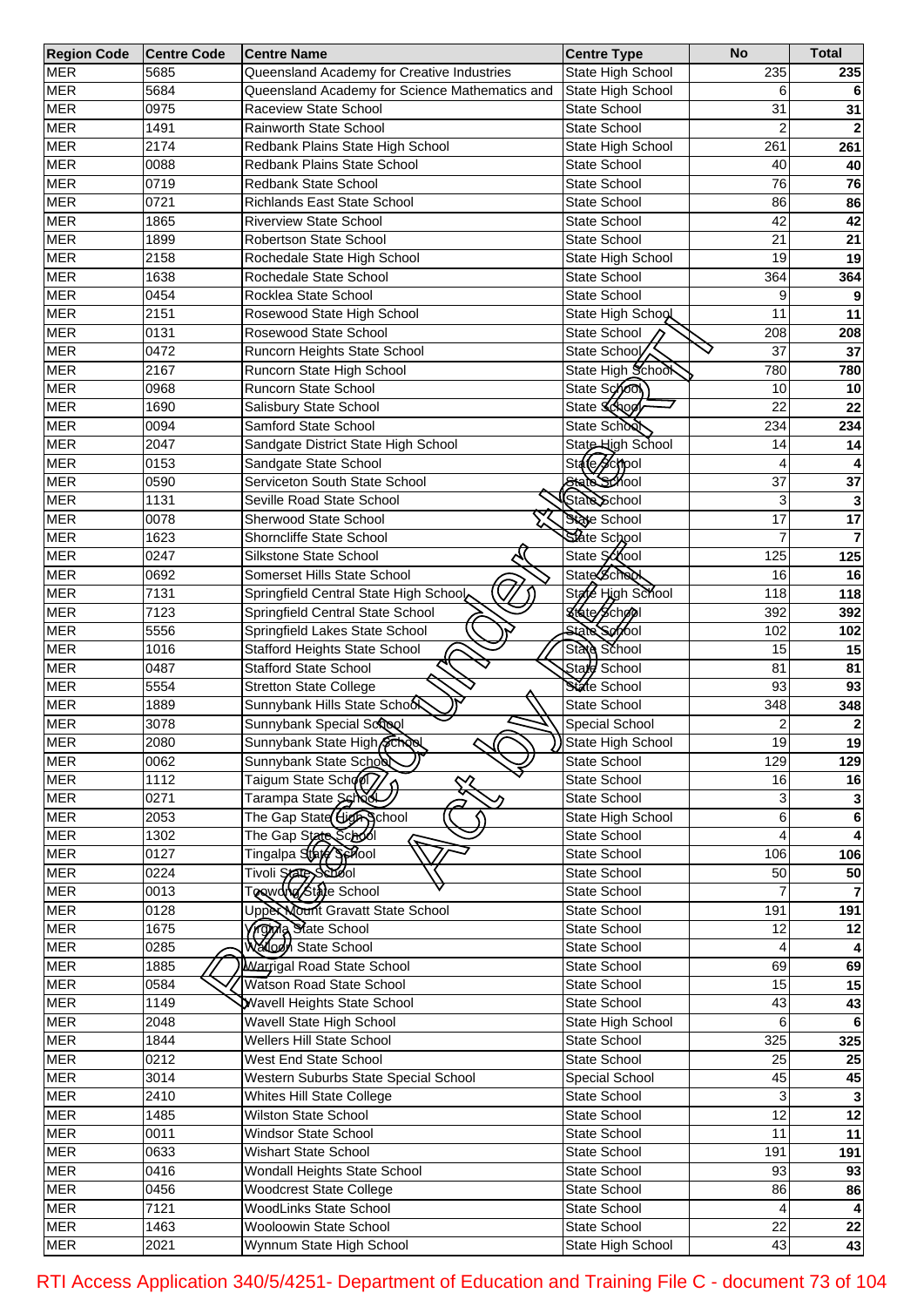| <b>Region Code</b> | <b>Centre Code</b> | <b>Centre Name</b>                     | <b>Centre Type</b>  | <b>No</b>       | <b>Total</b> |
|--------------------|--------------------|----------------------------------------|---------------------|-----------------|--------------|
| <b>MER</b>         | 6981               | Wynnum State School                    | State School        | 165             | 165          |
| <b>MER</b>         | 1765               | Wynnum West State School               | State School        | 13              | 13           |
| <b>MER</b>         | 2054               | Yeronga State High School              | State High School   | 53              | 53           |
| <b>MER</b>         | 0008               | Yeronga State School                   | <b>State School</b> | 20              | 20           |
| <b>MER</b>         | 0275               | Zillmere State School                  | State School        | 21              | 21           |
| <b>NCR</b>         | 1983               | Agnes Water State School               | State School        | 6               | 6            |
| <b>NCR</b>         | 0038               | Albert State School                    | State School        | 9               | 9            |
| <b>NCR</b>         | 2017               | Aldridge State High School             | State High School   | 127             | 127          |
| <b>NCR</b>         | 0430               | Alloway State School                   | <b>State School</b> | 35              | 35           |
| <b>NCR</b>         | 1719               | Amamoor State School                   | <b>State School</b> | 8               |              |
| <b>NCR</b>         | 1901               | Avoca State School                     | <b>State School</b> | 130             | 130          |
|                    | 0572               | Avondale State School                  | State School        |                 |              |
| <b>NCR</b>         |                    |                                        |                     |                 |              |
| <b>NCR</b>         | 1989               | Banksia Beach State School             | State School        | 68              | 68           |
| <b>NCR</b>         | 0702               | Bargara State School                   | State School        | 147             | 147          |
| <b>NCR</b>         | 1961               | Beachmere State School                 | State School        | 18              | 18           |
| <b>NCR</b>         | 1598               | Beerburrum State School                | State School        | $\overline{2}$  |              |
| <b>NCR</b>         | 2109               | Beerwah State High School              | State High School   | $\overline{22}$ | 22           |
| <b>NCR</b>         | 0569               | Beerwah State School                   | State School        | 64              | 64           |
| <b>NCR</b>         | 9319               | <b>Bellmere State School</b>           | State Schoo         | 64              | 64           |
| <b>NCR</b>         | 0952               | <b>Bli Bli State School</b>            | State School        | 18              | 18           |
| <b>NCR</b>         | 6134               | <b>Bounty Boulevard State School</b>   | State School        | 8               | 8            |
| <b>NCR</b>         | 1066               | Branyan Road State School              | State School        | 69              | 69           |
| <b>NCR</b>         | 2173               | Bray Park State High School            | State High School   | 13              | 13           |
| <b>NCR</b>         | 0339               | <b>Bray Park State School</b>          | State School        | 283             | 283          |
| <b>NCR</b>         | 2181               | <b>Bribie Island State High School</b> | State High School   | 43              | 43           |
| <b>NCR</b>         | 0540               | <b>Bribie Island State School</b>      | State School        | 20              | 20           |
| <b>NCR</b>         | 7573               | <b>Brightwater State School</b>        | State School        | 27              | 27           |
| <b>NCR</b>         | 1888               | <b>Buddina State School</b>            | State Scheck        | 13              | 13           |
| <b>NCR</b>         | 0223               | <b>Buderim Mountain State School</b>   | State School        | 24              | 24           |
| <b>NCR</b>         | 0962               | <b>Bullyard State School</b>           | State School        | 3               |              |
| <b>NCR</b>         | 0018               | <b>Bundaberg Central State School</b>  | State School        | 8               | 8            |
| <b>NCR</b>         | 0497               | <b>Bundaberg East State School</b>     | State School        | 147             |              |
|                    |                    |                                        |                     |                 | 147          |
| <b>NCR</b>         | 2019               | Bundaberg North State High School      | Stard High School   | 13              | 13           |
| <b>NCR</b>         | 0161               | Bundaberg North State School           | State School        | 21              | 21           |
| <b>NCR</b>         | 0637               | Bundaberg South State School           | State School        | 80              | 80           |
| <b>NCR</b>         | 2004               | Bundaberg State High School            | State High School   | 62              | 62           |
| <b>NCR</b>         | 1836               | Bundaberg West State<br>υ              | State School        | 29              | 29           |
| <b>NCR</b>         | 0319               | Burnett Heads State School             | State School        | 9               | 9            |
| <b>NCR</b>         | 2145               | Burnside State High Synol<br>╳         | State High School   | $\overline{28}$ | 28           |
| <b>NCR</b>         | 1873               | Burnside State School                  | State School        | 186             | 186          |
| <b>NCR</b>         | 5553               | Burpengary Meadows State School        | State School        | 15              | 15           |
| <b>NCR</b>         | 0601               | Burpengary State School                | State School        | 53              | 53           |
| <b>NCR</b>         | 9676               | Burpengan State Secondary College      | State High School   | 15              | 15           |
| <b>NCR</b>         | 1903               | Cabookhey East State School            | State School        | 184             | 184          |
| <b>NCR</b>         | 3045               | Cabodiure Special School               | Special School      |                 |              |
| <b>NCR</b>         | 2066               | Cabookure State High School            | State High School   | $\overline{24}$ | 24           |
| <b>NCR</b>         | 0369               | <b>CADOCHUTE</b> State School          | State School        | 48              | 48           |
| <b>NCR</b>         | 2116               | calcundra State High School            | State High School   | 1311            | 1311         |
| <b>NCR</b>         | 0859               | Calgundra State School                 | State School        | 42              | 42           |
| <b>NCR</b>         | 2282               | <b>Chancellor State College</b>        | State School        | 138             | 138          |
| <b>NCR</b>         | 0915               | Chatsworth State School                | State School        |                 |              |
| <b>NCR</b>         | 1722               | Chevallum State School                 | State School        | $\overline{22}$ | 22           |
| <b>NCR</b>         | 0568               | <b>Childers State School</b>           | State School        | 127             | 127          |
| <b>NCR</b>         | 2091               | Clontarf Beach State High School       | State High School   | 30              | 30           |
| <b>NCR</b>         | 0162               | Clontarf Beach State School            | State School        | 251             | 251          |
| <b>NCR</b>         | 1352               | Conondale State School                 | State School        | 11              | 11           |
| <b>NCR</b>         | 2165               | Coolum State High School               | State High School   | 85              | 85           |
| <b>NCR</b>         | 1571               | Coolum State School                    | State School        | $\overline{26}$ | 26           |
|                    |                    |                                        |                     |                 |              |
| <b>NCR</b>         | 1165               | Cooroy State School                    | State School        | 229             | 229          |
| <b>NCR</b>         | 0117               | Cordalba State School                  | State School        | 2               |              |
| <b>NCR</b>         | 3054               | Currimundi Special School              | Special School      | 1               | 1            |
| <b>NCR</b>         | 1868               | Currimundi State School                | State School        | 5               | $\sqrt{5}$   |
| <b>NCR</b>         | 0892               | Dagun State School                     | State School        | 4               |              |
| <b>NCR</b>         | $\sqrt{2142}$      | Dakabin State High School              | State High School   | 81              | 81           |

RTI Access Application 340/5/4251- Department of Education and Training File C - document 74 of 104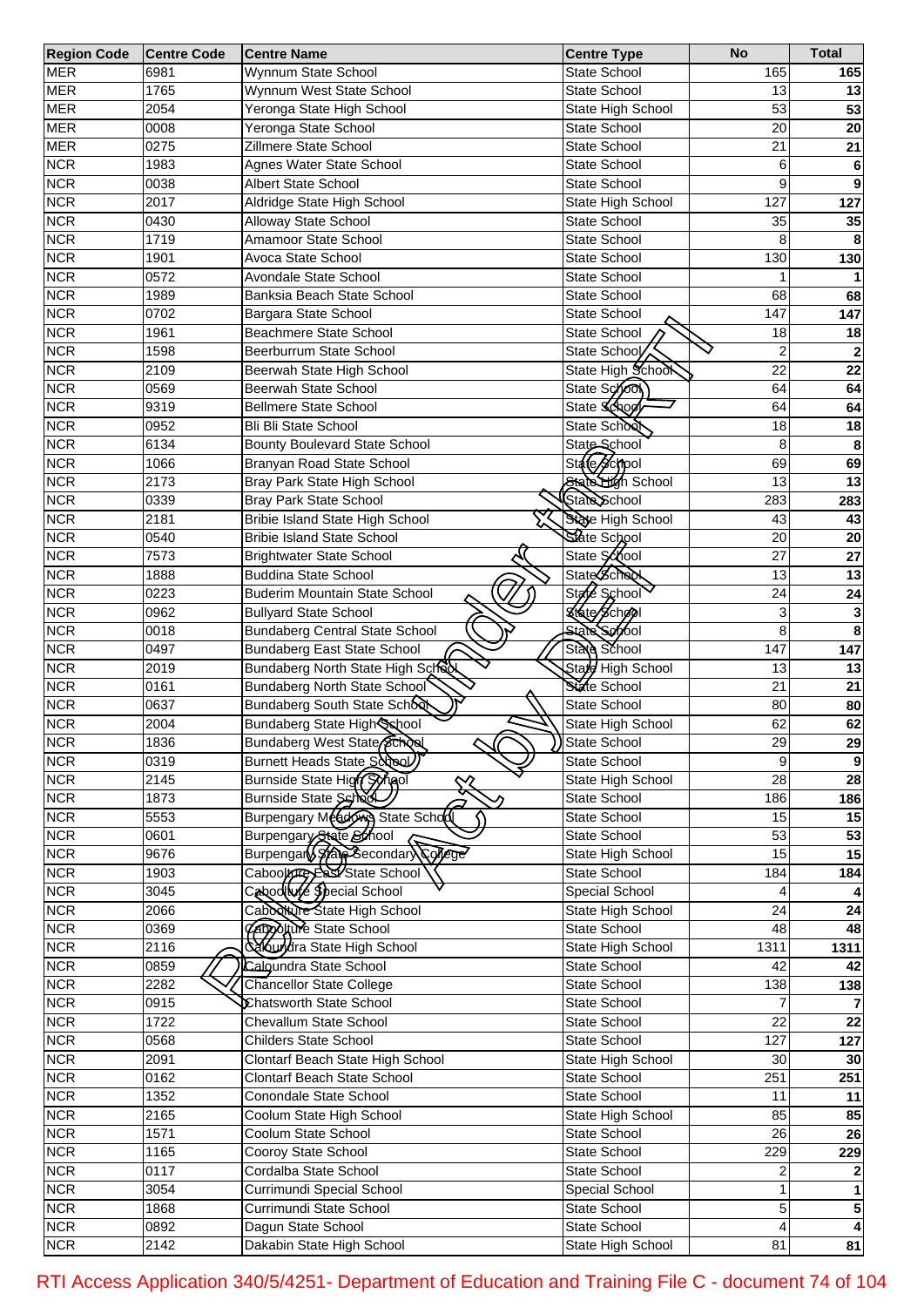| <b>Region Code</b> | <b>Centre Code</b> | <b>Centre Name</b>                              | <b>Centre Type</b>    | <b>No</b>       | <b>Total</b>            |
|--------------------|--------------------|-------------------------------------------------|-----------------------|-----------------|-------------------------|
| <b>NCR</b>         | 1988               | Dakabin State School                            | <b>State School</b>   | 12              | 12                      |
| <b>NCR</b>         | 0191               | Dayboro State School                            | <b>State School</b>   | 6               |                         |
| <b>NCR</b>         | 1884               | Deception Bay North State School                | State School          | 12              | 12                      |
| <b>NCR</b>         | 2107               | Deception Bay State High School                 | State High School     | 100             | 100                     |
| <b>NCR</b>         | 0237               | Deception Bay State School                      | State School          | 17              | 17                      |
| <b>NCR</b>         | 0683               | Delaneys Creek State School                     | <b>State School</b>   | 2               |                         |
| <b>NCR</b>         | 0953               | Elimbah State School                            | <b>State School</b>   | 21              | 21                      |
| <b>NCR</b>         | 1347               | <b>Elliott Heads State School</b>               | <b>State School</b>   | 10              | 10                      |
| <b>NCR</b>         | 0682               | Eudlo State School                              | <b>State School</b>   | 7               |                         |
| <b>NCR</b>         | 0698               | Eumundi State School                            | <b>State School</b>   | 31              | 31                      |
| <b>NCR</b>         | 1205               | <b>Federal State School</b>                     | <b>State School</b>   | 33              | 33                      |
| <b>NCR</b>         | 2131               | Gin Gin State High School                       | State High School     | 12              | 12                      |
|                    |                    |                                                 |                       |                 |                         |
| <b>NCR</b>         | 0298               | Gin Gin State School<br>Givelda State School    | <b>State School</b>   | 124             | 124                     |
| <b>NCR</b>         | 0749               |                                                 | <b>State School</b>   | 2               |                         |
| <b>NCR</b>         | 1242               | <b>Glass House Mountains State School</b>       | State School          | 7               | 7                       |
| <b>NCR</b>         | 0337               | Glenview State School                           | State School          | 5               | 5                       |
| <b>NCR</b>         | 1617               | <b>Glenwood State School</b>                    | State School          | 4               | 4                       |
| <b>NCR</b>         | 1920               | Golden Beach State School                       | State School          | 27              | 27                      |
| <b>NCR</b>         | 0407               | Gooburrum State School                          | State Schoo           | 21              | 21                      |
| <b>NCR</b>         | 0939               | Goodwood State School                           | State School          | 8               | 8                       |
| <b>NCR</b>         | 0193               | <b>Granville State School</b>                   | State School          | 10              | 10                      |
| <b>NCR</b>         | 9339               | <b>Griffin State School</b>                     | State School          | 75              | 75                      |
| <b>NCR</b>         | 0821               | <b>Gundiah State School</b>                     | State School          |                 |                         |
| <b>NCR</b>         | 0049               | Gympie Central State School                     | State School          | 104             | 104                     |
| <b>NCR</b>         | 0482               | Gympie East State School                        | State School          | 47              | 47                      |
| <b>NCR</b>         | 1221               | Gympie South State School                       | State School          | 3               |                         |
| <b>NCR</b>         | 3007               | <b>Gympie Special School</b>                    | Special School        | $\overline{2}$  | $\overline{2}$          |
| <b>NCR</b>         | 2007               | Gympie State High School                        | State High School     | 180             | 180                     |
| <b>NCR</b>         | 0560               | Gympie West State School                        | State School          | 41              | 41                      |
| <b>NCR</b>         | 1858               | Hercules Road State School                      | State School          | 206             | 206                     |
| <b>NCR</b>         | 3057               | Hervey Bay Special School                       | <b>Special School</b> |                 |                         |
| <b>NCR</b>         | 2093               | Hervey Bay State High School                    | State High School     | 25              | 25                      |
| <b>NCR</b>         | 0345               | Howard State School                             | Stale School          | 16              | 16                      |
| <b>NCR</b>         | 0164               | Humpybong State School                          | State School          | 190             | 190                     |
| <b>NCR</b>         | 2063               | Isis District State High School                 | State High School     | 11              | 11                      |
| <b>NCR</b>         | 2137               | James Nash State Hig& School                    | State High School     | 1293            | 1293                    |
| <b>NCR</b>         | 0180               | Jinibara State School (                         | State School          | 49              | 49                      |
| <b>NCR</b>         | 0649               | Jones Hill State School                         | State School          | 170             | 170                     |
| <b>NCR</b>         | 0277               | Kalkie State School                             | State School          | 55              | 55                      |
| <b>NCR</b>         |                    |                                                 |                       | 38              |                         |
|                    | 0605               | Kallangur State School<br>Kandanga State School | State School          |                 | 38                      |
| <b>NCR</b>         | 1478               |                                                 | State School          | 3<br>28         |                         |
| <b>NCR</b>         | 5653               | Kawana Waters State College                     | State School          |                 | $\overline{28}$         |
| <b>NCR</b>         | 1987               | Kawungar(\$tere Fchool                          | State School          | 222             | 222                     |
| <b>NCR</b>         | 1309               | Kenilworth State Community College              | State School          | 9               |                         |
| <b>NCR</b>         | 2095               | Kennock State High School                       | State High School     | 853             | 853                     |
| <b>NCR</b>         | 1707               | Kia-Qa State School                             | State School          |                 |                         |
| <b>NCR</b>         | 2133               | Kicey State High School                         | State High School     | 3               |                         |
| <b>NCR</b>         | 0679               | Kidy State School                               | State School          | $\overline{25}$ | $\overline{25}$         |
| <b>NCR</b>         | 1534               | Kin Kin State School                            | State School          | 5               |                         |
| <b>NCR</b>         | 0616               | <b>Kippa-Ring State School</b>                  | State School          | 16              | 16                      |
| <b>NCR</b>         | 0279               | <b>Xolan South State School</b>                 | State School          | 38              | 38                      |
| <b>NCR</b>         | 1968               | Kuluin State School                             | State School          | 130             | 130                     |
| <b>NCR</b>         | 1958               | Kurwongbah State School                         | State School          | 8               |                         |
| <b>NCR</b>         | 0349               | Landsborough State School                       | State School          | 12              | $\overline{12}$         |
| <b>NCR</b>         | 0329               | Lawnton State School                            | State School          | 11              | 11                      |
| <b>NCR</b>         | 2177               | Maleny State High School                        | State High School     | 36              | 36                      |
| <b>NCR</b>         | 1390               | Maleny State School                             | State School          | 225             | 225                     |
| <b>NCR</b>         | 7575               | Mango Hill State School                         | State School          | 95              | 95                      |
| <b>NCR</b>         | 0878               | Mapleton State School                           | State School          | 65              | 65                      |
| <b>NCR</b>         | 2097               | Maroochydore State High School                  | State High School     | 37              | 37                      |
| <b>NCR</b>         | 1711               | Maroochydore State School                       | State School          | 67              | 67                      |
| <b>NCR</b>         | 1251               | Maroondan State School                          | State School          | 1               |                         |
| <b>NCR</b>         | 0465               | Mary Valley State College                       | State School          | 4               |                         |
| <b>NCR</b>         | 0072               | Maryborough Central State School                | State School          | 8 <sup>1</sup>  | $\overline{\mathbf{8}}$ |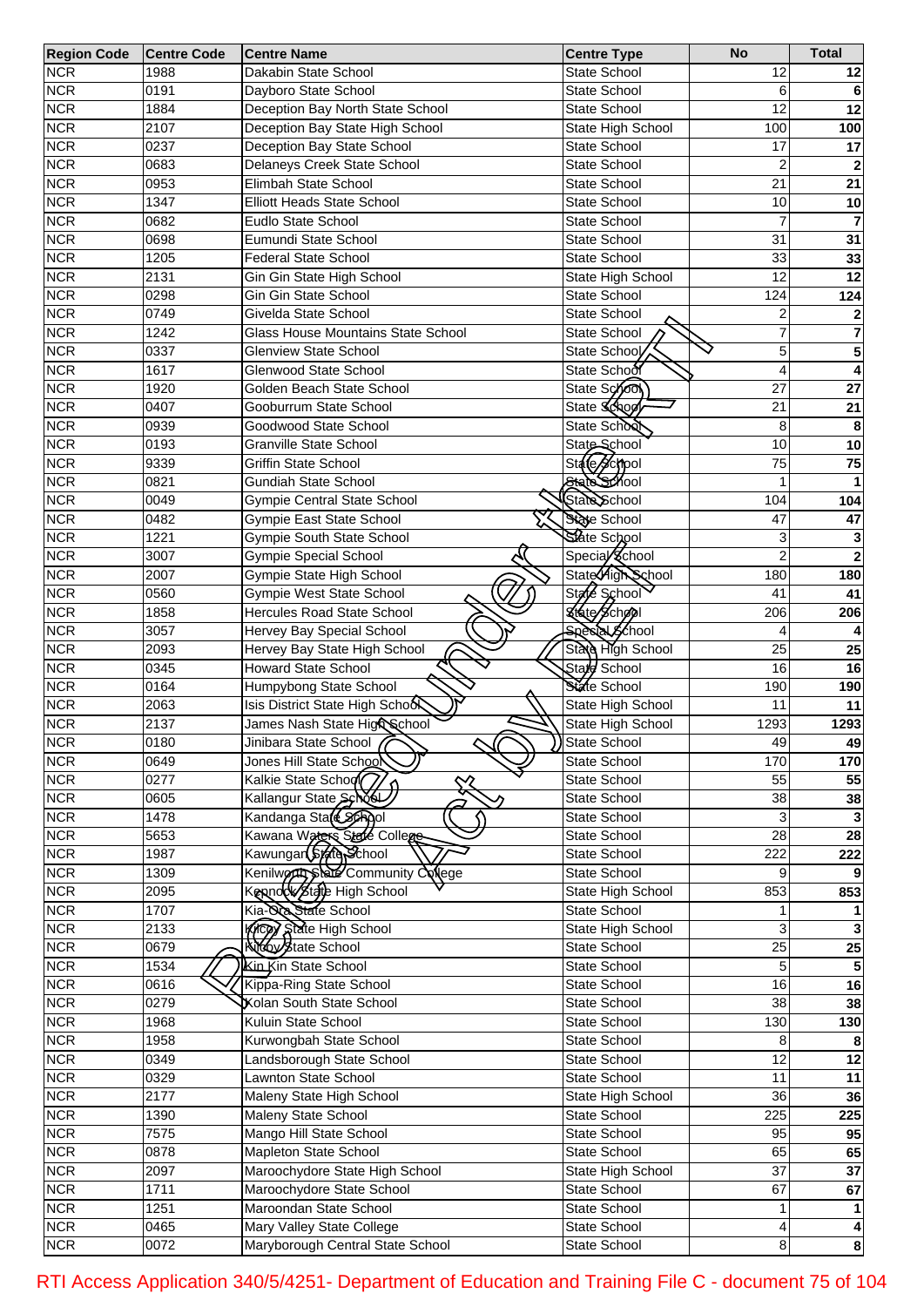| <b>Region Code</b> | <b>Centre Code</b> | <b>Centre Name</b>                               | <b>Centre Type</b>  | <b>No</b>       | <b>Total</b> |
|--------------------|--------------------|--------------------------------------------------|---------------------|-----------------|--------------|
| <b>NCR</b>         | 3017               | Maryborough Special School                       | Special School      | 2               |              |
| <b>NCR</b>         | 2020               | Maryborough State High School                    | State High School   | 46              | 46           |
| <b>NCR</b>         | 0485               | Maryborough West State School                    | State School        | 88              | 88           |
| <b>NCR</b>         | 1394               | McIlwraith State School                          | <b>State School</b> |                 |              |
| <b>NCR</b>         | 1733               | Meridan State College                            | <b>State School</b> | 38              | 38           |
| <b>NCR</b>         | 0265               | Minimbah State School                            | <b>State School</b> | 502             | 502          |
| <b>NCR</b>         | 0417               | <b>Monkland State School</b>                     | <b>State School</b> | 6               |              |
| <b>NCR</b>         | 0776               | Montville State School                           | <b>State School</b> | 3               |              |
| <b>NCR</b>         | 1818               | Mooloolaba State School                          | <b>State School</b> | 251             | 251          |
| <b>NCR</b>         | 0309               | Mooloolah State School                           | <b>State School</b> | 19              | 19           |
| <b>NCR</b>         | 1739               | Moore Park State School                          | State School        | 39              | 39           |
| <b>NCR</b>         | 1985               | Morayfield East State School                     | <b>State School</b> | 15              | 15           |
| <b>NCR</b>         | 2154               | Morayfield State High School                     | State High School   | 48              | 48           |
| <b>NCR</b>         | 0125               | Morayfield State School                          | State School        | 63              | 63           |
| <b>NCR</b>         | 1753               | Moreton Downs State School                       | State School        | 10              | 10           |
| <b>NCR</b>         |                    |                                                  |                     | $\overline{2}$  |              |
|                    | 1166               | Mount Kilcoy State School                        | State School        |                 | $\mathbf{2}$ |
| <b>NCR</b>         | 0690               | Mount Mee State School                           | State School        | 4               | 4            |
| <b>NCR</b>         | 0377               | Mount Samson State School                        | State School        | 6               | 6            |
| <b>NCR</b>         | 2190               | Mountain Creek State High School                 | State Kich School   | 208             | 208          |
| <b>NCR</b>         | 1999               | Mountain Creek State School                      | State School        |                 |              |
| <b>NCR</b>         | 0217               | Mungar State School                              | State School        | 3               |              |
| <b>NCR</b>         | 7574               | Murrumba State Secondary College                 | State High School   | 18              | 18           |
| <b>NCR</b>         | 3039               | Nambour Special School                           | Special School      | $\overline{2}$  |              |
| <b>NCR</b>         | 2031               | Nambour State College                            | State School        | 167             | 167          |
| <b>NCR</b>         | 1200               | Narangba State School                            | State School        | 226             | 226          |
| <b>NCR</b>         | 0444               | Narangba Valley State High School                | State High School   | 6               |              |
| <b>NCR</b>         | 1725               | Narangba Valley State School                     | State School        | 237             | 237          |
| <b>NCR</b>         | 2088               | Noosa District State High School                 | State High School   | 17              | 17           |
| <b>NCR</b>         | 2292               | Noosa District State High School - Porond Cambus | Campus              | 51              | 51           |
| <b>NCR</b>         | 0175               | Noosaville State School                          | &fate Bchool        | 10              | 10           |
| <b>NCR</b>         | 0469               | North Arm State School                           | state School        | 7               |              |
| <b>NCR</b>         | 0445               | Norville State School                            | State School        | 14              | 14           |
| <b>NCR</b>         | 0620               | Oakwood State School                             | State School        | 9               |              |
| <b>NCR</b>         | 0051               | One Mile State School                            | State School        | 131             | 131          |
| <b>NCR</b>         | 1991               | Pacific Paradise State School                    | <b>State School</b> |                 |              |
| <b>NCR</b>         | 0592               | Palmwoods State School                           | State School        | 14              | 14           |
| <b>NCR</b>         | 1467               | Parke State School                               | State School        | 26              | 26           |
| <b>NCR</b>         | 0672               | Peachester State School                          | State School        |                 |              |
| <b>NCR</b>         | 1712               | Peregian Springs \$1814 Pchool                   | State School        | 24              | 24           |
| <b>NCR</b>         | 0183               | Petrie State School                              | State School        | 5               |              |
| <b>NCR</b>         | 0419               | Pialba State Schoon                              | State School        | 90              | 90           |
| <b>NCR</b>         | 3011               | Pine Rivers Special School                       | Special School      | $\overline{37}$ | 37           |
| <b>NCR</b>         | 2102               | Pine River(Syan Pligh School                     | State High School   | 198             | 198          |
| <b>NCR</b>         | 0720               | Pomong State School                              | State School        | 23              | 23           |
| <b>NCR</b>         | 9324               | Purnices/one)State School                        | State School        | 143             | 143          |
| <b>NCR</b>         | 1955               | Rainbow Beach State School                       | State School        |                 |              |
| <b>NCR</b>         | 3009               | <b>Regulate Special School</b>                   | Special School      |                 |              |
| <b>NCR</b>         | 2045               | <b>Reacliffe State High School</b>               | State High School   | 91              | 91           |
| <b>NCR</b>         | 0759               | Rosedale State School                            |                     | 61              | 61           |
| <b>NCR</b>         | 1754               | Sandy Strait State School                        | State School        | 38              |              |
|                    |                    |                                                  | State School        |                 | 38           |
| <b>NCR</b>         | 1560               | Scarborough State School                         | State School        | 437             | 437          |
| <b>NCR</b>         | 0400               | Sharon State School                              | State School        | 26              | 26           |
| <b>NCR</b>         | 0236               | St Helens State School                           | State School        | 18              | 18           |
| <b>NCR</b>         | 1245               | Strathpine State School                          | State School        | 13              | 13           |
| <b>NCR</b>         | 1910               | Strathpine West State School                     | State School        | 36              | 36           |
| <b>NCR</b>         | 2108               | Sunshine Beach State High School                 | State High School   | 197             | 197          |
| <b>NCR</b>         | 1917               | Sunshine Beach State School                      | State School        | 452             | 452          |
| <b>NCR</b>         | 0462               | <b>Talara Primary College</b>                    | State School        | 279             | 279          |
| <b>NCR</b>         | 0181               | <b>Tewantin State School</b>                     | State School        | 96              | 96           |
| <b>NCR</b>         | 1573               | Thabeban State School                            | State School        | 21              | 21           |
| <b>NCR</b>         | 0579               | Theebine State School                            | State School        |                 |              |
| <b>NCR</b>         | 0107               | <b>Tiaro State School</b>                        | State School        | 8               | 8            |
| <b>NCR</b>         | 0577               | Tin Can Bay State School                         | State School        | 8               | 8            |
| <b>NCR</b>         | 0216               | Tinana State School                              | State School        | 95              | 95           |

RTI Access Application 340/5/4251- Department of Education and Training File C - document 76 of 104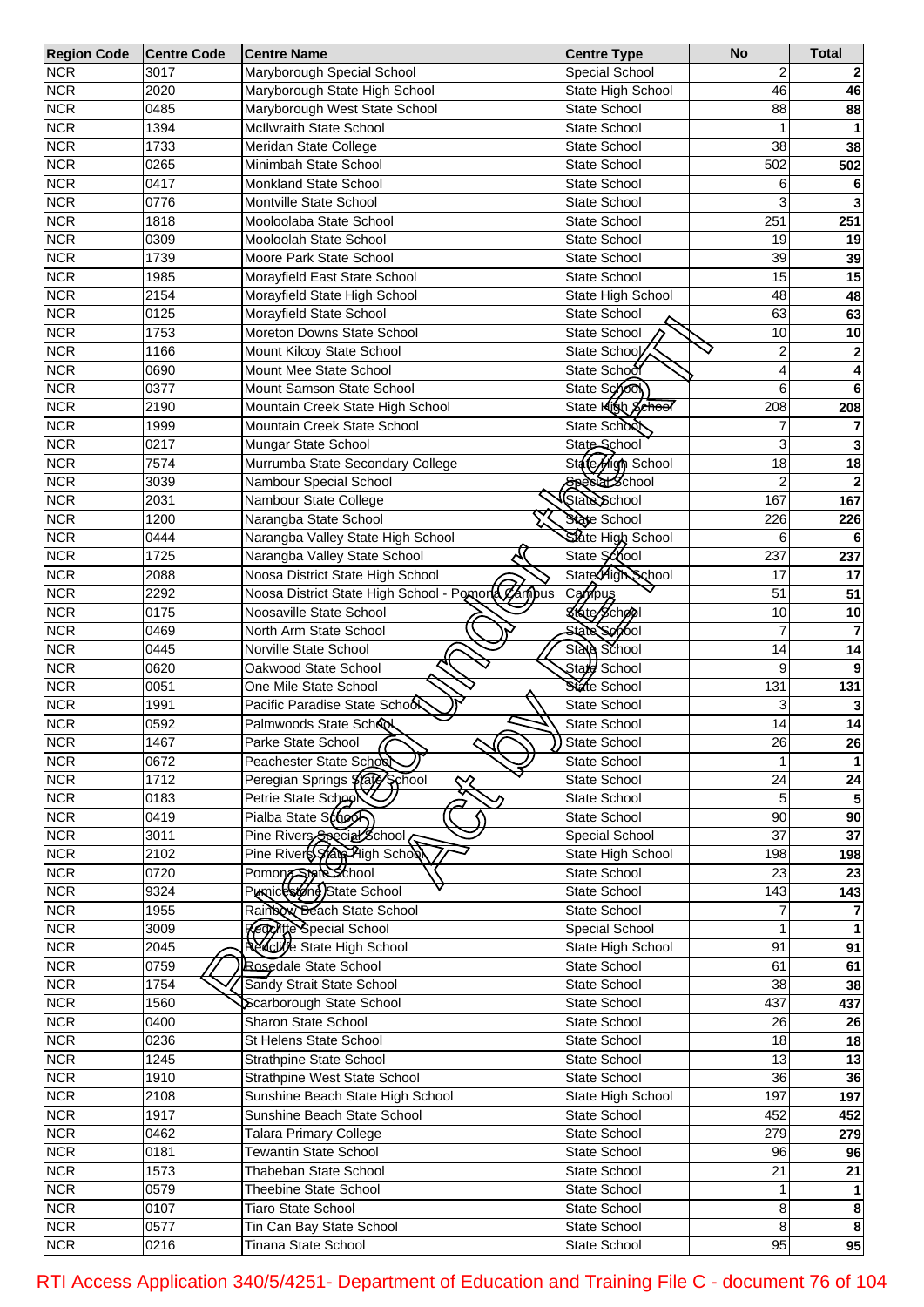| <b>Region Code</b> | <b>Centre Code</b> | <b>Centre Name</b>                           | <b>Centre Type</b>       | <b>No</b>       | <b>Total</b>                     |
|--------------------|--------------------|----------------------------------------------|--------------------------|-----------------|----------------------------------|
| <b>NCR</b>         | 0522               | Torbanlea State School                       | State School             | $\overline{7}$  |                                  |
| <b>NCR</b>         | 0945               | <b>Torquay State School</b>                  | <b>State School</b>      | 10              | 10                               |
| <b>NCR</b>         | 2188               | Tullawong State High School                  | State High School        | 140             | 140                              |
| <b>NCR</b>         | 1994               | <b>Tullawong State School</b>                | <b>State School</b>      | 121             | 121                              |
| <b>NCR</b>         | 0361               | Two Mile State School                        | <b>State School</b>      | $\overline{2}$  | $\mathbf{2}$                     |
| <b>NCR</b>         | 1877               | Undurba State School                         | <b>State School</b>      | 150             | 150                              |
| <b>NCR</b>         | 1536               | Urangan Point State School                   | <b>State School</b>      | 296             | 296                              |
| <b>NCR</b>         | 2110               | Urangan State High School                    | State High School        | 60              | 60                               |
| <b>NCR</b>         | 0536               | Walkervale State School                      | State School             | 199             | 199                              |
| <b>NCR</b>         | 1192               | Wallaville State School                      | <b>State School</b>      | 4               |                                  |
| <b>NCR</b>         | 1724               | Wamuran State School                         | <b>State School</b>      | 6               | 6                                |
| <b>NCR</b>         | 1159               | Wartburg State School                        | State School             | 6               | 6                                |
| <b>NCR</b>         | 0881               | Wolvi State School                           | <b>State School</b>      | $\mathbf{1}$    | 1                                |
| <b>NCR</b>         | 0370               | <b>Woodford State School</b>                 | State School             | 13              | 13                               |
| <b>NCR</b>         | 3042               | <b>Woody Point Special School</b>            | Special School           | $\mathbf{1}$    |                                  |
| <b>NCR</b>         | 0476               | Woombye State School                         | State School             | 108             | 108                              |
| <b>NCR</b>         | 0350               | Woongarra State School                       | State School             | 117             | 117                              |
| <b>NCR</b>         | 1634               | Yandaran State School                        | State Sono               | 1               | 1                                |
| <b>NCR</b>         | 0491               | Yandina State School                         | State School             | 93              | 93                               |
| <b>NCR</b>         | 1746               | Yarrilee State School                        | State School             | 56              | 56                               |
| <b>NQR</b>         | 0598               | Airville State School                        | State School             | 5               | 5                                |
| <b>NQR</b>         | 0801               | Aitkenvale State School                      | State School             | $\overline{92}$ | 92                               |
| <b>NQR</b>         | 0440               | Annandale State School                       | State School             | 59              | 59                               |
| <b>NQR</b>         | 2008               | Ayr State High School                        | State High School        | 22              | 22                               |
| <b>NQR</b>         | 0451               | Ayr State School                             | State School             | 8               | 8                                |
| <b>NQR</b>         | 0777               | Barkly Highway State School                  | State School             | 9               | 9                                |
| <b>NQR</b>         | 0509               | Belgian Gardens State School                 | State School             | 163             | 163                              |
| <b>NQR</b>         | 0612               | <b>Bluewater State School</b>                | State School             | 42              | 42                               |
| <b>NQR</b>         | 1299               | <b>Bohlevale State School</b>                | State School             | $\overline{17}$ | 17                               |
| <b>NQR</b>         | 2065               | Bowen State High School                      | <b>State High School</b> | 10              | 10                               |
| <b>NQR</b>         | 0010               | <b>Bowen State School</b>                    | <b>State Servool</b>     | 4               |                                  |
| <b>NQR</b>         | 0466               | <b>Brandon State School</b>                  | State School             | $\overline{c}$  | 2                                |
| <b>NQR</b>         | 0530               | <b>Burketown State School</b>                | State School             | $\mathbf{1}$    | 1                                |
| <b>NQR</b>         | 0379               | Bwgcolman Community School                   | Sommunity School         | 4               |                                  |
| <b>NQR</b>         | 0589               | Cannonvale State School                      | State School             | 36              | 36                               |
| <b>NQR</b>         | 0215               | Charters Towers Central State School         | State School             | 56              | 56                               |
| <b>NQR</b>         | 2006               | Charters Towers State High School            | ) State High School      | 10              | 10                               |
| <b>NQR</b>         | 0411               | Cloncurry State Schoole 12                   | State School             | 64              | 64                               |
| <b>NQR</b>         | 1691               | Collinsville State SONOO                     | State School             | 9               | 9                                |
| <b>NQR</b>         | 1907               | ╳<br>Cranbrook State Solder                  | <b>State School</b>      | $\overline{11}$ | $\overline{11}$                  |
| <b>NQR</b>         | 0355               | Currajong State Schopl                       | State School             | 24              | 24                               |
| <b>NQR</b>         | 0908               |                                              | State School             | 99              | 99                               |
| <b>NQR</b>         | 1434               | East Ayr State School<br>Í                   | State School             | $\overline{12}$ | $\overline{12}$                  |
| <b>NQR</b>         | 0334               |                                              | State School             | $\overline{2}$  |                                  |
| <b>NQR</b>         | 1391               | Greeny of State School<br>Gumlu State School | State School             | $\overline{c}$  | $\overline{2}$<br>$\overline{2}$ |
| <b>NQR</b>         |                    | Halila State School                          |                          | 3               | $\overline{\mathbf{3}}$          |
|                    | 0213               |                                              | State School             |                 |                                  |
| <b>NQR</b>         | 1962               | <b>Margikan Sland State School</b>           | State School             | 10              | 10                               |
| <b>NQR</b>         | 0843               | Napy Valley State School                     | State School             | $\overline{7}$  | S. 47 (3)(b) of the              |
| <b>NQR</b>         | 1060               | Hayman Island State School                   | State School             |                 |                                  |
| <b>NQR</b>         | 0232               | <b>Healy State School</b>                    | State School             | 6               | 6                                |
| <b>NQR</b>         | 2120               | <b>Heatley Secondary College</b>             | State High School        | 109             | 109                              |
| <b>NQR</b>         | 0305               | <b>Heatley State School</b>                  | State School             | 31              | $\overline{31}$                  |
| <b>NQR</b>         | 0873               | Hermit Park State School                     | State School             | 9               | $\boldsymbol{9}$                 |
| <b>NQR</b>         | 2094               | Home Hill State High School                  | State High School        | 8               | $\overline{\mathbf{8}}$          |
| <b>NQR</b>         | 1380               | Home Hill State School                       | State School             | 182             | $\overline{182}$                 |
| <b>NQR</b>         | 0241               | Homestead State School                       | State School             | $\mathbf{1}$    | $\mathbf{1}$                     |
| <b>NQR</b>         | 0388               | Hughenden State School                       | State School             | 13              | $\overline{13}$                  |
| <b>NQR</b>         | 2027               | Ingham State High School                     | State High School        | 27              | $\overline{27}$                  |
| <b>NQR</b>         | 0450               | Ingham State School                          | State School             | 14              | 14                               |
| <b>NQR</b>         | 1960               | Kelso State School                           | State School             | 13              | $\overline{13}$                  |
| <b>NQR</b>         | 2146               | Kirwan State High School                     | State High School        | 31              | 31                               |
| <b>NQR</b>         | 1862               | Kirwan State School                          | State School             | 21              | $\overline{21}$                  |
| <b>NQR</b>         | 0324               | Macknade State School                        | State School             | 6               | 6                                |
| <b>NQR</b>         | 1219               | Magnetic Island State School                 | State School             | $\overline{36}$ | $\overline{36}$                  |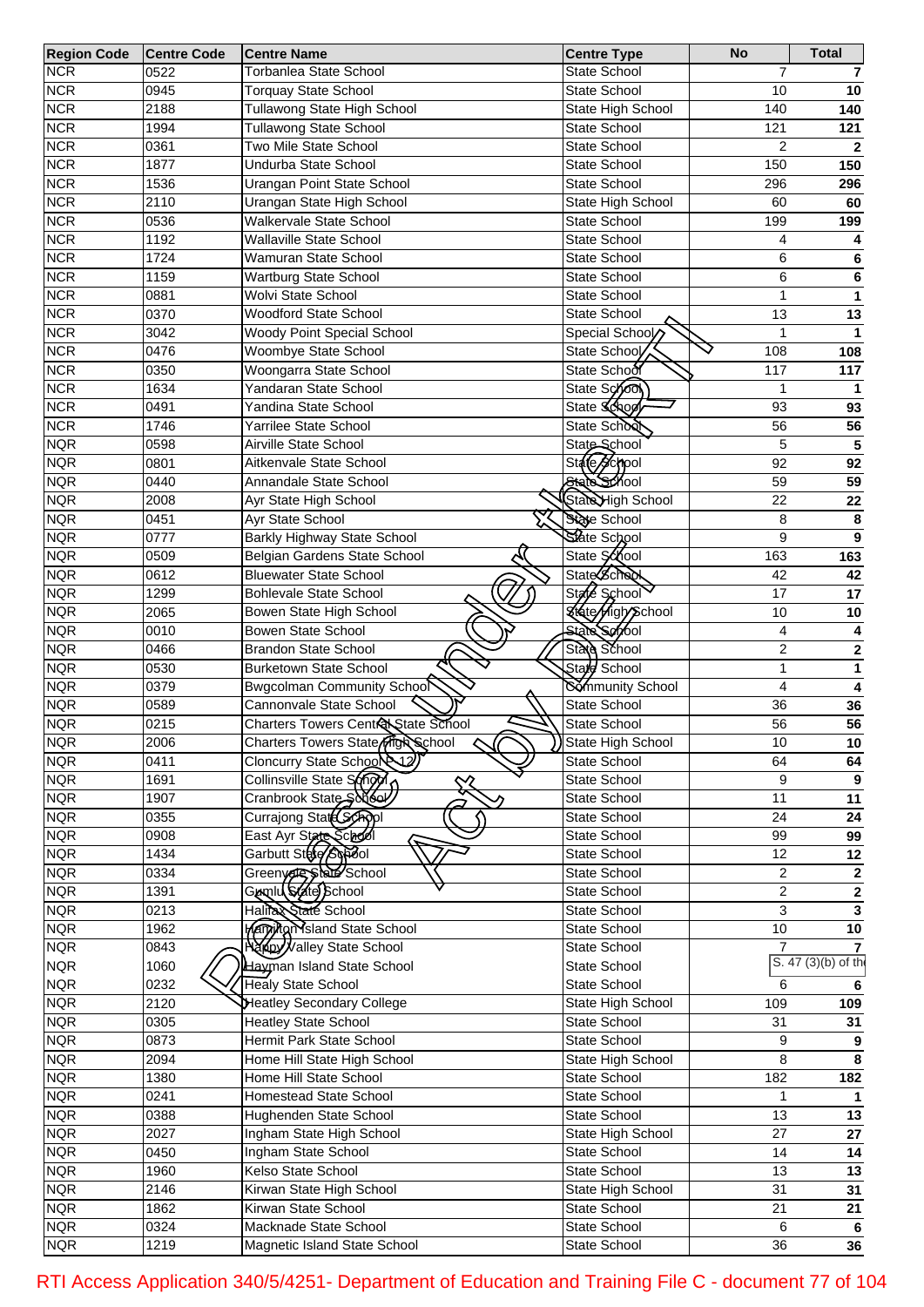| <b>Region Code</b> | <b>Centre Code</b> | Centre Name                                          | <b>Centre Type</b>       | <b>No</b>       | <b>Total</b>    |
|--------------------|--------------------|------------------------------------------------------|--------------------------|-----------------|-----------------|
| <b>NQR</b>         | 0806               | Merinda State School                                 | <b>State School</b>      | 3               |                 |
| <b>NQR</b>         | 0157               | Millchester State School                             | <b>State School</b>      |                 |                 |
| <b>NQR</b>         | 0291               | Mornington Island State School                       | <b>State School</b>      | 149             | 149             |
| <b>NQR</b>         | 1067               | Mount Isa Central State School                       | <b>State School</b>      | 52              | 52              |
| <b>NQR</b>         | 3604               | Mount Isa School of the Air                          | School of Distance       | 5               |                 |
| <b>NQR</b>         | 3004               | Mount Isa Special School                             | Special School           | 3               |                 |
| <b>NQR</b>         | 0436               | Mundingburra State School                            | <b>State School</b>      | 110             | 110             |
| <b>NQR</b>         | 1317               | Mutarnee State School                                | <b>State School</b>      |                 |                 |
| <b>NQR</b>         | 0360               | Normanton State School                               | <b>State School</b>      | 6               | 6               |
| <b>NQR</b>         | 0211               | Northern Beaches State High School                   | State High School        | 43              | 43              |
| <b>NQR</b>         | 0556               | Oonoonba State School                                | State School             | 31              | 31              |
| <b>NQR</b>         | 0467               | <b>Pentland State School</b>                         | <b>State School</b>      | 4               |                 |
| <b>NQR</b>         | 2049               | Pimlico State High School                            | State High School        | 73              | 73              |
| <b>NQR</b>         | 0488               | Prairie State School                                 | State School             | $\overline{2}$  | $\overline{2}$  |
| <b>NQR</b>         | 2090               | Proserpine State High School                         | State High School        | $\overline{25}$ | $\overline{25}$ |
| <b>NQR</b>         | 0779               | Proserpine State School                              | State School             | 245             | 245             |
| <b>NQR</b>         | 1194               | Queens Beach State School                            | State School             | 25              | 25              |
| <b>NQR</b>         | 1530               | Railway Estate State School                          | State School             | 8               | 8               |
| <b>NQR</b>         | 1870               | Rasmussen State School                               | State School             | 31              | 31              |
| <b>NQR</b>         | 0733               | Richmond Hill State School                           | State School             | 11              | 11              |
| <b>NQR</b>         | 0576               | <b>Richmond State School</b>                         | State School             | 4               |                 |
| <b>NQR</b>         | 1325               | Rollingstone State School                            | State School             | 1               | 1               |
| <b>NQR</b>         | 0475               | Scottville State School                              | State School             | $\overline{2}$  | $\mathbf{2}$    |
| <b>NQR</b>         | 5149               | Spinifex State College - Mount Isa - Junior Campus   | Campus                   | 102             | 102             |
| <b>NQR</b>         | 0965               | <b>Sunset State School</b>                           | State School             | 26              | 26              |
| <b>NQR</b>         | 0287               | The Willows State School                             | State School             | $\overline{32}$ | 32              |
| <b>NQR</b>         | 2172               | Thuringowa State High School                         | State High School        | 115             | 115             |
| <b>NQR</b>         | 0113               | Townsville Central State School                      | State School             | 11              | 11              |
|                    | 2376               | Townsville Community Learning Centre - (SAfe)        | Special School           | 1               |                 |
| <b>NQR</b>         |                    |                                                      |                          |                 |                 |
| <b>NQR</b>         | 0303               | Townsville South State School                        | State School             | 17              | 17              |
| <b>NQR</b>         | 2100               | Townsville State High School                         | <b>State High School</b> | 49              | 49              |
| <b>NQR</b>         | 0498               | <b>Townsville West State School</b>                  | State School             | $\overline{12}$ | 12              |
| <b>NQR</b>         | 1203               | <b>Townview State School</b>                         | Stard School             | 39              | 39              |
| <b>NQR</b>         | 1118               | <b>Trebonne State School</b>                         | State School             | 7               | $\overline{7}$  |
| <b>NQR</b>         | 0948               | Vincent State School                                 | State School             | 46              | 46              |
| <b>NQR</b>         | 0395               | Weir State School                                    | State School             | 260             | 260             |
| <b>NQR</b>         | 2186               | William Ross State High School                       | State High School        | 124             | 124             |
| <b>NQR</b>         | 0547               | Wulguru State School                                 | State School             | 3               |                 |
| <b>SER</b>         | 2175               | Alexandra Hills State Pign School<br>╳               | State High School        | 44              | 44              |
| <b>SER</b>         | 0405               | Alexandra Hills State Section                        | State School             |                 |                 |
| <b>SER</b>         | 1266               | Aratula State \$ (book)                              | State School             | 15              | 15              |
| <b>SER</b>         | 1997               | Arundel State School<br>Ļ                            | State School             | 228             | 228             |
| <b>SER</b>         | 1871               | Ashmore \$\$afe Sphool                               | State School             | 41              | 41              |
| <b>SER</b>         | 1798               | Bay View Side School<br>Beaudes of Diate High School | <b>State School</b>      |                 |                 |
| <b>SER</b>         | 2083               |                                                      | State High School        | 114             | 114             |
| <b>SER</b>         | 0158               | Beaudesert State School                              | State School             | 338             | 338             |
| <b>SER</b>         | 0681               | <b>Beechmont State School</b>                        | State School             | 10              | 10              |
| <b>SER</b>         | 3051               | Beculeigh Special School                             | Special School           | 15              | 15              |
| <b>SER</b>         | 2084               | <b>Beenleigh State High School</b>                   | State High School        |                 |                 |
| <b>SER</b>         | 0006               | <b>Beenleigh State School</b>                        | State School             | $\overline{13}$ | 13              |
| <b>SER</b>         | 1925               | Bellevue Park State School                           | State School             | 16              | 16              |
| <b>SER</b>         | 2150               | Benowa State High School                             | State High School        | 105             | 105             |
| <b>SER</b>         | 0481               | Benowa State School                                  | State School             | 320             | 320             |
| <b>SER</b>         | 1867               | Berrinba East State School                           | State School             | 18              | 18              |
| <b>SER</b>         | 0065               | Biggera Waters State School                          | State School             | 50              | $\overline{50}$ |
| <b>SER</b>         | 1915               | <b>Birkdale South State School</b>                   | State School             | 230             | 230             |
| <b>SER</b>         | 1545               | <b>Birkdale State School</b>                         | State School             | 59              | 59              |
| <b>SER</b>         | 2105               | Boonah State High School                             | State High School        | 54              | 54              |
| <b>SER</b>         | 0333               | Boonah State School                                  | State School             | $\overline{22}$ | $\overline{22}$ |
| <b>SER</b>         | 1981               | Boronia Heights State School                         | State School             | 97              | 97              |
| <b>SER</b>         | 1381               | Broadbeach State School                              | State School             | 85              | 85              |
| <b>SER</b>         | 2164               | Browns Plains State High School                      | State High School        | 114             | 114             |
| <b>SER</b>         | 1922               | <b>Browns Plains State School</b>                    | State School             | 31              | 31              |
| <b>SER</b>         | 1568               | <b>Burleigh Heads State School</b>                   | State School             | $\overline{17}$ | $\overline{17}$ |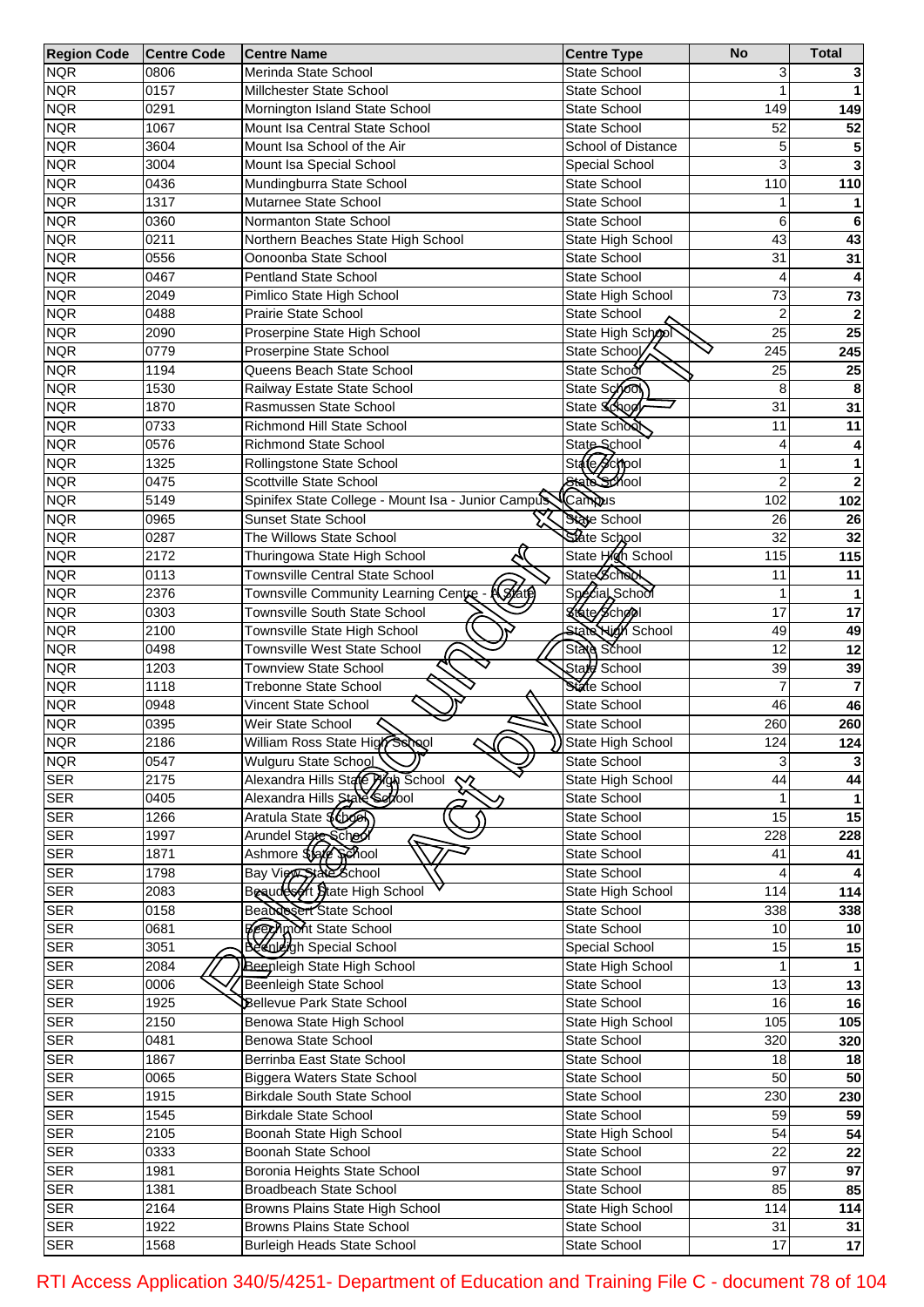| <b>Region Code</b> | <b>Centre Code</b> | <b>Centre Name</b>                                | <b>Centre Type</b>       | <b>No</b>        | <b>Total</b>            |
|--------------------|--------------------|---------------------------------------------------|--------------------------|------------------|-------------------------|
| <b>SER</b>         | 1966               | <b>Burrowes State School</b>                      | <b>State School</b>      | 15               | 15                      |
| <b>SER</b>         | 1967               | Caningeraba State School                          | State School             | 242              | 242                     |
| <b>SER</b>         | 0566               | Canungra State School                             | State School             | 16               | 16                      |
| <b>SER</b>         | 5534               | Capalaba State College                            | <b>State School</b>      | 27               | 27                      |
| <b>SER</b>         | 0278               | Carbrook State School                             | State School             | 3                |                         |
| <b>SER</b>         | 0160               | Cedar Creek State School                          | State School             | 16               | 16                      |
| <b>SER</b>         | 1924               | Chatswood Hills State School                      | <b>State School</b>      | 9                |                         |
| <b>SER</b>         | 2070               | <b>Cleveland District State High School</b>       | State High School        | $12\overline{2}$ | 122                     |
| <b>SER</b>         | 0022               | <b>Cleveland State School</b>                     | State School             | 33               | 33                      |
| <b>SER</b>         | 2345               | <b>Clover Hill State School</b>                   | <b>State School</b>      | 309              | 309                     |
| <b>SER</b>         | 1630               | Coolangatta State School                          | State School             | 82               | 82                      |
|                    |                    |                                                   |                          |                  |                         |
| <b>SER</b>         | 1927               | Coolnwynpin State School                          | <b>State School</b>      | 6                |                         |
| <b>SER</b>         | 2166               | Coombabah State High School                       | State High School        | 40               | 40                      |
| <b>SER</b>         | 1909               | Coombabah State School                            | State School             | 67               | 67                      |
| <b>SER</b>         | 7122               | Coomera Rivers State School                       | State School             | 285              | 285                     |
| <b>SER</b>         | 5730               | Coomera Springs State School                      | State School             | 191              | 191                     |
| <b>SER</b>         | 0124               | Coomera State School                              | State School             | 328              | 328                     |
| <b>SER</b>         | 1928               | <b>Crestmead State School</b>                     | State School             | 212              | 212                     |
| <b>SER</b>         | 3043               | <b>Currumbin Community Special School</b>         | Special School           | 8                |                         |
| <b>SER</b>         | 1168               | Currumbin State School                            | State School             | 321              | 321                     |
| <b>SER</b>         | 0775               | Currumbin Valley State School                     | State School             | 17               | 17                      |
| <b>SER</b>         | 0099               | Daisy Hill State School                           | State School             | 31               | 31                      |
| <b>SER</b>         | 0784               | Dunwich State School                              | State School             | $\overline{2}$   |                         |
| <b>SER</b>         | 3711               | Eagleby Learning Centre - Centre for Continuing   | Centre for               | 178              | 178                     |
| <b>SER</b>         | 1876               | Eagleby South State School                        | State School             | 8                |                         |
| <b>SER</b>         | 1974               | Eagleby State School                              | State School             | 16               | 16                      |
| <b>SER</b>         | 0301               | <b>Edens Landing State School</b>                 | State School             | 15               | 15                      |
| <b>SER</b>         | 2183               | Elanora State High School                         | State High School        | 57               | 57                      |
| <b>SER</b>         | 1923               | Elanora State School                              | State School             | 258              | 258                     |
| <b>SER</b>         | 2323               | Flagstone State Community College                 | <b>State High School</b> | 54               | 54                      |
|                    |                    |                                                   | State Serool             | 41               |                         |
| <b>SER</b>         | 0471               | Flagstone State School                            |                          |                  | 41                      |
| <b>SER</b>         | 1752               | Gaven State School                                | State School             | 14               | 14                      |
| <b>SER</b>         | 0050               | <b>Gilston State School</b>                       | State School             | 248              | 248                     |
| <b>SER</b>         | 1006               | Gleneagle State School                            | State School             | $\overline{2}$   |                         |
| <b>SER</b>         | 0695               | Greenbank State School                            | State School             | 24               | 24                      |
| <b>SER</b>         | 0359               | Harris Fields State School                        | State School             | 8                | $\bf8$                  |
| <b>SER</b>         | 0621               | Harrisville State School                          | State School             |                  | $\mathbf{1}$            |
| <b>SER</b>         | 2184               | Helensvale State High School                      | State High School        | 69               | 69                      |
| <b>SER</b>         | 1929               | Helensvale State School<br>╳                      | State School             | 35               | 35                      |
| <b>SER</b>         | 6135               | Highland Reserye, State School                    | State School             | 23               | 23                      |
| <b>SER</b>         | 1986               | Hilliard State Schoon                             | State School             | 267              | 267                     |
| <b>SER</b>         | 0661               | Ingleside State Sabol<br>$\overline{\mathcal{F}}$ | State School             |                  |                         |
| <b>SER</b>         | 0604               | Jimboombe State School                            | State School             | 159              | 159                     |
| <b>SER</b>         | 0343               | Kalbar State School                               | State School             | 8                |                         |
| <b>SER</b>         | 2046               | Keebra Vark Btate High School                     | State High School        | 255              | 255                     |
| <b>SER</b>         | 1937               | Kimberley Park State School                       | State School             | 98               | 98                      |
| <b>SER</b>         | 2139               | Kingstan State College                            | State High School        | 19               | 19                      |
| <b>SER</b>         | 1348               | <b>Kingston State School</b>                      | State School             | 54               | 54                      |
| <b>SER</b>         | 0443               | Labrador State School                             | State School             | 59               | 59                      |
| <b>SER</b>         | $\overline{300}$ 1 | Logan City Special School                         | Special School           | 10               | 10                      |
| <b>SER</b>         | 0069               | Logan Reserve State School                        | State School             | 166              | 166                     |
| <b>SER</b>         | 0123               | Logan Village State School                        | State School             | 65               | 65                      |
| <b>SER</b>         | 0070               | Loganholme State School                           | State School             | $\overline{26}$  | 26                      |
| <b>SER</b>         | 2153               | Loganlea State High School                        | State High School        | 15               | 15                      |
| <b>SER</b>         | 2161               |                                                   |                          |                  |                         |
|                    |                    | Mabel Park State High School                      | State High School        | 89               | 89                      |
| <b>SER</b>         | 0356               | Mabel Park State School                           | State School             | 19               | 19                      |
| <b>SER</b>         | 0640               | Maroon State School                               | State School             |                  |                         |
| <b>SER</b>         | 2176               | Marsden State High School                         | State High School        | 141              | 141                     |
| <b>SER</b>         | 1875               | Marsden State School                              | State School             | 94               | 94                      |
| <b>SER</b>         | 2147               | Merrimac State High School                        | State High School        | 54               | 54                      |
| <b>SER</b>         | 1586               | Merrimac State School                             | State School             | 39               | 39                      |
| <b>SER</b>         | 2086               | Miami State High School                           | State High School        | 144              | 144                     |
| <b>SER</b>         | 1890               | Miami State School                                | State School             | 9                |                         |
| <b>SER</b>         | 0284               | Mount Cotton State School                         | State School             | $\bf{8}$         | $\overline{\mathbf{8}}$ |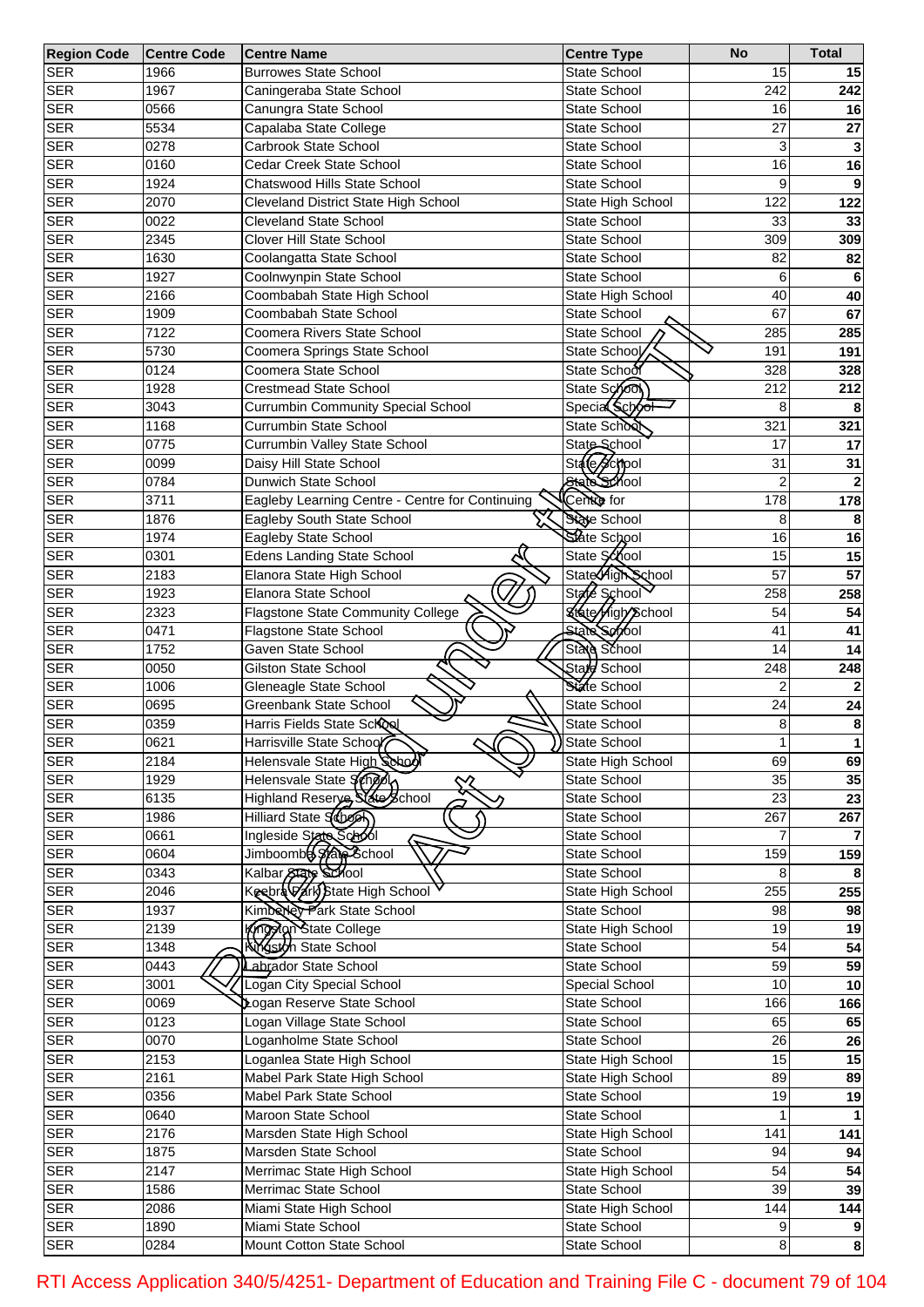| <b>Region Code</b> | <b>Centre Code</b> | <b>Centre Name</b>                     | <b>Centre Type</b>       | <b>No</b>       | <b>Total</b>     |
|--------------------|--------------------|----------------------------------------|--------------------------|-----------------|------------------|
| <b>SER</b>         | 1906               | Mount Warren Park State School         | <b>State School</b>      | 27              | 27               |
| <b>SER</b>         | 0159               | Mudgeeraba Creek State School          | <b>State School</b>      | 21              | 21               |
| <b>SER</b>         | 3049               | Mudgeeraba Special School              | Special School           |                 |                  |
| <b>SER</b>         | 0663               | Mudgeeraba State School                | <b>State School</b>      | 479             | 479              |
| <b>SER</b>         | 1678               | Musgrave Hill State School             | <b>State School</b>      | 246             | 246              |
| <b>SER</b>         | 2169               | Nerang State High School               | State High School        | 98              | 98               |
| <b>SER</b>         | 0218               | Nerang State School                    | State School             | 59              | 59               |
| <b>SER</b>         | 1741               | Norfolk Village State School           | State School             | 42              | 42               |
| <b>SER</b>         | 0336               | Ormeau State School                    | <b>State School</b>      | 18              | 18               |
| <b>SER</b>         | 6136               | Ormeau Woods State High School         | State High School        | 87              | 87               |
| <b>SER</b>         | 0023               | Ormiston State School                  | State School             | 144             | 144              |
| <b>SER</b>         | 1970               | Oxenford State School                  | <b>State School</b>      | 14              | 14               |
| <b>SER</b>         | 1745               | Pacific Pines State High School        | State High School        | 2               |                  |
| <b>SER</b>         | 1744               | Pacific Pines State School             | State School             | 51              | $\overline{51}$  |
| <b>SER</b>         | 0240               | Palm Beach State School                | State School             | 24              | 24               |
| <b>SER</b>         | 2129               | Palm Beach-Currumbin State High School | State High School        | 32              | 32               |
| <b>SER</b>         | 5700               | Park Lake State School                 | State School             | 368             | 368              |
| <b>SER</b>         | 2187               | Park Ridge State High School           | State High School        | 47              | 47               |
| <b>SER</b>         | 0515               | Park Ridge State School                | State School             | 10              | 10               |
| <b>SER</b>         | 0086               | Peak Crossing State School             | State School             | 30              | 30               |
| <b>SER</b>         | 9331               | Pimpama State Primary College          | State School             | 75              | 75               |
| <b>SER</b>         | 0081               | Pimpama State School                   | State School             | 29              | 29               |
| <b>SER</b>         | 8044               | Pimpama State Secondary College        | State High School        | 23              | 23               |
| <b>SER</b>         | 5727               |                                        | StateHigh School         | 2               |                  |
| <b>SER</b>         |                    | Queensland Academy for Health Sciences |                          |                 | $\boldsymbol{2}$ |
|                    | 1332               | Rathdowney State School                | State School             | 4               |                  |
| <b>SER</b>         | 0229               | Redland Bay State School               | State School             | 93              | 93               |
| <b>SER</b>         | 3033               | Redland District Special School        | Special School           | 3               |                  |
| <b>SER</b>         | 1996               | Regents Park State School              | State School             | $\overline{20}$ | $\overline{20}$  |
| <b>SER</b>         | 0582               | Roadvale State School                  | State School             | 3               |                  |
| <b>SER</b>         | 0195               | Robina State High School               | <b>State High School</b> | 70              | $\overline{70}$  |
| <b>SER</b>         | 1982               | Robina State School                    | State Serool             | 18              | $\overline{18}$  |
| <b>SER</b>         | 1886               | Rochedale South State School           | State School             | 12              | 12               |
| <b>SER</b>         | 1488               | Russell Island State School            | State School             | 66              | 66               |
| <b>SER</b>         | 2149               | Shailer Park State High School         | State High School        | 1               |                  |
| <b>SER</b>         | 1916               | Shailer Park State School              | State School             | $\overline{25}$ | 25               |
| <b>SER</b>         | 3026               | Southport Special School               | Special School           | 3               | $\mathbf{3}$     |
| <b>SER</b>         | 2037               | Southport State High School            | ) State High School      | 239             | 239              |
| <b>SER</b>         | 0368               | Southport State School                 | State School             | 218             | 218              |
| <b>SER</b>         | 1869               | Springwood Central State School<br>╳   | State School             | 27              | 27               |
| <b>SER</b>         | 0358               | Springwood Road State School           | State School             | 14              | $\overline{14}$  |
| <b>SER</b>         | 2140               | Springwood State High School           | State High School        | 17              | $\overline{17}$  |
| <b>SER</b>         | 1425               | St Bernard State & Hool                | State School             | 133             | 133              |
| <b>SER</b>         | 1295               | Surfers Paradise School                | State School             | 161             | 161              |
| <b>SER</b>         | 0201               | Tallebydgesa State School              | State School             | 152             | 152              |
| <b>SER</b>         | 2265               | Tambdruge Mbuntain State High School   | State High School        | 21              | 21               |
| <b>SER</b>         | 0913               | Tamboxine Mountain State School        | State School             | 334             | 334              |
| <b>SER</b>         | 1252               | Tamy goldm State School                | State School             |                 |                  |
| <b>SER</b>         | 1240               | <b>Nocula</b> nds State School         | State School             | 179             | 179              |
| <b>SER</b>         | 2340               | <b>Upper Coomera State College</b>     | State School             | 303             | 303              |
| <b>SER</b>         | 1759               | Varsity College                        | State School             | 73              | 73               |
| <b>SER</b>         | 0869               | Veresdale Scrub State School           | State School             | 6               | 6                |
| <b>SER</b>         | 0234               | Victoria Point State High School       | State High School        | 10              | $\overline{10}$  |
| <b>SER</b>         | 1512               | Victoria Point State School            | State School             | 211             | 211              |
| <b>SER</b>         | 1936               | Vienna Woods State School              | State School             | 18              | 18               |
| <b>SER</b>         | 1230               | <b>Warrill View State School</b>       | State School             |                 |                  |
| <b>SER</b>         | 0130               | <b>Waterford State School</b>          | State School             | $\overline{20}$ | 20               |
| <b>SER</b>         | 1856               | Waterford West State School            | State School             |                 |                  |
| <b>SER</b>         | 2178               | Wellington Point State High School     | State High School        | 13              | $\overline{13}$  |
| <b>SER</b>         | 0273               | <b>Wellington Point State School</b>   | State School             | 25              | 25               |
| <b>SER</b>         | 1972               | William Duncan State School            | State School             | 339             | 339              |
| <b>SER</b>         | 1990               | Windaroo State School                  | State School             |                 |                  |
| <b>SER</b>         | 2189               | Windaroo Valley State High School      | State High School        | $\overline{29}$ | 29               |
| <b>SER</b>         | 0122               | <b>Woodhill State School</b>           | State School             | $\overline{11}$ | $\overline{11}$  |
| <b>SER</b>         | 0647               | <b>Woodridge North State School</b>    | State School             | $\overline{27}$ | $\overline{27}$  |

RTI Access Application 340/5/4251- Department of Education and Training File C - document 80 of 104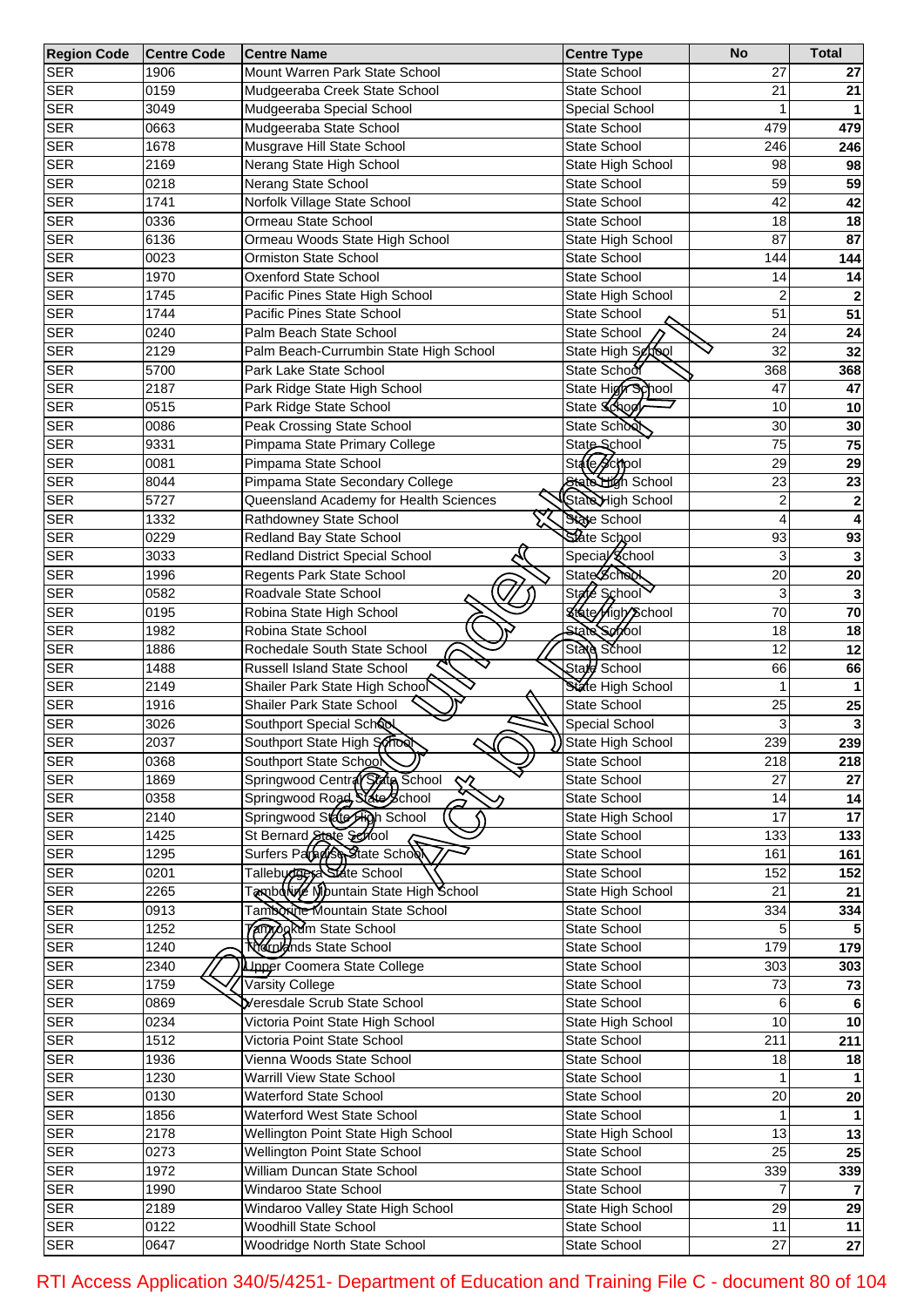| <b>Region Code</b> | <b>Centre Code</b> | <b>Centre Name</b>          | <b>Centre Type</b> | <b>No</b> | Total |
|--------------------|--------------------|-----------------------------|--------------------|-----------|-------|
| <b>ISER</b>        | 2128               | Woodridge State High School | State High School  | 81        | 81    |
| <b>SER</b>         | 0704               | Woodridge State School      | State School       | 187       | 187   |
| <b>SER</b>         | 0039               | Woongoolba State School     | State School       |           |       |
| <b>SER</b>         | 1993               | Worongary State School      | State School       | 128       | 128   |
| <b>SER</b>         | 1954               | Yugumbir State School       | State School       | 41        | 41    |
| <b>Totals</b>      |                    |                             |                    | 60866     | 60866 |

Released under the RTI AVE Actual Manuscript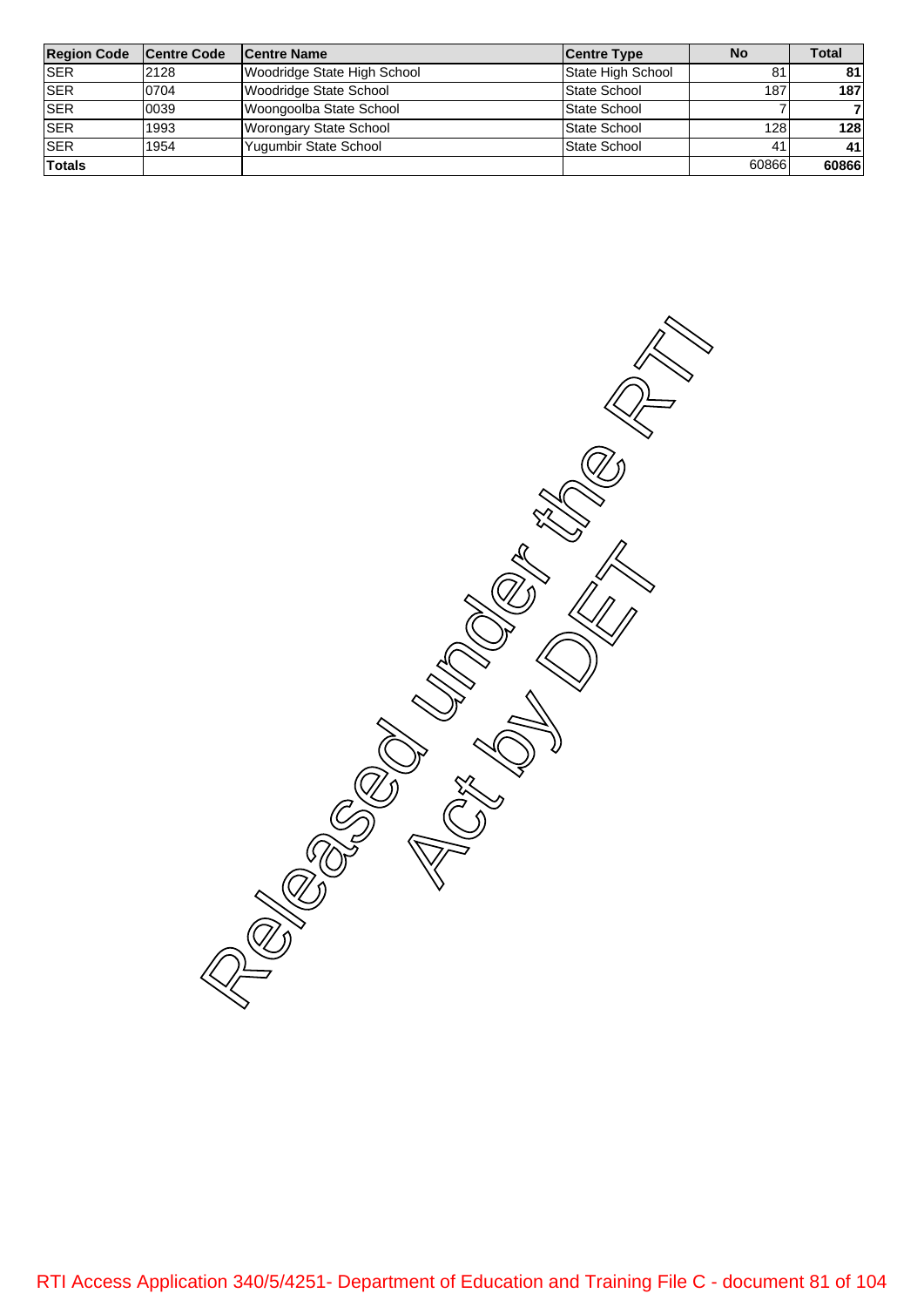|                    |      |                                                   |                           | Anglican<br>(Church of<br>England) | Apostolic<br>Church | ssemblies<br>God<br>(Australian<br>Christian<br>Churches) | Baha'i | Baptist | Buddhisn | Catholic | $\overline{a}$ |    | Churches |   | Jehovah's<br>Witnesses | Jesus Christ<br>of the Latter-<br>day Saints | Lutheran | Orthodo: | Presbyterian<br>and Reformed | Seventh Day<br>Adventist<br>Sikhism | The Salvation | Traditional<br>Aboriginal<br>Spiritualities | Other | Total |  |
|--------------------|------|---------------------------------------------------|---------------------------|------------------------------------|---------------------|-----------------------------------------------------------|--------|---------|----------|----------|----------------|----|----------|---|------------------------|----------------------------------------------|----------|----------|------------------------------|-------------------------------------|---------------|---------------------------------------------|-------|-------|--|
| Region Code<br>CQR | 0591 | Abercorn State School                             | State School              |                                    |                     |                                                           |        |         |          |          |                |    |          |   |                        |                                              |          |          |                              |                                     |               |                                             |       |       |  |
| CQR                | 0155 | Allenstown State School State School              |                           | 32                                 |                     |                                                           |        |         |          | - 51     |                |    |          |   |                        |                                              |          |          |                              |                                     |               |                                             | 107   |       |  |
| CQR                | 0773 | Alligator Creek State                             | State School              | 25                                 |                     |                                                           |        |         |          | 30       |                |    |          |   |                        |                                              |          |          |                              |                                     |               |                                             |       |       |  |
| CQR                | 1415 | School<br>Ambrose State School                    | State School              |                                    |                     |                                                           |        |         |          |          |                |    |          |   |                        |                                              |          |          |                              |                                     |               |                                             |       |       |  |
| CQR                | 0474 |                                                   |                           |                                    |                     |                                                           |        |         |          |          |                |    |          |   |                        |                                              |          |          |                              |                                     |               |                                             |       |       |  |
|                    |      | Anakie State School                               | State School              |                                    |                     |                                                           |        |         |          |          |                |    |          |   |                        |                                              |          |          |                              |                                     |               |                                             |       |       |  |
| CQR                | 1572 | Andergrove State School State School              |                           | 34                                 |                     |                                                           |        |         |          | 64       |                | 22 |          |   |                        |                                              |          |          |                              |                                     |               |                                             |       |       |  |
| CQR                | 0312 | Aramac State School                               | State School              |                                    |                     |                                                           |        |         |          |          |                |    |          |   |                        |                                              |          |          |                              |                                     |               |                                             |       |       |  |
| CQR                | 0521 | Banana State School                               | State School              |                                    |                     |                                                           |        |         |          |          |                |    |          |   |                        |                                              |          |          |                              |                                     |               |                                             | 21    | 42    |  |
| CQR                | 1605 | Baralaba State School                             | State School              |                                    |                     |                                                           |        |         |          |          |                |    |          |   |                        |                                              |          |          |                              |                                     |               |                                             |       | 15    |  |
| CQR                | 0531 | Barcaldine Prep-12 State State School<br>School   |                           |                                    |                     |                                                           |        |         |          |          |                |    |          |   |                        |                                              |          |          |                              |                                     |               |                                             |       | 11    |  |
| CQR                | 1672 | Beaconsfield State School State School            |                           |                                    |                     |                                                           |        |         |          |          |                |    |          |   |                        |                                              |          |          |                              |                                     | v             |                                             | 34    | 66    |  |
| CQR                | 1019 | Bedourie State School                             | State School              |                                    |                     |                                                           |        |         |          |          |                |    |          |   |                        |                                              |          |          |                              |                                     |               |                                             |       |       |  |
| CQR                | 1546 | <b>Berserker Street State</b><br>School           | State School              |                                    |                     |                                                           |        |         |          |          |                |    |          |   |                        |                                              |          |          |                              |                                     |               |                                             |       |       |  |
| CQR                | 2085 | Biloela State High School State High              | School                    |                                    |                     |                                                           |        |         |          |          |                |    |          |   |                        |                                              |          |          |                              |                                     |               |                                             |       |       |  |
| CQR                | 1822 | <b>Biloela State School</b>                       | State School              |                                    |                     |                                                           |        |         |          |          |                |    |          |   |                        |                                              |          |          |                              |                                     |               |                                             | 22    |       |  |
| CQR                | 1397 | Binjour Plateau State                             | State School              |                                    |                     |                                                           |        |         |          |          |                |    |          |   |                        |                                              |          |          | ν                            |                                     |               |                                             |       |       |  |
| CQR                | 1679 | School<br><b>Birdsville State School</b>          | State School              |                                    |                     |                                                           |        |         |          |          |                |    |          |   |                        |                                              |          |          |                              |                                     |               |                                             |       |       |  |
| CQR                | 0299 | <b>Blackall State School</b>                      | State School              |                                    |                     |                                                           |        |         |          |          |                |    |          |   |                        |                                              |          |          |                              |                                     |               |                                             |       |       |  |
| CQR                | 1891 | <b>Blackwater North State</b>                     | State School              |                                    |                     |                                                           |        |         |          |          |                |    |          |   |                        |                                              |          |          |                              |                                     |               |                                             | 240   | 250   |  |
| CQR                | 2134 | School<br><b>Blackwater State High</b>            | State High                |                                    |                     |                                                           |        |         |          |          |                |    |          |   |                        |                                              |          |          |                              |                                     |               |                                             |       |       |  |
| CQR                | 0396 | School<br>Blackwater State School State School    | School                    |                                    |                     |                                                           |        |         |          |          |                |    |          |   |                        |                                              |          |          |                              |                                     |               |                                             |       |       |  |
| CQR                | 0344 | <b>Bluff State School</b>                         | State School              |                                    |                     |                                                           |        |         |          |          |                |    |          |   |                        |                                              |          |          |                              |                                     |               |                                             |       |       |  |
| CQR                | 0899 | Bororen State School                              | State School              |                                    |                     |                                                           |        |         |          |          |                |    |          |   |                        |                                              |          |          |                              |                                     |               |                                             |       | 25    |  |
| CQR                | 0057 | Bouldercombe State                                | State School              |                                    |                     |                                                           |        |         |          |          |                |    |          |   |                        |                                              |          |          |                              |                                     | 102           |                                             |       | 102   |  |
| CQR                | 1191 | School<br>Boyne Island State School State School  |                           |                                    |                     |                                                           |        |         |          |          |                |    |          |   |                        |                                              |          |          |                              |                                     |               |                                             |       |       |  |
| CQR                | 1939 | Bucasia State School                              | State School              |                                    |                     |                                                           |        |         |          |          |                |    |          | ⌒ |                        |                                              |          |          |                              |                                     |               |                                             |       | 10    |  |
| CQR                | 1318 | <b>Byfield State School</b>                       | State School              |                                    |                     |                                                           |        |         |          |          |                |    |          |   |                        |                                              |          |          |                              |                                     |               |                                             | 25    | 25    |  |
| CQR                | 0020 | Calliope State School                             | State School              |                                    |                     |                                                           |        |         |          |          |                |    |          |   |                        |                                              |          |          |                              |                                     |               |                                             |       | 15    |  |
| CQR                | 2182 |                                                   |                           |                                    |                     |                                                           |        |         |          |          |                |    |          |   |                        |                                              |          |          |                              |                                     |               |                                             |       |       |  |
| CQR                | 0410 | Capella State High School State High              | School                    |                                    |                     |                                                           |        |         |          |          |                |    |          |   |                        |                                              |          |          |                              |                                     |               |                                             |       |       |  |
|                    |      | Capella State School                              | State School              |                                    |                     |                                                           |        |         |          |          |                |    |          |   |                        |                                              |          |          |                              |                                     |               |                                             |       |       |  |
| CQR                | 3612 | Capricornia (Emerald<br>Campus) School of         | School of<br>Distance     |                                    |                     |                                                           |        |         |          |          |                |    |          |   |                        |                                              |          |          |                              |                                     |               |                                             |       |       |  |
| CQR                | 1806 | <b>Distance Education</b><br>Carmila State School | Education<br>State School |                                    |                     |                                                           |        |         |          |          |                |    |          |   |                        |                                              |          |          |                              |                                     |               |                                             |       |       |  |
| CQR                | 0135 | Cawarral State School                             | State School              |                                    |                     |                                                           |        |         |          |          |                |    |          |   |                        |                                              |          |          |                              |                                     |               |                                             |       |       |  |
| CQR                | 0677 | Chelona State School                              | State School              |                                    |                     |                                                           |        |         |          |          |                |    |          |   |                        |                                              |          |          |                              |                                     |               |                                             |       |       |  |
| CQR                | 0606 | Clarke Creek State School State School            |                           |                                    |                     |                                                           |        |         |          |          |                |    |          |   |                        |                                              |          |          |                              |                                     |               |                                             |       |       |  |
| CQR                | 2185 | Clermont State High                               | State High                |                                    |                     |                                                           |        |         |          |          |                |    |          |   |                        |                                              |          |          |                              |                                     |               |                                             |       |       |  |
| CQR                | 0021 | School<br>Clermont State School                   | School<br>State School    |                                    |                     |                                                           |        |         |          |          |                |    |          |   |                        |                                              |          |          |                              |                                     |               |                                             |       |       |  |
| CQR                | 0172 | Clinton State School                              | State School              |                                    |                     |                                                           | S      |         |          |          |                | 22 |          |   |                        |                                              |          |          |                              |                                     |               |                                             |       |       |  |
| CQR                | 0173 | Comet State School                                | State School              |                                    |                     |                                                           |        |         |          |          |                |    |          |   |                        |                                              |          |          |                              |                                     |               |                                             |       |       |  |
| CQR                | 0439 | Coningsby State School                            | State School              |                                    |                     |                                                           |        |         |          |          |                |    |          |   |                        |                                              |          |          |                              |                                     |               |                                             |       |       |  |
| CQR                | 0032 | Coowonga State School                             | State Schr                |                                    |                     |                                                           |        |         |          |          |                |    |          |   |                        |                                              |          |          |                              |                                     |               |                                             | 10    |       |  |
| CQR                | 1898 | Coppabella State School                           | de Science                |                                    |                     |                                                           |        |         |          |          |                |    |          |   |                        |                                              |          |          |                              |                                     |               |                                             |       |       |  |
| CQR                | 0762 | $\widehat{\mathsf{S}}$ tate<br>Crescent Lab       |                           |                                    |                     |                                                           |        |         |          |          |                |    |          |   |                        |                                              |          |          |                              |                                     |               |                                             |       |       |  |
| CQR                | 0950 | School<br><b>Dallamil State</b>                   |                           |                                    |                     |                                                           |        |         |          |          |                |    |          |   |                        |                                              |          |          |                              |                                     |               |                                             |       |       |  |
| CQR                | 0392 | Denison State Scl                                 | State Schoo               |                                    |                     |                                                           |        |         |          | 22       |                |    |          |   |                        |                                              |          |          |                              |                                     |               |                                             |       |       |  |
| CQR                | 0837 |                                                   | State Schoo               |                                    |                     |                                                           |        |         |          |          |                |    |          |   |                        |                                              |          |          |                              |                                     |               |                                             |       |       |  |
| CQR                | 0266 | Depot Hill State School                           |                           |                                    |                     |                                                           |        |         |          |          |                |    |          |   |                        |                                              |          |          |                              |                                     |               |                                             |       |       |  |
|                    |      | Dingo State School                                | State School              |                                    |                     |                                                           |        |         |          |          |                |    |          |   |                        |                                              |          |          |                              |                                     |               |                                             |       |       |  |
| CQR                | 1779 | Dundula State School                              | State School              |                                    |                     |                                                           |        |         |          |          |                |    |          |   |                        |                                              |          |          |                              |                                     |               |                                             |       | 13    |  |

RTI Access Application 340/5/4251- Department of Education and Training File C - document 82 of 104

**RI Religion**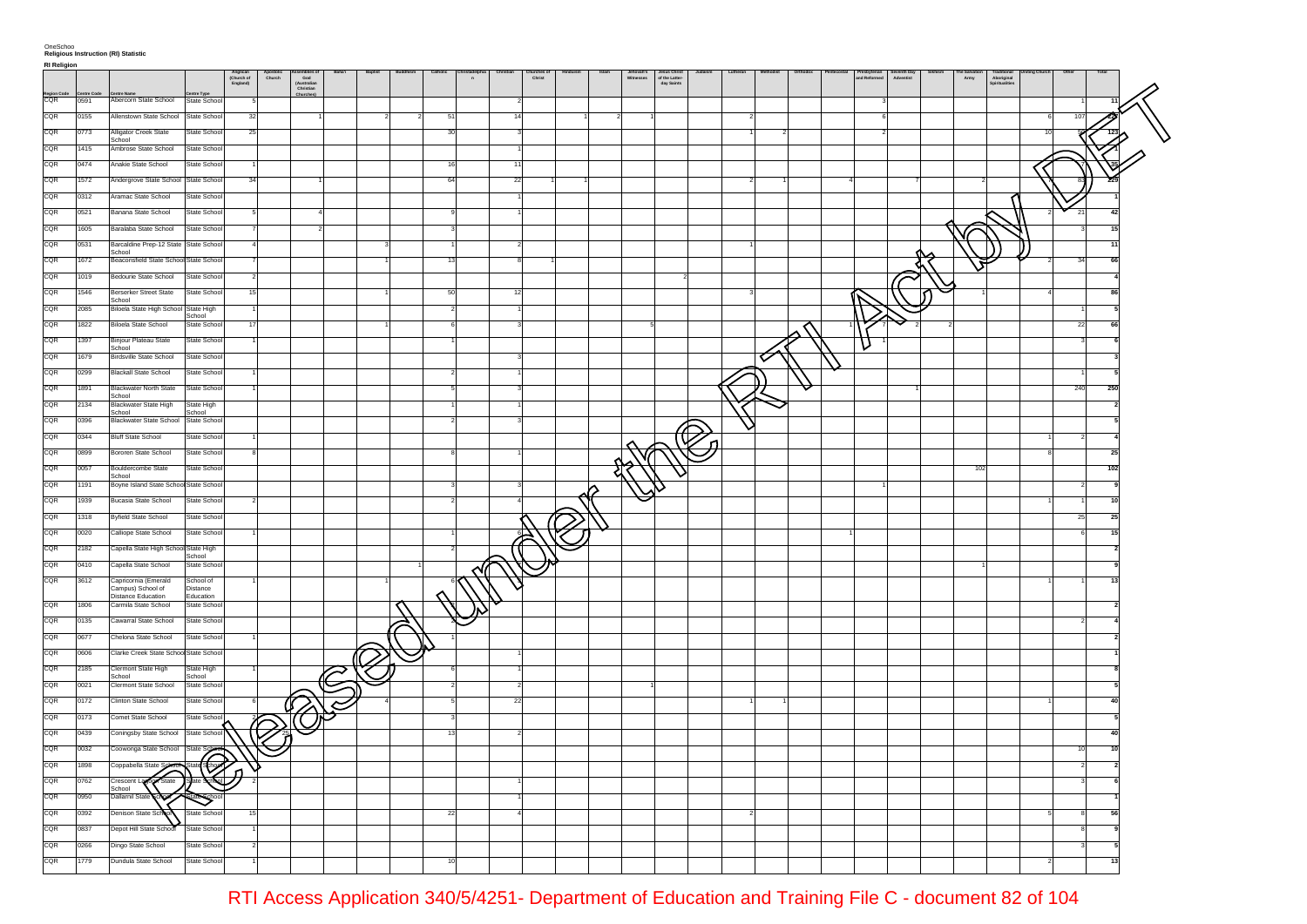|                    |      |                                               | Anglican<br>(Church of<br>England)<br>Jesus Christ<br>of the Latter-<br>day Saints<br>hurches<br>Christ<br>e Salvati<br>Army<br>Presbyterian<br>and Reformer<br>Church<br>ssembnes<br>God<br>(Australiar<br>Christian<br>Adventist<br>Witnesses<br><b>Aboriginal</b><br>Spiritualities<br>$\overline{\phantom{a}}$ |
|--------------------|------|-----------------------------------------------|--------------------------------------------------------------------------------------------------------------------------------------------------------------------------------------------------------------------------------------------------------------------------------------------------------------------|
| Region Code<br>CQR | 2156 | Dysart State High School State High           | ntre Type<br>6<br>$\overline{4}$<br>$\overline{2}$<br>-3                                                                                                                                                                                                                                                           |
| CQR                | 0097 | <b>Dysart State School</b>                    | School<br>6<br>16<br>State School<br>$\mathbf{1}$                                                                                                                                                                                                                                                                  |
| CQR                | 0581 | Eidsvold State School                         | State School                                                                                                                                                                                                                                                                                                       |
| CQR                | 0545 | Eimeo Road State School State School          | $\mathbf{1}$<br>6<br>65<br>$\overline{2}$<br>$\overline{1}$<br>1                                                                                                                                                                                                                                                   |
| CQR                | 1904 | <b>Emerald North State</b>                    | State School<br>11<br>40<br>17<br>$\overline{4}$<br>$\overline{2}$<br>3<br>3                                                                                                                                                                                                                                       |
| CQR                | 2122 | School<br>Emerald State High SchoolState High | $\mathbf{3}$<br>$\overline{1}$<br>$\overline{1}$<br>5<br>5<br>$\overline{1}$<br>$\overline{2}$                                                                                                                                                                                                                     |
| CQR                | 0354 | <b>Emerald State School</b>                   | School<br>38<br>35<br>30<br>$\mathbf{3}$<br>State School<br>-3<br>$\overline{4}$                                                                                                                                                                                                                                   |
| CQR                | 0473 | Emu Park State School                         | State School<br>16<br>$\overline{\mathbf{3}}$<br>$\overline{4}$<br>25                                                                                                                                                                                                                                              |
| CQR                | 0310 | Eton State School                             | State School<br>1                                                                                                                                                                                                                                                                                                  |
| CQR                | 1172 | Farleigh State School                         | State School<br>$\mathbf{1}$<br>2                                                                                                                                                                                                                                                                                  |
| CQR                | 1027 | Famborough State School State School          | 3<br>$\overline{a}$<br>17<br>$\overline{\mathbf{2}}$                                                                                                                                                                                                                                                               |
| CQR                | 1883 | Fitzgerald State School                       | 24<br>State School<br>$\mathbf{3}$<br>5<br>37                                                                                                                                                                                                                                                                      |
| CQR                | 0940 | Frenchville State School                      | 159<br>65<br>281<br>State School<br>18<br>$\overline{4}$<br>5<br>$\overline{a}$<br>11<br>6<br>$\overline{1}$<br>6                                                                                                                                                                                                  |
| CQR                | 0042 | Gayndah State School                          | - 5<br>State School<br>$\overline{1}$<br>$\overline{1}$                                                                                                                                                                                                                                                            |
| CQR                | 0709 | Gindie State School                           | State School                                                                                                                                                                                                                                                                                                       |
| CQR                | 0044 | Gladstone Central State                       | State School<br>4<br>$\overline{4}$<br>13                                                                                                                                                                                                                                                                          |
| CQR                | 0825 | School<br>Gladstone South State               | 11<br>24<br>State Schoo<br>$\overline{1}$<br>$\mathbf{3}$<br>6<br>$\mathbf{1}$                                                                                                                                                                                                                                     |
| CQR                | 2030 | School<br>Gladstone State High                | $\overline{4}$<br>$\overline{2}$<br>State High<br>$\overline{4}$<br>$\overline{1}$<br>$\overline{2}$<br>15                                                                                                                                                                                                         |
| CQR                | 0740 | School<br>Gladstone West State                | School<br>State School<br>37<br>$\overline{2}$<br>36<br>20<br>51<br>183<br>$\overline{a}$<br>9<br>-2                                                                                                                                                                                                               |
| CQR                | 1918 | School<br>Glenden State School                | State School<br>$\overline{1}$                                                                                                                                                                                                                                                                                     |
| CQR                | 0313 | Glenella State School                         | 5<br>State Schoo<br>13<br>4                                                                                                                                                                                                                                                                                        |
| CQR                | 2028 | Glenmore State High                           | State High<br>$\overline{2}$<br>$\overline{4}$<br>1                                                                                                                                                                                                                                                                |
| CQR                | 0574 | School<br>Glenmore State School               | School<br>State School<br>$\overline{2}$<br>-1                                                                                                                                                                                                                                                                     |
| CQR                | 1839 | Goovigen State School                         | State Schoo<br>S. 47 (3)(b) of the RTI Act - Contrary to public interest                                                                                                                                                                                                                                           |
| CQR                | 0047 | Gracemere State School                        | State School                                                                                                                                                                                                                                                                                                       |
| CQR                | 0713 | Ilfracombe State School                       | State School<br>$\overline{2}$<br>$\overline{2}$                                                                                                                                                                                                                                                                   |
| CQR                | 0063 | <b>Isisford State School</b>                  | State School<br>$\overline{2}$<br>$\overline{1}$<br>$\overline{4}$<br>9                                                                                                                                                                                                                                            |
| CQR                | 1659 | Jambin State School                           | State School<br>22<br>22                                                                                                                                                                                                                                                                                           |
| CQR                | 0206 | Jericho State School                          | State School                                                                                                                                                                                                                                                                                                       |
| CQR                | 0910 | Jundah State School                           | State Schoo                                                                                                                                                                                                                                                                                                        |
| CQR                | 0787 | Kilcummin State School                        | State School                                                                                                                                                                                                                                                                                                       |
| CQR                | 1912 | Kin Kora State School                         | 33<br>State School<br>43<br>206<br>64<br>$\overline{2}$<br>-3<br>-5                                                                                                                                                                                                                                                |
| CQR                | 1780 | Koumala State School                          | State School<br>$5\overline{)}$<br>43<br>93<br>- 6<br>21                                                                                                                                                                                                                                                           |
| CQR                | 0067 | Lakes Creek State School State School         | 36<br>49<br>$\overline{2}$<br>$\overline{2}$                                                                                                                                                                                                                                                                       |
| CQR                | 3611 | Longreach School of<br>Distance Education     | School of<br>$\overline{1}$<br>Distance                                                                                                                                                                                                                                                                            |
| CQR                | 0711 | Longreach State School                        | Education<br>State School<br>$\mathbf{3}$<br>$\overline{1}$<br>$\overline{4}$                                                                                                                                                                                                                                      |
| CQR                | 0071 | Mackay Central State                          | State School<br>12<br>49<br>151<br>15<br>57<br>$\overline{2}$<br>$\overline{2}$<br>$\mathbf{3}$<br>$\overline{2}$<br>$\overline{1}$                                                                                                                                                                                |
| CQR                | 2096 | School<br>Mackay North State High             | $\overline{2}$<br>State High<br>$\overline{2}$<br>$\overline{2}$<br>15<br>$\overline{7}$<br>2                                                                                                                                                                                                                      |
| CQR                | 0746 | School<br>Mackay North State                  | School<br>State School<br>$\overline{2}$<br>$\overline{2}$<br>6<br>$\overline{2}$<br>20                                                                                                                                                                                                                            |
| CQR                | 0501 | School<br>Mackay West State                   | 13<br>State School<br>9                                                                                                                                                                                                                                                                                            |
| CQR                | 0518 | School<br>Marian State School                 | 23<br>State School<br>33                                                                                                                                                                                                                                                                                           |
| CQR                | 1122 | armor state scrioor                           | State Schoo                                                                                                                                                                                                                                                                                                        |
| CQR                | 1905 | Middlemount Community State 9                 | $\overline{4}$<br>6<br>12<br>$\mathbf{1}$                                                                                                                                                                                                                                                                          |
| CQR                | 0658 | School<br>Mirani State Sch                    | 52<br>$\overline{2}$<br>8<br>13<br>91<br>190<br>$\overline{1}$<br>$\overline{1}$                                                                                                                                                                                                                                   |
| CQR                | 0792 | Miriam Vale State Scho                        | $\mathbf{3}$<br>$\overline{4}$                                                                                                                                                                                                                                                                                     |
| CQR                | 1831 | Monto State Scho                              | $\overline{2}$<br>$\overline{7}$<br>$\mathbf{1}$<br>$\overline{4}$                                                                                                                                                                                                                                                 |
| CQR                | 1908 | Moranbah East Stat                            | 95<br>30<br>$13 \qquad \qquad 2$<br>251<br>401<br>4<br>State School<br>$\overline{2}$<br>$\overline{1}$<br>$\sim$ 1<br>$\overline{1}$                                                                                                                                                                              |
| CQR                | 2135 | School<br>Moranbah State High                 | 10<br>$\overline{11}$<br>53<br>State High<br>$\overline{2}$<br>28<br>$\mathbf{1}$<br>$\overline{1}$                                                                                                                                                                                                                |
| CQR                | 0896 | School<br>Moranbah State School               | School<br>State School<br>$\overline{5}$<br>11<br>$\overline{1}$<br>$\mathbf{1}$<br>$\mathbf{3}$<br>$\overline{1}$                                                                                                                                                                                                 |
| CQR                | 1914 | Mount Archer State SchoolState School         | $5\overline{)}$<br>$5\overline{)}$<br>$\overline{2}$<br>12<br>30<br>$5\overline{6}$<br>$\overline{1}$                                                                                                                                                                                                              |

RTI Access Application 340/5/4251- Department of Education and Training File C - document 83 of 104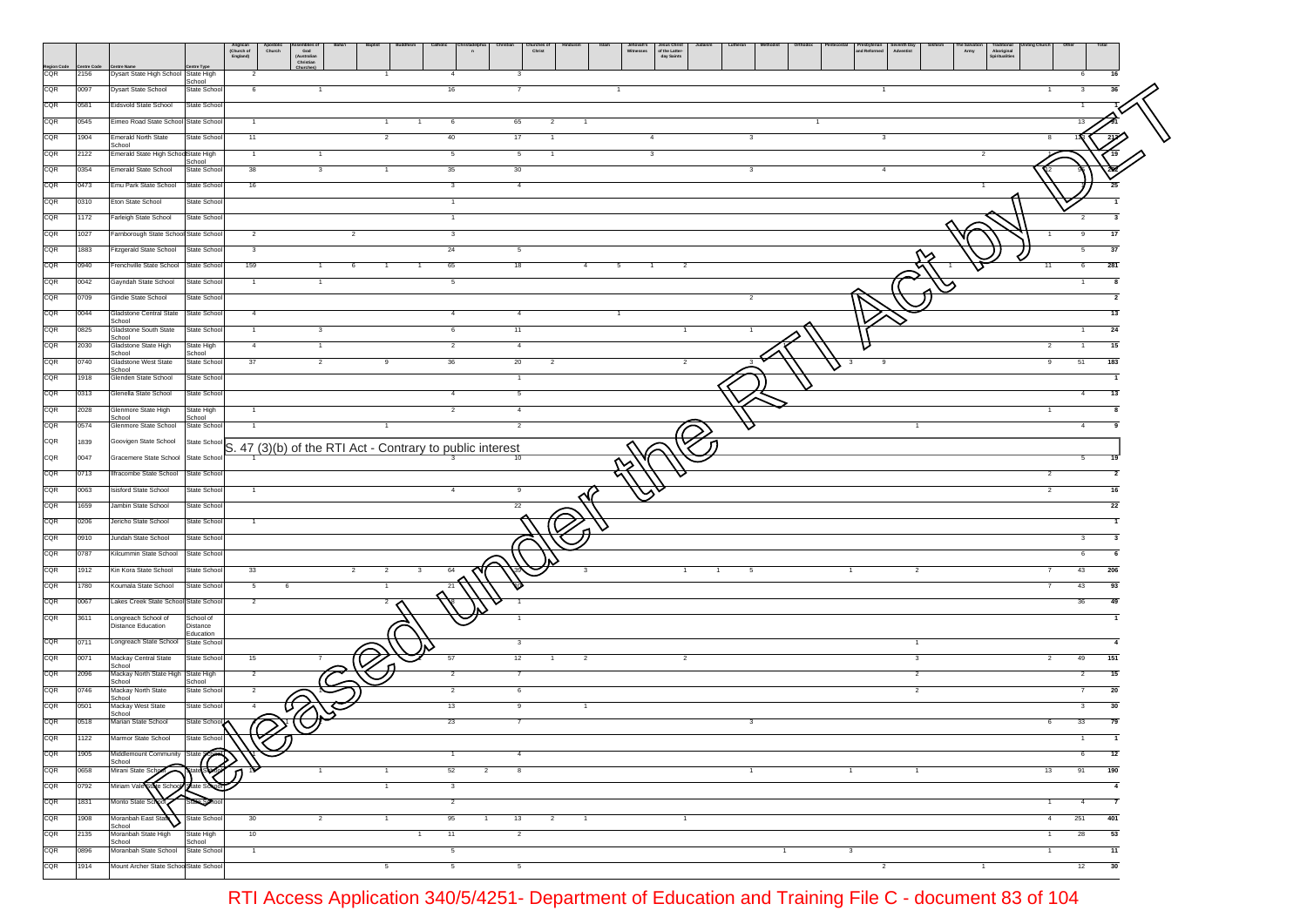|                    |                   |                                                                         | Anglican<br>(Church of<br>England) | Apostolic<br>Church<br>ssemones o<br>God<br>(Australian<br>Christian | Baptist | Catholic | n |    | hurches of<br>Christ | Islam<br>Jehovah's<br>Witnesses | Jesus Christ<br>of the Latter-<br>day Saints | Lutheran | Orthodo: | Presbyterian<br>and Reformed | Seventh Day<br>Adventist | San<br>Army<br>rraditional<br>Spiritualities |    |                    |  |
|--------------------|-------------------|-------------------------------------------------------------------------|------------------------------------|----------------------------------------------------------------------|---------|----------|---|----|----------------------|---------------------------------|----------------------------------------------|----------|----------|------------------------------|--------------------------|----------------------------------------------|----|--------------------|--|
| Region Code<br>CQR | entre Cod<br>0300 | entre Type<br>Centre Nan<br>Mount Larcom State<br>State School          |                                    | Churches                                                             |         |          |   |    |                      |                                 |                                              |          |          |                              |                          |                                              |    |                    |  |
| CQR                | 0526              | School<br>Mount Morgan Central<br>State School                          | 21                                 |                                                                      |         |          |   |    |                      |                                 |                                              |          |          |                              |                          |                                              |    | 42                 |  |
| CQR                | 2010              | State School<br>Mount Morgan State High State High                      |                                    |                                                                      |         |          |   |    |                      |                                 |                                              |          |          |                              |                          |                                              |    |                    |  |
| CQR                | 1511              | School<br>School<br>Mount Murchison State State School                  |                                    |                                                                      |         |          |   |    |                      |                                 |                                              |          |          |                              |                          |                                              |    |                    |  |
| CQR                | 2136              | School<br>Moura State High School State High                            |                                    |                                                                      |         |          |   |    |                      |                                 |                                              |          |          |                              |                          |                                              |    |                    |  |
| CQR                | 0932              | School<br>Moura State School<br>State School                            | 22                                 |                                                                      |         | 33       |   | 13 |                      |                                 |                                              |          |          |                              |                          |                                              |    |                    |  |
| CQR                | 1418              | Mulgildie State School<br>State School                                  |                                    |                                                                      |         |          |   |    |                      |                                 |                                              |          |          |                              |                          |                                              |    |                    |  |
| CQR                | 1420              | Mundubbera State School State School                                    |                                    |                                                                      |         |          |   |    |                      |                                 |                                              |          |          |                              |                          |                                              |    |                    |  |
| CQR                | 0184              | Nebo State School<br>State School                                       |                                    |                                                                      |         |          |   |    |                      |                                 |                                              |          |          |                              |                          |                                              |    |                    |  |
| CQR                | 2041              | North Rockhampton State State High                                      |                                    | $\overline{\mathbf{2}}$                                              |         |          |   |    |                      |                                 |                                              |          |          |                              |                          |                                              |    |                    |  |
| CQR                | 1957              | High School<br>School<br>Northview State School<br>State School         |                                    |                                                                      |         |          |   |    |                      |                                 |                                              |          |          |                              |                          |                                              |    | 5<br>15            |  |
| CQR                | 0983              | Park Avenue State School State School                                   |                                    |                                                                      |         |          |   |    |                      |                                 |                                              |          |          |                              |                          |                                              |    |                    |  |
| CQR                | 0922              | Parkhurst State School<br>State School                                  |                                    |                                                                      |         |          |   |    |                      |                                 |                                              |          |          |                              |                          |                                              |    |                    |  |
| CQR                | 1141              | Pinnacle State School<br>State School                                   |                                    |                                                                      |         |          |   |    |                      |                                 |                                              |          |          |                              |                          |                                              |    |                    |  |
| CQR                | 0208              | Port Curtis Road State<br>State School                                  |                                    | 5                                                                    |         |          |   | 5  |                      |                                 |                                              |          |          |                              |                          |                                              |    | 10<br>25           |  |
| CQR                | 1655              | School<br>State School                                                  |                                    |                                                                      |         |          |   |    |                      |                                 |                                              |          |          |                              |                          |                                              |    |                    |  |
| CQR                | 1489              | Prospect Creek State<br>School<br>Ridgelands State School State School  |                                    |                                                                      |         |          |   |    |                      |                                 |                                              |          |          |                              |                          |                                              |    |                    |  |
| CQR                | 3038              | Rockhampton North<br>Special                                            |                                    |                                                                      |         |          |   |    |                      |                                 |                                              |          |          | U                            |                          |                                              |    |                    |  |
| CQR                | 2011              | Special School<br>School<br>Rockhampton State High<br><b>State High</b> |                                    |                                                                      |         |          |   |    |                      |                                 |                                              |          |          |                              |                          |                                              |    |                    |  |
| CQR                | 3002              | School<br>School<br>Rosella Park School<br>Special                      |                                    |                                                                      |         |          |   |    |                      |                                 |                                              |          |          | ∨                            |                          |                                              |    |                    |  |
| CQR                | 2101              | School<br>Sarina State High School State High                           |                                    |                                                                      |         |          |   |    |                      |                                 |                                              |          |          |                              |                          |                                              |    |                    |  |
| CQR                | 0546              | School<br>Sarina State School<br>State School                           |                                    |                                                                      |         |          |   |    |                      |                                 |                                              |          |          |                              |                          |                                              |    |                    |  |
| CQR                | 1853              | Slade Point State School State School                                   |                                    |                                                                      |         |          |   |    |                      |                                 |                                              |          |          |                              |                          |                                              |    |                    |  |
| CQR                | 0102              | Springsure State School State School                                    | 37                                 |                                                                      |         | 26       |   |    |                      |                                 |                                              |          |          |                              |                          |                                              |    | 38<br>113          |  |
| CQR                | 0129              | Stanwell State School<br>State School                                   |                                    |                                                                      |         |          |   |    |                      |                                 |                                              |          |          |                              |                          |                                              |    |                    |  |
| CQR                | 1595              | Swayneville State School State School                                   |                                    |                                                                      |         | 22       |   | 13 |                      |                                 |                                              |          |          |                              |                          |                                              |    | 43<br>97           |  |
| CQR                | 0231              | Tannum Sands State High State High                                      |                                    |                                                                      |         |          |   |    |                      |                                 |                                              |          |          |                              |                          |                                              |    |                    |  |
| CQR                | 1921              | School<br>School<br>Tannum Sands State<br>State School                  | 58                                 |                                                                      |         | 79       |   | 74 |                      |                                 |                                              |          |          |                              |                          |                                              | 25 | 109<br>352         |  |
| CQR                | 1992              | School<br>Taranganba State School State School                          |                                    |                                                                      |         | 132      |   |    |                      |                                 |                                              |          |          |                              |                          |                                              |    | 434<br>302         |  |
| CQR                | 1840              | Thangool State School<br>State School                                   |                                    |                                                                      |         |          |   |    |                      |                                 |                                              |          |          |                              |                          |                                              |    | 80<br>80           |  |
| CQR                | 1195              | The Hall State School<br>State School                                   |                                    |                                                                      |         |          |   |    |                      |                                 |                                              |          |          |                              |                          |                                              |    | 26                 |  |
| CQR                | 0676              | Theodore State School<br>State School                                   | 33                                 |                                                                      |         | 24       |   |    |                      |                                 |                                              |          |          |                              |                          |                                              |    | 75                 |  |
| CQR                | 1926              | State School<br>Tieri State School                                      |                                    |                                                                      |         |          |   |    |                      |                                 |                                              |          |          |                              |                          |                                              |    |                    |  |
| CQR                | 2152              | Toolooa State High School State High                                    |                                    |                                                                      |         |          |   |    |                      |                                 |                                              |          |          |                              |                          |                                              |    |                    |  |
| CQR                | 1855              | School<br>Victoria Park State School State School                       |                                    |                                                                      |         |          |   |    |                      |                                 |                                              |          |          |                              |                          |                                              |    | 28                 |  |
| CQR                | 0353              | Walkerston State School State School                                    |                                    |                                                                      |         |          |   |    |                      |                                 |                                              |          |          |                              |                          |                                              |    |                    |  |
| CQR                | 1971              | Waraburra State School<br>State School                                  |                                    |                                                                      |         |          |   |    |                      |                                 |                                              |          |          |                              |                          |                                              |    | 17<br>27           |  |
| CQR                | 0461              | Windorah State School<br>State School                                   |                                    |                                                                      |         |          |   |    |                      |                                 |                                              |          |          |                              |                          |                                              |    |                    |  |
| CQR                | 0478              | Winton State School<br>State School                                     |                                    |                                                                      |         |          |   |    |                      |                                 |                                              |          |          |                              |                          |                                              |    |                    |  |
| CQR                | 0617              | Woorabinda State School State School                                    | 5                                  |                                                                      |         |          |   |    |                      |                                 |                                              |          |          |                              |                          |                                              |    |                    |  |
| CQR                | 0919              | Wowan State School<br>State School                                      |                                    |                                                                      |         |          |   |    |                      |                                 |                                              |          |          |                              |                          |                                              |    |                    |  |
| CQR                | 1098              | Yarwun State School<br>State School                                     |                                    | $\bigotimes$                                                         |         |          |   |    |                      |                                 |                                              |          |          |                              |                          |                                              |    |                    |  |
| CQR                | 2123              | Yeppoon State High<br>State High                                        |                                    | ี่บิ                                                                 |         |          |   |    |                      |                                 |                                              |          |          |                              |                          |                                              |    | 15                 |  |
| CQR                | 0442              | School<br>State School<br>Yeppoon State School                          |                                    |                                                                      |         | 23       |   | 34 |                      |                                 |                                              |          |          |                              |                          |                                              |    | 74<br>$\mathbf{3}$ |  |
| <b>DSR</b>         | 0003              | School Brate Chol<br>Allora P-10.8                                      | ⋀<br>43                            | V                                                                    |         | 36       |   | 20 |                      |                                 |                                              |          |          |                              |                          |                                              |    | 28<br>144          |  |
| <b>DSR</b>         | 1629              | Amiens State<br>ichou                                                   | 11                                 |                                                                      |         |          |   | 8  |                      |                                 |                                              |          |          |                              |                          |                                              |    | 27                 |  |
| <b>DSR</b>         | 0317              | <b>Back Plains State</b><br>chool State School                          |                                    |                                                                      |         |          |   |    |                      |                                 |                                              |          |          |                              |                          |                                              |    |                    |  |
| <b>DSR</b>         | 1164              | Ballandean State School State School                                    |                                    |                                                                      |         |          |   |    |                      |                                 |                                              |          |          |                              |                          |                                              |    | -5                 |  |
| <b>DSR</b>         | 0781              | <b>Bell State School</b><br>State School                                |                                    |                                                                      |         |          |   |    |                      |                                 |                                              |          |          |                              |                          |                                              |    |                    |  |
| <b>DSR</b>         | 1631              | Benarkin State School<br>State School                                   |                                    |                                                                      |         |          |   |    |                      |                                 |                                              |          |          |                              |                          |                                              |    |                    |  |
|                    |                   |                                                                         |                                    |                                                                      |         |          |   |    |                      |                                 |                                              |          |          |                              |                          |                                              |    |                    |  |

RTI Access Application 340/5/4251- Department of Education and Training File C - document 84 of 104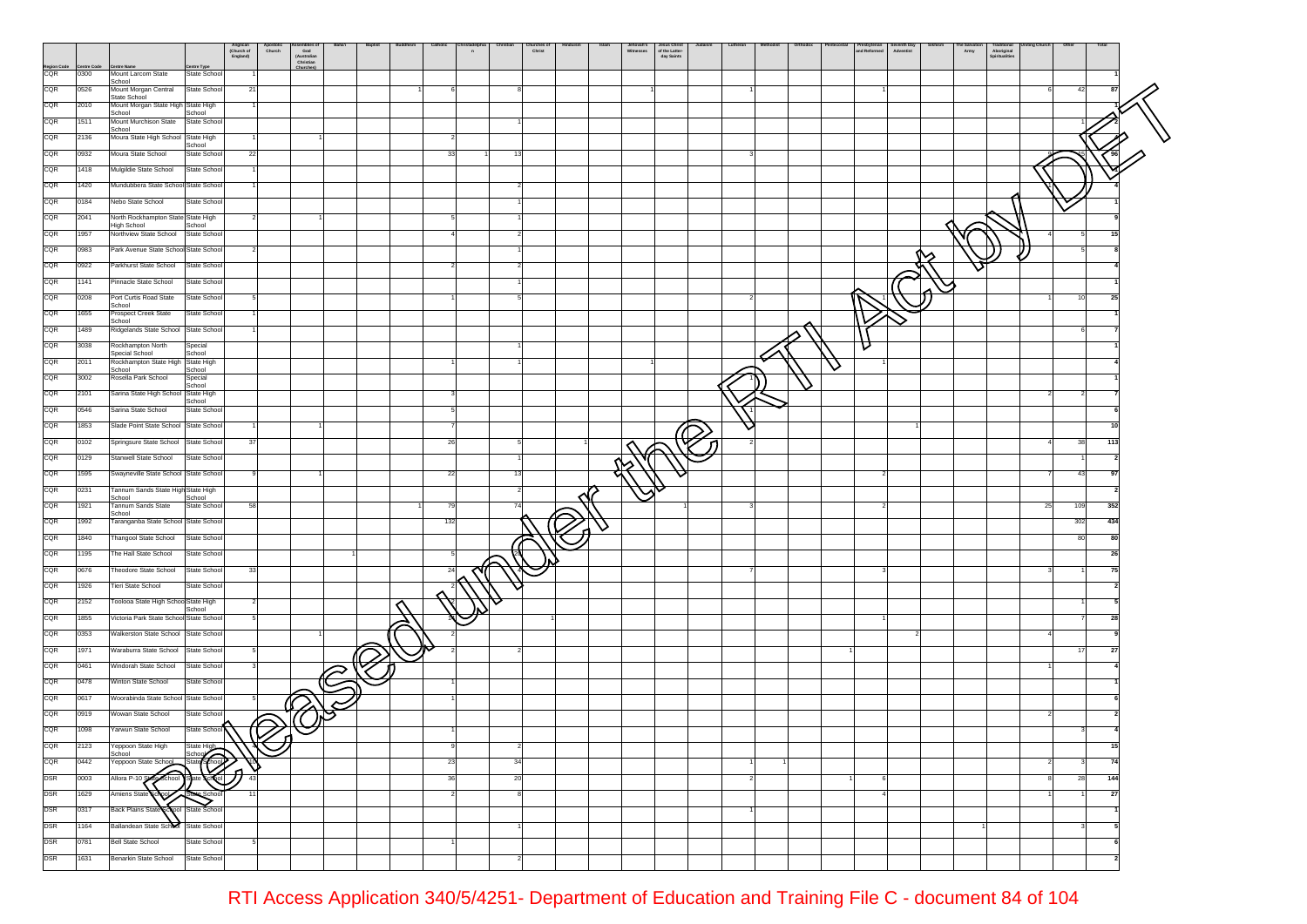|                    |                    |                                                                                   | Anglican<br>(Church of<br>England) | Apostolic<br>Church<br>ssemones o<br>God<br>(Australian<br>Christian | Baptist | Catholic       | n |    | hurches of<br>Christ | Jehovah's<br>Witnesses | Jesus Christ<br>of the Latter-<br>day Saints | Lutheran |  | Presbyterian<br>and Reformed | Seventh Day<br>Adventist | The Salvation | Traditional<br>Aboriginal<br>Spiritualities |    |                                  |  |
|--------------------|--------------------|-----------------------------------------------------------------------------------|------------------------------------|----------------------------------------------------------------------|---------|----------------|---|----|----------------------|------------------------|----------------------------------------------|----------|--|------------------------------|--------------------------|---------------|---------------------------------------------|----|----------------------------------|--|
| Region Code<br>DSR | entre Code<br>1663 | <b>Centre Name</b><br>entre Type<br><b>Biddeston State School</b><br>State School |                                    | Churches                                                             |         |                |   |    |                      |                        |                                              |          |  |                              |                          |               |                                             |    |                                  |  |
| <b>DSR</b>         | 0739               | <b>Blackbutt State School</b><br>State School                                     |                                    |                                                                      |         |                |   |    |                      |                        |                                              |          |  |                              |                          |               |                                             |    |                                  |  |
| <b>DSR</b>         | 0815               | Bowenville State School State School                                              |                                    |                                                                      |         |                |   |    |                      |                        |                                              |          |  |                              |                          |               |                                             |    |                                  |  |
| <b>DSR</b>         | 0311               | Brookstead State School State School                                              |                                    |                                                                      |         |                |   |    |                      |                        |                                              |          |  |                              |                          |               |                                             |    |                                  |  |
| DSR                | 1508               | Bungunya State School State School                                                |                                    |                                                                      |         |                |   |    |                      |                        |                                              |          |  |                              |                          |               |                                             |    |                                  |  |
| <b>DSR</b>         | 0196               | Cambooya State School State School                                                | 33                                 |                                                                      |         | 27             |   | 13 |                      |                        |                                              |          |  |                              |                          |               |                                             |    |                                  |  |
| DSR                | 0734               | Cecil Plains State School State School                                            | 16                                 |                                                                      |         |                |   | 5  |                      |                        |                                              |          |  |                              |                          |               |                                             |    |                                  |  |
| <b>DSR</b>         | 2121               | Centenary Heights State State High                                                |                                    |                                                                      |         |                |   | 12 |                      |                        |                                              |          |  |                              |                          |               |                                             |    |                                  |  |
| <b>DSR</b>         | 2068               | High School<br>School<br>Charleville State High<br>State High                     |                                    |                                                                      |         |                |   |    |                      |                        |                                              |          |  |                              |                          |               |                                             |    |                                  |  |
| <b>DSR</b>         | 0185               | School<br>School<br>Charleville State School<br>State School                      |                                    |                                                                      |         |                |   |    |                      |                        |                                              |          |  |                              |                          |               |                                             |    |                                  |  |
| <b>DSR</b>         | 0989               | Cherbourg State School State School                                               |                                    |                                                                      |         |                |   |    |                      |                        |                                              |          |  |                              |                          |               |                                             |    | 3                                |  |
| DSR                | 2087               | Chinchilla State High<br>State High                                               | 21                                 |                                                                      |         | 48             |   | 25 |                      |                        |                                              | 16       |  |                              |                          |               |                                             |    | 157<br>14                        |  |
| <b>DSR</b>         | 0244               | School<br>School<br>Chinchilla State School<br>State School                       | 76                                 |                                                                      |         | 73             |   | 27 |                      |                        |                                              | 16       |  |                              |                          |               |                                             | 24 | 233<br>465                       |  |
| <b>DSR</b>         | 3087               | Clifford Park Special<br>Special                                                  |                                    |                                                                      |         |                |   |    |                      |                        |                                              |          |  |                              |                          |               |                                             |    |                                  |  |
| <b>DSR</b>         | 2111               | School<br>School<br>Clifton State High School State High                          |                                    |                                                                      |         |                |   |    |                      |                        |                                              |          |  |                              |                          |               |                                             |    |                                  |  |
| <b>DSR</b>         | 0687               | School<br>Clifton State School<br>State School                                    |                                    |                                                                      |         |                |   |    |                      |                        |                                              |          |  |                              |                          |               |                                             |    |                                  |  |
| <b>DSR</b>         | 1254               | Cloyna State School<br>State School                                               |                                    |                                                                      |         |                |   |    |                      |                        |                                              |          |  |                              |                          |               |                                             |    |                                  |  |
| <b>DSR</b>         | 0638               | Coolabunia State School State School                                              |                                    |                                                                      |         |                |   |    |                      |                        |                                              |          |  | U                            |                          |               |                                             |    |                                  |  |
| <b>DSR</b>         | 1084               | Cooyar State School<br>State School                                               |                                    |                                                                      |         |                |   |    |                      |                        |                                              |          |  |                              |                          |               |                                             |    |                                  |  |
| DSR                | 0293               | Crow's Nest State School State School                                             |                                    |                                                                      |         |                |   |    |                      |                        |                                              |          |  | ∨                            |                          |               |                                             |    | 13<br>40                         |  |
| <b>DSR</b>         | 0289               | Cunnamulla P-12 State State School                                                |                                    |                                                                      |         | 15             |   |    |                      |                        |                                              |          |  |                              |                          |               |                                             |    | 55<br>- 76                       |  |
| <b>DSR</b>         | 0671               | School<br>Dalby South State School State School                                   | 49                                 |                                                                      |         | 43             |   | 91 |                      |                        |                                              |          |  |                              | 12                       |               |                                             |    | 234                              |  |
| DSR                | 2033               | Dalby State High School State High                                                | 131                                |                                                                      | 28      | 180            |   | 54 | 15                   |                        |                                              |          |  |                              | 46                       |               |                                             | 27 | 541<br>15                        |  |
| <b>DSR</b>         | 0028               | School<br>Dalby State School<br>State School                                      | 129                                |                                                                      |         | 114            |   | 54 |                      |                        |                                              | 12       |  |                              | 25                       |               |                                             | 16 | 405<br>34                        |  |
| <b>DSR</b>         | 0318               | Dalveen State School<br>State School                                              |                                    |                                                                      |         |                |   |    |                      |                        |                                              |          |  |                              |                          |               |                                             |    |                                  |  |
| <b>DSR</b>         | 1900               | State School<br>Darling Heights State                                             |                                    |                                                                      |         |                |   | 16 |                      |                        |                                              |          |  |                              |                          |               |                                             |    |                                  |  |
| <b>DSR</b>         | 1001               | School<br>Dirranbandi P-10 State<br>State School                                  |                                    |                                                                      |         |                |   |    |                      |                        |                                              |          |  |                              |                          |               |                                             |    |                                  |  |
| <b>DSR</b>         | 0031               | School<br>Drayton State School<br>State School                                    | 25                                 |                                                                      |         | 25             |   | 25 |                      |                        |                                              |          |  |                              |                          |               |                                             |    | 95                               |  |
| <b>DSR</b>         | 0889               | Drillham State School<br>State School                                             |                                    | $\overline{4}$                                                       |         |                |   |    |                      |                        |                                              |          |  |                              |                          |               |                                             |    | 27                               |  |
| <b>DSR</b>         | 1170               | Dulacca State School<br>State School                                              |                                    |                                                                      |         |                |   |    |                      |                        |                                              |          |  |                              |                          |               |                                             |    | -23                              |  |
| <b>DSR</b>         | 0154               | Emu Creek State School State School                                               |                                    |                                                                      |         |                |   |    |                      |                        |                                              |          |  |                              |                          |               |                                             |    |                                  |  |
| DSR                | 0199               | <b>Esk State School</b><br>State School                                           |                                    |                                                                      |         |                |   |    |                      |                        |                                              |          |  |                              |                          |               |                                             |    |                                  |  |
| DSR                | 1751               | Fairview Heights State<br>State School                                            |                                    |                                                                      |         |                |   |    |                      |                        |                                              |          |  |                              |                          |               |                                             |    |                                  |  |
| DSR                | 0489               | School<br>Flagstone Creek State<br>State School                                   |                                    |                                                                      |         |                |   |    |                      |                        |                                              |          |  |                              |                          |               |                                             |    |                                  |  |
| <b>DSR</b>         | 0697               | School<br>Forest Hill State School<br>State School                                |                                    |                                                                      |         |                |   |    |                      |                        |                                              |          |  |                              |                          |               |                                             |    |                                  |  |
| DSR                | 0040               | Freestone State School<br>State School                                            |                                    |                                                                      |         |                |   |    |                      |                        |                                              |          |  |                              |                          |               |                                             |    |                                  |  |
| <b>DSR</b>         | 0084               | Gabbinbar State School<br>State School                                            |                                    |                                                                      |         | 27             |   | 21 |                      |                        |                                              |          |  |                              |                          |               |                                             |    | 72                               |  |
| <b>DSR</b>         | 0041               | Gatton State School<br>State School                                               |                                    |                                                                      |         |                |   |    |                      |                        |                                              |          |  |                              |                          |               |                                             |    | 22<br>48                         |  |
| <b>DSR</b>         | 0054               | Geham State School<br>State School                                                |                                    | $\widehat{\mathcal{C}}$                                              |         |                |   |    |                      |                        |                                              |          |  |                              |                          |               |                                             |    |                                  |  |
| <b>DSR</b>         | 0544               | Glen Aplin State School<br>State School                                           |                                    |                                                                      |         |                |   |    |                      |                        |                                              |          |  |                              |                          |               |                                             |    |                                  |  |
| DSR                | 0770               | Glennie Heights State<br>State School                                             |                                    | 12                                                                   |         |                |   |    |                      |                        |                                              |          |  |                              |                          |               |                                             |    | 23<br>56                         |  |
| <b>DSR</b>         | 1089               | School<br>Glenore Grove State<br>State School                                     |                                    | E<br>n                                                               |         |                |   |    |                      |                        |                                              |          |  |                              |                          |               |                                             |    | 13<br>24                         |  |
| <b>DSR</b>         | 0126               | School<br>Glenvale State School<br>State School                                   |                                    |                                                                      |         | 107            |   | 73 |                      |                        |                                              | 22       |  |                              |                          |               |                                             |    | 335                              |  |
| <b>DSR</b>         | 0111               | Goombungee State SchoolState School                                               |                                    | v                                                                    |         | $\overline{2}$ |   |    |                      |                        |                                              |          |  |                              |                          |               |                                             |    |                                  |  |
| <b>DSR</b>         | 2092               | <b>Pre High</b> tate vig<br>Goondiwindi                                           | ก                                  |                                                                      |         |                |   |    |                      |                        |                                              |          |  |                              |                          |               |                                             |    |                                  |  |
| <b>DSR</b>         | 0046               | School<br>School<br>Goondiwindi                                                   |                                    |                                                                      |         |                |   | 5  |                      |                        |                                              |          |  |                              |                          |               |                                             |    | 17<br>$\overline{2}$             |  |
| <b>DSR</b>         | 0297               | Gowrie State Scho<br>State School                                                 |                                    |                                                                      |         |                |   |    |                      |                        |                                              |          |  |                              |                          |               |                                             |    | $\overline{2}$<br>$\overline{a}$ |  |
| <b>DSR</b>         | 1051               | Grantham State School<br>State School                                             |                                    |                                                                      |         |                |   | 16 |                      |                        |                                              |          |  |                              |                          |               |                                             |    | 34                               |  |
| <b>DSR</b>         | 0976               | Greenmount State School State School                                              |                                    |                                                                      |         |                |   |    |                      |                        |                                              |          |  |                              |                          |               |                                             |    |                                  |  |
| <b>DSR</b>         | 1549               | Guluguba State School State School                                                |                                    |                                                                      |         |                |   |    |                      |                        |                                              |          |  |                              |                          |               |                                             |    |                                  |  |
|                    |                    |                                                                                   |                                    |                                                                      |         |                |   |    |                      |                        |                                              |          |  |                              |                          |               |                                             |    |                                  |  |

RTI Access Application 340/5/4251- Department of Education and Training File C - document 85 of 104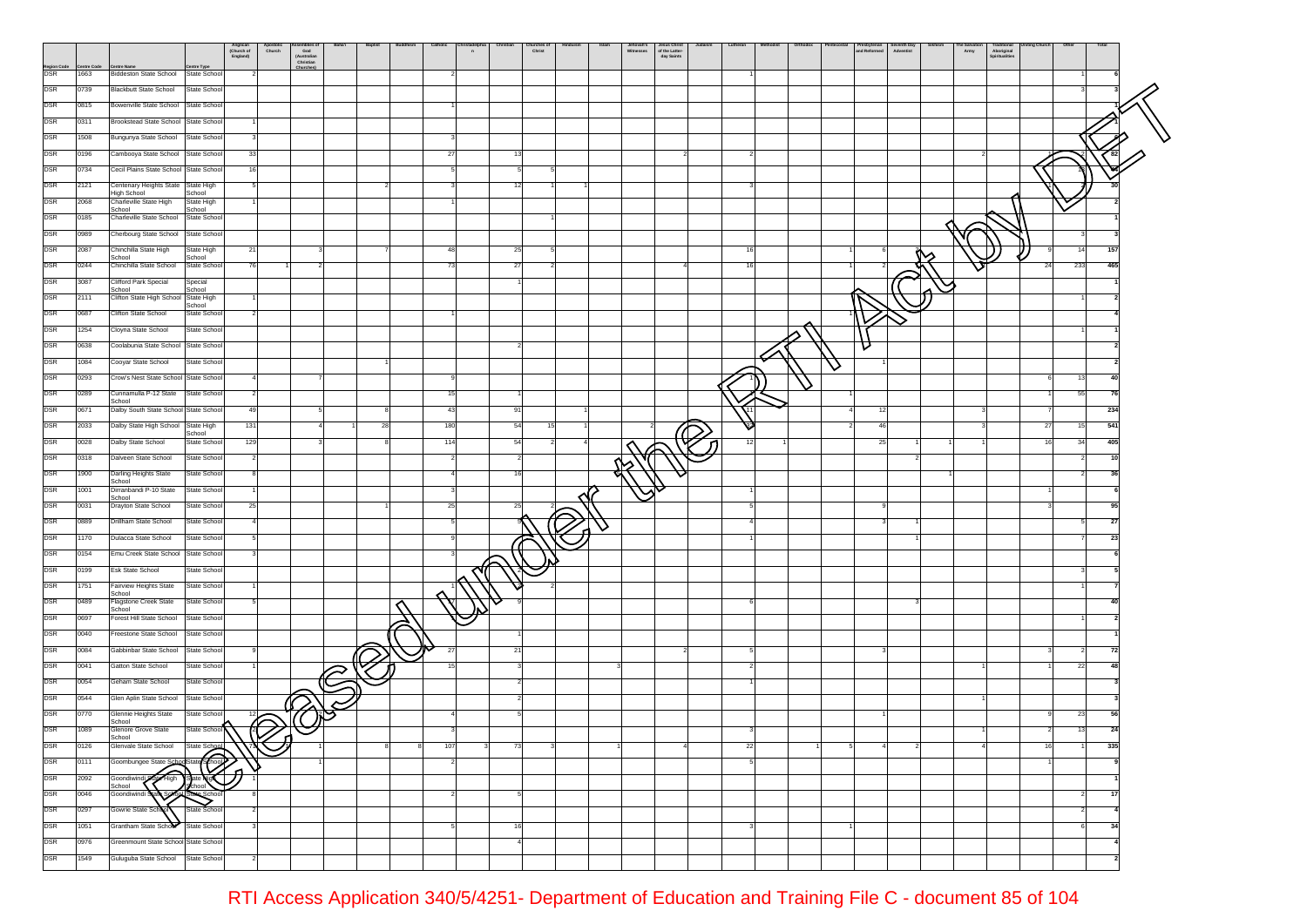|                          |                    |                                                                           | Anglican<br>(Church of<br>England) | Apostolic<br>Church<br>ssemones o<br>God<br>(Australian<br>Christian | Baptist | Catholic | $\bullet$ |    | hurches of<br>Christ | Islam | Jehovah's<br>Witnesses | Jesus Christ<br>of the Latter-<br>day Saints | Lutheran | Orthodox |   | Presbyterian<br>and Reformed<br>Seventh Day<br>Adventist | The Search<br>Army | raditional<br>Aboriginal<br>Spiritualities |           |  |
|--------------------------|--------------------|---------------------------------------------------------------------------|------------------------------------|----------------------------------------------------------------------|---------|----------|-----------|----|----------------------|-------|------------------------|----------------------------------------------|----------|----------|---|----------------------------------------------------------|--------------------|--------------------------------------------|-----------|--|
| Region Code<br>DSR       | entre Code<br>1849 | <b>Centre Name</b><br>entre Type<br>Hannaford State School State School   |                                    | Churches                                                             |         |          |           |    |                      |       |                        |                                              |          |          |   |                                                          |                    |                                            |           |  |
| <b>DSR</b>               | 0978               | Harlaxton State School<br>State School                                    |                                    |                                                                      |         |          |           |    |                      |       |                        |                                              |          |          |   |                                                          |                    |                                            | 11<br>41  |  |
| DSR                      | 2038               | Harristown State High<br>State High                                       | 30                                 |                                                                      |         | 29       |           | 36 |                      | 13    |                        |                                              | 12       |          |   |                                                          |                    |                                            | 14        |  |
| DSR                      | 1292               | School<br>School<br>Harristown State School State School                  |                                    |                                                                      |         |          |           |    |                      |       |                        |                                              |          |          |   |                                                          |                    |                                            |           |  |
| DSR                      | 0390               | Hatton Vale State School State School                                     |                                    |                                                                      |         |          |           |    |                      |       |                        |                                              |          |          |   |                                                          |                    |                                            |           |  |
| <b>DSR</b>               | 0954               | <b>Hebel State School</b><br>State School                                 |                                    |                                                                      |         |          |           |    |                      |       |                        |                                              |          |          |   |                                                          |                    |                                            |           |  |
| DSR                      | 0052               | <b>Helidon State School</b><br>State School                               |                                    |                                                                      |         |          |           |    |                      |       |                        |                                              |          |          |   |                                                          |                    |                                            |           |  |
| <b>DSR</b>               | 0053               | <b>Highfields State School</b><br>State School                            |                                    |                                                                      |         |          |           |    |                      |       |                        |                                              |          |          |   |                                                          |                    |                                            |           |  |
| <b>DSR</b>               | 9340               | <b>Highfields State</b><br>State High<br>School<br>Secondary College      |                                    |                                                                      |         |          |           |    |                      |       |                        |                                              |          |          |   |                                                          |                    |                                            |           |  |
| <b>DSR</b>               | 0055               | Inglewood State School<br>State School                                    |                                    |                                                                      |         |          |           |    |                      |       |                        |                                              |          |          |   |                                                          |                    |                                            |           |  |
| <b>DSR</b>               | 1723               | Injune P-10 State School State School                                     |                                    |                                                                      |         |          |           |    |                      |       |                        |                                              |          |          |   |                                                          |                    |                                            |           |  |
| DSR                      | 0537               | Jandowae Prep-10 State State School<br>School                             |                                    |                                                                      |         |          |           |    |                      |       |                        |                                              |          |          |   |                                                          |                    |                                            |           |  |
| <b>DSR</b>               | 1558               | Jimbour State School<br>State School                                      |                                    |                                                                      |         |          |           |    |                      |       |                        |                                              |          |          |   |                                                          |                    |                                            |           |  |
| <b>DSR</b>               | 0064               | Jondaryan State School<br>State School                                    |                                    |                                                                      |         |          |           |    |                      |       |                        |                                              |          |          |   |                                                          |                    |                                            |           |  |
| DSR                      | 1187               | Kaimkillenbun State<br>State School<br>School                             |                                    |                                                                      |         |          |           |    |                      |       |                        |                                              |          |          |   |                                                          |                    |                                            |           |  |
| DSR                      | 1145               | Karara State School<br>State School                                       |                                    |                                                                      |         |          |           |    |                      |       |                        |                                              |          |          |   |                                                          |                    |                                            |           |  |
| <b>DSR</b>               | 0710               | Kentville State School<br>State School                                    |                                    |                                                                      |         |          |           |    |                      |       |                        |                                              |          |          |   |                                                          |                    |                                            |           |  |
| DSR                      | 0163               | Killarney P-10 State<br>State School<br>School                            |                                    |                                                                      |         |          |           |    |                      |       |                        |                                              |          |          | v |                                                          |                    |                                            |           |  |
| DSR                      | 2044               | Kingaroy State High<br>State High<br>School<br>School                     |                                    |                                                                      |         |          |           |    |                      |       |                        |                                              |          |          | ∨ |                                                          |                    |                                            | 17        |  |
| <b>DSR</b>               | 0995               | Kingaroy State School<br>State School                                     | 35                                 |                                                                      |         | 42       |           | 26 |                      |       |                        |                                              |          |          |   |                                                          |                    |                                            | 62<br>216 |  |
| <b>DSR</b>               | 1274               | Kingsthorpe State School State School                                     |                                    |                                                                      |         |          |           |    |                      |       |                        |                                              |          |          |   |                                                          |                    |                                            |           |  |
| <b>DSR</b>               | 1078               | Kogan State School<br>State School                                        |                                    |                                                                      |         |          |           |    |                      |       |                        |                                              |          |          |   |                                                          |                    |                                            |           |  |
| DSR<br><b>DSR</b>        | 1472<br>1423       | Kulpi State School<br>State School<br>Kumbia State School<br>State School |                                    |                                                                      |         |          |           |    |                      |       |                        |                                              |          |          |   |                                                          |                    |                                            | 44        |  |
| <b>DSR</b>               | 1676               | <b>Laidley District State</b><br>State School                             |                                    |                                                                      |         |          |           | 39 |                      |       |                        |                                              |          |          |   |                                                          |                    |                                            | 20<br>43  |  |
| <b>DSR</b>               | 2163               | School<br>Laidley State High School State High                            |                                    |                                                                      |         |          |           |    |                      |       |                        |                                              |          |          |   |                                                          |                    |                                            |           |  |
| <b>DSR</b>               | 0068               | School<br>Leyburn State School<br>State School                            |                                    |                                                                      |         |          |           |    |                      |       |                        |                                              |          |          |   |                                                          |                    |                                            |           |  |
| <b>DSR</b>               | 0980               | Linville State School<br>State School                                     |                                    |                                                                      |         |          |           |    |                      |       |                        |                                              |          |          |   |                                                          |                    |                                            |           |  |
| <b>DSR</b>               | 1061               | Lockrose State School<br>State School                                     |                                    |                                                                      |         |          |           |    |                      |       |                        |                                              |          |          |   |                                                          |                    |                                            |           |  |
| DSR                      | 2062               | Lockyer District State High State High                                    |                                    |                                                                      |         |          |           |    |                      |       |                        |                                              |          |          |   |                                                          |                    |                                            |           |  |
| <b>DSR</b>               | 0383               | School<br>School<br>Ma Ma Creek State SchoolState School                  |                                    |                                                                      |         |          |           |    |                      |       |                        |                                              |          |          |   |                                                          |                    |                                            |           |  |
| DSR                      | 1389               | Maryvale State School State School                                        |                                    |                                                                      |         |          |           |    |                      |       |                        |                                              |          |          |   |                                                          |                    |                                            |           |  |
| DSR                      | 1473               | Meandarra State School State School                                       |                                    |                                                                      |         |          |           |    |                      |       |                        |                                              |          |          |   |                                                          |                    |                                            |           |  |
| DSR                      | 0179               | Meringandan State School State School                                     |                                    |                                                                      |         |          |           |    |                      |       |                        |                                              |          |          |   |                                                          |                    |                                            |           |  |
| <b>DSR</b>               | 0414               | Middle Ridge State School State School                                    |                                    |                                                                      |         |          |           |    |                      |       |                        |                                              |          |          |   |                                                          |                    |                                            |           |  |
| DSR                      | 2144               | Miles State High School<br>State High<br>School                           |                                    |                                                                      |         |          |           |    |                      |       |                        |                                              |          |          |   |                                                          |                    |                                            | 32        |  |
| <b>DSR</b>               | 0341               | Miles State School<br>State School                                        |                                    |                                                                      |         |          |           |    |                      |       |                        |                                              |          |          |   |                                                          |                    |                                            | 15        |  |
| <b>DSR</b>               | 0176               | Millmerran State School<br>State School                                   |                                    | $\widehat{\mathcal{C}}$                                              |         |          |           |    |                      |       |                        |                                              |          |          |   |                                                          |                    |                                            | 23        |  |
| <b>DSR</b>               | 0027               | Mitchell State School<br>State School                                     |                                    |                                                                      |         |          |           |    |                      |       |                        |                                              |          |          |   |                                                          |                    |                                            |           |  |
| <b>DSR</b>               | 0701               | Moffatdale State School<br>State School                                   |                                    |                                                                      |         |          |           |    |                      |       |                        |                                              |          |          |   |                                                          |                    |                                            |           |  |
| <b>DSR</b>               | 0511               | Moonie State School<br>State School                                       |                                    | $2^{\mid}$ .                                                         |         |          |           |    |                      |       |                        |                                              |          |          |   |                                                          |                    |                                            |           |  |
| <b>DSR</b>               | 0525               | Morven State School<br>State School                                       |                                    | $\circledcirc$<br>n                                                  |         |          |           |    |                      |       |                        |                                              |          |          |   |                                                          |                    |                                            |           |  |
| <b>DSR</b>               | 0464               | Mount Sylvia State School State School                                    |                                    |                                                                      |         |          |           |    |                      |       |                        |                                              |          |          |   |                                                          |                    |                                            |           |  |
| <b>DSR</b>               | 1037               | Mount Tyson State School State School<br>State State                      | ∩                                  | V                                                                    |         |          |           |    |                      |       |                        |                                              |          |          |   |                                                          |                    |                                            |           |  |
| <b>DSR</b>               | 0495               | Mount White<br>School                                                     | را©*                               |                                                                      |         |          |           |    |                      |       |                        |                                              |          |          |   |                                                          |                    |                                            | 21        |  |
| <b>DSR</b>               | 2052               | Murgon State<br>State High<br>School                                      |                                    |                                                                      |         |          |           |    |                      |       |                        |                                              |          |          |   |                                                          |                    |                                            |           |  |
| <b>DSR</b>               | 0871               | Murgon State Sche<br>State School                                         |                                    |                                                                      | 12      | 15       |           |    |                      |       |                        |                                              |          |          |   |                                                          |                    |                                            | 48        |  |
| <b>DSR</b><br><b>DSR</b> | 0076<br>2157       | Murphy's Creek State<br>State School<br>School<br>State High              |                                    |                                                                      |         |          |           |    |                      |       |                        |                                              |          |          |   |                                                          |                    |                                            |           |  |
| <b>DSR</b>               | 0077               | Nanango State High<br>School<br>School<br>Nanango State School            |                                    |                                                                      |         |          |           |    |                      |       |                        |                                              |          |          |   |                                                          |                    |                                            |           |  |
|                          |                    | State School                                                              |                                    |                                                                      |         |          |           |    |                      |       |                        |                                              |          |          |   |                                                          |                    |                                            |           |  |

RTI Access Application 340/5/4251- Department of Education and Training File C - document 86 of 104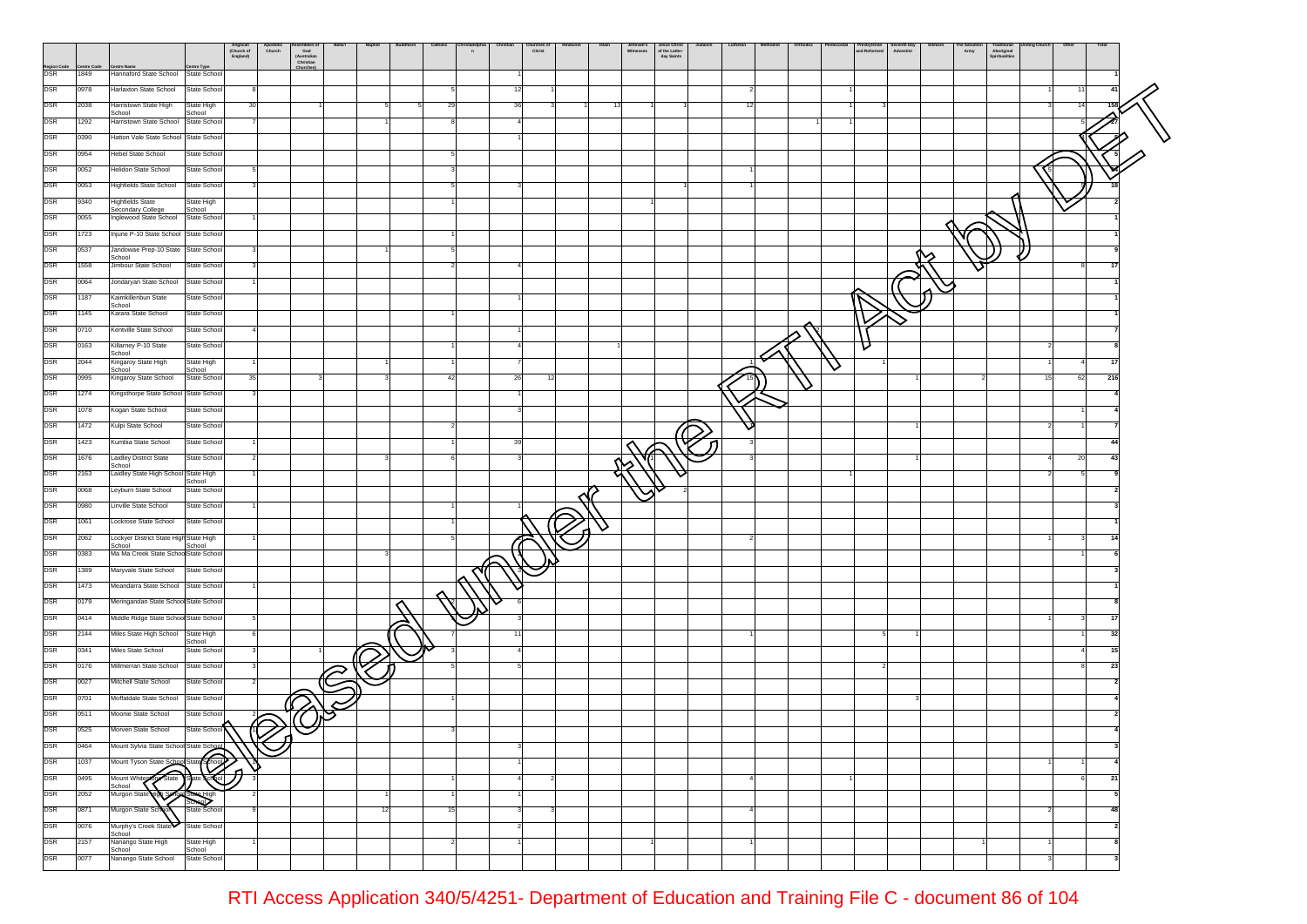|                          |                    |                                                   | Anglican<br>(Church of<br>England)<br>Jesus Christ<br>of the Latter-<br>day Saints<br>hurches<br>Christ<br>Apostolic<br>Church<br>e Salvat<br>Army<br>Assemblies o<br>God<br>(Australian<br>Christian<br>and Reformed<br>Adventist<br>Aboriginal<br>Spiritualities |
|--------------------------|--------------------|---------------------------------------------------|--------------------------------------------------------------------------------------------------------------------------------------------------------------------------------------------------------------------------------------------------------------------|
| Region Code<br>DSR       | Centre Cod<br>1227 | Newtown State School                              | ntre Type<br>58<br>State School<br>-17<br>21<br>19<br>6<br>134<br>3<br>$\overline{4}$                                                                                                                                                                              |
| <b>DSR</b>               | 1735               | Nobby State School                                | State School<br>9<br>$\mathbf{3}$<br>$\overline{2}$<br>3<br>23<br>6                                                                                                                                                                                                |
| <b>DSR</b>               | 2099               | Oakey State High School State High                | $\overline{2}$<br>$\mathbf{1}$<br>$\overline{1}$                                                                                                                                                                                                                   |
| <b>DSR</b>               | 0166               | Oakey State School                                | School<br>State School<br>3<br>19<br>6<br>$\overline{2}$                                                                                                                                                                                                           |
| <b>DSR</b>               | 2119               | Pittsworth State High                             | State High<br>43<br>65<br>15<br>23<br>$\overline{\mathbf{c}}$<br>14<br>3                                                                                                                                                                                           |
| <b>DSR</b>               | 0373               | School<br>Pittsworth State School                 | School<br>22<br>State School<br>29<br>$5\overline{5}$<br>$\overline{\mathbf{c}}$<br>8<br>3                                                                                                                                                                         |
| DSR                      | 1704               | Pozieres State School                             | State School<br>S. 47 (3)(b) of the RTI Act - Contrary to public interest                                                                                                                                                                                          |
| DSR                      | 1594               | Quilpie State College                             | State School                                                                                                                                                                                                                                                       |
| <b>DSR</b>               | 0958               | Quinalow Prep-10 State State School<br>School     | $\overline{2}$                                                                                                                                                                                                                                                     |
| <b>DSR</b>               | 1174               | Rangeville State School                           | 10<br>State School<br>$5\overline{5}$<br>6<br>$\overline{2}$<br>$\overline{2}$<br>-1                                                                                                                                                                               |
| <b>DSR</b>               | 1786               | Rockville State School                            | 22<br>State School<br>$\overline{\mathbf{8}}$<br>$\overline{2}$<br>$5\overline{5}$<br>$\overline{7}$<br>$\overline{a}$<br>$\overline{1}$<br>-1                                                                                                                     |
| <b>DSR</b>               | 5666               | Roma State College                                | State School<br>10<br>10<br>8                                                                                                                                                                                                                                      |
| <b>DSR</b>               | 0613               | Ropeley State School                              | State School<br>$\overline{4}$                                                                                                                                                                                                                                     |
| <b>DSR</b>               | 1007               | Severnlea State School                            | State School<br>$\overline{4}$<br>16<br>$\overline{7}$<br>3 <sup>′</sup>                                                                                                                                                                                           |
| <b>DSR</b>               | 1241               | Southbrook Central State State School<br>School   | 5                                                                                                                                                                                                                                                                  |
| <b>DSR</b>               | 2143               | St George State High<br>School                    | State High<br>29<br>26<br>18<br>6<br>93<br>School                                                                                                                                                                                                                  |
| <b>DSR</b>               | 0134               | St George State School                            | 50<br>36<br>92<br>State School<br>$\overline{4}$<br>193<br>$\mathbf{1}$<br>$\mathbf{1}$                                                                                                                                                                            |
| <b>DSR</b>               | 2064               | Stanthorpe State High<br>School                   | 25<br>12<br>$\overline{\mathbf{3}}$<br>$\overline{a}$<br>State High<br>$\overline{7}$<br>$\overline{2}$<br>6<br>65<br>School                                                                                                                                       |
| <b>DSR</b>               | 0132               | Stanthorpe State School                           | 33<br>108<br>State School<br>141                                                                                                                                                                                                                                   |
| <b>DSR</b>               | 0142               | Surat State School                                | State School<br>10<br>23<br>6<br>$\overline{2}$<br>27<br>70<br>$\mathbf{1}$                                                                                                                                                                                        |
| <b>DSR</b>               | 1096               | Taabinga State School                             | State School<br>$\overline{4}$<br>$\overline{1}$<br>3<br>3                                                                                                                                                                                                         |
| <b>DSR</b><br><b>DSR</b> | 1615<br>0150       | alwood State School<br>Fambo State School         | State School<br>State School<br>$\mathbf{3}$<br>4<br>1                                                                                                                                                                                                             |
| DSR                      | 1357               | Tara Shire State College                          | State School<br>$\overline{7}$<br>6<br>$\overline{4}$                                                                                                                                                                                                              |
| <b>DSR</b>               | 0105               | Taroom State School                               | State School<br>$\overline{2}$                                                                                                                                                                                                                                     |
| DSR                      | 0106               | Tent Hill Lower State                             | 24<br>12<br>State School<br>$\overline{4}$<br>$\mathbf{3}$<br>$\overline{a}$<br>6                                                                                                                                                                                  |
| <b>DSR</b>               | 0437               | School<br>Texas P-10 State School State School    | 12<br>$\overline{2}$                                                                                                                                                                                                                                               |
| <b>DSR</b>               | 1278               | <b>Thallon State School</b>                       | State School<br>3<br>6<br>$\overline{7}$<br>-22<br>6                                                                                                                                                                                                               |
| <b>DSR</b>               | 1360               | The Gums State School State School                |                                                                                                                                                                                                                                                                    |
| <b>DSR</b>               | 1714               | The Summit State School State School              | 6                                                                                                                                                                                                                                                                  |
| DSR                      | 0864               | Tingoora State School                             | State School                                                                                                                                                                                                                                                       |
| DSR                      | 2179               | Toogoolawah State High State High                 | $\overline{1}$                                                                                                                                                                                                                                                     |
| <b>DSR</b>               | 1069               | School<br>Toogoolawah State SchoolState School    | School<br>$\overline{a}$<br>$\overline{1}$                                                                                                                                                                                                                         |
| DSR                      | 0499               | Toowoomba East State<br>School                    | State School<br>3<br>12<br>6<br>-27                                                                                                                                                                                                                                |
| <b>DSR</b>               | 0110               | Toowoomba North State State School<br>School      | 16<br>10<br>3<br>11<br>$\overline{\mathbf{3}}$                                                                                                                                                                                                                     |
| <b>DSR</b>               | 2013               | Toowoomba State High<br>School                    | $\overline{2}$<br>State High<br>School                                                                                                                                                                                                                             |
| <b>DSR</b>               | 0458               | Wallangarra State School State School             | $\overline{2}$<br>$\overline{\mathbf{3}}$                                                                                                                                                                                                                          |
| <b>DSR</b>               | 0182               | Wallumbilla State School State School             | $\overline{a}$                                                                                                                                                                                                                                                     |
| <b>DSR</b>               | 0116               | Warwick Central State<br>School                   | State School<br>18<br>20<br>46<br>8<br>-2<br>-1.                                                                                                                                                                                                                   |
| <b>DSR</b>               | 0225               | Warwick East State<br>School                      | 35<br>18<br>State School<br>29<br>$\mathbf{1}$<br>9<br>107<br>9                                                                                                                                                                                                    |
| <b>DSR</b>               | 2015               | Warwick State High<br>School                      | State High<br>5<br>$5\overline{)}$<br>$\overline{1}$<br>22<br>School<br>$\overline{R}$                                                                                                                                                                             |
| DSR                      | 1152               | Warwick West State<br>scnool                      | $\overline{4}$<br>13<br>38<br>State School<br>8<br>$\overline{2}$<br>$\overline{1}$                                                                                                                                                                                |
| <b>DSR</b><br><b>DSR</b> | 0855               | Wellcamp State School State School                | $\overline{2}$                                                                                                                                                                                                                                                     |
| <b>DSR</b>               | 1244               | Westmar State Schoo<br>$\widehat{\mathsf{schod}}$ | @<br>$\mathbf{3}$                                                                                                                                                                                                                                                  |
| <b>DSR</b>               | 1405<br>1147       | Wheatlands Stan<br>Wheatvale St                   | 12<br>5<br>33<br>6<br>$\mathbf{1}$                                                                                                                                                                                                                                 |
| <b>DSR</b>               | 0468               | Wilsonton State                                   | State High<br>$\overline{2}$                                                                                                                                                                                                                                       |
| <b>DSR</b>               | 0394               | School<br>Wilsonton State School                  | School<br><b>State School</b><br>42<br>51<br>45<br>36<br>201<br>8<br>5                                                                                                                                                                                             |
| <b>DSR</b>               | 0292               | Windera State School                              | State School<br>10                                                                                                                                                                                                                                                 |
| <b>DSR</b>               | 1930               | Withcott State School                             | State School<br>$\overline{2}$<br>$\mathbf{1}$<br>$\mathbf{1}$<br>1                                                                                                                                                                                                |
|                          |                    |                                                   |                                                                                                                                                                                                                                                                    |

RTI Access Application 340/5/4251- Department of Education and Training File C - document 87 of 104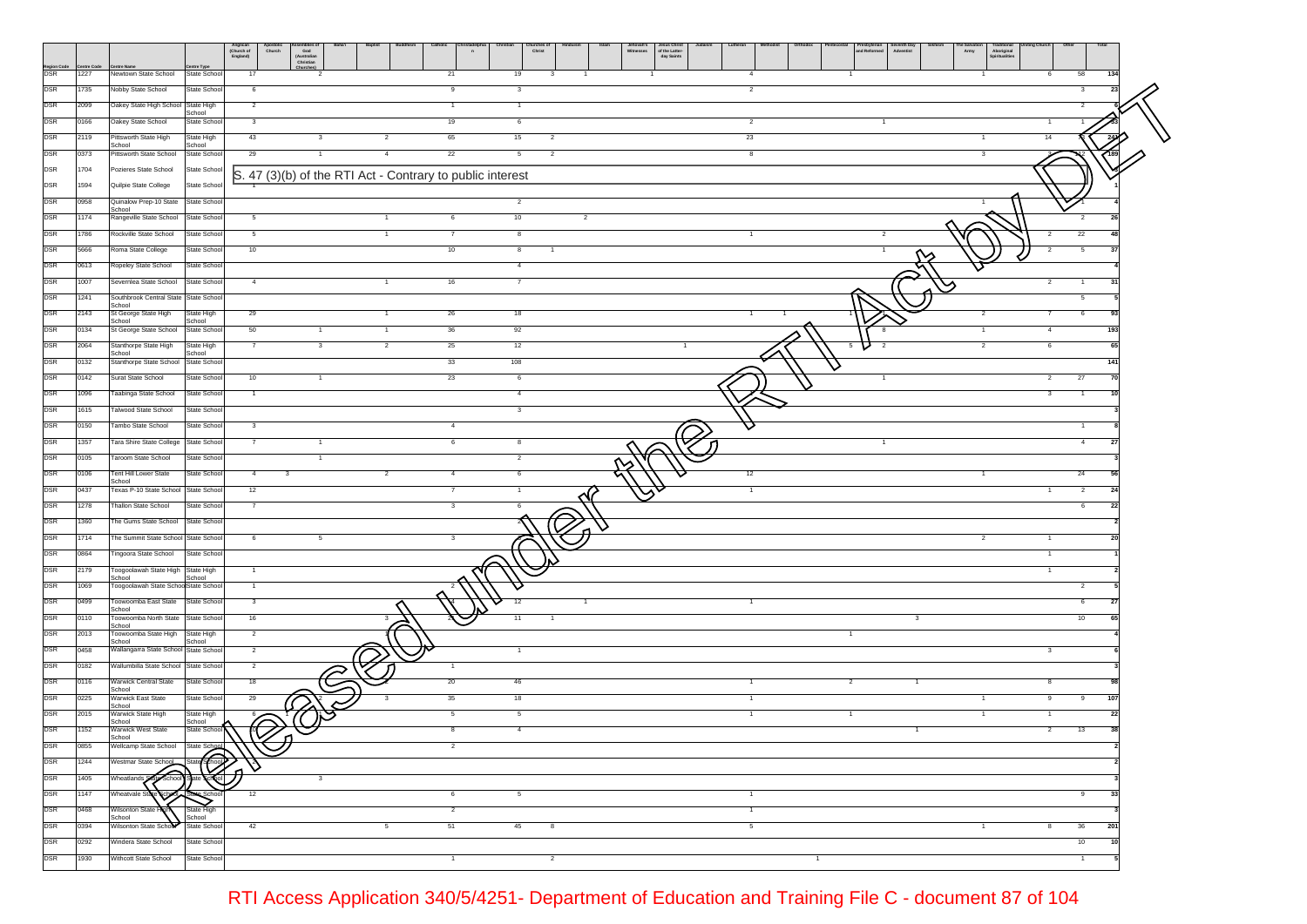|                          |                   |                                                                   | Anglican<br>(Church of<br>England)     | Apossom | God<br>God<br>(Australian<br>Christian | Baha'i | Baptist | Catholic | n   |                | Churches o<br>Christ |     |               | Jesus Christ<br>of the Latter-<br>Witnesses<br>day Saints |  |   | Presbyterian<br>and Reformed | Seventh Day<br>Adventist | Army | rraditional<br>Spiritualities |    |                |     |
|--------------------------|-------------------|-------------------------------------------------------------------|----------------------------------------|---------|----------------------------------------|--------|---------|----------|-----|----------------|----------------------|-----|---------------|-----------------------------------------------------------|--|---|------------------------------|--------------------------|------|-------------------------------|----|----------------|-----|
| Region Code<br>DSR       | ntre Code<br>1065 | entre Name<br>Wondai State School                                 | entre Type<br>State School             |         | Churches                               |        |         |          |     |                |                      |     |               |                                                           |  |   |                              |                          |      |                               |    |                |     |
| <b>DSR</b>               | 0151              | Yangan State School                                               | State School                           |         |                                        |        |         |          |     |                |                      |     |               |                                                           |  |   |                              |                          |      |                               |    |                |     |
| DSR                      |                   |                                                                   |                                        |         |                                        |        |         |          |     |                |                      |     |               |                                                           |  |   |                              |                          |      |                               |    |                |     |
|                          | 1346              | Yelarbon State School                                             | State School                           |         |                                        |        |         |          |     |                |                      |     |               |                                                           |  |   |                              |                          |      |                               |    |                |     |
| <b>FNR</b>               | 0870              | Aloomba State School                                              | State School                           |         |                                        |        |         |          |     |                |                      |     |               |                                                           |  |   |                              |                          |      |                               |    |                |     |
| <b>FNR</b>               | 2051              | Atherton State High SchoolState High                              | School                                 |         |                                        |        |         |          |     |                |                      |     |               |                                                           |  |   |                              |                          |      |                               |    |                |     |
| <b>FNR</b>               | 0789              | Atherton State School                                             | State School                           |         |                                        |        |         |          |     |                |                      |     |               |                                                           |  |   |                              |                          |      |                               |    |                |     |
| <b>FNR</b>               | 0274              | Aurukun State School                                              | State School                           |         |                                        |        |         |          |     |                |                      |     |               |                                                           |  |   |                              |                          |      |                               |    |                |     |
| <b>FNR</b>               | 1466              | Babinda State School                                              | State School                           |         |                                        |        |         |          |     |                |                      |     |               |                                                           |  |   |                              |                          |      |                               |    |                |     |
| <b>FNR</b>               | 1689              | Balaclava State School                                            | State School                           |         |                                        |        |         |          |     |                |                      |     |               |                                                           |  |   |                              |                          |      |                               |    |                |     |
| <b>FNR</b>               | 1730              | Bartle Frere State School State School                            |                                        |         |                                        |        |         |          |     |                |                      |     |               |                                                           |  |   |                              |                          |      |                               |    |                |     |
| <b>FNR</b>               | 0452              | Bentley Park College                                              | State School<br>18                     |         |                                        |        |         |          | 18  | 8              |                      |     |               |                                                           |  |   |                              |                          |      |                               |    |                | 58  |
| FNR                      | 0996              | Biboohra State School                                             | State School                           |         |                                        |        |         |          |     |                |                      |     |               |                                                           |  |   |                              |                          |      |                               |    |                |     |
| FNR                      | 1427              | <b>Butchers Creek State</b>                                       | State School                           |         |                                        |        |         |          |     |                |                      |     |               |                                                           |  |   |                              |                          |      |                               |    |                |     |
| <b>FNR</b>               | 3601              | School<br>Cairns School of Distance School of                     |                                        |         |                                        |        |         |          |     |                |                      |     |               |                                                           |  |   |                              |                          |      |                               |    |                | 13  |
|                          |                   | Education                                                         | Distance<br>Education                  |         |                                        |        |         |          |     |                |                      |     |               |                                                           |  |   |                              |                          |      |                               |    |                |     |
| <b>FNR</b>               | 2005              | Cairns State High School State High                               | School                                 |         |                                        |        |         |          |     |                |                      |     |               |                                                           |  |   |                              |                          |      |                               |    |                |     |
| <b>FNR</b>               | A029              | Cairns State Special<br>School                                    | Special<br>School                      |         |                                        |        |         |          |     |                |                      |     |               |                                                           |  |   |                              |                          |      |                               |    |                |     |
| <b>FNR</b>               | 1522              | Cairns West State School State School                             | 75                                     |         | 12                                     |        |         |          | 90  | 298            |                      | -15 |               |                                                           |  |   |                              |                          |      |                               | 10 |                | 533 |
| <b>FNR</b>               | 0927              | Caravonica State School State School                              |                                        |         |                                        |        |         |          | 81  | 166            |                      |     |               |                                                           |  |   |                              |                          |      |                               |    |                | 255 |
| <b>FNR</b>               | 0136              | Cardwell State School                                             | State School                           |         |                                        |        |         |          | -11 | - 61           |                      |     |               |                                                           |  |   |                              |                          |      |                               |    | 31             | 64  |
| <b>FNR</b>               | 0866              | Chillagoe State School State School                               |                                        |         |                                        |        |         |          |     |                |                      |     |               |                                                           |  | ▽ |                              |                          |      |                               |    | $\overline{2}$ |     |
| <b>FNR</b><br><b>FNR</b> | 1480<br>0177      | Coen Campus of CYAAA Campus<br>Cooktown State School State School |                                        |         |                                        |        |         |          |     |                |                      |     |               |                                                           |  |   |                              |                          |      |                               |    |                |     |
| <b>FNR</b>               | 1226              | Dimbulah State School                                             | State School                           |         |                                        |        |         |          |     |                |                      |     |               |                                                           |  |   |                              |                          |      |                               |    |                |     |
| <b>FNR</b>               |                   |                                                                   |                                        |         |                                        |        |         |          |     | 18             |                      |     |               |                                                           |  |   |                              |                          |      |                               |    |                | 55  |
|                          | 0235              | Edge Hill State School                                            | State School                           |         |                                        |        |         |          | 12  |                |                      |     |               |                                                           |  |   |                              |                          |      |                               |    | 16             |     |
| <b>FNR</b>               | 758               | El Arish State School                                             | State School                           |         |                                        |        |         |          |     |                |                      |     |               |                                                           |  |   |                              |                          |      |                               |    |                |     |
| <b>FNR</b>               | 0810              | Feluga State School                                               | State School                           |         |                                        |        |         |          |     |                |                      |     |               |                                                           |  |   |                              |                          |      |                               |    |                |     |
| <b>FNR</b>               | 0845              | Flying Fish Point State<br>School                                 | State School                           |         |                                        |        |         |          |     |                |                      |     | $\mathcal{S}$ |                                                           |  |   |                              |                          |      |                               |    | 16             | 24  |
| <b>FNR</b>               | 1812              | Freshwater State School State School                              |                                        |         |                                        |        |         |          |     |                |                      |     |               |                                                           |  |   |                              |                          |      |                               |    |                | 18  |
| <b>FNR</b>               | 0178              | Georgetown State School State School                              |                                        |         |                                        |        |         |          |     |                |                      |     |               |                                                           |  |   |                              |                          |      |                               |    |                |     |
| FNR                      | 0807              | Goondi State School                                               | State School                           |         |                                        |        |         |          | 37  |                |                      |     |               |                                                           |  |   |                              |                          |      |                               |    | 22             | 92  |
| FNR                      | 2106              | Gordonvale State High<br>School                                   | State High<br>School                   |         |                                        |        |         |          |     |                |                      |     |               |                                                           |  |   |                              |                          |      |                               |    |                |     |
| <b>FNR</b>               | 0790              | Gordonvale State School State School                              | 52                                     |         |                                        |        |         |          | 113 |                |                      |     |               |                                                           |  |   |                              |                          |      |                               |    | 199            | 402 |
| <b>FNR</b>               | 0538              | Hambledon State School State School                               |                                        |         |                                        |        |         |          |     |                |                      |     |               |                                                           |  |   |                              |                          |      |                               |    | $\overline{2}$ | 21  |
| <b>FNR</b>               | 0254              | Herberton State School                                            | State School                           |         |                                        |        |         |          |     |                |                      |     |               |                                                           |  |   |                              |                          |      |                               |    |                |     |
| <b>FNR</b><br><b>FNR</b> | 0243<br>1660      | Hopevale Campus of<br>Innisfail East State School State School    | Campus                                 |         |                                        |        |         |          |     |                |                      |     |               |                                                           |  |   |                              |                          |      |                               |    |                | 18  |
| <b>FNR</b>               | 0527              | Innisfail State School                                            | State School                           | 19      | 14                                     |        |         |          | 26  | $\overline{4}$ |                      |     |               |                                                           |  |   |                              |                          |      |                               |    | 19             | 91  |
| <b>FNR</b>               | 1721              | Isabella State School                                             | State School                           |         |                                        |        |         |          | 117 | 58             |                      |     |               |                                                           |  |   |                              |                          |      |                               | 2  | 100            | 366 |
| <b>FNR</b>               | 1809              | Julatten State School                                             | State School                           |         |                                        |        |         |          |     |                |                      |     |               |                                                           |  |   |                              |                          |      |                               |    |                |     |
|                          |                   |                                                                   |                                        |         |                                        |        |         |          |     |                |                      |     |               |                                                           |  |   |                              |                          |      |                               |    |                |     |
| <b>FNR</b>               | 1279              | Kairi State School                                                | State School                           |         |                                        |        |         |          |     |                |                      |     |               |                                                           |  |   |                              |                          |      |                               |    |                |     |
| <b>FNR</b>               | 0460              | Kowanyama State School State School                               |                                        |         |                                        |        |         |          |     |                |                      |     |               |                                                           |  |   |                              |                          |      |                               |    |                | 51  |
| ${\sf FNR}$              | 5689              | Kuranda District State<br>College                                 | State School<br>$\setminus\mathcal{O}$ |         |                                        |        |         |          |     |                |                      |     |               |                                                           |  |   |                              |                          |      |                               |    |                | 34  |
| FNR                      | 0758              | Machans Beach State<br>School                                     | State School                           | ำ1ิ     |                                        |        |         |          |     |                |                      |     |               |                                                           |  |   |                              |                          |      |                               |    | 49             | 55  |
| <b>FNR</b>               | 2067              | Malanda State High SchoolState                                    |                                        |         |                                        |        |         |          |     |                |                      |     |               |                                                           |  |   |                              |                          |      |                               |    |                |     |
| <b>FNR</b>               | 1396              |                                                                   |                                        |         |                                        |        |         |          |     |                |                      |     |               |                                                           |  |   |                              |                          |      |                               |    |                |     |
| <b>FNR</b>               | 0653              | Mareeba Sta<br>School                                             | State S                                |         |                                        |        |         |          |     | 6              |                      |     |               |                                                           |  |   |                              |                          |      |                               |    | 31             | 61  |
| FNR                      | 1673              | Mena Creek Stat                                                   | School State Se                        |         |                                        |        |         |          |     |                |                      |     |               |                                                           |  |   |                              |                          |      |                               |    |                |     |
| <b>FNR</b>               | 1291              | Miallo State School<br>v                                          | State School                           |         |                                        |        |         |          |     |                |                      |     |               |                                                           |  |   |                              |                          |      |                               |    |                |     |
| <b>FNR</b>               | 0771              | Millaa Millaa State School State School                           |                                        |         |                                        |        |         |          |     |                |                      |     |               |                                                           |  |   |                              |                          |      |                               |    |                |     |
| <b>FNR</b>               | 1324              | <b>Mission Beach State</b><br>School                              | State School                           |         |                                        |        |         |          |     | $\overline{2}$ |                      |     |               |                                                           |  |   |                              |                          |      |                               |    |                |     |
| FNR                      | 2002              | Mossman State High                                                | State High                             | 20      |                                        |        |         |          | 50  | 32             |                      |     |               |                                                           |  |   |                              |                          |      |                               |    | 4              | 141 |
|                          |                   | School                                                            | School                                 |         |                                        |        |         |          |     |                |                      |     |               |                                                           |  |   |                              |                          |      |                               |    |                |     |

RTI Access Application 340/5/4251- Department of Education and Training File C - document 88 of 104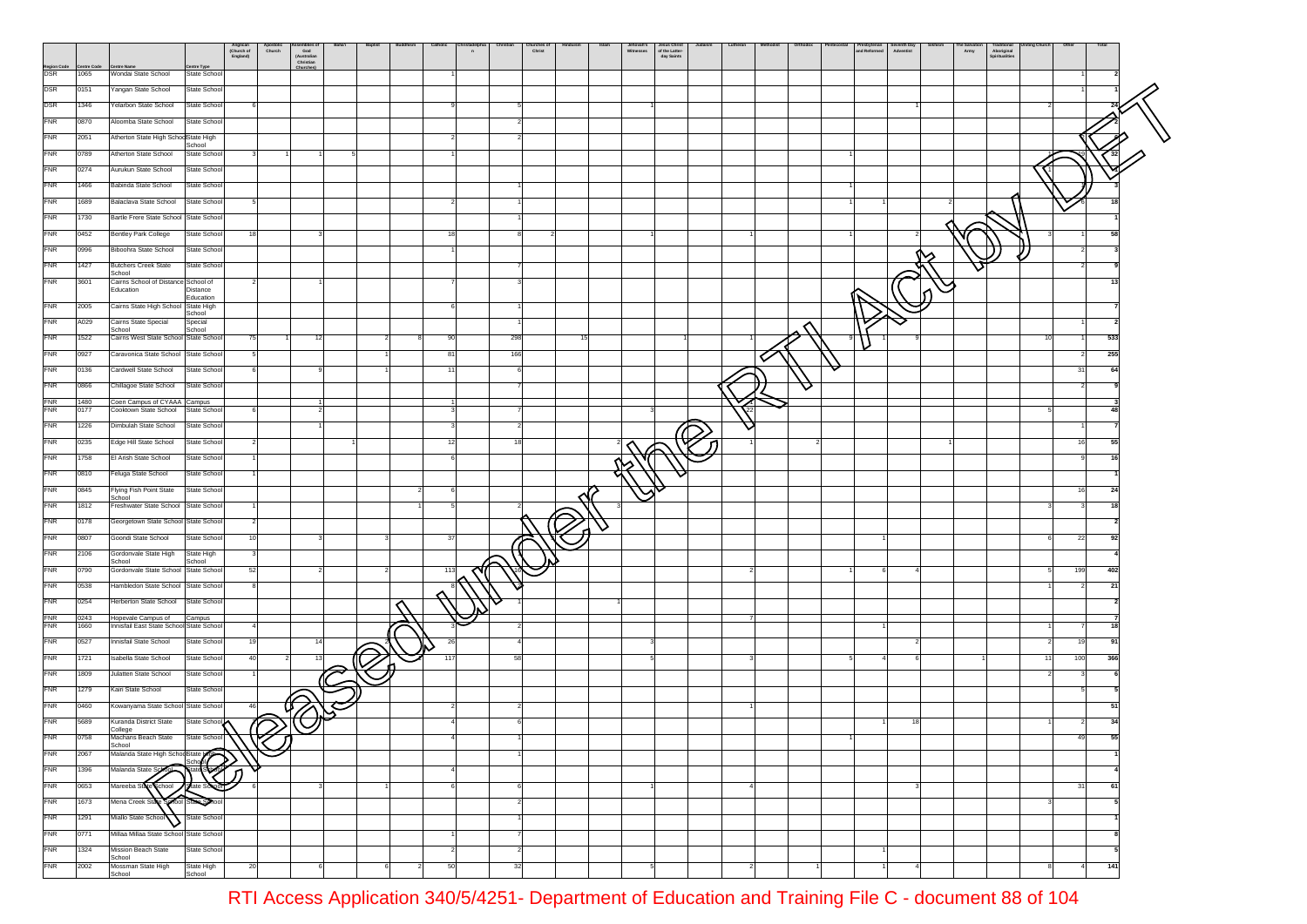|                          |                    |                                                                       |                           | Anglican<br>(Church of<br>England) | Apostone                | God<br>God<br>(Australian<br>Christian | Baha'i | <b>Baptist</b> | Catholic | n |         | nurches<br>Christ |    |    | Vitnesses | Jesus Christ<br>of the Latter-<br>day Saints |     |    | Presbyterian<br>and Reformed | Seventri Day   |                | Army | Aboriginal<br>Spiritualities |      |                |     |
|--------------------------|--------------------|-----------------------------------------------------------------------|---------------------------|------------------------------------|-------------------------|----------------------------------------|--------|----------------|----------|---|---------|-------------------|----|----|-----------|----------------------------------------------|-----|----|------------------------------|----------------|----------------|------|------------------------------|------|----------------|-----|
| Region Code<br>FNR       | entre Code<br>0167 | <b>Centre Name</b><br>Mossman State School                            | intre Type<br>State Schoo |                                    |                         | Churches)                              |        |                |          |   |         |                   |    |    |           |                                              |     |    |                              |                |                |      |                              |      |                | 20  |
| <b>FNR</b>               | 0944               | Mount Garnet State SchoolState Schoo                                  |                           |                                    |                         |                                        |        |                |          |   |         |                   |    |    |           |                                              |     |    |                              |                |                |      |                              |      |                |     |
| <b>FNR</b>               | 0957               | Mourilyan State School                                                | State Schoo               |                                    |                         |                                        |        |                | 45       |   |         |                   |    |    |           |                                              |     |    |                              |                |                |      |                              |      |                |     |
| <b>FNR</b>               | 1030               | Murray River Upper State State Schoo                                  |                           |                                    |                         |                                        |        |                |          |   |         |                   |    |    |           |                                              |     |    |                              |                |                |      |                              |      |                |     |
| <b>FNR</b>               | 0993               | School<br>Mutchilba State School                                      | State Schoo               |                                    |                         |                                        |        |                |          |   |         |                   |    |    |           |                                              |     |    |                              |                |                |      |                              |      |                |     |
| <b>FNR</b>               | 5703               | Northern Peninsula Area Campus                                        |                           |                                    | $\overline{\mathbf{3}}$ | 12                                     |        |                |          |   |         |                   |    |    |           |                                              |     |    |                              |                |                |      |                              |      |                |     |
| FNR                      | 5704               | Northern Peninsula Area Campus                                        |                           |                                    |                         | $\overline{4}$                         |        |                |          |   |         |                   |    |    |           |                                              |     |    |                              |                |                |      |                              |      |                |     |
| <b>FNR</b><br><b>FNR</b> | 5971<br>0639       | Northern Peninsula Area Campus<br>Parramatta State School State Schoo |                           | 10                                 |                         | 12                                     |        |                | 16       |   | 25      |                   |    |    |           |                                              |     |    |                              |                |                |      |                              |      |                |     |
| <b>FNR</b>               | 1979               | Port Douglas State School State Schoo                                 |                           |                                    |                         |                                        |        |                |          |   |         |                   |    |    |           |                                              |     |    |                              |                |                |      |                              |      |                |     |
| <b>FNR</b>               | 1315               | Ravenshoe State School State School                                   |                           |                                    |                         |                                        |        |                |          |   |         |                   |    |    |           |                                              |     |    |                              |                |                |      |                              |      |                |     |
| <b>FNR</b>               | 1336               | Redlynch State College                                                | State Schoo               |                                    |                         |                                        |        |                |          |   | 35      |                   |    |    |           |                                              |     |    |                              |                |                |      |                              |      |                |     |
| <b>FNR</b>               | 1528               | Silkwood State School                                                 | State Schoo               |                                    |                         |                                        |        |                |          |   |         |                   |    |    |           |                                              |     |    |                              |                |                |      |                              |      |                |     |
| <b>FNR</b>               |                    |                                                                       |                           |                                    |                         |                                        |        |                |          |   |         |                   |    |    |           |                                              |     |    |                              |                |                |      |                              |      |                |     |
| <b>FNR</b>               | 1944<br>1995       | Tagai State College -<br>Tagai State College - Horn Campus            | Campus                    |                                    |                         |                                        |        |                |          |   |         |                   |    |    |           |                                              |     |    |                              |                |                |      |                              |      |                |     |
| <b>FNR</b><br><b>FNR</b> | 1949<br>1942       | Tagai State College -<br>Tagai State College -                        | Campus<br>Campus          |                                    |                         |                                        |        |                |          |   |         |                   |    |    |           |                                              |     |    |                              |                |                |      |                              |      |                |     |
| <b>FNR</b><br><b>FNR</b> | 1941<br>1943       | Tagai State College - MaluCampus                                      |                           |                                    | $\overline{2}$          |                                        |        |                |          |   |         |                   |    |    |           |                                              |     |    |                              |                |                |      |                              |      |                | 23  |
| <b>FNR</b>               | 1951               | Tagai State College - Mer Campus<br>Tagai State College -             | Campus                    | 12                                 |                         |                                        |        |                |          |   |         |                   |    |    |           |                                              |     |    |                              |                |                |      |                              |      | 13             | 29  |
| <b>FNR</b><br>FNR        | 1953<br>0463       | Tagai State College - St<br>Tagai State College -                     | Campus<br>Campus          | $\overline{4}$                     | 5                       |                                        |        |                |          |   |         |                   |    |    |           |                                              |     |    |                              |                |                |      |                              |      | 30             | 56  |
| <b>FNR</b><br><b>FNR</b> | 2114<br>1948       | Tagai State College -                                                 | Campus                    |                                    |                         |                                        |        |                |          |   |         |                   |    |    |           |                                              |     |    |                              |                |                |      |                              |      |                |     |
| FNR                      | 1945               | Tagai State College -<br>Tagai State College -                        | Campus<br>Campus          | 12                                 |                         | $\boldsymbol{\Lambda}$                 |        |                |          |   |         |                   |    |    |           |                                              |     |    |                              |                |                |      |                              |      | 14             | 32  |
| <b>FNR</b>               | 0629               | Tolga State School                                                    | State Schoo               |                                    |                         |                                        |        |                |          |   |         |                   |    |    |           |                                              |     |    |                              |                |                |      |                              |      |                | 13  |
| <b>FNR</b>               | 2057               | Trinity Bay State High<br>School                                      | State High<br>School      |                                    |                         |                                        |        |                |          |   |         |                   |    |    |           |                                              |     |    |                              |                |                |      |                              |      |                |     |
| <b>FNR</b>               | 2159               | <b>Tropical North Learning</b><br>Academy - Smithfield                | State High<br>School      |                                    |                         |                                        |        |                |          |   |         |                   |    |    |           |                                              |     | ∨  |                              |                |                |      |                              |      |                | 13  |
| <b>FNR</b>               | 1893               | <b>Tropical North Learning</b><br>Academy - Trinity Beach             | State Schoo               |                                    |                         |                                        |        |                |          |   |         |                   |    |    |           |                                              |     |    |                              |                |                |      |                              |      |                | 40  |
| <b>FNR</b>               | 2103               | Tully State High School                                               | State High<br>School      |                                    |                         |                                        |        |                |          |   |         |                   |    |    |           |                                              |     |    |                              |                |                |      |                              |      |                | 13  |
| <b>FNR</b>               | 1008               | Tully State School                                                    | State Schoo               |                                    |                         |                                        |        |                |          |   |         |                   |    |    |           |                                              |     |    |                              |                |                |      |                              |      | 12             | -24 |
| <b>FNR</b>               | 0760               | Walkamin State School                                                 | State Schoo               |                                    |                         |                                        |        |                |          |   | Δ       |                   |    |    |           |                                              |     |    |                              |                |                |      |                              |      |                | 26  |
| <b>FNR</b>               | 1407               | Western Cape College -                                                | Campus                    | $\overline{4}$                     |                         | $\overline{4}$                         |        |                |          |   | -5      |                   |    |    |           |                                              |     |    |                              |                |                |      |                              |      | $\overline{2}$ | 27  |
| <b>FNR</b>               | 1978               | White Rock State School                                               | State Schoo               |                                    |                         |                                        |        |                |          |   | 30      |                   |    |    |           |                                              |     |    |                              |                |                |      |                              |      |                | 40  |
| <b>FNR</b>               | 1980               | Whitfield State School                                                | State Schoo               | 11                                 |                         |                                        |        |                | 165      |   |         |                   |    |    |           |                                              |     |    |                              |                |                |      |                              | 325  |                | 525 |
| <b>FNR</b>               | 1614               | Wonga Beach State<br>School                                           | State Schoo               |                                    | $\overline{2}$          |                                        |        |                |          |   |         |                   |    |    |           |                                              |     |    |                              |                |                |      |                              |      |                |     |
| <b>FNR</b>               | 2162               | Woree State High School                                               | State High<br>School      |                                    |                         |                                        |        |                |          |   |         |                   |    |    |           |                                              |     |    |                              |                |                |      |                              |      |                |     |
| <b>FNR</b>               | 1902               | Woree State School                                                    | State Schoo               | 10                                 |                         |                                        |        |                | 147      |   | $290 -$ |                   |    |    |           |                                              |     |    |                              |                |                |      |                              |      |                | 458 |
| <b>FNR</b>               | 1303               | Yarrabah State School                                                 | State Schoo               | 38                                 |                         |                                        |        |                |          |   |         |                   |    |    |           |                                              |     |    |                              |                |                |      |                              |      |                | 41  |
| <b>FNR</b>               | 0757               | Yorkeys Knob State<br>School                                          | State Schoo               | 15                                 |                         |                                        |        |                |          |   |         |                   |    |    |           |                                              |     |    |                              |                |                |      |                              | 11   |                | 87  |
| <b>FNR</b>               | 1002               | Yungaburra State School State School                                  |                           |                                    |                         |                                        |        |                |          |   |         |                   |    |    |           |                                              |     |    |                              |                |                |      |                              |      |                |     |
| <b>MER</b>               | 0025               | Acacia Ridge State School State Schoo                                 |                           |                                    | 4 <sup>1</sup>          |                                        |        |                |          |   |         |                   |    |    |           |                                              |     |    |                              |                |                |      |                              |      |                | 45  |
| <b>MER</b>               | 2155               | Albany Creek State High State High                                    |                           | 40                                 |                         |                                        |        |                |          |   | 16      |                   |    |    |           |                                              |     |    |                              |                |                |      |                              | 10   |                | 119 |
| <b>MER</b>               | 0190               | School<br>Albany Creek State SchoolState Schoo                        | School                    | 17                                 |                         |                                        |        |                |          |   | 20      |                   |    |    |           |                                              |     |    |                              |                |                |      |                              |      | 22             | 89  |
| <b>MER</b>               | 1892               | Albany Hills State School State Schoo                                 |                           |                                    |                         |                                        |        |                |          |   |         |                   |    |    |           |                                              |     |    |                              |                |                |      |                              |      |                |     |
| MER                      | 1866               | Algester State School                                                 | State School              | 81                                 |                         |                                        |        |                | 116      |   | 102     |                   | 27 | 22 |           | -17                                          |     | 12 | $\overline{2}$               | $\overline{4}$ | -5             |      |                              | -131 | 11             | 443 |
| MER                      | 0115               | Amberley District State                                               | State School              |                                    | 5                       |                                        |        |                |          |   | 5       |                   |    |    |           |                                              |     |    |                              |                |                |      |                              |      | -5             | 19  |
| MER                      | 0296               | School<br>Ascot State School                                          | State School              | 28                                 |                         |                                        |        |                |          |   | 33      |                   |    |    |           |                                              |     |    |                              |                |                |      |                              |      |                | 101 |
| <b>MER</b>               | 0186               | Ashgrove State School                                                 | State Schoo               |                                    |                         |                                        |        |                |          |   |         |                   |    |    |           |                                              |     |    |                              |                |                |      |                              |      |                | 21  |
| <b>MER</b>               |                    |                                                                       |                           |                                    | ⊖                       |                                        |        |                |          |   |         |                   |    |    |           |                                              |     |    |                              |                |                |      |                              |      |                |     |
|                          | 0512               | Ashwell State School                                                  | State Schoo               |                                    |                         |                                        |        |                |          |   |         |                   |    |    |           |                                              |     |    |                              |                |                |      |                              |      |                |     |
| MER                      | 1004               | Aspley East State School State School                                 |                           |                                    |                         |                                        |        |                |          |   |         |                   |    |    |           |                                              |     |    |                              |                |                |      |                              |      | 161            | 302 |
| MER                      | 2076               | Aspley State High School State High                                   |                           |                                    |                         |                                        |        |                |          |   | 13      |                   |    |    |           |                                              |     |    |                              |                |                |      |                              |      |                | 33  |
| MER                      | 0610               | Aspley State School                                                   |                           |                                    |                         |                                        |        |                |          |   |         |                   |    |    |           |                                              |     |    |                              |                |                |      |                              |      |                | 20  |
| MER                      | 7120               | School<br>Augusta State                                               | <b>Astate Schot</b>       |                                    |                         |                                        |        |                |          |   | 2       |                   |    |    |           |                                              |     |    |                              |                | $\overline{2}$ |      |                              |      |                | 14  |
| MER                      | 2078               | <b>Aviation High</b>                                                  | State High<br>School      |                                    |                         |                                        |        |                |          |   |         |                   |    |    |           |                                              |     |    |                              |                |                |      |                              |      |                |     |
| <b>MER</b>               | 0004               | Bald Hills State School                                               | State School              | 37                                 |                         |                                        |        |                | 50       |   | 96      |                   |    |    |           |                                              | -61 |    |                              |                |                |      |                              | 12   |                | 219 |
| MER                      | 2043               | <b>Balmoral State High</b>                                            | State High                |                                    |                         |                                        |        |                |          |   |         |                   |    |    |           |                                              |     |    |                              |                |                |      |                              |      |                |     |
| <b>MER</b>               | 1041               | School<br>Bardon State School                                         | School<br>State School    |                                    |                         |                                        |        |                |          |   |         |                   |    |    |           |                                              |     |    |                              |                |                |      |                              |      |                | 12  |
|                          |                    |                                                                       |                           |                                    |                         |                                        |        |                |          |   |         |                   |    |    |           |                                              |     |    |                              |                |                |      |                              |      |                |     |

RTI Access Application 340/5/4251- Department of Education and Training File C - document 89 of 104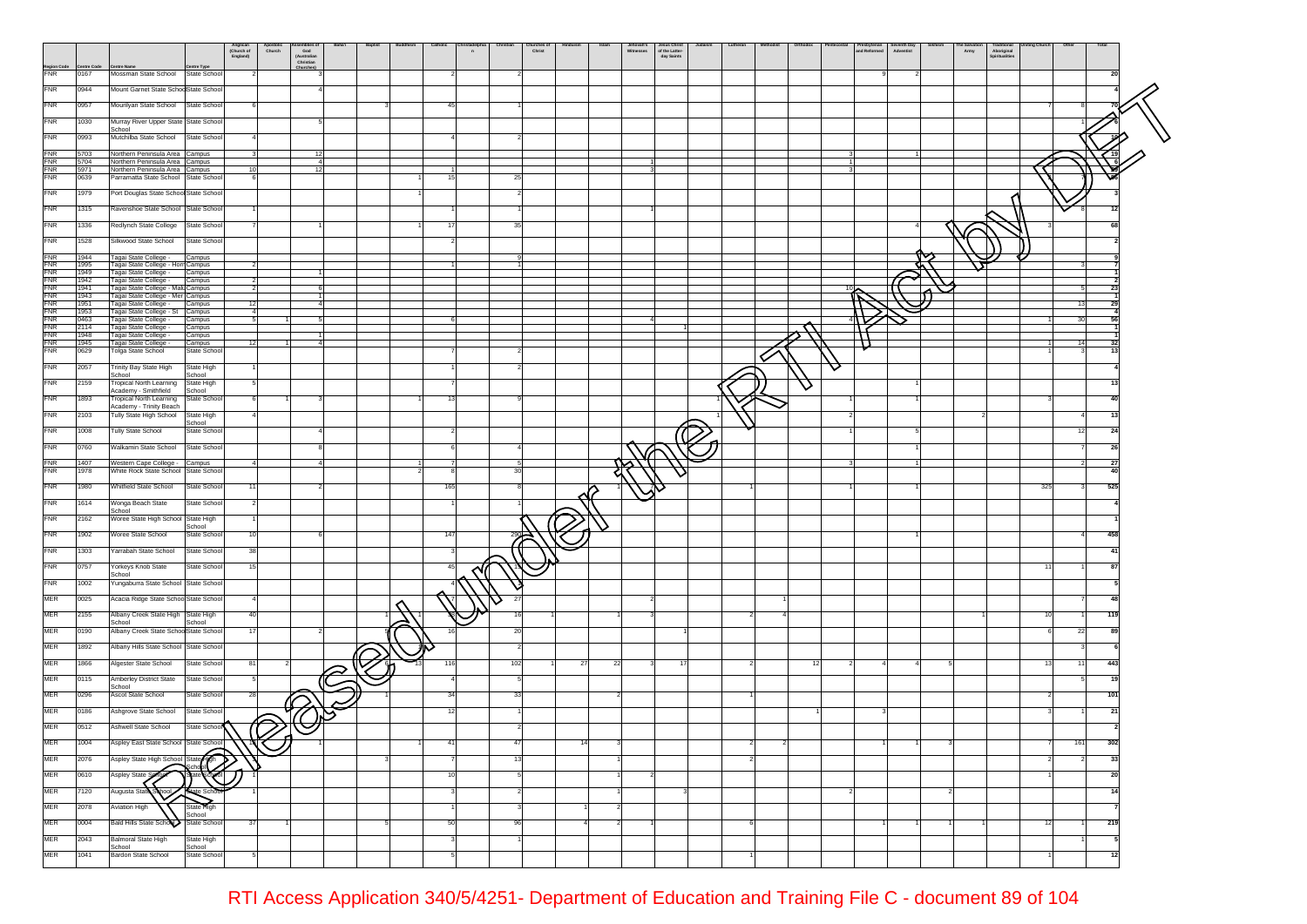|                    |                     |                                                               |                                 | Anglican<br>(Church of<br>England) | Apostolic<br>Church | God<br>God<br>(Australian<br>Christian | <b>Baptis</b> | Catholic      | n |     | hurches o<br>Christ |    |    | Jehovah's<br>Witnesses | Jesus Christ<br>of the Latter-<br>day Saints | Lutheran | Orthodo: |   | Presbyterian<br>and Reformed<br>Seventh Day<br>Adventist | Army | Aboriginal<br>Spiritualities |    |            |  |
|--------------------|---------------------|---------------------------------------------------------------|---------------------------------|------------------------------------|---------------------|----------------------------------------|---------------|---------------|---|-----|---------------------|----|----|------------------------|----------------------------------------------|----------|----------|---|----------------------------------------------------------|------|------------------------------|----|------------|--|
| Region Code<br>MER | Centre Code<br>9322 | <b>Centre Nam</b><br><b>Bellbird Park State</b>               | entre Type<br><b>State High</b> |                                    |                     | Churches                               |               |               |   |     |                     |    |    |                        |                                              |          |          |   |                                                          |      |                              |    |            |  |
| MER                | 0226                | Secondary College<br><b>Belmont State School</b>              | School<br>State School          |                                    |                     |                                        |               |               |   |     |                     |    |    |                        |                                              |          |          |   |                                                          |      |                              |    |            |  |
| MER                | 1565                | <b>Blair State School</b>                                     | State School                    |                                    |                     |                                        |               |               |   |     |                     |    |    |                        |                                              |          |          |   |                                                          |      |                              |    |            |  |
| MER                | 2118                | Bracken Ridge State High State High                           |                                 |                                    |                     |                                        |               |               |   |     |                     |    |    |                        |                                              |          |          |   |                                                          |      |                              |    |            |  |
| MER                | 0772                | School                                                        | School                          |                                    |                     |                                        |               |               |   |     |                     |    |    |                        |                                              |          |          |   |                                                          |      |                              |    |            |  |
| MER                | 0571                | Bracken Ridge State<br>School<br><b>Brassall State School</b> | State School<br>State School    |                                    |                     |                                        |               |               |   |     |                     |    |    |                        |                                              |          |          |   |                                                          |      |                              |    |            |  |
| MER                | 1669                |                                                               |                                 |                                    |                     |                                        |               |               |   |     |                     |    |    |                        |                                              |          |          |   |                                                          |      |                              |    |            |  |
|                    |                     | <b>Brighton State School</b>                                  | State School                    |                                    |                     |                                        |               |               |   |     |                     |    |    |                        |                                              |          |          |   |                                                          |      |                              |    |            |  |
| MER                | 2104                | Brisbane Bayside State<br>College                             | State High<br>School            |                                    |                     |                                        |               |               |   |     |                     |    |    |                        |                                              |          |          |   |                                                          |      |                              |    |            |  |
| MER                | 0207                | <b>Brisbane Central State</b><br>School                       | State School                    |                                    |                     |                                        |               | 42            |   | 24  |                     | 30 | 23 |                        |                                              |          |          |   |                                                          |      |                              |    | 130        |  |
| MER                | 2003                | Brisbane State High<br>School                                 | State High<br>School            |                                    |                     |                                        |               |               |   |     |                     |    |    |                        |                                              |          |          |   |                                                          |      |                              |    |            |  |
| MER                | 0016                | <b>Brookfield State School</b>                                | State School                    |                                    |                     |                                        |               |               |   |     |                     |    |    |                        |                                              |          |          |   |                                                          |      |                              |    | 10<br>25   |  |
| MER                | 0017                | Bulimba State School                                          | State School                    |                                    |                     |                                        |               | 11            |   |     |                     |    |    |                        |                                              |          |          |   |                                                          |      |                              |    | 19<br>46   |  |
| MER                | 0019                | Bundamba State School State School                            |                                 |                                    |                     |                                        |               |               |   |     |                     |    |    |                        |                                              |          |          |   |                                                          |      |                              |    | 30<br>-37  |  |
| MER                | 2130                | Bundamba State<br>Secondary College                           | State High<br>School            |                                    |                     |                                        |               |               |   |     |                     |    |    |                        |                                              |          |          |   |                                                          |      |                              |    | 11         |  |
| MER                | 1699                | Calamvale Community<br>College                                | State School                    |                                    |                     |                                        |               | 10            |   | 14  |                     |    |    |                        | 2                                            |          |          |   |                                                          |      |                              |    | 43         |  |
| MER                | 0352                | Camira State School                                           | State School                    |                                    |                     |                                        |               |               |   |     |                     |    |    |                        |                                              |          |          |   |                                                          |      |                              |    |            |  |
| MER                | 1854                | Camp Hill State Infants<br>and Primary School                 | State School                    |                                    |                     |                                        |               |               |   |     |                     |    |    |                        |                                              |          |          |   |                                                          |      |                              |    |            |  |
| MER                | 1476                | Cannon Hill State School State School                         |                                 |                                    |                     |                                        |               |               |   |     |                     |    |    |                        |                                              |          |          |   | U                                                        |      |                              |    |            |  |
| MER                | 1552                | Carina State School                                           | State School                    |                                    |                     |                                        |               |               |   |     |                     |    |    |                        |                                              |          |          | ∨ |                                                          |      |                              |    | 45<br>61   |  |
| MER                | 1044                | Carole Park State School State School                         |                                 |                                    |                     |                                        |               |               |   |     |                     |    |    |                        |                                              |          |          |   |                                                          |      |                              |    |            |  |
| MER                | 2025                | Cavendish Road State<br>High School                           | State High<br>School            |                                    |                     |                                        |               |               |   |     |                     |    |    |                        |                                              |          |          |   |                                                          |      |                              |    |            |  |
| MER                | 1668                | Centenary State High<br>School                                | State High<br>School            |                                    |                     |                                        |               |               |   |     |                     |    |    |                        |                                              |          |          |   |                                                          |      |                              |    |            |  |
| MER                | 1872                | Chapel Hill State School State School                         |                                 |                                    |                     |                                        |               |               |   |     |                     |    |    |                        |                                              |          |          |   |                                                          |      |                              |    |            |  |
| MER                | 1789                | Churchill State School                                        | State School                    |                                    |                     |                                        |               |               |   |     |                     |    |    |                        |                                              |          |          |   |                                                          |      |                              |    |            |  |
| MER                | 1956                | Collingwood Park State<br>School                              | State School                    |                                    |                     |                                        |               |               |   |     |                     |    |    |                        |                                              |          |          |   |                                                          |      |                              |    |            |  |
| MER                | 1359                | Coominya State School                                         | State School                    |                                    |                     |                                        |               |               |   |     |                     |    |    |                        |                                              |          |          |   |                                                          |      |                              |    | 11<br>31   |  |
| MER                | 1247                | Coopers Plains State<br>School                                | State School                    |                                    |                     |                                        |               |               |   | 83  |                     |    |    |                        |                                              |          |          |   |                                                          |      |                              |    | 94         |  |
| MER                | 2077                | Coorparoo Secondary<br>College                                | State High<br>School            |                                    |                     |                                        |               |               |   |     |                     |    |    |                        |                                              |          |          |   |                                                          |      |                              |    |            |  |
| MER                | 0219                | Coorparoo State School                                        | State School                    | 78                                 |                     |                                        |               | 132           |   |     |                     |    |    |                        |                                              |          | 10       |   |                                                          |      |                              | 21 | 583<br>229 |  |
| MER                | 2055                | Corinda State High School State High                          | School                          |                                    |                     |                                        |               |               |   |     |                     |    |    |                        |                                              |          |          |   |                                                          |      |                              |    | 25         |  |
| MER                | 1025                | Corinda State School                                          | State School                    |                                    |                     |                                        |               |               |   |     |                     |    |    |                        |                                              |          |          |   |                                                          |      |                              |    |            |  |
| MER                | 2023                | Craigslea State High<br>School                                | State High<br>School            |                                    |                     |                                        |               |               |   |     |                     |    |    |                        |                                              |          |          |   |                                                          |      |                              |    |            |  |
| MER                | 3025                | Darling Point Special<br>School                               | Special<br>School               |                                    |                     |                                        |               |               |   |     |                     |    |    |                        |                                              |          |          |   |                                                          |      |                              |    |            |  |
| MER                | 1520                | Darra State School                                            | State School                    |                                    |                     |                                        |               |               |   |     |                     |    |    |                        |                                              |          |          |   |                                                          |      |                              |    |            |  |
| MER                | 9916                | Deebing Heights State<br>School                               | State School                    |                                    |                     |                                        |               |               |   |     |                     |    |    |                        |                                              |          |          |   |                                                          |      |                              |    |            |  |
| MER                | 0959                | Durack State School                                           | State School                    |                                    |                     |                                        |               |               |   |     |                     |    |    |                        |                                              |          |          |   |                                                          |      |                              |    | 22         |  |
| MER                | 0506                | Dutton Park State School State School                         |                                 |                                    |                     |                                        |               |               |   |     |                     |    |    |                        |                                              |          |          |   |                                                          |      |                              |    |            |  |
| MER                | 0726                | Eagle Junction State<br>School                                | State School                    |                                    |                     |                                        |               | 78            |   | 500 |                     |    |    |                        |                                              |          |          |   |                                                          |      |                              |    | 593        |  |
| MER                | 5180                | Earnshaw State College                                        | State School                    |                                    |                     |                                        |               |               |   |     |                     |    |    |                        |                                              |          |          |   |                                                          |      |                              |    |            |  |
| MER                | 0877                | <b>East Brisbane State</b><br>School                          | State School                    |                                    |                     |                                        |               | 135           |   |     |                     |    |    |                        |                                              |          |          |   |                                                          |      |                              |    | 136        |  |
| MER                | 0593                | Eatons Hill State School State School                         |                                 | 74                                 |                     |                                        |               | 102           |   | 96  |                     |    |    |                        |                                              |          |          |   |                                                          |      |                              | 23 | 720<br>388 |  |
| MER                | 0034                | Eight Mile Plains State                                       | State School                    |                                    | Q<br>ั่น            |                                        |               |               |   |     |                     |    |    |                        |                                              |          |          |   |                                                          |      |                              |    | 62<br>18   |  |
| MER                | 0035                | School<br>Enoggera State School                               | State School                    |                                    |                     |                                        |               |               |   |     |                     |    |    |                        |                                              |          |          |   |                                                          |      |                              |    |            |  |
| <b>MER</b>         | 2061                | Everton Park State High<br>School                             | State Con                       |                                    |                     |                                        |               |               |   |     |                     |    |    |                        |                                              |          |          |   |                                                          |      |                              |    |            |  |
| MER                | 1185                | Re School<br>Everton Park                                     | ୧୯                              |                                    |                     |                                        |               |               |   | 52  |                     |    |    |                        |                                              |          |          |   |                                                          |      |                              |    | 74         |  |
| MER                | 9969                | Fernbrooke S<br>₫G.                                           |                                 |                                    |                     |                                        |               |               |   | 10  |                     |    |    |                        |                                              |          |          |   |                                                          |      |                              |    | 18         |  |
| MER                | 0170                | Fernvale State Sch                                            | State School                    |                                    |                     |                                        |               | $\mathcal{P}$ |   |     |                     |    |    |                        |                                              |          |          |   |                                                          |      |                              |    | 145<br>148 |  |
| MER                | 2148                | Ferny Grove State High                                        | State High                      |                                    |                     |                                        |               |               |   |     |                     |    |    |                        |                                              |          |          |   |                                                          |      |                              |    | -5         |  |
| MER                | 0227                | School<br>Ferny Grove State School State School               | School                          | 79                                 |                     |                                        | 22            | 122           |   | 72  |                     |    |    |                        |                                              |          |          |   |                                                          |      |                              | 55 | 93<br>484  |  |
| MER                | 0250                | Ferny Hills State School State School                         |                                 |                                    |                     |                                        |               | 10            |   | 10  |                     |    |    |                        |                                              |          |          |   |                                                          |      |                              |    | 22         |  |
|                    |                     |                                                               |                                 |                                    |                     |                                        |               |               |   |     |                     |    |    |                        |                                              |          |          |   |                                                          |      |                              |    |            |  |

RTI Access Application 340/5/4251- Department of Education and Training File C - document 90 of 104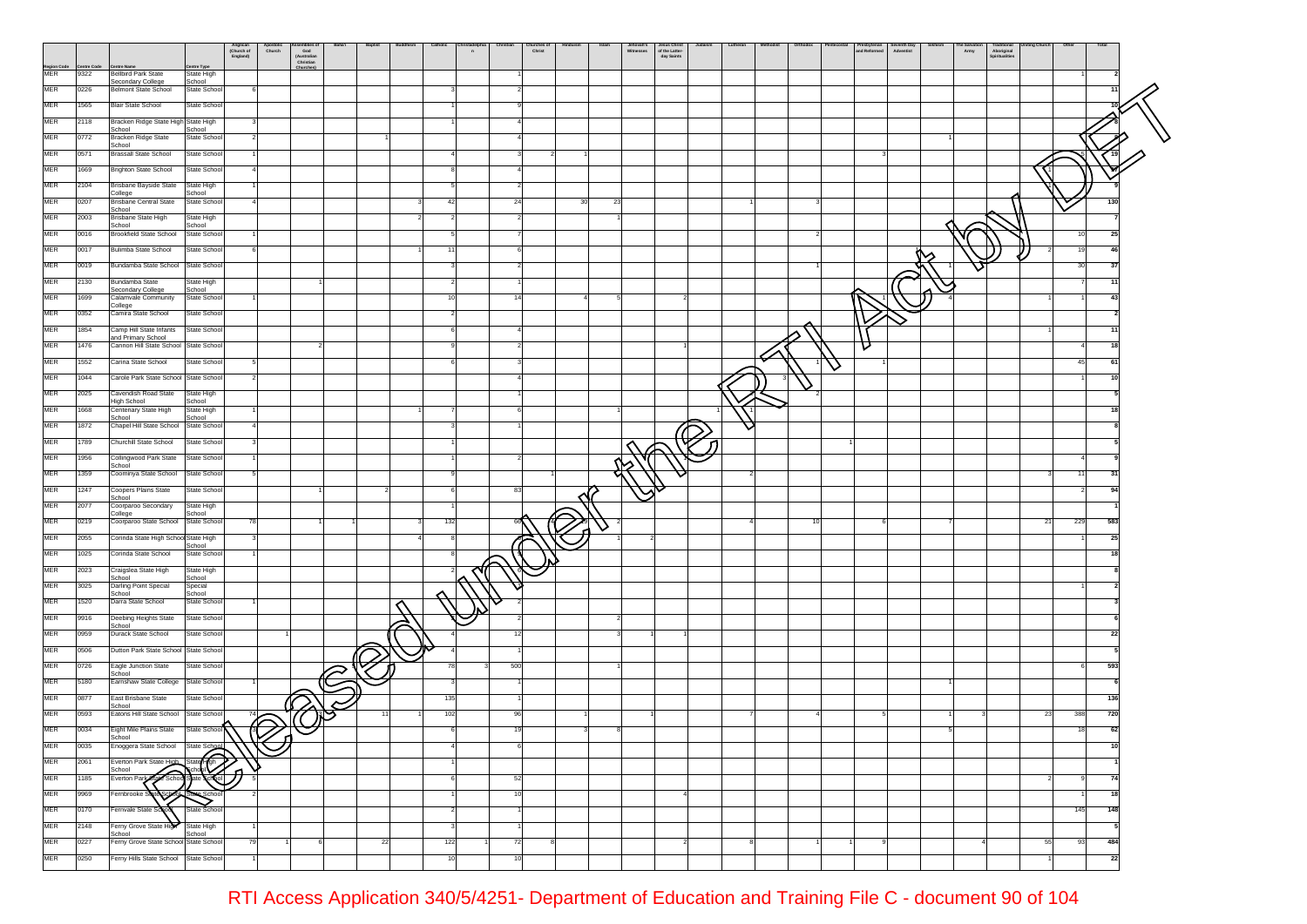|                    |      |                                                   |                                | Anglican<br>(Church of<br>England) | Apostolic<br>Church | Seemanes<br>God<br>(Australian<br>Christian | Baha'i | <b>Baptis</b> |     | Catholic<br>$\overline{p}$ | Chris | Christ | Islan | Jehovah's<br>Witnesses | Jesus Christ<br>of the Latter-<br>day Saints |    |                 | and Reformed | Seventh Day<br>Adventist | Army | ı radıtıonal<br>Aboriginal<br>Spiritualities |    | Othe<br>Total |    |
|--------------------|------|---------------------------------------------------|--------------------------------|------------------------------------|---------------------|---------------------------------------------|--------|---------------|-----|----------------------------|-------|--------|-------|------------------------|----------------------------------------------|----|-----------------|--------------|--------------------------|------|----------------------------------------------|----|---------------|----|
| Region Code<br>MER | 0036 | Fig Tree Pocket State                             | State School                   | 50                                 |                     |                                             |        |               |     | 56                         | 116   |        |       |                        |                                              | 13 |                 |              |                          |      |                                              | 10 | 276           |    |
| <b>MER</b>         | 1726 | School<br>Forest Lake State High                  | State High                     |                                    |                     |                                             |        |               |     |                            |       |        |       |                        |                                              |    |                 |              |                          |      |                                              |    |               |    |
| <b>MER</b>         | 1998 | School<br>Forest Lake State School State School   | School                         |                                    |                     |                                             |        |               |     |                            |       |        |       |                        |                                              |    |                 |              |                          |      |                                              |    |               |    |
| MER                | 1257 |                                                   |                                |                                    |                     |                                             |        |               |     |                            |       |        |       |                        |                                              |    |                 |              |                          |      |                                              |    |               |    |
|                    |      | Geebung State School                              | State School                   |                                    |                     |                                             |        |               |     |                            |       |        |       |                        |                                              |    |                 |              |                          |      |                                              |    |               |    |
| <b>MER</b>         | 0149 | Glamorgan Vale State<br>School                    | State School                   |                                    |                     |                                             |        |               |     |                            |       |        |       |                        |                                              |    |                 |              |                          |      |                                              |    |               |    |
| MER                | 1592 | Glenala State High School State High              | School                         |                                    |                     |                                             |        |               |     |                            |       |        |       |                        |                                              |    |                 |              |                          |      |                                              |    |               |    |
| MER                | 3034 | Goodna Special School Special                     | School                         |                                    |                     |                                             |        |               |     |                            |       |        |       |                        |                                              |    |                 |              |                          |      |                                              |    |               |    |
| <b>MER</b>         | 0045 | Goodna State School                               | State School                   |                                    |                     |                                             |        |               |     |                            |       |        |       |                        |                                              |    |                 |              |                          |      |                                              |    |               |    |
| MER                | 1515 | Graceville State School                           | State School                   |                                    |                     |                                             |        |               |     |                            |       |        |       |                        |                                              |    |                 |              |                          |      |                                              |    |               |    |
| MER                | 1674 | Grand Avenue State<br>School                      | State School                   |                                    |                     |                                             |        |               |     |                            |       |        |       |                        |                                              |    |                 |              |                          |      |                                              |    |               |    |
| MER                | 0614 | Greenslopes State School State School             |                                |                                    |                     |                                             |        |               |     |                            |       |        |       |                        |                                              |    |                 |              |                          |      |                                              |    |               |    |
| <b>MER</b>         | 1136 | Grovely State School                              | State School                   |                                    |                     |                                             |        |               |     | 35                         |       |        |       |                        |                                              |    |                 |              |                          |      |                                              |    | 162<br>43     |    |
| MER                | 1608 | Gumdale State School                              | State School                   |                                    |                     |                                             |        |               |     |                            |       |        |       |                        |                                              |    |                 |              |                          |      |                                              |    | 29            |    |
| MER                | 0114 | Haigslea State School                             | State School                   |                                    |                     |                                             |        |               |     |                            |       |        |       |                        |                                              |    |                 |              |                          |      |                                              |    |               |    |
| MER                | 0033 | Hendra State School                               | State School                   |                                    |                     |                                             |        |               |     |                            |       |        |       |                        |                                              |    |                 |              |                          |      |                                              |    |               |    |
| <b>MER</b>         | 1887 | Hilder Road State School State School             |                                |                                    |                     |                                             |        |               |     |                            |       |        |       |                        |                                              |    |                 |              |                          |      |                                              |    |               |    |
| MER                | 2125 | Holland Park State High                           | State High                     |                                    |                     |                                             |        |               |     |                            |       |        |       |                        |                                              |    |                 |              |                          |      |                                              |    |               |    |
| MER                | 1593 | School<br>Holland Park State School State School  | School                         |                                    |                     |                                             |        |               |     | 86                         | 55    |        |       |                        |                                              |    |                 |              |                          |      |                                              | 20 | 146<br>404    |    |
| MER                | 1116 | Inala State School                                | State School                   |                                    |                     |                                             |        |               |     |                            |       |        |       |                        | 25                                           |    | $\overline{12}$ |              |                          |      |                                              |    | 253           |    |
| MER                | 2034 | Indooroopilly State High State High               |                                |                                    |                     |                                             |        |               |     |                            |       |        |       |                        |                                              |    | ∨               |              |                          |      |                                              |    |               | 15 |
| <b>MER</b>         | 0585 | School<br>Indooroopilly State School State School | School                         |                                    |                     |                                             |        |               |     |                            |       |        |       |                        |                                              |    |                 |              |                          |      |                                              |    | 25            |    |
| MER                | 0059 | Ipswich Central State                             | State School                   |                                    |                     |                                             |        |               |     | 51                         |       |        |       |                        |                                              |    |                 |              |                          |      |                                              |    | 207           |    |
| MER                | 0575 | School<br>Ipswich East State School State School  |                                |                                    |                     |                                             |        |               |     | 28                         |       |        |       |                        |                                              |    |                 |              |                          |      |                                              |    | 127           |    |
| MER                | 0061 | Ipswich North State SchoolState School            |                                |                                    |                     |                                             |        |               |     |                            |       |        |       |                        |                                              |    |                 |              |                          |      |                                              |    |               |    |
|                    |      |                                                   |                                |                                    |                     |                                             |        |               |     |                            |       |        |       |                        |                                              |    |                 |              |                          |      |                                              |    |               |    |
| MER                | 3018 | Ipswich Special School                            | Special<br>School              |                                    |                     |                                             |        |               |     |                            |       |        |       |                        |                                              |    |                 |              |                          |      |                                              |    |               |    |
| MER                | 2069 | Ipswich State High School State High              | School                         |                                    |                     |                                             |        |               |     |                            |       |        |       |                        |                                              |    |                 |              |                          |      |                                              |    |               |    |
| MER                | 0366 | Ipswich West State School State School            |                                |                                    |                     |                                             |        |               |     |                            |       |        |       |                        |                                              |    |                 |              |                          |      |                                              |    |               |    |
| MER                | 0108 | Ironside State School                             | State School                   | 23                                 |                     |                                             |        |               | 34  | 44                         |       |        |       |                        |                                              |    |                 |              |                          |      |                                              |    | 236           |    |
| <b>MER</b>         | 0455 | Ithaca Creek State School State School            |                                |                                    |                     |                                             |        |               |     |                            |       |        |       |                        |                                              |    |                 |              |                          |      |                                              |    |               |    |
| <b>MER</b>         | 0276 | Jamboree Heights State State School<br>School     |                                |                                    |                     |                                             |        |               |     |                            |       |        |       |                        |                                              |    |                 |              |                          |      |                                              |    |               |    |
| MER                | 0402 | Jindalee State School                             | State School                   |                                    |                     |                                             |        |               |     |                            |       |        |       |                        |                                              |    |                 |              |                          |      |                                              |    |               |    |
| MER                | 0514 | Junction Park State<br>School                     | State School                   |                                    |                     |                                             |        |               |     |                            |       |        |       |                        |                                              |    |                 |              |                          |      |                                              |    |               |    |
| MER                | 1938 | Karalee State School                              | State School                   |                                    |                     |                                             |        |               |     |                            |       |        |       |                        |                                              |    |                 |              |                          |      |                                              |    |               |    |
| <b>MER</b>         | 2039 | Kedron State High School State High               | School                         |                                    |                     |                                             |        |               |     |                            |       |        |       |                        |                                              |    |                 |              |                          |      |                                              |    |               |    |
| MER                | 0371 | Kedron State School                               | State School                   |                                    |                     |                                             |        |               |     |                            |       |        |       |                        |                                              |    |                 |              |                          |      |                                              |    |               |    |
| MER                | 2409 | Kelvin Grove State CollegeState School            |                                |                                    |                     |                                             |        |               |     |                            | -2    |        |       |                        |                                              |    |                 |              |                          |      |                                              |    | 62            |    |
| MER                | 1143 | Kenmore South State                               | State School                   |                                    |                     |                                             |        |               |     |                            |       |        |       |                        |                                              |    |                 |              |                          |      |                                              |    |               |    |
| MER                | 0923 | School<br>Kenmore State School                    | State School                   |                                    |                     |                                             |        |               |     | 12                         | 24    |        |       |                        |                                              |    |                 |              |                          |      |                                              |    | 45<br>102     |    |
| MER                | 1878 | Kruger State School                               | State School                   |                                    |                     |                                             |        |               |     | 22                         | 76    |        |       |                        |                                              |    |                 |              |                          |      |                                              |    | 49<br>188     |    |
| MER                | 3040 | Kuraby Special School                             | Special                        |                                    |                     |                                             |        |               |     |                            |       |        |       |                        |                                              |    |                 |              |                          |      |                                              |    |               |    |
| MER                | 1148 | Leichhardt State School State School              | School                         |                                    |                     |                                             |        |               |     |                            |       |        |       |                        |                                              |    |                 |              |                          |      |                                              |    |               |    |
| MER                | 0882 | Lota State School                                 | State Schoo                    |                                    | Ō                   |                                             |        |               |     |                            |       |        |       |                        |                                              |    |                 |              |                          |      |                                              |    |               |    |
| MER                | 2160 | Lowood State High School State High               |                                |                                    |                     |                                             |        |               |     |                            |       |        |       |                        |                                              |    |                 |              |                          |      |                                              |    |               |    |
| MER                | 0242 | Lowood State School                               | School<br><b>Sool</b><br>State |                                    |                     |                                             |        |               |     | 14                         |       |        |       |                        |                                              |    |                 |              |                          |      |                                              |    | 43            | 79 |
| MER                | 2124 | <b>A</b> High<br>MacGregor                        |                                |                                    |                     |                                             |        |               |     |                            |       |        |       |                        |                                              |    |                 |              |                          |      |                                              |    |               |    |
| MER                |      | School                                            |                                |                                    |                     |                                             |        |               | 131 |                            |       |        |       |                        |                                              |    |                 |              |                          |      |                                              |    | 694           |    |
|                    | 0192 | MacGregor                                         |                                |                                    |                     |                                             |        |               |     |                            | 322   |        |       |                        |                                              |    |                 |              |                          |      |                                              |    | 207           |    |
| MER                | 0608 | Mackenzie State<br>School                         | State Schoo                    |                                    |                     |                                             |        |               |     |                            |       |        |       |                        |                                              |    |                 |              |                          |      |                                              |    |               | 11 |
| <b>MER</b>         | 1222 | Manly State School                                | State School                   |                                    |                     |                                             |        |               |     |                            |       |        |       |                        |                                              |    |                 |              |                          |      |                                              |    |               |    |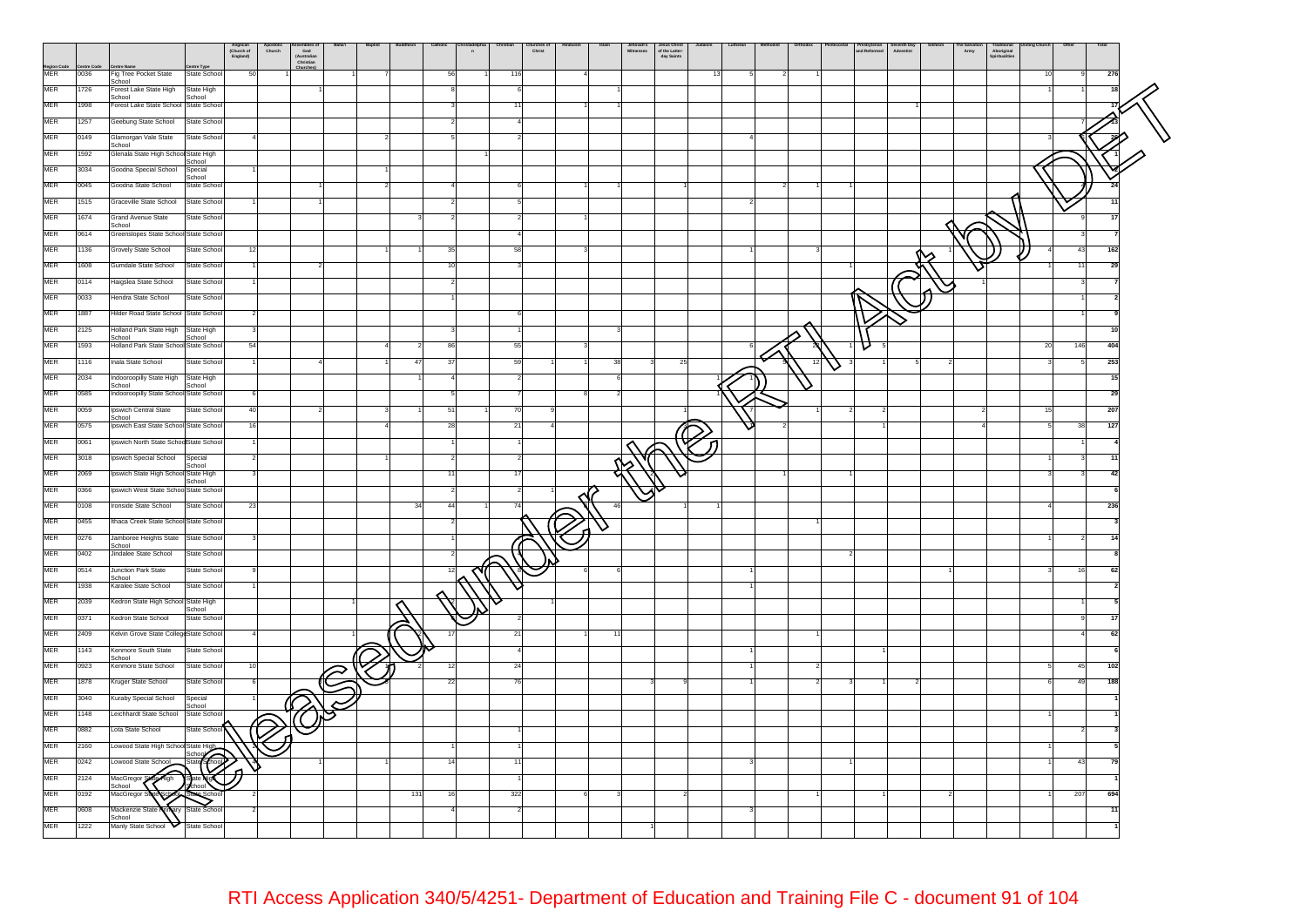|                   |      |                                                     | Anglican<br>(Church of<br>England) | Apostone<br>Church | ssemones<br>God<br>(Australiar<br>Christian | Baha'i | Baptist | Catholic | $\overline{a}$ | Chris<br>Christ | Islam | Jehovah's<br>Witnesses | Jesus Christ<br>of the Latter-<br>day Saints | Lutheran | Orthod | and Reformed | seventn Day<br>Adventist | Army | raditional<br>Aboriginal<br>Spiritualities |    | Oth<br>Total |  |
|-------------------|------|-----------------------------------------------------|------------------------------------|--------------------|---------------------------------------------|--------|---------|----------|----------------|-----------------|-------|------------------------|----------------------------------------------|----------|--------|--------------|--------------------------|------|--------------------------------------------|----|--------------|--|
| Region Cod<br>MER | 0264 | Centre Name<br>Manly West State School State School |                                    |                    |                                             |        |         |          |                |                 |       |                        |                                              |          |        |              |                          |      |                                            |    |              |  |
| <b>MER</b>        | 2059 | Mansfield State High                                | State High                         |                    |                                             |        |         |          |                |                 |       |                        |                                              |          |        |              |                          |      |                                            |    | 23           |  |
| MER               | 0143 | School<br>Mansfield State School                    | School<br>State School             |                    |                                             |        |         |          |                | 582             |       |                        |                                              |          |        |              |                          |      |                                            |    |              |  |
| MER               | 0320 | Marburg State School                                | State School<br>-2                 |                    |                                             |        |         | 6        |                |                 |       |                        |                                              |          |        |              |                          |      |                                            |    | 29           |  |
| <b>MER</b>        |      |                                                     |                                    |                    |                                             |        |         | 37       |                |                 |       |                        |                                              |          |        |              |                          |      |                                            |    |              |  |
|                   | 0708 | Marshall Road State<br>School                       | State School<br>30                 |                    |                                             |        |         |          |                |                 |       |                        |                                              |          |        |              |                          |      |                                            |    |              |  |
| <b>MER</b>        | 1090 | Mayfield State School                               | State School                       |                    |                                             |        |         |          |                |                 |       |                        |                                              |          |        |              |                          |      |                                            |    |              |  |
| MER               | 0378 | McDowall State School                               | State School<br>73                 |                    |                                             |        |         | 114      |                | 112             |       |                        |                                              |          |        |              |                          |      |                                            |    |              |  |
| MER               | 1969 | Middle Park State School State School               |                                    |                    |                                             |        |         |          |                |                 |       |                        |                                              |          |        |              |                          |      |                                            |    |              |  |
| <b>MER</b>        | 2024 | Milpera State High School State High                | School                             |                    |                                             |        |         |          |                |                 |       |                        |                                              |          |        |              |                          |      |                                            |    |              |  |
| <b>MER</b>        | 0551 | Milton State School                                 | State School                       |                    |                                             |        |         |          |                |                 |       |                        |                                              |          |        |              |                          |      |                                            |    |              |  |
| MER               | 2040 | Mitchelton State High<br>School                     | State High<br>School               |                    |                                             |        |         |          |                |                 |       |                        |                                              |          |        |              |                          |      |                                            |    |              |  |
| <b>MER</b>        | 1538 | Mitchelton State School                             | State School                       |                    |                                             |        |         |          |                |                 |       |                        |                                              |          |        |              |                          |      |                                            |    | 14<br>24     |  |
| MER               | 0073 | Moggill State School                                | State School                       |                    |                                             |        |         |          |                |                 |       |                        |                                              |          |        |              |                          |      |                                            |    |              |  |
| MER               | 1637 | Moorooka State School                               | State School                       |                    |                                             |        |         |          |                |                 |       |                        |                                              |          |        |              |                          |      |                                            |    |              |  |
| MER               | 1803 | Morningside State School State School               |                                    |                    |                                             |        |         |          |                |                 |       |                        |                                              |          |        |              |                          |      |                                            |    |              |  |
| MER               | 0267 | Mount Crosby State                                  | State School                       |                    |                                             |        |         |          |                |                 |       |                        |                                              |          |        |              |                          |      |                                            |    |              |  |
| MER               | 0660 | School<br>Mount Gravatt East State State School     |                                    |                    |                                             |        |         |          |                |                 |       |                        |                                              |          |        |              |                          |      |                                            |    |              |  |
| MER               | 0198 | School<br>Mount Gravatt State                       | State School                       |                    |                                             |        |         |          |                |                 |       |                        |                                              |          |        |              |                          |      |                                            |    |              |  |
| MER               | 3088 | School<br>Mount Ommaney Special Special             |                                    |                    |                                             |        |         |          |                |                 |       |                        |                                              |          | ∨      |              |                          |      |                                            |    |              |  |
| MER               | 1111 | School<br>Mount Tarampa State                       | School<br>State School             |                    |                                             |        |         |          |                |                 |       |                        |                                              |          |        |              |                          |      |                                            |    |              |  |
| <b>MER</b>        | 1469 | School<br>Murarrie State School                     | State School                       |                    |                                             |        |         |          |                |                 |       |                        |                                              |          |        |              |                          |      |                                            |    |              |  |
| MER               | 0479 | Nashville State School                              | State School                       |                    |                                             |        |         |          |                |                 |       |                        |                                              |          |        |              |                          |      |                                            |    | 26           |  |
| <b>MER</b>        | 0943 | New Farm State School                               | State School                       |                    |                                             |        |         |          |                |                 |       |                        |                                              |          |        |              |                          |      |                                            |    |              |  |
| <b>MER</b>        | 0228 | Newmarket State School State School                 |                                    |                    |                                             |        |         |          |                |                 |       |                        |                                              |          |        |              |                          |      |                                            |    |              |  |
|                   |      |                                                     |                                    |                    |                                             |        |         |          |                |                 |       |                        |                                              |          |        |              |                          |      |                                            |    |              |  |
| MER               | 0926 | Norman Park State School State School               | 65                                 |                    |                                             |        |         | 83       |                |                 |       |                        |                                              |          |        |              |                          |      |                                            |    | 262          |  |
| <b>MER</b>        | 1863 | Norris Road State School State School               | 38                                 |                    |                                             |        |         | 89       |                | 62              |       |                        |                                              |          |        |              |                          |      |                                            | 10 | 236<br>476   |  |
| MER               | 0281 | Northgate State School                              | State School                       |                    |                                             |        |         |          |                |                 |       |                        |                                              |          |        |              |                          |      |                                            |    |              |  |
| <b>MER</b>        | 0043 | Nundah State School                                 | State School                       |                    |                                             |        |         |          |                |                 |       |                        |                                              |          |        |              |                          |      |                                            |    | 23<br>11     |  |
| <b>MER</b>        | 0331 | Oakleigh State School                               | State School                       |                    |                                             |        |         |          |                |                 |       |                        |                                              |          |        |              |                          |      |                                            |    |              |  |
| <b>MER</b>        | 0079 | Oxley State School                                  | State School<br>11                 |                    |                                             |        |         | 40       |                |                 |       |                        |                                              |          |        |              |                          |      |                                            | 19 | 169<br>284   |  |
| <b>MER</b>        | 0831 | Pallara State School                                | State School<br>11                 |                    |                                             |        |         | 32       |                |                 |       |                        |                                              |          |        |              |                          |      |                                            |    | 135<br>209   |  |
| <b>MER</b>        | 1864 | Patricks Road State<br>School                       | State School                       |                    |                                             |        |         |          |                |                 |       |                        |                                              |          |        |              |                          |      |                                            |    | 15           |  |
| <b>MER</b>        | 0286 | Payne Road State School State School                |                                    |                    |                                             |        |         | 21       |                |                 |       |                        |                                              |          |        |              |                          |      |                                            |    | 96<br>189    |  |
| <b>MER</b>        | 0080 | Petrie Terrace State                                | State School                       |                    |                                             |        |         |          |                |                 |       |                        |                                              |          |        |              |                          |      |                                            |    |              |  |
| <b>MER</b>        | 0238 | School<br>Prenzlau State School                     | State School                       |                    |                                             |        |         |          |                |                 |       |                        |                                              |          |        |              |                          |      |                                            |    | 11           |  |
| <b>MER</b>        | 0140 | Pullenvale State School                             | State School                       |                    |                                             |        |         |          |                |                 |       |                        |                                              |          |        |              |                          |      |                                            |    |              |  |
| MER               | 5685 | Queensland Academy for State High                   |                                    |                    |                                             |        |         |          |                |                 |       |                        |                                              |          |        |              |                          |      |                                            |    | 60           |  |
| <b>MER</b>        | 0975 | <b>Creative Industries</b><br>Raceview State School | School<br>State Schoo              |                    |                                             |        |         | 20       |                |                 |       |                        |                                              |          |        |              |                          |      |                                            |    | 13<br>- 52   |  |
| MER               | 1491 | Rainworth State School                              | State Schoo                        |                    |                                             |        |         |          |                |                 |       |                        |                                              |          |        |              |                          |      |                                            |    |              |  |
| <b>MER</b>        | 0088 | Redbank Plains State                                | State School                       |                    |                                             |        |         |          |                |                 |       |                        |                                              |          |        |              |                          |      |                                            |    | - 21         |  |
| <b>MER</b>        | 0719 | School<br>Redbank State School                      | State Schoo                        |                    |                                             |        |         | 20       |                |                 |       |                        |                                              |          |        |              |                          |      |                                            |    | 92<br>148    |  |
| <b>MER</b>        | 0721 | Richlands East State                                | State Schor                        | Ő                  |                                             |        |         | 33       |                |                 |       |                        |                                              |          |        |              |                          |      |                                            |    | 137<br>15    |  |
| <b>MER</b>        | 1865 | School<br>Riverview State School                    | State Scho                         |                    |                                             |        |         |          |                |                 |       |                        |                                              |          |        |              |                          |      |                                            |    | 23           |  |
| <b>MER</b>        | 1899 | Robertson State School                              | <b>Frog</b>                        |                    |                                             |        |         |          |                |                 |       |                        |                                              |          |        |              |                          |      |                                            |    | 10           |  |
| MER               |      | $\widehat{A_{\mathsf{light}}}$<br>Rochedale 5       | U                                  |                    |                                             |        |         |          |                |                 |       |                        |                                              |          |        |              |                          |      |                                            |    |              |  |
|                   | 2158 | School                                              |                                    |                    |                                             |        |         | 57       |                |                 |       |                        |                                              |          |        |              |                          |      |                                            |    |              |  |
| MER               | 1638 | Rochedale S                                         |                                    |                    |                                             |        |         |          |                | 11              |       |                        | 20                                           |          |        |              |                          |      |                                            |    | 318<br>603   |  |
| <b>MER</b>        | 0454 | Rocklea State S                                     | State Schoo                        |                    |                                             |        |         |          |                |                 |       |                        |                                              |          |        |              |                          |      |                                            |    |              |  |
| <b>MER</b>        | 2151 | Rosewood State High<br>School                       | <b>State High</b><br>School        |                    |                                             |        |         |          |                |                 |       |                        |                                              |          |        |              |                          |      |                                            |    |              |  |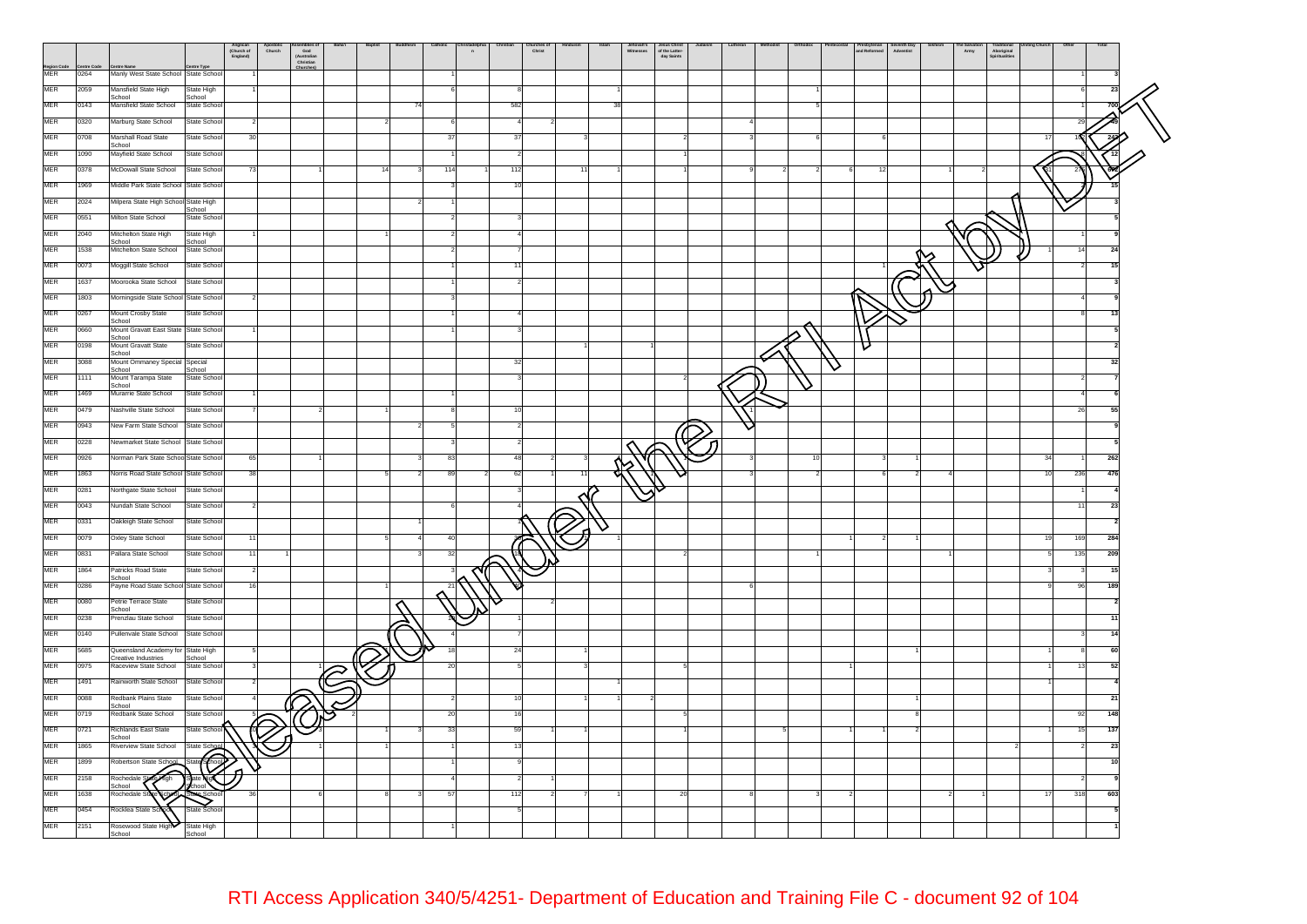|                          |              |                                                       |                                      | Anglican<br>(Church of<br>England) | Apostolic<br>Church | ssemones<br>God<br>(Australian<br>Christian | Baha'i                  | <b>Baptis</b> | <b>Ruddl</b> | Catholic<br>$\overline{a}$ | Chris | Christ |    | Islam | Jehovah's<br>Witnesses | Jesus Christ<br>of the Latter-<br>day Saints | Lutherar | Orthodo |   | and Reformed | Seventh Day<br>Adventist |    | Army | Aboriginal<br>Spiritualities | Othe<br>Total |     |
|--------------------------|--------------|-------------------------------------------------------|--------------------------------------|------------------------------------|---------------------|---------------------------------------------|-------------------------|---------------|--------------|----------------------------|-------|--------|----|-------|------------------------|----------------------------------------------|----------|---------|---|--------------|--------------------------|----|------|------------------------------|---------------|-----|
| Region Code<br>MER       | 0131         | Rosewood State School State School                    |                                      |                                    |                     |                                             |                         |               |              |                            |       |        |    |       |                        |                                              |          |         |   |              |                          |    |      |                              | 63            | 70  |
| <b>MER</b>               | 0472         | Runcorn Heights State                                 | State School                         |                                    |                     |                                             |                         |               |              |                            |       |        |    |       |                        |                                              |          |         |   |              |                          |    |      |                              |               |     |
| <b>MER</b>               | 2167         | School<br>Runcorn State High                          | State High                           |                                    |                     |                                             |                         |               |              |                            |       |        |    |       |                        |                                              |          |         |   |              |                          |    |      |                              |               |     |
| MER                      | 0968         | School<br>Runcorn State School                        | School<br>State School               |                                    |                     |                                             |                         |               |              |                            |       |        |    |       |                        |                                              |          |         |   |              |                          |    |      |                              |               |     |
| MER                      | 1690         | Salisbury State School                                | State School                         |                                    |                     |                                             |                         |               |              |                            |       |        |    |       |                        |                                              |          |         |   |              |                          |    |      |                              |               |     |
| MER                      | 0094         | Samford State School                                  | State School                         |                                    |                     |                                             | 13                      |               |              | 44                         | 55    |        |    |       |                        |                                              |          |         |   |              |                          |    |      |                              |               |     |
| MER                      | 2047         | Sandgate District State                               | State High                           |                                    |                     |                                             |                         |               |              |                            |       |        |    |       |                        |                                              |          |         |   |              |                          |    |      |                              |               |     |
| MER                      | 0153         | High School<br>Sandgate State School                  | School<br>State School               |                                    |                     |                                             |                         |               |              |                            |       |        |    |       |                        |                                              |          |         |   |              |                          |    |      |                              |               |     |
| MER                      | 0590         | Serviceton South State                                | State School                         |                                    |                     |                                             |                         |               |              |                            |       |        |    |       |                        |                                              |          |         |   |              |                          |    |      |                              |               |     |
| MER                      | 1026         | School<br>Seven Hills State School State School       |                                      |                                    |                     |                                             |                         |               |              |                            |       |        |    |       |                        |                                              |          |         |   |              |                          |    |      |                              |               |     |
| <b>MER</b>               | 1131         | Seville Road State School State School                |                                      |                                    |                     |                                             |                         |               |              |                            |       |        |    |       |                        |                                              |          |         |   |              |                          |    |      |                              |               |     |
| MER                      | 0078         | Sherwood State School                                 | State School                         |                                    |                     |                                             |                         |               |              |                            |       |        |    |       |                        |                                              |          |         |   |              |                          |    |      |                              |               |     |
| MER                      | 1623         | Shorncliffe State School State School                 |                                      |                                    |                     |                                             |                         |               |              |                            |       |        |    |       |                        |                                              |          |         |   |              |                          |    |      |                              |               |     |
| MER                      | 0247         | Silkstone State School                                | State School                         |                                    |                     |                                             |                         |               |              |                            | 59    | 10     |    |       |                        |                                              |          |         |   |              |                          |    |      |                              |               | 153 |
| MER                      | 0692         | Somerset Hills State                                  | State School                         |                                    |                     |                                             |                         |               |              |                            |       |        |    |       |                        |                                              |          |         |   |              |                          |    |      |                              |               |     |
| MER                      | 7131         | School<br>Springfield Central State State High        |                                      |                                    |                     |                                             |                         |               |              |                            |       |        |    |       |                        |                                              |          |         |   |              |                          |    |      |                              |               | 128 |
| MER                      | 7123         | High School<br>Springfield Central State State School | School                               | 27                                 |                     |                                             |                         |               |              | 81                         | 113   |        | 20 |       |                        | 14                                           |          |         |   |              |                          |    |      |                              | 107           | 400 |
| MER                      | 5556         | School<br>Springfield Lakes State<br>School           | State School                         |                                    |                     |                                             |                         |               |              | 22                         | 26    |        |    |       |                        |                                              |          |         |   |              |                          |    |      |                              | 230<br>302    |     |
| MER                      | 1016         | <b>Stafford Heights State</b><br>School               | State School                         |                                    |                     |                                             |                         |               |              |                            |       |        |    |       |                        |                                              |          |         | ◡ |              |                          |    |      |                              | 17            | 28  |
| MER                      | 0487         | Stafford State School                                 | State School                         |                                    |                     |                                             |                         |               |              |                            |       |        |    |       |                        |                                              |          |         |   |              |                          |    |      |                              | 29            | 86  |
| <b>MER</b>               | 5554         | Stretton State College                                | State School                         |                                    |                     |                                             |                         |               |              |                            |       |        |    |       |                        |                                              |          |         |   |              |                          |    |      |                              |               | 33  |
| <b>MER</b>               | 1889         | Sunnybank Hills State<br>School                       | State School                         | -25                                |                     |                                             |                         |               | 117          | 34                         | 557   |        |    |       |                        |                                              |          |         |   |              |                          |    |      |                              | 762           |     |
| <b>MER</b>               | 2080         | Sunnybank State High<br>School                        | State High<br>School                 |                                    |                     |                                             |                         |               |              |                            |       |        |    |       |                        |                                              |          |         |   |              |                          |    |      |                              |               |     |
| <b>MER</b>               | 0062         | Sunnybank State School State School                   |                                      |                                    |                     |                                             |                         |               |              |                            | 105   |        |    |       |                        |                                              |          |         |   |              |                          |    |      |                              | 114           |     |
| MER                      | 1112         | Taigum State School                                   | State School                         |                                    |                     |                                             |                         |               |              |                            |       |        |    |       |                        |                                              |          |         |   |              |                          |    |      |                              |               |     |
| MER                      | 0271         | Tarampa State School                                  | State School                         |                                    |                     |                                             |                         |               |              |                            |       |        |    |       |                        |                                              |          |         |   |              |                          |    |      |                              |               |     |
| MER                      | 1302         | The Gap State School                                  | State School                         |                                    |                     |                                             |                         |               |              |                            |       |        |    |       |                        |                                              |          |         |   |              |                          |    |      |                              |               |     |
| MER                      | 0127         | Tingalpa State School                                 | State School                         |                                    |                     |                                             |                         |               |              | 23                         |       |        |    |       |                        |                                              |          |         |   |              |                          |    |      |                              | $\mathbf{a}$  |     |
| MER                      | 0224         | Tivoli State School                                   | State School                         |                                    |                     |                                             |                         |               |              |                            |       |        |    |       |                        |                                              |          |         |   |              |                          |    |      |                              | 20            | 52  |
| <b>MER</b>               | 0013         | Toowong State School                                  | State School                         |                                    |                     |                                             |                         |               |              |                            |       |        |    |       |                        |                                              |          |         |   |              |                          |    |      |                              |               |     |
| MER                      | 0128         | Upper Mount Gravatt State State School<br>School      |                                      | 23                                 |                     |                                             |                         |               |              |                            |       |        |    |       |                        |                                              |          |         |   |              |                          |    |      |                              | 78<br>288     |     |
| MER                      | 1675         | Virginia State School                                 | State School                         |                                    |                     |                                             |                         |               |              |                            |       |        |    |       |                        |                                              |          |         |   |              |                          |    |      |                              |               |     |
| MER                      | 1885         | Warrigal Road State<br>School                         | State School                         |                                    |                     |                                             |                         |               |              |                            |       |        |    | 3.    |                        |                                              |          |         |   |              |                          | 16 |      |                              | 136           |     |
| MER                      | 0584         | Watson Road State SchoolState School                  |                                      |                                    |                     |                                             |                         |               |              |                            |       |        |    |       |                        |                                              |          |         |   |              |                          |    |      |                              |               |     |
| MER                      | 1149         | Wavell Heights State<br>School                        | State School                         |                                    |                     |                                             |                         |               |              |                            |       |        |    |       |                        |                                              |          |         |   |              |                          |    |      |                              |               |     |
| MER                      | 2048         | Wavell State High School State High                   | School                               |                                    |                     |                                             |                         |               |              |                            |       |        |    |       |                        |                                              |          |         |   |              |                          |    |      |                              |               |     |
| MER                      | 1844         | Wellers Hill State School State School                |                                      | 67                                 |                     |                                             |                         |               |              |                            |       |        |    |       |                        |                                              |          |         |   |              |                          |    |      |                              | 288<br>568    |     |
| MER                      | 0212         | West End State School                                 | State School                         |                                    |                     |                                             | $\widehat{\mathcal{C}}$ |               |              |                            |       |        |    |       |                        |                                              |          |         |   |              |                          |    |      |                              |               | 50  |
| <b>MER</b>               | 3014         | Western Suburbs State<br>Special School               | Special<br>School                    |                                    |                     |                                             |                         |               |              |                            |       |        |    |       |                        |                                              |          |         |   |              |                          |    |      |                              |               |     |
| MER                      | 2410         | Whites Hill State College State School                |                                      |                                    |                     |                                             |                         |               |              |                            |       |        |    |       |                        |                                              |          |         |   |              |                          |    |      |                              |               |     |
| MER                      | 1485         | Wilston State School                                  | State School                         |                                    | Ő                   |                                             |                         |               |              |                            |       |        |    |       |                        |                                              |          |         |   |              |                          |    |      |                              | 25            |     |
| MER                      | 0011         | Windsor State School                                  | State Schoo                          |                                    |                     |                                             |                         |               |              |                            |       |        |    |       |                        |                                              |          |         |   |              |                          |    |      |                              |               | 11  |
| MER                      | 0633         | Wishart State School                                  | State Schoo                          |                                    |                     |                                             |                         |               |              | 81                         |       |        |    |       |                        |                                              |          | 15      |   |              |                          |    |      |                              | 510<br>194    |     |
| MER                      | 0416         | Wondall Heights State<br>School<br>$\epsilon$ ollege  | <del>ি</del><br>State                |                                    |                     |                                             |                         |               |              |                            |       |        |    |       |                        |                                              |          |         |   |              |                          |    |      |                              |               | 15  |
| <b>MER</b>               | 0456         | Woodcrest St                                          |                                      |                                    |                     |                                             |                         |               |              |                            |       |        |    |       |                        |                                              |          |         |   |              |                          |    |      |                              |               | 26  |
| <b>MER</b>               | 7121         | WoodLinks S                                           |                                      |                                    |                     |                                             |                         |               |              |                            |       |        |    |       |                        |                                              |          |         |   |              |                          |    |      |                              |               |     |
| <b>MER</b><br><b>MER</b> | 1463         | Wooloowin Stat                                        | State Schoo                          |                                    |                     |                                             |                         |               |              |                            | 23    |        |    |       |                        |                                              |          |         |   |              |                          |    |      |                              |               |     |
| <b>MER</b>               | 2021<br>6981 | Wynnum State High<br>School<br>Wynnum State School    | State High<br>School<br>State School |                                    |                     |                                             |                         |               |              |                            |       |        |    |       |                        |                                              |          |         |   |              |                          |    |      |                              |               | 13  |
|                          |              |                                                       |                                      |                                    |                     |                                             |                         |               |              |                            |       |        |    |       |                        |                                              |          |         |   |              |                          |    |      |                              |               |     |

## RTI Access Application 340/5/4251- Department of Education and Training File C - document 93 of 104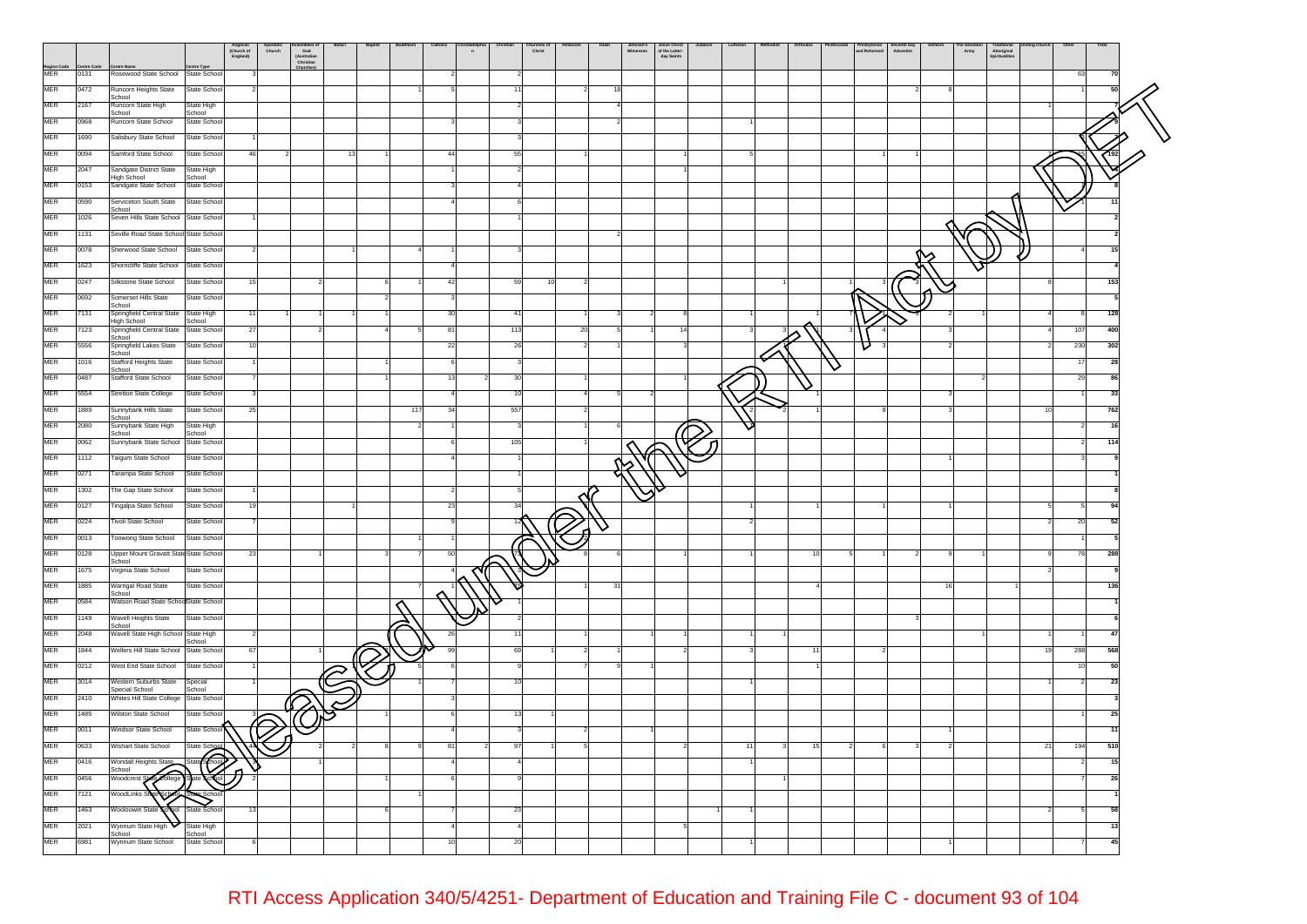

RTI Access Application 340/5/4251- Department of Education and Training File C - document 94 of 104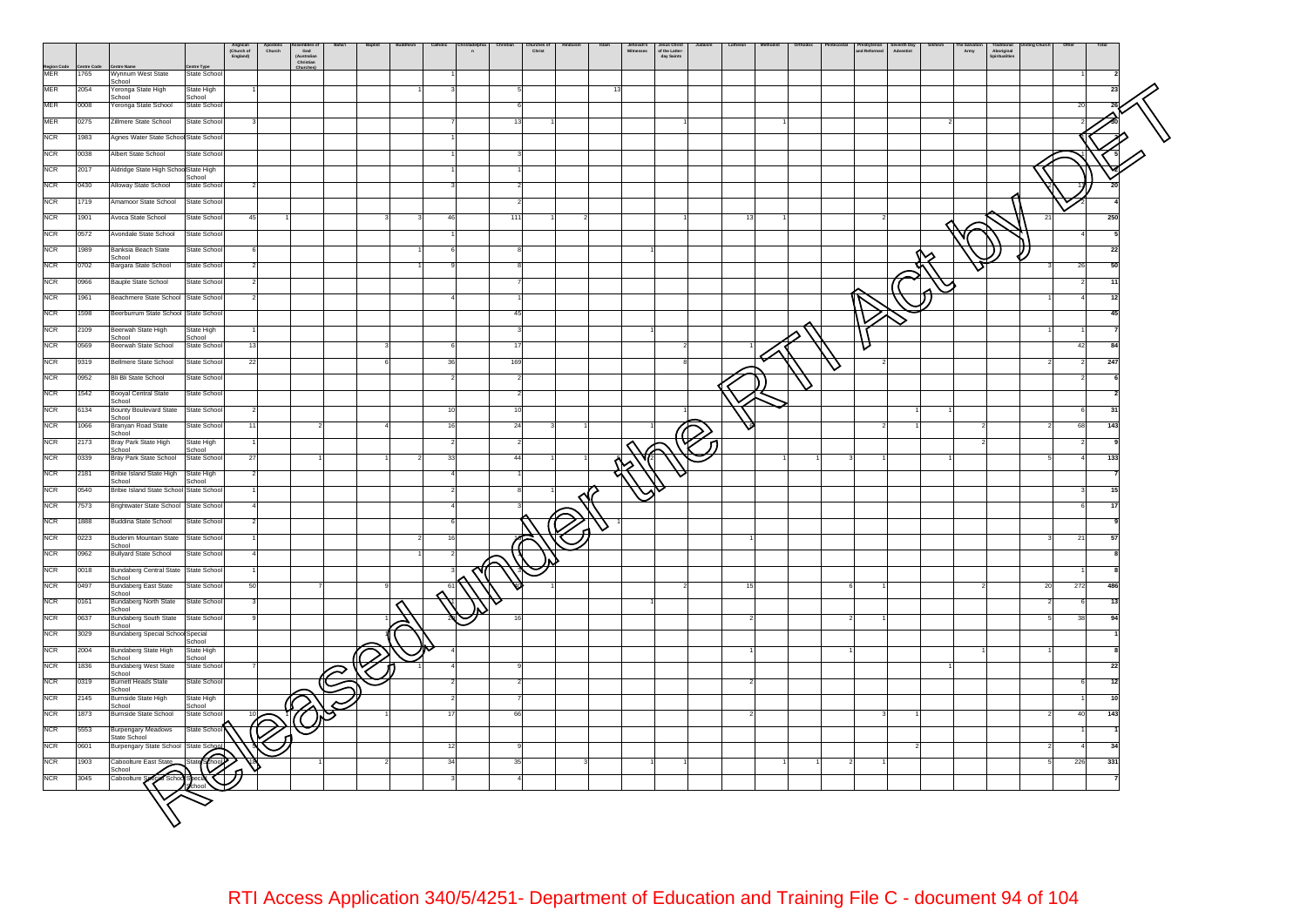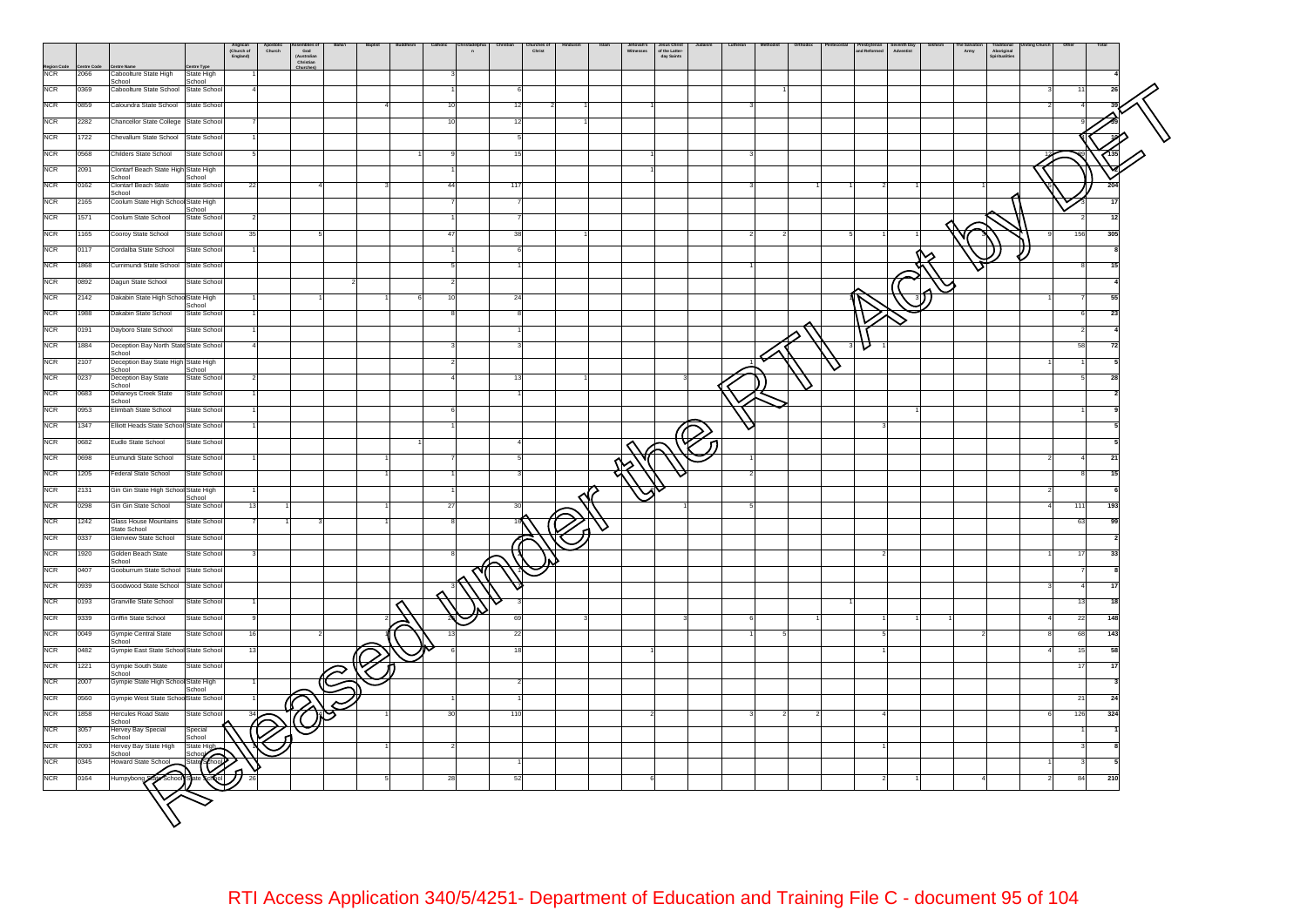|                    |                   |                                                 |                              | Anglican<br>(Church of<br>England) | Apostolic<br>Church | God<br>God<br>(Australian<br>Christian | Baha'i | <b>Baptist</b> | Catholic | n  |                | hurches o<br>Christ |  | Jehovah's<br>Witnesses<br>Jesus Christ<br>of the Latter- | day Saints | Lutheran |  | Presbyterian<br>and Reformed<br>Seventh Day<br>Adventist |   | $A$ rmy | rraditional<br>Spiritualities |    |          |     |
|--------------------|-------------------|-------------------------------------------------|------------------------------|------------------------------------|---------------------|----------------------------------------|--------|----------------|----------|----|----------------|---------------------|--|----------------------------------------------------------|------------|----------|--|----------------------------------------------------------|---|---------|-------------------------------|----|----------|-----|
| Region Code<br>NCR | ntre Code<br>2063 | <b>Centre Nam</b><br>Isis District State High   | intre Type<br>State High     |                                    |                     | Churches                               |        |                |          |    |                |                     |  |                                                          |            |          |  |                                                          |   |         |                               |    |          |     |
|                    |                   | School                                          | School                       |                                    |                     |                                        |        |                |          |    |                |                     |  |                                                          |            |          |  |                                                          |   |         |                               |    |          |     |
| <b>NCR</b>         | 2137              | James Nash State High<br>School                 | State High<br>School         |                                    |                     |                                        |        |                |          |    |                |                     |  |                                                          |            |          |  |                                                          |   |         |                               |    |          |     |
| NCR<br>NCR         | 0180<br>0649      | Jinihara State Schoo<br>Jones Hill State School | State School<br>State School |                                    |                     |                                        |        |                | -17      |    | $rac{46}{36}$  |                     |  |                                                          |            |          |  |                                                          |   |         |                               |    | 63       |     |
| <b>NCR</b>         | 0277              | Kalkie State School                             | State School                 | 21                                 |                     |                                        |        |                |          |    | 20             |                     |  |                                                          |            |          |  |                                                          |   |         |                               |    |          |     |
| <b>NCR</b>         | 0605              | Kallangur State School                          | State Schoo                  |                                    |                     |                                        |        |                |          |    |                |                     |  |                                                          |            |          |  |                                                          |   |         |                               |    |          |     |
|                    |                   |                                                 |                              |                                    |                     |                                        |        |                |          |    |                |                     |  |                                                          |            |          |  |                                                          |   |         |                               |    |          |     |
| <b>NCR</b>         | 5653              | Kawana Waters State<br>College                  | State Schoo                  |                                    |                     |                                        |        |                |          |    |                |                     |  |                                                          |            |          |  |                                                          |   |         |                               |    |          |     |
| <b>NCR</b>         | 1987              | Kawungan State School                           | State Schoo                  |                                    |                     |                                        |        |                |          |    | 21             |                     |  |                                                          |            |          |  |                                                          |   |         |                               |    |          |     |
| <b>NCR</b>         | 2095              | Kepnock State High<br>School                    | State High<br>School         |                                    |                     |                                        |        |                |          |    |                |                     |  |                                                          |            |          |  |                                                          |   |         |                               |    |          |     |
| <b>NCR</b>         | 1707              | Kia-Ora State School                            | State Schoo                  |                                    |                     |                                        |        |                |          |    |                |                     |  |                                                          |            |          |  |                                                          |   |         |                               |    |          |     |
| <b>NCR</b>         | 0679              | Kilcoy State School                             | State Schoo                  |                                    |                     |                                        |        |                |          |    |                |                     |  |                                                          |            |          |  |                                                          |   |         |                               |    | 4        | -24 |
| <b>NCR</b>         | 1534              | Kin Kin State School                            | State Schoo                  |                                    |                     |                                        |        |                |          |    |                |                     |  |                                                          |            |          |  |                                                          |   |         |                               |    |          |     |
| <b>NCR</b>         | 0616              | Kippa-Ring State School State School            |                              |                                    |                     |                                        |        |                |          |    |                |                     |  |                                                          |            |          |  |                                                          | ∽ |         |                               |    |          |     |
| <b>NCR</b>         | 0279              | Kolan South State School State Schoo            |                              | 11                                 |                     |                                        |        |                |          |    |                |                     |  |                                                          |            |          |  |                                                          |   |         |                               |    | 59       | 87  |
| <b>NCR</b>         | 1968              | Kuluin State School                             | State Schoo                  |                                    |                     |                                        |        |                |          |    |                |                     |  |                                                          |            |          |  |                                                          |   |         |                               |    | 259      | 259 |
| <b>NCR</b>         | 1958              | Kurwongbah State School State Schoo             |                              |                                    |                     |                                        |        |                |          |    |                |                     |  |                                                          |            |          |  |                                                          |   |         |                               |    |          | 20  |
| <b>NCR</b>         | 0349              |                                                 | State Schoo                  |                                    |                     |                                        |        |                |          |    |                |                     |  |                                                          |            |          |  |                                                          |   |         |                               |    |          | 14  |
|                    |                   | Landsborough State<br>School                    |                              |                                    |                     |                                        |        |                |          |    |                |                     |  |                                                          |            |          |  |                                                          |   |         |                               |    |          |     |
| <b>NCR</b>         | 0329              | Lawnton State School                            | State Schoo                  |                                    |                     |                                        |        |                |          |    |                |                     |  |                                                          |            |          |  |                                                          |   |         |                               |    |          |     |
| <b>NCR</b>         | 1140              | Lowmead State School                            | State Schoo                  |                                    |                     |                                        |        |                |          |    |                |                     |  |                                                          |            |          |  |                                                          |   |         |                               |    |          |     |
| <b>NCR</b>         | 2177              | Maleny State High School State High             | School                       |                                    |                     |                                        |        |                |          |    |                |                     |  |                                                          |            |          |  |                                                          |   |         |                               |    |          |     |
| <b>NCR</b>         | 1390              | Maleny State School                             | State Schoo                  |                                    |                     |                                        |        |                |          |    | 198            |                     |  |                                                          |            |          |  |                                                          |   |         |                               |    |          | 198 |
| <b>NCR</b>         | 0878              | Mapleton State School                           | State Schoo                  |                                    |                     |                                        |        |                |          |    | 120            |                     |  |                                                          |            |          |  |                                                          |   |         |                               |    |          | 121 |
| <b>NCR</b>         | 2097              | Maroochydore State High State High              | School                       |                                    |                     |                                        |        |                |          |    |                |                     |  |                                                          |            |          |  |                                                          |   |         |                               |    |          | 25  |
| <b>NCR</b>         | 1711              | School<br>Maroochydore State<br>School          | State Schoo                  | 10                                 |                     |                                        |        |                | 22       |    | 26             |                     |  |                                                          |            |          |  |                                                          |   |         |                               |    | 142      | 217 |
| <b>NCR</b>         | 0465              | Mary Valley State College State Schoo           |                              |                                    |                     |                                        |        |                |          |    | 11             |                     |  |                                                          |            |          |  |                                                          |   |         |                               |    | $\Delta$ | 16  |
| <b>NCR</b>         | 0072              | Maryborough Central State State Schoo           |                              |                                    |                     |                                        |        |                |          |    |                |                     |  |                                                          |            |          |  |                                                          |   |         |                               |    | 15       | 24  |
| <b>NCR</b>         | 2020              | School<br>Maryborough State High State High     |                              |                                    |                     |                                        |        |                |          |    |                |                     |  |                                                          |            |          |  |                                                          |   |         |                               |    |          |     |
| <b>NCR</b>         | 0485              | School<br>Maryborough West State State Schoo    | School                       | 22                                 |                     |                                        |        |                | 23       |    | 33             |                     |  |                                                          |            |          |  |                                                          |   |         |                               | 16 | 89       | 189 |
| <b>NCR</b>         | 1733              | School<br>Meridan State College                 | State Schoo                  | $5\phantom{.0}$                    |                     |                                        |        |                |          |    | 10             |                     |  |                                                          |            |          |  |                                                          |   |         |                               |    |          | 25  |
| <b>NCR</b>         | 0265              | Minimbah State School                           | State Schoo                  | 34                                 |                     | 10                                     |        |                | 29       |    | 46             |                     |  |                                                          |            |          |  |                                                          |   |         |                               | 13 | 176      | 331 |
| <b>NCR</b>         | 0417              | Monkland State School                           | State Schoo                  |                                    |                     |                                        |        |                |          |    |                |                     |  |                                                          |            |          |  |                                                          |   |         |                               |    |          |     |
|                    |                   |                                                 |                              |                                    |                     |                                        |        |                |          |    |                |                     |  |                                                          |            |          |  |                                                          |   |         |                               |    |          |     |
| <b>NCR</b>         | 0776              | Montville State School                          | State Schoo                  |                                    |                     |                                        |        |                |          |    |                |                     |  |                                                          |            |          |  |                                                          |   |         |                               |    |          |     |
| <b>NCR</b>         | 1818              | Mooloolaba State School                         | State Schoo                  | 37                                 |                     |                                        |        |                | 58       |    |                |                     |  |                                                          |            |          |  |                                                          |   |         |                               | 11 | 86       | 291 |
| <b>NCR</b>         | 0309              | Mooloolah State School                          | State Schoo                  |                                    |                     |                                        |        |                | ⌒        |    |                |                     |  |                                                          |            |          |  |                                                          |   |         |                               |    |          | 12  |
| <b>NCR</b>         | 1739              | Moore Park State School State Schoo             |                              |                                    |                     |                                        |        |                |          |    | 22             |                     |  |                                                          |            |          |  |                                                          |   |         |                               |    |          | 45  |
| <b>NCR</b>         | 1985              | Morayfield East State<br>School                 | State Schoo                  | 2                                  |                     |                                        |        |                |          |    |                |                     |  |                                                          |            |          |  |                                                          |   |         |                               |    |          |     |
| <b>NCR</b>         | 2154              | Morayfield State High<br>School                 | State High<br>School         |                                    |                     |                                        |        |                |          |    |                |                     |  |                                                          |            |          |  |                                                          |   |         |                               |    |          |     |
| <b>NCR</b>         | 0125              | Morayfield State School                         | State School                 |                                    |                     |                                        |        |                |          |    |                |                     |  |                                                          |            |          |  |                                                          |   |         |                               |    |          | -29 |
| <b>NCR</b>         | 1753              | Moreton Downs State                             | State Schoo                  |                                    |                     |                                        |        |                |          |    |                |                     |  |                                                          |            |          |  |                                                          |   |         |                               |    |          |     |
| <b>NCR</b>         | 0690              | School<br>Mount Mee State School                | State Schoo                  |                                    |                     |                                        |        |                |          |    |                |                     |  |                                                          |            |          |  |                                                          |   |         |                               |    |          |     |
| <b>NCR</b>         | 0377              | Mount Samson State                              | State Schoo                  |                                    |                     |                                        |        |                |          |    |                |                     |  |                                                          |            |          |  |                                                          |   |         |                               |    |          |     |
| <b>NCR</b>         | 2190              | School<br>Mountain Creek State High State High  |                              |                                    |                     |                                        |        |                |          |    | 28             |                     |  |                                                          |            |          |  |                                                          |   |         |                               |    | $\Delta$ | 56  |
| <b>NCR</b>         | 1999              | School<br>Mountain Creek State                  | School<br>State School       |                                    | $\bigotimes$<br>ิก  |                                        |        |                |          |    | 6              |                     |  |                                                          |            |          |  |                                                          |   |         |                               |    | 26       | 47  |
| <b>NCR</b>         | 7574              | School<br>Murrumba State                        |                              |                                    | -                   |                                        |        |                |          |    |                |                     |  |                                                          |            |          |  |                                                          |   |         |                               |    |          |     |
| <b>NCR</b>         | 3039              | Secondary College<br>Nambour Special            | State HOO                    |                                    |                     |                                        |        |                |          |    |                |                     |  |                                                          |            |          |  |                                                          |   |         |                               |    |          |     |
|                    | 2031              |                                                 |                              |                                    |                     |                                        |        |                |          |    | 41             |                     |  |                                                          |            |          |  |                                                          |   |         |                               |    | 33       | 100 |
| <b>NCR</b>         |                   | College,<br>Nambour St                          | State S                      |                                    |                     |                                        |        |                |          |    |                |                     |  |                                                          |            |          |  |                                                          |   |         |                               | -6 |          |     |
| <b>NCR</b>         | 1200              | Narangba State School                           | te Schoo                     | 47                                 |                     |                                        |        |                | 53       | -5 | 79             |                     |  |                                                          |            |          |  |                                                          |   |         |                               | 13 | 213      | 427 |
| <b>NCR</b>         | 0444              | Narangba Valley State                           | <b>State High</b><br>School  |                                    |                     |                                        |        |                |          |    |                |                     |  |                                                          |            |          |  |                                                          |   |         |                               |    |          |     |
| <b>NCR</b>         | 1725              | Narangba Valley State<br>School                 | State School                 | 40                                 |                     |                                        |        |                | 66       |    | 114            |                     |  |                                                          |            |          |  |                                                          |   |         |                               |    | 118      | 359 |
| <b>NCR</b>         | 2088              | Noosa District State High State High<br>School  | School                       |                                    |                     |                                        |        |                |          |    |                |                     |  |                                                          |            |          |  |                                                          |   |         |                               |    |          |     |
| <b>NCR</b>         | 2292              | Noosa District State High Campus                |                              |                                    |                     |                                        |        |                |          |    | $\overline{2}$ |                     |  |                                                          |            |          |  |                                                          |   |         |                               |    |          |     |

RTI Access Application 340/5/4251- Department of Education and Training File C - document 96 of 104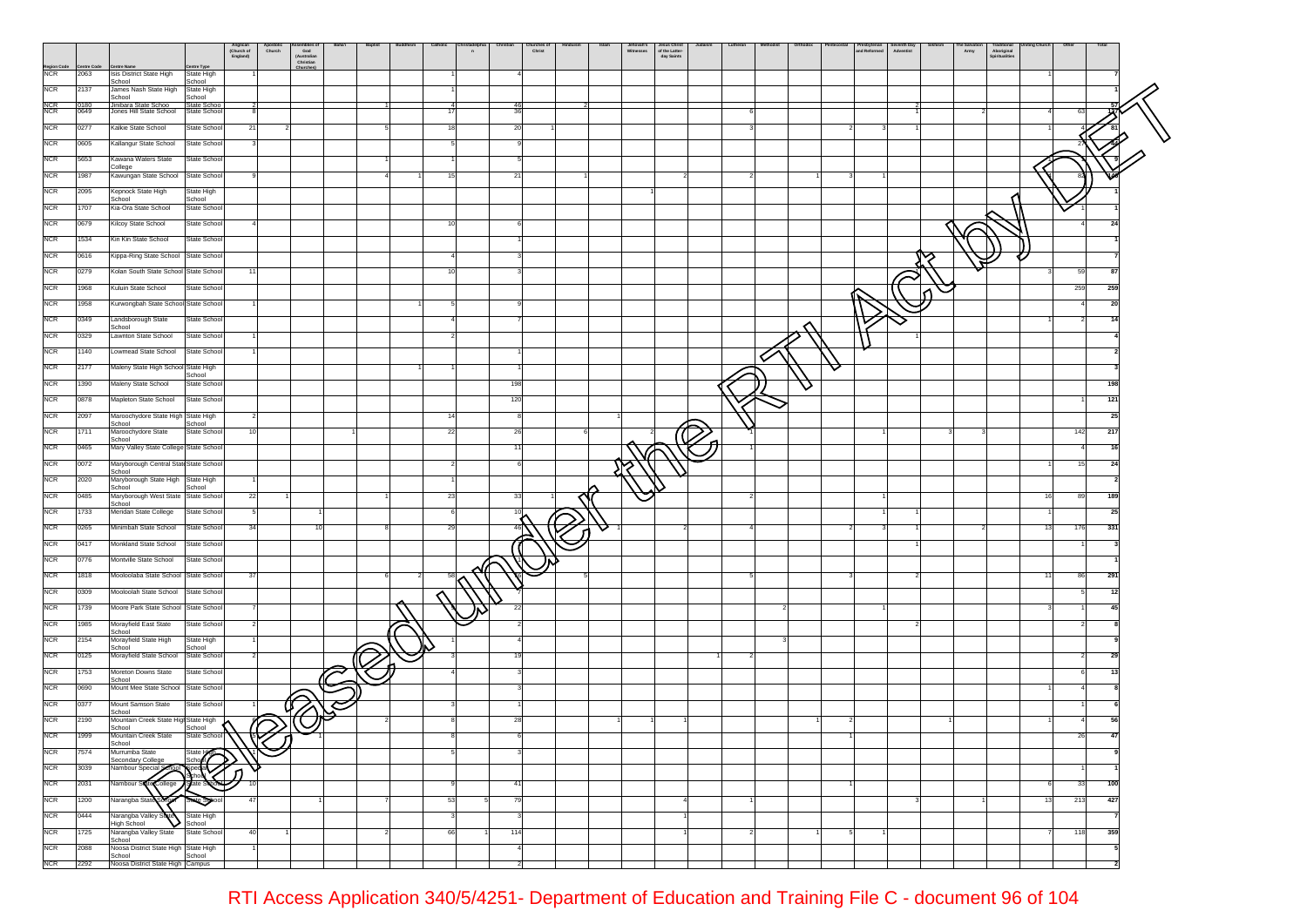**Centre Code Centre Type (Australian Churches) Anglican (Church of England) Apostolic ChurchAssemblies of God Christian Baha'i Baptist Buddhism Catholic Christadelphia**المسلم المسلم المسلم المسلمين المسلمين المسلمين المسلمين المسلمين المسلمين المسلمين المسلمين المسلمين المسلمين ال<br>المسلمين المسلمين المسلمين المسلمين المسلمين المسلمين المسلمين المسلمين المسلمين المسلمين المسلمين المسلمين **Christian Churches of ChristHinduism Islam Jehovah's Jesus Christ of the Latter-day Saints Judaism Lutheran Methodist Orthodox Pentecostal Presbyterian Seventh Day AdventistSikhism The Salvation Army Traditional Aboriginal Uniting Church Other Total** 0469 State School 1 **1** 0445 State School 1 3 9 5 **18** 0620 State School 3 1 **4** NCR 0469 North Arm State School<br>NCR 0445 Norville State School<br>NCR 0620 Oakwood State School NCR Noosaville State School Released under the RTI Act DI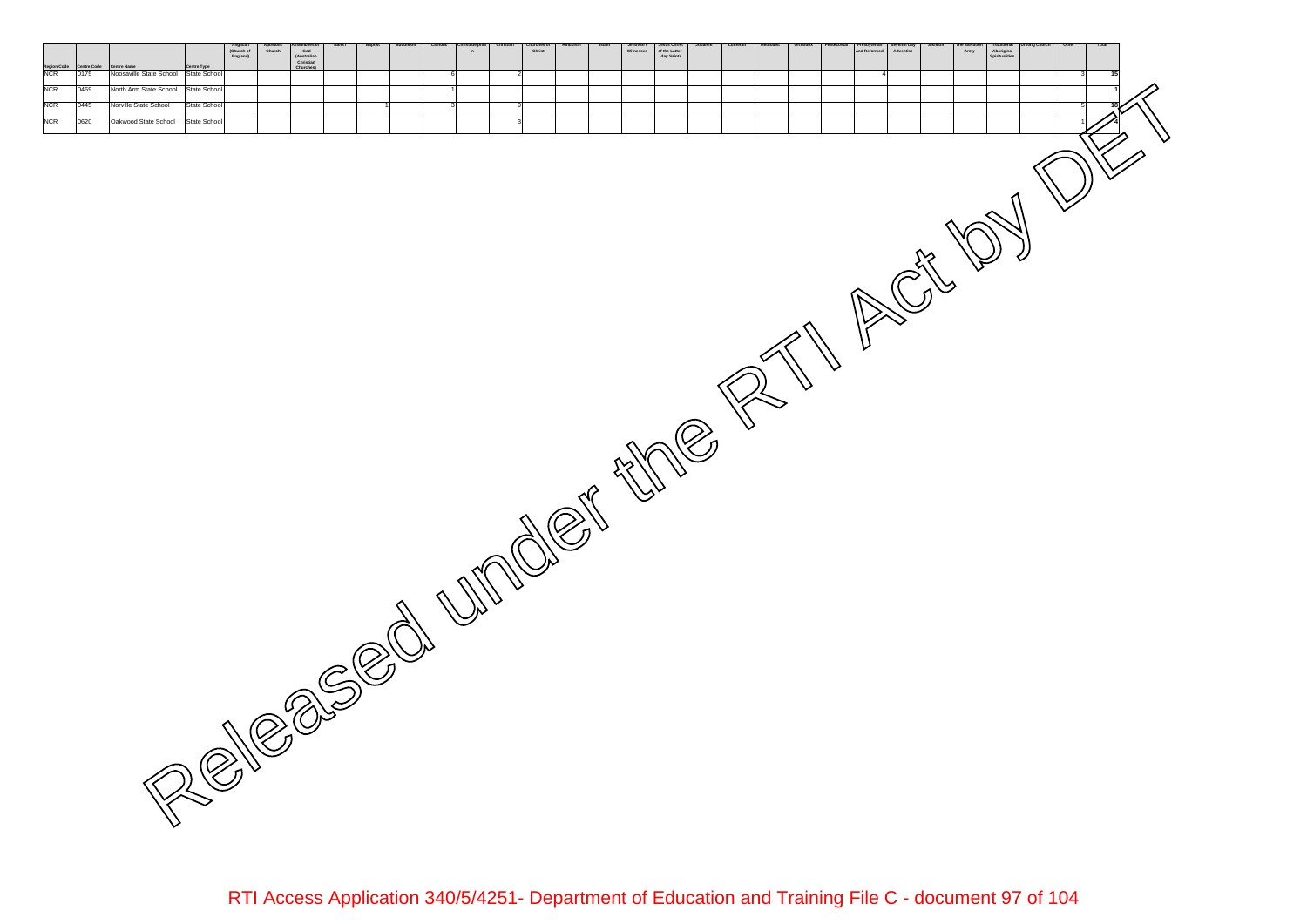|                    |      |                                                  | Anglican<br>(Church of<br>England) | Apostone                 | Seemones<br>God<br>(Australian<br>Christian |    | Baptist | Catholic       | n | hurches<br>Christ |  | Jehovah's<br>Witnesses | Jesus Christ<br>of the Latter-<br>day Saints | Lutheran |  | Presbyterian<br>and Reformed | Seventh Day<br>Adventist | Army | raditional<br>Aboriginal<br>Spiritualities |     |            |    |
|--------------------|------|--------------------------------------------------|------------------------------------|--------------------------|---------------------------------------------|----|---------|----------------|---|-------------------|--|------------------------|----------------------------------------------|----------|--|------------------------------|--------------------------|------|--------------------------------------------|-----|------------|----|
| Region Code<br>NCR | 0051 | ntre Nam<br>One Mile State School                | entre Type<br>State School         |                          | Churches                                    |    |         |                |   |                   |  |                        |                                              |          |  |                              |                          |      |                                            |     | 177<br>181 |    |
| <b>NCR</b>         | 1991 | Pacific Paradise State                           | State School                       |                          |                                             |    |         |                |   |                   |  |                        |                                              |          |  |                              |                          |      |                                            |     |            |    |
| <b>NCR</b>         | 0592 | School<br>Palmwoods State School State School    |                                    | 12                       |                                             |    |         | 28             |   | 142               |  |                        |                                              |          |  |                              |                          |      |                                            |     |            |    |
| <b>NCR</b>         | 1467 | Parke State School                               | State School                       | Δ                        |                                             |    |         | $\overline{2}$ |   |                   |  |                        |                                              |          |  |                              |                          |      |                                            |     |            |    |
| <b>NCR</b>         | 0672 | Peachester State School State School             |                                    |                          |                                             |    |         |                |   |                   |  |                        |                                              |          |  |                              |                          |      |                                            |     |            |    |
| <b>NCR</b>         | 1712 | Peregian Springs State                           | State School                       |                          |                                             |    |         | 10             |   |                   |  |                        |                                              |          |  |                              |                          |      |                                            |     |            |    |
| <b>NCR</b>         | 0183 | School<br>Petrie State School                    | State School                       |                          |                                             |    |         | 2              |   |                   |  |                        |                                              |          |  |                              |                          |      |                                            |     |            |    |
| <b>NCR</b>         | 0419 | Pialba State School                              | State School                       |                          |                                             |    |         | 11             |   | 26                |  |                        |                                              |          |  |                              |                          |      |                                            |     | 201        |    |
| <b>NCR</b>         | 3011 | Pine Rivers Special                              | Special                            |                          |                                             |    |         |                |   |                   |  |                        |                                              |          |  |                              |                          |      |                                            |     |            | 43 |
| <b>NCR</b>         | 2102 | School<br>Pine Rivers State High                 | School<br>State High               |                          |                                             |    |         |                |   |                   |  |                        |                                              |          |  |                              |                          |      |                                            |     |            | 20 |
| <b>NCR</b>         | 0720 | School<br>Pomona State School                    | School<br>State School             |                          |                                             |    |         |                |   |                   |  |                        |                                              |          |  |                              |                          |      |                                            |     |            |    |
| <b>NCR</b>         | 9324 | Pumicestone State School State School            |                                    | 15                       |                                             |    |         | 26             |   | -49               |  |                        |                                              |          |  |                              |                          |      |                                            |     | 159<br>251 |    |
| <b>NCR</b>         | 3009 | Redcliffe Special School Special                 |                                    |                          |                                             |    |         |                |   |                   |  |                        |                                              |          |  |                              |                          |      |                                            |     |            |    |
| <b>NCR</b>         | 2045 | Redcliffe State High                             | School<br>State High               |                          |                                             |    |         |                |   |                   |  |                        |                                              |          |  |                              |                          |      |                                            |     |            |    |
| <b>NCR</b>         | 1754 | School<br>Sandy Strait State School State School | School                             |                          |                                             |    |         |                |   |                   |  |                        |                                              |          |  |                              |                          |      |                                            |     | 29         | 36 |
| <b>NCR</b>         | 1560 | Scarborough State School State School            |                                    | 55                       |                                             |    |         | 88             |   |                   |  |                        |                                              |          |  |                              |                          |      |                                            |     | 161<br>405 |    |
| <b>NCR</b>         | 0400 | Sharon State School                              | State School                       | 19                       |                                             |    |         |                |   |                   |  |                        |                                              |          |  |                              |                          |      |                                            |     | 58<br>110  |    |
| <b>NCR</b>         | 1245 | Strathpine State School                          | State School                       |                          |                                             |    |         |                |   |                   |  |                        |                                              |          |  |                              |                          |      |                                            |     |            |    |
| <b>NCR</b>         | 1910 | <b>Strathpine West State</b>                     | State School                       |                          |                                             |    |         |                |   |                   |  |                        |                                              |          |  | ∨                            |                          |      |                                            |     |            | 18 |
| <b>NCR</b>         | 2108 | School<br>Sunshine Beach State                   | State High                         |                          |                                             |    |         |                |   |                   |  |                        |                                              |          |  |                              |                          |      |                                            |     |            | 12 |
| <b>NCR</b>         | 1917 | High School<br>Sunshine Beach State              | School<br>State School             | 44                       |                                             |    |         | 45             |   | -30               |  |                        |                                              |          |  |                              |                          |      |                                            |     | 221<br>85  |    |
| <b>NCR</b>         | 0462 | School<br>Talara Primary College                 | State School                       | 52                       |                                             |    |         | 71             |   | -80               |  |                        |                                              |          |  |                              |                          |      |                                            |     | 550<br>300 |    |
| <b>NCR</b>         | 0181 | Tewantin State School                            | State School                       |                          |                                             |    |         | 14             |   |                   |  |                        |                                              |          |  |                              |                          |      |                                            |     | 46<br>-86  |    |
| <b>NCR</b>         | 1573 | Thabeban State School                            | State School                       |                          |                                             |    |         |                |   |                   |  |                        |                                              |          |  |                              |                          |      |                                            |     | 2          | 12 |
| <b>NCR</b>         | 0107 | <b>Tiaro State School</b>                        | State School                       |                          |                                             |    |         |                |   |                   |  |                        |                                              |          |  |                              |                          |      |                                            |     |            |    |
| <b>NCR</b>         | 0216 | Tinana State School                              | State School                       |                          |                                             |    |         |                |   |                   |  |                        |                                              |          |  |                              |                          |      |                                            |     |            | 13 |
| <b>NCR</b>         | 0522 | Torbanlea State School                           | State School                       |                          |                                             |    |         |                |   |                   |  |                        |                                              |          |  |                              |                          |      |                                            |     |            |    |
| <b>NCR</b>         | 0945 | Torquay State School                             | State School                       |                          |                                             |    |         |                |   |                   |  |                        |                                              |          |  |                              |                          |      |                                            |     |            |    |
| <b>NCR</b>         | 2188 | Tullawong State High                             | State High                         |                          |                                             |    |         |                |   |                   |  |                        |                                              |          |  |                              |                          |      |                                            |     | 11         |    |
| <b>NCR</b>         | 1994 | School<br>Tullawong State School                 | School<br>State School             |                          |                                             |    |         |                |   |                   |  |                        |                                              |          |  |                              |                          |      |                                            |     | 13         |    |
| <b>NCR</b>         | 0361 | Two Mile State School                            | State School                       |                          |                                             |    |         |                |   |                   |  |                        |                                              |          |  |                              |                          |      |                                            |     |            |    |
| <b>NCR</b>         | 1877 | Undurba State School                             | State School                       | 50                       |                                             |    | 10      | 58             |   |                   |  |                        |                                              |          |  |                              |                          |      |                                            | -11 | 291<br>-3  |    |
| <b>NCR</b>         | 1536 | Urangan Point State                              | State School                       | 24                       |                                             |    |         | 37             |   |                   |  |                        |                                              |          |  |                              |                          |      |                                            |     | 195<br>96  |    |
| <b>NCR</b>         | 2110 | School<br>Urangan State High                     | <b>State High</b>                  |                          |                                             |    |         |                |   |                   |  |                        |                                              |          |  |                              |                          |      |                                            |     |            | 22 |
| <b>NCR</b>         | 0536 | School<br>Walkervale State School                | School<br>State School             | 26                       |                                             |    |         |                |   |                   |  |                        |                                              |          |  |                              |                          |      |                                            |     | 129        |    |
| <b>NCR</b>         | 1192 | Wallaville State School                          | State School                       |                          |                                             |    |         |                |   |                   |  |                        |                                              |          |  |                              |                          |      |                                            |     |            |    |
| <b>NCR</b>         | 1724 | Wamuran State School                             | State School                       |                          |                                             |    |         |                |   |                   |  |                        |                                              |          |  |                              |                          |      |                                            |     |            |    |
| <b>NCR</b>         | 1159 | Wartburg State School                            | State School                       |                          |                                             |    |         |                |   |                   |  |                        |                                              |          |  |                              |                          |      |                                            |     |            | 13 |
| <b>NCR</b>         | 0603 | Winfield State School                            | State School                       |                          |                                             | C) |         |                |   |                   |  |                        |                                              |          |  |                              |                          |      |                                            |     |            |    |
| <b>NCR</b>         | 0370 | Woodford State School                            | State School                       |                          |                                             |    |         |                |   | -13               |  |                        |                                              |          |  |                              |                          |      |                                            |     |            | 23 |
| <b>NCR</b>         | 0476 | Woombye State School                             | State School                       | 21                       |                                             |    |         | 29             |   | 80                |  |                        |                                              |          |  |                              |                          |      |                                            | 13  | 215<br>42  |    |
| <b>NCR</b>         | 0350 | Woongarra State School State School              |                                    | $\widehat{\varpi}$<br>้ก |                                             |    |         |                |   | 337               |  |                        |                                              |          |  |                              |                          |      |                                            |     | 340        |    |
| <b>NCR</b>         | 1634 | Yandaran State School                            | State School                       |                          |                                             |    |         |                |   |                   |  |                        |                                              |          |  |                              |                          |      |                                            |     |            |    |
| <b>NCR</b>         | 0491 | Yandina State School                             | ☜<br>State                         |                          |                                             |    |         | 17             |   | 18                |  |                        |                                              |          |  |                              |                          |      |                                            |     | 123<br>172 |    |
| <b>NCR</b>         | 1746 | ⌒<br>Yarrilee State<br>School                    | ∩<br>$\overline{\mathbb{Q}}$       |                          |                                             |    |         |                |   | 11                |  |                        |                                              |          |  |                              |                          |      |                                            |     |            | 30 |
| <b>NQR</b>         | 0598 | Airville State School                            |                                    |                          |                                             |    |         |                |   | 15                |  |                        |                                              |          |  |                              |                          |      |                                            |     |            | 15 |
| <b>NQR</b>         | 0801 | Aitkenvale State S                               | State School                       |                          |                                             |    |         | $\overline{2}$ |   |                   |  |                        |                                              |          |  |                              |                          |      |                                            |     |            | 11 |
| <b>NQR</b>         | 0440 | Annandale State School State School              |                                    |                          |                                             |    |         | 6              |   |                   |  |                        |                                              |          |  |                              |                          |      |                                            |     |            | 17 |
| <b>NQR</b>         | 2008 | Ayr State High School                            | State High                         |                          |                                             |    |         | 5              |   |                   |  |                        |                                              |          |  |                              |                          |      |                                            |     | 6          | 16 |
| <b>NQR</b>         | 0451 | Ayr State School                                 | School<br>State School             |                          |                                             |    |         |                |   |                   |  |                        |                                              |          |  |                              |                          |      |                                            |     |            |    |
|                    |      |                                                  |                                    |                          |                                             |    |         |                |   |                   |  |                        |                                              |          |  |                              |                          |      |                                            |     |            |    |

RTI Access Application 340/5/4251- Department of Education and Training File C - document 98 of 104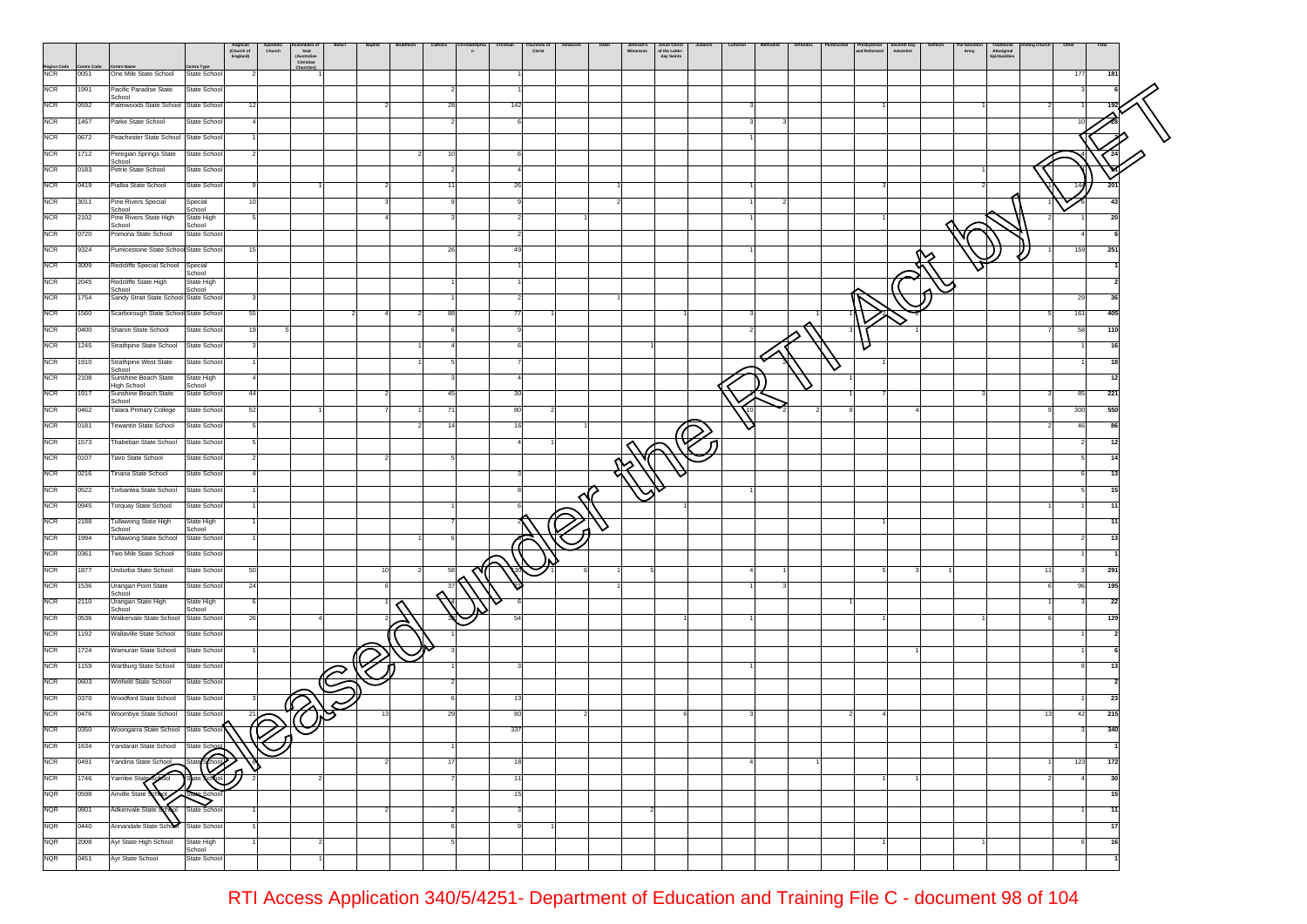**Centre Code Centre Type Anglican (Church of England) Apostolic ChurchAssemblies of God (Australian Christian Churches) Baha'i Baptist Buddhism Catholic ChristadelphiaChristian Churches of Christ Hinduism Islam Jehovah's Jesus Christ of the Latter-day Saints Judaism Lutheran Methodist Orthodox Pentecostal Presbyterian Seventh Day AdventistSikhism The Salvation Army Traditional Aboriginal SpiritualitiesUniting Church Other Total Region Code Centre Name** 0777 Barkly Highway State State School 27 **27** 0509 Belgian.Gardens State [State School] 62 | 2| | 3| 3| 86| | 37| 1| 1| 2| 1| 3| | | 5| 1| 6| | | | | 4| 210| 4**27** 0612 State School 3 5 13 1 **22** 1299 State School 3 4 1 2 4 **14** 2065 Bowen State High School State High School State High Powen State High School State High Powen State High School State High Power State High School State High Power State High Power State High Power State High Power St 0010 State School 1 10 1 1 22 **35** 0466 State School 2 1 **3** NQR Bowen State High School NQR Bowen State School NQR Brandon State School NQR 0509 Belgian Gardens State<br>School<br>NQR 0612 Bluewater State School NQR Bohlevale State School NQR Barkly Highway State School Released under the RTI Act DI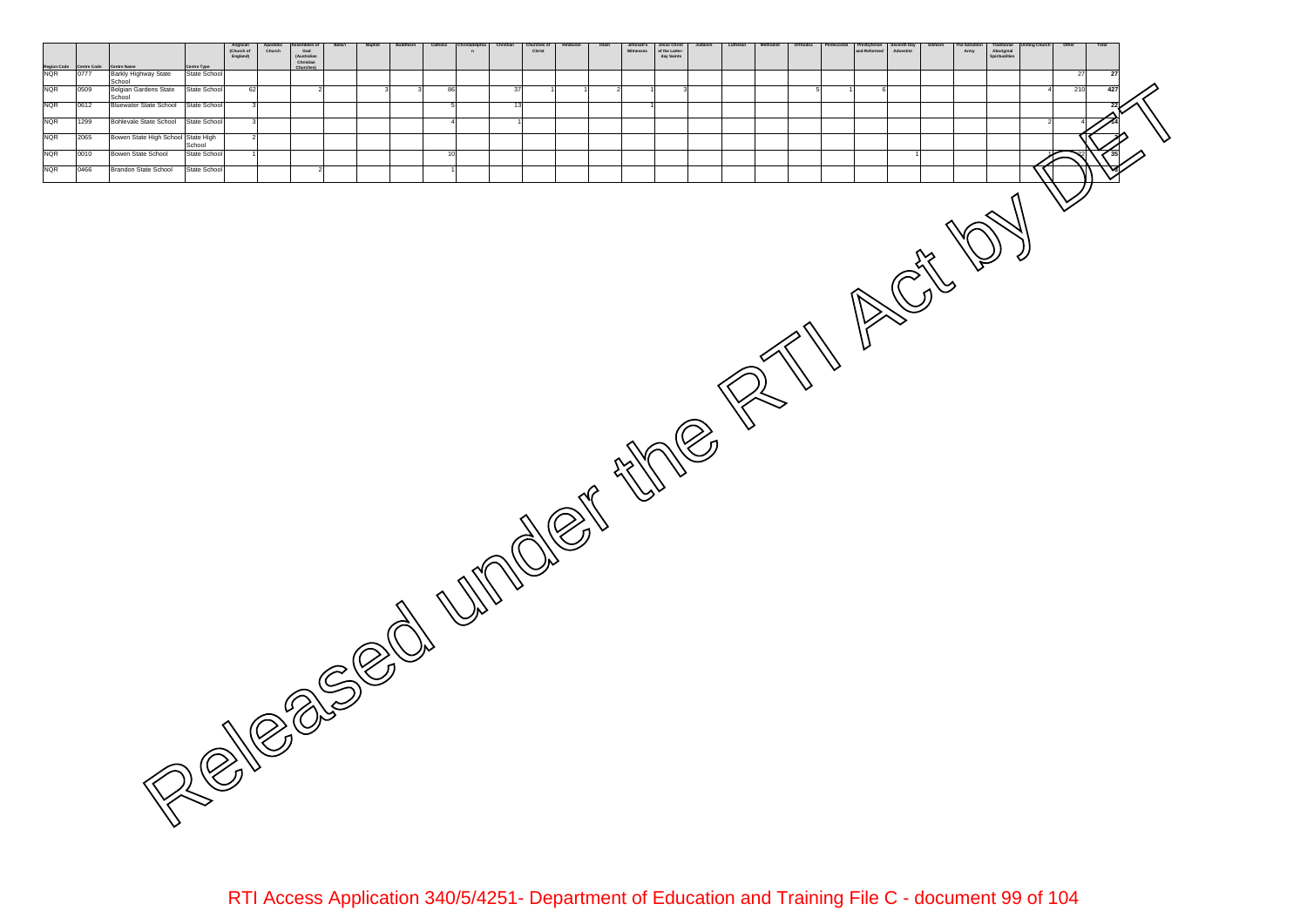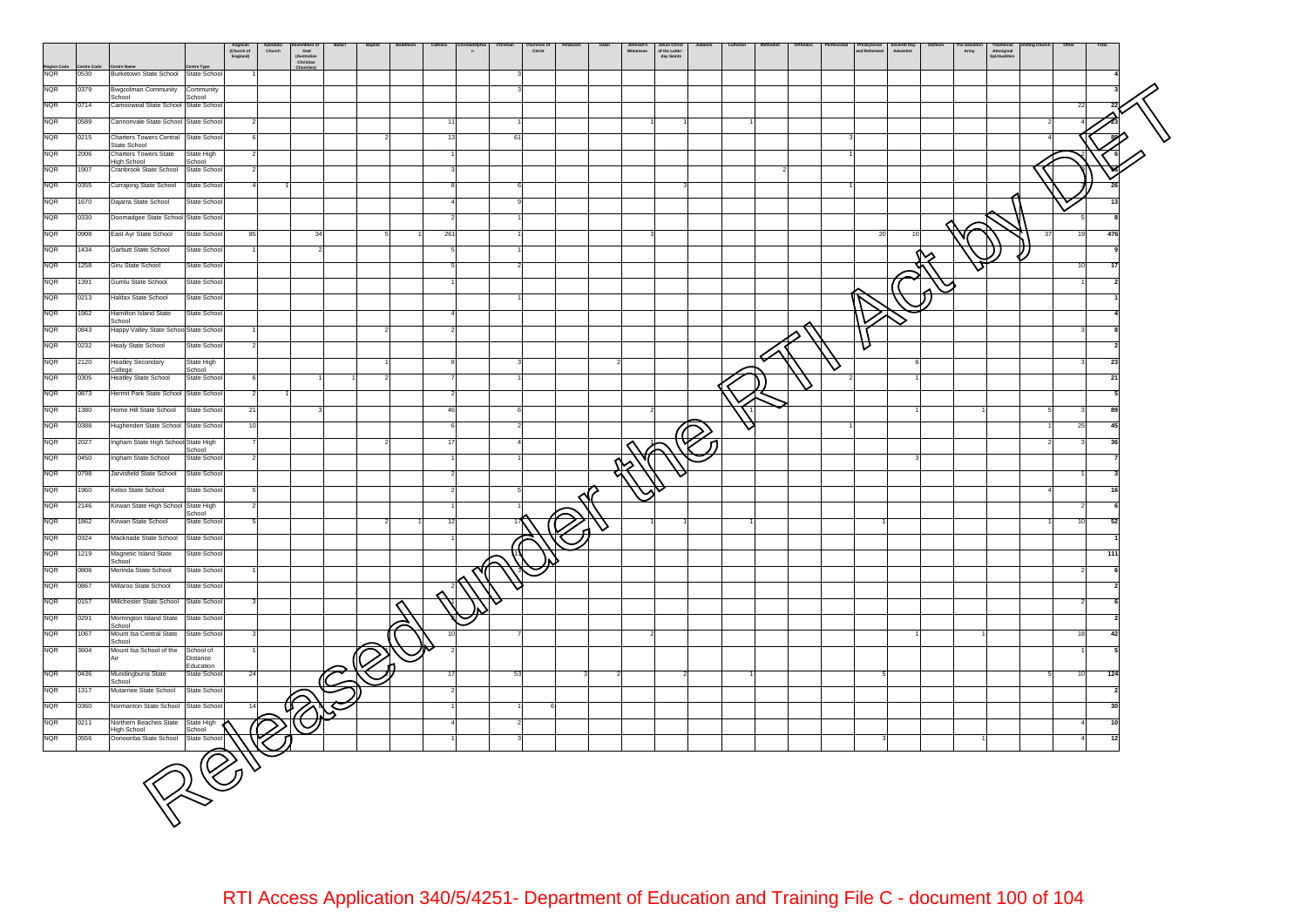|                          |              |                                                       |                              | Anglican<br>(Church of<br>England) | Apostolic<br>Church                                       | Assemblies o<br>God<br>(Australian<br>Christian |    |                      | $\mathbf{a}$ |                         | hurches o<br>Christ |  | Jesus Christ<br>of the Latter-<br>day Saints |                         |  |                | Presbyterian<br>and Reformed | ieventh Day<br>Adventist |                | e Salvati<br>Army | Traditional<br>Aboriginal<br>Spiritualities |                |                       |  |
|--------------------------|--------------|-------------------------------------------------------|------------------------------|------------------------------------|-----------------------------------------------------------|-------------------------------------------------|----|----------------------|--------------|-------------------------|---------------------|--|----------------------------------------------|-------------------------|--|----------------|------------------------------|--------------------------|----------------|-------------------|---------------------------------------------|----------------|-----------------------|--|
| Region G                 | 0074         | Osborne State School                                  | re Type<br>State School      |                                    |                                                           |                                                 |    |                      |              |                         |                     |  |                                              |                         |  |                |                              |                          |                |                   |                                             |                |                       |  |
| <b>NQR</b>               | 0467         | Pentland State School                                 | State School                 |                                    |                                                           |                                                 |    |                      |              |                         |                     |  |                                              |                         |  |                |                              |                          |                |                   |                                             |                |                       |  |
| <b>NQR</b>               | 2049         | Pimlico State High School State High                  | School                       |                                    |                                                           |                                                 |    |                      |              | $\overline{\mathbf{2}}$ |                     |  |                                              |                         |  |                |                              |                          |                |                   |                                             |                |                       |  |
| <b>NQR</b>               | 0488         | Prairie State School                                  | State School                 | $\overline{2}$                     |                                                           |                                                 |    |                      |              | $\mathbf{1}$            |                     |  |                                              |                         |  |                |                              |                          |                |                   |                                             |                |                       |  |
| <b>NQR</b>               | 2090         | Proserpine State High<br>School                       | State High<br>School         | 3                                  |                                                           |                                                 |    |                      |              | $\overline{1}$          |                     |  |                                              |                         |  |                |                              |                          |                |                   |                                             |                |                       |  |
| <b>NQR</b>               | 0779         | Proserpine State School                               | State School                 | 35                                 |                                                           |                                                 |    | 69                   |              | 50                      |                     |  |                                              |                         |  |                |                              |                          |                |                   |                                             |                |                       |  |
| <b>NQR</b>               | 1194         | Queens Beach State<br>School                          | State School                 | 10                                 |                                                           |                                                 |    |                      |              | 6                       |                     |  |                                              |                         |  |                |                              |                          |                |                   |                                             |                |                       |  |
| <b>NQR</b>               | 1530         | Railway Estate State<br>School                        | State School                 |                                    |                                                           |                                                 |    |                      |              | $\overline{1}$          |                     |  |                                              |                         |  |                |                              |                          |                |                   |                                             |                |                       |  |
| <b>NQR</b>               | 1870         | Rasmussen State School State School                   |                              | $\overline{2}$                     |                                                           | $\overline{2}$                                  |    |                      |              | 14                      |                     |  |                                              |                         |  |                |                              |                          |                |                   |                                             |                |                       |  |
| NQR                      | 0733         | Richmond Hill State Schooßtate School                 |                              |                                    |                                                           |                                                 |    |                      |              | $\overline{2}$          |                     |  |                                              |                         |  |                |                              |                          |                |                   |                                             | 8              |                       |  |
| NQR                      | 0576         | Richmond State School                                 | State Schoo                  |                                    |                                                           |                                                 |    |                      |              | $\overline{2}$          |                     |  |                                              |                         |  |                |                              |                          |                |                   |                                             | $\overline{2}$ |                       |  |
| NQR                      | 1325<br>5149 | Rollingstone State School State Schoo                 |                              |                                    |                                                           |                                                 |    |                      |              |                         |                     |  |                                              |                         |  |                |                              |                          |                |                   |                                             |                |                       |  |
| $\frac{NQR}{NQR}$        | 0965         | Spinifex State College -<br>Sunset State School       | Campus<br>State Schoo        |                                    |                                                           |                                                 |    |                      |              |                         |                     |  |                                              |                         |  |                |                              |                          |                |                   |                                             |                |                       |  |
| <b>NQR</b>               | 0287         | The Willows State School State School                 |                              | 5                                  |                                                           |                                                 |    | 11                   |              | 3                       |                     |  |                                              |                         |  |                |                              |                          |                |                   |                                             |                |                       |  |
| <b>NQR</b>               | 2172         | Thuringowa State High<br>School                       | State High<br>School         | $\overline{c}$                     |                                                           |                                                 |    |                      |              |                         |                     |  |                                              |                         |  |                |                              |                          |                |                   |                                             | 4              |                       |  |
| <b>NQR</b>               | 1777         | Toobanna State School                                 | State School                 |                                    | S. 47 (3)(b) of the RTI Act - Contrary to public interest |                                                 |    |                      |              |                         |                     |  |                                              |                         |  |                |                              |                          |                |                   |                                             |                |                       |  |
| <b>NQR</b>               | 0113         | Townsville Central State<br>School                    | State School                 |                                    |                                                           |                                                 |    |                      |              |                         |                     |  |                                              |                         |  |                |                              |                          |                |                   |                                             |                |                       |  |
| <b>NQR</b>               | 0303         | Townsville South State<br>School                      | State School                 |                                    |                                                           |                                                 |    |                      |              | $\overline{\mathbf{3}}$ |                     |  |                                              |                         |  |                |                              |                          |                |                   |                                             |                |                       |  |
| <b>NQR</b>               | 2100         | Townsville State High<br>School                       | State High<br>School         | 5                                  |                                                           |                                                 |    | -3                   |              | 6                       |                     |  |                                              |                         |  |                |                              |                          |                |                   |                                             |                |                       |  |
| <b>NQR</b>               | 0498         | <b>Townsville West State</b><br>School                | State School                 |                                    |                                                           |                                                 |    |                      |              |                         |                     |  |                                              |                         |  |                |                              |                          |                |                   |                                             | $\overline{2}$ |                       |  |
| <b>NQR</b><br><b>NQR</b> | 1203<br>1118 | Townview State School                                 | State School                 | 12                                 |                                                           | 5                                               |    | 14                   |              | 10                      |                     |  |                                              |                         |  |                |                              |                          |                |                   |                                             | 23             |                       |  |
| <b>NQR</b>               | 0948         | Trebonne State School<br>Vincent State School         | State School<br>State School | $\overline{1}$<br>$\overline{1}$   |                                                           |                                                 |    |                      |              |                         |                     |  |                                              |                         |  |                |                              |                          |                |                   |                                             | 3              |                       |  |
| NQR                      | 0395         | Weir State School                                     | State School                 | 60                                 |                                                           | 8                                               |    | 85                   |              |                         |                     |  |                                              |                         |  |                |                              |                          |                |                   |                                             | 279            | 508                   |  |
| NQR                      | 2186         | William Ross State High                               | State High                   | 11                                 |                                                           |                                                 |    |                      |              |                         |                     |  |                                              |                         |  |                |                              |                          |                |                   |                                             |                |                       |  |
| NQR                      | 0615         | School<br>Woodstock State School                      | School<br>State Schoo        |                                    |                                                           |                                                 |    |                      |              |                         |                     |  |                                              |                         |  |                |                              |                          |                |                   |                                             |                |                       |  |
| <b>SER</b>               | 2175         | Alexandra Hills State High State High                 |                              | $\overline{4}$                     |                                                           |                                                 |    |                      |              |                         |                     |  |                                              |                         |  |                |                              |                          |                |                   |                                             |                |                       |  |
| <b>SER</b>               | 0405         | School<br>Alexandra Hills State                       | School<br>State School       |                                    |                                                           |                                                 |    |                      |              |                         |                     |  |                                              |                         |  |                |                              |                          |                |                   |                                             |                |                       |  |
| SER                      | 1266         | School<br>Aratula State School                        | State School                 |                                    |                                                           |                                                 |    |                      |              |                         |                     |  |                                              |                         |  |                |                              |                          |                |                   |                                             |                |                       |  |
| SER                      | 1997         | Arundel State School                                  | State School                 | $\overline{4}$                     |                                                           |                                                 | 2  | $17\,$               |              |                         |                     |  |                                              |                         |  |                |                              |                          |                |                   |                                             | 2              |                       |  |
| SER                      | 1871         | Ashmore State School                                  | State School                 |                                    |                                                           |                                                 |    |                      |              |                         |                     |  |                                              |                         |  |                |                              |                          |                |                   |                                             |                | 25                    |  |
| SER                      | 0158         | Beaudesert State School State School                  |                              | 52                                 |                                                           |                                                 |    |                      |              |                         |                     |  |                                              |                         |  |                |                              |                          |                |                   |                                             | 129<br>10      | 327                   |  |
| SER                      | 0681         | Beechmont State School State School                   |                              |                                    |                                                           |                                                 |    |                      |              |                         |                     |  |                                              |                         |  |                |                              |                          |                |                   |                                             |                |                       |  |
| SER                      | 3051         | Beenleigh Special School Special<br>School            |                              |                                    |                                                           |                                                 |    |                      |              |                         |                     |  |                                              |                         |  |                |                              |                          |                |                   |                                             |                |                       |  |
| SER                      | 2084         | Beenleigh State High<br>School                        | <b>State High</b><br>School  |                                    |                                                           |                                                 |    |                      |              |                         |                     |  |                                              | $\mathbf{1}$            |  |                |                              |                          |                |                   |                                             |                |                       |  |
| <b>SER</b>               | 0006         | Beenleigh State School                                | State Schoo                  |                                    |                                                           |                                                 |    |                      |              | 5                       |                     |  |                                              |                         |  |                |                              | $\overline{1}$           |                |                   |                                             |                |                       |  |
| SER                      | 1925         | Bellevue Park State Schooßtate Schoo                  |                              | $\mathfrak{p}$                     |                                                           |                                                 |    | 5                    |              |                         |                     |  |                                              |                         |  | $\overline{2}$ |                              |                          |                |                   |                                             |                |                       |  |
| SER                      | 2150         | Benowa State High School State High                   | School                       |                                    |                                                           |                                                 |    | $\overline{2}$       |              | $\overline{2}$          |                     |  |                                              | $\overline{\mathbf{8}}$ |  |                |                              |                          |                |                   |                                             |                |                       |  |
| SER                      | 0481         | Benowa State School                                   | State School                 | 6                                  |                                                           |                                                 | 50 | 65<br>$\overline{2}$ |              | 163                     |                     |  |                                              | 10                      |  |                |                              | $-4$                     |                |                   |                                             | 4              | $\overline{4}$<br>313 |  |
| <b>SER</b><br><b>SER</b> | 1867<br>0065 | Berrinba East State<br>School<br>Biggera Waters State | State School<br>State Schoo  |                                    |                                                           |                                                 |    | 6                    |              | $\overline{7}$          |                     |  |                                              |                         |  |                |                              |                          |                |                   |                                             | 13             | 33                    |  |
| <b>SER</b>               | 1915         | School<br><b>Birkdale South State</b>                 | State Schoo                  |                                    |                                                           |                                                 |    | 34                   |              | 126                     |                     |  |                                              |                         |  |                |                              | $\overline{2}$           | $\overline{2}$ |                   |                                             | 6              | 217                   |  |
| <b>SER</b>               | 1545         | School<br><b>Birkdale State School</b>                |                              |                                    |                                                           |                                                 |    | 22                   |              | 9                       |                     |  |                                              |                         |  |                |                              |                          |                |                   |                                             | 32             | 78                    |  |
| SER                      | 2105         | Boonah State I-                                       |                              |                                    |                                                           |                                                 |    | 5                    |              | 6                       |                     |  |                                              |                         |  |                |                              |                          |                |                   |                                             | $\mathbf{1}$   | 23                    |  |
| SER                      | 0333         | Boonah S                                              |                              |                                    |                                                           |                                                 |    | 3                    |              | 5                       |                     |  |                                              |                         |  |                |                              |                          |                |                   |                                             | 3              |                       |  |
| SER                      | 1981         | Boronia Heigh                                         |                              |                                    |                                                           |                                                 |    |                      |              | 33                      |                     |  |                                              |                         |  |                |                              |                          |                |                   |                                             | 4              | 63                    |  |
| <b>SER</b>               | 1381         | School<br>Broadbeach State School                     | State Schoo                  |                                    |                                                           |                                                 |    |                      |              |                         |                     |  |                                              |                         |  |                |                              |                          |                |                   |                                             | 13             | 35                    |  |
|                          |              |                                                       |                              |                                    |                                                           |                                                 |    |                      |              |                         |                     |  |                                              |                         |  |                |                              |                          |                |                   |                                             |                |                       |  |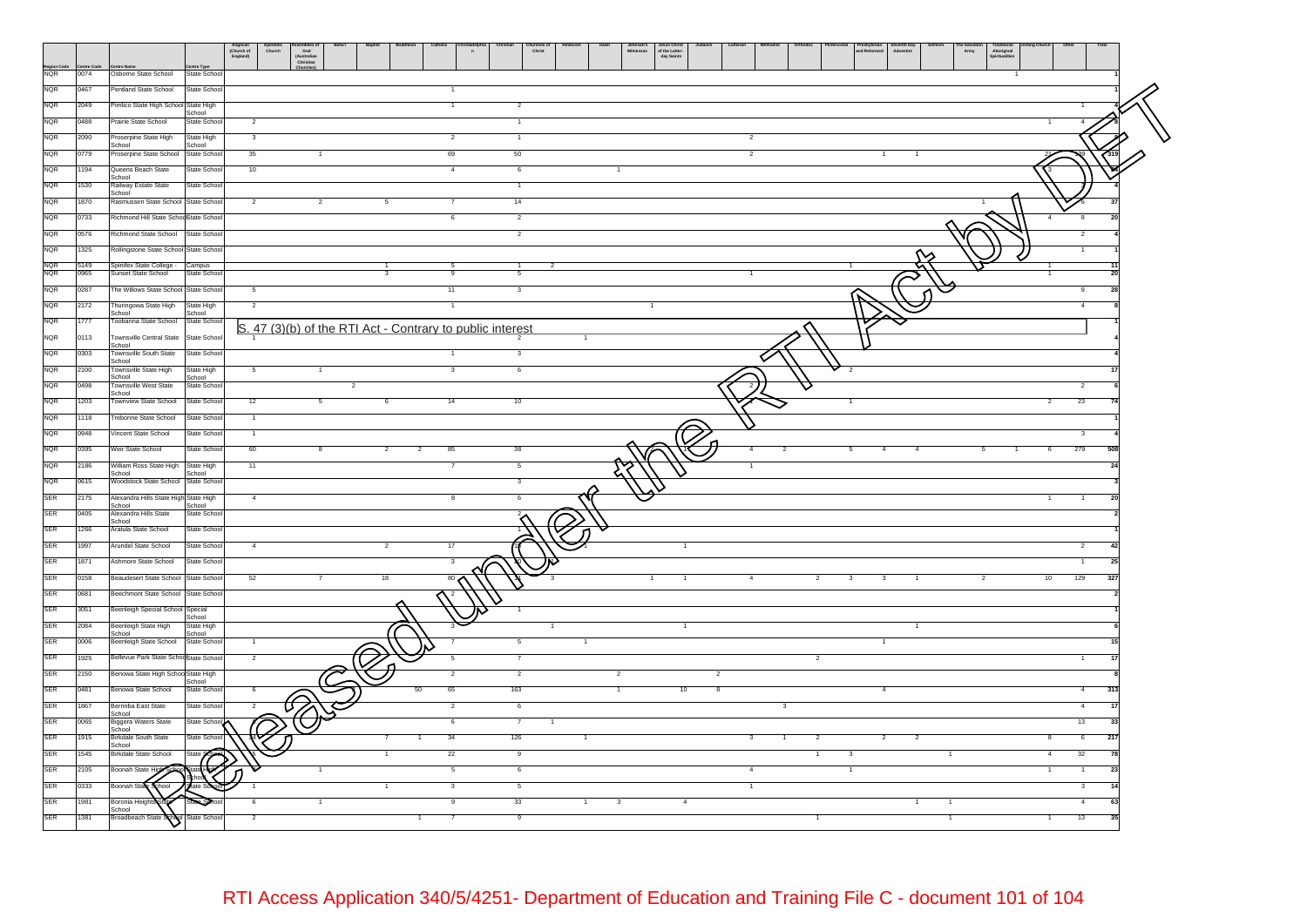|                    |                   |                                                           |                       | Anglican<br>(Church of<br>England) | Apostolic<br>Church | ssemones<br>God<br>(Australian<br>Christian | Baha'i                  | Baptist | Catholic | $\overline{a}$ |     | hurches o<br>Christ |  | Jehovah's<br>Witnesses<br>Jesus Christ<br>of the Latter-<br>day Saints |    | Lutheran |  |   | Presbyterian<br>and Reformed | Seventh Day<br>Adventist | San<br>Army | rraditional<br>Spiritualities |    |                      |  |
|--------------------|-------------------|-----------------------------------------------------------|-----------------------|------------------------------------|---------------------|---------------------------------------------|-------------------------|---------|----------|----------------|-----|---------------------|--|------------------------------------------------------------------------|----|----------|--|---|------------------------------|--------------------------|-------------|-------------------------------|----|----------------------|--|
| Region Code<br>SER | ntre Code<br>2164 | <b>Centre Name</b><br>Browns Plains State High State High | ntre Type             |                                    |                     | Churches                                    |                         |         |          |                |     |                     |  |                                                                        |    |          |  |   |                              |                          |             |                               |    |                      |  |
|                    |                   | School                                                    | School                |                                    |                     |                                             |                         |         |          |                |     |                     |  |                                                                        |    |          |  |   |                              |                          |             |                               |    |                      |  |
| <b>SER</b>         | 1568              | <b>Burleigh Heads State</b><br>School                     | State Schoo           |                                    |                     |                                             |                         |         |          |                |     |                     |  |                                                                        |    |          |  |   |                              |                          |             |                               |    | 12<br>29             |  |
| <b>SER</b>         | 1967              | Caningeraba State School State Schoo                      |                       |                                    |                     |                                             |                         |         |          |                |     |                     |  |                                                                        |    |          |  |   |                              |                          |             |                               |    |                      |  |
| <b>SER</b>         | 0566              | Canungra State School                                     | State Schoo           |                                    |                     |                                             |                         |         |          |                | 10  |                     |  |                                                                        |    |          |  |   |                              |                          |             |                               |    |                      |  |
|                    |                   |                                                           |                       |                                    |                     |                                             |                         |         |          |                |     |                     |  |                                                                        |    |          |  |   |                              |                          |             |                               |    |                      |  |
| SER                | 5534              | Capalaba State College                                    | State Schoo           |                                    |                     |                                             |                         |         |          |                |     |                     |  |                                                                        |    |          |  |   |                              |                          |             |                               |    |                      |  |
| SER                | 0278              | Carbrook State School                                     | State School          |                                    |                     |                                             |                         |         |          |                |     |                     |  |                                                                        |    |          |  |   |                              |                          |             |                               |    |                      |  |
| <b>SER</b>         | 0160              | Cedar Creek State School State Schoo                      |                       |                                    |                     |                                             |                         |         |          |                |     |                     |  |                                                                        |    |          |  |   |                              |                          |             |                               |    |                      |  |
|                    |                   |                                                           |                       |                                    |                     |                                             |                         |         |          |                |     |                     |  |                                                                        |    |          |  |   |                              |                          |             |                               |    |                      |  |
| SER                | 1924              | Chatswood Hills State<br>School                           | State Schoo           |                                    |                     |                                             |                         |         |          |                |     |                     |  |                                                                        |    |          |  |   |                              |                          |             |                               |    |                      |  |
| <b>SER</b>         | 2070              | <b>Cleveland District State</b><br>High School            | State High<br>School  |                                    |                     |                                             |                         |         |          |                |     |                     |  |                                                                        |    |          |  |   |                              |                          |             |                               |    |                      |  |
| SER                | 0022              | Cleveland State School                                    | State Schoo           |                                    |                     |                                             |                         |         |          |                |     |                     |  |                                                                        |    |          |  |   |                              |                          |             |                               |    | 21<br>27             |  |
| SER                | 2345              | Clover Hill State School                                  | State Schoo           |                                    |                     |                                             | 21                      |         | 12       |                | 446 |                     |  |                                                                        | 37 |          |  |   |                              |                          |             |                               |    | 535<br>$\Delta$      |  |
|                    |                   |                                                           |                       |                                    |                     |                                             |                         |         |          |                |     |                     |  |                                                                        |    |          |  |   |                              |                          |             |                               |    |                      |  |
| <b>SER</b>         | 1630              | Coolangatta State School State Schoo                      |                       |                                    |                     |                                             |                         |         |          |                | 71  |                     |  |                                                                        |    |          |  |   |                              |                          |             |                               |    | 115                  |  |
| SER                | 1927              | Coolnwynpin State School State Schoo                      |                       |                                    |                     |                                             |                         |         |          |                |     |                     |  |                                                                        |    |          |  |   |                              |                          |             |                               |    | 10                   |  |
| <b>SER</b>         | 2166              | Coombabah State High                                      | State High            |                                    |                     |                                             |                         |         |          |                |     |                     |  |                                                                        |    |          |  |   |                              |                          |             |                               |    |                      |  |
| SER                |                   | School                                                    | School                |                                    |                     |                                             |                         |         |          |                |     |                     |  |                                                                        |    |          |  |   |                              |                          |             |                               |    |                      |  |
|                    | 1909              | Coombabah State School State School                       |                       | 10                                 |                     |                                             |                         |         |          |                | 9   |                     |  |                                                                        |    |          |  |   |                              |                          |             |                               |    | 35<br>$\overline{4}$ |  |
| <b>SER</b>         | 7122              | Coomera Rivers State<br>School                            | State Schoo           | 5                                  |                     |                                             |                         |         | -20      |                | -27 |                     |  |                                                                        |    |          |  |   |                              |                          |             |                               |    | 55<br>$\overline{2}$ |  |
| <b>SER</b>         | 5730              | Coomera Springs State                                     | State School          | 32                                 |                     |                                             |                         |         | 49       |                | 20  |                     |  |                                                                        |    |          |  |   |                              |                          |             |                               |    | 117<br>237           |  |
| <b>SER</b>         | 0124              | School<br>Coomera State School                            | State School          | 33                                 |                     |                                             |                         |         | 68       |                | 81  |                     |  |                                                                        |    |          |  |   | v                            |                          |             |                               |    | 73<br>269            |  |
|                    |                   |                                                           |                       |                                    |                     |                                             |                         |         |          |                |     |                     |  |                                                                        |    |          |  |   |                              |                          |             |                               |    |                      |  |
| <b>SER</b>         | 1928              | Crestmead State School                                    | State Schoo           |                                    |                     |                                             |                         |         | $^{27}$  |                | 37  |                     |  |                                                                        |    |          |  | ◡ |                              |                          |             |                               |    | 14<br>111            |  |
| <b>SER</b>         | 1168              | Currumbin State School                                    | State Schoo           |                                    |                     |                                             |                         |         |          |                | 176 |                     |  |                                                                        |    |          |  |   |                              |                          |             |                               |    | 283                  |  |
| SER                | 0775              | Currumbin Valley State                                    | State Schoo           |                                    |                     |                                             |                         |         |          |                | 17  |                     |  |                                                                        |    |          |  |   |                              |                          |             |                               |    | 23                   |  |
| <b>SER</b>         | 0099              | School<br>Daisy Hill State School                         | State Schoo           |                                    |                     |                                             |                         |         |          |                |     |                     |  |                                                                        |    |          |  |   |                              |                          |             |                               |    | 16                   |  |
|                    |                   |                                                           |                       |                                    |                     |                                             |                         |         |          |                |     |                     |  |                                                                        |    |          |  |   |                              |                          |             |                               |    |                      |  |
| SER                | 0784              | Dunwich State School                                      | State Schoo           |                                    |                     |                                             |                         |         |          |                |     |                     |  |                                                                        |    |          |  |   |                              |                          |             |                               |    |                      |  |
| SER                | 1876              | Eagleby South State                                       | State School          |                                    |                     |                                             |                         |         |          |                |     |                     |  |                                                                        |    |          |  |   |                              |                          |             |                               |    |                      |  |
| <b>SER</b>         | 1974              | School<br>Eagleby State School                            | State Schoo           |                                    |                     |                                             |                         |         |          |                |     |                     |  |                                                                        |    |          |  |   |                              |                          |             |                               |    |                      |  |
| <b>SER</b>         | 0301              | <b>Edens Landing State</b>                                | State Schoo           |                                    |                     |                                             |                         |         |          |                |     |                     |  |                                                                        |    |          |  |   |                              |                          |             |                               |    |                      |  |
|                    |                   | School                                                    |                       |                                    |                     |                                             |                         |         |          |                |     |                     |  |                                                                        |    |          |  |   |                              |                          |             |                               |    |                      |  |
| <b>SER</b>         | 2183              | Elanora State High School State High                      | School                |                                    |                     |                                             |                         |         |          |                |     |                     |  |                                                                        |    |          |  |   |                              |                          |             |                               |    |                      |  |
| SER                | 1923              | Elanora State School                                      | State Schoo           |                                    |                     |                                             |                         |         |          |                | 17  |                     |  |                                                                        |    |          |  |   |                              |                          |             |                               |    | 21                   |  |
| SER                | 2323              | <b>Flagstone State</b>                                    | State High            |                                    |                     |                                             |                         |         |          |                |     |                     |  |                                                                        |    |          |  |   |                              |                          |             |                               |    |                      |  |
|                    |                   | Community College                                         | School                |                                    |                     |                                             |                         |         |          |                |     |                     |  |                                                                        |    |          |  |   |                              |                          |             |                               |    |                      |  |
| <b>SER</b>         | 0471              | Flagstone State School                                    | State Schoo           |                                    |                     |                                             |                         |         |          |                |     |                     |  |                                                                        |    |          |  |   |                              |                          |             |                               |    | 13                   |  |
| SER                | 1752              | Gaven State School                                        | State Schoo           |                                    |                     |                                             |                         |         |          |                |     |                     |  |                                                                        |    |          |  |   |                              |                          |             |                               |    | 23<br>12             |  |
| SER                | 0050              | Gilston State School                                      | State Schoo           |                                    |                     |                                             | 69                      |         |          |                |     |                     |  |                                                                        |    |          |  |   |                              |                          |             |                               |    | 339                  |  |
| SER                | 1006              | Gleneagle State School                                    | State School          |                                    |                     |                                             |                         |         |          |                |     |                     |  |                                                                        |    |          |  |   |                              |                          |             |                               |    |                      |  |
|                    |                   |                                                           |                       |                                    |                     |                                             |                         |         |          |                |     |                     |  |                                                                        |    |          |  |   |                              |                          |             |                               |    |                      |  |
| <b>SER</b>         | 0695              | Greenbank State School State Schoo                        |                       |                                    |                     |                                             |                         |         |          |                |     |                     |  |                                                                        |    |          |  |   |                              |                          |             |                               |    |                      |  |
| <b>SER</b>         | 0359              | Harris Fields State School State Schoo                    |                       |                                    |                     |                                             |                         |         |          |                |     |                     |  |                                                                        |    |          |  |   |                              |                          |             |                               |    |                      |  |
| <b>SER</b>         | 2184              | Helensvale State High                                     | State High            |                                    |                     |                                             |                         |         |          |                |     |                     |  |                                                                        |    |          |  |   |                              |                          |             |                               |    | 22                   |  |
| <b>SER</b>         | 1929              | School<br>Helensvale State School                         | School<br>State Schoo |                                    |                     |                                             |                         |         |          |                |     |                     |  |                                                                        |    |          |  |   |                              |                          |             |                               |    | 43<br>55             |  |
|                    |                   |                                                           |                       |                                    |                     |                                             |                         |         |          |                | 10  |                     |  |                                                                        |    |          |  |   |                              |                          |             |                               |    | 40                   |  |
| SER                | 6135              | <b>Highland Reserve State</b><br>School                   | State Schoo           |                                    |                     |                                             | $\widehat{\varnothing}$ |         |          |                |     |                     |  |                                                                        |    |          |  |   |                              |                          |             |                               |    | 16                   |  |
| SER                | 1986              | <b>Hilliard State School</b>                              | State Schoo           | 51                                 |                     |                                             |                         |         |          |                | 155 |                     |  |                                                                        |    |          |  |   |                              |                          |             |                               |    | 287                  |  |
| SER                | 0541              | <b>Hillview State School</b>                              | State School          |                                    |                     |                                             |                         |         |          |                |     |                     |  |                                                                        |    |          |  |   |                              |                          |             |                               |    |                      |  |
| <b>SER</b>         | 0661              | Ingleside State School                                    | State Schoo           |                                    |                     |                                             |                         |         |          |                |     |                     |  |                                                                        |    |          |  |   |                              |                          |             |                               |    |                      |  |
|                    |                   |                                                           |                       |                                    | <u>iQ</u>           |                                             |                         |         |          |                |     |                     |  |                                                                        |    |          |  |   |                              |                          |             |                               |    |                      |  |
| <b>SER</b>         | 0604              | Jimboomba State School State School                       |                       |                                    | ้ก                  |                                             |                         |         |          |                |     |                     |  |                                                                        |    |          |  |   |                              |                          |             |                               | 10 | 164                  |  |
| SER                | 0343              | Kalbar State School                                       | State Schoo           |                                    |                     |                                             |                         |         |          |                |     |                     |  |                                                                        |    |          |  |   |                              |                          |             |                               |    | 10<br>11             |  |
| <b>SER</b>         | 2046              | Keebra Park State High                                    | State (Gh             |                                    |                     |                                             |                         |         |          |                |     |                     |  |                                                                        |    |          |  |   |                              |                          |             |                               |    |                      |  |
| <b>SER</b>         | 1937              | School<br><b>State</b><br>Kimberley Pe                    | :Kol                  |                                    | ۱D                  |                                             |                         |         | 20       |                | 36  |                     |  |                                                                        |    |          |  |   |                              |                          |             |                               |    | 30<br>112            |  |
|                    |                   | School                                                    |                       |                                    |                     |                                             |                         |         |          |                |     |                     |  |                                                                        |    |          |  |   |                              |                          |             |                               |    |                      |  |
| SER                | 2139              | Kingston State Colle                                      | State High<br>School  |                                    |                     |                                             |                         |         |          |                |     |                     |  |                                                                        |    |          |  |   |                              |                          |             |                               |    |                      |  |
| <b>SER</b>         | 1348              | Kingston State Sc                                         | State School          |                                    |                     |                                             |                         |         |          |                |     |                     |  |                                                                        |    |          |  |   |                              |                          |             |                               |    | 10                   |  |
| <b>SER</b>         | 0443              | Labrador State School                                     | State Schoo           |                                    |                     |                                             |                         |         |          |                | 11  |                     |  |                                                                        |    |          |  |   |                              |                          |             |                               |    | 23                   |  |
| SER                | 0069              | Logan Reserve State                                       | State School          |                                    |                     |                                             |                         |         |          |                | 10  |                     |  |                                                                        |    |          |  |   |                              |                          |             |                               |    | 137<br>97            |  |
|                    |                   | School                                                    |                       |                                    |                     |                                             |                         |         |          |                |     |                     |  |                                                                        |    |          |  |   |                              |                          |             |                               |    |                      |  |
| SER                | 0123              | Logan Village State SchoolState School                    |                       |                                    |                     |                                             |                         |         |          |                | 14  |                     |  |                                                                        |    |          |  |   |                              |                          |             |                               |    | 26                   |  |
|                    |                   |                                                           |                       |                                    |                     |                                             |                         |         |          |                |     |                     |  |                                                                        |    |          |  |   |                              |                          |             |                               |    |                      |  |

RTI Access Application 340/5/4251- Department of Education and Training File C - document 102 of 104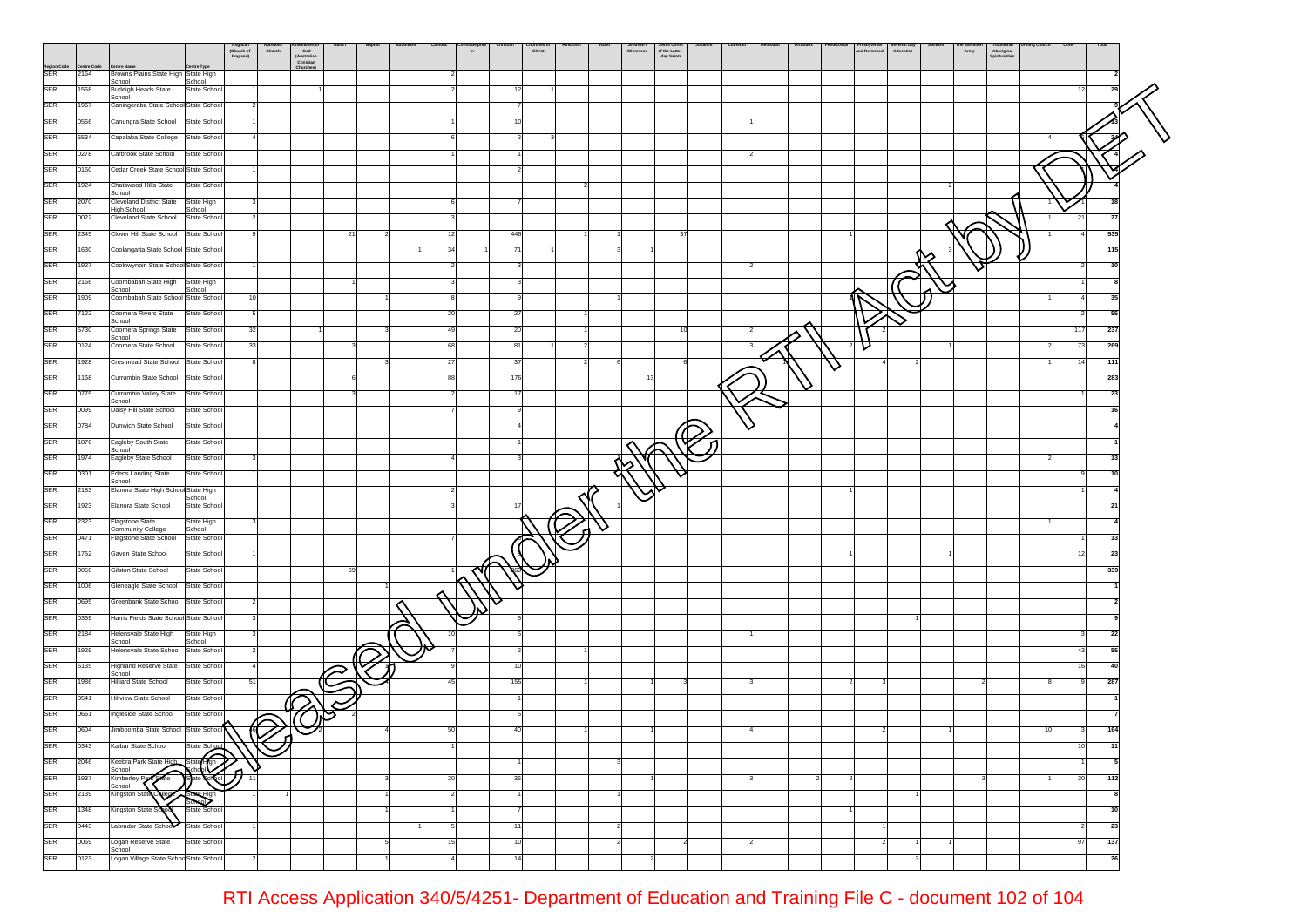

RTI Access Application 340/5/4251- Department of Education and Training File C - document 103 of 104